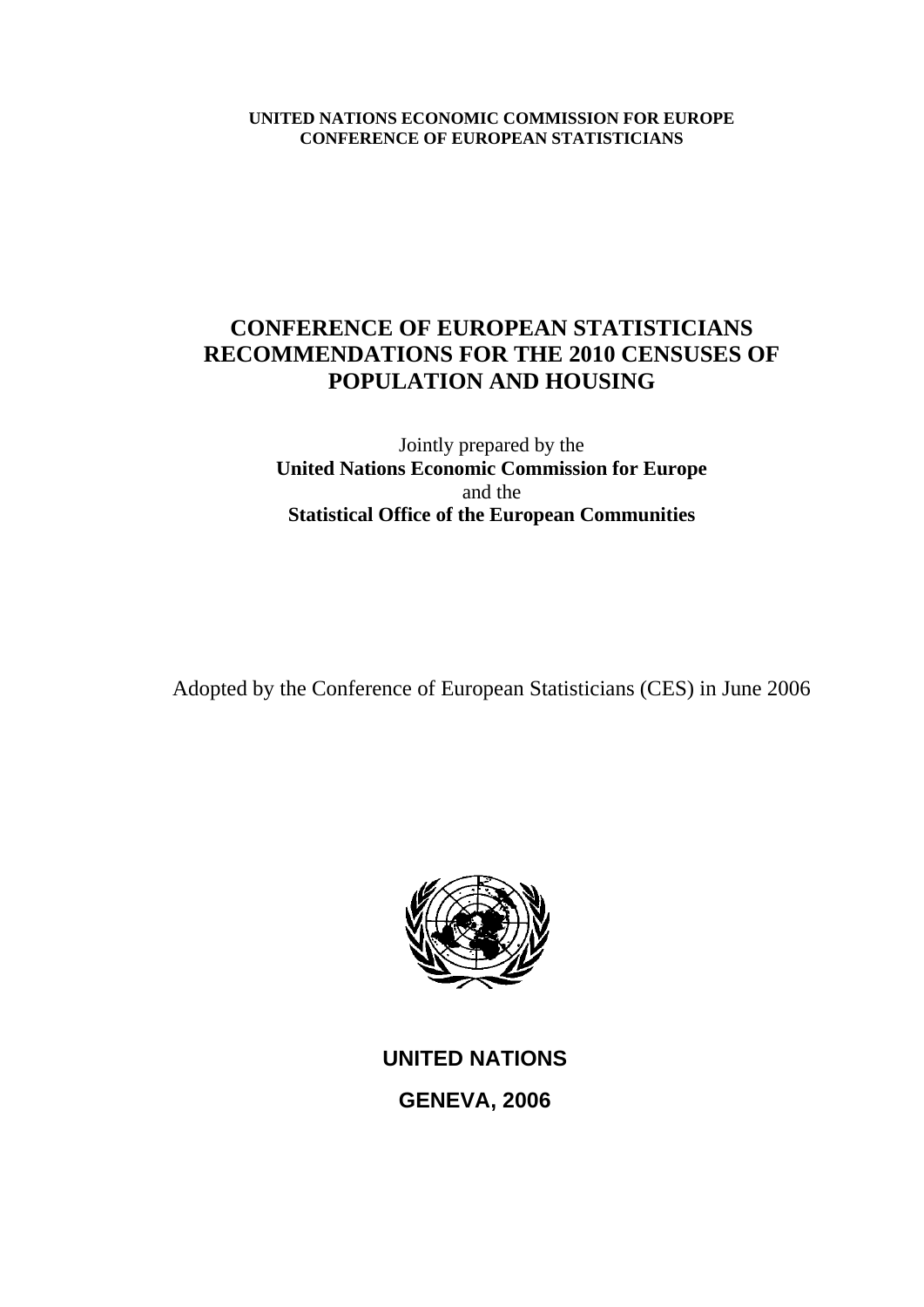### **TABLE OF CONTENTS**

#### **PREFACE** INTRODUCTION

#### PART ONE CENSUS METHODOLOGY AND TECHNOLOGY

#### Chapter

- I. METHODOLOGY
- II. EMERGING CENSUS TECHNOLOGY

#### PART TWO POPULATION TOPICS

- III. POPULATION TO BE ENUMERATED
- IV. GEOGRAPHIC CHARACTERISTICS
- V. DEMOGRAPHIC CHARACTERISTICS
- VI. ECONOMIC CHARACTERISTICS
- VII. EDUCATIONAL CHARACTERISTICS
- VIII. INTERNATIONAL AND INTERNAL MIGRATION
- IX. ETHNO-CULTURAL CHARACTERISTICS
- X. DISABILITY
- XI. HOUSEHOLD AND FAMILY CHARACTERISTICS
- XII. AGRICULTURE

#### PART THREE HOUSING TOPICS

#### XIII. LIVING QUARTERS, DWELLINGS AND HOUSING ARRANGEMENTS

## PART FOUR

#### APPENDICES

#### Appendix

- I. List of proposed core and non-core topics for the 2010 round of population and housing censuses, CES countries
- II. Alternative approaches to census taking
- III. The fundamental principles of official statistics in the context of population and housing censuses
- IV. Quality assurance framework and implementation
- V. Methods of census evaluation
- VI. The scope and design of consultation programs
- VII. Implementation of a publicity and information campaign
- VIII. Main concepts, terms and definitions of the international classification of functioning, disability and health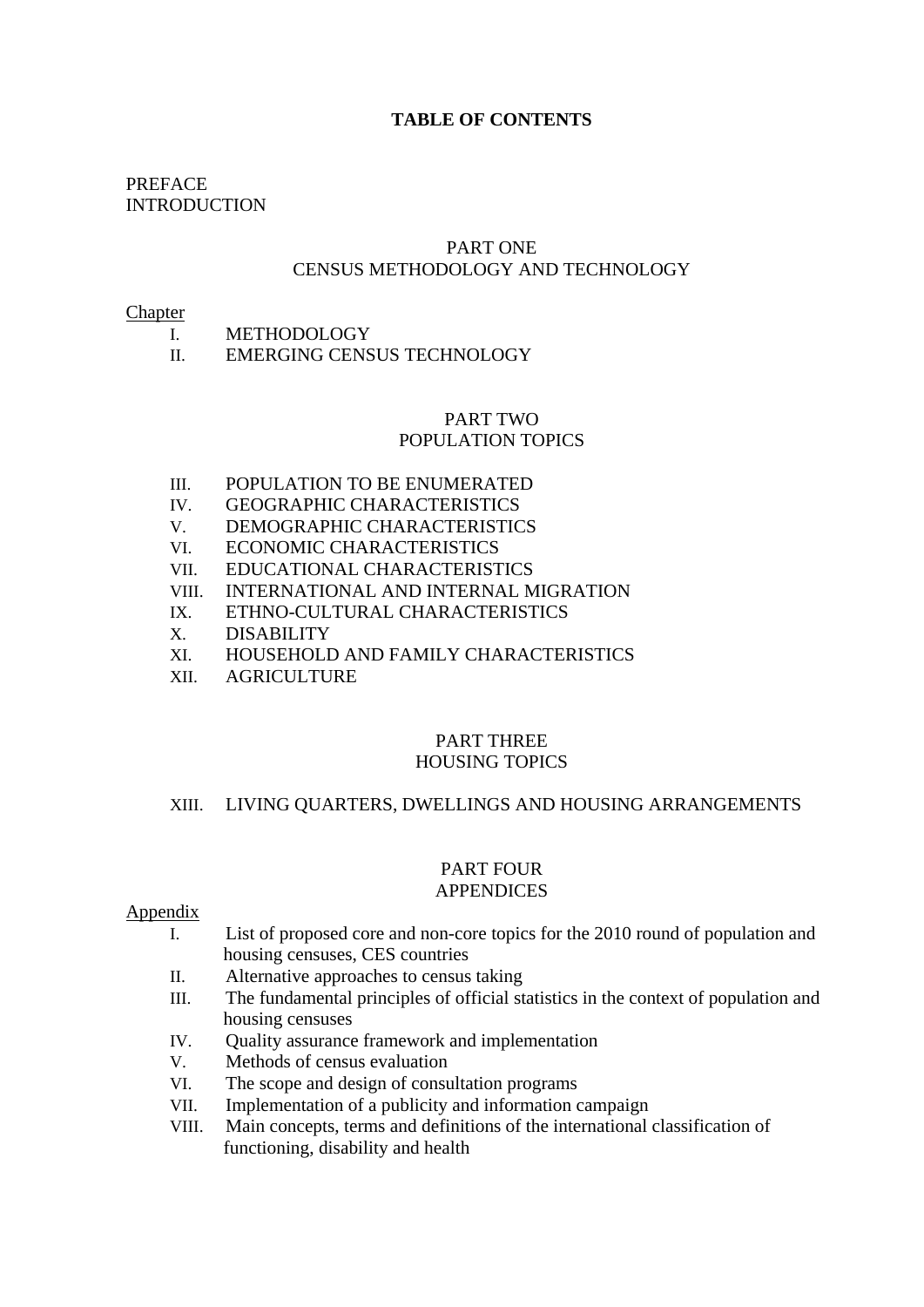## <span id="page-2-1"></span>**PREFACE**

### *Purpose for the Conference of European Statisticians (CES) member states*

1. The main objectives of the *CES Recommendations for the 2010 Round of Population and Housing Censuses* are: ( i) to provide guidance and assistance to countries in the planning and conducting of their population and housing census; ( ii) to facilitate and improve the comparability of the data at regional level through the selection of a core set of census topics<sup>[1](#page-2-0)</sup> and the harmonization of definitions and classifications.

2. The recommendations set out in this document are based on the work carried out between 2004 and 2006 under the programme of work of the Conference of European Statisticians (see para. [3\)](#page-2-1), and were adopted by the Conference of European Statisticians at its fifty-fourth plenary session in June 2006. The CES recommendations will also be used as the general framework for the European Union census program for the [2](#page-2-2)011 Population and Housing censuses<sup>2</sup>.

## *Preparation of the CES Recommendations*

3. The CES Recommendations have been developed by the Statistical Division of UNECE in close collaboration with Eurostat. The method used to develop the 2010 CES recommendations was based around a highly participative approach where all member countries were given ample opportunity to be involved in developing material or commenting on proposals. The UNECE and Eurostat jointly managed the process. In order to coordinate such a diverse undertaking, a steering group consisting of a number of member states as well as the UNECE and Eurostat was established in May 2003. In addition, 11 task forces were established to produce chapters for each of the areas covered by the publication. These task forces had a designated leader (see para. [4\)](#page-3-0) and their membership comprised expert members from across the region and from relevant international organisations. To ensure each country had opportunity to participate in discussion on the content, various meetings<sup>[3](#page-2-3)</sup> were held to which all ECE countries were invited. Most countries attended and a number provided written submissions. The organisers were particularly appreciative of the UNFPA and Eurostat who funded the attendance of members from a number of countries.

### *Acknowledgments*

 $\overline{a}$ 

4. The CES wishes to acknowledge the contributions of the about 100 census experts of National Statistical Institutes, the United Nations Statistics Division and other International Organisations who participated in the preparation of the recommendations. In particular, the CES

http://www.europa.eu.int/comm/eurostat/

<span id="page-2-0"></span> $<sup>1</sup>$  The term "topic" refers to the subject regarding which information is to be sought for each unit</sup> enumerated in the census (person, household, dwelling or building).

<span id="page-2-2"></span><sup>&</sup>lt;sup>2</sup> Once official documentation about the Population and Housing Census 2011 in the European Union becomes available it shall be accessible via the Eurostat website at:

<span id="page-2-3"></span><sup>3</sup> See http://www.unece.org/stats/archive/04.03a.e.htm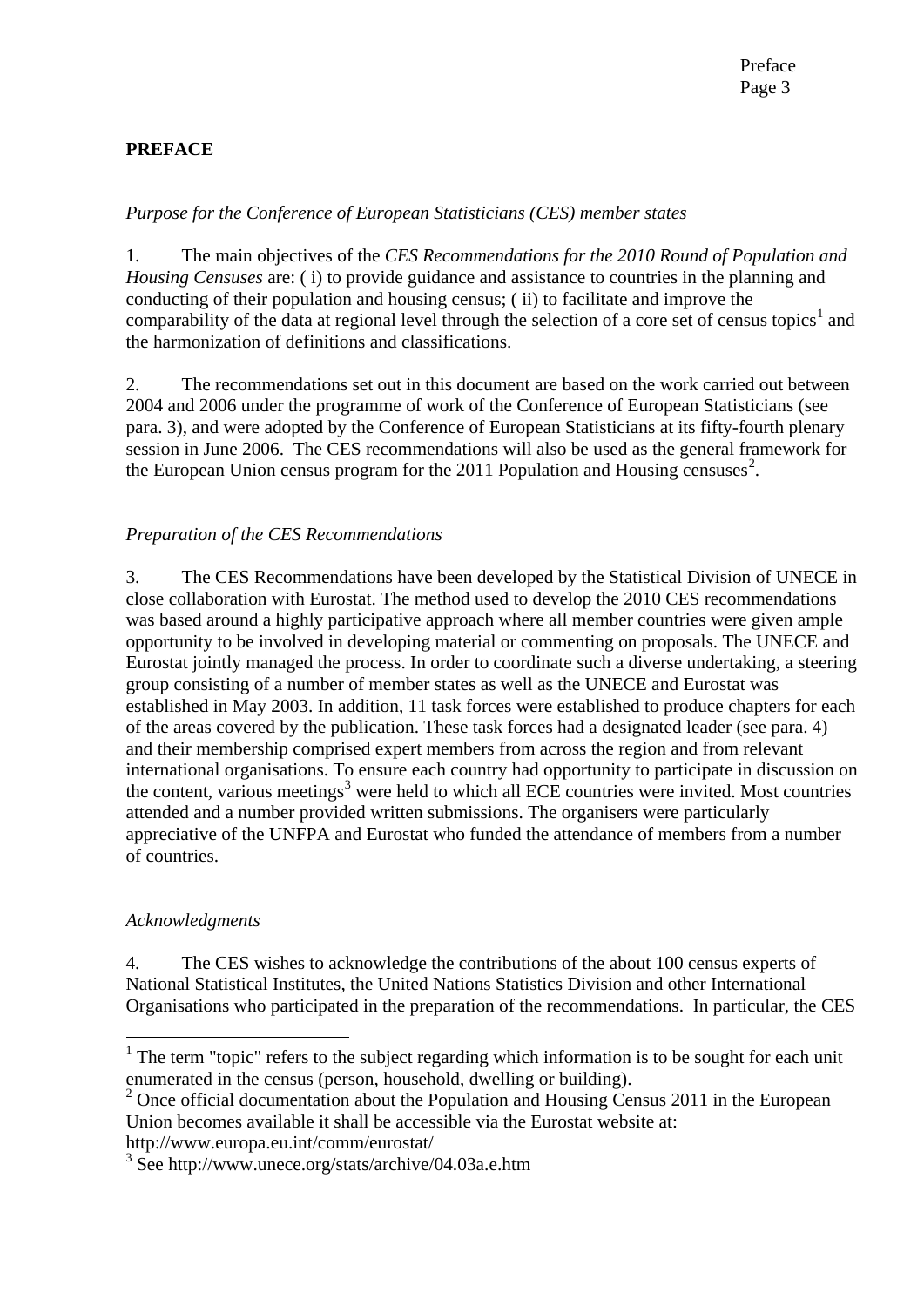<span id="page-3-0"></span>Preface Page 4

would like to thank Rosemary Bender (Canada), Chair of the Steering Group on Population and Housing Censuses, and the Leaders of the Task Forces:

- Jay Keller (United States), Task Force on Census Methodology
- Paul Williams (Australia), Task Force on Census Technology
- Aidan Punch (Ireland), Task Force on Geographical characteristics
- Gabor Rozsa (Hungary), Task Force on Demographic characteristics
- Werner Haug (Switzerland) and Katerina Kostadinova-Daskalovska (The Former Yugoslav Republic of Macedonia), Task Force on Migration and Ethno-cultural characteristics
- Robert Pember (ILO), Task Force on Economic characteristics
- Richard Morrison (United Kingdom), Task Force on Education characteristics
- Jennifer Madans (Washington City Group on Disability Statistics), Task Force on Disability
- Nico Keilman (Norway,) Task Force on Families and Households
- David Marshall (FAO), Task Force on Agriculture
- Ian Máté (United Kingdom), Task Force on Housing

5. The CES would also like to acknowledge the contributions of: Angela Me and Paolo Valente of the UNECE Statistical Division; Michail Skaliotis, David Thorogood and Gregor Kyi of Eurostat; and Pierre Turcotte (Canada), Ian White (United Kingdom) and Peter Gardner who edited the text of the recommendations.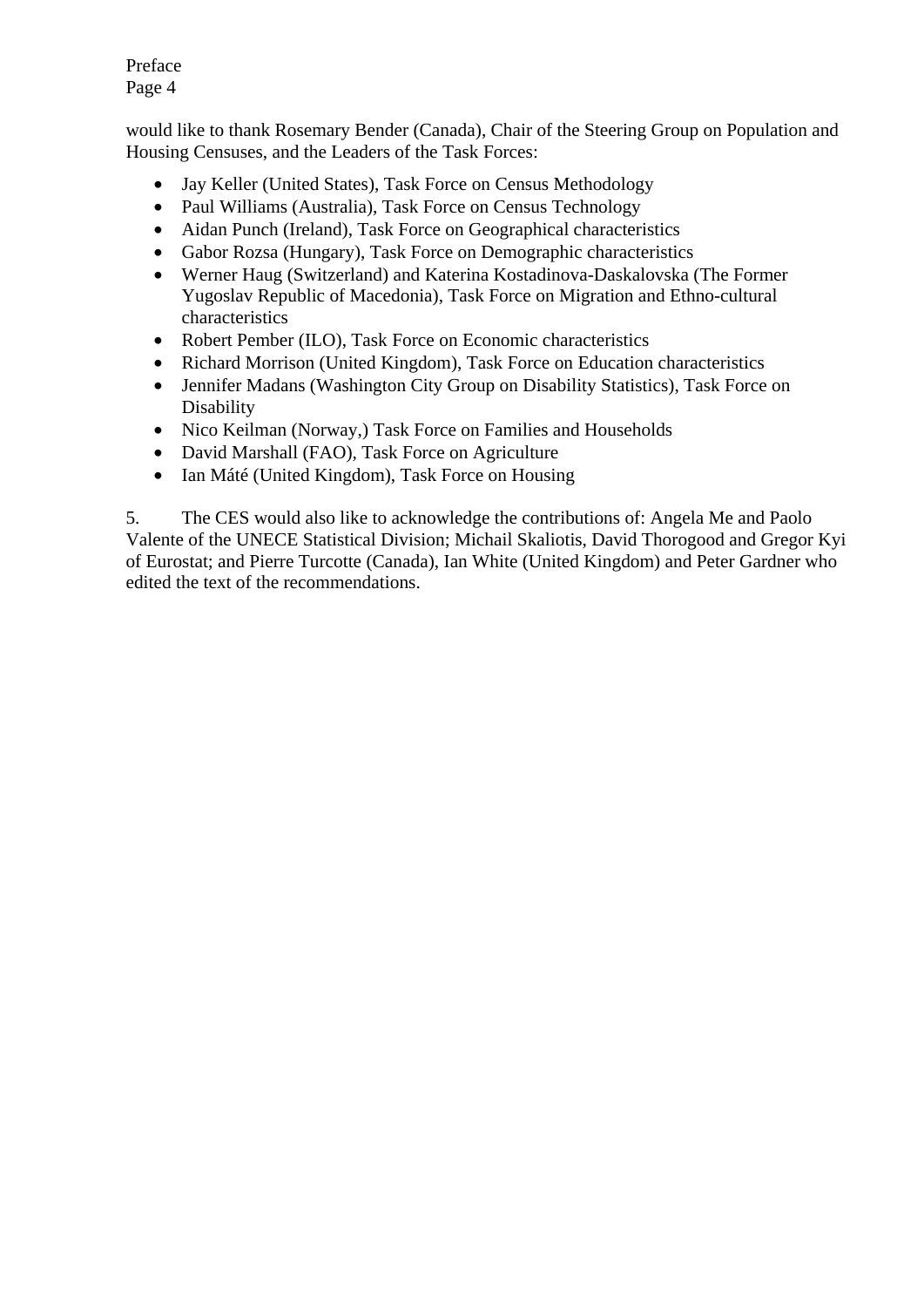#### **INTRODUCTION**

#### *Content of the publication*

6. The first part of the publication (Part One) presents two chapters on census methodology and technology. The objective is not to recommend a specific method or a technology, but rather to present the different approaches with their advantages and disadvantages and guide countries to make the best choice that fits their national circumstances. These chapters are complemented by additional material presented in various appendices.

7. The second and third part of the publication present respectively population topics (Part Two) and housing topics (Part Three). The Recommendations aim to describe the different census topics that are relevant for the region presenting not only definitions and standards but also analyzing their relevance and their comparative advantage in relation to other census topics and other data collection activities outside the census. The topics are presented using a structure by theme (demographic, migration, ethno-cultural characteristics, etc.) to facilitate a broader view in the description of the content of a census.

8. Topics are divided into "core" and "non-core". It is highly recommended that countries collect information with respect to "core topics". "Non-core" topics are optional and recommendations are included on these topics for guidance for those countries that decide to include them in their census.

9. The document does not include census tabulations or recommendations on the census output program. A census tabulation program is being developed by the European Union, and at the global level, by the United Nations Statistics Division (UNSD).

### *Relation to the 2010 UN World Programme*

10. The process that led to the *CES Recommendations* was conducted in parallel to the process that led to the revision of the United Nations *Principles and Recommendations for Population and Housing Censuses* that encompass all world regions and that are adopted by the United Nations Statistical Commission at the beginning of each census decade as a major international standard and guidance (the revised Principles and Recommendations for the 2010 round of censuses should be adopted in 2007); these recommendations are often referred to as "World Census Recommendations". This simultaneity enabled close and direct interaction and exchange of experiences and opinions in the process. Thus, countries are encouraged to use the two sets of census recommendations in a complementary manner. The *CES Recommendations* reflect the reality and specificity of the CES countries and they can channel the work carried out at world level into more specific needs of the region where countries are less diverse. In general the two sets of Recommendations are consistent, but if the World recommendations are broader in scope, the *CES Recommendations* are more specific in the use of some definitions and classifications<sup>[4](#page-4-0)</sup>.

 $\overline{a}$ 

<span id="page-4-0"></span><sup>4</sup> See http://unstats.un.org/unsd/globalcensusforum/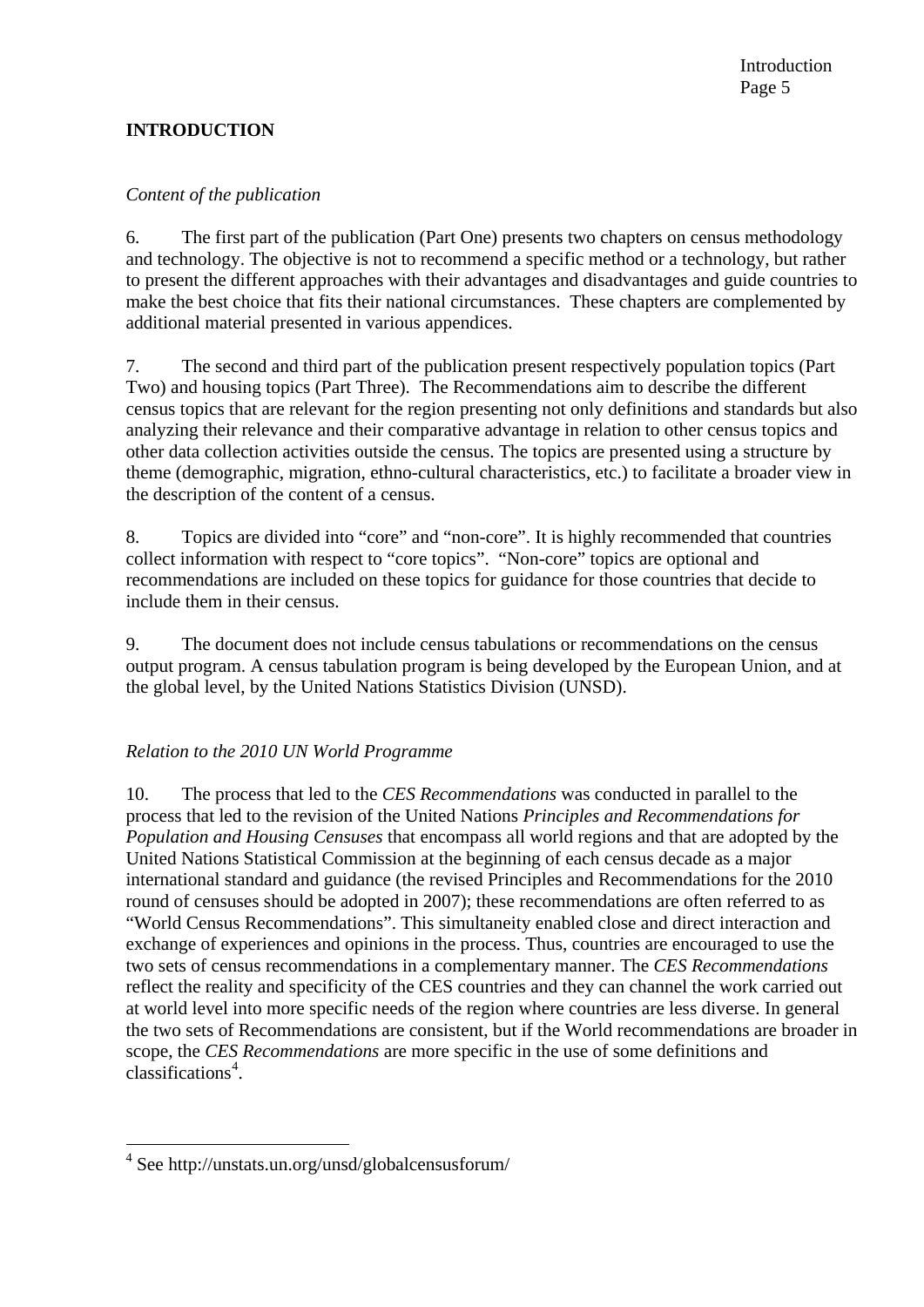11. At the time of preparation of this publication, the United Nations Statistics Division (UNSD) was in the process of producing the world –wide census tabulation program. Within this tabulation program, core topics will be identified. Efforts have been made to reconcile the list of core topics presented in this publication with those presented in the global recommendations. However, minor differences are likely to remain because of the different needs of the CES region.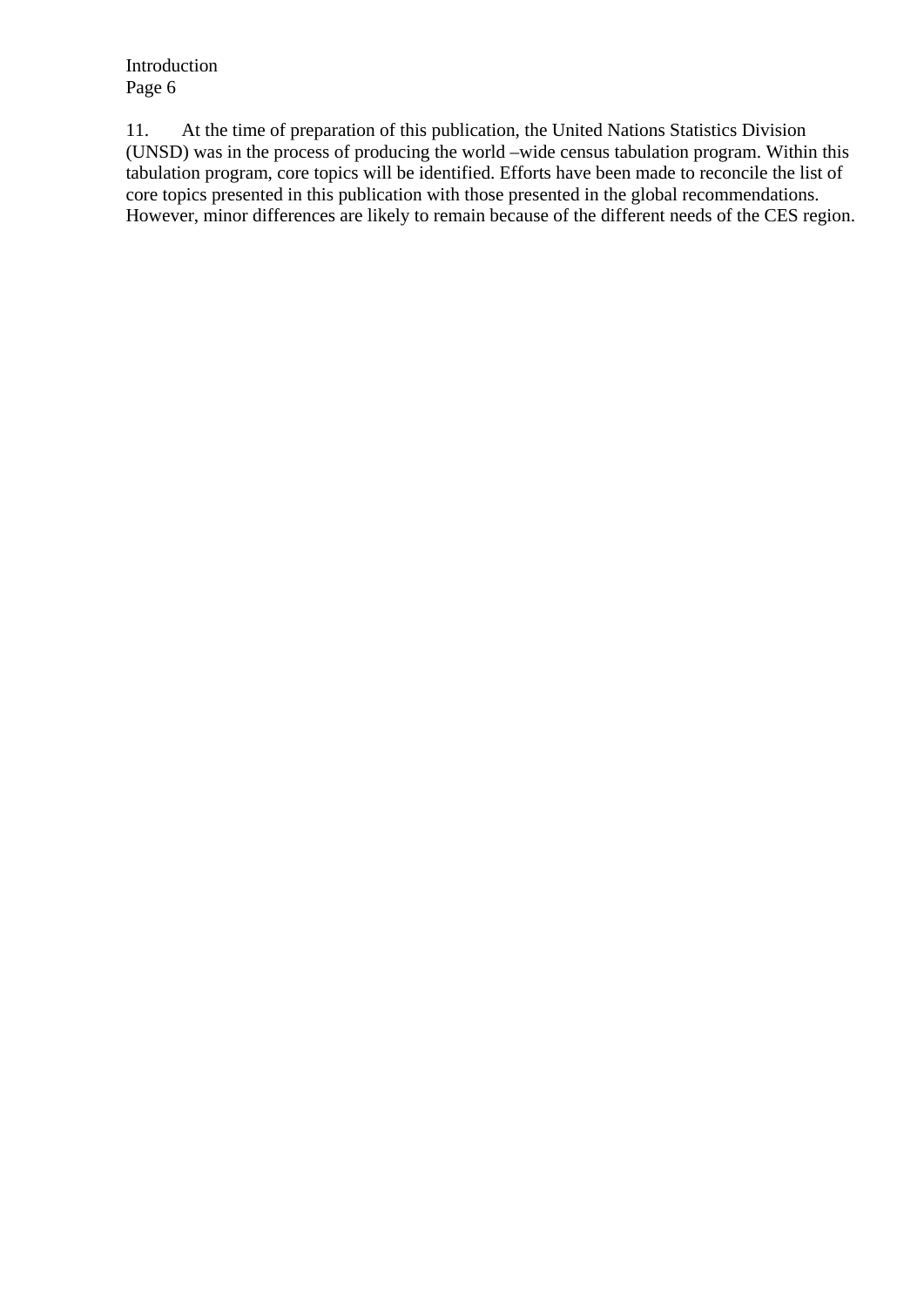### **PART ONE: CENSUS METHODOLOGY AND TECHNOLOGY**

## **Chapter I METHODOLOGY**

### **Introduction**

1

12. Chapter I provides a broad overview of the methodology suggested for the 2010 round of population and housing censuses in the ECE region. It looks at the aims and objectives of a census as well as methodological issues associated with the different phases of census. More detailed information can be found in the UN Principles and Recommendations for Population and Housing Censuses (revision  $2^5$  $2^5$ . Following this chapter a new chapter has been added on Emerging Census Technology, which is designed to look at some of the technologies that have not been traditionally used in population censuses, but which are now being seriously investigated by some member countries. The chapters in Part One are a description as to how countries conduct censuses. While these chapters are not designed to provide recommendations, they do give some guidance.

### **Aims and objectives of a census**

### *Role in national statistical systems*

13. The objectives of a census are specific to individual countries and differ according to the local circumstances. Its unique role depends on the demand of statistics existing in a country and by the content and structure of the existing statistical system.

14. The population and housing census represents one of the pillars for the data collection on the number and characteristics of the population of a country. The population and housing census is part of an integrated national statistical system, which may include other censuses (for example agriculture), surveys, registers and administrative files. It provides at regular intervals the benchmark for the population counting at national and local levels. For small geographical areas or sub-populations it may represent the only source of information for certain social, demographic and economic characteristics. For many countries the census also provides a unique source for a solid framework to develop sampling frames.

15. In July 2005 the United Nations Economic and Social Council (ECOSOC) adopted a resolution<sup>[6](#page-6-1)</sup> urging "Member States to carry out a population and housing census and to disseminate census results as an essential source of information for small-area, national, regional and international planning and development; and to provide census results to national stakeholders as well as the United Nations and other appropriate intergovernmental organizations to assist in studies on population, environment, and socio-economic development issues and programmes".

<span id="page-6-0"></span><sup>5</sup> see www.un.org/esa/coordination/ecosoc/Principles and Recommendations for Population and Housing Censuses, United Nations, New York, 2006. See also http://unstats.un.org/unsd/demographic/sources/census/default.aspx.

<span id="page-6-1"></span>6 ECOSOC Resolution 2005/13. See http://www.un.org/docs/ecosoc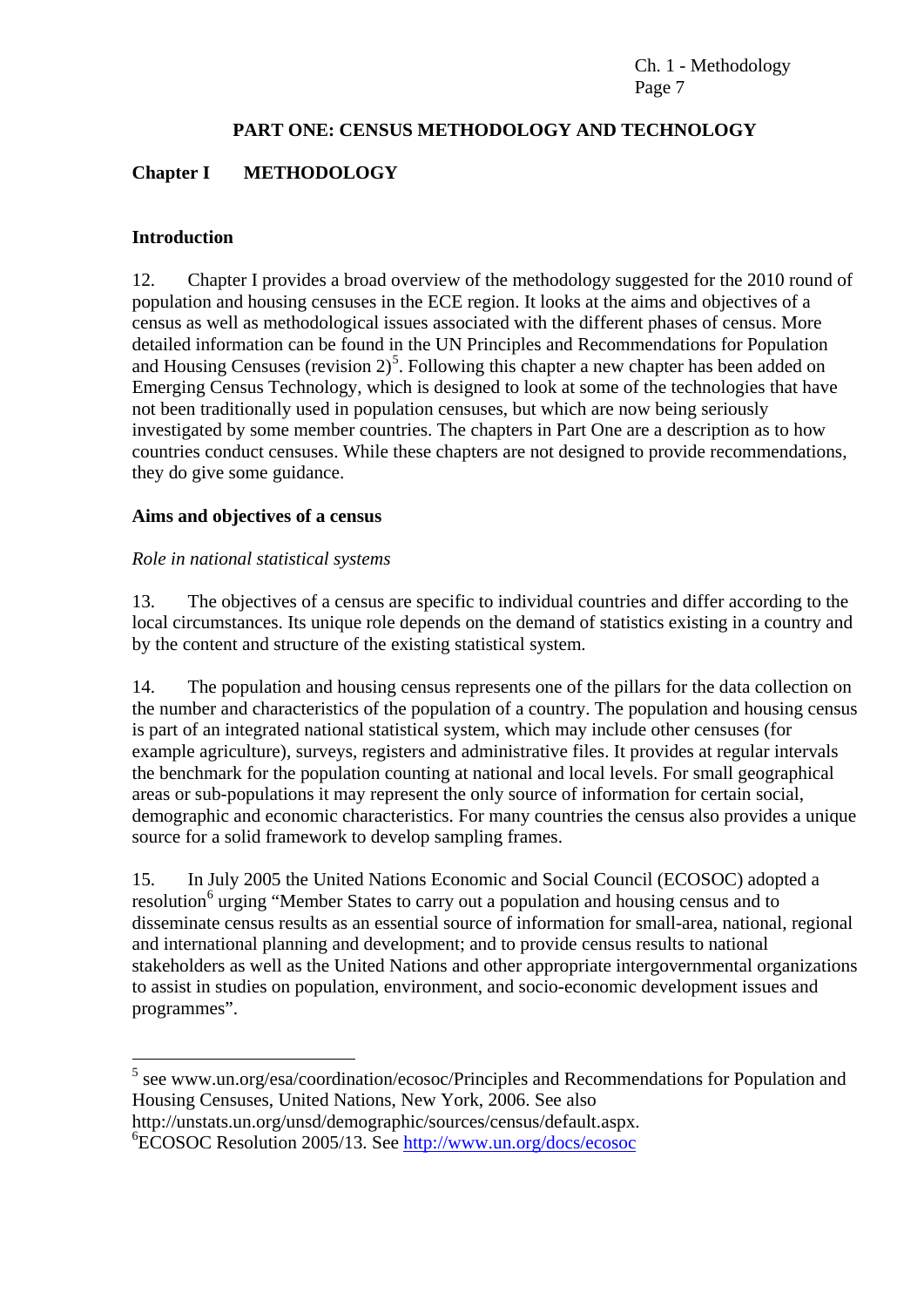Ch. 1 - Methodology Page 8

16. Some countries rely on registers to produce population and housing statistics. In these countries there is an opportunity to provide an integrated view of the country where social, demographic and economic characteristics are linked together.

## *Non-statistical functions of a census (implications and risks)*

17. One of the Fundamental Principles of Official Statistics states that "individual data collected by statistical agencies...are to be used exclusively for statistical purposes<sup>[7](#page-7-0)</sup>. While the use of census data for administrative purposes would violate this Fundamental Principle some countries use the census operations infrastructure not only to collect statistical information for the census but also to collect information on individuals or households for the creation or updating of population registers. Countries who use the census operations in this way should:

- (a) Clearly explain to respondents the dual purpose of the census operations and that the census information collected will remain confidential and used only for statistical purposes;
- (b) Use two separate forms for the two purposes;
- (c) Ensure there is a separate legislative framework for each of the operations; and
- (d) Assign to a different agency (that is not a National Statistical Office) responsibility for updating information required for administrative purposes.

### **Definitions, essential features and phases of a census**

### *Background*

18. Traditionally, the definition of a census has been based on the basic enumeration features of individual enumeration, simultaneity, universality, and defined periodicity . In the last few years different methods have emerged in the ECE region where the census has assumed a wider concept. In some countries the traditional methods based on the field enumeration of all individuals has moved to the use of data included in administrative registers. More recently the priority of universal enumeration of individuals and their characteristics shifted toward the need for more frequent and relevant data for the total population and the smallest local areas. At this time, a common definition of a population and housing census for the ECE region is based on the output produced rather than on the methodology used.

## *Definition*

19. The population census is defined as the operation that produces at regular intervals the official counting (or benchmark) of the population in the territory of a country and in its smallest geographical sub-territories together with information on a selected number of demographic and social characteristics of the total population. This operation includes the process of collecting (through enumeration or registered-based information) and aggregating individual information and the evaluation, dissemination and analysis of demographic, economic and social data. In order to plan for, and implement, economic and social development policies, administrative activity or scientific research, it is necessary to have reliable and detailed data on the size,

<span id="page-7-0"></span> $\frac{1}{7}$  see Appendix III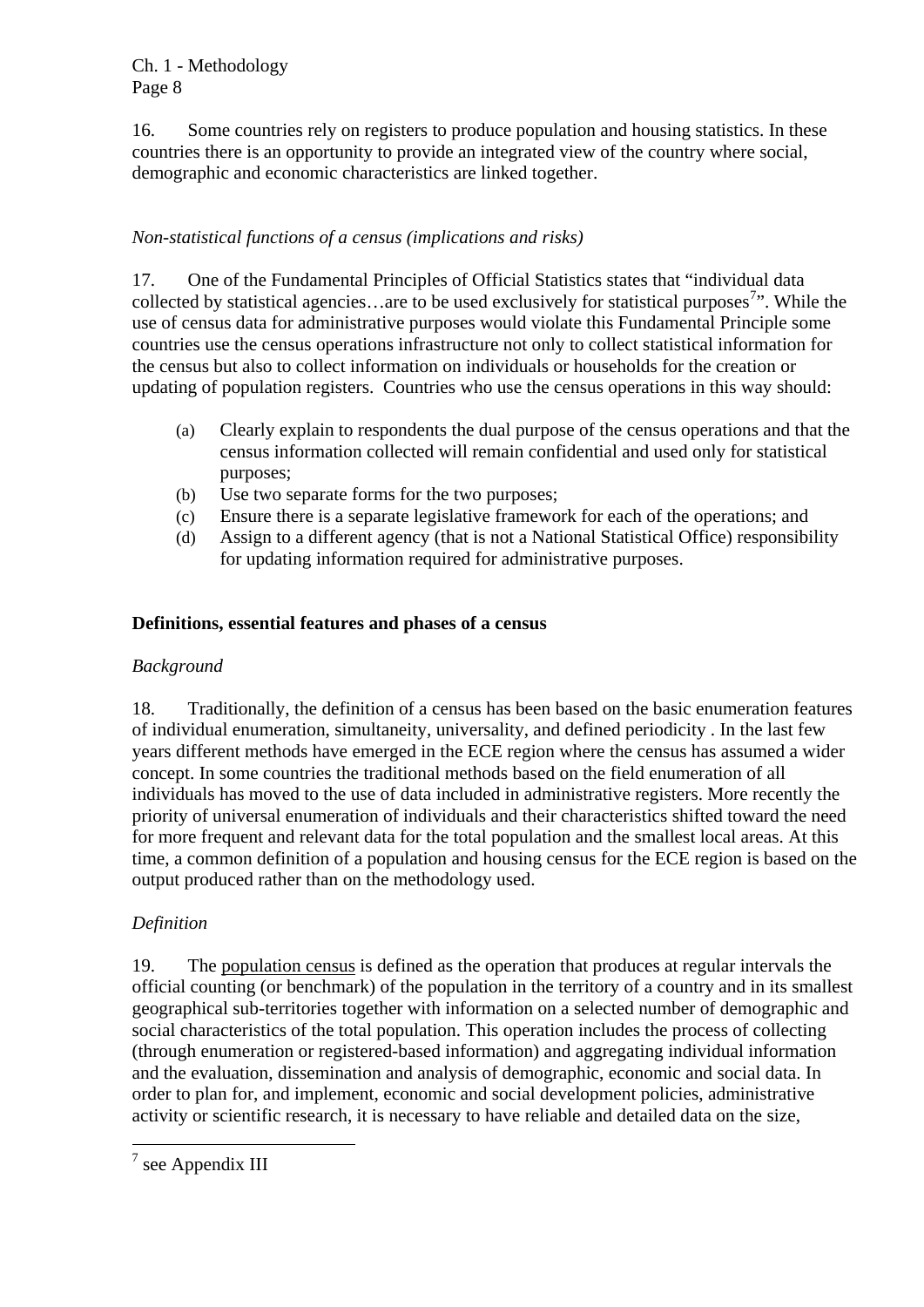distribution and composition of population. The population census is a primary source of these basic benchmark statistics, covering not only the settled population but homeless persons and nomadic groups as well. Data from population censuses may at times be presented and analysed in terms of statistics for a wide variety of geographical units ranging from the country as a whole to individual small localities or city blocks.

20. The housing census is defined as the operation that produces at regular intervals the official counting (or benchmark) of all housing stock and their occupants in the territory of a country and in its smallest geographical sub-territories together with information on a selected number of characteristics of housing. This operation includes the process of collecting (through enumeration or registered-based information) and aggregating information related to housing, and the evaluation, dissemination and analysis of data related to the living quarters and their occupants. The census must provide information on the stock of housing units together with information on the structural characteristics and facilities that have a bearing upon the maintenance of privacy and health and the development of normal family living conditions.

21. The population and housing census is the process that produces at the same time the information related to the population and the information related to the housing stock as described above. This operation has the advantage of obtaining information on two universes (population and housing) using the same process of enumeration. In relation to the population census, the population and housing census is also able to provide information on the living conditions of the population. The outputs of a census process related to the total population and housing stock are indispensable for providing statistics on the population, family, household and housing situation on a uniform basis for small areas and population sub-groups. The characteristics of the population include geographic, demographic, social, economic, and household and family characteristics. For many countries, the outputs obtained through a census process are vital for providing such information since the census is the only source available and there are no other viable alternatives.

### *Essential features of a Population and Housing Census*

22. The essential features that distinguish a population and housing census from other data collections in the ECE region are the following:

(a) Individual enumeration

Information on each enumerated person is obtained so that their characteristics can be separately recorded. This also applies to the housing census. This allows crossclassifying the various characteristics and obtaining data by more than one characteristic.

(b) Simultaneity

Information obtained on individuals and housing in a census should refer to a welldefined and unique reference period. Ideally data on all individuals and living quarters should be collected simultaneously. However, if data are not collected simultaneously, adjustment should be made so that the final data have the same reference period.

(c) Universality

The population and housing census should provide data on the total number of persons, households and housing within a precisely defined territory of a country.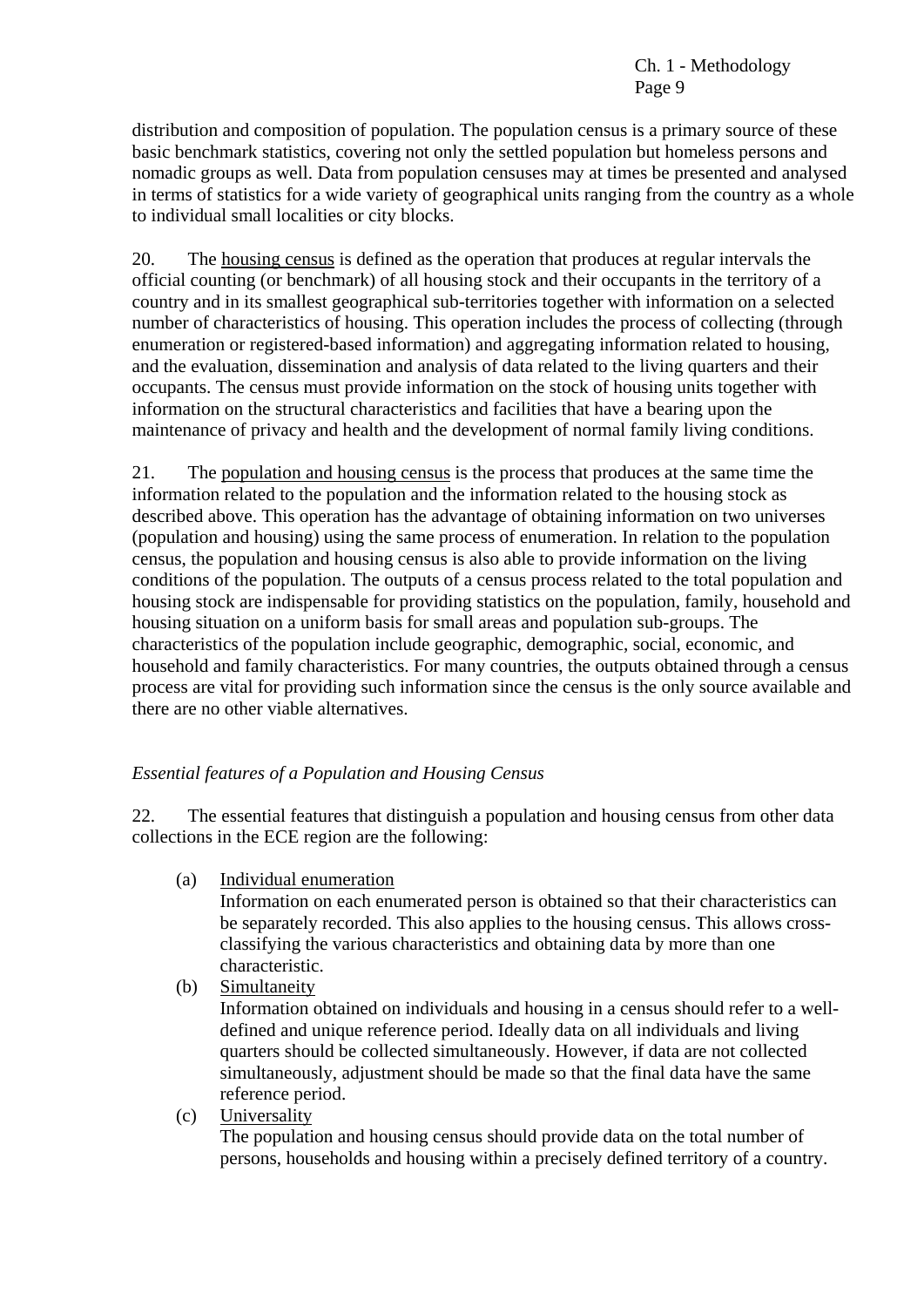<span id="page-9-0"></span>The counting (or benchmarking) of the population should include every person residing in the defined territory of a country. The data provided by the census of the counting of the basic units should be validated with an independent coverage check.

- (d) Small-area data The census should produce data on the number and characteristics of the population and housing related to the smallest geographic areas of the country, and to small population groups, consistent with protecting individual confidentiality.
- (e) Defined periodicity The census should be taken at regular intervals so that comparable information is made available in a fixed sequence. It is recommended that census data be produced at least every ten years.

### **Strategic objectives and criteria for the selection of census topics**

23. Given the costs required and the massive involvement of the population, the content and the methods used in a census should be carefully scrutinized to make sure that all the aspects of collection operations and the dissemination of results comply with the highest standards of relevance, quality, confidentiality, privacy and ethics. The content of a census should be decided after looking into: ( i) the demand for data at national and local levels, (ii) the availability of data from other statistical sources and (iii) the constraints of a census for data collection where only a limited number of questions can be asked on single topics and sensitive or more complex topics that require extended modules and specialized training of interviewers can be covered only to a limited extent.

24. Each census topic should meet a number of key user requirement criteria:

- (a) The topic carries a strong and clearly defined user need;
- (b) There are no other means than the census to collect data on the topic;
- (c) Data on the topic are required for small population groups and/or at detailed geographical levels;
- (d) The topic is of major national importance and relevant at the local level;
- (e) Data on the topic are expected to be used in multivariate analyses with other census topics; and
- (f) The content does not differ drastically from previous censuses and where appropriate a new or modified topic can still provide comparison with previous censuses.

25. The user requirement for data should be balanced against a number of other factors when evaluating what topic can be collected from the census. A topic should NOT be included in a census if:

- (a) It is sensitive or potentially intrusive, or requires lengthy explanations or instructions to ensure an accurate answer;
- (b) It imposes an excessive burden on respondents, or seeks information not readily known or that people are unlikely to remember accurately;
- (c) It enquires about opinions or attitudes; or
- (d) It is likely to present major coding problems or extensive processing or significantly add to the overall cost of the census.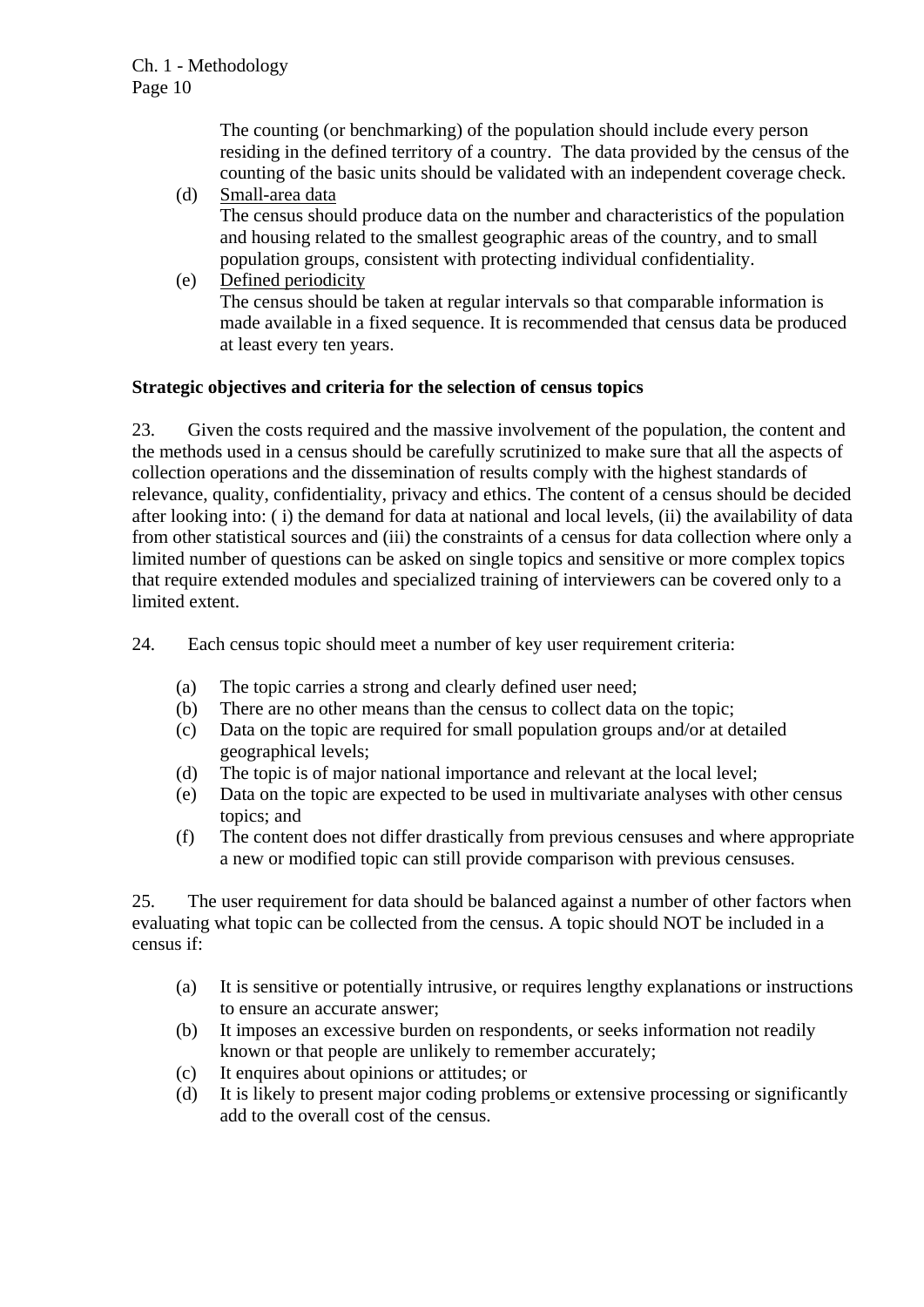26. In addition to these factors, the census should be considered as an exercise carried out purely for statistical purposes, and should not, therefore, be used to collect data that will deliberately promote political or sectarian groups, or sponsor particular causes.

27. In optimising the limited space available on the questionnaire the design and size of a question will also be an important factor in deciding whether certain data can be collected.

28. The inclusion of new topics should always be tested to ensure successful collection and production of reliable results. In general, population and housing census should be seen as part of an integrated programme of data collection and compilation aimed at providing a comprehensive source of statistical information for economic and social development planning, for administrative purposes, for assessing conditions in human settlements, for research and for commercial and other uses. The value of either a population or a housing census is increased if the results can be employed together with the results of other investigations.

29. A list of proposed topics can be found in Appendix I. The list is divided between core and non-core topics and reflects the recommendations contained in chapters III-XIII. Core topics are those considered to be of basic interest and value to CES members and it is recommended that these countries cover these topics in their 2010 round of population and housing censuses. Non-core topics are those topics that countries could select based on their national priorities. Criteria for the selection of these topics are presented in paragraph [24](#page-9-0). Some topics are referred to as derived topics. Derived topics are those for which information is obtained from other topics, and therefore are not required to be collected separately. The derived topics are presented in general after the topics from which they are derived, and are identified by means of italics.

## *Census phases*

30. Censuses with field enumeration do not follow a uniform pattern among CES member countries, but they have certain major common elements. In general, census operations can be divided into seven phases which are not entirely separate chronologically or mutually exclusive: involvement of stakeholders, preparatory work (including testing and outsourcing), enumeration, data processing, dissemination of the results, evaluation of the coverage and analysis of the results. It is important that appropriate quality assurance strategies (see paragraphs [69](#page-18-0)[-77](#page-20-0)) be applied in all these phases to make sure that all aspects of data quality (relevance, accuracy, timeliness, accessibility, interpretability, coherence) are taken into consideration, and that each choice made in all census phases is the best trade-off that "fits-the-purpose".

### **The relation between censuses and sample surveys**

31. While population censuses go back at least 6000 years, as suggested by clay tablets found in ancient Babylon, the history of modern censuses can be traced to the mid-17th century. Sampling, in turn, is a much more recent technique, dating back a mere three quarters of a century.

32. Censuses started out as pure enumeration of people. Over the years they grew in size and scope as requests started to be made for information on other areas of social and economic life in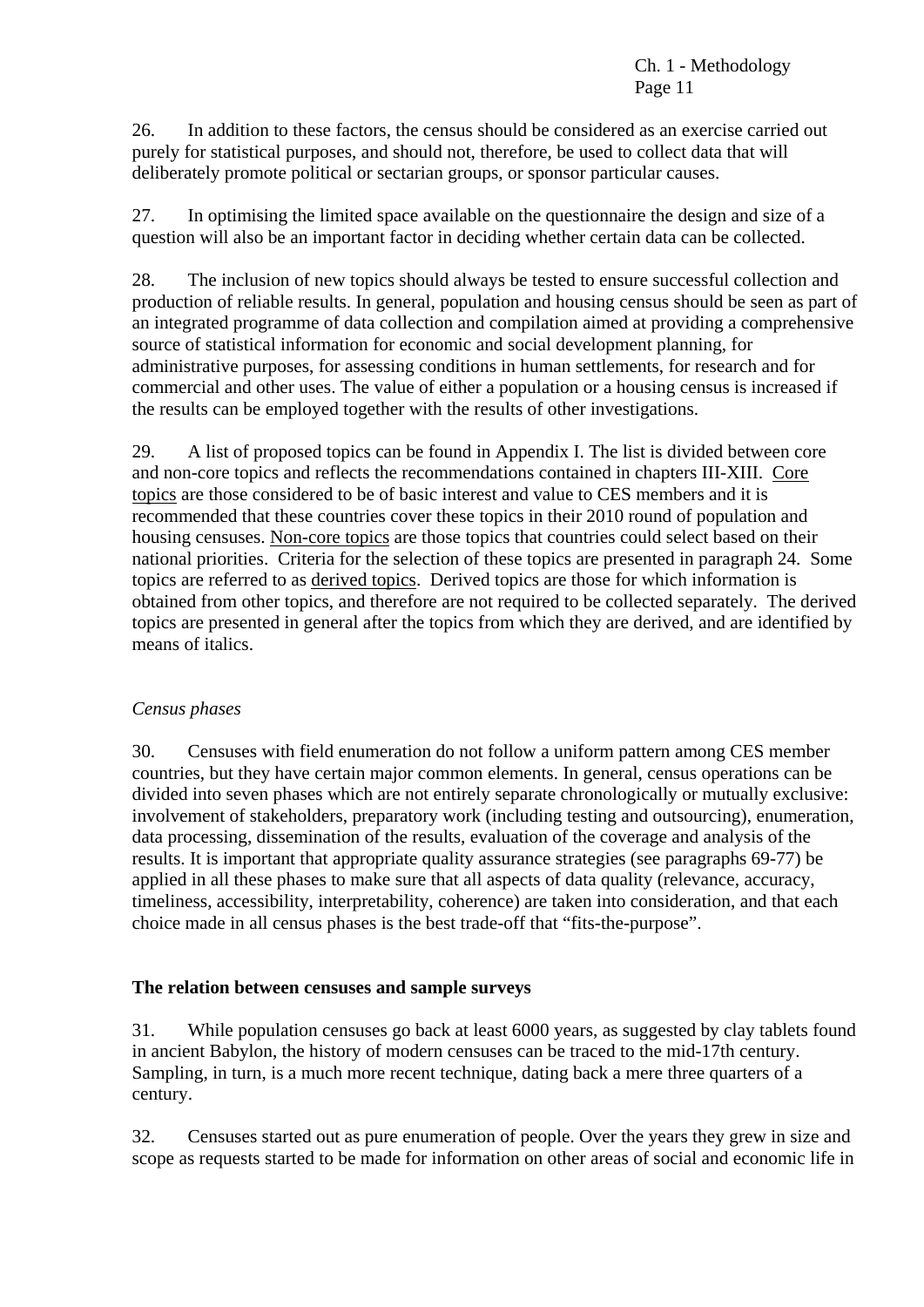Ch. 1 - Methodology Page 12

addition to basic demographic characteristics. Consequently, as new issues emerge, there are pressures to ask more census questions. Allowing for too many extra questions may result in exceedingly large census forms. This can cause concern for the quality of all of the information collected. Indeed, "the advantages of simultaneous investigation of several topics may be offset to some extent by the additional burden on the respondent and on the enumerator resulting from the increased amount of information that must be collected at one time."<sup>[8](#page-11-0)</sup>

### *Use of long and short forms*

33. In order to reduce the burden on the respondent when information is collected on many census topics, "the data collection could involve both a short form (with selected questions) and a long form (with more questions for specific topics). The long form is completed for a sample of dwellings, households or people".

34. The use of long and short forms has made it possible to collect more information while keeping planning, training and field operations relatively simple, and costs in check. However, in view of the ever increasing demand for information, this strategy may lead to new compromises since the number of questions comprising the long form cannot itself keep growing for reasons already explained. Should "simultaneity" become an overriding principle, countries may wish to consider data collection involving both a short form and two or more longer forms (with more questions for one or more specific topics) and with each long form being completed for a separate sample of households or people. However, having more than one form introduces complexities in terms of keeping track of forms and weighting results to the total population. It also introduces restrictions for multivariate analysis.

### *The census as benchmark and frame*

1

35. The value of either a population or a housing census is increased if the results can be used in connection with the results of other data collections. These could take the form of use of the census data as a basis or benchmark for statistics in the same field, or to furnish the information needed for conducting other statistical investigations. It can, for example, provide a statistical frame for other sample surveys or an agricultural census. The population census is also important in developing the population estimates needed to calculate vital rates from civil registration data. In addition, these censuses are a major source of data used in official compilations of social indicators, particularly on topics that usually only change slowly over time.

36. The purposes of a continuing coordinated programme of data collection and compilation can best be served, therefore, if the relationship between the population census, the housing census and other statistical investigations is considered when census planning is under way and if provision is made for facilitating the joint use of the census and its results in connection with such investigations.

<span id="page-11-0"></span><sup>&</sup>lt;sup>8</sup> Principles and Recommendations for Population and Housing Censuses, United Nations, New York, 2006.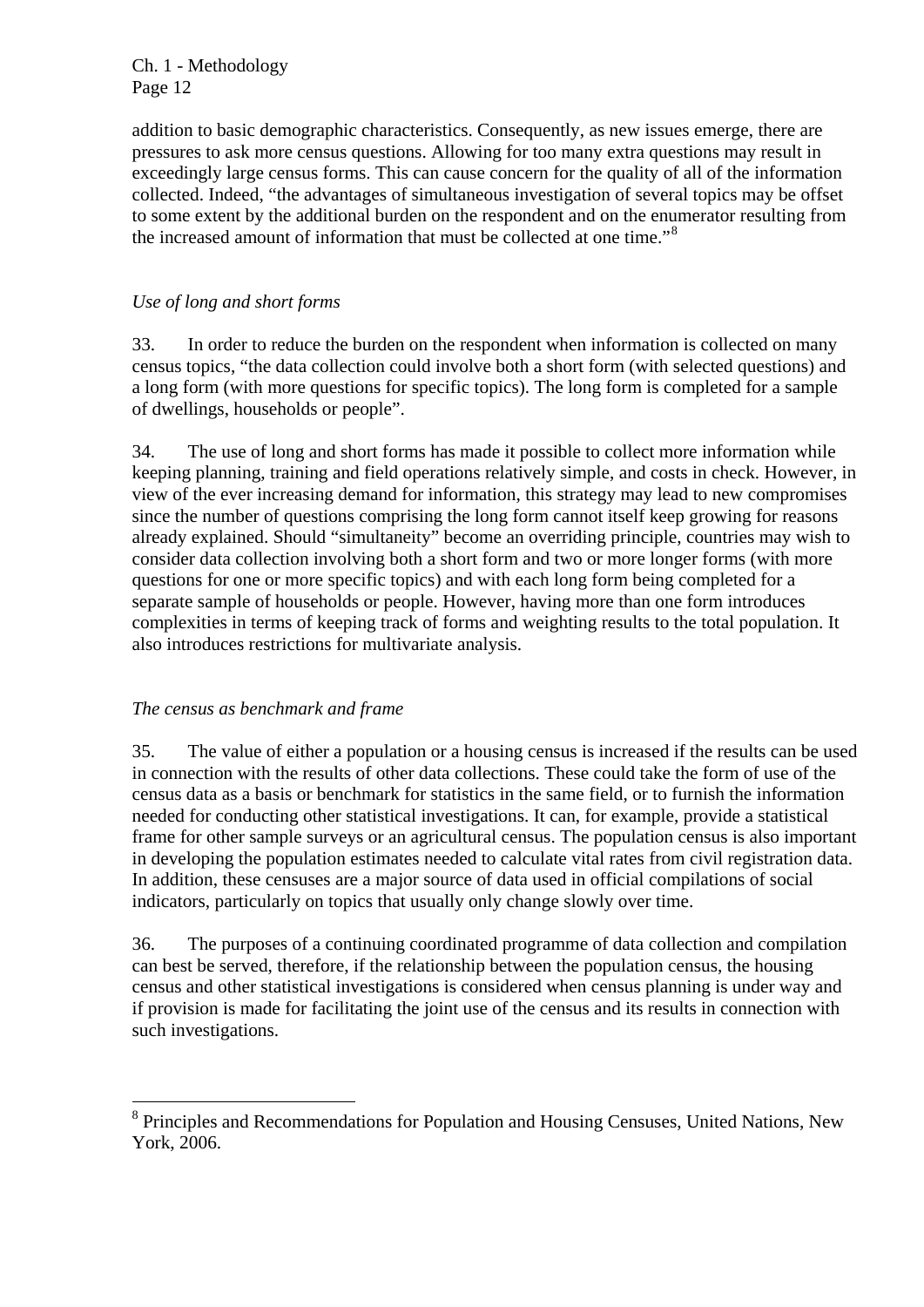Ch. 1 - Methodology Page 13

37. An essential ingredient of sample design is the existence of a complete, accurate and upto-date sampling frame. A sampling frame is defined essentially as comprising the materials from which a sample is selected. It may be a list of structures, addresses, households, or persons. The census can be used to construct either type of frame, or both. Indeed, most countries use their census for such purposes. The census frame is almost always the departure point for the design of a household sample survey.

38. It is important to recognize that any census – even one that is only one or two years old will be out of date and may not be suitable as a frame. In such cases, it is essential to update the census frame with current fieldwork or from administrative records before using it as a frame for a household sample survey.

39. Population and household counts for the enumeration areas, taken from the census, are a highly useful ingredient to establish measures of size for the selection of first- or second-stage sampling units, or to help in various stratification schemes. Whenever the census captures socioeconomic information, this can be used to complement such stratification schemes.

## *Intercensal surveys*

40. Regardless of whether or not information on a wide number of topics was collected simultaneously, the rapidity of current changes in the size and other characteristics of populations and the demand for additional detailed data on social, economic and housing characteristics that are not appropriate for collection in a full-scale census has maintained the need for continuing programmes of intercensal household sample surveys.

41. The population and housing census can provide the frame for scientific sample design in connection with such surveys; at the same time, it provides benchmark data for evaluating the reasonableness of the overall survey results as well as a base against which changes in the characteristics investigated in both inquiries can be measured. To permit comparison of census and survey results, the definitions and classifications employed should be as nearly alike as possible, while remaining consistent with the aims of each investigation.

### **The relation between population and housing census and the agricultural census**

42. While the population and housing censuses have a close inter-relationship, their relationship with the agricultural census is less well defined. However, as the result of increasing integration within programmes of data collection, the relationship between the population and housing census and the agricultural census is now far closer than in the past, and countries are increasingly looking at new ways to strengthen this relationship.

43. One issue in relating the two censuses is that they use different units of enumeration. The unit of enumeration in the agricultural census is the agricultural holding, which is the technoeconomic unit of agricultural production, while the unit of enumeration in the population census is the household and the individual within the household. However, in many developing countries, most agricultural production activities are in the household sector and households and agricultural holdings are very closely related, often in a one-to-one relationship. Establishing links between the two censuses is particularly relevant for such countries.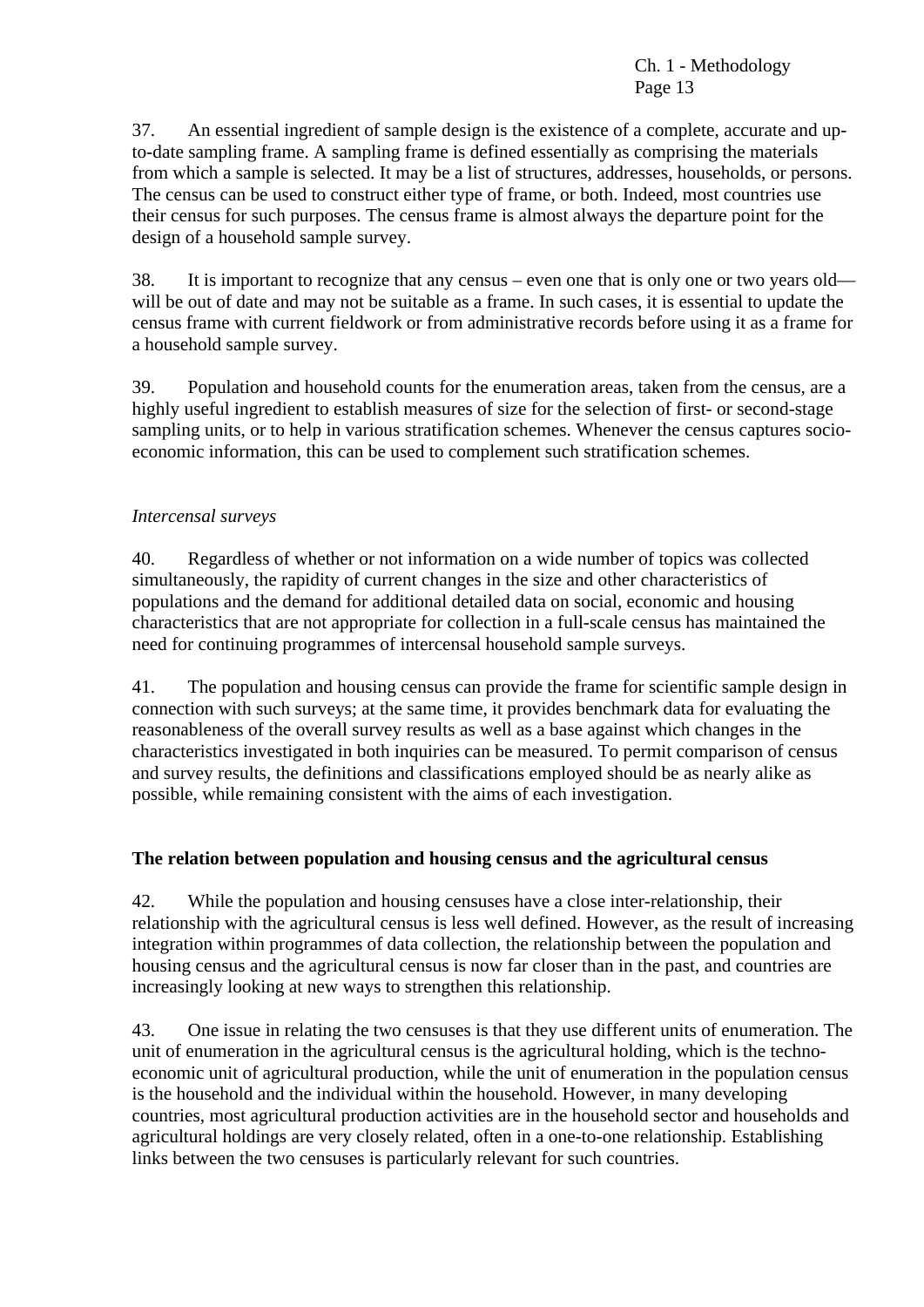44. The agricultural census collects various household/individual data for members of the agricultural holder's household. The World Programme for the Census of Agriculture  $2010^9$  $2010^9$ , recommends the collection of data on household size and limited data on demographic characteristics and economic activity of members of the holder's household, as well as some limited information on persons working as employees on the holding. Users may find some agricultural activity data from the agricultural census more comprehensive than from the population census because the latter normally investigates only the principal economic activity of each person during a short time-reference period and this may not identify persons connected with agricultural activity on a seasonal or part-time basis. On the other hand, the population census provides data on agricultural employment and agricultural population that is not available from the agricultural census because it only covers households associated with agricultural holders. To get a complete picture, agricultural data users will need both agricultural census data and data from the population census.

45. In planning the population and housing census, every opportunity for developing the relationship between this census and the agricultural census should be explored. This can take several forms. Definitions used in the population and housing censuses should be compatible with those used in the agricultural census so that meaningful comparisons can be made between the two data sets. The population and housing census can also be of use in the preparation of the agricultural census, such as in the demarcation of enumeration areas, the preparation of the frame for the agricultural census or, if applicable, the sample design.

46. In planning the National Census Programme, consideration should be given to the possibility of collecting additional agricultural information as part of the population and housing census that would facilitate the preparation of the frame of agricultural holdings in the household sector, for a subsequent agricultural census. This could be done as part of the pre-census cartographic work and/or listing exercise or by adding an additional question to the census questionnaire. In the later case, an additional item at the household level could be included on whether any member of the household is engaged in own-account agricultural production activities. Alternatively, additional data at the individual person level could be collected to identify persons involved in agricultural activities during a longer period, such as a year. These new items are included in the present recommendations as non-core topics (see Chapter XII). Where countries choose to adopt this approach of using the population and housing census to establish a frame for the agricultural census, the agricultural census should be synchronised with the population and housing census, and conducted as soon as possible after the population and housing census, while the frame is still up-to-date.

47. The opportunity of linking population and agricultural census data should also be explored. This could add considerable analytical value to data sets from both censuses and save on data collection costs. Much of the demographic and activity status data collected in the population census are also collected in the agricultural census. If data from the two censuses could be linked, it would no longer be necessary to collect these data again in the agricultural census.

48. Some countries conduct the data collection for the population and agricultural censuses as a joint field operation. Normally, each census retains its separate identity and uses its own questionnaire, but field operations are synchronized so that the two data collections can be done

1

<span id="page-13-0"></span><sup>&</sup>lt;sup>9</sup> FAO Statistical Development Series No. 11 (Rome, 2005)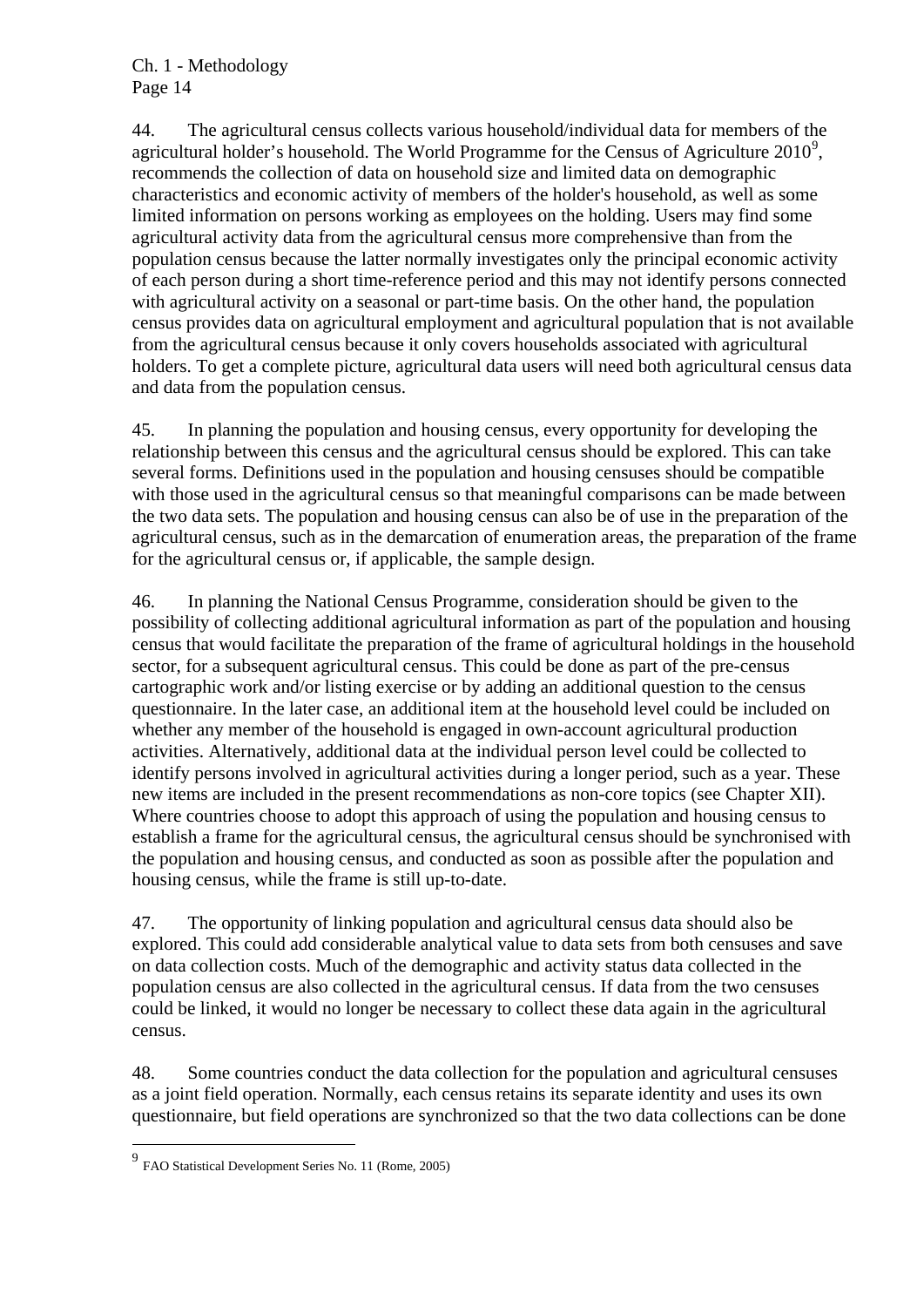Ch. 1 - Methodology Page 15

at the same time by the same enumerators. Occasionally, the two censuses are merged into one. This may have a number of advantages, but its effect on field operations and data quality needs to be carefully considered.

### **Methodology approaches in the ECE region**

49. There are four primary approaches to conducting a census, based on the method of data collection:

- (a) The traditional method of universal enumeration based on field operations at a given moment, either with an exhaustive collection of all characteristics or an exhaustive collection of basic characteristics with a collection of selected characteristics on a sample basis (long form/short form);
- (b) Traditional enumeration with yearly updates of characteristics on a sample basis;
- (c) The method of using registers and other administrative sources; and
- (d) A combination of registers and other administrative sources and surveys (complete enumerations or sample surveys).

50. These and other approaches, such as the combination of register-based and traditional methods, and a "rolling" census, are described in Appendix II. Necessary conditions, advantages and disadvantages, implications for the phases of census taking, and implications for content are addressed for each approach.

51. Registers and other administrative sources are an alternative to the traditional census as far as they contain the relevant topics, use similar definitions and classifications and cover the entire population. Sample surveys used alone cannot provide equivalent data but they can be used in combination with a census or to supplement census information on specific topics.

52. There are other alternative approaches to traditional and register-based population and housing censuses that may not meet all essential census features but aim to provide a comprehensive set of statistical information similar to that provided by traditional and registerbased approaches.

53. Whichever method of data collection/data provision is to be used should take into account a wide range of issues such as:

- (a) Users' needs;
- (b) Ouality of the data;
- (c) Completeness of the count;
- (d) Data protection and security;
- (e) Comparability of the results between the countries and over time;
- (f) Burden on the respondents;
- (g) Timeliness of outputs;
- (h) Financial and political implications; and
- (i) Public understanding and acceptance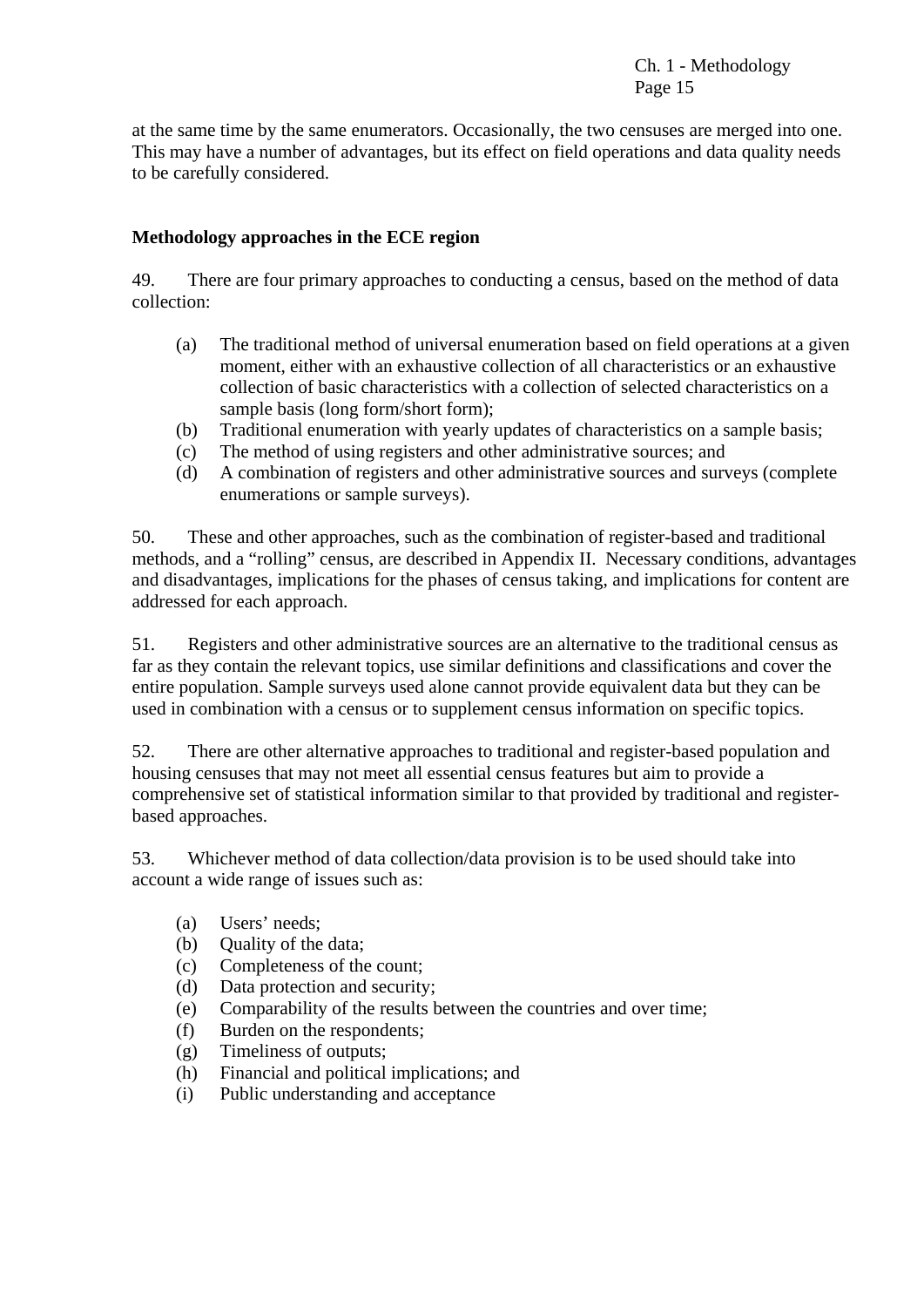<span id="page-15-0"></span>Ch. 1 - Methodology Page 16

54. The results of the Questionnaire on Population and Housing Censuses, sent to ECE member countries in Spring 2004, show a shift away from the traditional census approach that was adopted by the clear majority of countries in the 2000 round (and is fully explicated in the United Nations' Principles and Recommendations for Population and Housing Censuses) towards increasing use of administrative registers, either exclusively or supplemented with information from questionnaires or surveys. Though the majority of countries still intend to do so, ten fewer countries report that they are planning for a traditional population census in the 2010 round.

55. Of those that are abandoning the traditional approach, the majority plan to use existing administrative registers supplemented with survey or questionnaire-based information.

56. Even among those countries planning to continue with a fundamentally traditional approach, several reported that they would introduce significant methodological changes that will utilize additional sources of administrative data to develop information to support a conventional enumeration.

57. Most countries will continue to collect information on both each individual person and on housing through the same operation.

58. It is expected that more or less the same extent of use of enumerator and self-completed form will be adopted in 2010, as was the case in the 2000 round. There will still be a greater emphasis on enumerator collection compared with use of mail-back. However, a number of countries have indicated that they are considering using the Internet as one of a number of possible modes of data collection in the next round (see paragraphs [119-](#page-28-0)[125](#page-30-0) in Chapter II). The use of the Internet, or other emerging data collection technologies such as hand-held devices (see paragraphs [130-](#page-30-0)[134](#page-31-0) in Chapter II) may provide cost-effective solutions for some countries.

## **Confidentiality and security**

## *Confidentiality principles*

59. The Census collects information on each person and household in the country. In its uses it is not concerned with facts about individuals as such. Its purpose is to provide statistics about the community, and groups within the community, as a whole. The public, therefore, has a right to expect, and needs to be assured that, personal information provided in confidence will be respected. Names, addresses and PINs should be separated from other data as soon as possible in the census process, and not released, so that the data output contains no personal identifiers. The confidentiality requirement encompasses the whole census operation, ranging from the security of the completed census questionnaires both in the field and during processing to the protection of the information contained in the outputs and made publicly available.

60. Assurances should been given to the public that all the information given will be treated in strict confidence by the census authorities and any person who is employed by, or provides a service to, the census authority for the purposes of carrying out the census. Many countries will have domestic legislation that protects such information in the form either of specific census legislation or of more general legislation relating to data protection and freedom of information.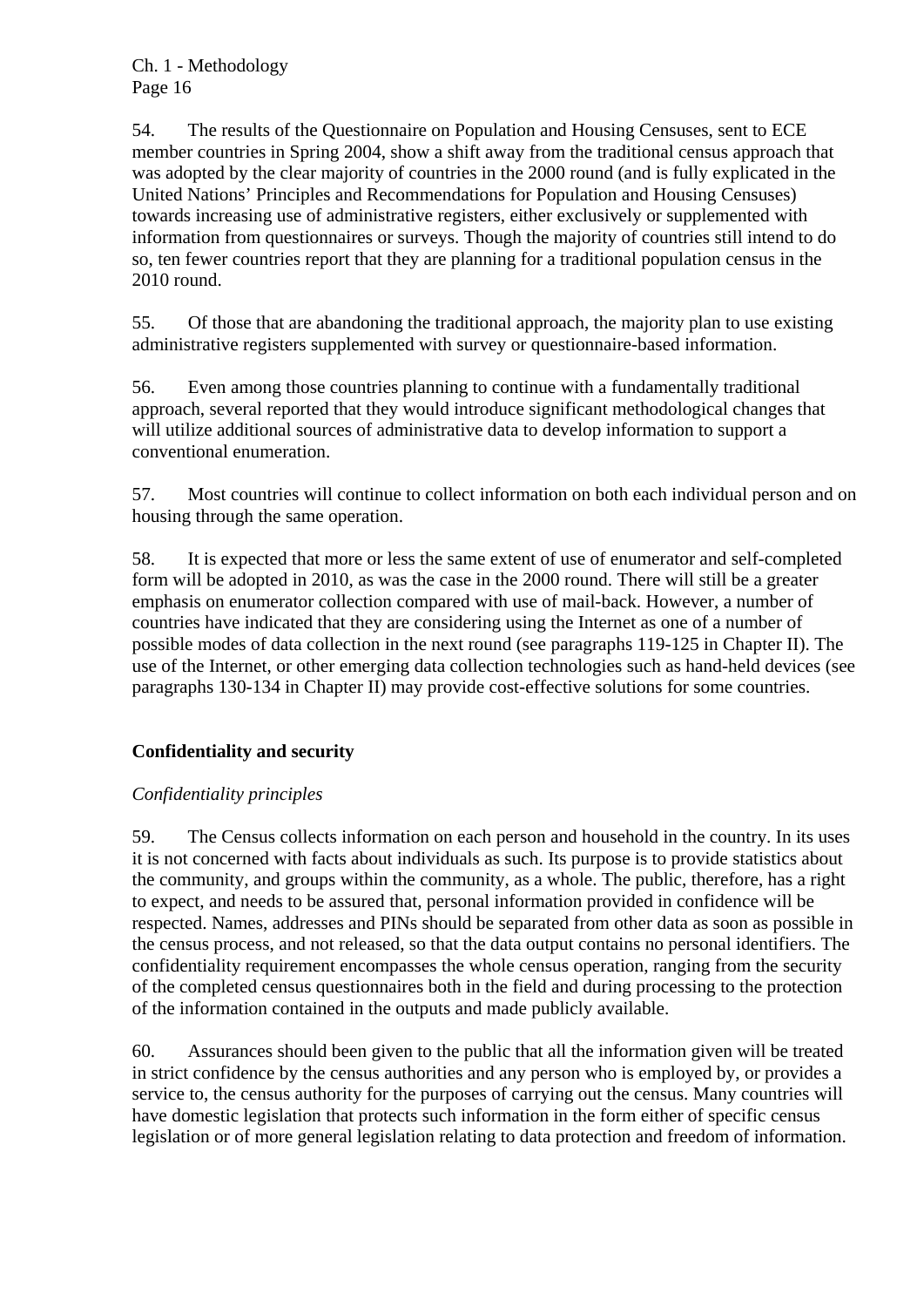<span id="page-16-0"></span>61. The following additional principles should govern the treatment of the information given in the census returns:

- (a) Only persons under the management of the census authorities, or agents acting on their behalf, should have access to personal census information.
- (b) Completed questionnaires should be collected or returned in such a way that will not reveal information to other members of the public. Additionally, individual household members should, if they wish, be able to give personal information on a separate questionnaire in a way that will not reveal it to others in their household or establishment, or to the enumerator.
- (c) All members of the census organisation and outside agents providing services to the census authority in connection with the census should be given strict instructions, and be required to sign legal undertakings, about confidentiality. They should be liable to prosecution for any breaches of the law.
- (d) The physical security of census documents containing personal information held by the census authorities, by field staff or by authorised agents should be strictly enforced and, if felt necessary, independently reviewed.
- (e) The computer systems handling census data should have strict safeguards to prevent unauthorised access to the information.
- (f) In releasing statistics from the census, all possible steps should be taken to prevent the inadvertent disclosure of information about identifiable individuals and households. Special precautions may apply particularly to statistical output for small areas. Measures to ensure disclosure control may include some, or all, of the following procedures:
	- (i) Restricting the number of output categories into which a variable may be classified, such as aggregated age groups rather than single years of age;
	- (ii) Where the number of people or households in an area falls below a minimum threshold, suppressing statistical output – except, perhaps, for basic headcounts – or amalgamating it with that for a sufficiently large enough neighbouring area;
	- (iii) In the case of micro-data or public use samples, removing all information from databases relating to name, address and any unique characteristics that might permit the identification of individual respondents. Statistical disclosure methods should also be applied to ensure the confidentiality guarantee.

### *Public access to closed census records*

62. Many National Statistical Offices receive requests from time to time from genealogists, social historians and individual members of the public, to allow public access to, or reduce the period of closure for, census records for the purpose of researching family histories.

63. The period of closure of census records in many countries is prescribed specifically by statute but may vary from country to country. Other countries may rely on more general provisions within data protection and/or freedom of information legislation to keep confidential records closed until such a time that minimises the risk of disclosure of information about living individuals. Some countries, however, may choose to destroy the census forms once processing of the data has been completed.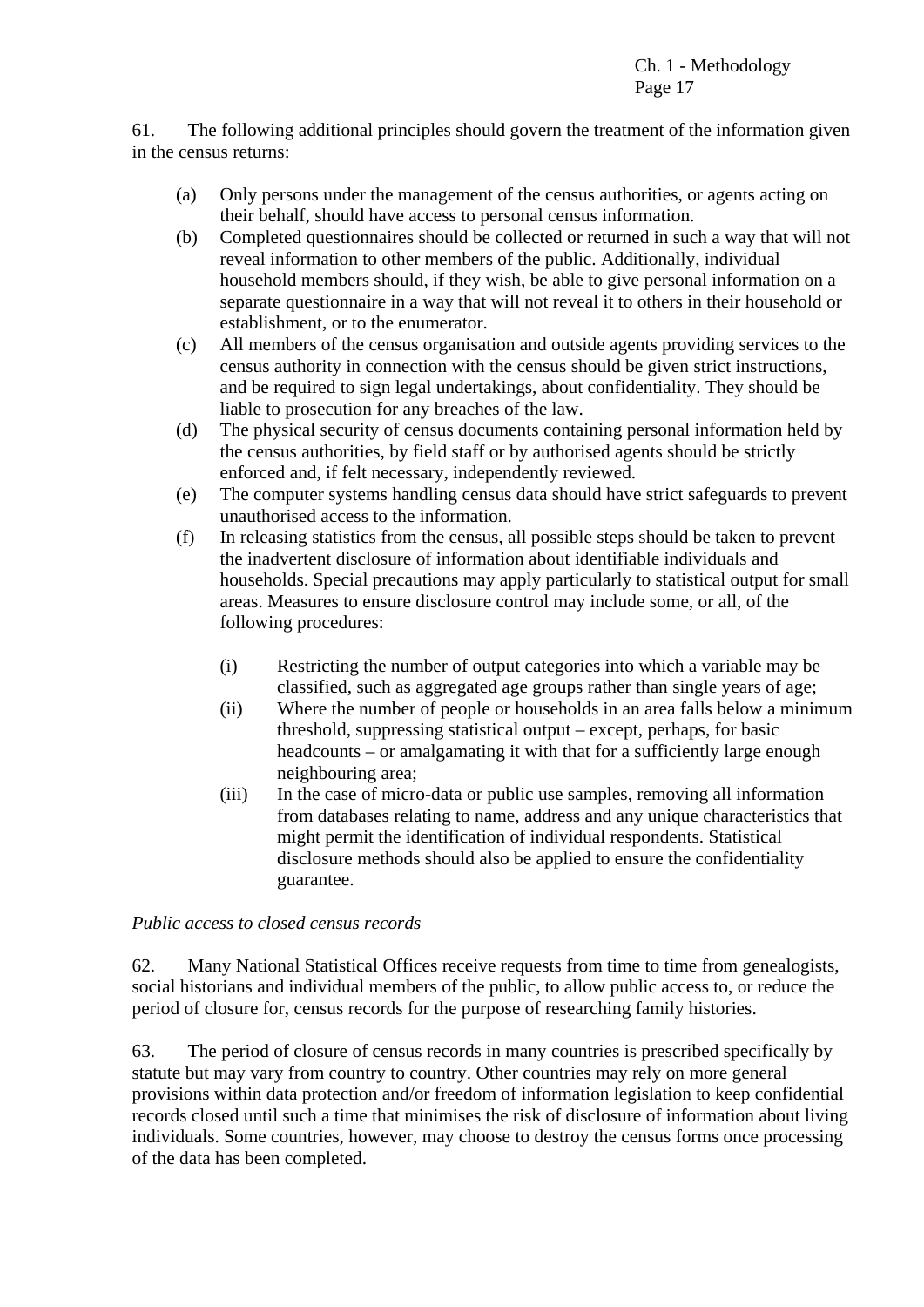64. While national Governments may recognise both the sociological and commercial value of historical census records, they should also recognise that the ability of National Statistical Offices to collect information from the general public may be seriously compromised if assurances given about the confidentiality of the information collected were not honoured. Public confidence in the security and confidentiality of the information given in the census should be regarded, therefore, as paramount.

## **Metadata**

65. A metadata system provides supplementary information on characteristics of surveyed and published data. Each National Statistical Office uses its own metadata system based on international standards but corresponding at the same time to the specifics of the national effort. Since a population census and its results are connected with other areas of statistical activities, it is recommended that the metadata system of a population census in each country should use the same elements as the entire metadata system of the particular NSO. What is also needed, however, is that the metadata system of a population census contain some elements that are used only for that census. The metadata system of a population census should also ensure the widest possible data comparability internationally.

66. The population census for the 2010 round has to ensure comparability with data from the previous population censuses while at the same time including new elements relevant for any development that has taken place during the time since the previous census. Thus, the metadata system of the population census should follow the metadata system from the previous population census (see: *Recommendations for the 2000 Censuses of Population and Housing in the ECE Region*) with an update in line with the needs resulting from the development since the previous population census. The metadata systems of individual National Statistical Offices should also reflect the extent to which they use administrative data sources and their metadata systems.

67. A metadata system should contain definitions of terms, classifications, and nomenclatures. For indicators for which international standard classifications have been created, the international classifications should be used. For indicators that cannot be classified by international standards, new nomenclatures may need to be created.

### **Integrity**

68. In the context of the population census, integrity is the strict adherence to all *Fundamental Principles of Official Statistics* throughout the various stages of the census operations by all institutions and persons involved. The task of the National Statistics Office (NSO) is to set the standards of integrity and to make sure that these standards are observed by its regular staff, its temporary staff especially recruited for the census, and staff of any other (public or private) organisation to which certain parts of the operations may be assigned or subcontracted. *The Fundamental Principles of Official Statistics* are discussed in Appendix III.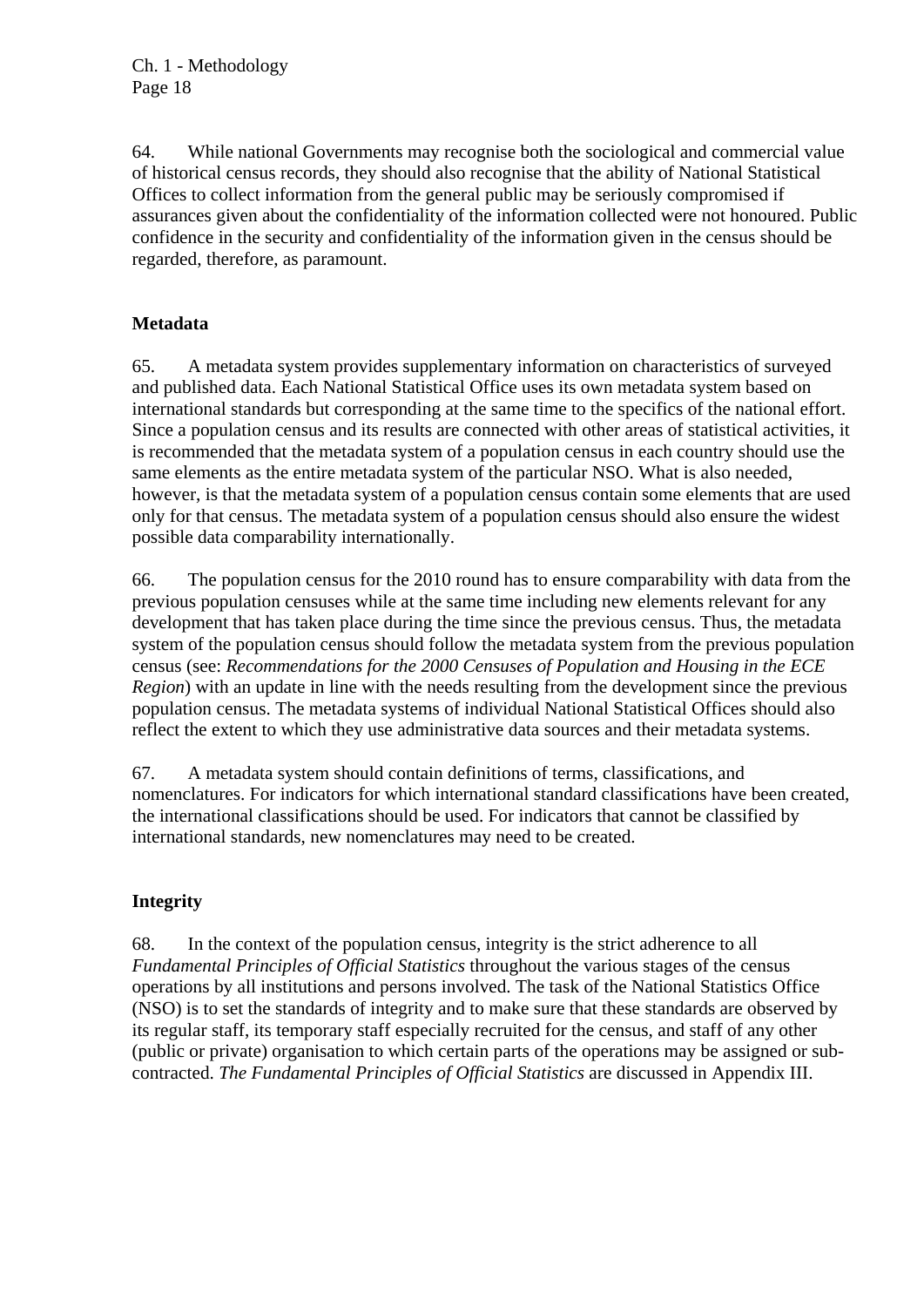#### <span id="page-18-0"></span>**Quality assurance**

### *Plans for the quality assurance and improvement programme*

69. The product of any census of population and housing is information, and therefore confidence in the quality of that information is critical. The management of quality must therefore play a central role within the overall management of a country's census. Thus a quality assurance programme must be an element in the overall census programme and should touch on all activities during planning, the development period, operations like data collection and processing through to evaluation and dissemination of results. A major goal of any quality assurance programme is to build in quality from the beginning through the sound application of knowledge and expertise by employees at many levels. It will also include reactive components to detect errors so that remedial actions can be taken during census operations. Further, a quality assurance programme should also be viewed as a quality improvement programme. Without such a programme, the census data when finally produced may contain errors, which might severely diminish the usefulness of the results. If data are of poor quality then decisions based on these data can lead to costly mistakes. Eventually the credibility of the entire census may be called into question.

70. The quality assurance and improvement system should be developed as part of the overall census programme, and integrated with other census plans and procedures. The system should be established at all phases of census operations, including planning, pre-enumeration, enumeration, document flow, coding, data capture, editing, tabulation and data dissemination. Establishing a quality assurance and improvement system at the planning stage is crucial to the success of the overall census operations.

### *Need for a quality assurance and improvement programme*

71. Because of the size and complexity of census operations, it is likely that errors of one kind or another may arise at any stage of the census. These errors, whether in planning, development or in operations, can easily lead to serious coverage or content errors, cost overruns or major delays in completing the census. If not anticipated and controlled during design and implementation they can introduce non-sampling error to the point of rendering results useless. To minimize and control errors at various stages of a census, it is good practice to devote a part of the overall census budget to quality assurance and control programmes.

72. Every national census organization should establish a system of quality assurance and improvement as an integral part of its census programme. The primary objective of such a programme should be to ensure that quality is appropriately considered in all phases of the census work. The dimensions of quality, outlined in paragraph [76](#page-19-0) below, are overlapping and interrelated and each must be adequately managed if information is to be fit for use. Each phase in executing a census may require emphasis on different elements of quality.

73. Achieving an acceptable level of quality is the result of addressing, managing and balancing the various dimensions of quality with due attention to program objectives, major uses of the information, costs and other factors that may affect information quality. Actions taken to address one dimension of quality may affect other dimensions. Decisions and actions aimed at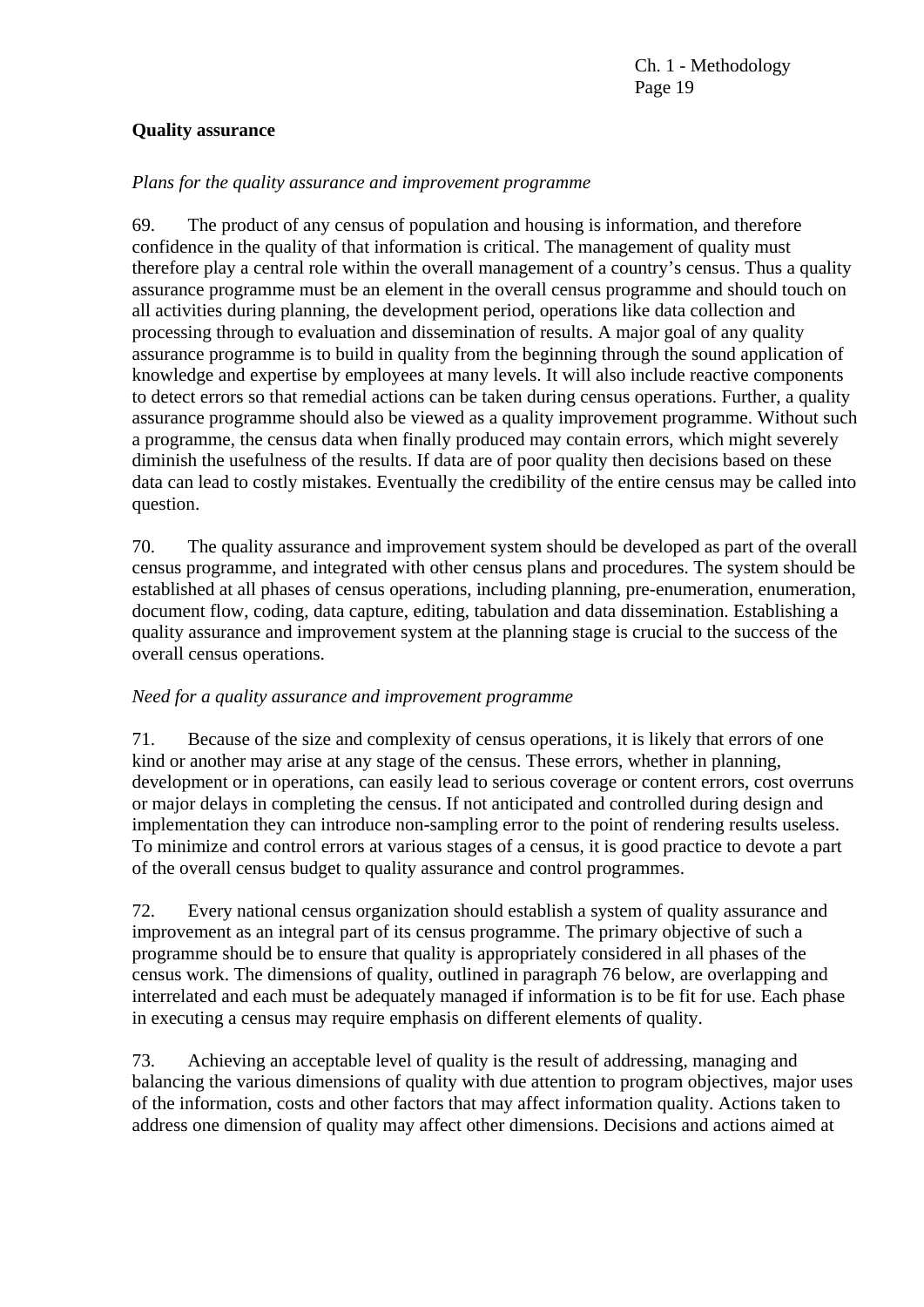<span id="page-19-0"></span>achieving an appropriate balance of quality dimensions are based on knowledge, experience, reviews, feedback, consultation and judgement.

74. Quality evaluations and measurements from previous censuses can be valuable to indicate priorities and focus in the development of plans and procedures. It may be desirable to ascertain the quality level that was achieved in previous censuses and use that information to establish standards for the next census.

75. The quality control and improvement system should be seen as an important component of the overall census programme. As such, it must be fully integrated with other census plans and procedures. There is no single standard quality control and improvement system that can be applied to all censuses or even to all steps within a census. Census designers and administrators must keep in mind that no matter how much effort is expended, complete coverage and accuracy in the census data are unattainable goals. However, efforts to first detect and then to control errors should be at a level that is sufficient to produce data of a reasonable quality within the constraints of the budget and time allotted.

## *Defining information quality*

- 76. It is generally accepted that there are six dimensions of quality:
	- (a) The *relevance* of statistical information reflects the degree to which it meets the needs of users. The challenge for a census programme is to balance conflicting user requirements so as to go as far as possible in satisfying the most important needs within resource constraints. This dimension of quality is particularly important in census content development and in dissemination.
	- (b) The *accuracy* of statistical information is the degree to which the information correctly describes the phenomena it was designed to measure. It is usually characterized in terms of error in statistical estimates and is traditionally broken down into bias and variance. In a census context, variance only applies in situations where a longer, more detailed, questionnaire is used for a sample of persons or households, or where only a sample of records is processed. Accuracy can also be described in terms of major sources of error (for example coverage, sampling, nonresponse, response, data capture, coding)
	- (c) *Timeliness* refers to the delay between the time reference point (usually census day) to which the information pertains and the date on which the information becomes available. Often for a census there are several release dates to be considered in a dissemination schedule. Typically there is a trade-off against *accuracy*. T*imeliness* can also affect *relevance*.
	- (d) The *accessibility* of statistical information refers to the ease with which it can be obtained. This includes the ease with which the existence of information can be ascertained, as well as the suitability of the form or medium through which the information can be accessed. Even though censuses are conducted primarily to meet the needs of central government, the data obtained are of great value to many secondary users including local administrations, private organizations and the public at large. To maximize the benefit of the information obtained, it should be widely accessible to all of these potential users. Consequently, censuses often provide a mix of free products, standard for cost products and a user pay service for ad hoc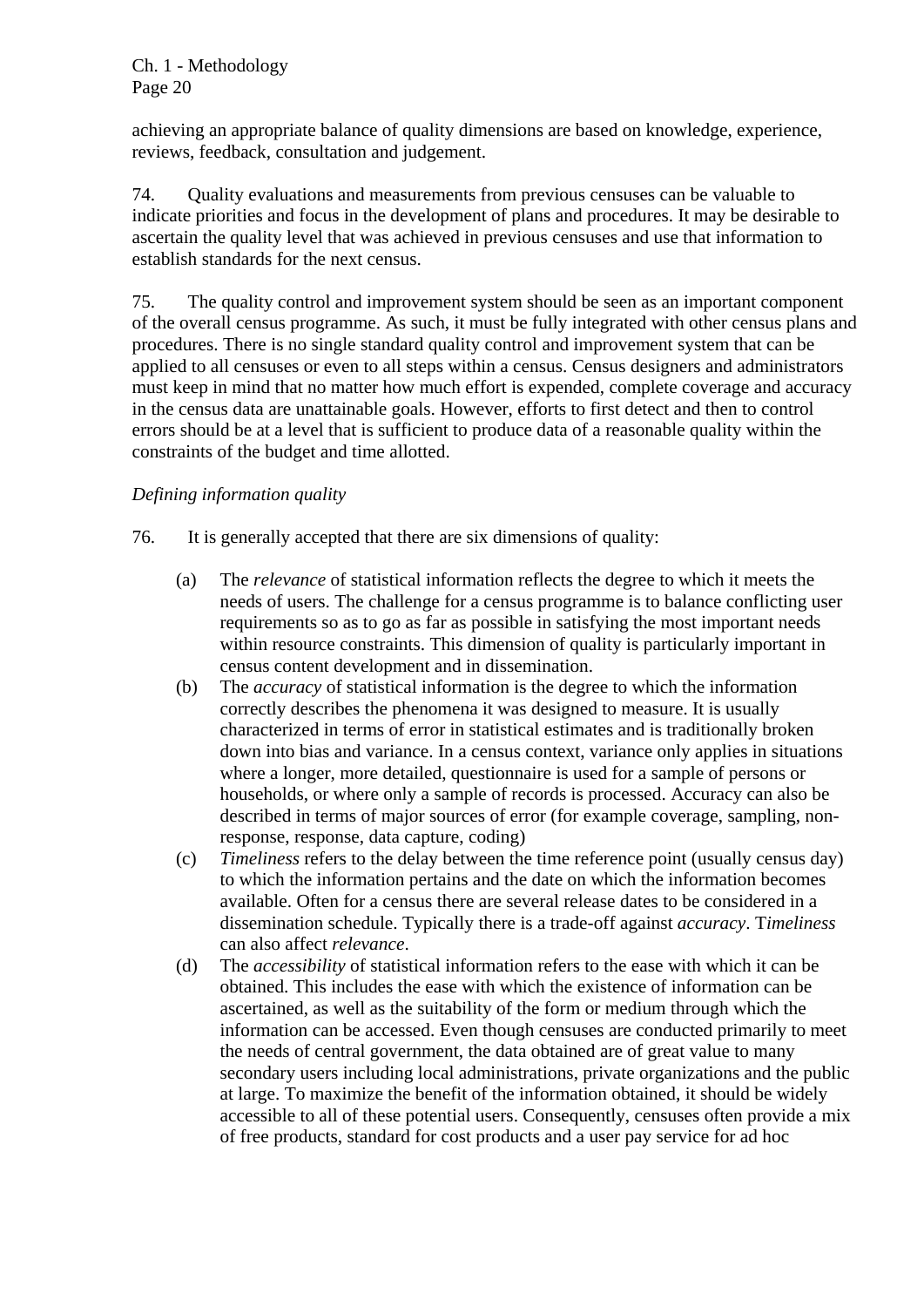commissioned products. The strategy adopted and the cost of the services also affects *accessibility*.

- <span id="page-20-0"></span>(e) The *interpretability* of statistical information reflects the availability of supplementary information and metadata necessary to interpret and use it. This information usually covers the underlying concepts, definitions, variables and classifications used, the methodology of data collection and processing, and indications of the accuracy of the information.
- (f) *Coherence* reflects the degree to which the census information can be successfully brought together with other statistical information within a broad analytic framework and over time. The use of standard concepts, definitions and classifications – possibly agreed at the international level – promotes coherence. The degree of quality on *coherence* can be assessed via a programme of certification and validation of the census information as compared to corresponding information from surveys and administrative sources.
- 77. Quality assurance framework and implementation are fully described in Appendix IV.

### **Ensuring quality in an outsourcing environment**

78. Some countries may wish to outsource certain parts of census operations. The motivations and considerations for outsourcing are discussed more fully in Chapter II. In the context of quality assurance, the outsourcing of components of census operations still requires the census agency to take full responsibility for, and manage the quality of the census data. This aspect should never be delegated. Automated data capture, repair and coding systems both increase greatly, and introduce a different set of risks to, data quality compared with traditional census processing approaches. If not properly monitored and managed, data quality problems can remain undetected until late in the process when cost and timing constraints limit the options for any corrective activity. This has implications for the way outsourcing is undertaken (see Chapter II).

79. In setting up outsourcing arrangements, the census agency needs to ensure that it continues to have the ability to both understand and manipulate those elements that contribute to final data quality. This requires that census agency staff have an understanding of how such systems as recognition engines and coding algorithms work and have the ability to change the tolerances or parameters of these systems at little cost and in a timely manner during processing. Varying these parameters will allow the census agency to determine and manage the appropriate balance between data quality, cost and timeliness as processing progresses.

80. Some methods of measuring data quality from data capture processes, such as substitution rates or measures of key entry errors, are, on their own, inadequate as these forms of monitoring simply measure the overall incidence of errors but not the significance of the errors. Indeed this approach could lead to considerable extra expenditure for the correction of trivial errors that lead to no appreciable gain in quality. For this reason, data quality should be measured at the topic response level rather than at the individual character/numeral level. This should be done in two ways: independently processing a sample of records using manual processes and comparing the results for each of the records with those obtained through the automated systems; and in aggregate by comparing the overall data for an area with the expected results based on other information for that area (for example from the previous census or other data sources).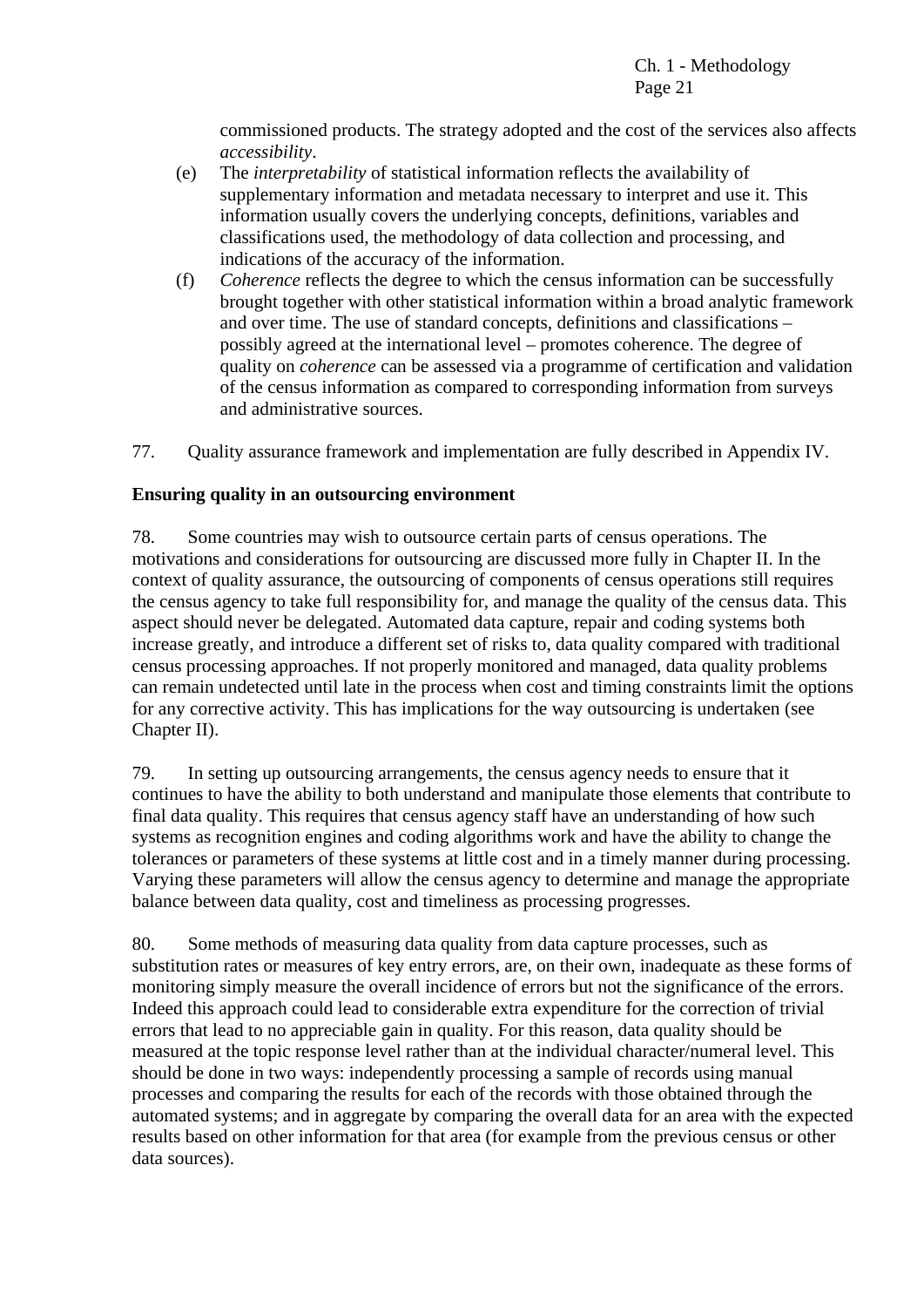81. This process should be undertaken continuously during processing with a focus on early detection of quality problems and an understanding of any systems or processes that have contributed to these. The amount of error that is acceptable and the degree of intervention and systems or process changes undertaken will depend on the assessment by the census agency of the overall fitness of purpose of the output and the overall cost and timeliness impacts. This will vary from topic to topic. For example, it would be expected that there would be a greater focus on the quality of key demographic variables compared with other data items collected on the census form.

82. Some approaches to outsourcing put an emphasis on "turn key" arrangements – in which contractors deliver systems according to a set of predetermined client specifications with the expectation that the client focuses solely on the outputs and not the internal workings of the system. This assumes that the census agency completely understands and can fully anticipate all data quality issues that might arise during the census and has included these in the specifications. The client is not expected to have any understanding of how these systems work or how they might contribute to the final outputs. Any changes to the system typically require cumbersome processes to determine contract responsibilities and heavy financial costs. This sort of approach effectively hands over the quality of the census data to the contractor, while the risks associated with intervention remain with the census agency. It removes any flexibility and greatly restricts the ability of the census agency to react to quality problems that emerge during processing. This "turn key" approach is not recommended.

## **Evaluation of census content and coverage**

## *Purpose of census evaluation*

83. It is generally recognized that a population census is not perfect and that errors can, and do, occur at all stages of the census operation. Most errors in the census results are classified into two major categories - coverage errors and content errors. Coverage errors are errors that arise due to omissions or duplications of persons or housing units in the census enumeration. Content errors are errors that arise in the incorrect reporting or recording of the characteristics of persons, households, and housing units enumerated in the census. A third type of error is classified as operational errors. These can occur during field data collection or during data processing.

84. Many countries recognize the need to evaluate the overall quality of their census results and employ various methods for evaluating census coverage as well as certain types of content error. A comprehensive evaluation program should, however, also include assessments of the success of census operations, in each of its phases. Countries should ensure, therefore, that their overall census evaluation effort addresses the census process (hereafter referred to as operational assessments), as well as the results (referred to as evaluations). Together, operational assessments and evaluations tell us "How well we did." A third component of a comprehensive research program includes experiments. Experiments tell us "How we can do better."

(a) Operational assessments document final volumes, rates, and costs for individual operations or processes, using data from production files and activities; quality assurance files and activities; and information collected from debriefings and lessons learned. Operational assessments can include some discussion of the data, but do not involve explanation of error. The final volumes, rates and costs can be broken out by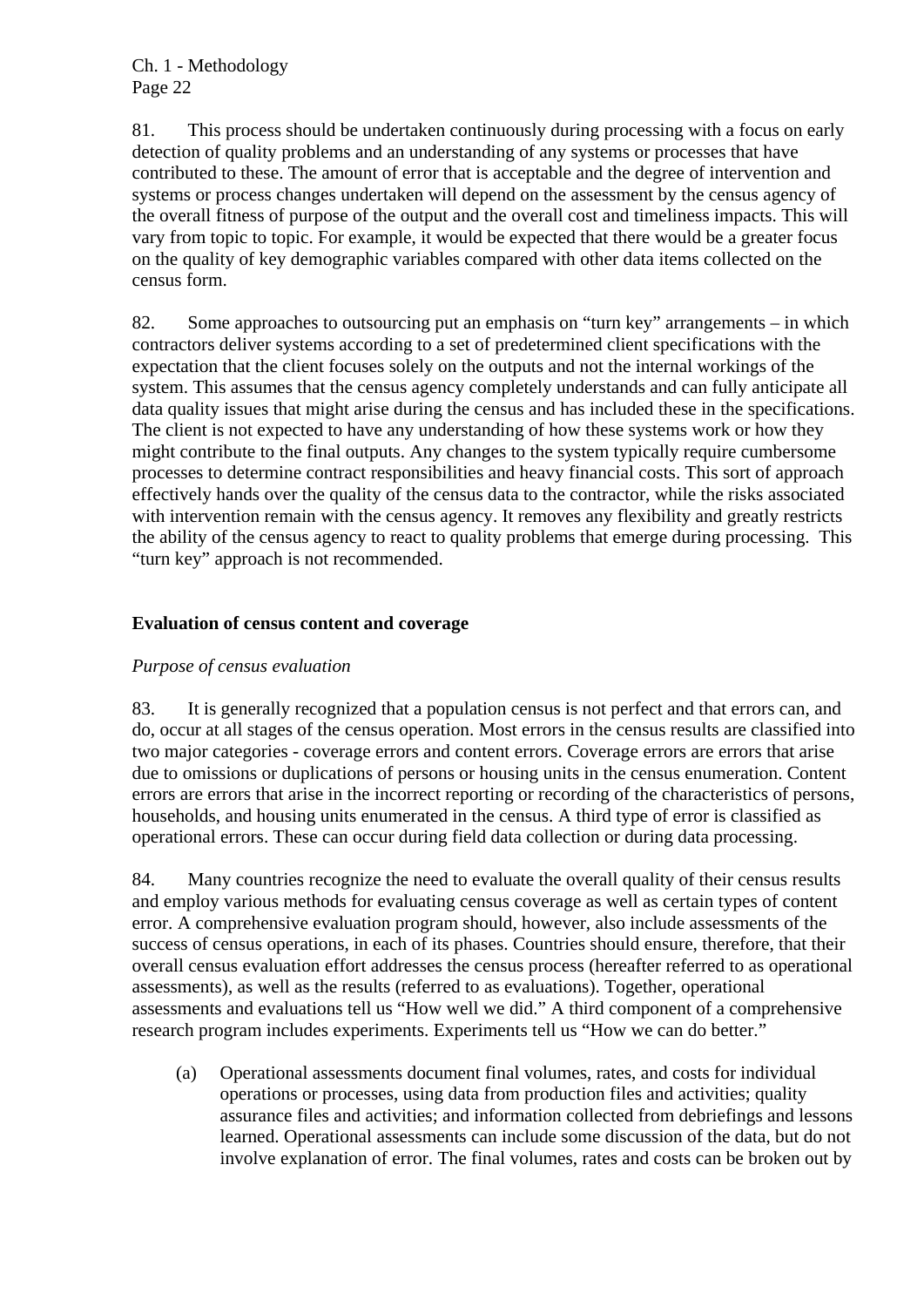demographic, geographic level, and housing unit and/or person-level data at intermediate stages of operations or processes. Operational assessments may also document operational errors, although they won't necessarily include an explanation of how those errors affect the data;

- (b) Evaluations analyze, interpret, and synthesize the effectiveness of census components and their impact on data quality and coverage using data collected from census operations, processes, systems, and auxiliary data collections; and
- (c) Experiments are quantitative or qualitative studies that must occur during a census to have meaningful results to inform planning of future censuses. The census provides the best possible conditions to learn about the value of new or different methodologies or technologies and typically involve national surveys with multiple panels.

85. In addition to conducting operational assessments, evaluations, and experiments during the census, pre-census tests provide a useful vehicle for planning and developing the actual census. Census tests can be conducted as a national sample (useful for testing content, mail and/or Internet response, and other questionnaire-related features of the census) or as a site test (useful for testing operational procedures). Other pre-census testing could involve cognitive testing of the questionnaire, research and testing of the automated processes for address list development, questionnaire addressing and mail out, data collection, data capture, and data processing, and conducting innovative research into the use of administrative records, improved cost modelling, and improved methods of coverage measurement.

86. Prior to conducting the actual census, a dress rehearsal provides an opportunity to test the full array of operations, procedures, and questions, much like a play's dress rehearsal provides an opportunity to "fix things" before the real event.

87. Evaluation efforts focused on census results should generally be designed to serve one or more of the following main objectives:

- (a) To provide users with some measures of the quality of census data to help them interpret the results;
- (b) To identify as far as is practical the types and sources of error to assist the planning of future censuses; and
- (c) To serve as a basis for constructing a best estimate of census aggregates, such as the total population, or to provide census results adjusted to take into account identified errors.

88. Evaluations of the completeness and accuracy of the data should be issued with the initial census results to the extent possible. Additional results can be issued after the initial results are published. A number of methods exist for carrying out census evaluations, and in practice, many countries use a combination of such methods to fully serve these objectives. These methods are described in Appendix V.

### **Consultation**

89. In undertaking such a vast and complex exercise as a census of population and housing, census takers need to be assured, through consultation and public engagement, that the broad strategic aims can be met. Countries will wish to consider how consultation can ensure that: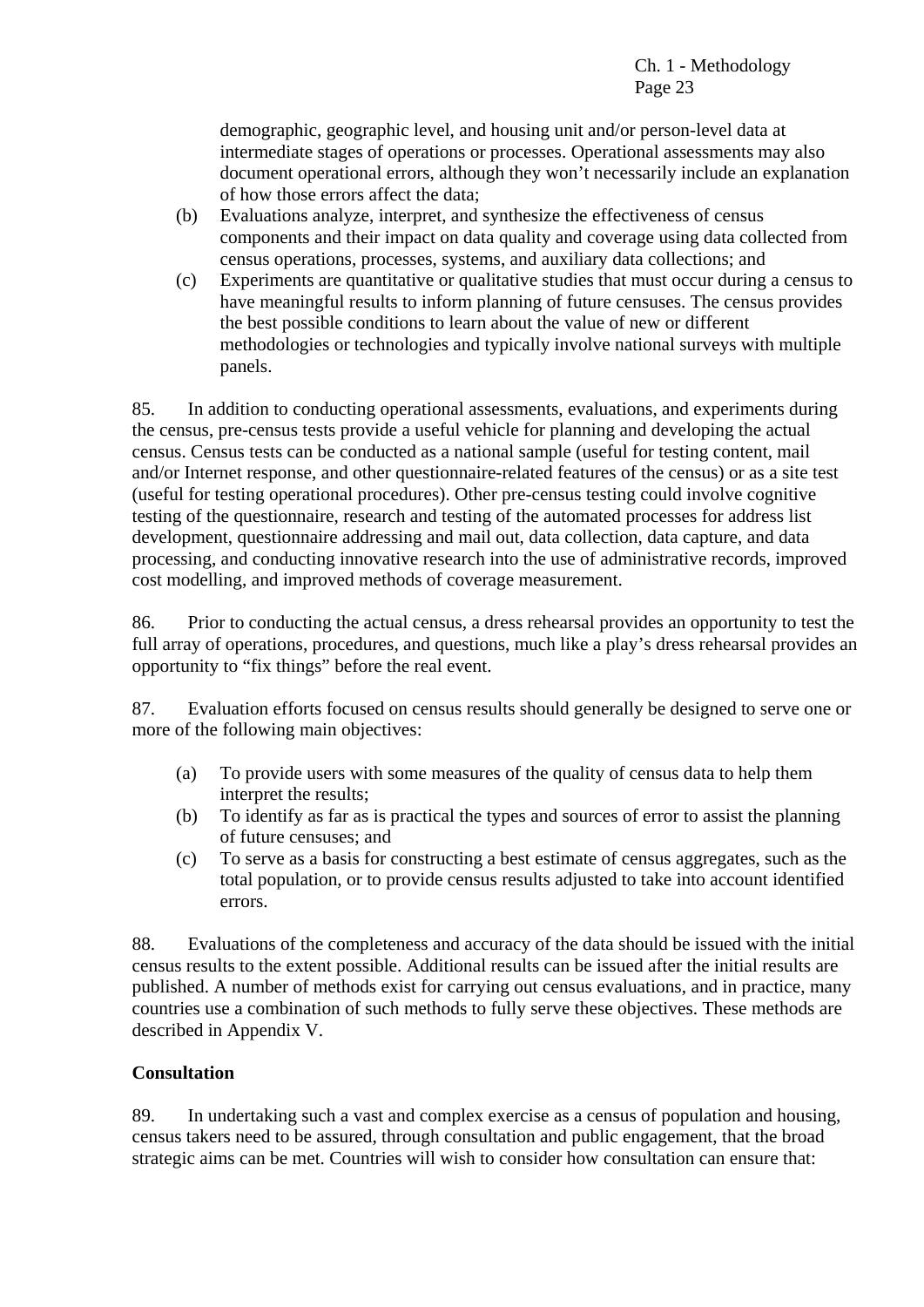- (a) The question content is appropriate to meet the demonstrated information requirements of users;
- (b) Practicable questions, and the means to collect the data, can be devised, which are sufficiently accurate to meet users' requirements;
- (c) Output products and services meet users' needs within agreed quality standards and timetable; and
- (d) That all aspects of the census data collection operation and the dissemination of results are acceptable to the public.

90. Thus a comprehensive programme of communications for a census should cover three distinct audiences:

- (a) Users of census data (both the experienced and specialist user and the more occasional generalist);
- (b) Persons and institutions participating in the census enumeration; and
- (c) The general public.

91. Though participation is usually a statutory obligation, the census is a national activity that is almost entirely dependent for its success on the co-operation and assistance of the general public and many government and local organisations. It is essential therefore that a communication strategy be developed which is co-ordinated with other substantive preparations for the census. Good communication is valuable not only for providing the census authorities with early and continuing information about the requirements of users, but also in assessing public reaction to the census plans and activities in various parts of the country. Details on the scope and design of consultation programs are provided in Appendix VI.

### **Dissemination**

92. A census is not complete until the information collected is made available to users in a form, and to a timetable, suited to their needs. Thus in disseminating the results of the Census much emphasis should be put on responsiveness to users and on high standards of quality in the production of statistics. Census results should be disseminated simultaneously to all users, and the greatest care should be exercised to avoid the inadvertent disclosure of information about identifiable individuals. To protect confidentiality, various statistical measures should be applied (see paragraphs [59](#page-15-0)[-61](#page-16-0) above).

- 93. There are several ways of making the results of a census available to the user:
	- (a) As printed reports containing standard and pre-agreed tabulations, usually at the national, regional or local district area level, that may be obtained from government agencies or directly from booksellers;
	- (b) As unpublished reports (often referred to as abstracts) comprising standard tables but produced for either smaller geographies or population sub-groups not otherwise included in the published reports – these may often be requested by users who may have to contribute towards a proportion of the marginal costs of their production;
	- (c) As commissioned output produced from a database, comprising customised crosstabulations of variables not otherwise available from standard reports or abstracts; and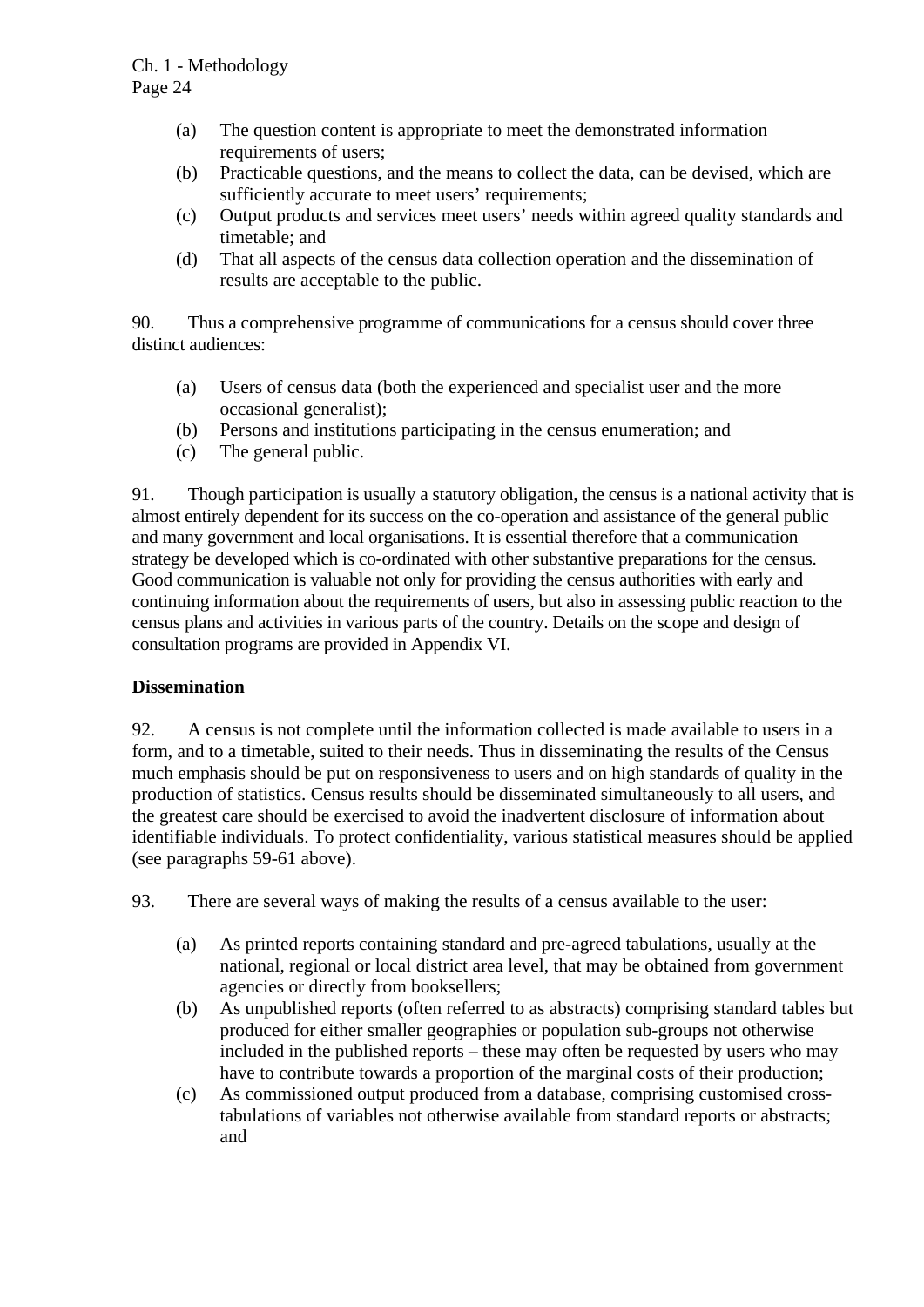(d) As micro-data, usually available in restricted format only and supplied under strictly controlled conditions.

94. Due to their ever increasing production costs, printed publications may become less the preferred choice for the dissemination of the main census results, though paper still provides a media that does not readily deteriorate and does not require the user to have any particular hardware, software or technical skills. Concurrent release of outputs may, however, be made possible only by distribution through the use of high capacity electronic media. However, when data are provided in electronic form, special attention should be given to providing users with easy means of data retrieval. The options for obtaining the outputs and relevant metadata should be accessible in standard formats as well as in common database and spreadsheet format for easy retrieval and manipulation.

95. With the growing importance of the use of the Internet, on-line facilities for ordering, specifying, and receiving census tabulations and public use samples should be developed wherever possible, ensuring that appropriate measures are in place to protect statistical confidentiality of the data and the security of transmission.

96. A range of products should be available to meet the changing requirements of users. There is likely to be a need for:

- (a) National, regional and local authority summaries;
- (b) Reports on key findings on particular topics, supplemented detailed results and analyses either in a standard form for areas down to the more local geographic levels, or more detailed statistics on particular topics;
- (c) Local and minority and small population profiles;
- (d) Spatial and graphical analyses; and
- (e) Supplementary metadata covering definitions, classifications, and coverage and quality assessments.

97. The main national and local results should be released, to a pre-announced timetable, as speedily and over a short period of time as is possible once processing is completed and the total population of the country has been determined.

98. Charges, where they are necessary, should be set to make access to the results affordable to all types of users, and there may need to be a print-on-demand service to supply any of the material in electronic supplements to users who prefer paper copies.

99. Products should be developed which will allow statistical and geographical information to be delivered together with Geographical Information Systems (GIS) to meet as widespread an interest, and with as much flexibility, as possible, commensurate with assurances on confidentiality. By having associated graphing and mapping capabilities, databases will greatly increase their usefulness. Ideally users should, themselves, be able to generate graphs and/or maps easily, and then to print or plot them or make the images available for other uses. Several census agencies have produced this kind of product, sometimes in co-operation with a commercial company.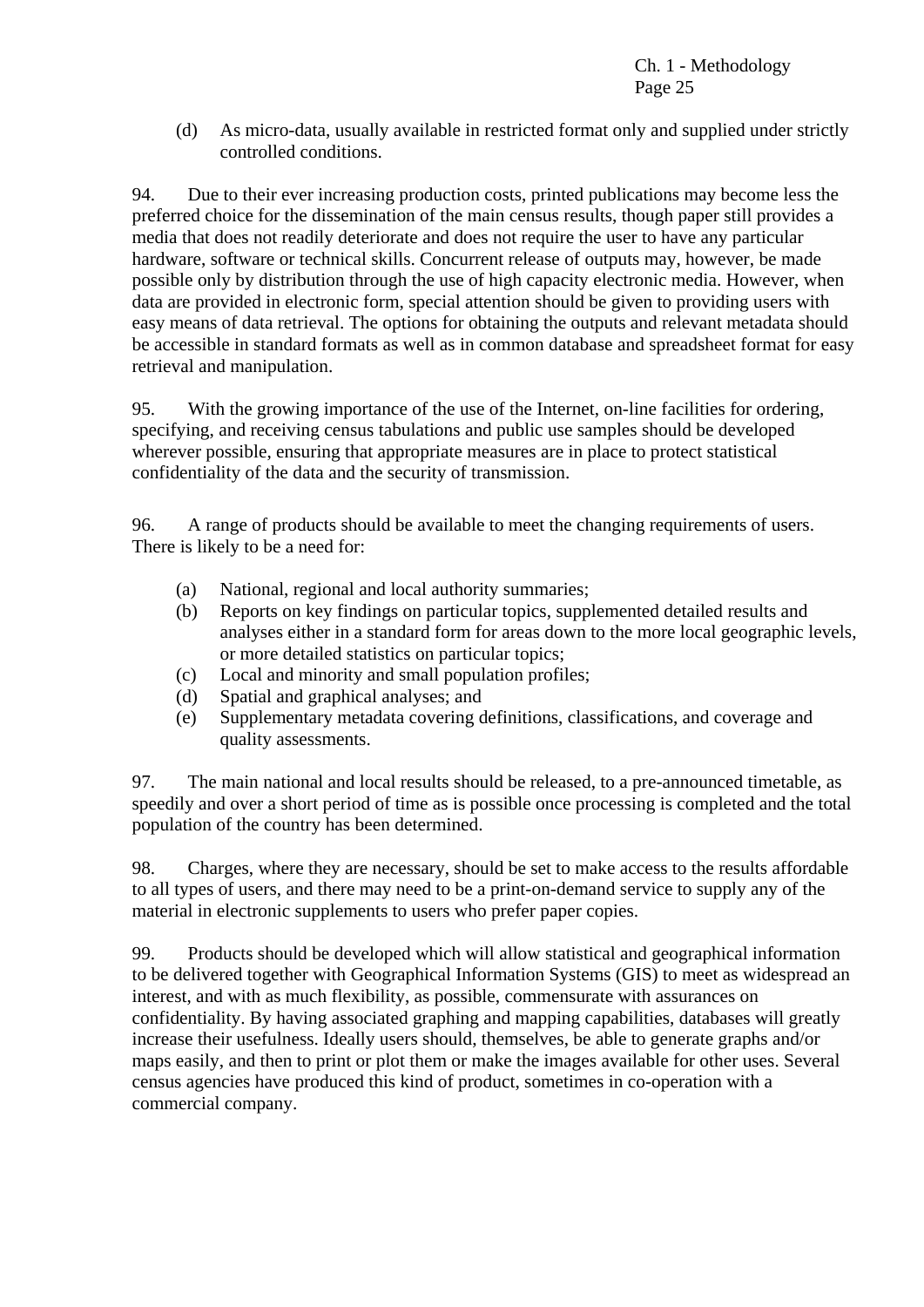### **Publicity and information campaign**

100. In recent years, due to the complexities of collecting information from the population, the issue of effectively informing the population of the forthcoming census and explaining its purposes and tasks have become a basis for census quality and the collection of reliable information.

101. The main task is the explanation of the importance of the forthcoming population and housing census for the depiction of the society, prospects of development of the country, and the updating of social, regional and national demographic information. The census has a large cultural and historical meaning, not only to the country, but also on a global scale. The campaign should highlight the fact that the census is an integral part of the country's official statistics program.

102. The main practical goal is the formation of positive attitude of the society to the census, prompting the inhabitants of the country to participate and give reliable information about themselves.

103. Important messages about when and how the census is going to be held, what is expected from the public, and how the public can find out more about the census need to be communicated. Public understanding of these aspects of the census will contribute to the smooth conduct of collection operations. The implementation of a publicity and information campaign before, during, and after data collection—is described in detail in Appendix VII.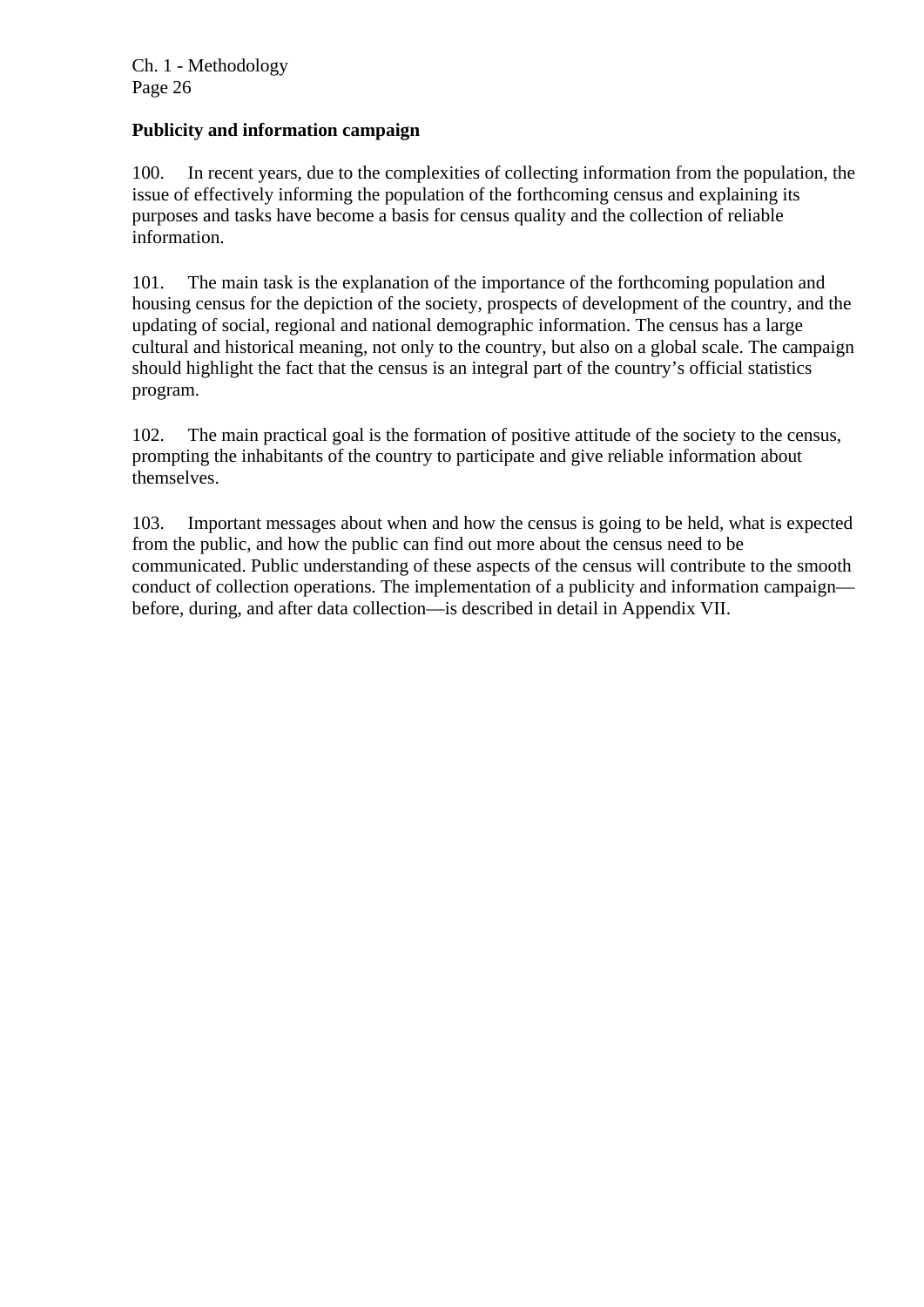## **Chapter II EMERGING CENSUS TECHNOLOGY**

### **Introduction**

104. Technology has been used to assist in all phases of population censuses for many years. The focus of this chapter is on new technologies that might be used for direct census collection, processing and dissemination activities. These technologies have not been widely used in past census activity and are presented here to provide a review of possible options to countries. There is no doubt that emerging, or yet to be discovered, technologies will impact on future census taking.

105. Well-established technologies such as key-entry systems are not covered because these systems are already well understood and documented. Countries interested in traditional technologies should refer to *Principles and Recommendations for Population* and *Housing Censuses* United Nations, New York 1998 and *Handbook on Census Management for Population and Housing Censuses*, United Nations, New York 2001. These well established approaches and technologies might continue to be the most viable option for many countries. Adoption of new technology or approaches should only be considered where there is a sound understanding of them and where their developments can be managed. There should also be a clear understanding of both the risks and the benefits.

106. The feasibility of the adoption of any technology that is untested in a census environment should be carefully evaluated in advance, taking into consideration the national context and in particular factors such as the size of the country, the relative costs of these technologies compared to traditional solutions, the work needed to develop and test the technologies, and the potential implications of the adoption of the technologies on the overall organisation of the census operations. Potential effects on the quality of census results as well as the impact on the general population need to be carefully considered.

107. This chapter also does not focus on ancillary systems that are required to conduct a census. Census operations involve a range of administrative processes that are common to other large-scale projects. For example, planning of a complex operation such as the census may be assisted by use of appropriate project planning software. Many countries may require systems and processes to recruit and pay large numbers of temporarily employed census enumerators. The National Statistics Office should also consider how technology might assist in improving the efficiency and effectiveness of these operations. This can contribute both to containing the cost of the census as well as improving the overall quality of the census by allowing resources to be focused on the primary tasks of enumeration, processing and dissemination rather than on administrative processes such as paying staff.

## **Drivers for technological innovation**

108. Technology has the potential to greatly reduce the cost and improve the quality of censuses. In the short term, however, introduction of new technology can actually increase costs. Census agencies need to consider how the new opportunities provided by technological innovation may contribute to improving the relevance, quality and timeliness of the census. For example, with reductions in processing cost, it may be possible to expand the content of the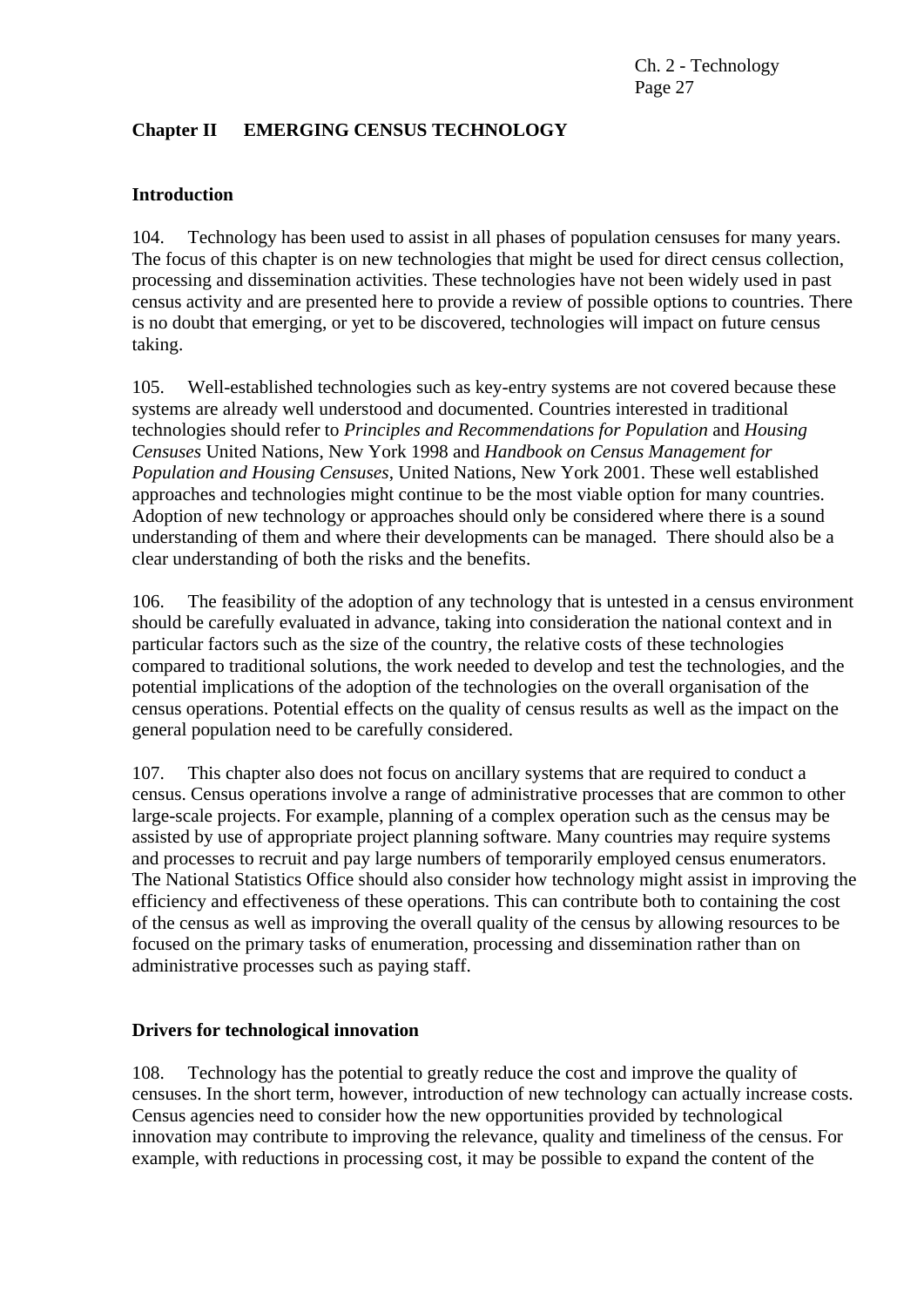<span id="page-27-0"></span>census or increase sampling rate for sampled questions to improve the quality of data for small population groups and small geographic areas. Any content expansion, however, needs to be balanced against the impact on respondents.

109. The demand for evidence-based policy and planning generates a demand for census data from a wider range of users beyond the traditional government users. Output systems therefore need to be able to cope with a diverse range of users who may have limited knowledge of census data and who may no longer be content with the limited tabular output that may have been traditionally available.

110. In some countries there is a legislative requirement that governments should permit citizens to conduct government business electronically. Even without such provisions, growing use of the Internet in the community generates expectations that this is the way to do business. It should be noted that in the census context, it is likely, that the use of the Internet, at least in the initial stages, will increase the overall cost of the census.

### **Determining what systems are appropriate**

111. Census agencies need to undertake an evaluation to determine what systems and processes are appropriate for their own situation. Issues to be considered include:

- (a) The relative costs of staff and clerical based processes compared with costs of possible computer systems and associated infrastructure;
- (b) The technological capability and infrastructure within both the census agency and the country as a whole; and
- (c) The capacity of the census agency to manage complex and sophisticated systems development processes.

### **Outsourcing**

112. The complexity of much of the new software and the infrastructure required for many of the new and emerging technologies go beyond the current technical capabilities of most census agencies. It is likely that significant components of any solution will need to be outsourced. As with the adoption of any new technology, outsourcing should only be considered if the census agency has sufficient skills to manage the process.

113. The decision to outsource will depend on the requirements of the census agency (including those of confidentiality and security), whether the skills are available in-house, and the ability of the census agency to manage complex system development projects. There may be a gradation from total outsourcing of the census processing system or discrete components of the system, through to systems that involve a combination of outsourced components, external service providers working as contractors on specific projects and in-house developments.

114. Total outsourcing can be simpler to manage than for a mixed approach. However, a clear understanding of requirements is needed before the project commences so that these can be specified unambiguously to the contractor. These include understanding the objectives of the project, the outputs to be achieved and the standards these outputs must meet (quality, timeliness,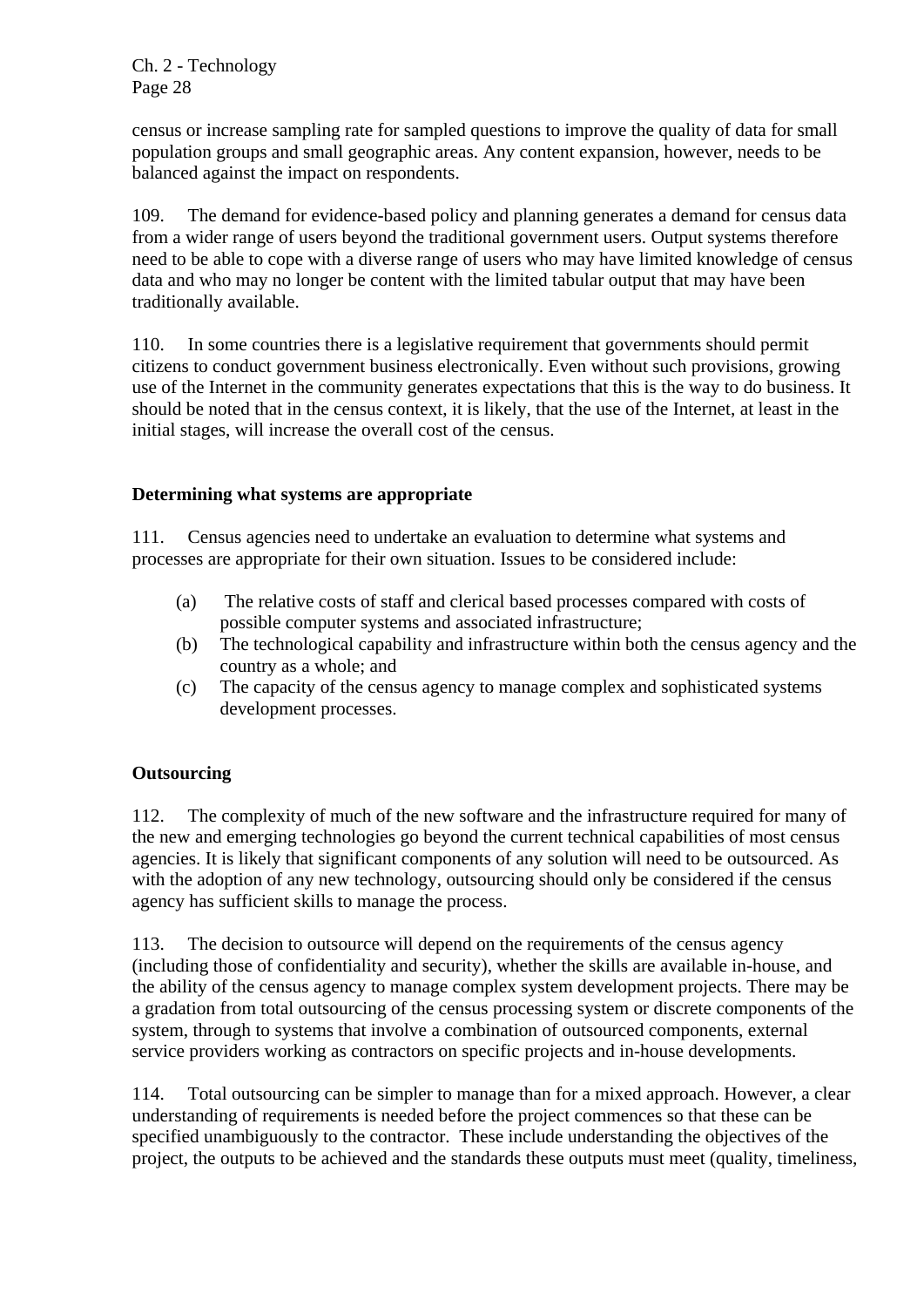<span id="page-28-0"></span>cost). Specifications must allow for the possibility of requirements changing over the life of the project. How these changes are agreed and approved by the census agency and the provider need to be determined.

115. Timetabling, including milestones for key deliverables linked to payment schedules, needs to be agreed with the contractor. Regular monitoring on a routine basis needs to be undertaken at an operational level. Also, processes should be established to allow senior staff to monitor progress and to deal with any major issues that cannot be resolved at the operational level.

116. A mixed approach to systems development is one in which the overall system may consist of outsourced systems, systems developed by external contractors working alongside census agency staff, and systems developed in-house. This approach can have many advantages such as greater flexibility to adapt systems as more is learnt through the systems development and testing program and actual census processing operations. This can lead to improved data quality and savings in processing costs as systems are optimised. However, management becomes much more complex. The census agency must be skilled in the management of complex projects, have a clear understanding of business processes and manage carefully the integration of both the technological and clerical processes. Team based working, where external contractors work very closely with census agency staff is essential, if this method of systems development is to be successful.

117. Detailed discussion of outsourcing and evaluation and acquisition of software and hardware can be found in *Handbook on Census Management for Population and Housing Censuses*, United Nations, New York 2001.

### **Census collection**

118. The following three collection technologies are considered: Internet return of census forms, telephone interviewing and hand held devices. New technology allows collection and processing for some steps to be done simultaneously. The opportunities that new technologies offer for managing better the collection operations are also discussed.

### *Internet return of forms*

119. Using the Internet as a collection method means that the census collection methodology will need to be self-enumeration rather than interview based. The Internet option can be incorporated into any of the traditional methods of delivering and collecting census forms (for example drop-off/pick-up, mail-out, mail back). The key factor is managing collection control operations – that is ensuring that every household and individual is counted once and once only. This requires the ability to provide each household and individual with a unique code linked to a geographic location. An added complication for those countries where forms are collected by census enumerators (rather than mailed back) is to have adequate and timely feedback to enumerators so that they can update their own collection control information so that they do not visit households that have already returned forms.

120. The potential level of take-up of an Internet option should be considered by assessing the proportion of the population who can access the internet from home, the proportion who use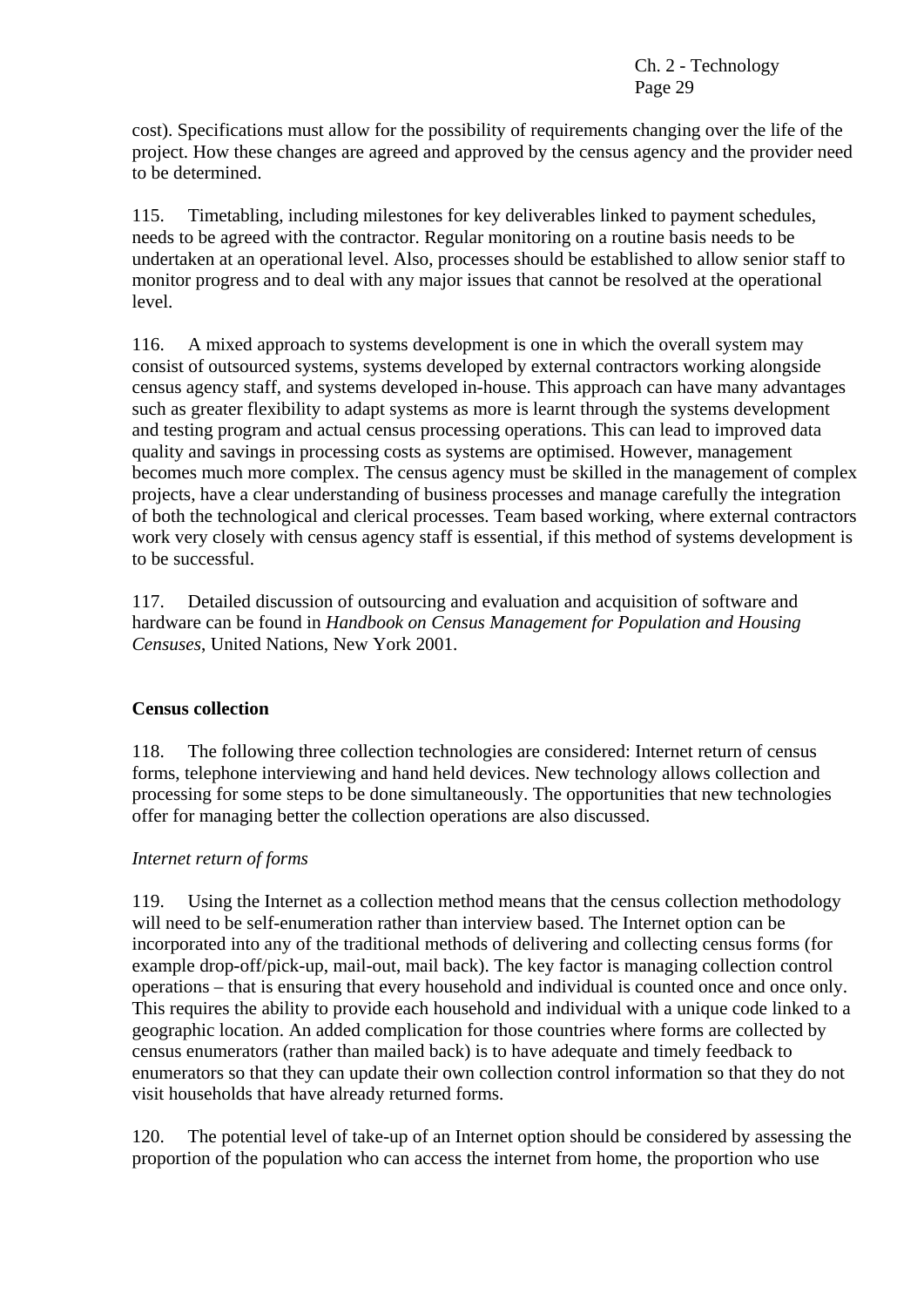broadband services and the general use of the Internet for other business purposes (for example on-line banking, filing tax forms, shopping). The use of the Internet is likely to increase the cost of the census, at least initially. As it is not known in advance who is likely to use the Internet, there will be a need to deliver a paper form to every household including those who will subsequently use the Internet. Systems and processes that allow for Internet return of census forms will also need to be developed. These will increase costs. On the other side there are potential savings in data capture costs. However, scanning and Intelligent Character Recognition are in themselves cost efficient. Therefore, savings in data capture costs are likely to be considerable less than the costs of developing and implementing the internet system.

121. Security is an important consideration. Industry standard encryption (SSL128) offers two-way encryption (that is it encrypts data flowing both from and to the user's computer) and has been accepted by nearly all countries as adequate to protect the census information. Security should be a key consideration in designing the infrastructure. A physically separate infrastructure should be set up to collect the census information. Completed individual census forms should be moved behind firewalls and then into infrastructure that is completely separate from the collection infrastructure.

122. A downloadable on-line form requires much less infrastructure than for forms that are completed on line. However, downloadable forms require a greater level of computer literacy than on-line forms. They will not necessarily work in thousands of different computer configurations and there will be an expectation that the census agency will be able to deal with each individual problem. From the respondents' point of view, they are much more likely to prefer completing the form on-line. For these reasons it is expected that most countries will adopt on-line completion of census forms.

123. An electronic form offers the possibility of interactive editing to improve response quality that is not possible on a paper form. People using electronic forms have a certain level of expectation that a certain amount of guidance will be offered – at a minimum that they will be sequenced through the form and not asked questions that are not relevant to their situation. How far other editing or on-line coding is built in to the form needs to be carefully considered. Some limited studies indicate that forms returned by the Internet are of higher quality than paper forms. More work is required in this area to determine whether this is a function of the type of people using the Internet or the technology itself.

124. Providing an Internet option may contribute to the improving the quality of the census by making it easier for some hard-to-enumerate groups to respond. Most countries report difficulties in enumerating young adults and people living in secured accommodation where access is restricted. Some people with disabilities will also find it easier to complete an Internet form than a paper form. These groups are also more likely to be using the Internet and, if available, this option should be promoted to these groups as a means of encouraging participation in the census.

125. Provision of sufficient infrastructure provides one of the major challenges for offering an Internet option. The census occurs over a relatively short period of time and affects the whole population of a country, and it is unlikely that the census agency will have adequate infrastructure to cope with the peak demands of a census. It is therefore likely that this component, at least, of the Internet solution will be outsourced. It may be necessary for collection procedures to be modified to constrain demand. For example, requiring people outside predetermined target populations/areas to contact the census agency before they can use the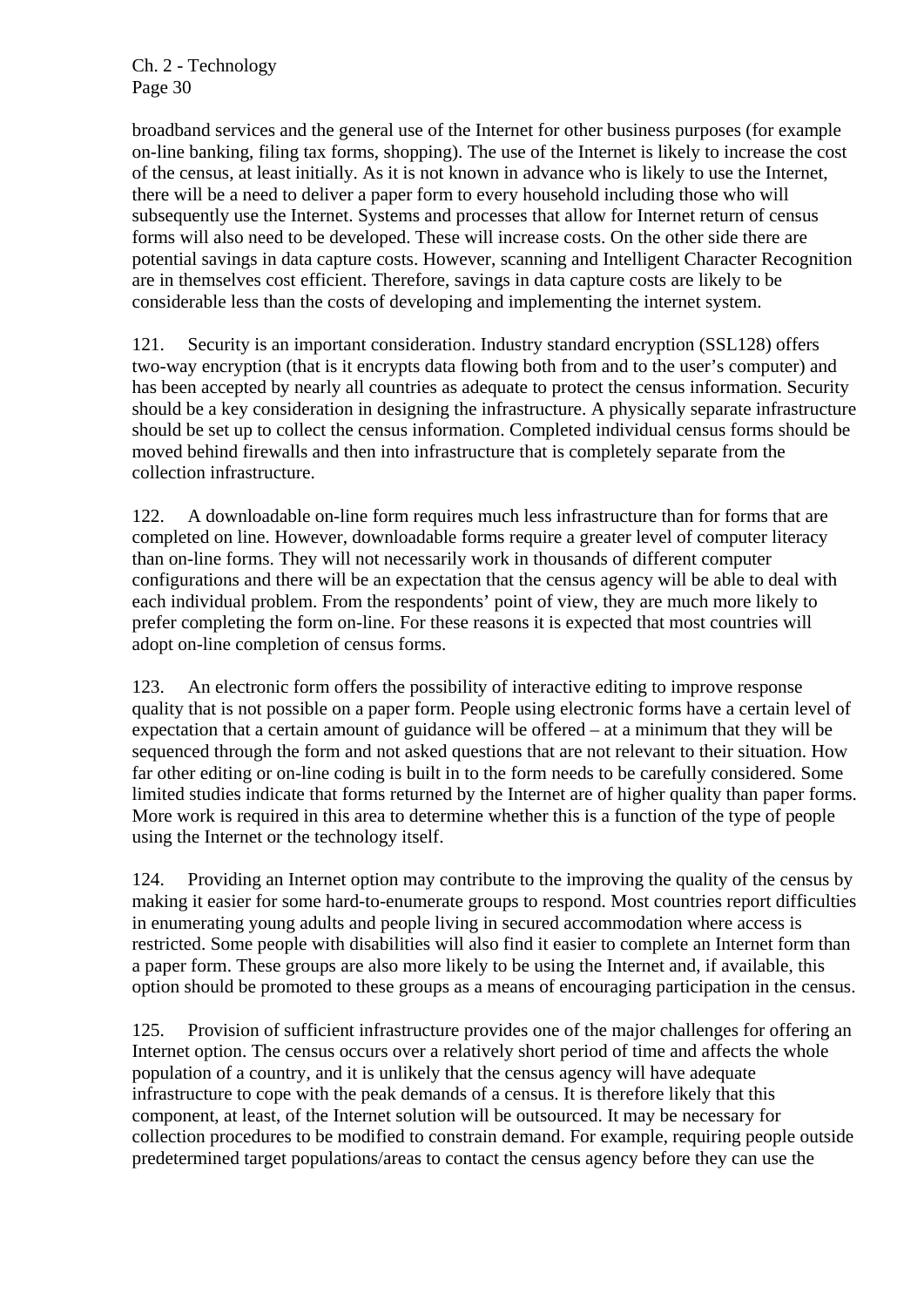<span id="page-30-0"></span>Internet form may be a means of restricting use of the Internet form. Census agencies need to assess how they wish to promote the use of the Internet. Promotion of the Internet option should be determined by the capacity of the service to handle the expected load and should be coordinated with the collection procedures. The public relations strategy will need to encompass assurance about security of information supplied via the Internet. Assuming that the Internet option is targeted to the whole population, the public relations strategy should encompass managing public expectations about the ability to access the site during periods of peak demand. Simple messages advising people to use the internet option at "off peak" times should be prepared and used if necessary on the census internet site itself and through the census telephone inquiry service, radio and print.

#### *Automated telephone interviewing*

126. Automated telephone interviewing may be a cost-effective solution in some situations – and in particular for countries that have a "short form" census questionnaire requiring only the capture of basic family and demographic information.

127. As with the Internet solution, each household would need a unique code to enable proper collection control.

128. Voice recognition software can be used to lead the respondent through the census form with either voice recognition or the phone keypad used as the response mechanism. Confirmation that important census variables such as date of birth or age have been captured correctly would need to be provided.

129. The user friendliness of such systems decreases greatly as either, the number and complexity of the questions increase, or the number of people in the household increases.

### *Hand held devices*

130. The increasing sophistication and the reduction in unit costs for hand held devices means that these may be a cost-effective solution for some aspects of census collection. Possible applications for such devices include the replacement of enumerator paper maps, address registers and lists as a means of data capture in the field. They have application in the full range of census collection methodologies from drop-off/pick up through to census form collection.

131. Hand held devices have the advantage of being able provide real time two-way management information. Census managers can be informed of the progress of the collection operations as the enumerators deliver and collect completed census forms. Likewise census managers can provide the enumerator, via the hand held devise, with updates on forms received and which households need to be followed-up. Census managers can identify, in real time, areas where the enumeration is falling behind or not meeting quality standards and undertake appropriate interventions.

132. Several technical issues need to be considered in using these devices. Storage capacity is related to the cost of the devices, but is of itself not now a limitation on their use. Many of these devices can hold up to 20 gigabytes of data. Battery life remains a significant problem however.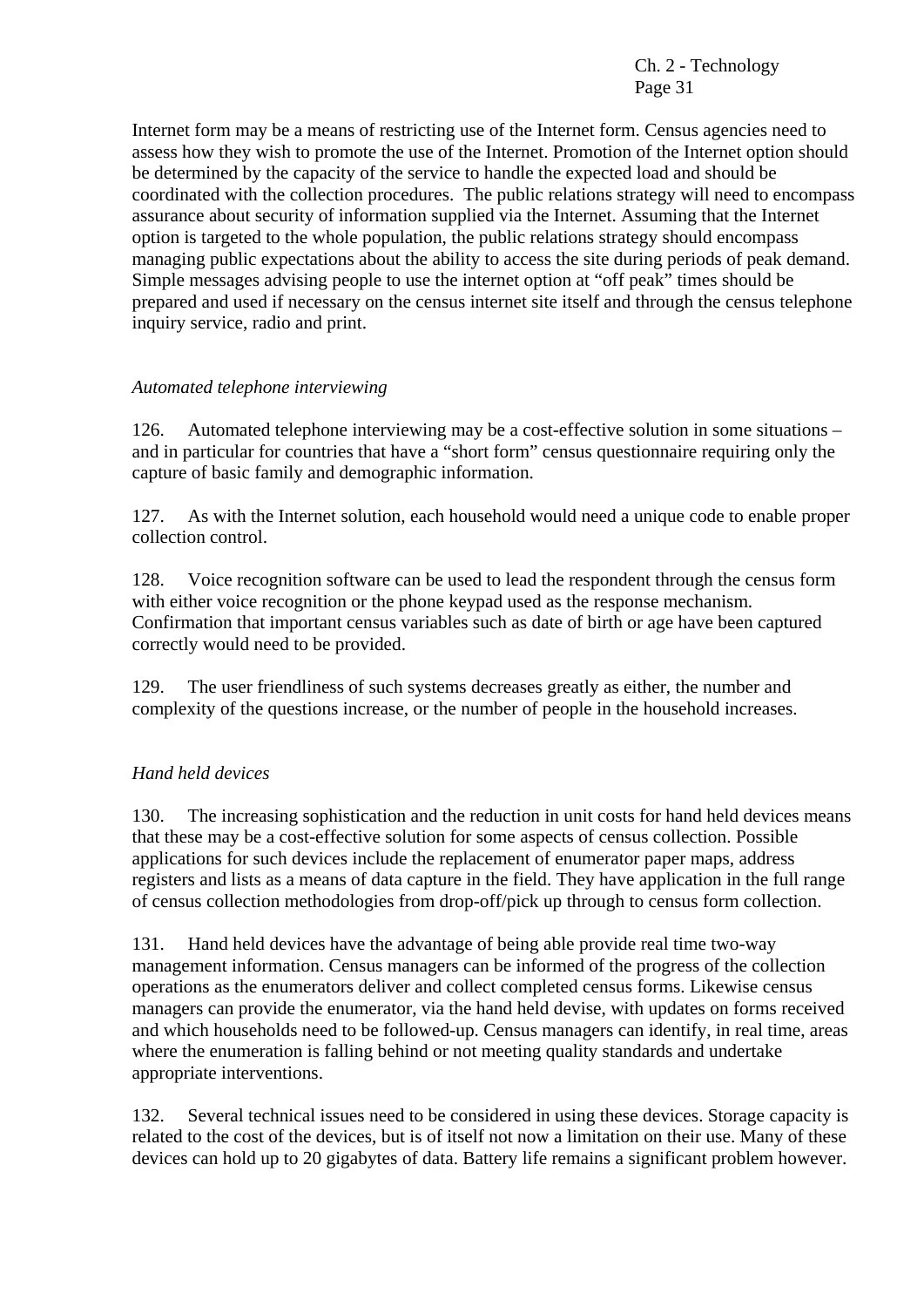<span id="page-31-0"></span>Given the intensive use that these devices would be subject to during census enumeration, the battery may last less than a day and a replacement battery would need to be available. Uploading of data should not be a problem especially if this was done over night.

133. There is also a range of security issues with respect to hand held devices. These are far more likely to be stolen or lost compared with paper forms. Regular uploading of the data from the hand held devices should minimise the need to re-enumerate areas if the devices are lost. Measures are also needed to protect the confidentiality of any data either on the device in case of loss of the device or in transmission of the data. Data on hand held devices should be encrypted and only accessible through password protection. Transmission of the data also needs to be secured through encryption and use of secure channels. There are several commercial software packages that can be used for these purposes. These security measures will add to the support costs. Security software has to be loaded to the hand held device and must be compatible with the other applications on the hand held device. Security software and passwords add an extra level of complication in use, for example the additional processes that need to be employed when an enumerator forgets their password. It is estimated that these supports costs can be up to four times more than for a similar device used within a controlled office environment.

134. Training and technical support for enumeration staff is an important issue. It cannot be assumed that the people who are likely to be recruited for enumerator tasks are technically competent. These factors become increasingly complex and difficult to manage as the size of the enumerator work force and the physical distances increase. In larger countries, enumerators will be relying on training, and technical support delivered remotely via the Internet or phone.

## **Managing field operations**

135. At a basic level, multi-modal collection operations require that timely information be provided to census enumerators so that they do not visit households that have already submitted a census form. This is both an efficiency issue and a public relations issue. Also, the new technologies provide opportunities to improve the management of field operations and thus the quality of the census itself.

136. While the key issue is the flow of timely information to the census enumerator, the same systems set up to ensure this can also provide for a close to real time two-way flow of information between census managers and enumeration staff. Timely monitoring of enumerator work will allow for more timely interventions where census collection is having problems.

137. It is unlikely that the census agency will have the knowledge or capacity to develop and run these systems in-house and will need to rely on external organisations for key parts of the solution. An integrated field communication system can use and build on already existing infrastructure present in most developed countries. The following contains a brief description of a possible solution that uses a combination of census agency developed systems and processes, call centres and mobile (cell) phone technology. It also presumes that the census agency has a central register of all enumerators, their enumeration areas and their mobile (cell) phone number.

(a) The census agency needs to establish an electronic central register of forms received either by mail or by the Internet. This register will contain the unique identification number ("census reference number"). This census reference number will allow the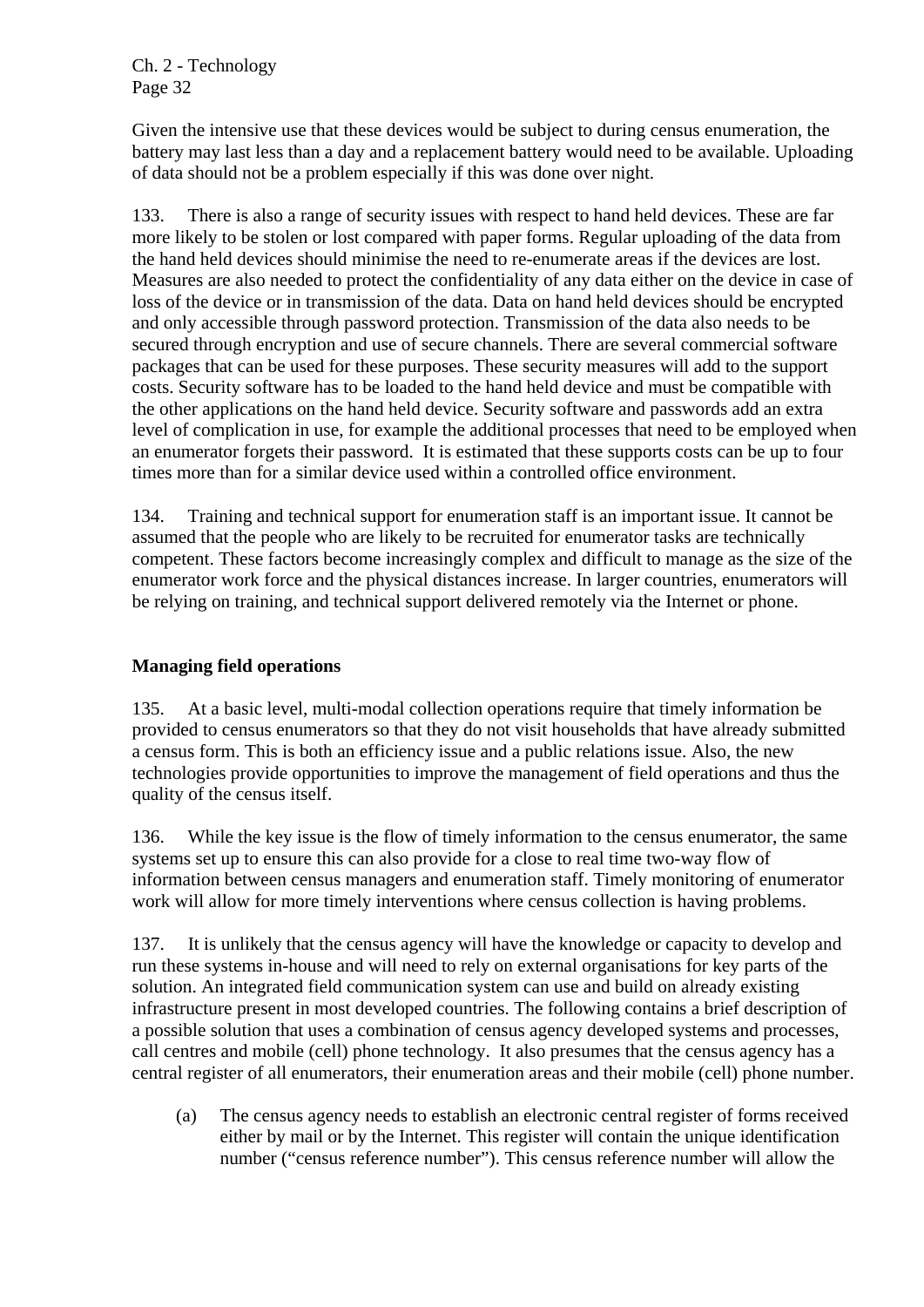identification of the enumerator responsible for that enumeration area and ultimately a physical address (for doorstep collections the actual address may only be known at this stage by the census enumerator).

- (b) Most census agencies establish some form of telephone inquiry service to handle queries form the public during the census collection period. Call centres use technologies that can be readily adapted to meet census requirements. The call centre systems record callers' "census reference number" or derive the census reference number from the address supplied by the caller. The call centre also records what action is required for the enumerator (for example census form needs to be picked up, assistance is required in completing the form, a form has not been received etc).
- (c) The information from the electronic register and the call centre are sent to the enumerator as a Short Messaging Service (SMS) (or text) message. This message only need contain the census reference number and a code to indicate the action required on the part of the enumerator.
- (d) The solution is cost-effective as it relies on readily available commercial infrastructure (call centres) in a highly competitive industry (and most of this cost is not a new requirement for censuses) and the fact that most enumerators are likely to own their own mobile phones. The cost of SMS messaging is small. The census agency needs to develop the electronic register and manage the integration of the various systems.
- (e) Alternative arrangements will need to be made for the small number of enumerators who do not have mobile phones. While voice mail to a fixed line phone is an alternative, people find it more difficult to receive and record numeric information provided by voice mail than by written SMS messages.

### **Processing**

138. The last decade has seen significant improvements in intelligent character recognition, data repair, imaging and automated coding technologies that have reduced the cost of census processing, and improved data quality. These trends are likely to continue.

### *Data capture methods*

139. Several data capture technologies have traditionally been used such as key entry and optical mark recognition (OMR).

140. Key entry requires simple software and low-end computing hardware. However, it requires many more staff than other automated methods of data entry and is likely to take more elapsed time to complete. The cost-effectiveness of this method is dependent on the relativities between staff costs and hardware/system development costs required for other methods.

141. OMR can be a cost-effective option where the census form contains only tick-box responses. Additional means of data capture/computer assisted coding operation are required to handle write-in responses. However, OMR has largely been superseded by intelligent character recognition (ICR) technologies.

142. For most countries, the most cost-effective option is likely to be a combination of digital imaging, ICR, repair and automated coding. This process is briefly described below.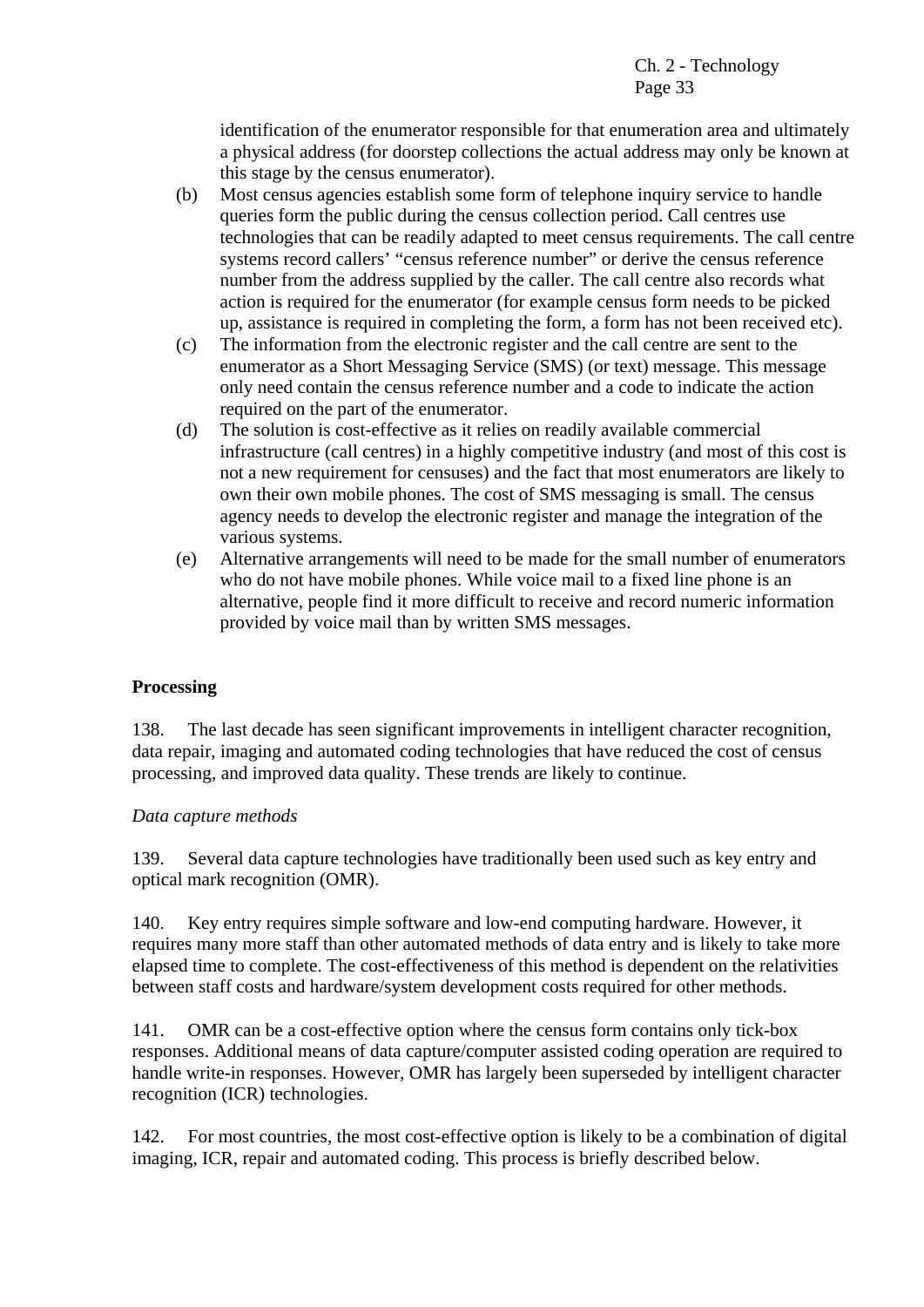- (a) The census forms are processed through scanners to produce an image. Recognition software is used to identify tick box responses and translate handwritten responses into textual values. Confidence levels are set to determine which responses are of acceptable quality and which responses require further repair or validation.
- (b) Automated repair is designed to reduce the need for operator intervention and typically involves the use of dictionary look-up tables and contextual editing. The dictionaries are tailored according to the census question being processed. Thus the dictionary for country of birth question would only contain names of countries.
- (c) Operator repair can be undertaken on images not recognised. This is only costeffective for those questions where there is a high probability that the repaired data can then be automatically coded.
- (d) Automatic coding uses computerised algorithms to match captured responses against indexes. Those responses that cannot be matched are then passed to a computer assisted coding process. To further contain costs and improve quality, responses that are not coded should be analysed for common responses. These responses could be either, added to the coding indexes and resubmitted through automated coding, or some other form of bulk coding be undertaken.

143. The combination of ICR/automatic coding/imaging technology described above is likely to prove the most cost-effective solution for most countries. Staffing can be reduced through automatic coding and use of these systems. Use of images greatly reduces the need to move paper forms and it has been shown that referring to images for follow up coding of responses that cannot be automatically captured is much more efficient than referring to paper forms.

144. Importantly, this methodology offers the opportunity to improve the quality of the data. The consistent treatment of identical responses can be guaranteed. However, the quality of the automated capture and coding need to be carefully monitored during processing to ensure that the system is functioning as specified. Character substitution rates should be monitored closely and for critical questions or parts of questions (such as the year of birth as compared with the day of birth) may require more stringent confidence rules that require higher level of inspection and quality assurance than other fields or values. Numeric values in particular may require extra scrutiny as there may be no contextual information that can be used to automatically check their validity.

145. There should be ongoing quality assurance of the final outputs of the system – such as manually recoding from the images a sample of the responses and comparing them with the automatically captured and coded responses. This should allow a proper balancing of the quality/cost equation including the reducing the amount of manual repair and not therefore wasting resources for marginal improvements in quality.

146. For this reason, it is vital that even if these systems are outsourced, that census managers have a good understanding of quality/cost equation implicit in the confidence levels being implemented in the ICR/data repair software, their affect on the substitution rate and the ultimate quality of the census data. Contracts should allow ready adjustments of these parameters to meet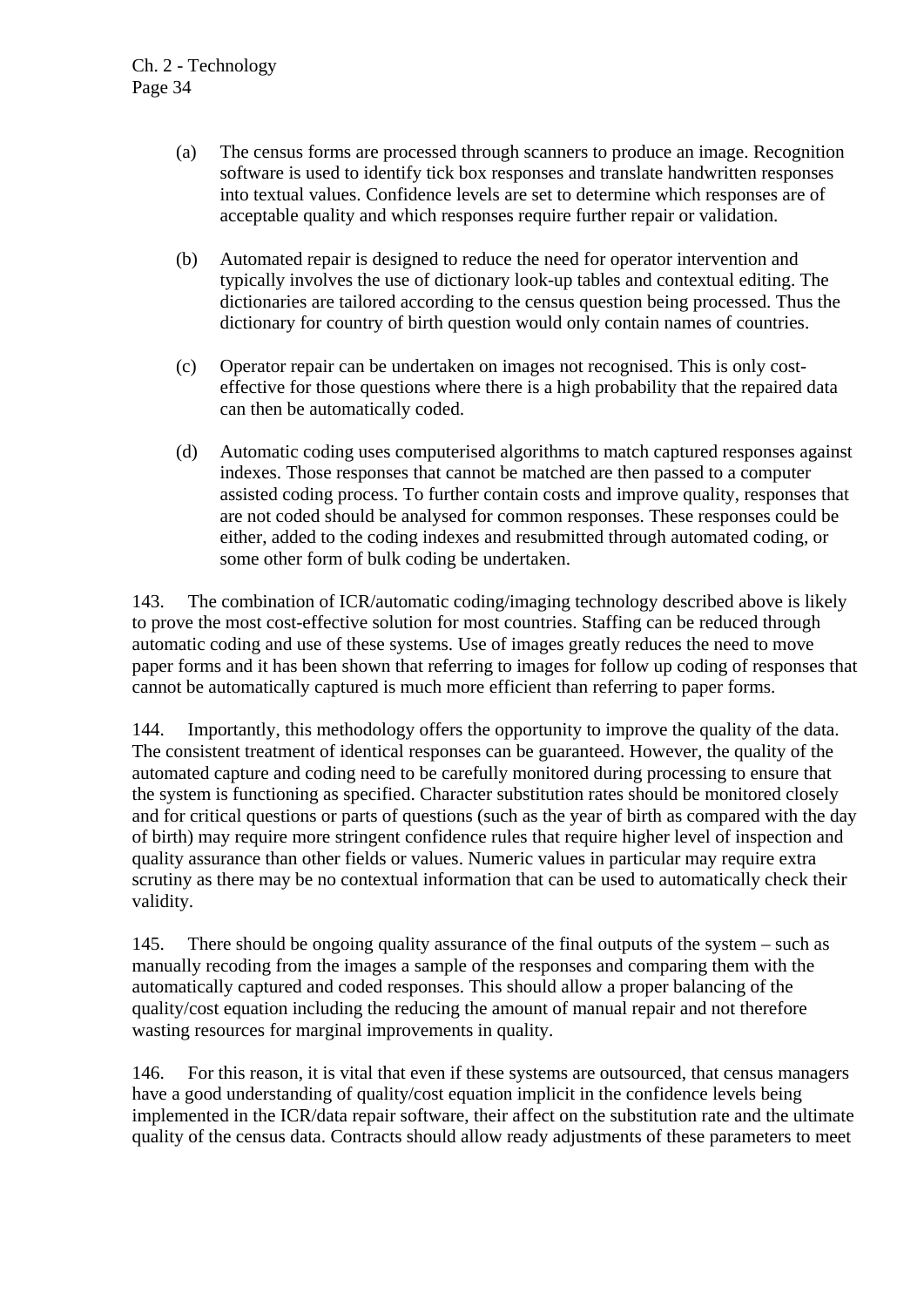the quality and the operational requirements of the census agency. This issue is considered in further detail in paragraphs [112](#page-27-0) [-117](#page-28-0).

147. Census agencies need to consider how the data are going to be held through the processing stream. Traditionally, census processing has been conducted using a flat file that gets progressively updated with the earlier version of the file retained for backup and recovery processes. Typically this has been allied with batch processing where a discrete group of forms (typically for an enumeration area) are processed together. Thus the forms will be data entered, edited and coded as a group. This allows a high degree of workload control. Databases allow information to be held and processed at the individual field level. This provides a greater degree of flexibility as once census data is electronically captured it easily organised to maximise both processing efficiency and quality as similar responses can be readily grouped and coded together. However, holding the census data in a database requires more complex systems to manage and deliver work. Consideration also needs to be given to backup and recovery mechanisms.

148. These systems typically require far more extensive systems development and testing than traditional census processing system. There are a number of factors that need to be considered through the systems design and integrated into the systems development such as the work organisation of the remaining clerical processes.

149. Adequate network capacity is critical because of the large number and size of the files associated with images – as technique such as form drop-out, where only needed information is image can greatly reduce the size of the files.

## *Output*

150. Traditionally, census output has been conceived in terms of generating tabulations – usually for sophisticated clients well acquainted with the census data, with how the data are structured and presented as well as the Meta data. Less sophisticated users traditionally relied on static products such as publications that generally contained a limited range of data.

151. Internet dissemination allows for: the design of appropriate products to meet the needs of different types of census data users from novice users to sophisticated users; the cost-effective dissemination of a much wider range of census data; and improved usability of the census data.

152. Functionality and data content can be targeted to satisfy the different levels of users. This functionality should be seamless from simple to sophisticated with the clients being lead by the nature of the query or analysis they are wishing to undertake through the different products.

153. The main purpose of the census in a developed statistical system is to complement the information provided by other data collection methods such as surveys with a focus on small domain statistics – that is information for small geographic areas and for small population groups (both social and economic). Internet dissemination can support both types of use of the data. For small geographic areas, GIS technology can be used as means for both defining areas of interest in searching for data and for mapping of the outputs of the search. There is a range of packages that can be used to hone in on populations of interest from large pre-defined matrix tables.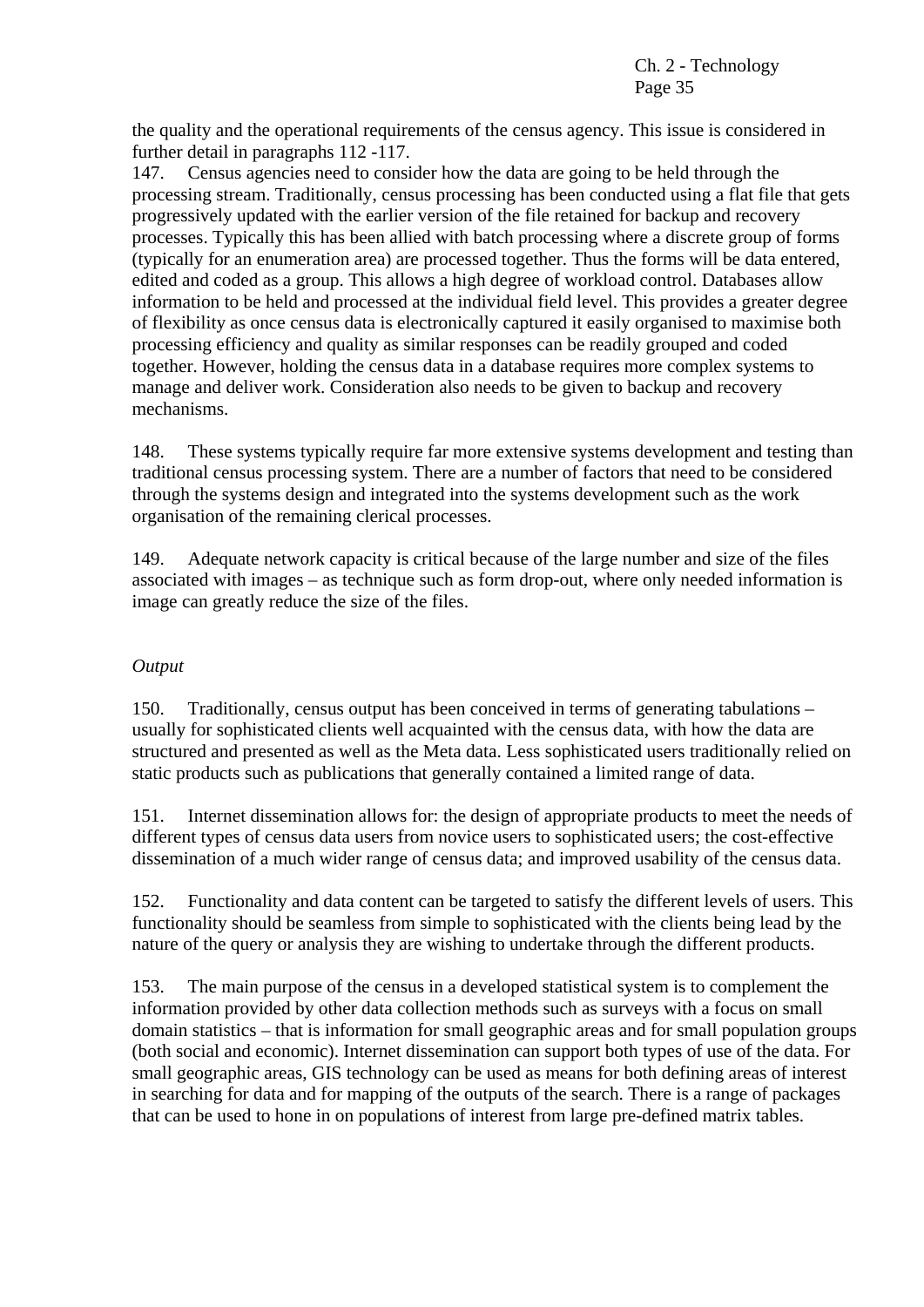154. The Internet dissemination system should provide freedom for clients to specify the form of the output – whether as hard copy or a data file that can be exported into a range of commonly available statistical analysis, tabulation or mapping packages.

155. Some countries may wish to consider providing access to clients to submit tabulations directly off-line or on-line to be run against the census unit record file.

156. Protecting the confidentiality of the census data is a prime consideration in such systems. As well as implementing statistical disclosure procedures (see paragraph [61\)](#page-16-0), there may be a requirement to limit the size of tabulations that can be submitted through this method.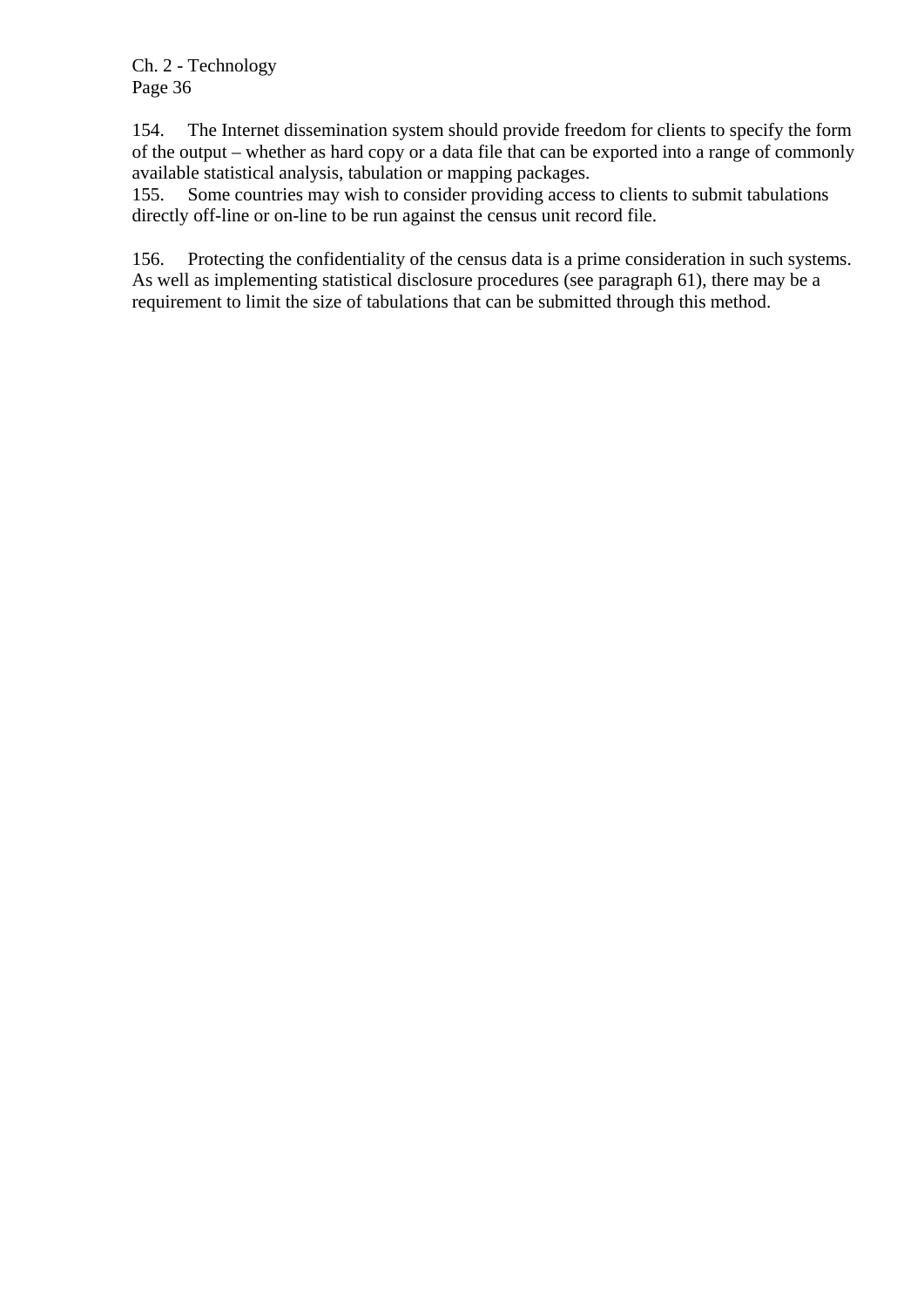# **PART TWO: POPULATION TOPICS**

### <span id="page-36-0"></span>**Chapter III POPULATION TO BE ENUMERATED**

#### **Introduction**

157. The recommendations and conventions set out in this chapter have been drafted with a view to ensuring that each person should have one, and only one, place of usual residence. This is important in an international context in order to avoid persons either being counted in the usually resident populations of more than one country or not being counted at all. The same principle applies in a national context. While for previous censuses, recommendations may have allowed a degree of latitude in the interpretation of some of the conventions relating to place of usual residence, the current recommendations attempt to be stricter.

#### **Place of usual residence (core topic)**

158. Place of usual residence is the geographic place where the enumerated person usually resides. This may be:

- (a) The place where he/she actually is at the time of the Census; or
- (b) His/her legal residence; or
- (c) His/her residence for voting or other administrative purposes.

159. Only those persons:

1

- (a) who have lived in their place of usual residence for a continuous period of at least twelve months before Census Day; or
- (b) who have arrived in their place of usual residence during the twelve months before Census Day with the intention of staying there for at least one year

should be considered as usual residents of the relevant geographic or administrative subdivision. Children born in the twelve months before Census Day should be included in the usually resident population of the relevant geographic or administrative subdivision where they live. Persons who have been temporarily absent for a short period from their place of usual residence over the previous twelve months for reasons such as work or holiday travel should be included.

160. A person's country of usual residence is the country in which the place of usual residence is located. This will be straightforward for the vast majority of the population. For people who move frequently between countries, however, this concept may be difficult to understand. The definition and recommendations for international migrants are discussed in Chapter VIII.

161. For short-term international migrants<sup>[10](#page-36-0)</sup> the country of departure should continue to be the country of usual residence of the international migrant during his/her stays abroad. For long-term

 $10$  Short-term migrants are those who move to a country other than their country of usual residence for a period of at least three months but less than a year. Excluded are cases where the movement is for the purpose of recreation, holiday, visits to friends or relatives, business, medical treatment or religious pilgrimage. See Recommendations on Statistics of International Migration, United Nations, New York, 1998.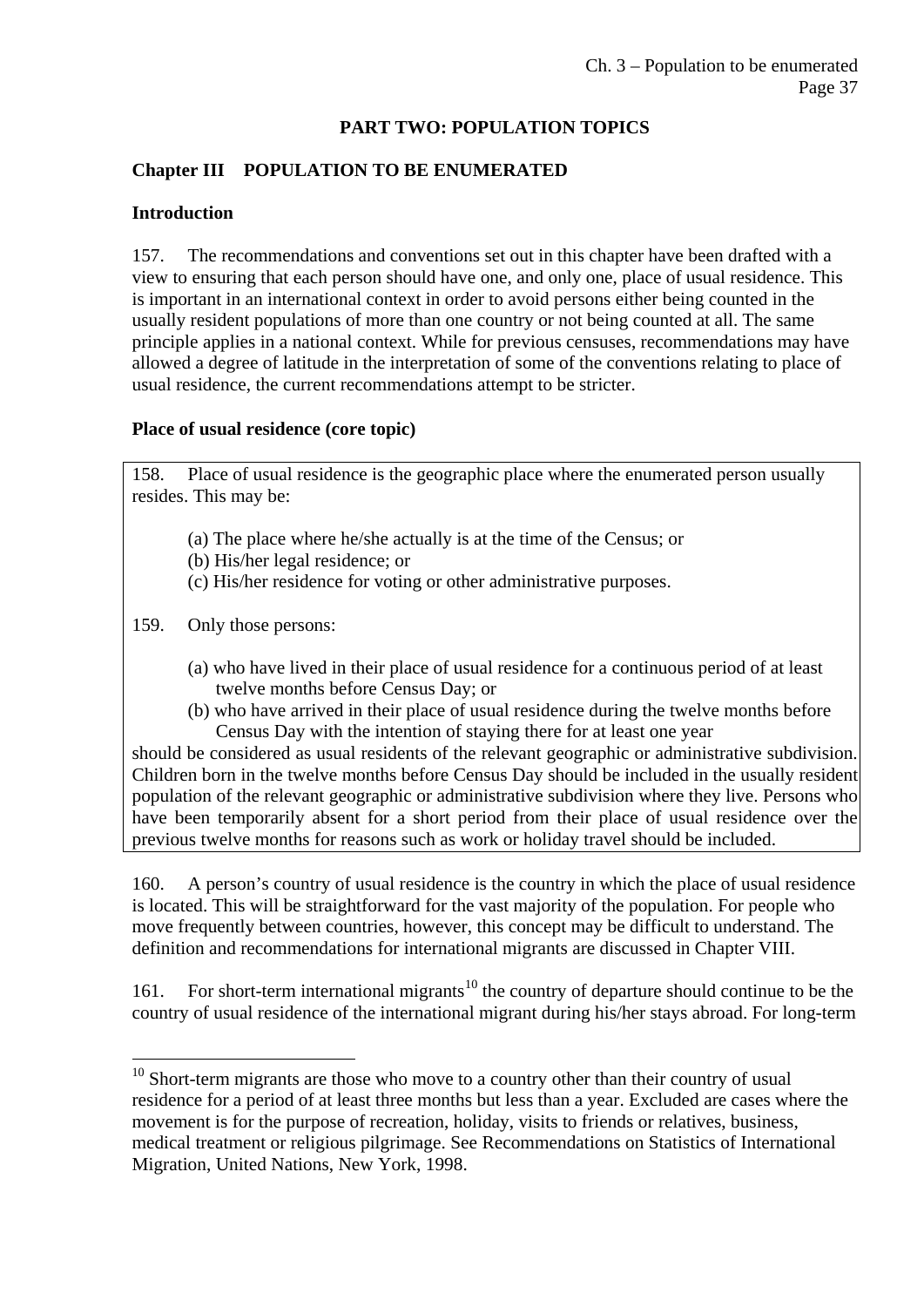### <span id="page-37-0"></span>Ch. 3 – Population to be enumerated Page 38

1

migrants<sup>[11](#page-37-0)</sup> the country of destination should become the country of usual residence of the migrant.

162. The general rule governing usual residence is that a person's place of usual residence is that at which he/she spends most of his/her daily night-rest. For most persons the application of this rule will not give rise to any major difficulty. However, problems may be encountered in a number of special cases. The recommended conventional treatment of these cases is as follows:

- (a) Persons who work away from home during the week and who return to the family home at week-ends should consider the family home as their place of usual residence regardless of whether their place of work is elsewhere in the country or abroad;
- (b) Primary and secondary students who are away from home during the school term should consider their family home as their place of usual residence regardless of whether they are pursuing their education elsewhere in the country or abroad;
- (c) Third level students who are away from home while at college or university should consider their term-time address as their place of usual residence regardless of whether this is an institution (such as a boarding school) or a private residence and regardless of whether they are pursuing their education elsewhere in the country or  $a<sup>12</sup>$  $a<sup>12</sup>$  $a<sup>12</sup>$ . As an exceptional measure, where the place of education is within the country, the place of usual residence may be considered to be the family home;
- (d) The institution should be taken as the place of usual residence of all inmates who at the time of the census have spent, or are likely to spend, twelve months or more in the relevant institution. Examples of inmates of institutions include patients in hospitals or hospices, old persons in nursing homes or convalescent homes, prisoners and those in juvenile detention centres;
- (e) Where a person regularly lives in more than one residence during the year, the one where he/she spends the majority of the year should be taken as his/her place of usual residence regardless of whether this is located elsewhere within the country or abroad;
- (f) The general rule in relation to where the most of the daily night rest is spent applies to persons in compulsory military service as well as to members of the armed forces who live in military barracks or camps;
- (g) The place of enumeration should be taken as the place of usual residence of homeless or roofless persons, nomads, vagrants and persons with no concept of usual residence;
- (h) A child who alternates between two households (for instance after his or her parents have divorced) should consider the household where he or she spends the majority of the time as his or her place of usual residence. Where an equal amount of time is spent with both parents the place of usual residence should be the place where the child is found at the time on census night.

 $11$  Long-term migrants should comprise either those international migrants who have lived in the country of destination for a continuous period of at least twelve months before Census Day; or those international migrants who have arrived in the country of destination during the twelve months before Census Day with the intention of staying there for at least one year.

<sup>&</sup>lt;sup>12</sup> Note that for National Accounts purposes third level students living away from home while at college or university are included at their home address and not their term time address.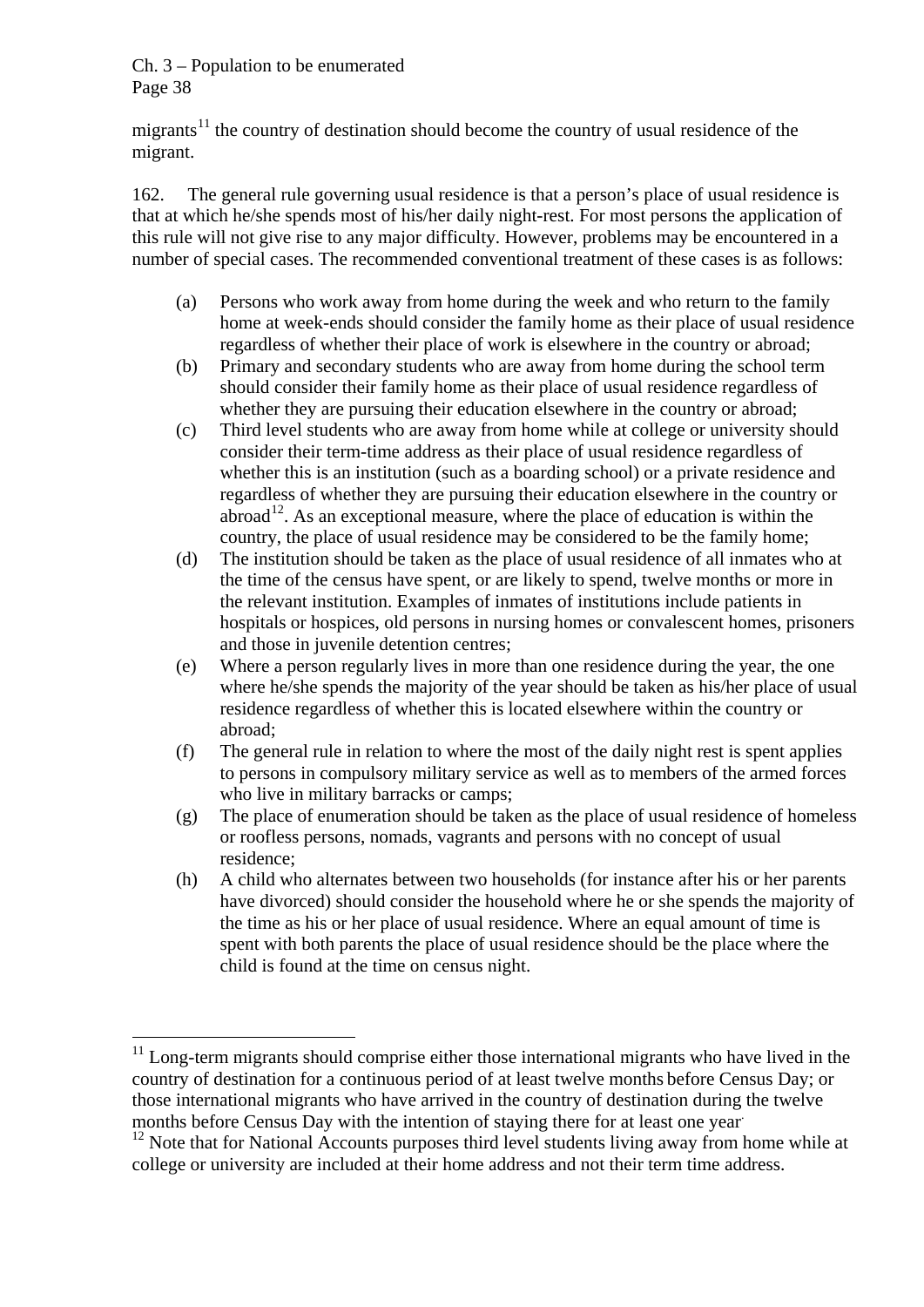<span id="page-38-0"></span>163. Objective rules should be formulated for dealing with each of these cases. These rules should be clearly set out in the census instructions and described in the various census reports.

164. The place of usual residence topic is included in order to obtain the information needed to determine the total usually resident population of a country and in order to classify the population by territorial divisions and by household status.

165. Where possible, separate information should be collected for each household and for each person in a household, and for each person in an institutional household concerning:

- (a) Persons usually resident and present at the time of the census;
- (b) Persons usually resident but temporarily absent at the time of the census; and
- (c) Persons temporarily present at the time of the census that are usually resident elsewhere (including their address of usual residence).

166. Information on place of usual residence should be collected in enough detail to enable tabulations to be made for the smallest geographic or administrative subdivisions required to meet users' needs for information on this topic.

## *Temporarily absent persons*

167. On the basis of the definition of the place of usual residence, persons usually resident in the enumeration place but absent, or expected to be absent, at the time of the census for less than one year should be considered as *temporarily absent persons* and thus included in the total population.

168. In contrast, persons living or expected to live outside the enumeration place for one year or more should not be considered as temporarily absent persons and should therefore be excluded from the total population. This is regardless of the length of visits that these persons may pay to their families from time to time<sup>[13](#page-38-0)</sup>.

169. The group of *absent persons living abroad* (relatives of the members of a household that live or are expected to live in another country for one year or more) can be particularly important in countries experiencing high emigration. If data on absent persons living abroad is to be collected through the census, their information (in terms of counting and characteristics) should be distinguished from the information collected for the total resident population.

# *Temporarily present persons*

1

170. Persons enumerated but not meeting the criteria for usual residence in the enumeration place, that is not living or not expecting to live in the enumeration place for a period of at least 12 months, are considered as temporarily present persons and should therefore not be counted in the totally usual resident population. The census may not be the best vehicle to identify shortterm migrants. However, in situations where countries use the census to measure short-term migrants, they will need to determine their country of usual residence, reason for migration and duration of stay.

 $13$  These persons differ from those specified in paragraph 162(a).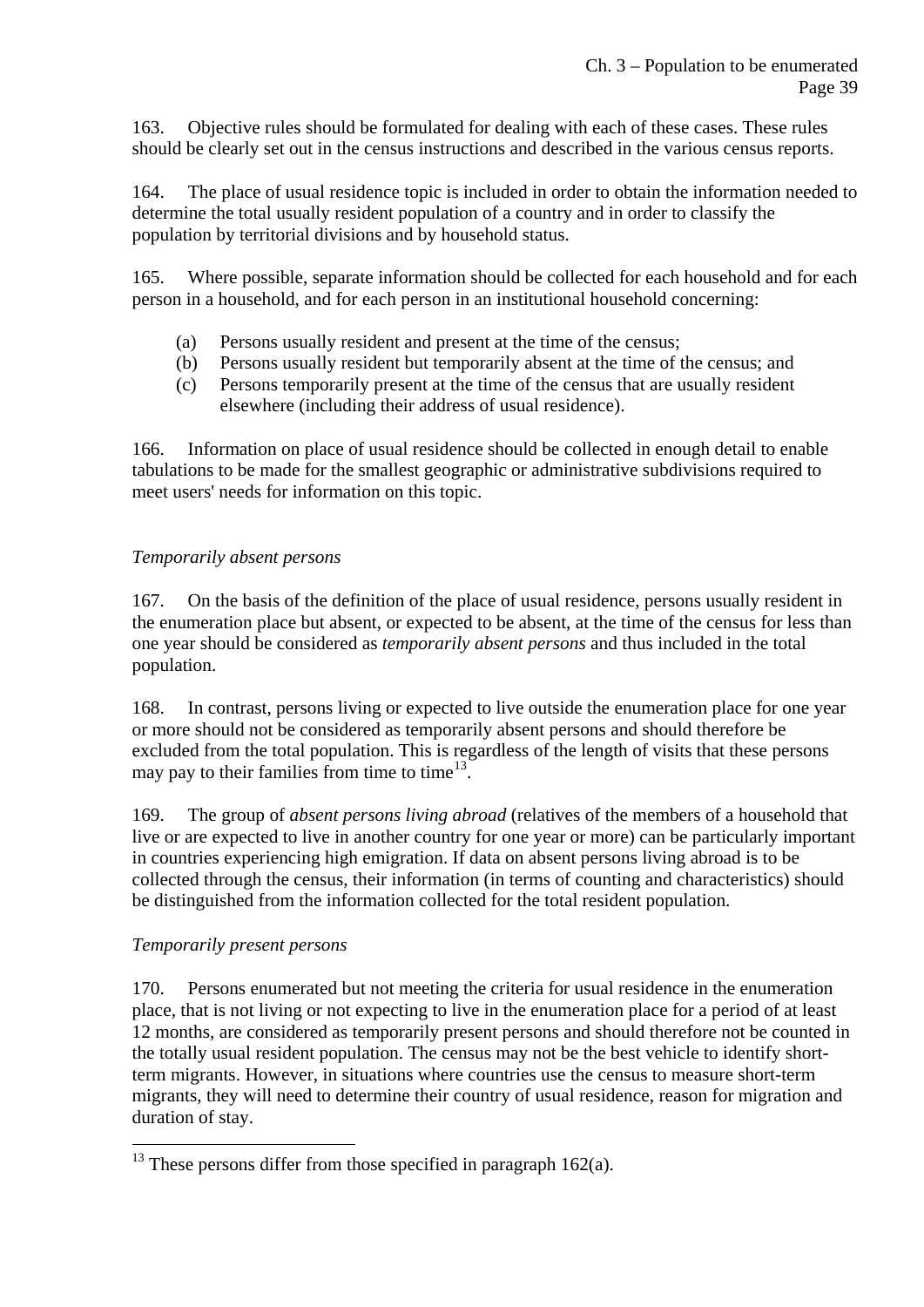# <span id="page-39-0"></span>*Total population (derived core topic)*

171. A total usually resident population count for each territorial division would normally be compiled by adding persons who are usually resident and present and persons who are usually resident but temporarily absent. However, it is not always possible to collect information about persons absent from their place of usual residence, particularly if a whole household is temporarily absent at the time of the census. Provision must therefore be made to collect information about such persons at the place where they are found at the time of the census, and if necessary "transfer" them to their place or territorial division of usual residence.

172. The composition of the figure compiled for the total usually resident population (and other population totals based on other concepts) should be described in detail in the census report. As a general rule, the total usually resident population should include all persons who have their usual residence in the relevant territorial division (see paragraphs [158](#page-36-0) -[160\)](#page-36-0) regardless of their legal status.

173. The total usually resident population should usually include the following groups of persons:

- (a) Nomads;
- (b) Vagrants;
- (c) Persons living in remote areas;
- (d) Military, naval and diplomatic personnel and their families, located outside the country;
- (e) Merchant seamen and fishermen resident in the country but at sea at the time of the census (including those who have no place of residence other than their quarters aboard ship);
- (f) Civilian residents temporarily working in another country provided they have not been living abroad for one year or more;
- (g) Civilian residents who cross a frontier daily to work in another country;
- (h) Civilian residents (other than those in categories (d) to (g)) temporarily absent from the country provided they are not long-term immigrants of the destination country.

174. Persons who may be illegal, irregular or undocumented migrants should be included in the resident population and should follow the same rules of usual residence as for other persons. The intention is not to distinguish these persons separately, but rather to ensure that they are not missed from the enumeration. In this context it is important that the usually resident population should not be confused with the legal (as distinct from illegal) population. For most users of census data, especially those responsible for planning and providing health care, education and other public services, it is important to know the size of the total population, which could potentially utilise these services regardless of their immigration status. It is recognised that this is a sensitive issue and that it may be difficult or impossible to ensure that persons with illegal status are covered by the census enumeration. However, in the overall design of the census, efforts should be made to try to ensure that all persons are covered regardless of the legality of their immigration status.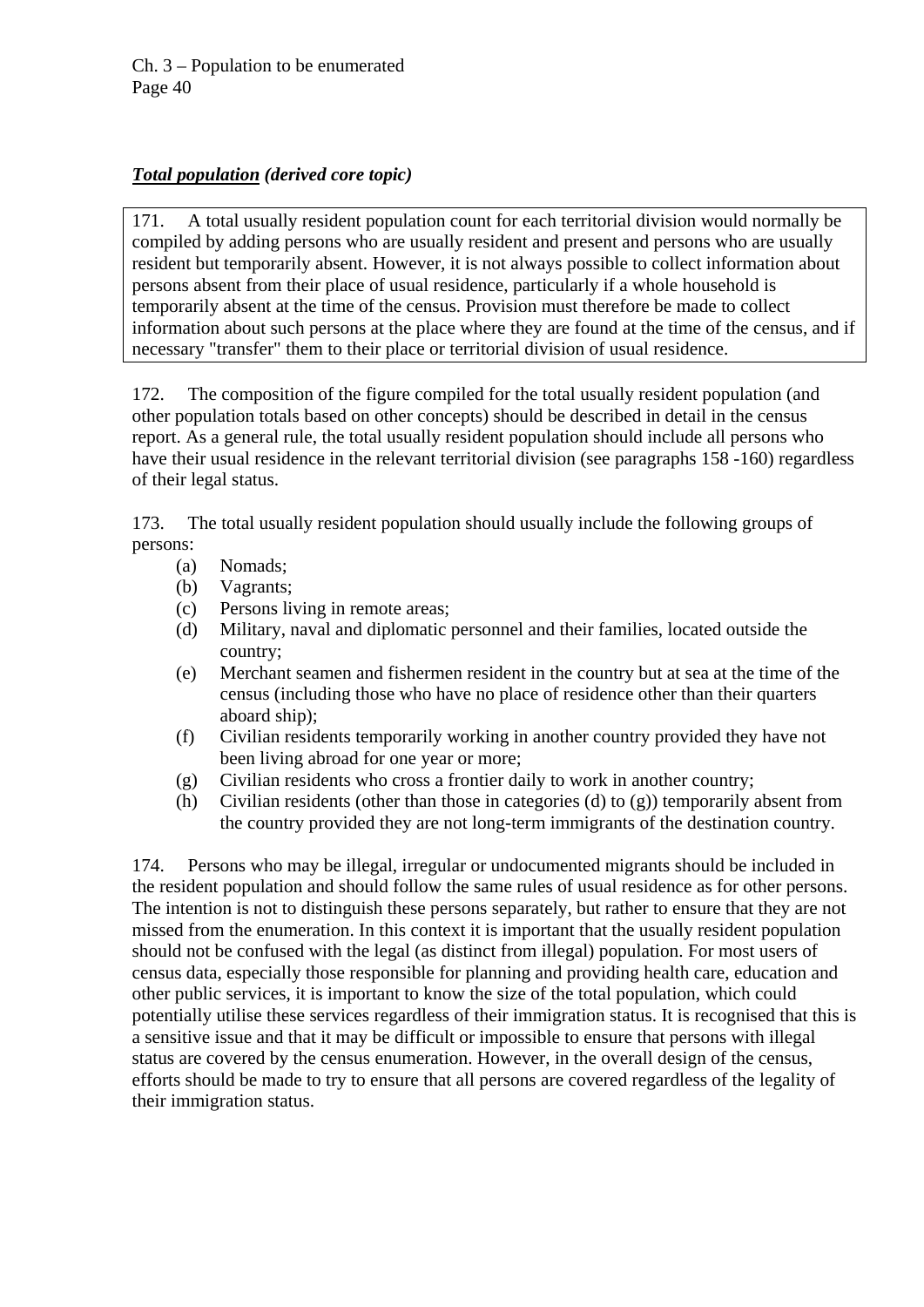<span id="page-40-0"></span>175. Asylum-seekers and persons who have applied for or been granted refugee status or similar types of international protection should be included in the resident population if the duration of stay in the country is, or is expected to be, at least twelve months as for the rest of the population. This also applies when persons are granted temporary protection in situations of mass displacement but where a formal status of protection has not yet been granted due to practical considerations. As in the previous paragraph, the intention is not to distinguish these persons separately, but rather to ensure that they are not missed from the enumeration.

176. The following categories of temporarily present persons should not normally be considered part of the total usually resident population. However, countries may wish to collect data on them to produce alternative counts of the population for whom services will have to be provided:

- (a) foreign military, naval and diplomatic personnel and their families, temporarily located in the country;
- (b) foreign civilians temporarily working in the country;
- (c) foreign civilians who cross a frontier daily to work in the country;
- (d) foreign civilians other than those in groups (b)and (c) temporarily in the country for example tourists.
- 177. If feasible, the magnitude of groups in paragraphs [173](#page-39-0) and [176](#page-40-0) should be shown.

178. Each country should compile a figure for the total usually resident population, and the detailed tabulations should in general be provided on this basis. In those countries where the total population figure has been corrected for under- or over-enumeration (usually measured by use of a post-enumeration survey or by comparison with other sources), both the enumerated figure and the estimated corrected population figure should be shown and described. The detailed tabulations will, however, normally be based only on the population that was actually enumerated.

179. Some countries may wish to compile figures for national purposes on one or more additional population bases such as the total present-in-area population, the legally resident population, the day time population or the population working in the area. The present-in-area population (sometimes referred to as the de facto population) can be classified by the relevant geographic or administrative subdivision in which they were enumerated during the census operation.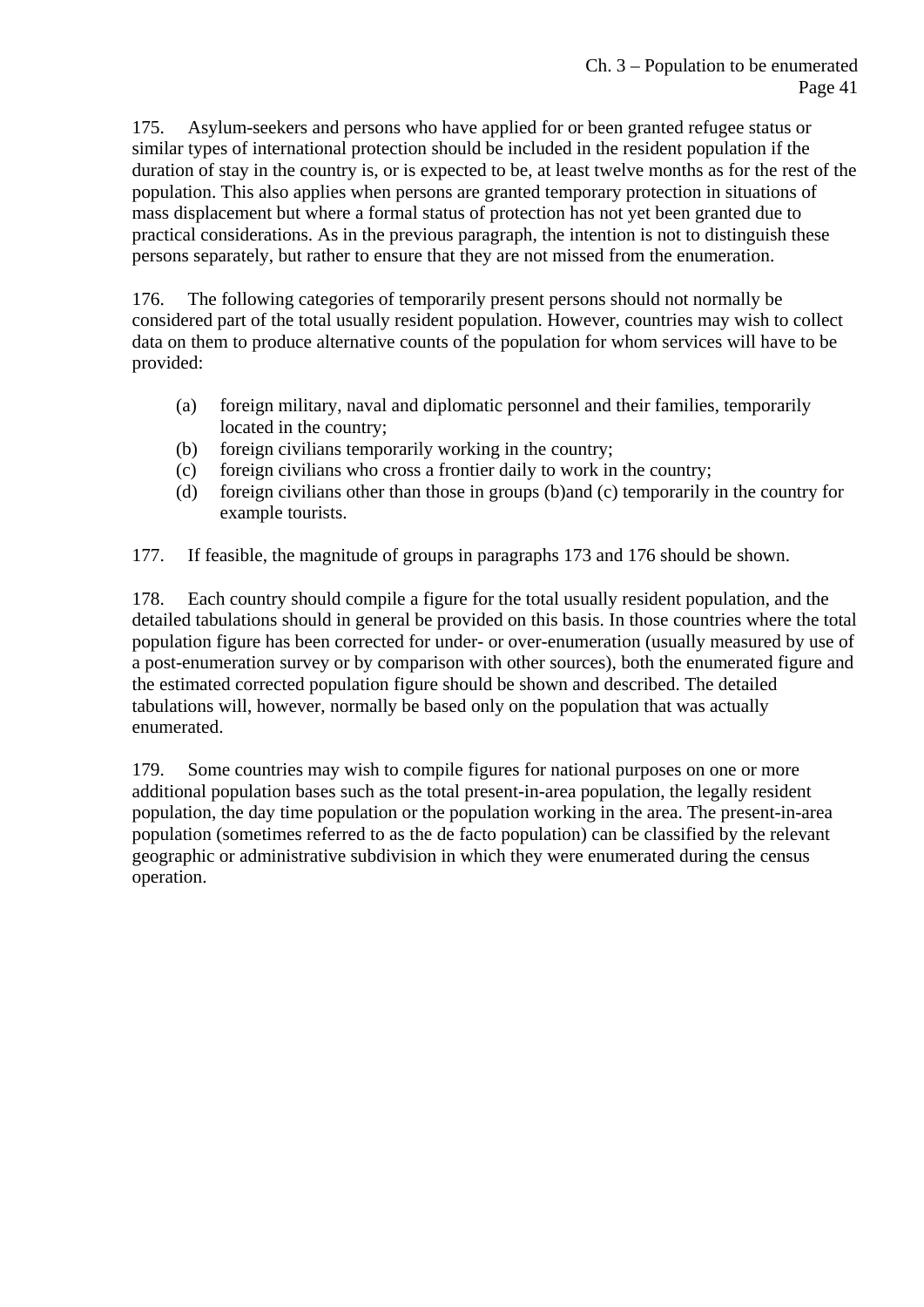# <span id="page-41-0"></span>**Chapter IV GEOGRAPHIC CHARACTERISTICS**

### **Introduction**

180. One of the distinguishing features of Censuses of Population and Housing is the extent to which a comprehensive classification of geographic characteristics can be undertaken. Once the population basis has been determined it is then possible to examine how this population is geographically located. This aspect is considered in this chapter.

### *Locality (derived core topic)*

181. For census purposes, a locality is defined as a distinct population cluster, that is, the area defined by population living in neighbouring or contiguous buildings.

182. Such buildings may either:

- (a) Form a continuous built-up area with a clearly recognizable street formation; or
- (b) Though not part of such a built-up area, comprise a group of buildings to which a locally recognized place name is uniquely attached; or
- (c) Though not coming within either of the above two requirements constitute a group of buildings, none of which is separated from its nearest neighbour by more than 200 metres.

183. In applying this definition certain land-use categories should not be regarded as breaking the continuity of a built-up area (and accordingly should not be counted in applying the 200-metre criterion above). These categories are: industrial and commercial buildings and facilities, public parks, playgrounds and gardens, football fields and other sports facilities, bridged rivers, railway lines, canals, parking lots and other transport infrastructure, churchyards and cemeteries, etc.

184. This definition is intended to provide general guidance to countries in identifying localities and in determining their boundaries, and it may need to be adapted in accordance with national conditions and practices. The population not living in clusters as defined above may be described as living in scattered buildings. The definition of a locality adopted for the census should be given in detail in the census report and or metadata.

185. Localities as defined above should not be confused with the smallest civil divisions of a country. In some cases, the two may coincide. In others, however, even the smallest civil division may contain two or more localities. On the other hand, some large cities or towns may contain two or more civil divisions, which should be considered only segments of a single locality rather than separate localities.

186. Countries are recommended to develop their census statistics for localities in accordance with national needs and possibilities. In doing so, they should try to approach as closely as possible the concept of the population cluster as defined above. Countries which tabulate statistics only for civil divisions should, as a minimum, endeavour to compile data on the total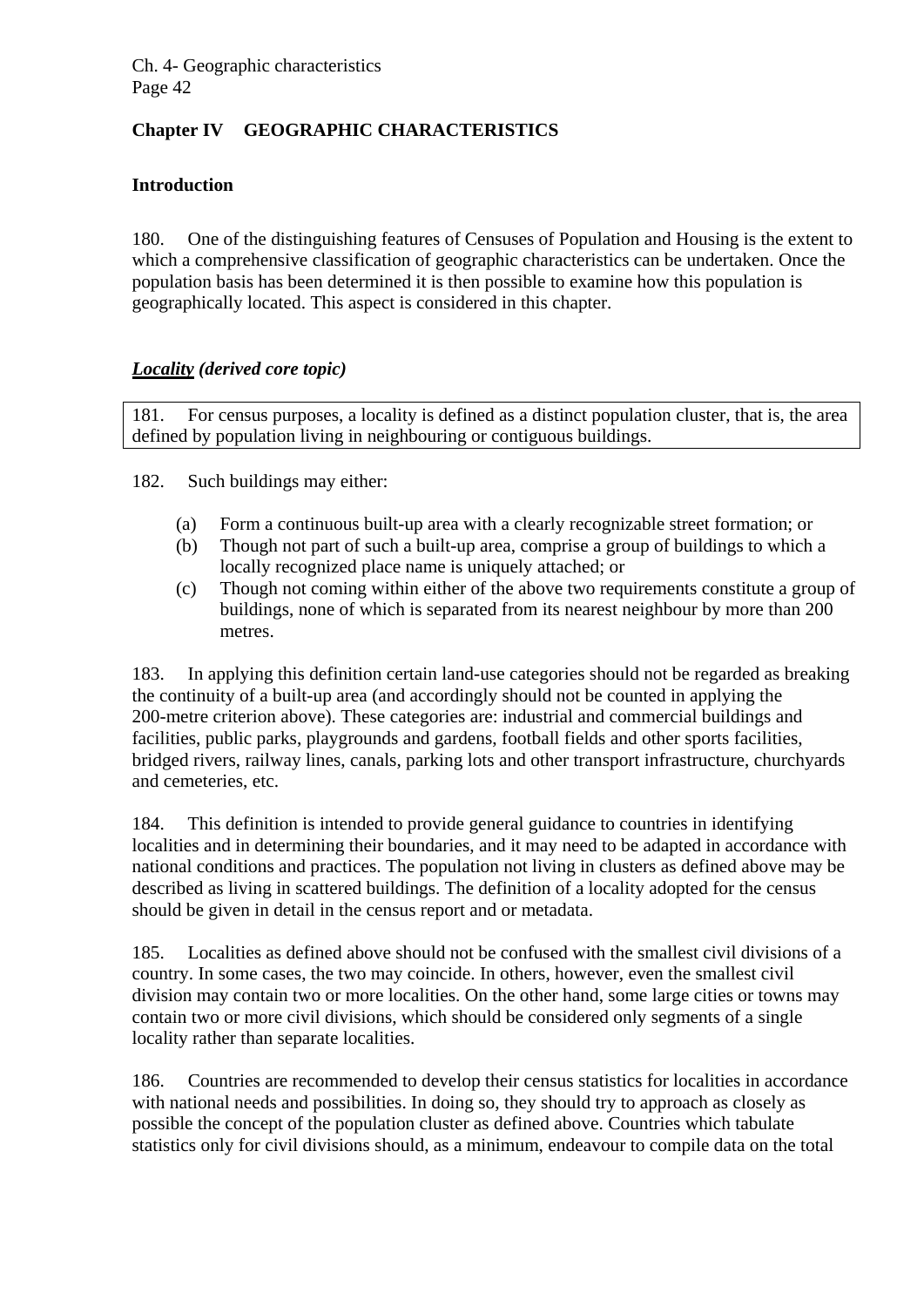<span id="page-42-0"></span>population of each part of a civil division containing a population cluster, or part of a population cluster, of at least 2,000 inhabitants and so provide a basis for making a more clear-cut distinction between urban and rural areas and populations (see paragraph [190](#page-42-0) below).

187. It is recommended that the population be classified by size of locality according to the following size-classes:

- (1.0) 1,000,000 or more inhabitants
- $(2.0)$  500,000 999,999
- $(3.0)$  200,000 499,999
- $(4.0)$  100,000 199,999 "<br> $(5.0)$  50,000,00,000 "
- $(5.0)$   $50,000 99,999$
- $(6.0)$  20,000 49,999 "
- $(7.0)$  10,000 19,999 "
- $(8.0)$   $5,000 9,999$  "<br> $(0.0)$   $2,000 4,000$  "
- $(9.0)$  2,000 4,999 "<br> $(10.0)$  1,000 1,000 "
- $(10.0)$  1,000 1,999
- $(11.0)$  500 999 "
- $(12.0)$  200 499 "
- (13.0) Population living in localities with less than 200 inhabitants or in scattered buildings
	- (13.1) Population living in localities with 50 to 199 inhabitants
	- (13.2) Population living in localities with less than 50 inhabitants or in scattered buildings

188. This classification could also be applied to other relevant areas such as the economically active population, households, families and dwellings.

# *Urban and rural areas (derived non-core topic)*

189. For national purposes, as well as for international comparability, the most appropriate unit of classification for distinguishing urban and rural areas is the locality as defined in paragraphs [180-181.](#page-41-0) However, it is left to countries to decide whether to use the locality or the smallest civil division as the unit of classification.

190. It is recommended that for purposes of international comparisons, countries define urban areas as localities with a population of 2,000 or more, and rural areas as localities with a population of less than 2,000 and sparsely populated areas. Some countries might also wish to consider defining urban areas in other ways (for example in terms of administrative boundaries, of built-up areas, of the area for which services such as shops, educational facilities, recreational facilities, employment, etc., are provided, or in terms of functional areas). Whatever approach is taken should be clearly described in the relevant census report and/or metadata.

191. Countries that use the smallest civil division as the unit are encouraged to endeavour to obtain results, which correspond as closely as possible to those obtained by countries, which use the locality as the unit. The approach to be adopted to achieve this aim depends mainly on the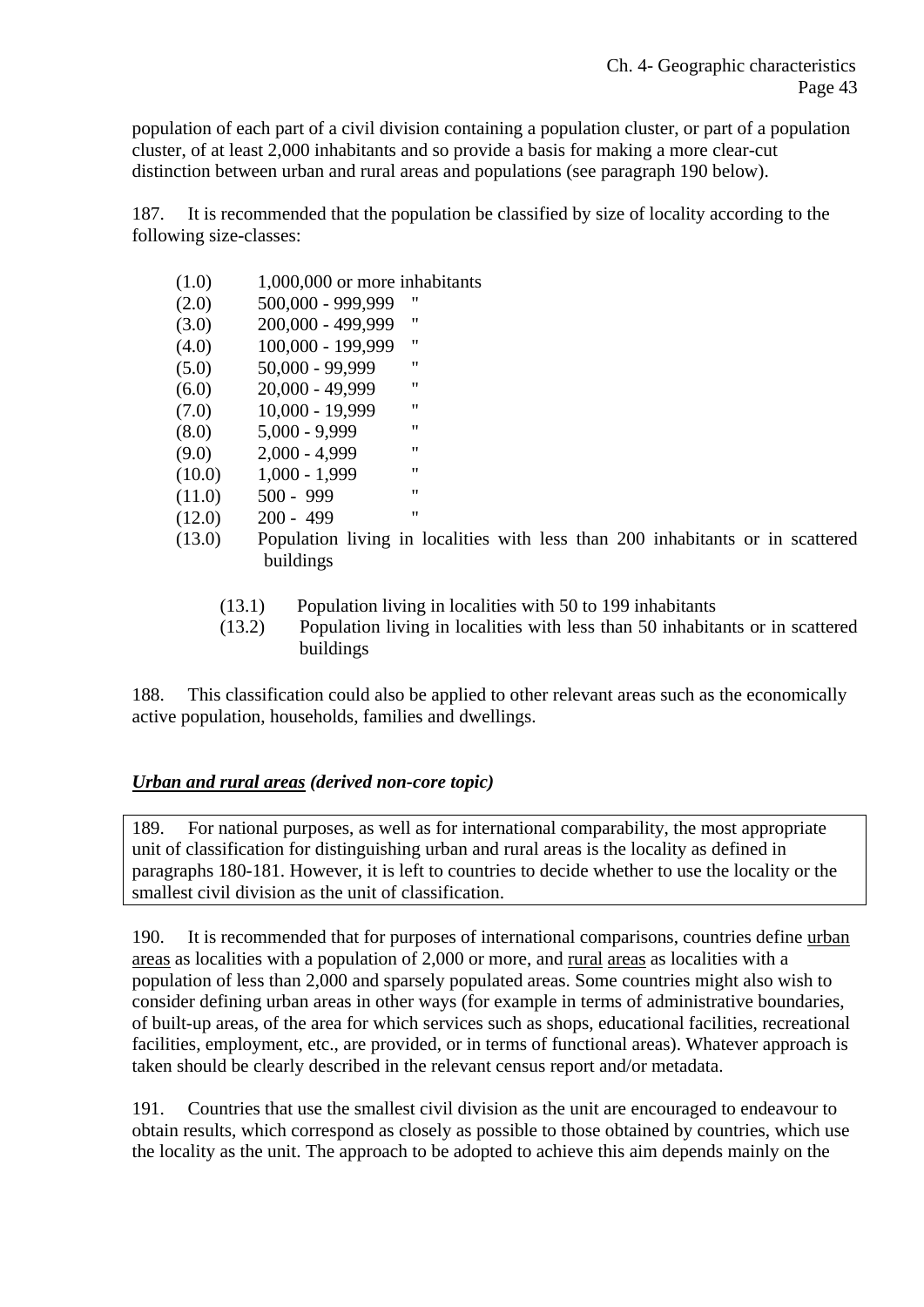Ch. 4- Geographic characteristics Page 44

nature of the smallest civil divisions in the countries concerned. In some countries the smallest civil divisions are relatively small in area and in average number of inhabitants and generally do not contain more than one population cluster (or part of a larger population cluster). If it is not feasible for some of these countries to use the locality as the unit, they are encouraged to make use of the concept of the multi-communal agglomeration (that is to treat as single units groups of two or more contiguous minor civil divisions which form part of the same population cluster). It is also suggested that minor civil divisions at the periphery of such an agglomeration be included in the agglomeration if the major part of their resident populations live in areas belonging to the continuous built-up area of the agglomeration, and that minor civil divisions containing one or more isolated localities be classified according to the number of inhabitants of the largest population cluster within the unit.

192. The situation is different, however, in the case of countries in which the smallest civil divisions are relatively large in area and in average number of inhabitants and often contain two or more population clusters of varying sizes. If it is not feasible for some of these countries to use the locality as the unit, they should endeavour to use units smaller than minor civil divisions for this purpose, for example parishes, enumeration districts, grid squares, etc. They should endeavour to use these smaller units as building blocks and to aggregate them so as to correspond as closely as possible with the boundaries of localities in the same way as described above in the case of multi-communal agglomerations. If it is not feasible for some countries to adopt this approach, they should endeavour to develop new approaches to the classification of entire minor civil divisions in ways which will yield results that are as comparable as possible with those obtained by using the locality as the unit.

193. It is recommended that localities or similar units be grouped into the following five categories:

- (1.0) Less than 2,000 inhabitants
- (2.0) 2,000 to 9,999 inhabitants
- (3.0) 10,000 to 99,999 inhabitants
- (4.0) 100,000 to 999,999 inhabitants
- (5.0) 1,000,000 or more inhabitants

194. Countries are also encouraged to develop typologies of localities or similar areas based on additional criteria that could be used to distinguish different types of areas within particular categories of the suggested classification. For example, some countries may wish to subdivide category (1.0) (and in some cases category (2.0) as well) to distinguish agricultural localities from other types of small localities. Some countries may wish to subdivide one or more of the intermediate categories to distinguish market towns, industrial centres, service centres, etc. Some countries may wish to subdivide the large urban agglomerations included in categories (4.0) and (5.0) to distinguish various types of central and suburban areas. Extensions of the classification in these and other ways would enhance its analytical usefulness.

# **Commuting**

195. The following topics examine issues associated with commuting from home to workplace, school, college or university. Accurate commuter flows are important for a whole raft of reasons including transport planning, housing development and economic development.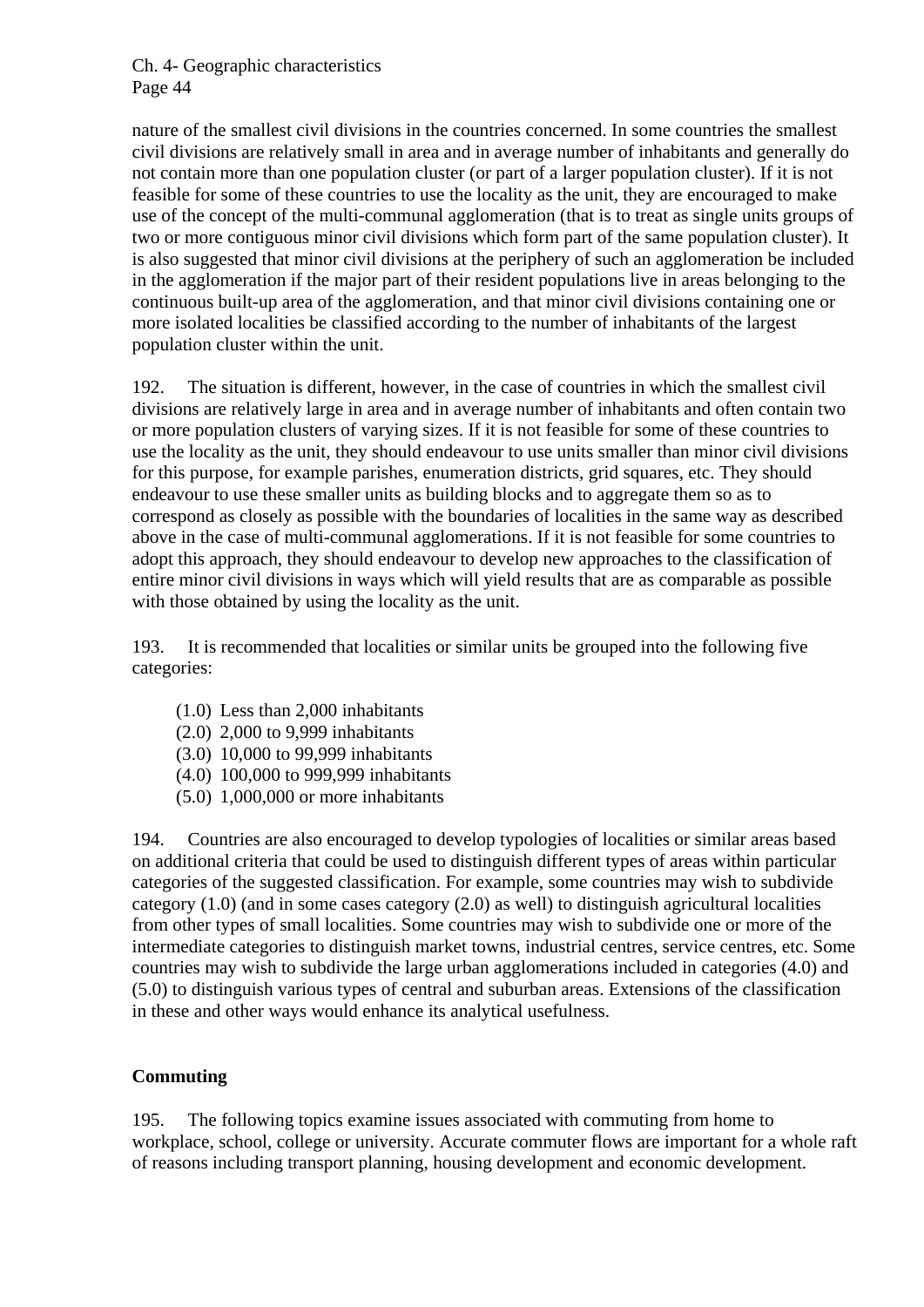### <span id="page-44-0"></span>**Location of place of work (core topic)**

196. The location of place of work is the precise location in which a "currently employed" person performs his/her job, and where a "usually employed" person currently performs or last performed the job<sup>[14](#page-44-0)</sup>. The location should be coded to the smallest possible civil division<sup>[1](#page-44-0)5</sup>.

197. The main reason why place of work information is collected is to link it with place of usual residence in order to shed further light on commuter flows in addition to that provided by mode of transport to work, distance travelled and time taken. The place of work should be coded to the smallest possible civil division in order to establish accurate commuter flows from the place of usual residence to the place of work. Persons who do not have a fixed place of work but who report to a fixed address at the beginning of their work period (for example bus drivers, airline pilots and stewards, operators of street market stalls which are not removed at the end of the workday) should provide information on this address. This group may also include individuals who travel to work, on a regular basis, across the border to a neighbouring country. To devise an appropriate coding procedure for places of work abroad to which respondents travel regularly, it is recommended to use geographic reference files from the neighbouring countries.

### **Location of school, college or university (non-core topic)**

198. By including this topic in their census, countries can extend the scope of their data on commuting patterns to cover pupils and students in addition to the coverage of the employed provided by place of work. In order to maintain comparability with the place of work variable, the location of school, college or university should be coded to the smallest possible civil division.

### **Mode of transport to work (non-core topic)**

199. Mode of transport to work relates to the daily journey made. For people making several journeys or using more than one mode of transport, the mode of transport used for the greatest distance in the daily journey should be indicated.

- 200. The following classification is suggested:
	- (1.0) Rail

1

- (1.1). National/international rail network
- (1.2). Metro/Underground
- (1.3). Tram/Light railway

 $14$  This topic relates to all the categories distinguished in paragraph 300 relating to type of place of work.

 $15$  It is recognised that where the location of place of work is outside the country it may not be possible to code it to the smallest possible civil division of the country concerned.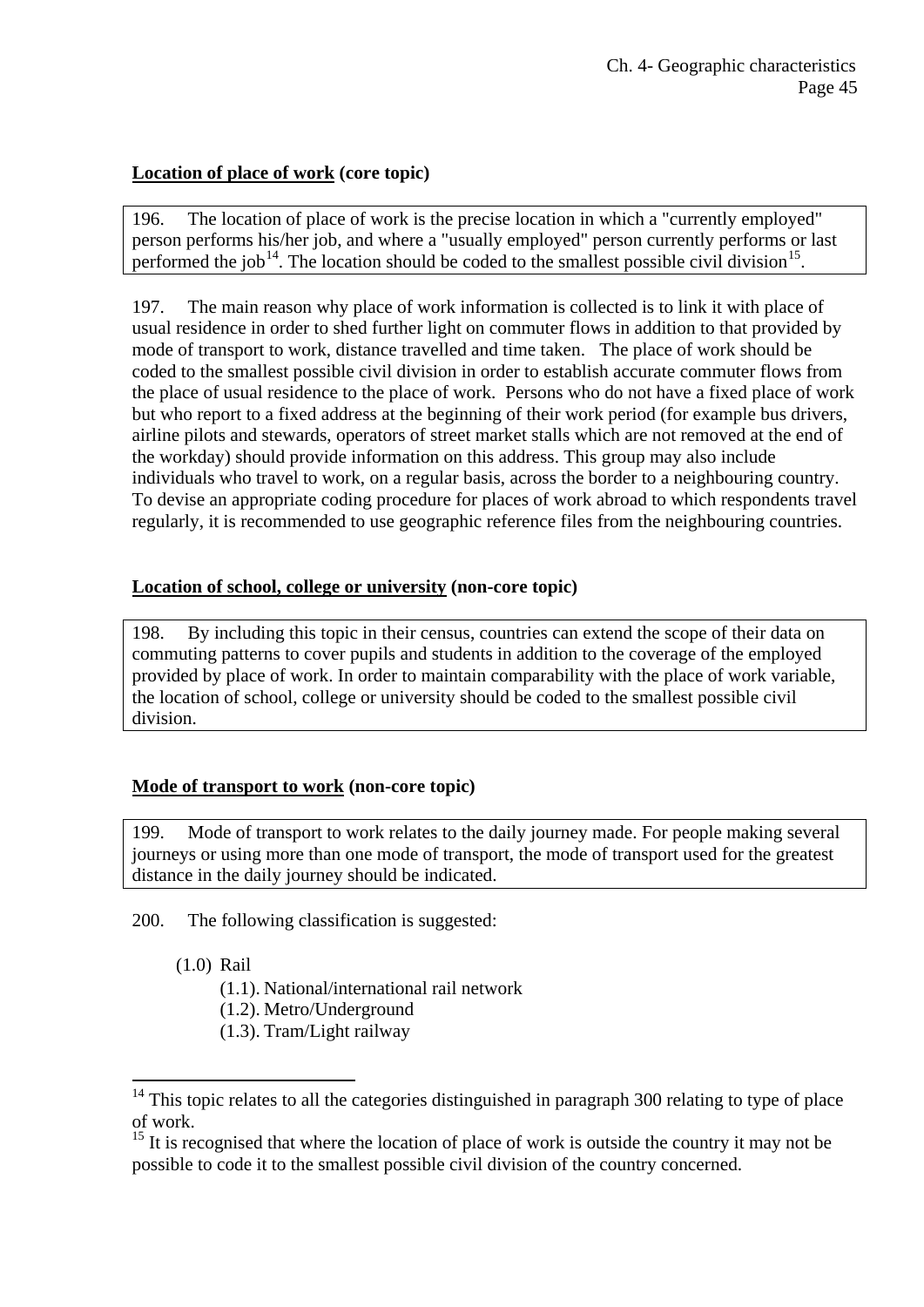<span id="page-45-0"></span>Ch. 4- Geographic characteristics Page 46

- (2.0) Bus, minibus or coach
- $(3.0)$  Car or van<sup>[16](#page-45-0)</sup>
	- (3.1). Driver
		- (3.2). Passenger
- (4.0) Other

1

(4.1). Motorcycle (4.2). Pedal cycle (4.3). Walk (4.4). Boat or ferry (4.5). Other

### **Mode of transport to school, college or university (non-core topic)**

201. As for the mode of travel to work topic the mode of transport to school, college or university relates to the daily journey made. For people making several journeys or using more than one mode of transport, the mode of transport used for the greatest distance in the journey should be indicated. The classification set out in paragraph [200](#page-44-0) above applies in this case also.

#### **Distance travelled to work and time taken (non-core topic)**

202. Countries may wish to collect information on the distance travelled to work on a daily basis and the time taken with a view to monitoring the extent to which persons are living at greater distances from their work places and the impact which traffic congestion has on the time taken to get to work. When collecting this information, consideration should be given to the address from which the journey commenced.

#### **Distance travelled to school, college or university and time taken (non-core topic)**

203. By asking these questions countries will be in a position to monitor the extent to which students may be undertaking longer journeys to school, college or university on a daily basis with consequent increases in the time taken to undertake these journeys. When collecting this information, consideration should be given to the address from which the journey commenced.

 $16$  At the two digit level countries may wish to distinguish persons who drive alone and those who go in cars or vans containing 2,3,4,5,6 etc persons. Such a classification would enable the extent of car pooling to be monitored.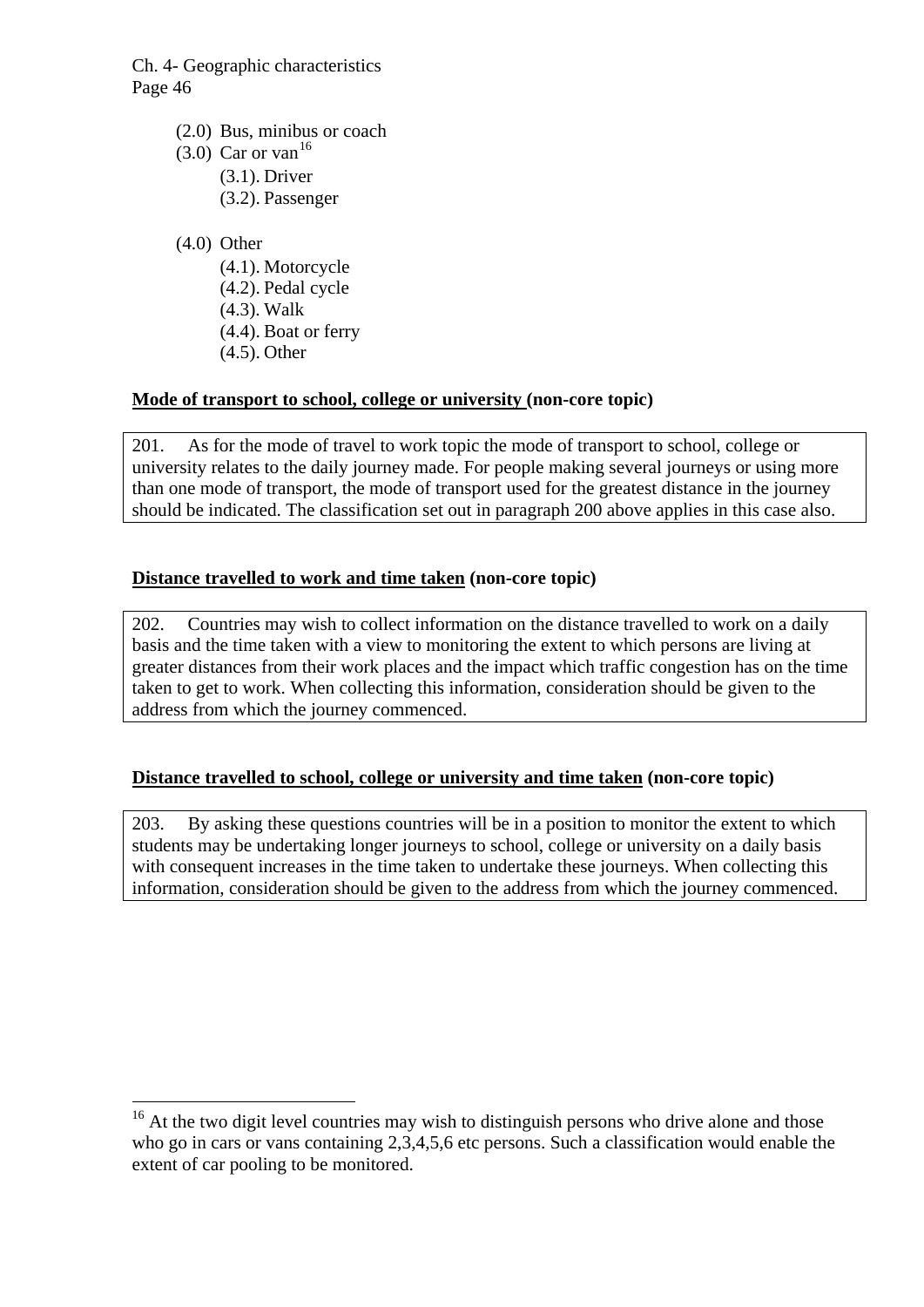### **Chapter V DEMOGRAPHIC CHARACTERISTICS**

### **Introduction**

204. The demographic characteristics of sex, age and marital status are core variables, which are often used to classify or base other information from the census to help in the understanding of various issues. In the case of sex and age, it is considered important that this information be available for every person for whom census information has been collected. It is therefore recommended that where this information is incomplete it be derived for census purposes.

### **Sex (core topic)**

205. The sex of each person should be recorded in the census. Sex is, together with age, the census topic that is most frequently cross classified with other characteristics of the population. Therefore, it is fundamental that information on sex is as complete and accurate as possible. If information on sex is missing, an imputation based on other individual or household entries should be made.

206. Many countries in the region have identified the need for further development in gender analysis. It is therefore important that countries ensure that the various definitions and classifications for data on educational attainment, economic activity status, occupation, position in the family and household, etc. are appropriately used in the census. The same data for both men and women should be provided for all appropriate topics.

### **Age (core topic)**

207. To obtain information on age, it is recommended that information on date of birth is collected. Collecting information on the date of birth allows the tabulation of data in two ways: by year of birth and by completed years of age. Given that age is one of the most important variables collected in a census, used in many tabulations and analyses, it is fundamental that information on age is as complete and accurate as possible. Particular attention should be given to the older ages. If information on age is missing, imputation based on other individual or household entries should be made.

208. Many countries in the region have identified children, the youth and the elderly as particular population groups for which various types of census data will be required The types of data on children and youth that are likely to be of interest include topics such as family type (two-parent or one-parent family), family income, economic activity of parents, and school attainment and/or educational attainment of parents. For the elderly, data on marital status, economic activity status, position in the family and household and type of living quarters are illustrations of some of the topics cross classified by age and sex, that are likely to be of interest to countries. It is recommended that countries ensure that the definitions and classifications planned to be used in the census for these and other topics of interest are appropriate for the dissemination of those data on children, youth and the elderly that will be required. Attention needs to be paid to the accuracy of the information, particularly for the elderly.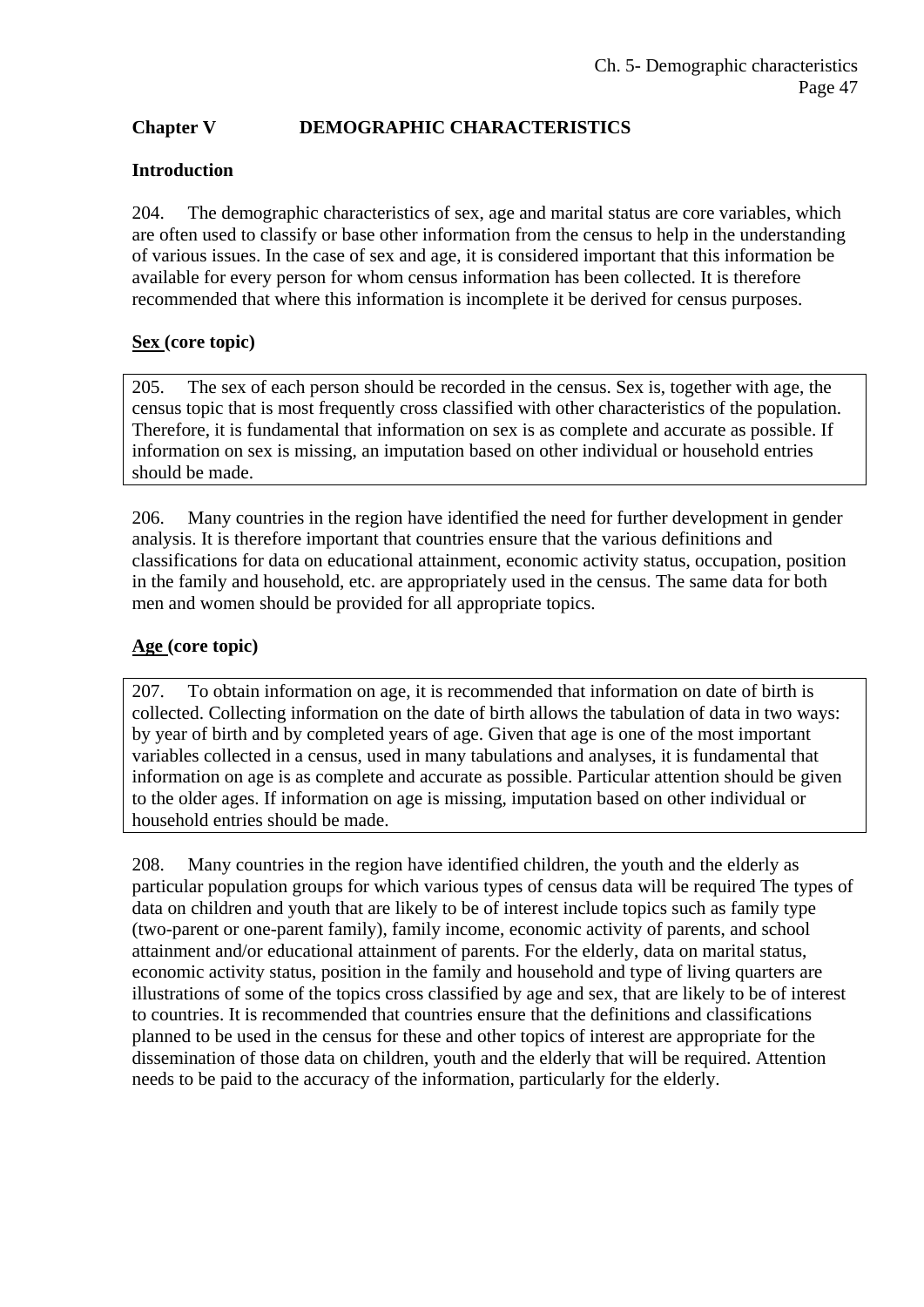## **Legal marital status (core topic)**

209. Marital status is defined as the (legal) conjugal status of each individual in relation to the marriage laws (or customs) of the country (that is de jure status).

210. Information on the legal marital status of each person should be collected at least for persons aged 15 and over. However, since the minimum legal age (or the customary age) for marriage varies between countries and since the population may also include young persons who have been married in other countries with lower minimum ages, it is recommended to collect the data for all persons.

211. The following classification of the population by marital status is recommended:

- (1.0) Never married
- (2.0) Married
- (3.0) Widowed and not remarried
- (4.0) Divorced and not remarried

212. It should be noted here that insofar as this recommended classification of legal marital status is concerned, all persons living in consensual unions should be classified as never married, married, widowed or divorced in accordance with their de jure (legal) status.

213. In countries with legal provision for registered/legal partnership (for opposite-sex couples and/or same-sex couples) or where same-sex couples can legally marry, additional categories may either be included in the category of the "married", or the above classification may be expanded to include them explicitly (for example: (5.0) Person living in a registered/legal partnership; (6.0) Person living in a registered same-sex partnership). However, it is suggested that a thorough testing program be conducted prior to introducing this possibly sensitive latter category.

214. A separate category for "legally separated" could be considered in countries where the legislation includes provisions for this status, as different from "married" or "divorced".

215. In countries where the group of persons whose only, or latest, marriage has been annulled is substantial in size, a separate category may also be considered for this group. When a separate category is not considered for this group, the individuals should be classified according to their marital status prior to the annulled marriage.

### *De facto marital status (non-core topic)*

216. Countries which have experienced increases in the number of persons living in consensual unions may wish to collect information not only on the de jure status but also on the de facto status. In some countries it is already possible to identify registered partnerships, as this category may have status equivalent to legal marriage.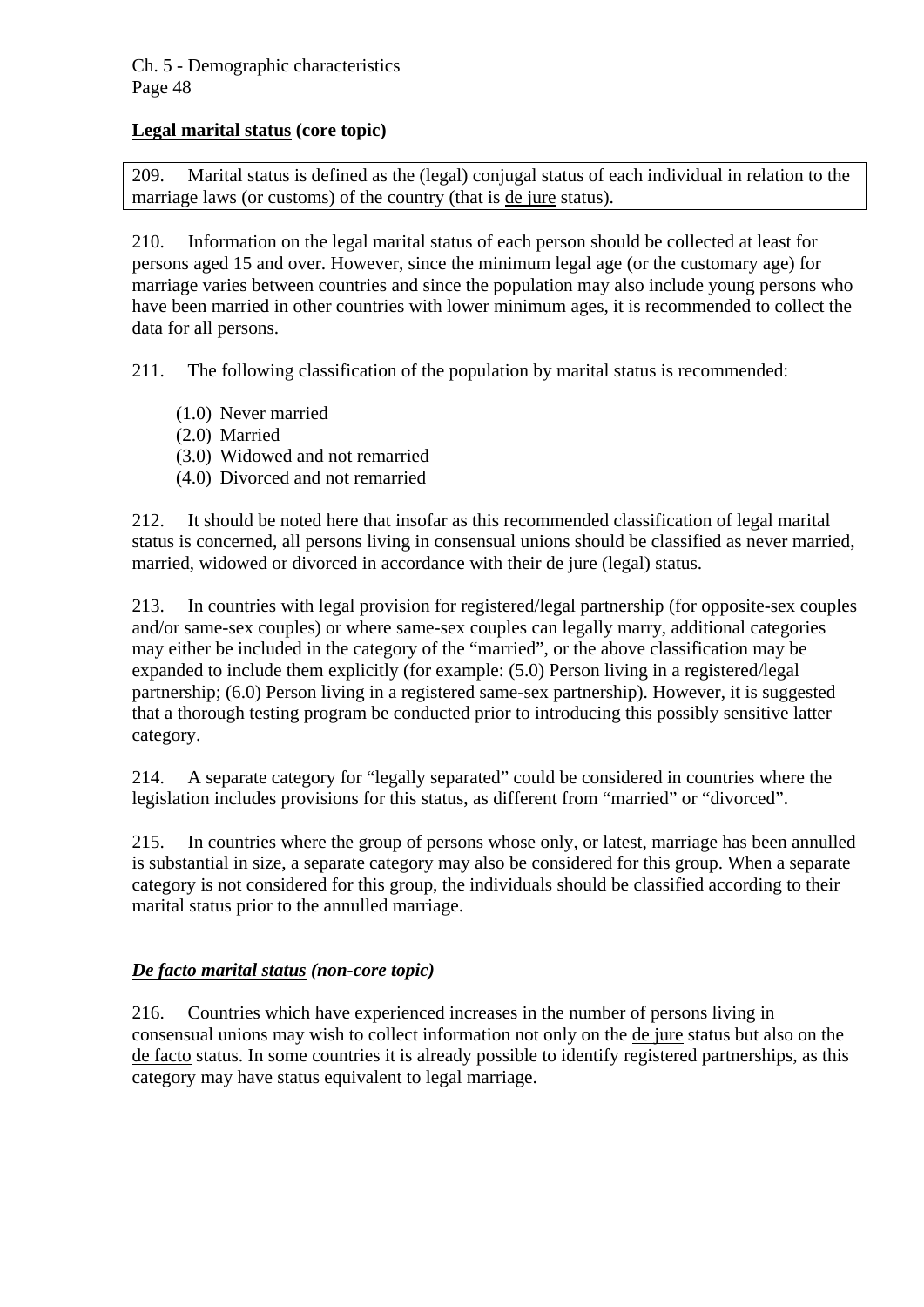217. De facto marital status is defined here as the marital status of each individual in terms of his or her actual living arrangements within the household enumerated. It is suggested that information on this topic be collected for persons of the same age categories as those for whom information on the legal status was collected.

218. The suggested classification is:

- (1.0) Person living in a consensual union
- (2.0) Person not living in a consensual union

219. Two persons are taken to be partners in a consensual union when they have usual residence in the same household, are not married to each other, and have a marriage-like relationship to each other.

220. An optional distinction within category (1.0) between (1.1) "Person living in an oppositesex partnership" and (1.2) "Person living in a same-sex partnership" should be considered by countries that would like to collect data on same-sex partnerships.

221. It is to be noted that information on de facto marital status can also be derived from information collected on topics related to household and family characteristics of persons, characteristics of family nuclei and characteristics of private households, based on the relationship to the reference person question or the full household relationship matrix in countries where the matrix is used. Where such matrix is not used, a separate question would need to be asked.

### **Total number of children born alive (non-core topic)**

222. Information on total number of children born alive can be collected in the census by countries that plan to use it to calculate estimates of fertility based on indirect techniques. If this topic is included in the census, it is suggested that information on total number of live-born children be collected for all women.

223. The data collected on total number of live-born children should, in principle, include all children born alive during the lifetime of the women concerned up to the census date ( that is excluding foetal deaths). The number recorded should comprise all live-born children whether born of the present or prior marriage(s), whether born of consensual or other unions or by a single mother, and regardless of whether or not such children are living at the time of the census, or where they may be living. It is recognized that it may not be possible to specify in the enumeration instructions that all children including those not born in a marriage or in a consensual union should be included.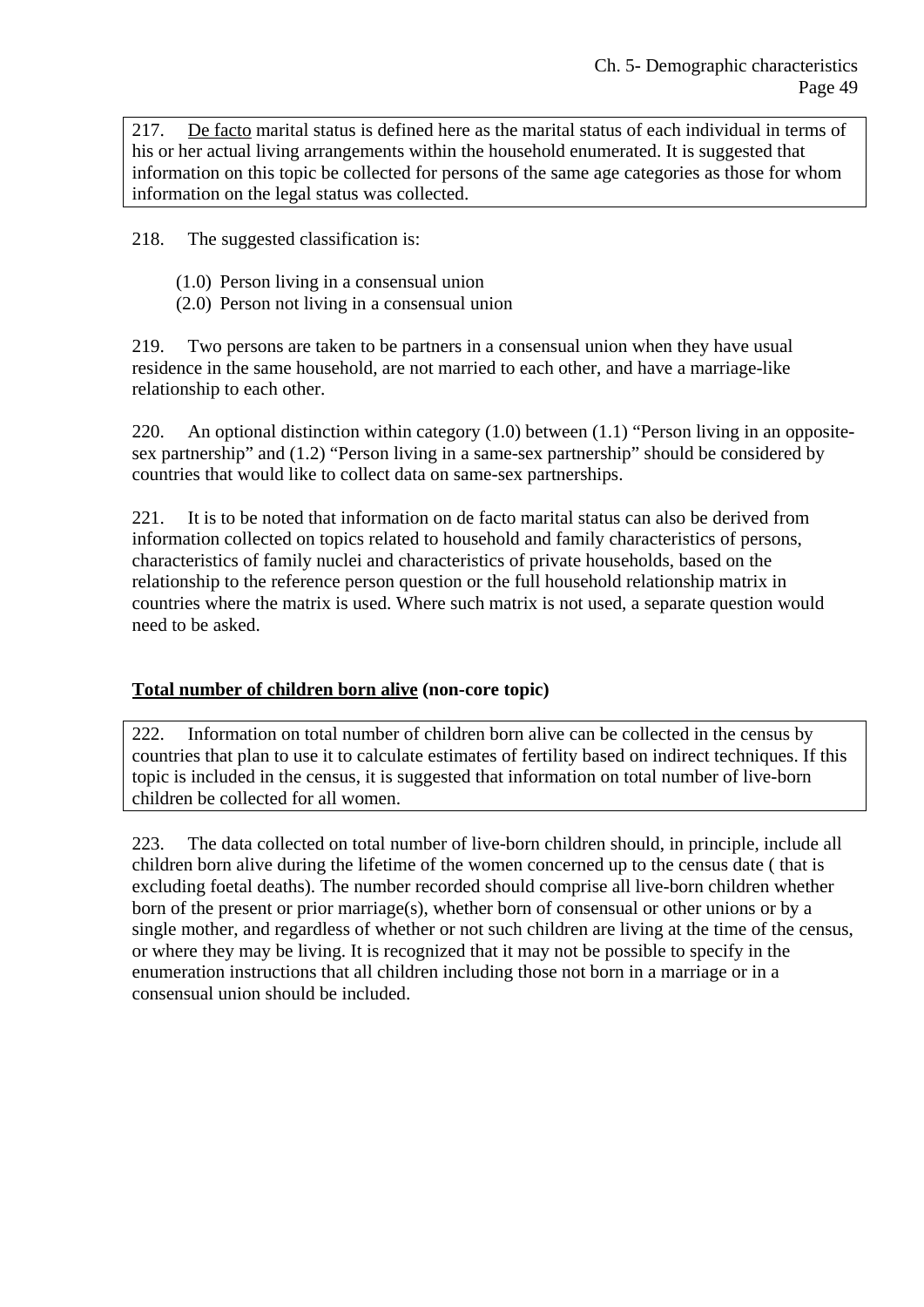## **Date(s) of legal marriage(s) of ever-married women: (i) first marriage and (ii) current marriage (non-core topic)**

224. Information on dates/duration of marriage is valuable for fertility statistics and extends the knowledge that can be derived from data on number of live-born children. In the case of women who have been married more than once, information may be obtained on the dates of both the first marriage and the current marriage.

## **Date(s) of the beginning of the consensual union(s) of women having ever been in consensual union : (i) first consensual union and (ii) current consensual union (non-core topic)**

225. Information on dates/duration of consensual union, as well as information on dates/duration of marriage, is valuable for fertility statistics and extends the knowledge that can be derived from data on number of live-born children. In the case of women who have been in consensual union more than once, it is suggested to obtain information on the dates of both the first and the current consensual union. Information on dates/duration of consensual union(s) can be combined with the information on the date(s) of legal marriage(s).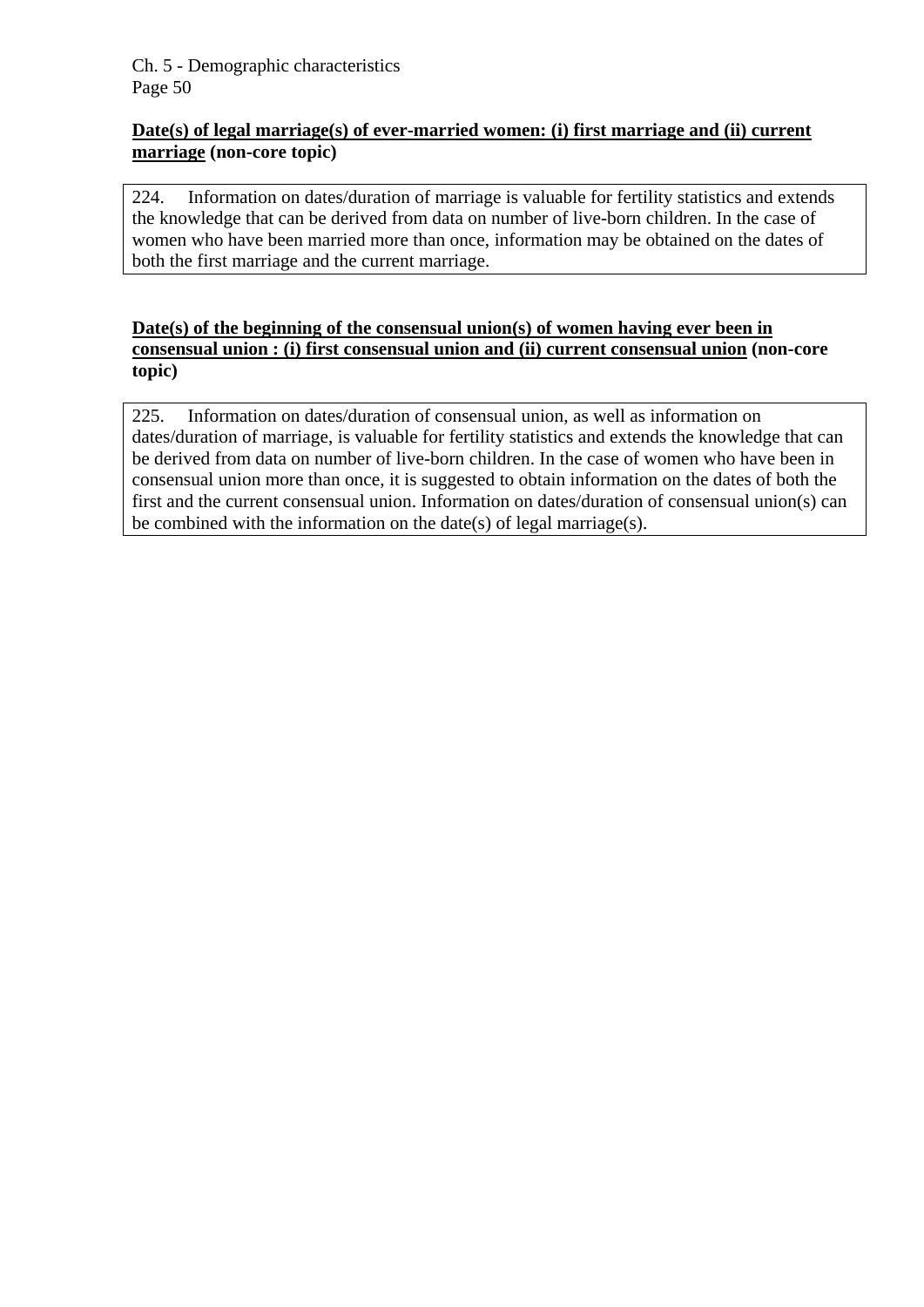# <span id="page-50-0"></span>**Chapter VI ECONOMIC CHARACTERISTICS**

### **Introduction**

226. Statistics on the economic characteristics of persons are needed from population censuses for many reasons. Information on the number and characteristics of the employed, unemployed and economically inactive persons are needed in detail at the same reference point of time that other demographic and social items are being measured so that a comprehensive picture of the socio-economic situation is available. Such statistics might be obtained from other sources such as a household-based labour force survey or administrative records, but these other sources have certain limitations. Data obtained from labour force surveys are subject to sampling error and, therefore, rarely provide reliable estimates for small areas, or for detailed groups of industries and occupations. Administrative records may not have the same quality of occupational and industry coding, or not the same comprehensiveness in population coverage. Other personal, household and dwelling characteristics that are included in the range of census topics (such as education, income level, type of dwelling, etc) are strongly related to economic activity of the household members. It is, therefore, desirable to collect information on the economic characteristics of household members in the census so that cross-relationships between these data items can be examined.

227. The population census provides benchmark information to which statistics from other sources can be related. Population censuses also provide the sample frames for most householdbased surveys. It is therefore useful to include as many data items as possible in the benchmark information or sample frames. There may be problems in reconciling information from different sources due to differences in scope and coverage, concepts and definitions, classifications, statistical units, reference periods, precision, measurement errors, etc. When presenting census results, it is suggested that any such differences be highlighted and explained in footnotes to tables and in metadata as well as in any textual analysis.

### **Economic activity of persons**

228. The "economically active" population comprises all persons who provide the supply of labour, as employed or as unemployed, for the production of goods and services $17$  $17$ .

229. Economic activities, that is production, in the present context, include: (i) the production of all individual or collective goods or services that are supplied to units other than their producers, or intended to be so supplied, including the production of goods or services used up in the process of producing such goods or services (intermediate inputs); (ii) the production of all goods that are retained by their producers for their own final use (final consumption or gross fixed capital formation); and (iii) the production of domestic and personal services by employing paid domestic staff.

<sup>&</sup>lt;u>.</u> <sup>17</sup> System of National Accounts 1993, ST/ESA/STAT/SER:F/2/Rev.4, United Nations, Sales No. E.94.XVII.4 Brussels/Luxembourg, New York, Paris, Washington, D.C. 1993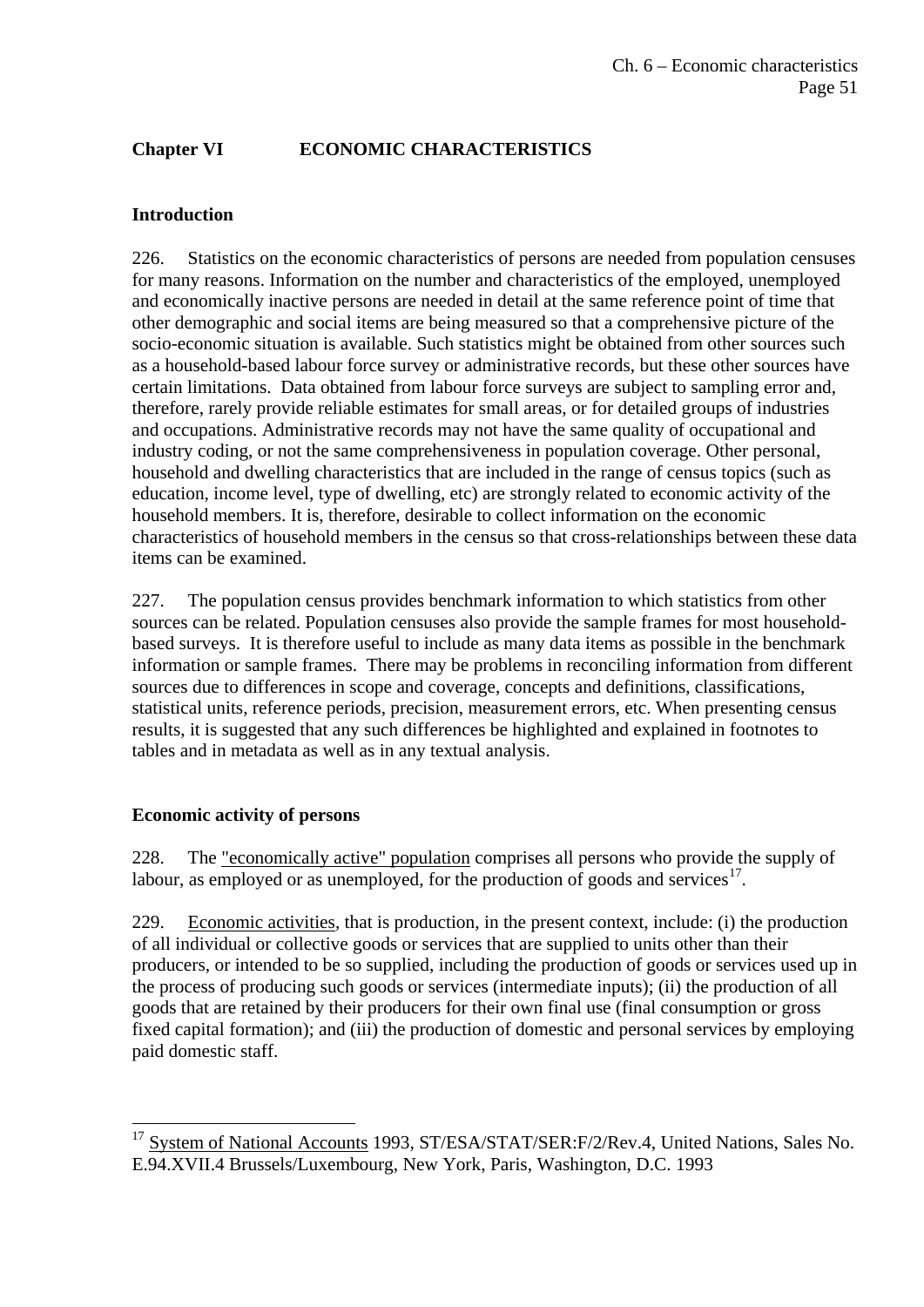#### <span id="page-51-0"></span>Ch. 6 – Economic characteristics Page 52

1

230. In principle, the production of all goods falls within the System of National Accounts (SNA) production boundary, irrespective of whether the goods are intended for supply to other units or for the producers' own final use. In practice, the production of a good for own final use within households should be recorded only if the amount of the good produced by households for their own final use is believed to be quantitatively important in relation to the total supply of that good in a country. Examples of common types of household production include the production of agricultural products and their subsequent storage; production of dairy products such as butter or cheese; weaving cloth; dress making and tailoring; and construction of dwellings, and major renovations (for example: re-plastering walls, repairing roofs) or extensions to dwellings. . The preparation of meals for immediate consumption is excluded. For more details, see System of National Accounts,  $1993^{18}$  $1993^{18}$ . According to the  $13^{th}$  International Conference of Labour Statisticians, persons engaged in the production of goods for own final use within the same household should be considered as economically active only if such production comprises an important contribution to the total consumption of the household.

231. Domestic or personal services provided by unpaid household members for final consumption within the same household are excluded from the production boundary and, hence, are not considered to be economic activities in the census context. (Examples are: (a) the cleaning, decoration and maintenance of the dwelling occupied by the household, including small repairs of a kind usually carried out by tenants as well as owners; (b) the use, cleaning, servicing and repair of household durables or other goods, including vehicles used for household purposes; (c) the preparation and serving of meals; (d) the care, training and instruction of children; (e) the care of sick, infirm or old people; and (f) the transportation of members of the household or their goods). Persons engaged in such activities may be included among providers of unpaid services, (see paragraph [262](#page-61-0) below).

232. Information on activity status should be collected for each person at or above a minimum age set in accordance with the conditions in each country. The minimum school-leaving age should not automatically be taken as the lower age limit for the collection of information on activity status. Countries in which many children participate in agriculture or other types of economic activity (for example mining, weaving, petty trade), will need to select a lower minimum age than countries where employment of young children is uncommon. Tabulations of economic characteristics should at least distinguish persons less than 15 years of age and those 15 years of age and over. Countries where the minimum school-leaving age is higher than 15 years and where there are a significant number of economically active children below this age should endeavour to collect data on the economic characteristics of these children with a view to achieving international comparability at least for persons 15 years of age and over. Use of a maximum age limit for measurement of the economically active population is not recommended, as many people continue to be engaged in economic activities beyond their normal retirement age and because the numbers involved are likely to increase as a result of factors associated with the "ageing" of the population. Countries may, however, wish to balance the cost of collecting and processing information relating to the economic activity of elderly persons (those aged 75 years or more) and the additional response burden imposed on them against the significance and reliability of the information provided.

<sup>&</sup>lt;sup>18</sup> System of National Accounts 1993, ST/ESA/STAT/SER:F/2/Rev.4, United Nations, Sales No. E.94.XVII.4 Brussels/Luxembourg, New York, Paris, Washington, D.C. 1993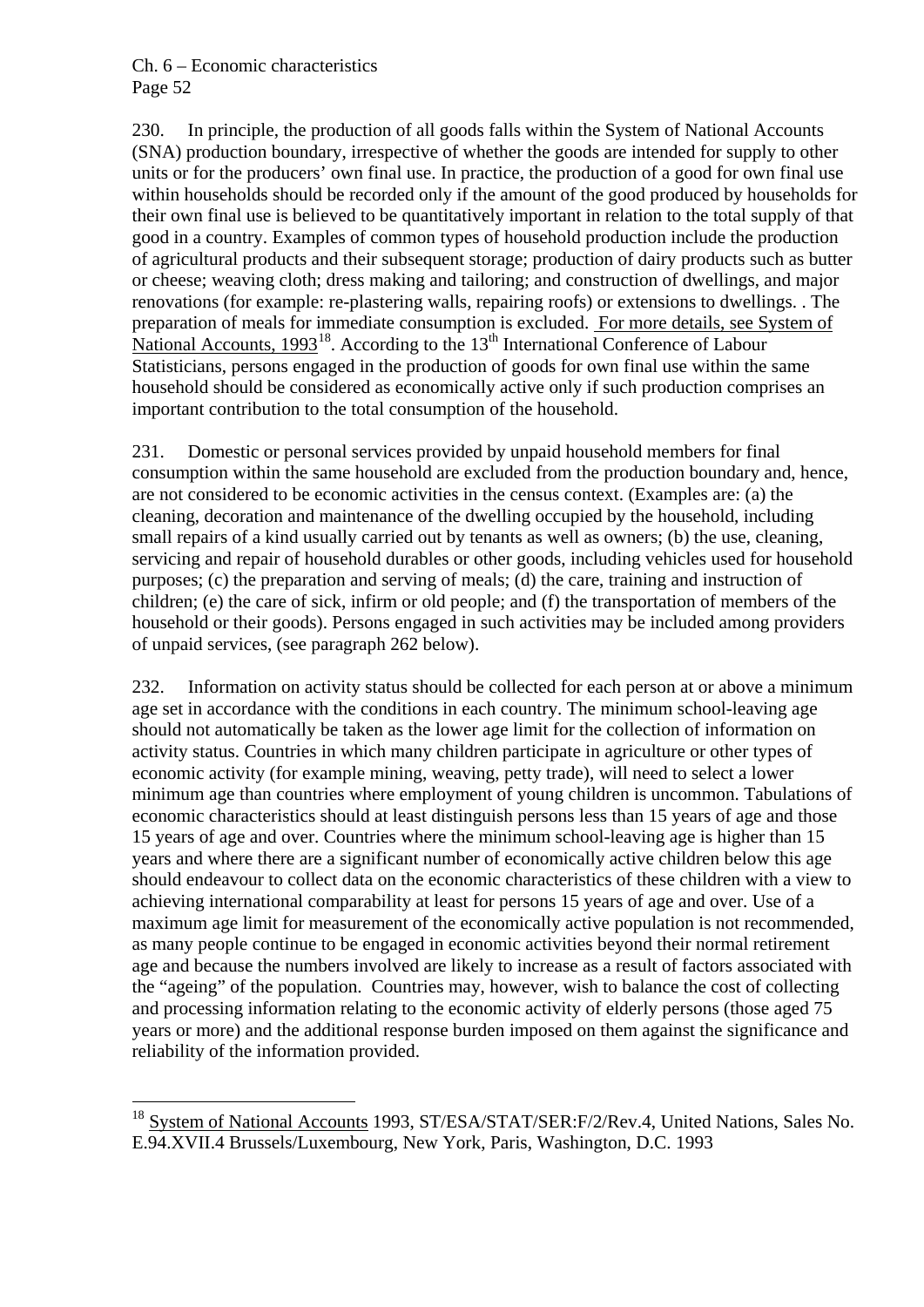<span id="page-52-0"></span>233. Two concepts of the "economically active" population can be distinguished: (a) the "currently active" population (or, equivalently, the "labour force"), measured in relation to a short reference period such as one week or one day; and (b) the "usually active" population measured in relation to a long reference period such as a year.

234. To compile a complete set of data compiled on both the currently active population and the usually active population has advantages for a number of important uses, but this may be difficult in a census because of expense, limitations of questionnaire space and the burden of coding, processing and reporting. It is recommended that countries collect information based on current activity first and, if possible, supplement this information with data based on usual activity. Countries using the concept of "usual activity" should endeavour to also obtain data on the "labour force" during a one-week reference period.

235. The "not economically active" population comprises all persons, irrespective of age, including those below the age specified for measuring the economically active population, who were not "economically active" as defined in paragraphs [228-](#page-50-0)[231](#page-51-0) above.

236. Some "not economically active" persons may be classifiable to more than one category of the population not economically active. In such situations it is recommended that priority be given to the categories listed in paragraph [250](#page-57-0) below.

## **Current activity status (core topic)**

<u>.</u>

237. "Current activity status" is the current relationship of a person to economic activity, based on a brief reference period such as one week or one day. The use of the "current activity" concept is considered most appropriate for countries where the economic activity of people is not influenced much by seasonal or other factors causing variations over the year, and it is recommended that countries in the ECE region collect information in the census on activity status based on this concept (that is, the "labour force" concept). A time-reference period of one week rather than one day should preferably be used, which may be either a specified recent fixed calendar week (the preferred option), or the last complete calendar week or the last seven days prior to enumeration.

# *The "currently active population" (that is the labour force)*

238. The "currently active population" (the "labour force") comprises all persons who fulfil the requirements for inclusion among the employed or the unemployed as defined in paragraphs [239](#page-53-0) - [249](#page-57-0) below. Even within a reference period as short as one week, persons may have more than one economic status. It is however inherent to the framework for measurement of the currently active population (the labour force framework) that a single activity status is ascribed to each person and that, in doing so, priority is given to the economic status of "employed" over "unemployed" and to the status of "unemployed" over "economically inactive". More details of the international standards are given in *the Resolution concerning statistics of the economically active population, employment, unemployment and underemployment*, adopted by the 13th International Conference of Labour Statisticians ([19](#page-52-0)82).<sup>19</sup>

<sup>19</sup> Available in ILO: *Current international recommendations on labour statistics, 2000 edition* (Geneva, 2000) and at http://www.ilo.org/public/english/bureau/stat/download/res/ecacpop.pdf .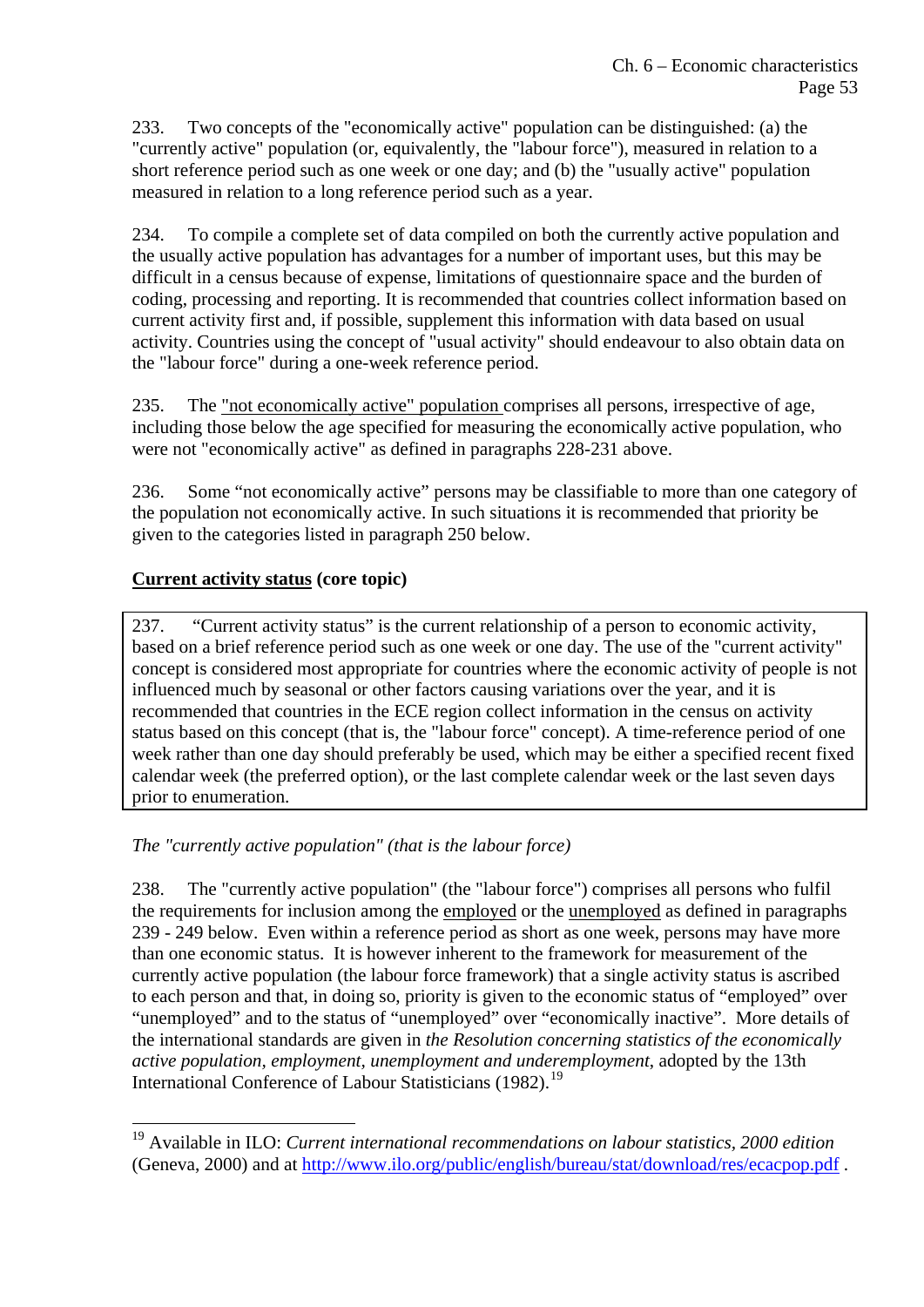### <span id="page-53-0"></span>Employed persons

239. "Employed" persons comprise all persons above the minimum age specified for measurement of the economically active population who during the short reference period of preferably one week:

- (a) Performed some work for pay or profit, in cash or in kind, or
- (b) Were temporarily absent from a job in which they had already worked and to which they maintained a formal attachment, or from a self-employment activity such as a farm, a business enterprise or a service undertaking.

240. 'Work' means engagement in economic activities as defined in paragraphs [228](#page-50-0)[-229](#page-51-0) above. The census documentation and tabulations should clearly indicate the working time limit chosen as cut-off for considering persons to be 'at work'. According to the present international recommendations, the notion of 'some work' should be interpreted as work for at least one hour during the reference period. The one-hour criterion follows from the priority rules of the labour force framework and ensures that unemployment is defined as a situation of total lack of work (zero hours of work). Moreover, it is a prerequisite for the consistency of employment statistics with national accounts data on production. Countries concerned about the use of the one-hour criterion should classify employed persons by 'time worked', following the recommendations of paragraphs [241-](#page-53-0)[244](#page-54-0) below.

241. Employees temporarily not at work should be considered as in paid employment provided they had a formal job attachment. Such temporary absences might be because of:

- (a) Illness or injury;
- (b) Holiday or vacation:
- (c) Strike or lock-out;

1

- (d) Educational or training leave;
- (e) Maternity or parental leave;
- (f) Reduction in economic activity;
- (g) Temporary disorganization or suspension of work due to such reasons as bad weather, mechanical or electrical breakdown, or shortage of raw materials or fuels; or
- (h) Other temporary absence with or without leave.

242. The formal job attachment should be determined on the basis of one or more of the following criteria: a continued receipt of wage or salary; an assurance of return to work following the end of the contingency, or an agreement as to the date of return; or the elapsed duration of absence from the job which, wherever relevant, may be that duration for which workers can receive compensation benefits without obligations to accept other jobs<sup>[20](#page-53-0)</sup>.

<sup>20</sup> For guidance in respect of long-term absences see "*Guidelines concerning treatment in employment and unemployment statistics of persons on extended absences from work*", endorsed by the Sixteenth International Conference of Labour Statisticians (October 1998) available in ILO: *Current international recommendations on labour statistics, 2000 edition* (Geneva, 2000). Also available at http://www.ilo.org/public/english/bureau/stat/download/guidelines/exleave.pdf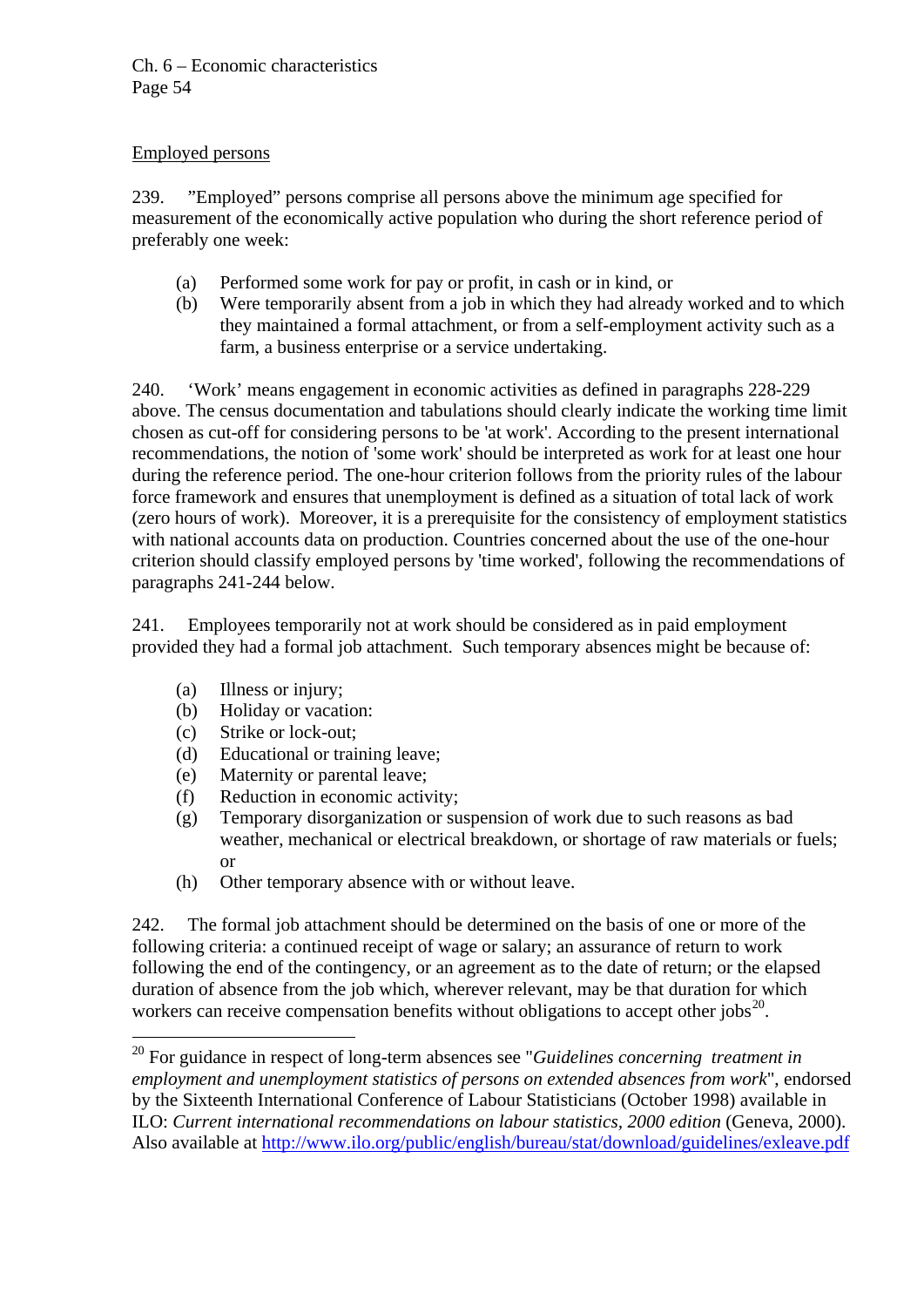<span id="page-54-0"></span>243. Self-employed persons (excluding contributing family workers) should be considered as "employed" and "with an enterprise, but not at work" if their absence from work is temporary and their enterprise meanwhile continues to exist.

244. The *Guidelines concerning treatment in employment and unemployment statistics of persons on extended* absences *from work,* endorsed by the Sixteenth International Conference of Labour Statisticians,  $(October 1998)<sup>21</sup> provide standards on the economic status classification of$  $(October 1998)<sup>21</sup> provide standards on the economic status classification of$  $(October 1998)<sup>21</sup> provide standards on the economic status classification of$ the following groups of persons on extended absence from work:

- (a) "Women on maternity leave, who have an assurance of a return to work following the end of the leave, should be classified as employed if, during the reference period, they are in receipt of all or a significant part of their wage or salary from the employer or an equivalent payment from other sources received by virtue of being an employee. Women on maternity leave, who have an assurance of a return to work following the end of the leave, should also be considered as being employed during the compulsory period of leave stipulated by national legislation to ensure that mothers before and after childbirth have sufficient rest, or for a period to be specified according to national circumstances. In countries where they are not classified as employed according to these criteria, women on maternity leave should be classified as unemployed or not economically active, depending upon their current availability for work and recent job-search activity";
- (b) Employees on unpaid leave initiated by the employer: (including leave paid by the government or social security funds) should only be classified as employed if they have an agreed date for return to work and if the elapsed duration of their leave falls within a time-limit to be specified according to national circumstances. All other employees on unpaid leave initiated by the employer should be classified as unemployed or economically inactive, depending upon their expectation of returning to work in the near future, current availability for work, recent job-search activity and the reason for not seeking work. The notion of expectation of returning to work "in the near future" should be specified in the light of the national circumstances and economic situation of each country;
- (c) Employees on other types of extended leave such as parental leave or educational or training leave, who have an assurance of a return to work with the same employer following the end of the leave, should be classified as employed if the employer continues to pay all or a significant part of the wage or salary of the person on leave, or if the duration of the leave does not exceed a time-limit to be specified according to national circumstances. Persons, who do not meet these criteria, should be classified as unemployed or not economically active, depending upon their current availability for work and recent job-search activity;
- (d) Seasonal employees not engaged in any kind of work during the off-season should be classified as employed if they have an assurance of a return to work with the same employer at the beginning of the next season, and the employer continues to pay all

 $21$  Also available at

1

http://www.ilo.org/public/english/bureau/stat/download/guidelines/exleave.pdf. For further details see general report at

http://www.ilo.org/public/english/bureau/stat/download/16thicls/report4.pdf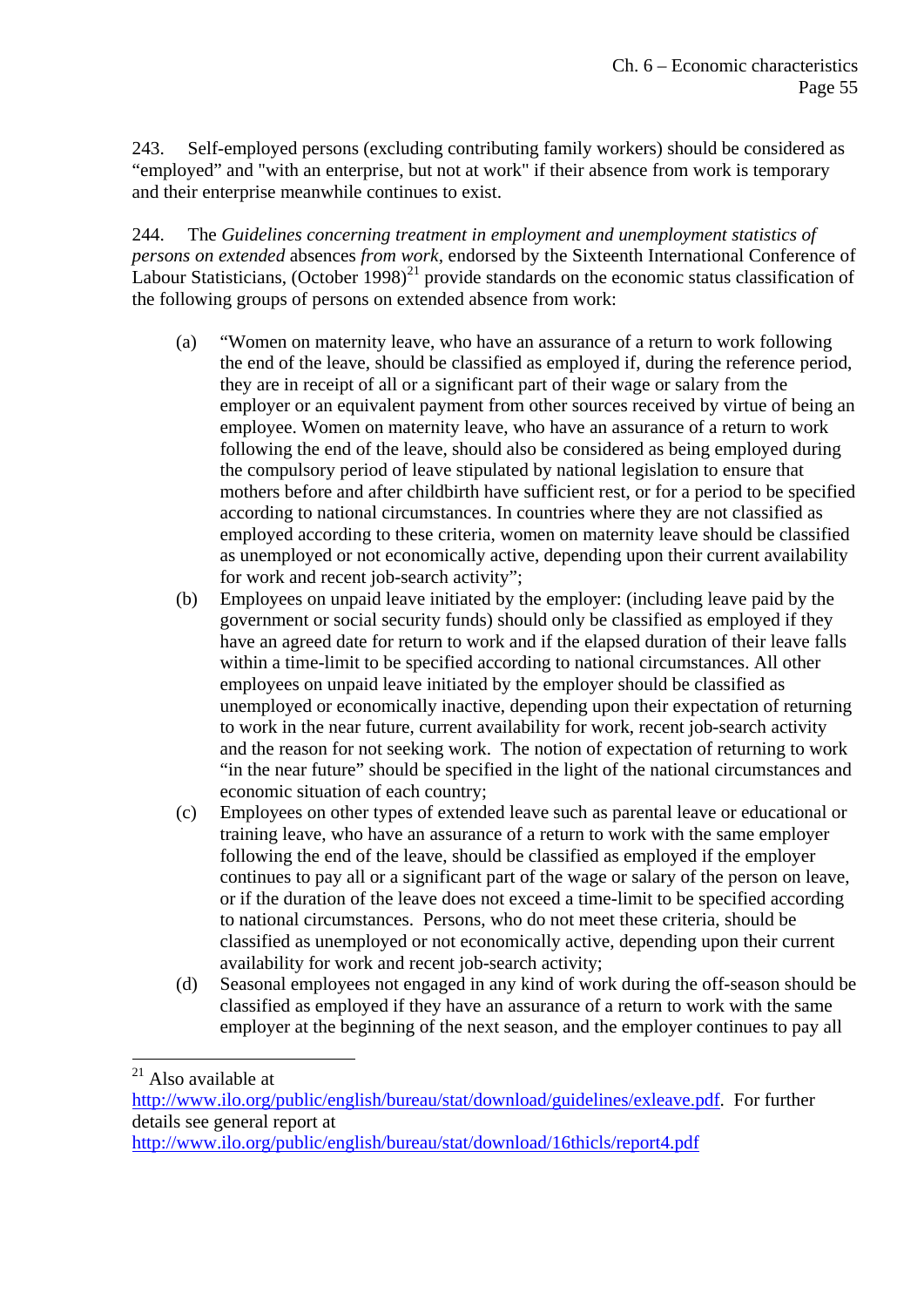or a significant part of their wage or salary during the off-season. Seasonal employees not at work during the off-season, who do not meet these criteria, should be classified as unemployed or not economically active, depending upon their current availability for work, recent job-search activity and the reason for not seeking work;

- (e) Seasonal employers, own-account workers, members of producers' cooperatives and contributing family workers not engaged in any kind of work during the off-season when the enterprise ceases to exist should not be considered as employed. It is assumed that seasonally-operated enterprises (such as ice cream shops, fruit stalls, beach restaurants) cease to exist during the off-season, if their owners do not continue to do any work in them. (Thus, there is consistency between this point and paragraph [243](#page-54-0) concerning self-employed persons "with an enterprise but not at work".) If the enterprise continues to exist in the off-season (such as a farm), a selfemployed person (excluding contributing family workers) not at work can be classified as employed provided that the period of absence from work is sufficiently short for the absence to be considered temporary.
- 245. The following treatment of specific groups of employed persons is recommended:
	- (a) Contributing family workers should be considered to be at work on the same basis as other "self-employed" persons, that is irrespective of the number of hours worked during the reference period. Countries which prefer for special reasons to set a minimum time criterion for the inclusion of contributing family workers among the "employed" should identify and separately classify those who worked less than the prescribed time, to be able to provide internationally comparable data. As contributing family members do not have an enterprise of their own, they cannot be "with an enterprise but not at work". Accordingly, contributing family workers who were not at work during the reference period should not be considered as employed;
	- (b) Persons engaged in economic activities in the form of production of goods for own final use within the same household should be considered as in "self-employment" (and classified as "own account workers") if such production comprises an important contribution to the total consumption of the household (see paragraph [230](#page-51-0) above);
	- (c) Apprentices and trainees who received pay in cash or in kind should be considered in paid employment and classified as "at work" or "not at work" on the same basis as other employees;
	- (d) Participants in job training schemes are considered to be "employed" if the training takes place within the context of an enterprise and in connection with its production, or if the participants retain a formal job attachment to an enterprise in which they had formerly been employed, even if the training is outside the context of the enterprise or without connection to its production. Other participants in job training schemes are to be classified as unemployed or not economically active, depending upon their current availability for work and recent job-search activity. In particular, if the job training scheme implies a definite commitment to employment at the end of the training, participants who are currently available for work should be considered unemployed even when they are not actively seeking work (see paragraph [248\(](#page-57-0)a) below).
	- (e) In accordance with the priority rules of the labour force framework, students, homemakers, pensioners, registered unemployed persons and others mainly engaged in non-economic activities during the reference period, who at the same time were in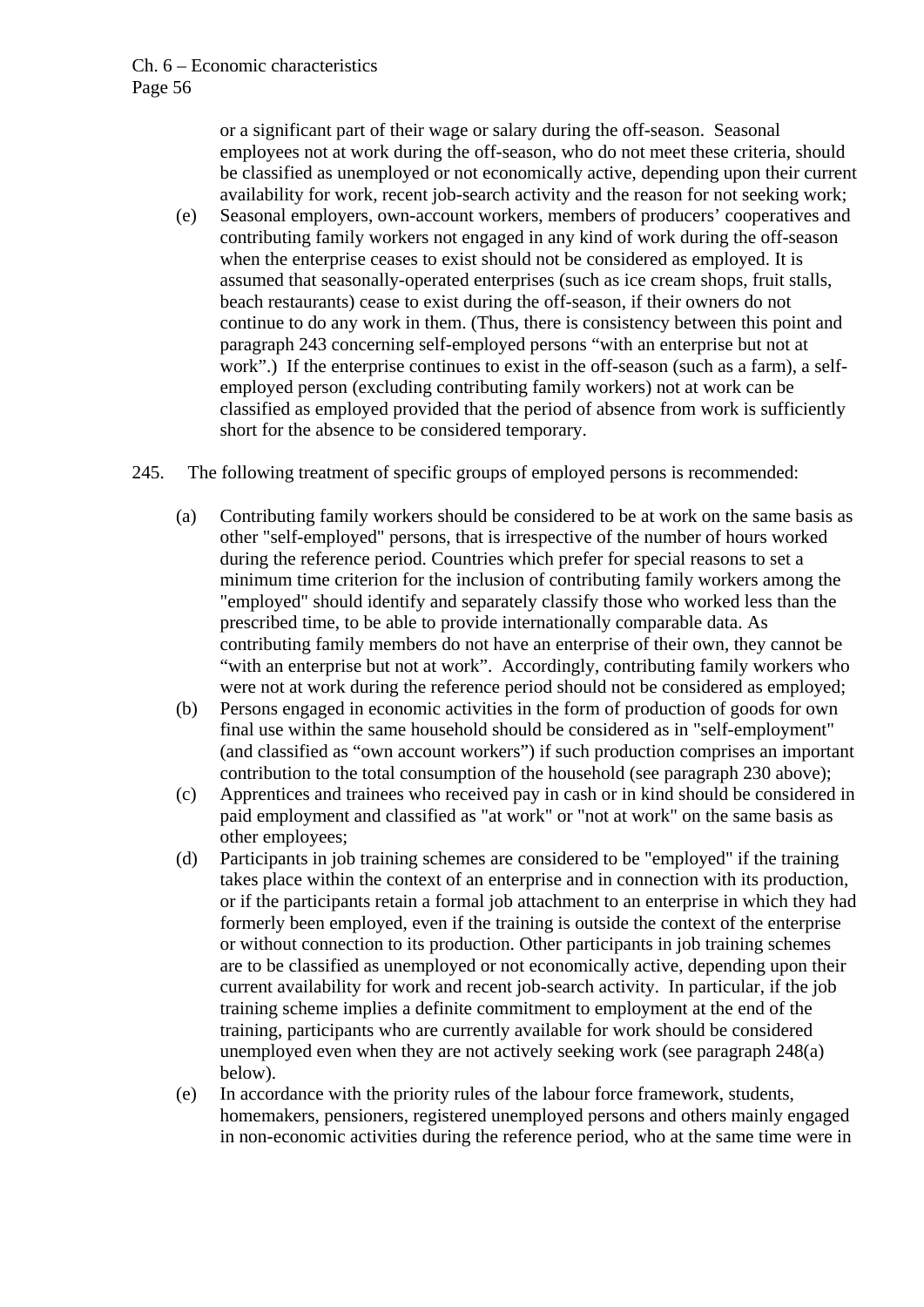"wage employment" or "self-employment" as defined above should be considered as employed on the same basis as other categories of employed persons;

- <span id="page-56-0"></span>(f) All members of the armed forces should be included among employed persons and classified as "employees". The "armed forces" should include both the regular and the temporary members as specified in the most recent revision of the International Standard Classification of Occupations  $(ISCO)^{22}$  $(ISCO)^{22}$  $(ISCO)^{22}$ .
- (g) "Requital" workers (that is persons who work for friends, neighbours, etc. as part of a mutual exchange of work as but not money) should be considered as employed because the remuneration that they receive in kind in exchange for their economic activity is the provision of labour inputs by someone else (barter of work).
- (h) Persons who provide community work (building bus shelters, village administration, etc) for pay in cash or kind should be considered as employed.
- (i) Volunteers (without any pay in cash or kind) who produce goods for any enterprise/institution/household or who produce services for a market enterprise should also be considered as employed (see paragraph [239](#page-53-0)-[240](#page-53-0)). However, volunteers (without any pay in cash or kind) who produce services for another household or for non-profit organizations are not considered to be employed (see also paragraph [262](#page-61-0)).
- (j) Similarly, persons who provide unpaid labour inputs to produce goods for any enterprise/institution/household or to produce services for a market enterprise should also be considered as employed (see paragraph [239-240](#page-53-0)). However, such persons who provide unpaid labour inputs to produce services for another household or for non-profit organizations are not considered to be employed (see also paragraph [262\)](#page-61-0).

246. Information should be given in the census reports and/or relevant metadata describing how these groups and any other specific groups were treated. Consideration should also be given to the desirability of identifying some of the groups (for example working students) separately in tabulations.

### Unemployed persons

1

247. The "unemployed" comprise all persons above the minimum age specified for measurement of the economically active population who during the reference period were:

(a) "Without work", that is were not in wage employment or self-employment as defined above in paragraphs [239](#page-53-0)[-246](#page-56-0);

<sup>&</sup>lt;sup>22</sup> "Members of the armed forces are those personnel who are currently serving in the armed forces, including auxiliary services, whether on a voluntary or compulsory basis, and who are not free to accept civilian employment. Included are regular members of the army, navy, air force and other military services, as well as conscripts enrolled for military training or other service for a specified period, depending on national requirements. Excluded are persons in civilian employment of government establishments concerned with defence issues; police (other than military police); customs inspectors and members of border or other armed civilian services; persons who have been temporarily withdrawn from civilian life for a short period of military training or retraining, according to national requirements, and members of military reserves not currently on active service)." See International Standard Classification of Occupations (ISCO-88), International Labour Office, Geneva, 1990. p. 265.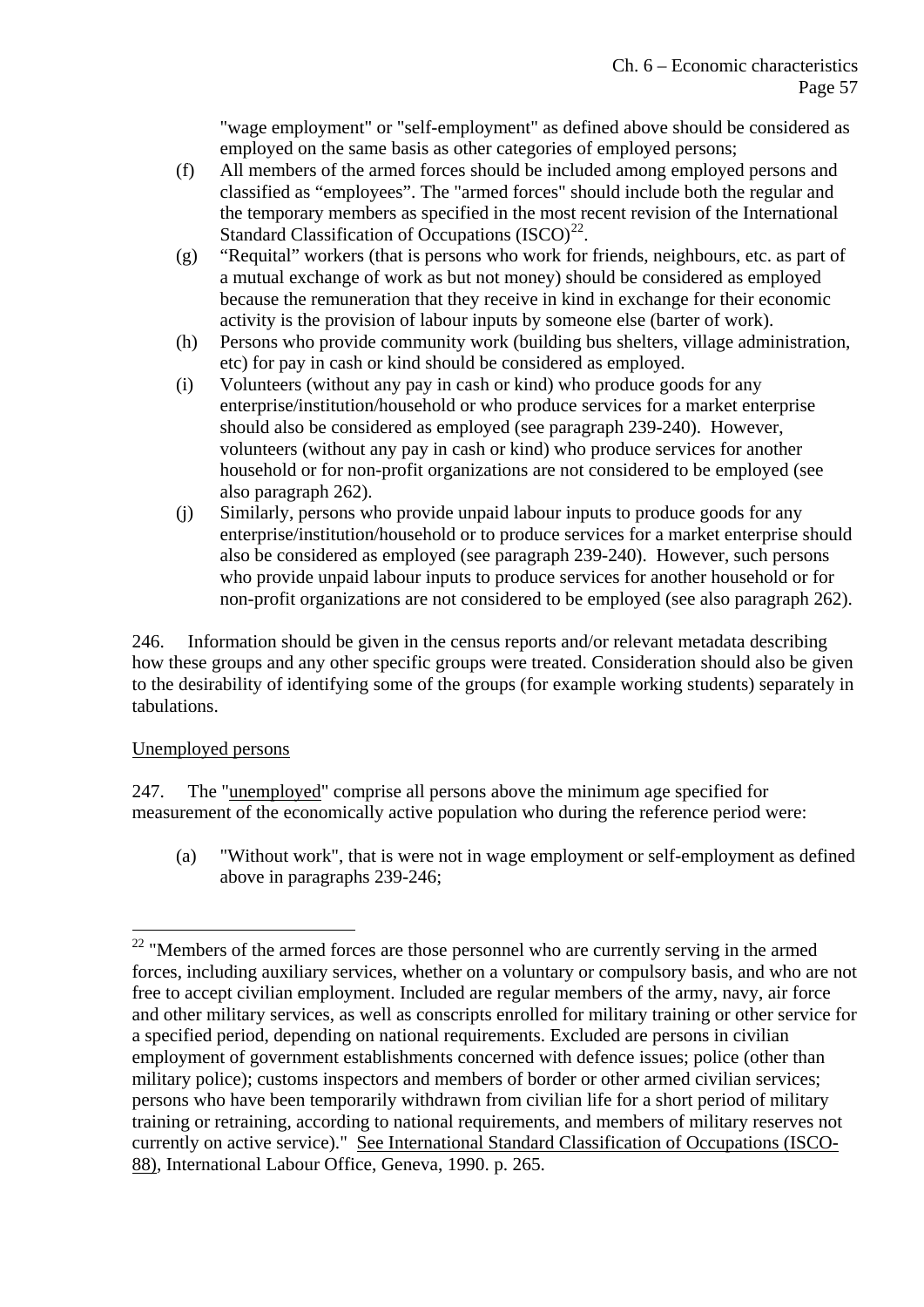### <span id="page-57-0"></span>Ch. 6 – Economic characteristics Page 58

- (b) "Currently available for work", that is were available for wage employment or selfemployment during the reference period  $^{23}$  $^{23}$  $^{23}$ ; and
- (c) "Seeking work", that is had taken specific steps in a specified recent period to seek wage employment or self-employment. (The specific steps may include: registration at a public or private employment exchange (for the purpose of obtaining job offers); application to employers; checking at work sites, farms, factory gates, market or other assembly places; placing or answering newspaper advertisements; seeking assistance of friends or relatives; looking for land, building, machinery or equipment to establish own enterprises; arranging for financial resources; and applying for permits and licenses, etc).

248. Treatment of specific groups: Some groups of persons require careful treatment to be properly included among the "unemployed". The following treatment is recommended:

- (a) Persons without work and currently available for work who had made arrangements to take up wage employment or undertake self-employment activity at a date subsequent to the reference period should be considered as "unemployed", irrespective of whether or not they recently continued to seek work;
- (b) Persons temporarily absent from their jobs with no formal job attachment who were currently available for work and seeking work should be regarded as "unemployed" in accordance with the standard definition of "unemployment". Countries may, however, depending on national circumstances and policies, prefer to relax the seeking work criterion in the case of persons temporarily laid-off. In such cases, persons temporarily laid-off who were not seeking work but classified as "unemployed" should be identified as a separate sub-category of unemployed persons;
- (c) In accordance with the priority rules of the labour force framework, persons mainly engaged in non-economic activities during the reference period (for example students, homemakers, pensioners), who satisfy the criteria for unemployment laid down in paragraph [247](#page-56-0) above should be regarded as "unemployed" on the same basis as other categories of "unemployed" persons and be identified separately, where possible.

249. Information should be given in the census reports and/or relevant metadata describing how persons in these and any other specific groups were treated.

# *The population not currently active (that is persons not in the labour force)*

1

250. The "population not currently active" or, equivalently, "persons not in the labour force", comprises all persons who were neither "employed" nor "unemployed" during the short reference period used to measure "current activity", including persons below the minimum age specified for measurement of the economically active population. It is recommended that this population be classified into the following four groups<sup>[24](#page-57-0)</sup>:

 $^{23}$  In EU countries, current availability for work is interpreted as availability during the reference week and the subsequent two weeks).

 $24$  The terminology for the groups who are currently economically inactive differs in the international standards from the terminology for the groups who are usually economically inactive (see later). The preferred terminology for the currently economically inactive groups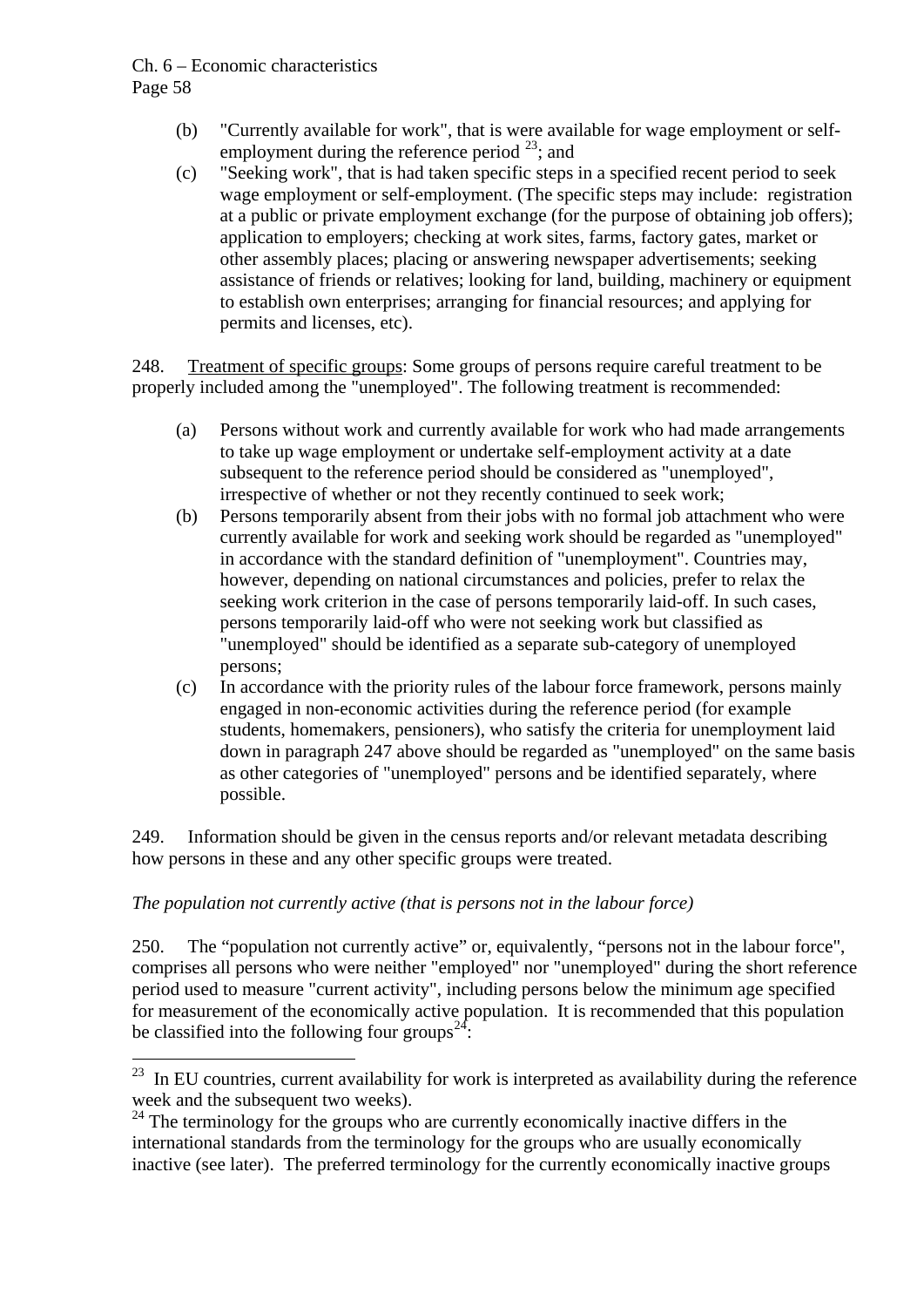(a.) "Students": persons not "currently economically active", who for most of the reference period attended any regular educational institution, public or private, for systematic instruction at any level of education. (See also non-core topic 'School attendance', paragraphs [348-](#page-77-0)[352.](#page-78-0));

(b.) "Pension or capital income recipients": persons, not "currently economically active", who receive income from property or investments, interests, rents, royalties or pensions from former activities;

(c.) "Homemakers": persons, not "currently economically active", who for most of the reference period were engaged in unpaid household duties in their own home, for example, housewives/-men and other relatives responsible for the care of the home, children or elderly people. (Domestic and personal services produced by domestic employees working for pay, however, are considered as economic activities in line with paragraph [229](#page-50-0) above); (d.) "Others": persons not "currently economically active" who are receiving public aid or private support, and all other persons not falling into any of the above categories (for example children not attending school).

## **Usual activity status (non-core topic)**

251. "Usual activity status" is the usual relationship of a person to economic activity based on a long reference period such as a year.

252. In countries where the economic activity of people varies widely over the year and where people are likely to be engaged in more than one type of economic activity during the year or to be temporarily unemployed, the "current activity" concept may not be considered as appropriate for use in population censuses. In such countries, it may be more useful for population censuses to measure the economic activity of people with reference to a longer period that is on the basis of the "usual activity" concept rather than on the basis of the "current activity" concept only. If the concept of "usual activity" is chosen, a specified twelve-months period should be used as the reference period. Such a reference period will provide information on the year as a whole and thereby provide an opportunity for collecting information needed not only on the principal activity but also on secondary activities, if any. It is also possible to obtain useful information on the intensity of activity over the year and relate it to household income for that period (if collected). The main drawback of the "usual activity" approach is that it is susceptible to recall errors. Another drawback is the problem of ascertaining the principal *occupation* and *industry* over a long period such as a year, unless an appropriate question or series of questions are introduced to identify a main job, which may be defined in terms of time worked or income earned.

### *The usually active population*

<u>.</u>

253. The "usually active population" comprises all persons above the minimum age specified for measurement of the economically active population whose main activity status, as determined in terms of number of weeks or days during a long specified period (such as the

are (i) attending an educational institution, (ii) engaged in household duties, (iii) retired or old age, and (iv) others.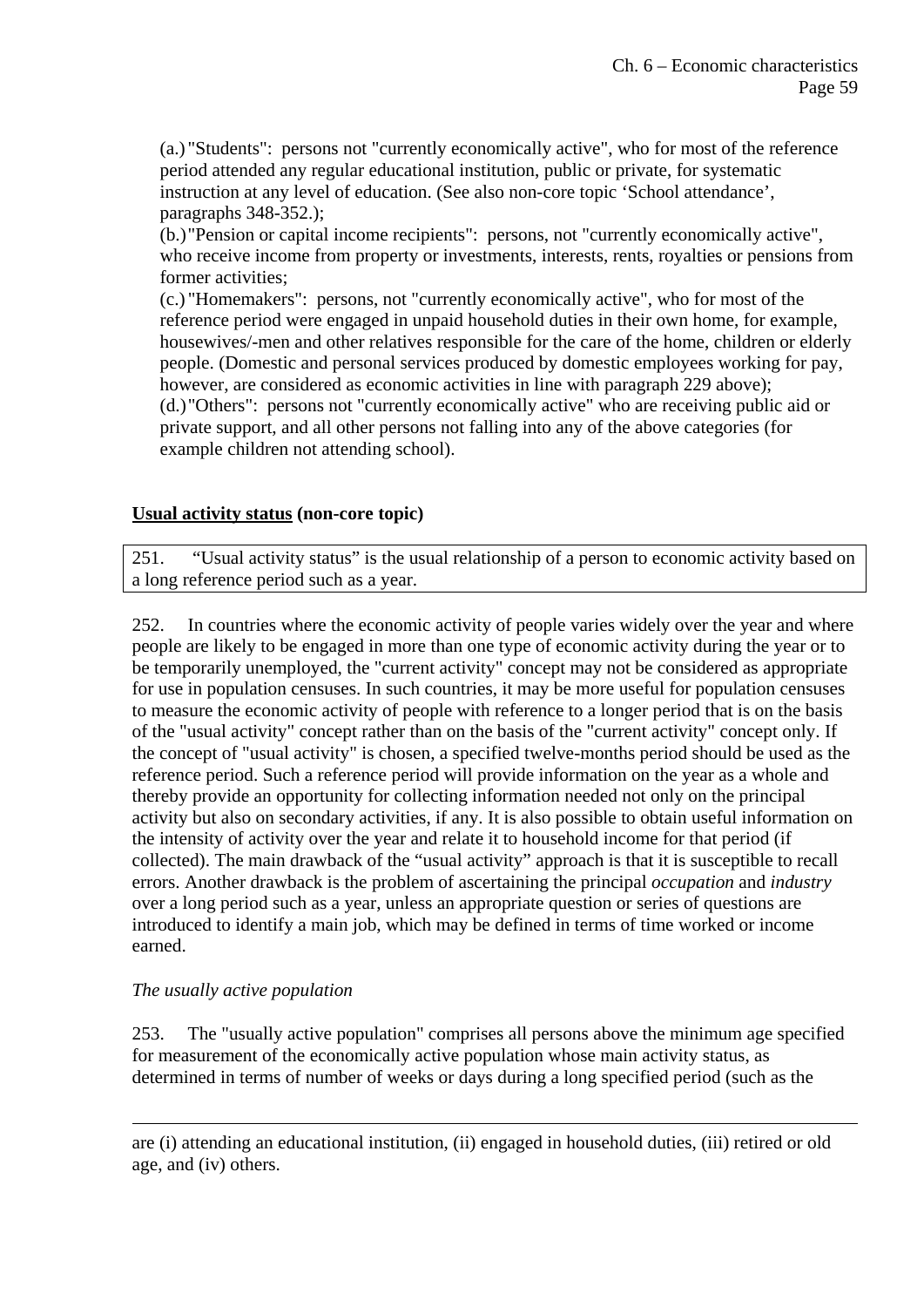<span id="page-59-0"></span>preceding 12 months) was "employed" and/or "unemployed" as defined in paragraphs [239](#page-53-0) [-248](#page-57-0) above with respect to the current activity during a short reference period.

254. In applying the above definitions of employment and unemployment in respect of the usual activity during a long reference period, it is necessary to determine the "main activity status" of each person above the specified minimum age. For this purpose, a person's main activity status is conceived as a summary measure of the variable statuses of the person during the 52 weeks or the 365 days of the 12-months reference period. The main activity status could be different (as pointed out in the paragraph [260\)](#page-60-0) depending on whether it is based on weeks or days as the unit of measurement.

255. In countries where employment is mostly of a regular and continuing nature and hence a week of employment generally means a week of full-time employment or, at any rate, employment for a major part of the working time, it is suggested that the main activity status be based on weeks of employment or unemployment. The main activity status could also be determined on the basis of days of employment or unemployment, and this might be considered more appropriate for countries where employment is largely of an irregular nature and where a week of employment does not generally mean a week of full-time employment or even employment for a major part of the working time.

256. Two procedures may be followed to determine the main activity status of each person. One is to interpret it as that status, usually active or not usually active, which prevailed over most of the 52 weeks (or most of the 365 days) of the reference year. Another is to set a specific number of weeks (or days) as the cut-off point and classify anyone with at least that many weeks (or days) of employment and/or unemployment as belonging to the "usually active population".

257. Where the concept of "usually active population" is considered useful and feasible, the "usually active population" may be subdivided as "employed" and "unemployed" in accordance with the situation which prevailed most of the time, that is "usually active" persons should be classified as "employed" if the number of weeks (or days) of employment is larger than or equal to the number of weeks (or days) of unemployment, and as "unemployed" if the number of weeks (or days) of employment is smaller than the number of weeks (or days) of unemployment. As the subdivision as "employed" and "unemployed" is made among "usually active persons", the resulting classification by usual activity status may differ from a classification directly by main activity status during the reference year (that is when the distinction between "employed", "unemployed", and "not economically active" is made directly). It is therefore recommended that the census questionnaire be designed in a way that makes it possible to distinguish between "usually active" and "usually inactive" persons and among the former between "usually employed" and "usually unemployed" persons.

# *The population not usually active*

258. The "population not usually active" comprises all persons whose main activity status during the long reference period used to measure usual activity was neither employed nor unemployed, including persons below the minimum age specified for measurement of the economically active population. It is recommended that this population be classified into the following four groups: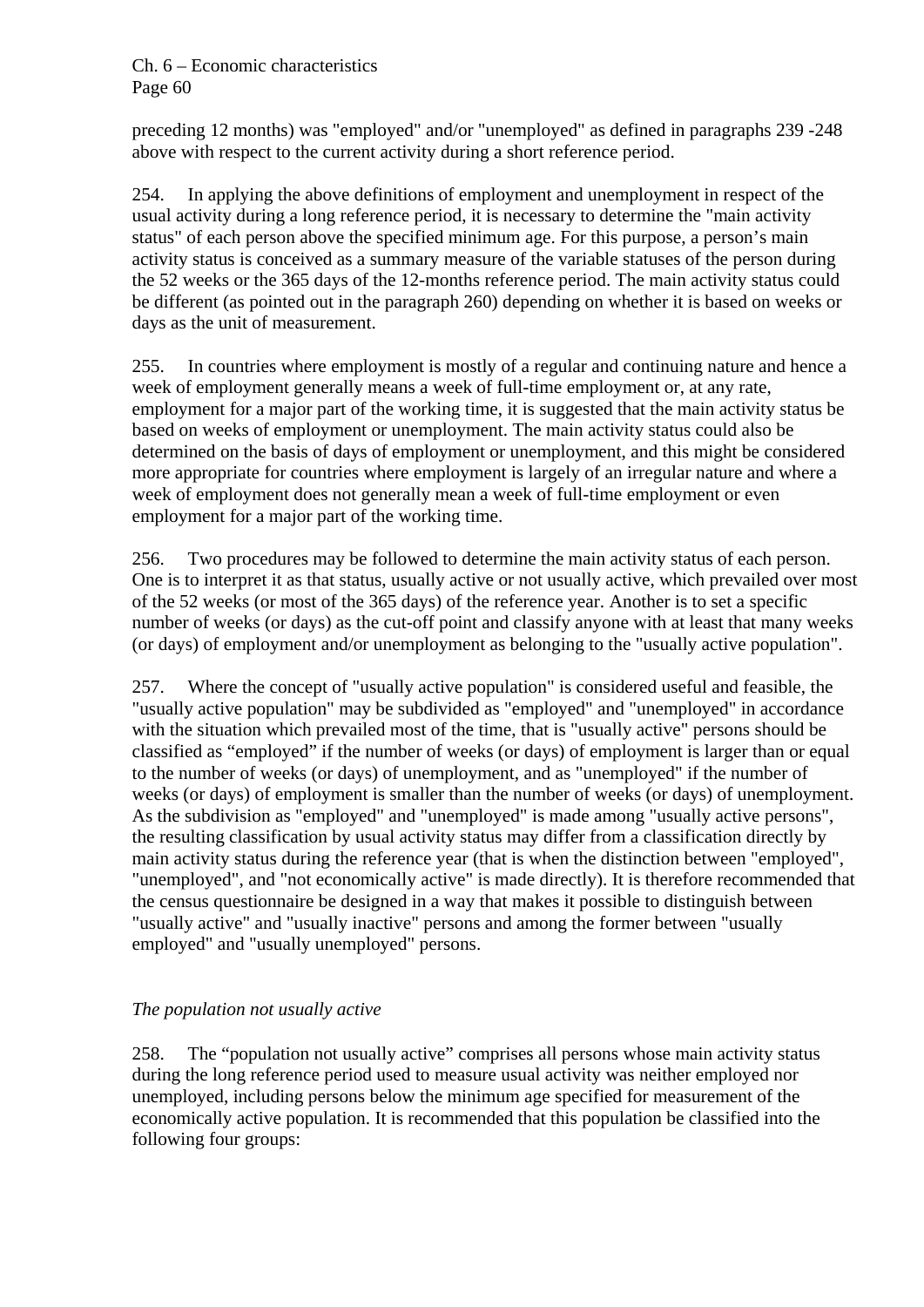- <span id="page-60-0"></span>(a) "Students": persons not "usually economically active", who for most of the reference period attended any regular educational institution, public or private, for systematic instruction at any level of education;
- (b) "Pension or capital income recipients": persons not "usually economically active", who receive income from property or investments, interests, rents, royalties or pensions from former activities;
- (c) "Homemakers": persons not "usually economically active", who for most of the reference period were engaged in unpaid household duties in their own home, for example, housewives/-men and other relatives responsible for the care of the home, children and elderly people. (Domestic and personal services produced by domestic employees working for pay, however, are considered as economic activities in line with paragraph [229](#page-50-0) above.);
- (d) "Others": persons not "usually economically active", who are receiving public aid or private support, and all other persons not falling into any of the above categories (for example children not attending school).

259. Where considered useful, separate sub-categories may be introduced to identify (i) persons engaged in unpaid community and volunteer services (see paragraph [262\)](#page-61-0) and (ii) other persons engaged in activities that fall outside the boundary of economic activities.

## *Difference between main and usual activity status*

260. It follows from paragraphs [253-257](#page-59-0) above that the usual activity during a long reference period is not the same concept as main activity during the period, assessed directly. A person who spends 20 weeks inactive, 18 weeks unemployed and 14 weeks employed during the last year would be classified as active by usual activity status, for which the period of employment and the period of unemployment are summed. He/she would then be classified as usually unemployed, because the number of weeks unemployed exceeds the number of weeks employed. By main activity status assessed directly, the same person would however be classified as inactive, because inactivity was the largest spell during the last year.

# *Recommended classification by activity status (current or usual)*

261. It is recommended that in presenting the total population according to activity status (current or usual) the following categories should be used:

- (1.0) Economically active
	- (1.1). Employed
	- (1.2). Unemployed, of which
		- $(1.2.1)$  $(1.2.1)$  $(1.2.1)$  Unemployed, never worked before<sup>25</sup>
- (2.0) Not economically active
	- (2.1). Students
	- (2.2). Pension or capital income recipients
	- (2.3). Homemakers
	- (2.4). Others

1

 $25$  Tabulations of the unemployed by occupation, industry, etc of previous job should exclude or separately identify those who are "unemployed, never worked before".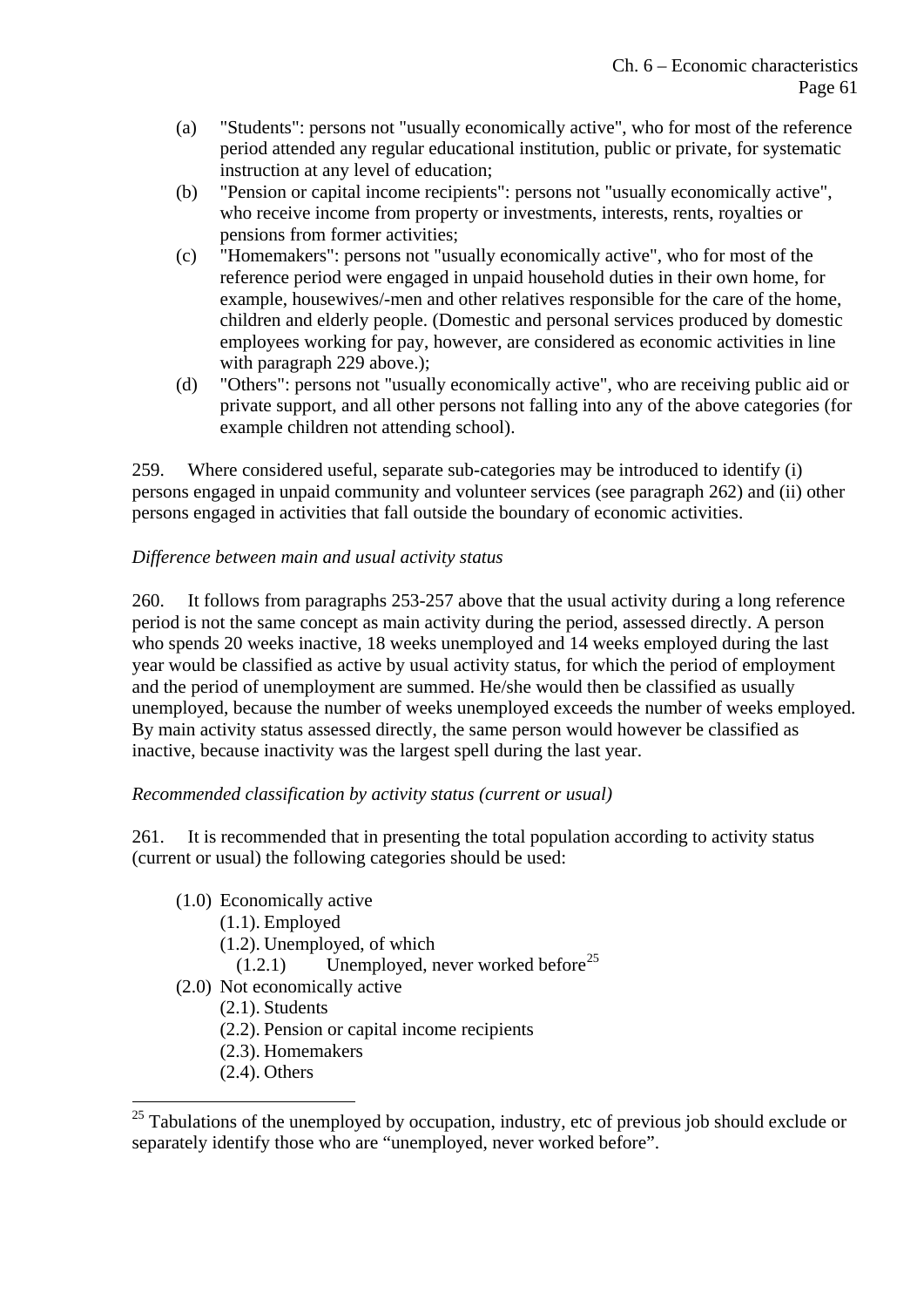# <span id="page-61-0"></span>**Providers of unpaid services, volunteers (non core topic)**

262. Countries may wish to identify separately the persons who provide social and personal services to their own household, other households or to voluntary, non-profit organizations on an unpaid basis, either for a short reference period or for a longer one. Such persons may be subdivided either according to types of services provided or according to type of recipient.

263. Unpaid services are a significant area of human activity. Information about unpaid services helps in understanding how individuals and families balance their paid work with other important aspects of their lives, such as family and community commitments. The information is important in measuring the characteristics of groups with special needs such as the elderly, children and people with disabilities. Areas covered may include unpaid domestic activities, unpaid care, unpaid care of children and unpaid voluntary work. Time use surveys are the key source of data on people's use of time, including activities such as unpaid work. However, being sample-based, information is not usually available at a small area level.

264. It should be noted that the provision of non-paid services to other households and to voluntary, non-profit organizations is outside the production boundary as defined by the national accounts, and thus not considered as an economic activity, notwithstanding the general rule given in paragraphs [228-229.](#page-50-0) Such persons should be classified as unemployed or not economically active (see "Current activity status" above), depending upon their current availability for work and recent job-search activity. If classified as inactive, then separate subcategories of the inactive may be introduced to identify them, where considered useful.

### **Selection of "job" to be classified by descriptive variables**

265. The descriptive variables "occupation", "industry", "status in employment" and "sector" should apply to either current or usual activity, depending on the choice of the main concept for the measurement of economic activity in the census. Individuals can be classified according to these variables only through their relationship with a job. This means that they must have been identified as being either "employed" or "unemployed" through the questions on "economic activity". Whether "economically active" according to the "current activity" ("labour force") concept or according to the "usual activity" concept, a person may have had more than one job during the reference period. For "employed" persons it is therefore recommended that the main job held in the reference period is first established and then, possibly, the second job or (if more than two jobs) the second most important job. It is recommended that each country should use the same criterion when ranking all jobs held in the reference periods. The criterion might be either on the basis of the hours usually worked (the preferred option) or on the basis of the highest income in cash and kind. Hence, using the first criterion, the "main" job would be the job at which the person usually worked most of the time among all the jobs held during the reference period, and the second (most important) job should be the job at which the person usually worked most of the time among the other jobs held during the same period. When ranking jobs held during the reference period, it is important to consider also jobs from which the person is temporarily absent during the reference period.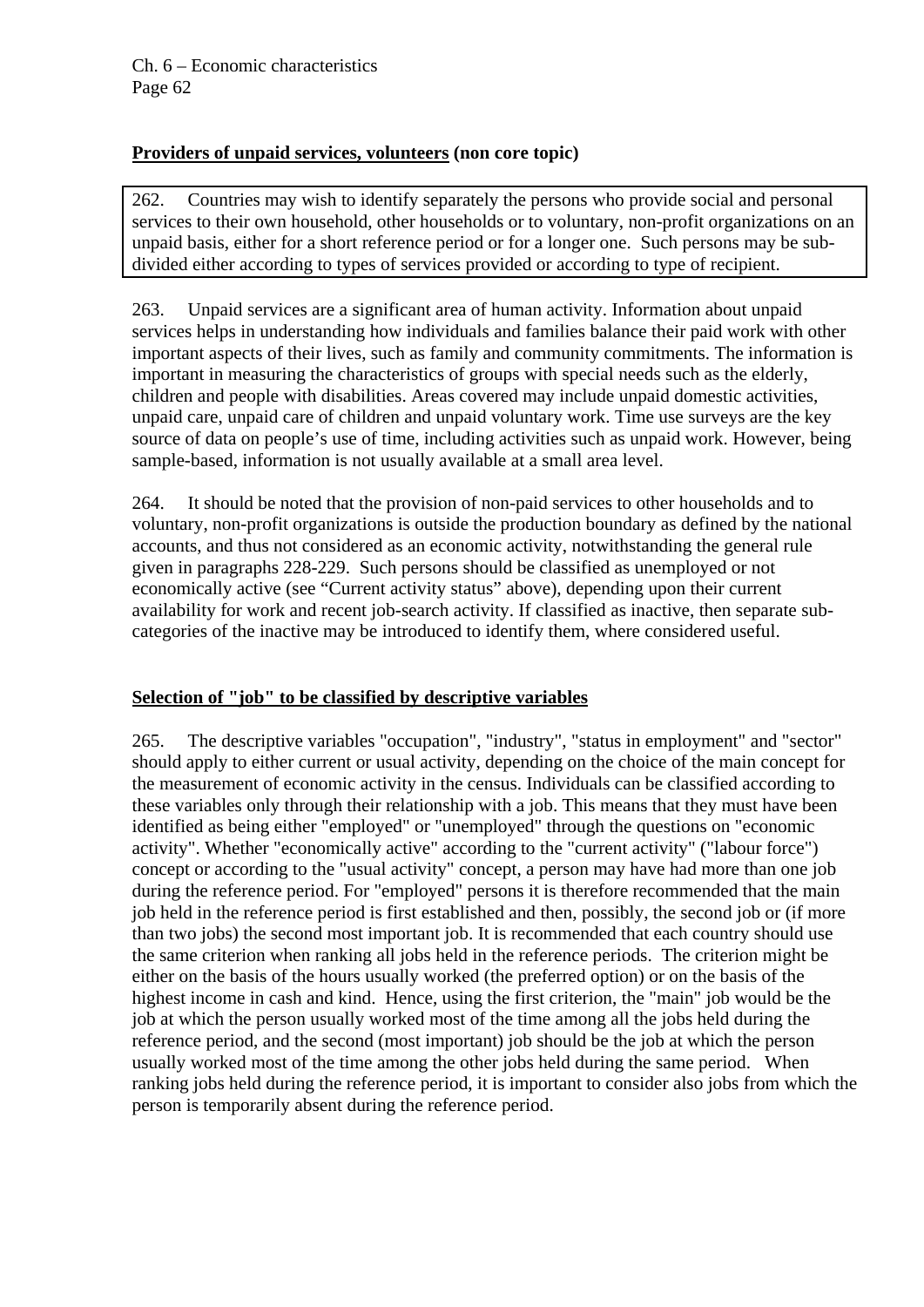266. An "unemployed" person should be classified by "occupation", "industry", "status in employment" and "sector" on the basis of the last job, which he/she had. The collection of data on characteristics of the last job (if any) of the unemployed is particularly important for users to have information on the characteristics of the unemployed in order to identify the specific areas of the economy or particular skills and occupations of unemployed people. The collection of these data is also relevant to countries applying ILO Convention No 160 which requires the preparation of statistics on the structure and distribution of the economically active population (that is, the employed and the unemployed) that are representative of the country as a whole.

267. However, such data is of only limited relevance in respect of unemployed people who change jobs frequently or for the unemployed who last worked a long time ago. For the first group, it may be better to ask the characteristics of the type of job in which the person most frequently worked and for the second group, it might be better to set a time limit for past work experience (for example during the last 10 years) and only seek information on the characteristics of the last job if it was held within the time limit.

268. It is important to design the census questionnaire or the census information taken from registers in a way, which will ensure that the variables "occupation", "industry", "status in employment" and "sector" are measured for the same job. This should be a central concern also for countries, which rely on the use of administrative registrations for the capturing of the correct values of these variables.

269. Some countries may want to describe in more detail the type of secondary work carried out by respondents engaged in more than one job during the reference period, in particular if those countries would like to be able to describe the extent and structure of employment in the informal sector. In this case the questionnaire should allow for the identification of a second, and perhaps even a third, job for which information about "occupation", "industry", "status in employment", "sector" and, if desired, "time worked" and "place of work" might be collected and coded, recognizing the resources that would be required for this additional collecting and processing.

# **Occupation (core topic)**

270. "Occupation" refers to the type of work done in a job. "Type of work" is described by the main tasks and duties of the work.

271. For purposes of international comparisons, it is recommended that countries prepare tabulations in accordance with the latest revision of the *International Standard Classification of Occupations (ISCO)*. At the time the present set of census recommendations was approved, an update to ISCO was in progress for consideration by the  $18<sup>th</sup>$  International Conference of Labour Statisticians (ICLS) in 2008. Hence, the latest revision available at this time (2005) was the one that was developed by the 14th *ICLS* in 1987 and adopted by the Governing Body of the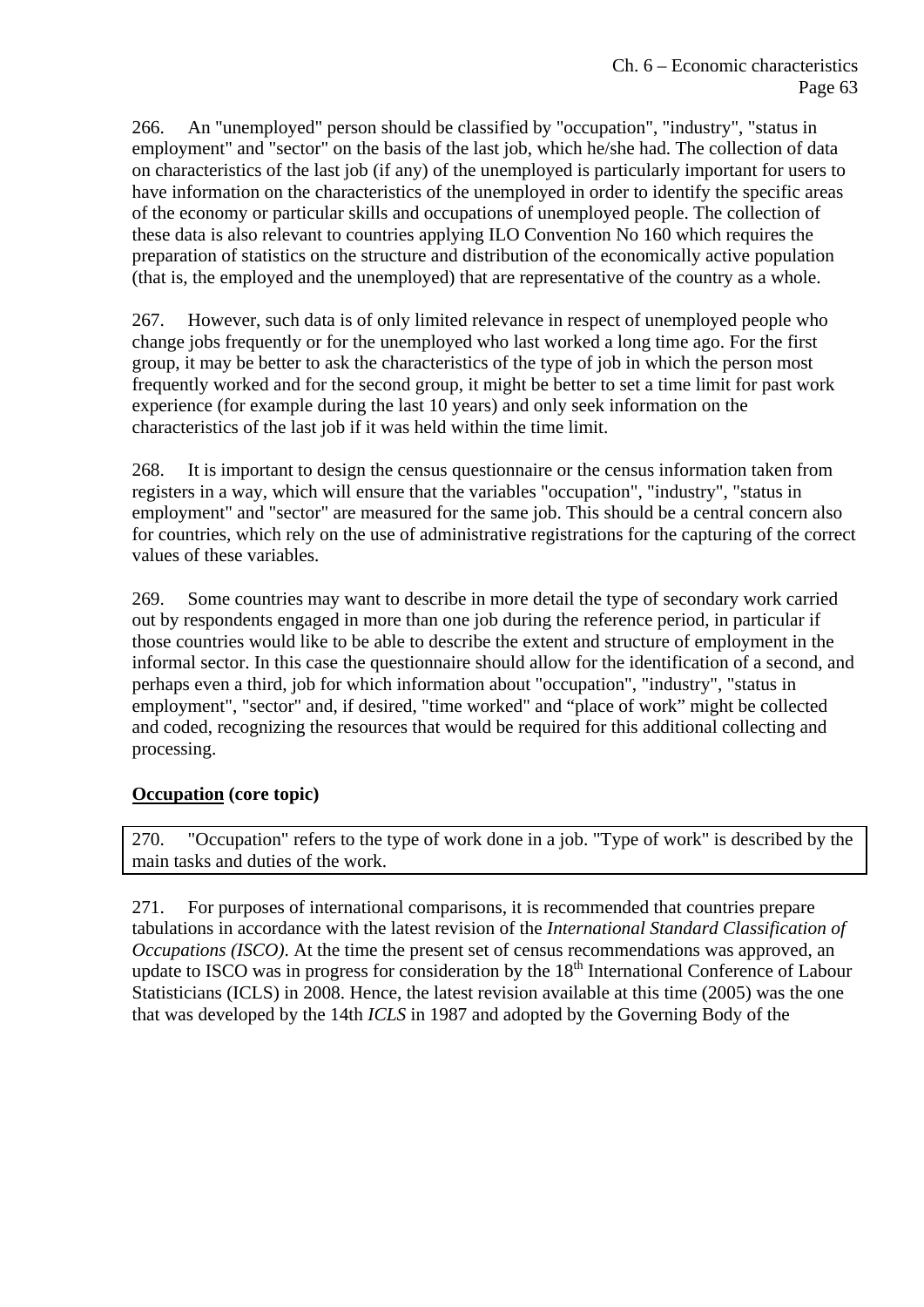<span id="page-63-0"></span>*International Labour Organisation (ILO)* in 1988<sup>[26](#page-63-0)</sup>. Countries belonging to the European Economic Area should refer to ISCO-88 (COM). $27$  $27$ 

272. Countries should code the collected occupational data at the lowest possible level supported by the responses. To enhance data quality, it would be useful to ask for both the occupational title and a brief description of tasks and duties performed on the job by each economically active person.

273. Countries coding "occupation" according to a national standard classification can establish correspondence with ISCO either through double coding or through "mapping" from the detailed groups of the national classification to ISCO.

# **Industry (branch of economic activity) (core topic)**

274. Industry" (branch of economic activity) refers to the kind of production or activity of the establishment or similar unit in which the job(s) of the economically active person (whether employed or unemployed) was located<sup>[28](#page-63-0)</sup>. For those who work in fixed places of work (see paragraph [301](#page-68-0).), it is recommended that the name and address of the enterprise or establishment be collected in order to permit a check on the reporting (and to assist in the coding) of the "industry" variable, recognizing that this may be sensitive in some countries).

275. For purposes of international comparability, it is recommended that countries compile the industrial characteristics of economically active persons according to the latest revision of the *International Standard Industrial Classification of All Economic Activities (ISIC)* available at the time of the census. At the time the present set of census recommendations was approved, the third edition of ISIC, adopted by the *United Nations Statistical Commission* at its twenty-fifth session in 1989, was the latest revision available<sup>[2](#page-63-0)9</sup> although this was being revised. Countries belonging to the European Economic Area should refer to NACE Rev.1.<sup>[30](#page-63-0)</sup>

<sup>&</sup>lt;u>.</u> <sup>26</sup> International Labour Office: International Standard Classification of Occupations (ISCO-88), ILO, Geneva, 1990.

 $^{27}$  ISCO-88, Definitions and Structure, Eurostat, February 1993, gives a list of occupational groups identified for EU-wide occupational statistics. The descriptive text is limited to the differences between ISCO-88(COM) and ISCO-88.

 $28$  For those persons who are recruited and employed by one enterprise but who actually work at the place of work of another enterprise (called "agency workers" or "seconded workers" in some countries), there would be user interest in gathering information about the industry of the employer as well as the industry of the place of work. However the collection of both would be more appropriate in a labour force survey rather than in a population census. The industry of the actual place of work may provide more reliable reporting of the "industry" variable in a population census.

<sup>&</sup>lt;sup>29</sup> International Standard Industrial Classification of All Economic Activities, Statistical Papers, Series M, No. 4, Rev. 3, United Nations, New York, 1990.

<sup>&</sup>lt;sup>30</sup> NACE Rev.1, Statistical Classification of Economic Activities in the European Community, Eurostat, Luxembourg 1996.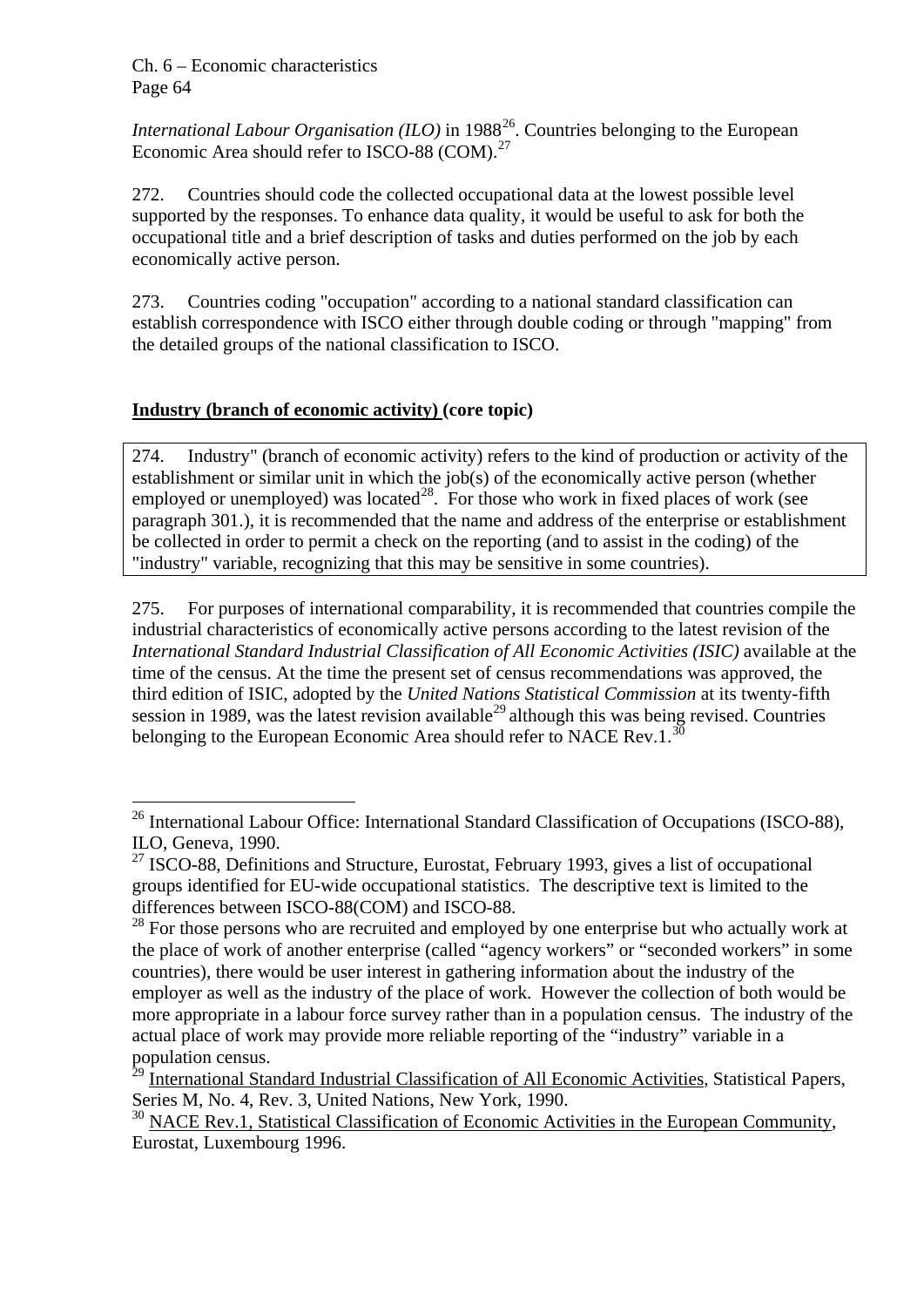<span id="page-64-0"></span>276. Countries should code the collected industry information at the lowest possible level supported by the responses.

277. Countries coding "industry" according to a national standard classification should establish correspondence with ISIC either through double coding or through "mapping" from the detailed groups of the national classification to ISIC.

278. For those who work in fixed places of work (see paragraph [301](#page-68-0)), it is recommended that the name and address of the enterprise or establishment be collected in order to permit a check on the reporting (and to assist in the coding) of the "industry" variable. However, this is only feasible in a country where a statistical register exists that links business units to industry codes. Furthermore, it is recognized that, in some countries, the collection of the business name and address may be sensitive.

### **Status in employment (core topic)**

279. "Status in employment" refers to the type of explicit or implicit contract of employment with other persons or organizations, which the person has in his/her job. The basic criteria used to define the groups of the classification are the type of economic risk, an element of which is the strength of the attachment between the person and the job, and the type of authority over establishments and other workers, which the person has or will have in the job. Care should be taken to ensure that an "economically active" person is classified by "status in employment" on the basis of the same job(s) as used for classifying the person by "occupation", "industry" and "sector".

280. It is recommended that the economically active population be classified by status in employment as follows<sup>[31](#page-64-0)</sup>.

- (1.0) "Employees", among whom it may be possible to distinguish "employees with stable contracts" (including "regular employees")
- (2.0) "Employers"

1

- (3.0) "Own-account workers"
- (4.0) "Contributing family workers"
- (5.0) "Members of producers' co-operatives"
- (6.0) "Persons not classifiable by status"

281. It is also recommended that "Owner-managers of incorporated enterprises" should be separately identified so that they may be classified either as a separate group or among "employees", depending upon the descriptive and analytical purposes of the statistics.

<sup>31</sup> For further details see "*Resolution concerning the International Classification of Status in Employment (ICSE)*" of the 15th International Conference of Labour Statisticians. Available in ILO: *Current international recommendations on labour statistics, 2000 edition* (Geneva, 2000) and at http://www.ilo.org/public/english/bureau/stat/download/res/icse.pdf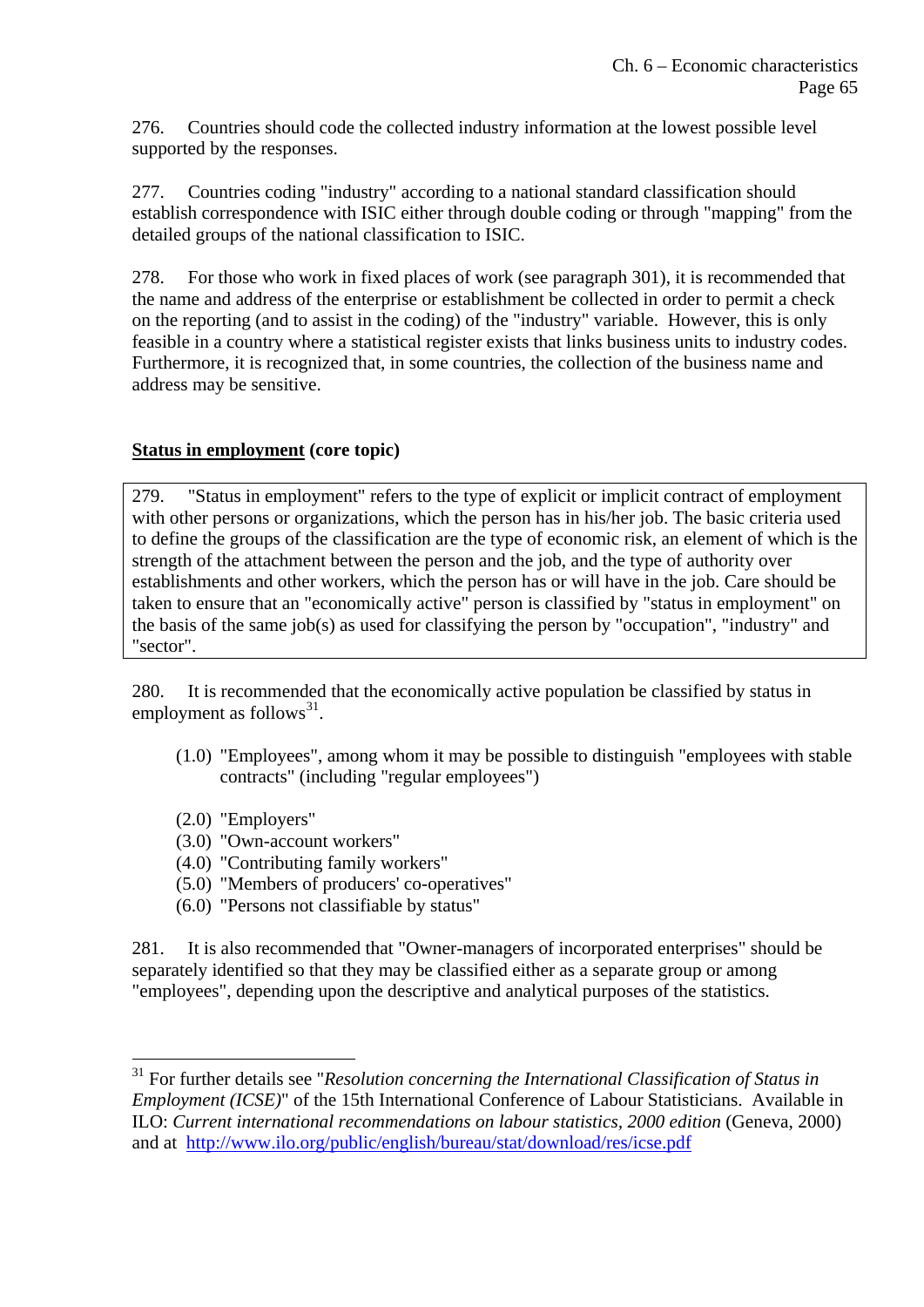Ch. 6 – Economic characteristics Page 66

282. In the ILO international standards, the term "self-employed" refers to all categories (2.0) to (5.0) in paragraph [280.](#page-64-0) A "self-employment" job is a job where the remuneration is directly dependent upon the profits (or the potential for profits) derived from the goods and services produced (where own consumption is considered to be part of the profits). Eurostat uses the term "self-employed" to refer to only own-account workers (category (3.0) in paragraph [280](#page-64-0)). Eurostat's classification does not distinguish members of producers' co-operatives but includes them in the category of "self-employed". In the presentation of these Recommendations, ILO terminology has been followed.

283. An "employee" is a person who works in a "paid employment" job, that is a job where the explicit or implicit contract of employment gives the incumbent a basic remuneration, which is independent of the revenue of the unit for which he/she works (this unit can be a corporation, a non-profit institution, government unit or a household). Persons in "paid employment" jobs are typically remunerated by wages and salaries, but may be paid by commission from sales, by piece rates, bonuses or in-kind payment such as food, housing or training. Some or all of the tools, capital equipment, information systems and/or premises used by the incumbent may be owned by others, and the incumbent may work under direct supervision of, or according to strict guidelines set by the owner(s) or persons in the owners' employment. "Employees with stable contracts" are those "employees" who have had, and who continue to have a contract of employment, or a succession of such contracts, with the same employer on a continuous basis. "Regular employees" are those "employees with stable contracts" for whom the employing organisation is responsible for payment of relevant taxes and social security contributions and/or where the contractual relationship is subject to national labour legislation. "Owner-managers of incorporated enterprises" are workers who hold a job in an incorporated enterprise in which they: (a) alone, or together with other members of their families or one or a few partners, hold controlling ownership of the enterprise; and (b) have the authority to act on its behalf as regards contracts with other organizations and the hiring and dismissal of "employees", subject only to national legislation regulating such matters and the rules established by the board of the enterprise.

284. An "employer" is a person who, working on his or her own account or with a small number of partners, holds a "self-employment" job and, in this capacity, on a continuous basis (including the reference period) has engaged one or more persons to work for him/her as "employees". The incumbent makes the operational decisions affecting the enterprise, or delegates such decisions while retaining responsibility for the welfare of the enterprise. In this context, "enterprise" includes one-person operations. Some countries may wish to distinguish "employers" according to the number of persons they employ (see paragraphs [314-315](#page-72-0) on noncore topic "number of persons working in the local unit of the establishment").

285. An "own-account worker" is a person who, working on his/her own account or with one or a few partners, holds a "self-employment job" and has not engaged, on a continuous basis, any "employees". (Note that an own-account worker, who during the reference period has engaged one or more "employees" on a short term and non-continuous basis, should not be classified as "employer".) Members of families whose only activity is the cultivation of privately owned ancillary plots or the care of privately owned livestock for own consumption by their households should be included in this category rather than "contributing family workers". It is recommended that countries where the number of persons exclusively engaged in the own-account production of goods for own final use by their households is significant should identify such persons separately among own-account workers.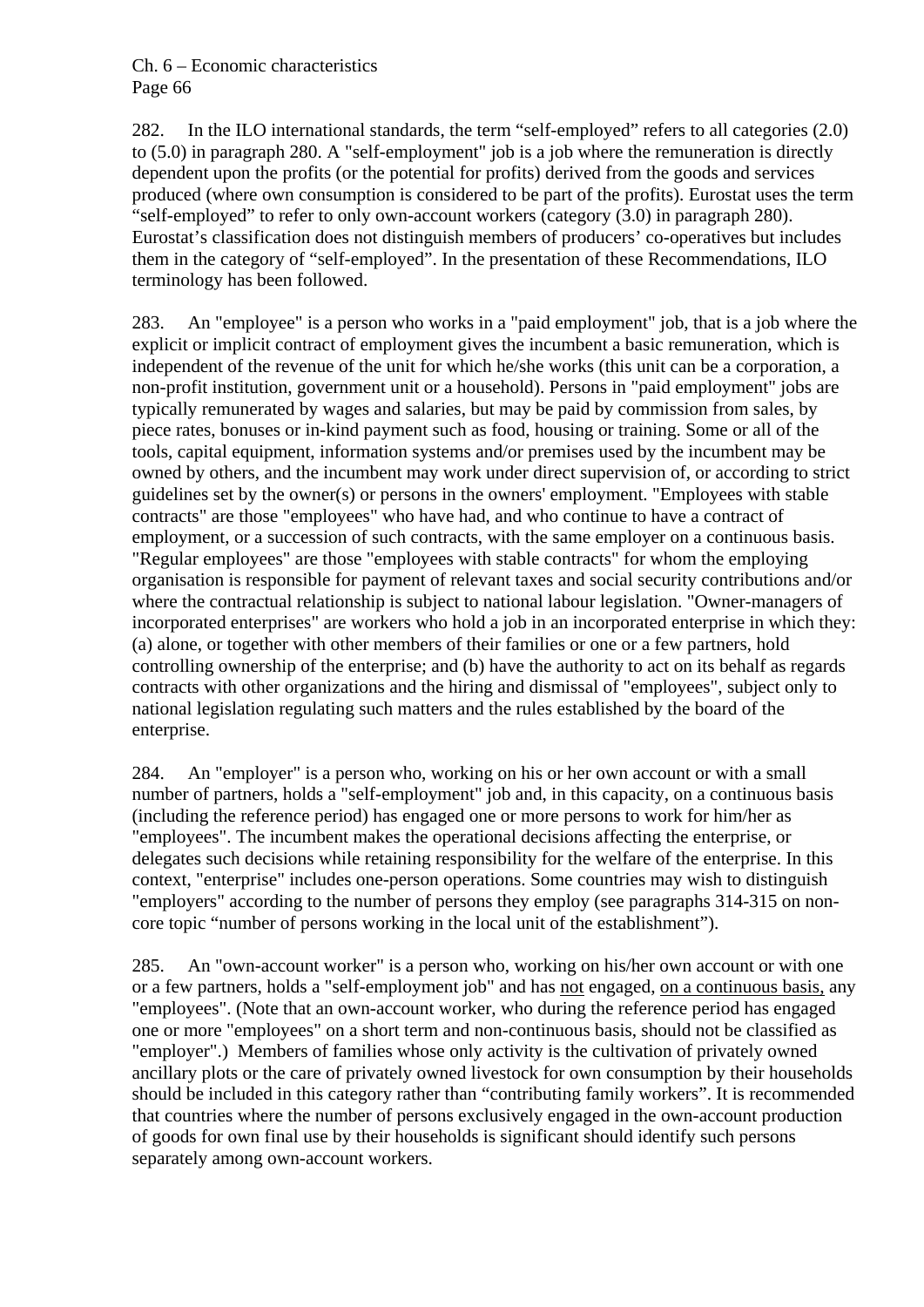286. A "contributing family worker" is a person who holds a "self-employment" job in a market-oriented establishment operated by a related person living in the same household, and who cannot be regarded as a partner (that is an employer or own account worker) because the degree of commitment to the operation of the establishment, in terms of working time or other factors to be determined by national circumstances, is not at a level comparable to that of the head of the establishment. Where it is customary for young persons, in particular, to work without pay in an enterprise operated by a related person who does not live in the same household, this requirement may be relaxed.

287. A "member of a producers' co-operative" is a person who holds a "self-employment" job in an establishment organised as a co-operative, in which each member takes part on an equal footing with other members in determining the organisation of production, sales and/or other work, the investments and the distribution of the proceeds among the members. Note that "employees" of producers' cooperatives are not to be classified to this group but should be classified as ""employees". Members of informal cooperatives (see paragraph [296](#page-68-0)) should be classified as "own-account workers" or "employers", depending on whether or not they employ any employees on a continuous basis.

288. "Persons not classifiable by status" include those "economically active" persons for whom insufficient information is available, and/or who cannot be included in any of the preceding categories (for example unpaid workers assisting a family member in the completion of a "paid employment" job).

289. In most census questionnaires the information concerning "status in employment" will be captured through pre-coded alternatives where only a few words can be used to convey the intended meaning of each category. This may mean that classification of some of the situations on the borderline between two or more categories will be according to the subjective understanding of the respondent rather than according to the intended distinctions. This should be kept in mind when presenting the resulting statistics. Countries, which rely on the direct use of administrative records for the classification of persons according to "status in employment", may find that the group "contributing family workers" cannot be separately identified. Those who would have been classified to this group when using a questionnaire may either be excluded from the "economically active population" or be classified to one of the other groups.

### **Type of sector (institutional unit) (non-core topic)**

290. "Type of sector (institutional unit)" relates to the legal organisation and the principal functions, behaviour and objectives of the enterprise with which a job is associated.

291. Following the definitions provided in the *System of National Accounts (SNA),* distinction should be made between the following institutional sectors:

- (a) "Corporations sector", consisting of non-financial and financial corporations (that is incorporated enterprises, private and public companies, joint-stock companies, limited liability companies, registered cooperatives, limited liability partnerships, etc.) and quasi-corporations;
- (b) "General government sector", consisting of central, state and local government units together with social security funds imposed or controlled by those units;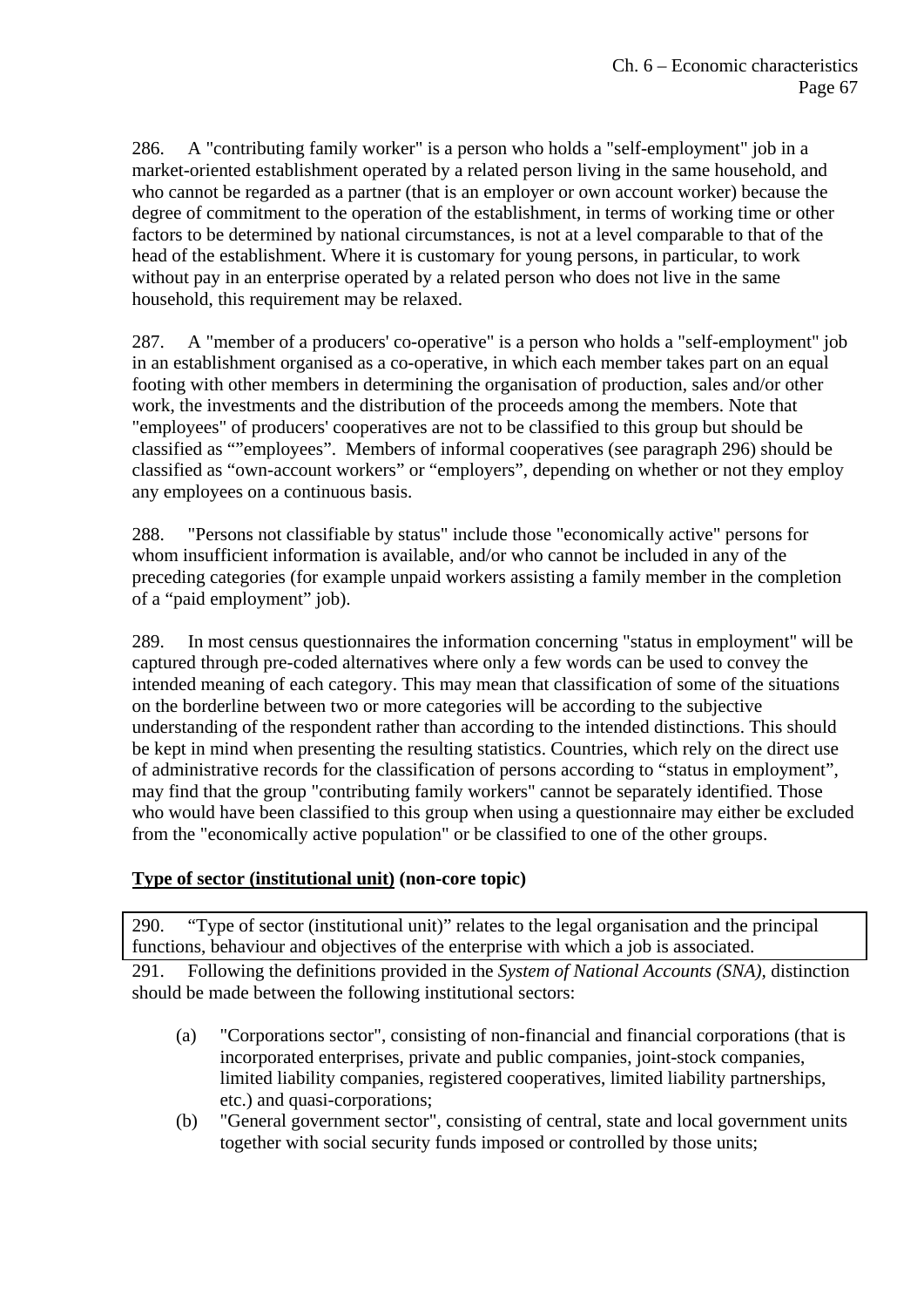- <span id="page-67-0"></span>(c) "Non-profit institutions serving households sector" (for example, churches, professional societies, sports and cultural clubs, charitable institutions, aid agencies) that provide goods or services to households free or at prices that are not economically significant;
- (d) "Households sector" (including unincorporated enterprises owned by households).

292. Countries collecting information on this topic may wish to consult the UN Technical Report on the Collection of Economic Characteristics in Population Censuses where further details can be found.

293. Where informal sector activities play an important role in employment creation and income generation, some countries of the ECE region may wish to consider collecting information on the number and characteristics of persons employed in the informal sector<sup>[3](#page-67-0)2</sup>. Because of the complexity involved in collecting information on employment in the informal sector, surveys would be the most ideal medium to use for collecting such data. However, if countries intend to attempt to collect information on this sector through their population census, they are encouraged to consult the UN Technical Report on the Collection of Economic Characteristics in Population Censuses where additional useful advice is given.

## **Informal employment (non-core topic)**

1

294. The 17<sup>th</sup> International Conference of Labour Statisticians (November 2003) established *Guidelines concerning a statistical definition of informal employment* <sup>[33](#page-67-0)</sup>. Under these Guidelines, "informal employment" comprises all informal jobs as defined below, whether carried out in formal sector enterprises, informal sector enterprises, or households, during a given reference period.

295. Informal employment includes the following types of jobs:

- (a) Own-account workers employed in their own informal sector enterprises;
- (b) Employers employed in their own informal sector enterprises;
- (c) Contributing family workers, irrespective of whether they work in formal or informal sector enterprises;
- (d) Members of informal producers' cooperatives;
- (e) Employees holding informal jobs<sup>[34](#page-67-0)</sup> (that is jobs in which their employment relationship is, in law or in practice, not subject to national labour legislation, income

<sup>&</sup>lt;sup>32</sup> See "*Resolution concerning statistics of employment in the informal sector*", adopted by the 15th ICLS (1993) and available in ILO: *Current international recommendations on labour statistics, 2000 edition* (Geneva, 2000). Also available at

http://www.ilo.org/public/english/bureau/stat/download/res/infsec.pdf . The resolution covers a variety of issues relating to the scope and definition of the informal sector and the design, content and conduct of informal sector surveys. The relevance of the resolution goes beyond employment statistics, and its definitional parts were included in the SNA 1993.

<sup>33</sup> See http://www.ilo.org/public/english/bureau/stat/download/guidelines/defempl.pdf<br><sup>34</sup> The operational criteria for defining informal jobs of employees are to be determined in accordance with national circumstances and data availability.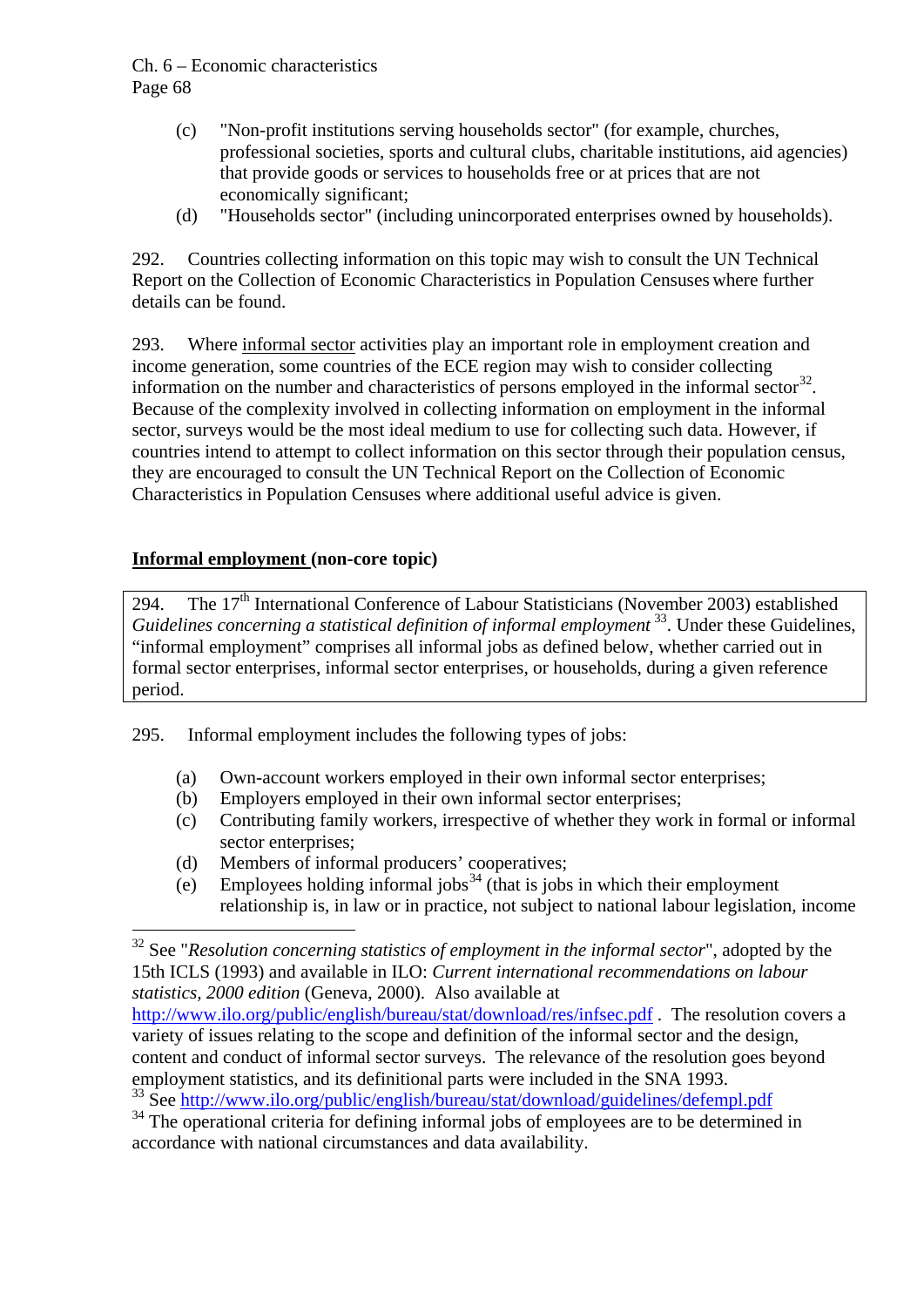<span id="page-68-0"></span>taxation, social protection or entitlement to certain employment benefits such as advance notice of dismissal, severance pay, paid annual or sick leave, etc) in formal sector enterprises, informal sector enterprises, or as paid domestic workers employed by households; and

(f) Own-account workers engaged in the production of goods exclusively for own final use by their household, if considered employed as defined in paragraphs [239-](#page-53-0)[246.](#page-56-0)

296. Producers' cooperatives are considered informal if they are not formally established as legal entities and also meet the other criteria of informal sector enterprises specified in the *Resolution concerning statistics of employment in the informal sector* adopted by the 15th ICLS.

- 297. Informal employment outside the informal sector comprises the following types of jobs:
	- (a) Employees holding informal jobs (as defined above) in formal sector enterprises or as paid domestic workers employed by households;
	- (b) Contributing family workers working in formal sector enterprises; and
	- (c) Own-account workers engaged in the production of goods exclusively for own final use by their household, if considered employed.

298. Countries, which exclude agricultural activities from the scope of their informal sector statistics, should develop suitable definitions of informal jobs in agriculture, especially with respect to jobs held by own-account workers, employers and members of producers' cooperatives.

#### **Place of work**

299. Place of work is the location in which a "currently employed" person performs his or her job, and where a "usually employed" person currently performs or last performed the job. It is useful to distinguish the type of place of work from the geographic location of the place of work. Information on the type of place of work, distinguishing those working at home from those working in a fixed place outside home or with no fixed place of work, is useful in analysis of employment characteristics, including employment in the informal sector. Information on the geographical location of the place of work is used mainly to study commuting issues (see topic "Location of place of work" in paragraphs [196-197](#page-44-0)).

### **Type of place of work (non-core topic)**

300. "Type of place of work" refers to the nature of the workplace and distinguishes between the home and other workplaces whether fixed or otherwise.

301. It is recommended to classify type of work place according to the following categories, or a variance thereof necessitated by national circumstances:

(1.0) With a fixed place of work outside the home: To this group should also be classified persons who do not have a fixed place of work but who report to a fixed address at the beginning of their work period (for example bus drivers, airline pilots and stewards), as well as operators of street or market stalls which are not removed at the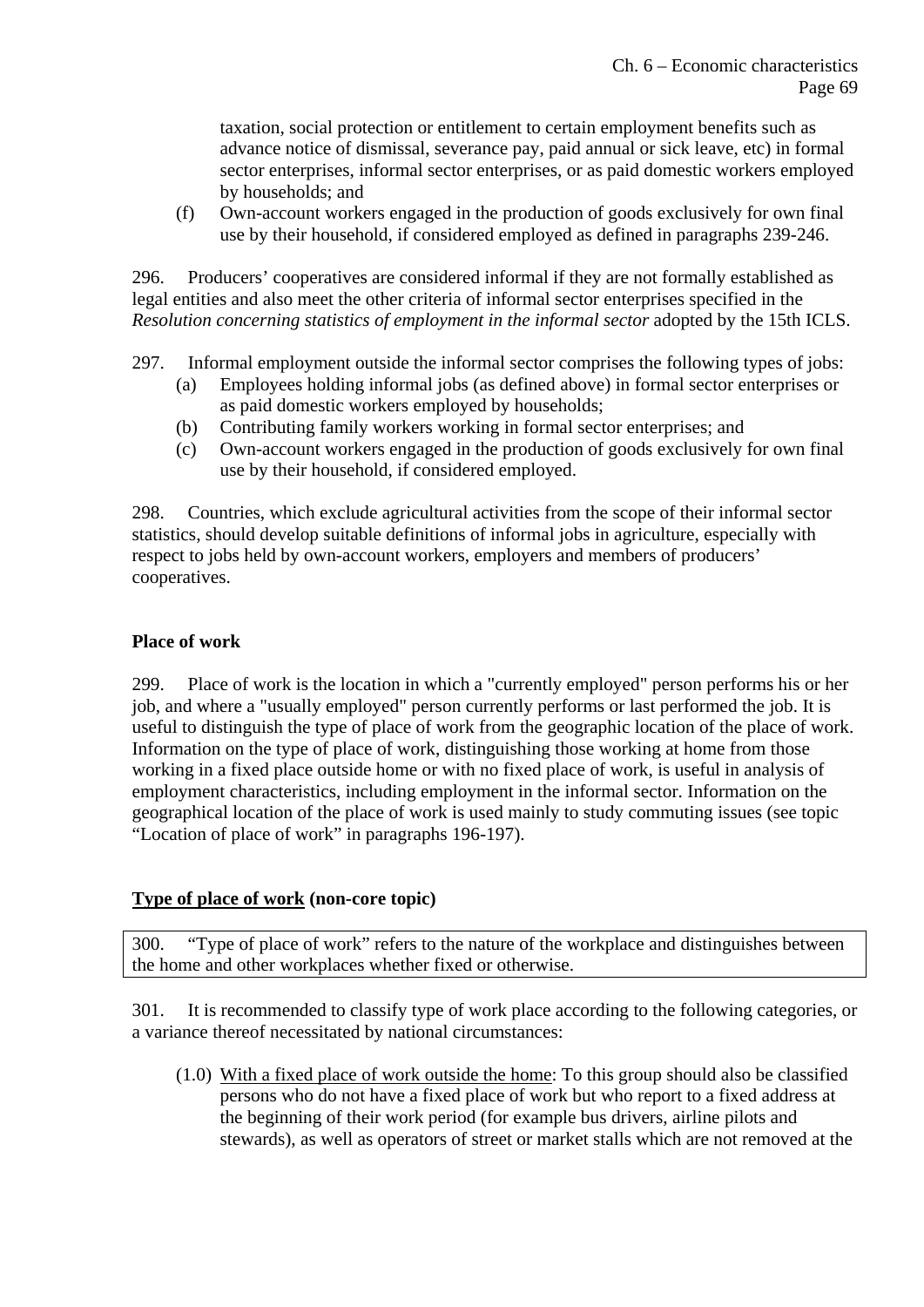<span id="page-69-0"></span>end of the workday. This group may also include individuals who travel to work, on a regular basis, across the border to a neighbouring country.

It is recommended that the selection of this response ("fixed place outside the home") should lead to a request for the name and street address of the place of work in order to permit a check on the reporting (and to assist in the coding) of the "industry" variable (while recognizing that this may be sensitive for some countries).

- (2.0) Work at home: This category will include farmers who work and live on their farms, home workers, self-employed persons operating (work) shops inside their own home, etc. Persons working and living at work camps will also fall in this category, unless they are identified as a separate category.
- (3.0) No fixed place of work: This category includes persons whose work involves travel in different areas and who do not report daily in person to a fixed address, for example travelling salesmen, and long-distance lorry drivers. It also includes ambulant vendors, operators of street or market stalls, which are removed at the end of the workday, construction workers working at different sites during the reference period and push-cart operators, etc.

302. For those persons who have a fixed place of work outside the home (paragraph [301\)](#page-68-0), information on the geographical location of place of work can be collected and used, for instance, to study commuting issues (see topic "Location of place of work" in paragraphs [196-](#page-44-0) [197](#page-44-0)). Information on place of work also enables profiles in terms of the employed labour force and/or daytime population (as opposed to demographic profiles by place of usual residence) to be built up. Coordination with the name (and address if given) of the enterprise or establishment collected for the "industry" variable is recommended.

# **Time usually worked (non-core topic)**

303. "Time usually worked" should reflect the time worked during a typical week or day, and should be measured for a short reference period and in hours. It is the total time usually spent producing goods and services during the reference period adopted for "economic activity" in the census, within regular working hours and as usual overtime. "Time usually worked" should include activities which, while not leading directly to the production of goods or services, are still defined as being part of the tasks and duties of the job, such as time spent preparing, repairing or maintaining the workplace or work instruments. In practice it will also include inactive time spent in the course of performing these activities, such as time spent waiting or standing by, and other short breaks. Longer meal breaks, time spent on travel from home to work and vice versa, and time usually not worked because of regular sickness, regular reductions in hours due to economic or technical reasons (that is partial unemployment), etc. should be excluded.

304. It is recommended that for persons who have had more than one job during the reference period, the questionnaire should ensure the recording of "total time usually worked" (considering the sum of the hours worked in the different jobs). In addition, it is suggested that the questionnaire should collect the "time usually worked" in the main job.

305. The inclusion of "time usually worked" as a topic is particularly useful for countries concerned with the usefulness for some users of the one-hour criterion in the definition of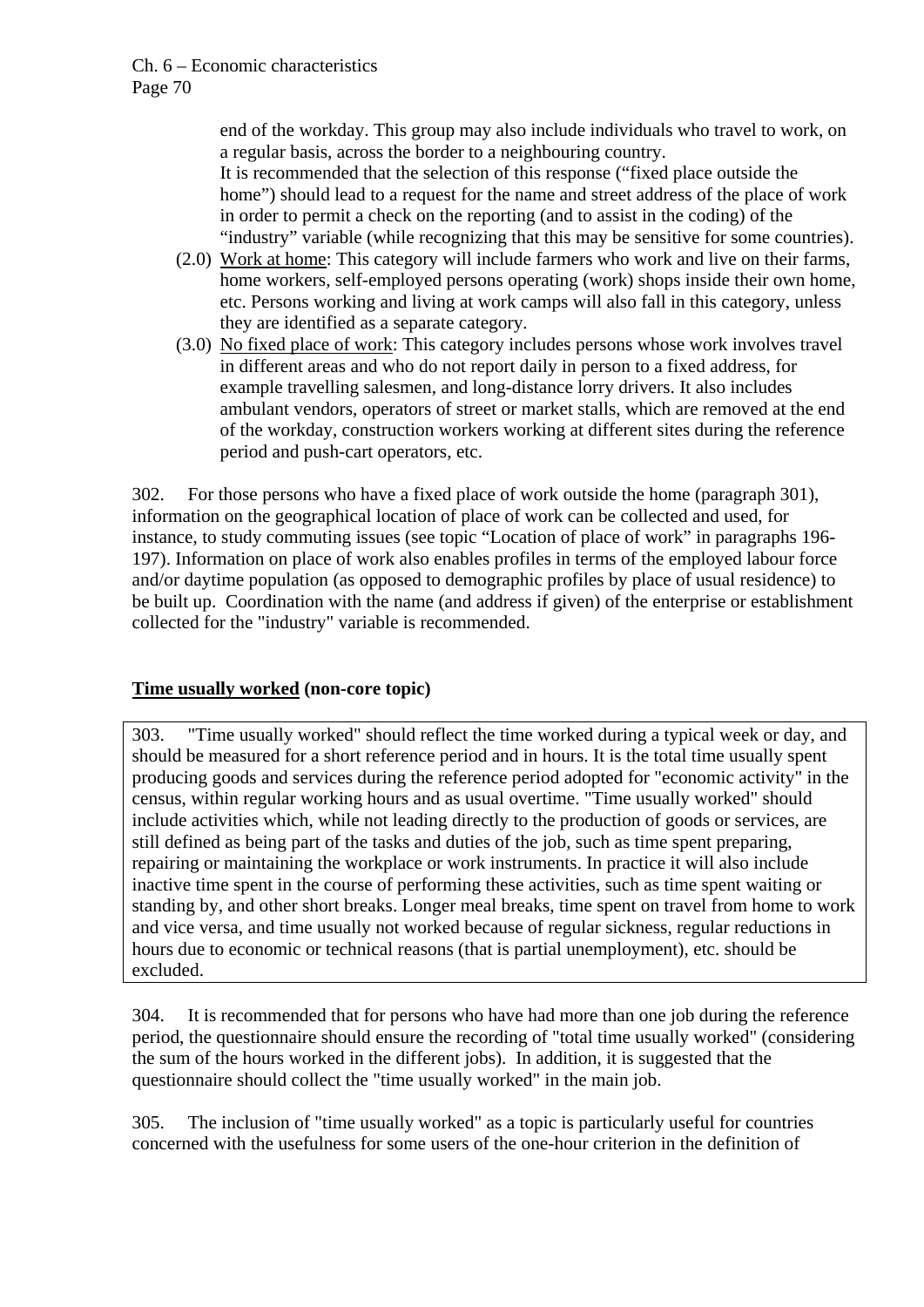<span id="page-70-0"></span>"employment" when measuring "current activity". Alternative higher time limits for the definition of "employment" can be applied when tabulating census results for such users, if "time usually worked" has been measured.

306. To minimize response errors, the questions and instructions used to measure time usually worked need to ensure that responses exclude all usual absences, whether paid or unpaid, and that all usual overtime, whether paid or unpaid, is included.

## **Time-related underemployment (non-core topic)**

1

307. Time-related underemployment exists when the hours of work of an employed person are insufficient in relation to an alternative employment situation in which the person is willing and available to engage  $35$  $35$ .

308. Time-related underemployment would be more appropriately measured by a labour force survey. However, for those countries without a labour force survey programme, it may be useful to include time-related underemployment as a population census topic.

309. In order to measure time-related underemployment, it is necessary to collect data on time *actually* worked in all jobs as opposed to time *usually* worked (described in paragraph [303](#page-69-0)  above) in all jobs. *Hours actually worked* includes all hours actually worked during the reference period whether these hours were remunerated at normal rates, overtime rates or worked without remuneration (unpaid overtime). It includes tea/coffee breaks, preparation time, time for repairs and maintenance, time spent at the place of work waiting or standing by for such reasons as lack of supply of work, breakdown of machinery, or accidents, or time spent atthe place of work during which no work is done but for which payment is made under a guaranteed employment contract. Hours actually worked should exclude hours paid for but not worked (such as paid annualleave, paid public holidays, paid sick leave), meal breaks, and time spent travelling from home to work and vice versa.<sup>[3](#page-70-0)6</sup> The definition of hours of work may be revised by the resolution on working time, which is planned to be submitted for consideration the 18<sup>th</sup> International Conference of Labour Statisticians in 2008.

310. Persons in time-related underemployment comprise all persons in employment, as defined in paragraphs [239](#page-53-0)[-246](#page-56-0) above, who satisfy the following three criteria during the reference period used to define employment:

<sup>35</sup> *Resolution concerning the measurement of underemployment and inadequate employment situations*, adopted by the 16th International Conference of Labour Statisticians (1998). Available in ILO: *Current international recommendations on labour statistics, 2000 edition* (Geneva, 2000) and at http://www.ilo.org/public/english/bureau/stat/download/res/underemp.pdf

<sup>36</sup> *Resolution concerning statistics of hours of work,* adopted by the 10th International Conference of Labour Statisticians (1962). Available in ILO: *Current international recommendations on labour statistics, 2000 edition* (Geneva, 2000) and at http://www.ilo.org/public/english/bureau/stat/download/res/hours.pdf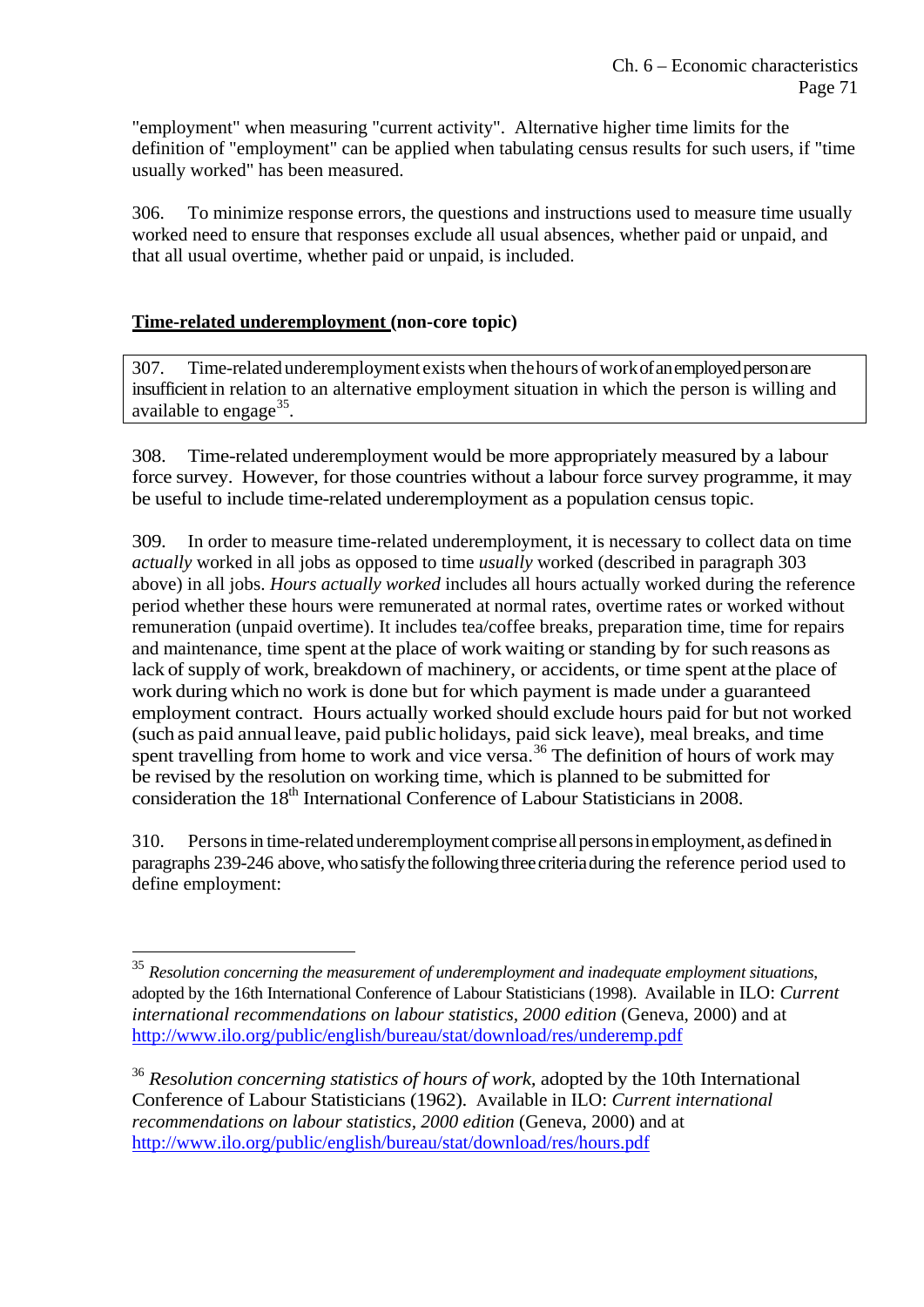### Ch. 6 – Economic characteristics Page 72

- (a) "*Willing to work additional hours*", that is wanted another job (or jobs) in addition to their current job (or jobs) to increase their total hours of work; to replace any of their current jobs with another job (or jobs) with increased hours of work; to increase the hours of work in any of their current jobs; or a combination of the above. In order to show how "willingness to work additional hours" is expressed in terms of action, which is meaningful under national circumstances, those who have actively sought to work additional hours should be distinguished from those who have not. Actively seeking to work additional hours is to be defined according to the criteria used in the definition of job search used for the measurement of the economically active population, also taking into account activities needed to increase the hours of work in the current job;
- (b) "*Available to work additional hours*", that is are ready, within a specified subsequent period, to work additional hours, given opportunities for additional work. The subsequent period to be specified when determining workers' availability to work additional hours should be chosen in light of national circumstances and comprise the period generally required for workers to leave one job in order to start another;
- (c) "*Worked less than a threshold relating to working time*", that is persons whose "hours actually worked" in all jobs during the reference period, as defined in paragraph [309](#page-70-0) above, were below a threshold, to be chosen according to national circumstances. This threshold may be determined by for example the boundary between full-time and part-time employment, median values, averages, or norms for hours of work as specified in relevant legislation, collective agreements, agreements on working time arrangements or labour practices in countries.

311. Among time-related underemployed persons, countries may want to identify separately the following two groups:

- (a) Persons who usually work part-time schedules and want to work additional hours; and
- (b) Persons who during the reference period worked less than their normal hours of work and wanted to work additional hours.

# **Duration of unemployment (non-core topic)**

312. "Duration of unemployment" refers to the length of time an "unemployed" person as defined in paragraph [247](#page-56-0) [-248](#page-57-0) above has been in that state since previously being either "employed" or "not economically active".

313. To estimate the "duration of unemployment" one should either ask when the search for employment started, or for how long the search has been going on - with precoded alternative periods of duration. It should be noted that if the current activity measurement is used, the census can only provide information on the duration of incomplete spells of unemployment, that is the elapsed duration of unemployment up to the time of the census. Countries should decide on the basis of national priorities and conditions whether the duration of unemployment should be measured in terms of number of days, weeks or other time units, but to facilitate international comparisons it is suggested that from the measure chosen it should be possible to produce numbers for duration of "six months or more" and for "one year or more".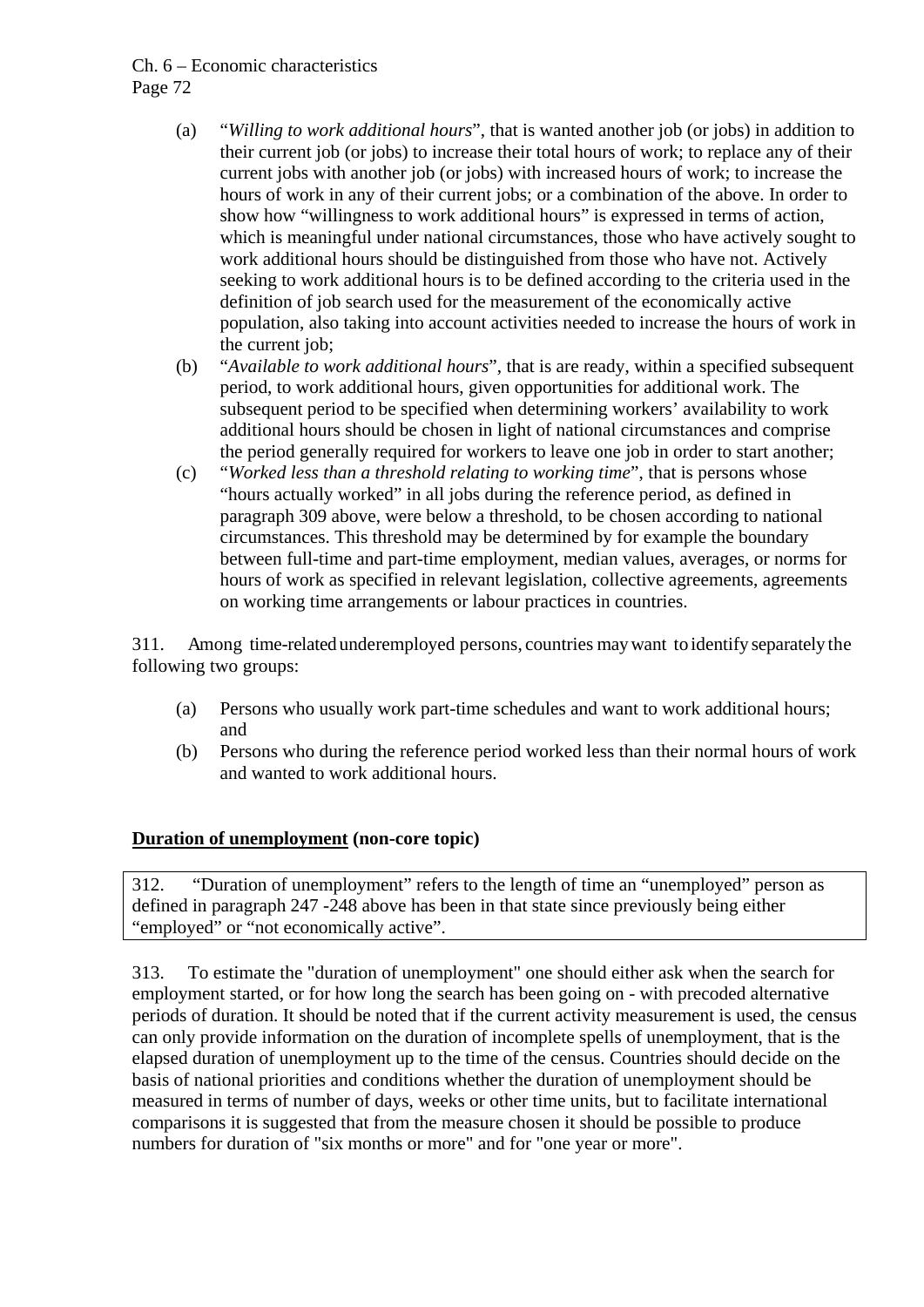### **Number of persons working in the local unit of the establishment (non-core topic)**

314. The "number of persons working in the local unit of the establishment" is the number of persons usually employed in the establishment, workplace or similar unit in which the job(s) of persons in employment was located. This information is necessary in order to code correctly certain categories in ISCO-88 (COM), the European Community version of ISCO-88.

- 315. The suggested classification is:
	- (1.0) 1-4 persons
	- (2.0) 5-9 persons
	- (3.0) 10-19 persons
	- (4.0) 20-49 persons
	- (5.0) 50 persons or more

Some countries might require a more detailed sub-classification of group (4.0).

### **Main source of livelihood (non-core topic)**

316. The "main source of livelihood" is the principal source of income from which the consumption of each person was financed during a specified reference period. It is recommended that preference is given to a long reference period, such as the preceding twelve months, calendar year or financial year, in order to take account of sources which may actually provide an income at periodic or seasonal intervals (such as income from seasonal activities, payment of quarterly benefits from pension plans, annual payment of scholarships or dividends, income from intermittent secondary activities, etc.). Income in kind as well as in cash should be taken into account.

317. Information on "main source of livelihood" should be obtained for all persons, whether they are economically active or not, and may not necessarily coincide with the main activity status or the main economic activity of the person. The "main source of livelihood" is a useful concept to complement the measurement of the economically active population and of status in employment. However, it is not suitable for the measurement of economic activity status and should not be used to classify the population according to activity status. The "main source of livelihood" can be very useful to cross-classify the different activity statuses. For example, the category of "economically active" persons whose "main source of livelihood" is not "economic activity" is relevant when the labour force concept is used for the collection of data on type of activity because the persons classified as "employed" may include some who only work during a brief portion of the year and who depend on other sources of income (such as unemployment benefits) or on other persons for their livelihood. This category may also be of some importance even when data on type of activity are collected on the basis of the concept of usual activity if no time limit is used as a criterion for the inclusion of part-time workers in the economically active population or if the time limit used is relatively low.

318. Where countries decide to include this topic, it is recommended that the information be obtained through direct questions, if possible by means of a list of potential sources. The list of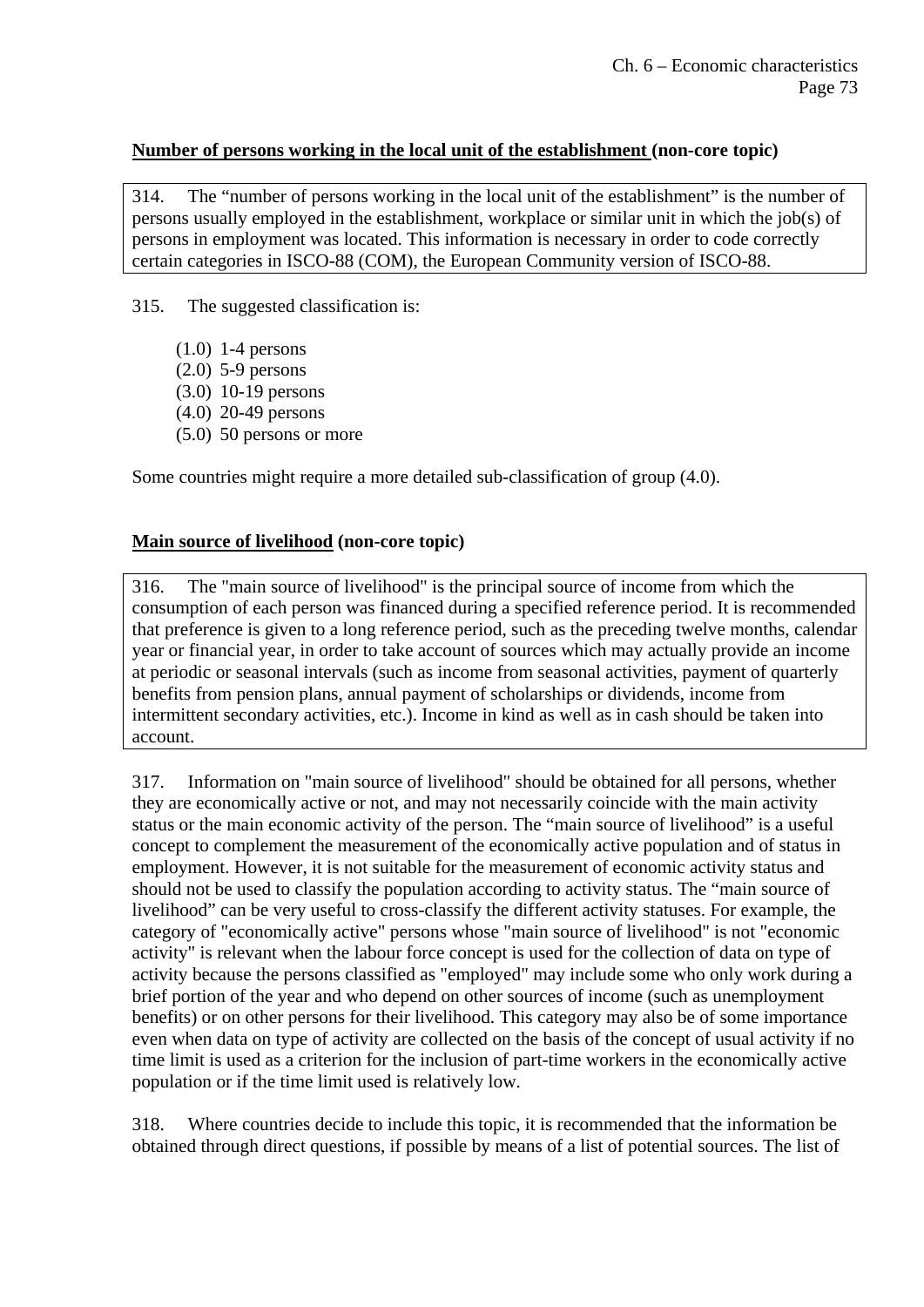<span id="page-73-0"></span>Ch. 6 – Economic characteristics Page 74

potential sources of livelihood should be sufficiently detailed so as to avoid omitting certain possibilities (for example social welfare payments, pensions, rentals).

319. It is suggested that the following main sources of livelihood should be distinguished:

- (1.0) Employment:
	- (1.1) Wage employment
	- (1.2) Self-employment
- (2.0) Property and other investments
- (3.0) Pensions of all types
	- (3.1) Paid by the State and other public bodies
	- (3.2) Paid by enterprises, institutions, co-operative organizations and others
- (4.0) Other transfers:
	- (4.1) Sickness and maternity allowances
	- (4.2) Unemployment benefits and relief
	- (4.3) Scholarship
	- (4.4) Benefits and assistance other than pensions, unemployment benefits, scholarship, and sickness and maternity allowances, provided by the State, other public bodies, co-operative organizations, enterprises or institutions
- (5.0) Loans or reduction of savings, realisation of capital
- (6.0) Dependent (mainly supported by another person or persons)
- (7.0) Other sources

320. Category (5.0) ("Loans or reduction of savings, realisation of capital") covers the situation in which a person's main source of livelihood is the proceeds from the sale of assets or from drawing on savings or from loans.

321. Category (6.0) comprises those persons who rely on the support of another person or persons for their main source of livelihood. Such a dependant may have some income from employment or other sources but insufficient for these sources to constitute his or her main source of livelihood.

322. The independent population comprises all persons who are classified in categories (1.0) to (5.0). A supporter is a person in any of these five categories on whom one or more persons rely for their main source of livelihood.

#### **Income (non-core topic)**

323. "Income" may be defined as: (a) income received by each household member and from each source of livelihood (in accordance with the classification proposed in paragraph [319](#page-73-0)  above, excluding group (5.0) which is not classified as income) during the preceding twelve months or past year, and (b) total annual household income in cash and in kind from all sources.

324. Countries may wish to collect information on the amounts of income received by individual persons and/or households. If this topic is included in the census, it is recommended that data be obtained from all persons above a specified age, whether they are economically active or not. Income should be measured both for the individual and for the household of which he/she is a member.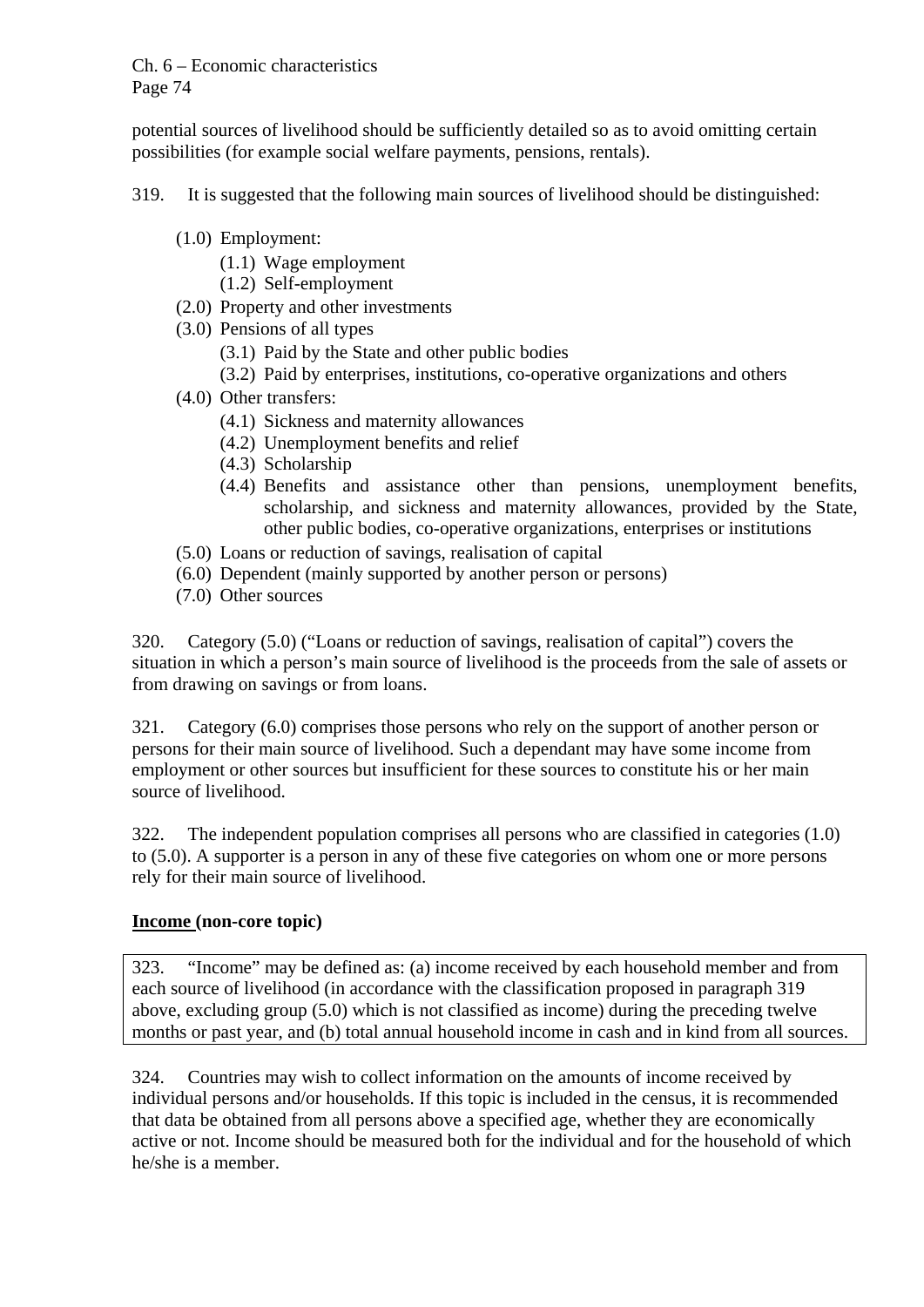325. Depending on national circumstances, the necessary information can be collected either through a census questionnaire or through the direct use of administrative records. Problems of collecting data on income through a questionnaire are partly related to the sensitivity of such questions in many societies and partly to the difficulty, which many persons may have in finding, or remembering accurately, the requested information.

326. Countries that include income in their census may also wish to consider the report of the Canberra Group, namely "*Expert Group on Household income Statistics (The Canberra Group), Final Report and Recommendations*", Ottawa, 2001 (ISBN 0-9688524-0-8), see [http://www.lisproject.org/links/canberra/finalreport.pdf.](http://www.lisproject.org/links/canberra/finalreport.pdf)

#### **Socio-economic groups (derived non-core topic)**

327. The purpose of a set of "socio-economic groups" is to identify different groups of persons where the members of a particular group are, on the one hand, reasonably homogeneous and, on the other hand, fairly clearly distinguished from members of other groups in respect of their social, economic, demographic and/or cultural circumstances and behaviour. A set of "socioeconomic groups" can be derived from the detailed categories of the following classifications: industry branch (branch of economic activity); status in employment; occupation; and main source of livelihood.

328. As there is no international standard classification of the population by socio-economic group, countries may wish to prepare their own classification.

329. Unemployed persons who have previously worked should be included in the category relating to their former activity.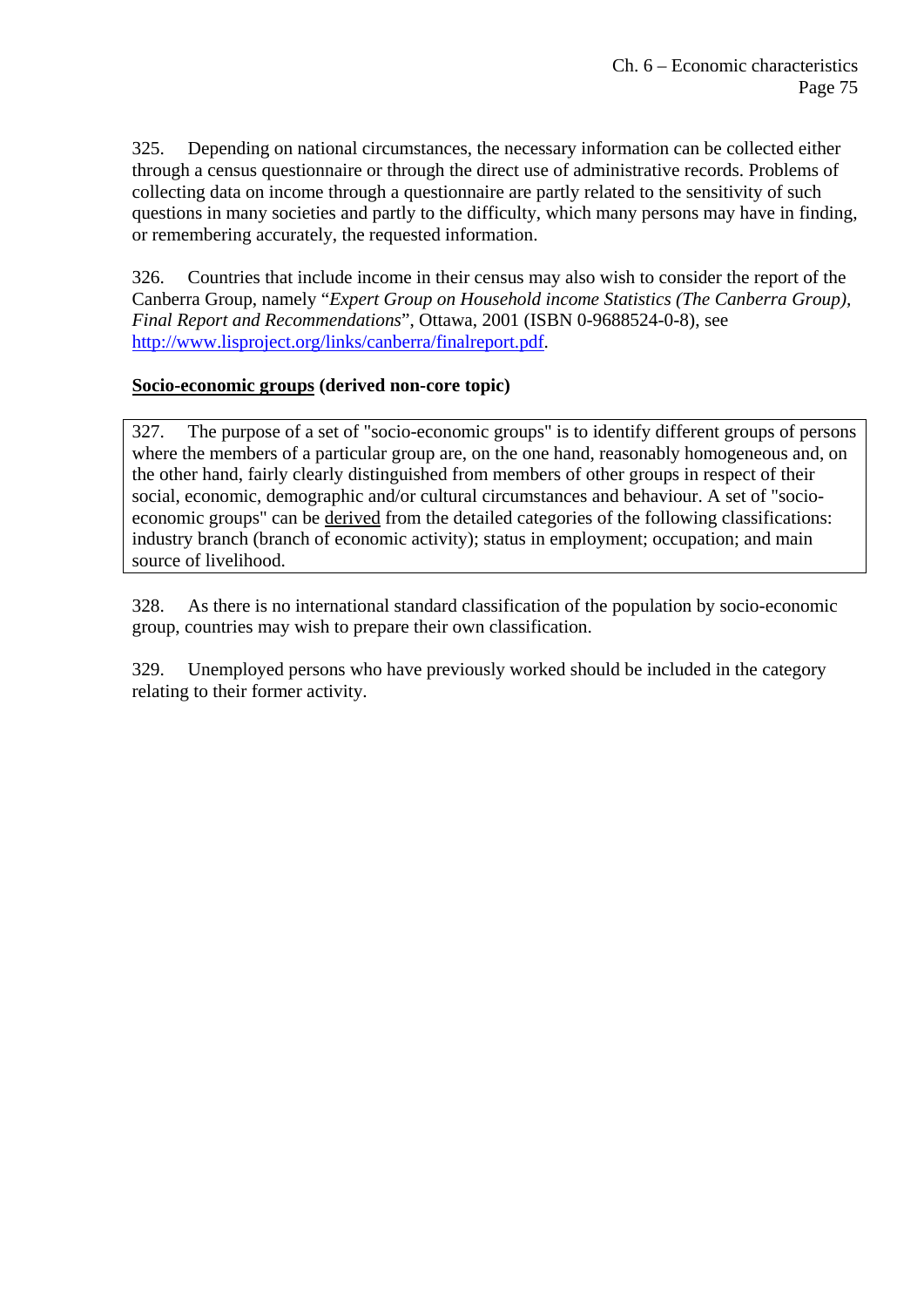# <span id="page-75-0"></span>**Chapter VII EDUCATIONAL CHARACTERISTICS**

# **Introduction**

330. The term education refers to all deliberate, systematic and organised communication designed to bring about learning. While most of this is likely to be undertaken at schools or universities (or there equivalents), it is possible that education can be provided outside these institutions. For purposes of international comparisons, it is recommended that countries compile their data in accordance with the latest revision available of International Standard Classification of Education  $(ISCED)^{37}$  $(ISCED)^{37}$  $(ISCED)^{37}$ .

# **Educational attainment (core topic)**

331. Educational attainment refers to the highest level successfully completed in the educational system of the country where the education was received. All education which is relevant to the completion of a level should be taken into account even if this was provided outside schools and universities.

332. It is recommended that data on educational attainment be collected for all persons ten years of age and over. In order to permit international comparisons, however, it is recommended that any tabulations of educational attainment not cross-classified by detailed age should at least distinguish between persons less than 15 years of age and those 15 years of age and over.

333. Data should be collected based on the highest level successfully completed.

334. Countries should also consider collecting further information, which captures data on levels of education not successfully completed. This may be achieved by asking whether a higher level than the one attained has been started and interrupted, or studies are ongoing at the higher level. Alternatively a question on grade or number of years of education completed may be appropriate in this context.

335. The data collected should, in all cases, be coded to ISCED level. The following levels of education should be distinguished:

- (a) ISCED Level 1. Primary (first stage of basic education).
- (b) ISCED Level 2. Lower secondary (second stage of basic education).
- (c) ISCED Level 3. (Upper) secondary.
- (d) ISCED Level 4. Post Secondary non-tertiary education
- (e) ISCED Level 5. First stage of tertiary education.
- (f) ISCED Level 6. Second Stage of Tertiary Education

336. Persons who have received no formal schooling should also be identified. Information on ISCED Level 0, pre-primary education may also be collected.<sup>[3](#page-75-0)8</sup>

<u>.</u>

<sup>&</sup>lt;sup>37</sup> Education at a Glance, 2004, OECD

<sup>38</sup> see www.unesco.org/education/information/nfsunesco/doc/isced-1997.htm.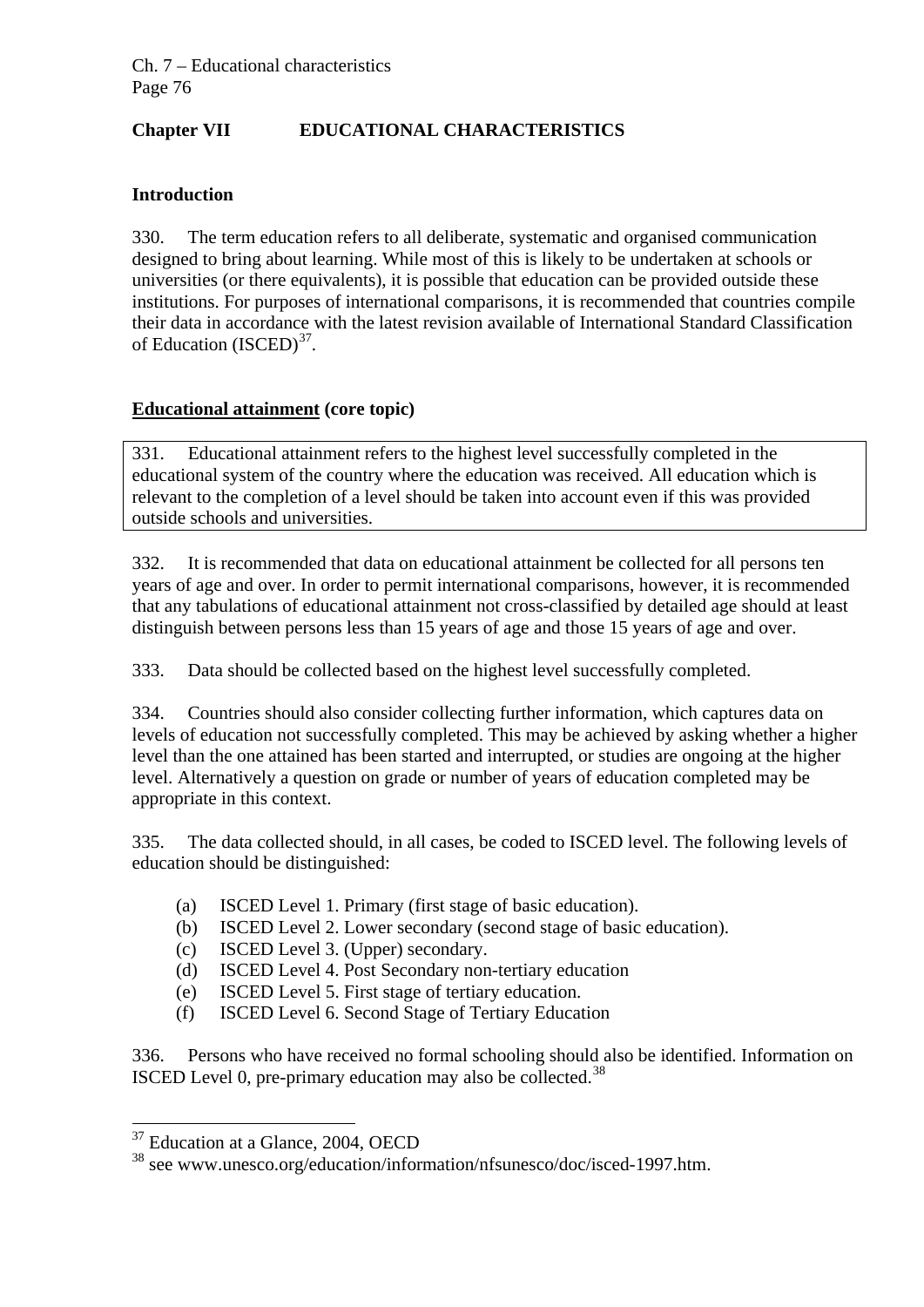337. Special attention needs to be paid to establishing the appropriate level/grade equivalence for persons who received their education under a different or foreign system and to situations where the educational system may have changed more than once. Countries may wish to consider asking for the foreign country where the education was received.

338. Necessary deviations from the recommended definitions and classifications that result from particular characteristics of the national educational system should be explained in the census report and/or relevant metadata. If, for national purposes, it is necessary to publish the results entirely in terms of the designations used for the schools within a country, it is recommended that an effort be made to relate the categories distinguished for national users to those which will make it possible to use the data for international comparisons. Countries coding "educational attainment" to a national standard classification can establish correspondence with the most recent version of ISCED either through double coding or through "mapping" from the detailed groups of the national classification to ISCED.

339. It is important to recognise that under certain circumstances a level of education may have been completed even though a relevant qualification was not obtained. It is recommended that educational attainment data and data on qualifications are collected separately or in such away that it is possible to draw a distinction. If data is not collected separately or the distinction is not possible this should be made clear in any census publications.

### **Educational qualifications (non-core topic)**

340. Educational qualifications are the degrees, diplomas, certificates, etc. which have been conferred on a person by educational authorities, special examining bodies or professional bodies in his/her home country or abroad on the successful completion of a course of full-time, parttime or private study.

341. It is suggested that information on educational qualifications be collected at least for all persons who have successfully completed a course of study at the post-secondary level of education. Such information should include the title of the highest degree, diploma or certificate received, with an indication of the field of study if the title does not make this clear.

### **Field of study (non-core topic)**

342. Field of study, as defined in ISCED, is the subject matter taught in an education programme.

343. Information on the distribution of educated persons by field of study is important for examining the match between the supply and demand for qualified manpower with specific specializations within the labour market. It is equally crucial for planning and regulating the production capacities of different levels, types and branches of educational institutions and training programmes. Besides educational attainment, the field of study of a person represents a second important dimension of his/her qualification. Titles, degrees, diplomas and further training received, as well as experience gained on the job would constitute additional components of a qualification.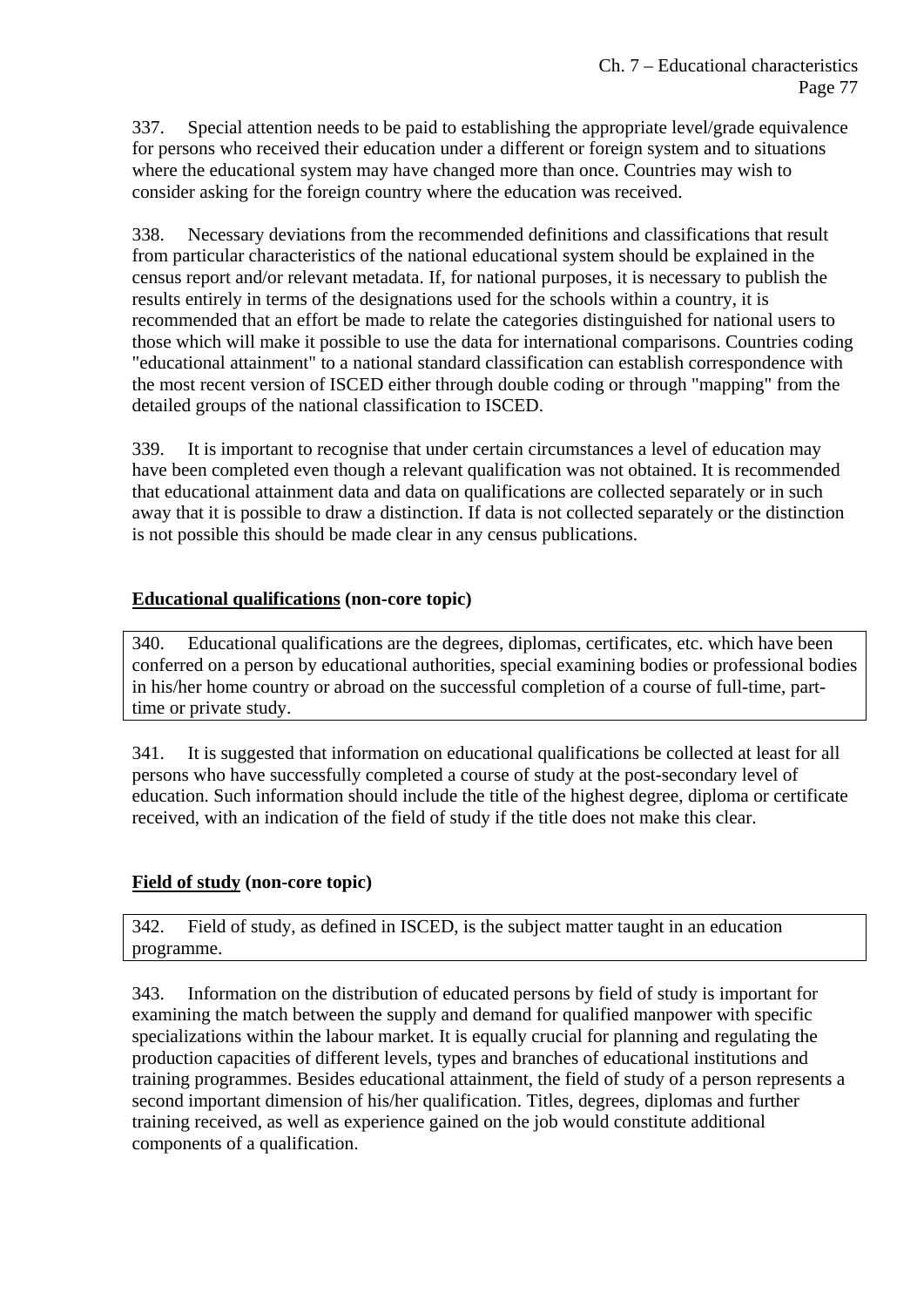<span id="page-77-0"></span>344. Information on the field of study should be collected primarily for persons within the adult population who have attained secondary education or above. This would mean that the question is to be principally addressed to persons aged 15 years and over who have completed secondary education or higher or other organized educational and training programmes at equivalent levels of education.

345. A problem may arise in identifying the exact field(s) of study of persons with interdisciplinary or multidisciplinary specializations. In these cases, countries should follow the identification of the major or principal field of study. However, countries may wish to identify specialization in different ways depending on the planned use of this information and data processing capacities.

346. The most common method is to ask the person during census enumeration to identify only one principal field of study, and this may result in loss of information on the other fields. The second solution is to accept multiple responses to the question, in which case appropriate data processing facilities for handling and tabulating multiple responses must be put into place. If necessary, the data collection and processing procedures could be adapted to enable the distinction between principal and secondary fields of study. Another possible solution would be to establish a separate category for each multi-disciplinary field within the classification.

347. Countries may follow established national nomenclature or, to facilitate international comparison, adopt the classifications and coding of fields of study of the most recent version of ISCED. Countries coding "field of study" to a national standard classification can establish correspondence with the most recent version of ISCED either through double coding or through "mapping" from the detailed groups of the national classification to ISCED. Detailed examples and guidance on classifying educational programs within the ISCED framework are available in the Eurostat "Fields of Education and Training Manual"<sup>[3](#page-77-0)9</sup>.

# **School attendance (non-core topic)**

348. School attendance is defined as regular attendance at any accredited educational institution or programme, public or private, for organised learning at any level of education. Instruction in a particular skill, which is not part of the recognised educational structure of the country (for example in-service training courses in factories), is not considered "school attendance" for census purposes. Data on school attendance should refer to the time of the census. If the census is taken during the school vacation period, school attendance during the period just before the vacation will be taken into account.

349. The concept of school attendance is different from, but complementary to, that of enrolment as normally covered by school statistics. Attendance means the day-to-day presence of participants at an institution of learning. Enrolment refers to the formal registration of the participant at the start of the course, for example the registration of a school pupil at the start of the school year. A person may be enrolled but does not attend, for example, due to illness. A

<sup>1</sup>  $39$  see

http://forum.europa.eu.int/Public/irc/dsis/edtcs/library?l=/public/measuring\_lifelong/classificatio ns/isced97\_fields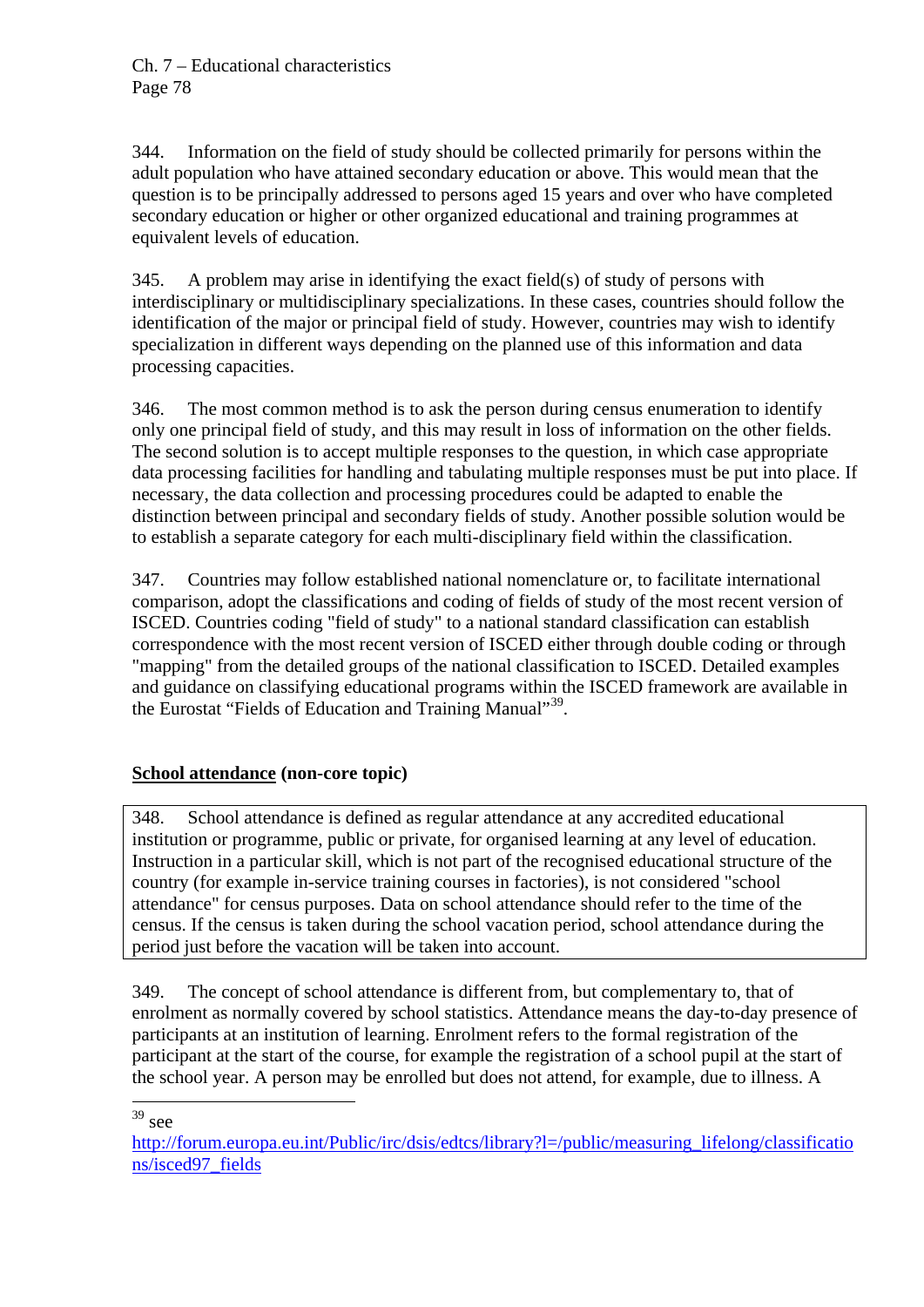person attending a training programme may not be formally enrolled in a school or an educational institution.

350. The definition of attendance as day-to-day presence at an institution of learning is most relevant to primary and secondary education. There may be other instances where a person is enrolled and actively participating in a course of education to achieve a qualification but does not regularly attend any institution. Examples of this include participation via an Internet based course of study, correspondence courses and certain modes of tertiary education, which only require infrequent attendance.

351. Depending on national priorities, the data collected may be restricted to attendance in primary and secondary education. More broadly it may refer to all modes of participation in all levels of education and information on active participation in a course of study towards a qualification may be gathered. In every case it should be possible to draw a distinction between each type of participation and this should be made clear in the relevant census report and/or metadata.

352. Information on school attendance relates in particular to the population of official school age, which ranges from 5 to 29 years old in general but varies from country to country depending on the national education structure. In cases where data collection is to be extended to cover attendance in pre-primary education and/or other systematic educational and training programmes organized for adults in productive and service enterprises, community-based organizations and other non-educational institutions, the age range may be adjusted as appropriate. Note that those among the 'not currently active' who are classified as 'students' (see paragraph [258](#page-59-0)) will include only a sub-set of all persons attending school, as some of those attending school will either be classified as 'employed' or as 'unemployed' (see paragraphs [239](#page-53-0)- [248](#page-57-0)).

# **Literacy (non-core topic)**

353. Literacy is defined as the ability both to read and to write. If this topic is included in the census, the information collected should be designed to distinguish persons who are literate from those who are illiterate. A person who can, with understanding, both read and write a short, simple statement on his everyday life is literate. A person who cannot, +with understanding, both read and write such a statement on his everyday life may be considered to be illiterate. Hence, a person capable of reading and writing only figures and his/her own name should be considered illiterate, as should a person who can read but not write and one who can read and write only a ritual phrase which has been memorized. Literacy is an applied skill and ideally needs to be measured in relation to a particular task such as reading a newspaper or writing a letter. Potentially this requires a trained interviewer so it may be unsuitable for a self-completion census. Reading and writing may be measured separately to allow simpler questions to be asked and to enhance analytical power.

354. The collection and tabulation of statistics on literacy during the population census should not be based on assumed inferences between literacy, school attendance and educational attainment. There are circumstances in which people may leave school with only partial literacy skills and may lose these if they are not regularly required to read and write.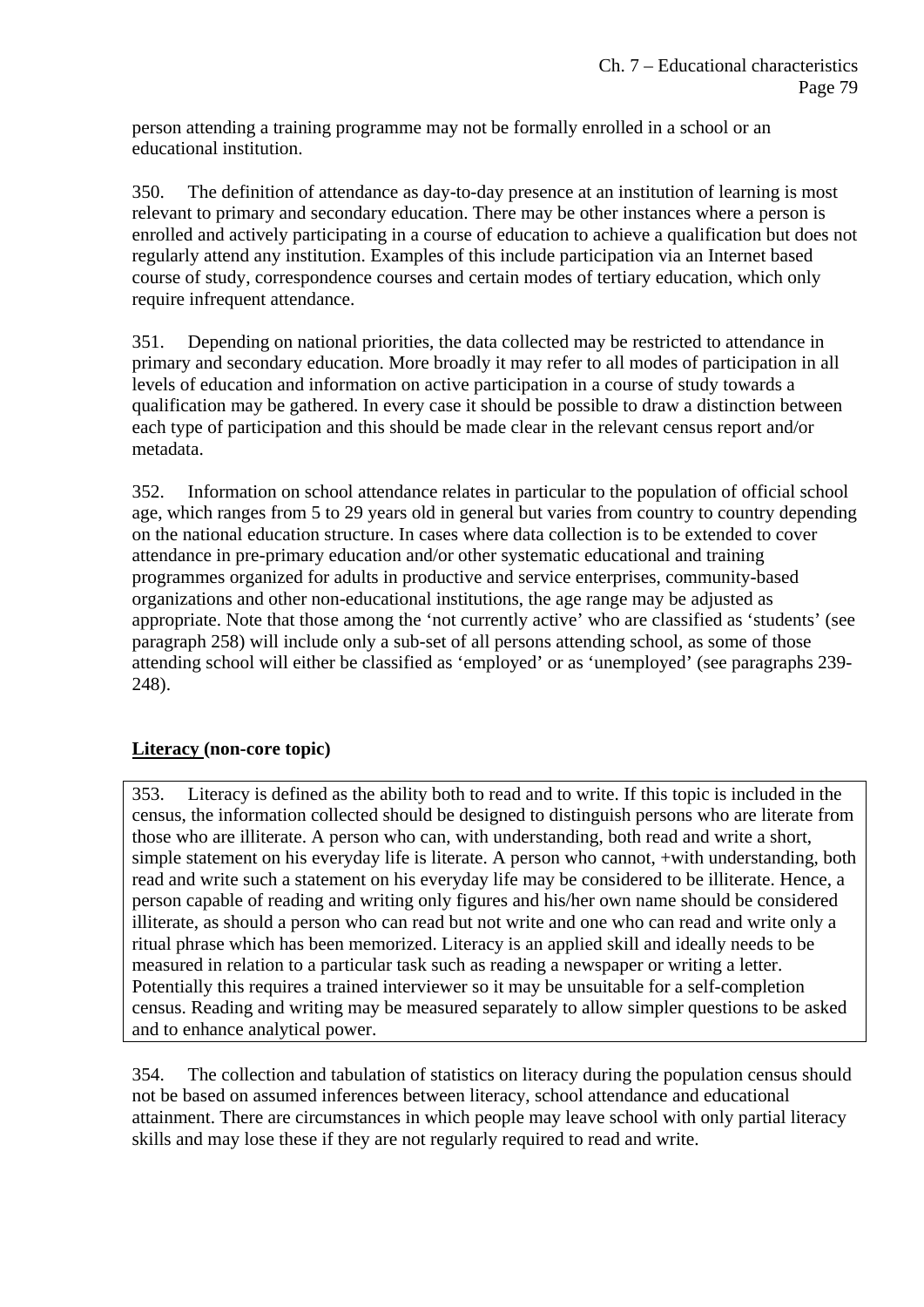Ch. 7 – Educational characteristics Page 80

355. The language or languages in which a person can read and write is not a factor in determining literacy and need not be considered on the questionnaire. In multi-lingual countries, however, information on the ability to read and write in a particular language may be essential for the determination of educational policy and would, therefore, be a useful additional subject of inquiry.

356. Countries may consider the introduction of some form of literacy assessment questions based on advice from regional experts and UNESCO. Alternatively a simple question on reading and writing literacy may be appropriate.

357. It is suggested that data on literacy be collected for all persons ten years of age and over. In order to permit international comparisons of data on literacy, however, any tabulations of literacy not cross-classified by detailed age should at least distinguish between persons under 15 years of age and those 15 years of age and over.

# **Computer literacy (non-core topic)**

358. Computer literacy is defined as the ability to use basic computer applications to accomplish everyday tasks. If this topic is included it is recommended that information be collected about ability to use word processing, spreadsheet, e-mail and web browsing applications.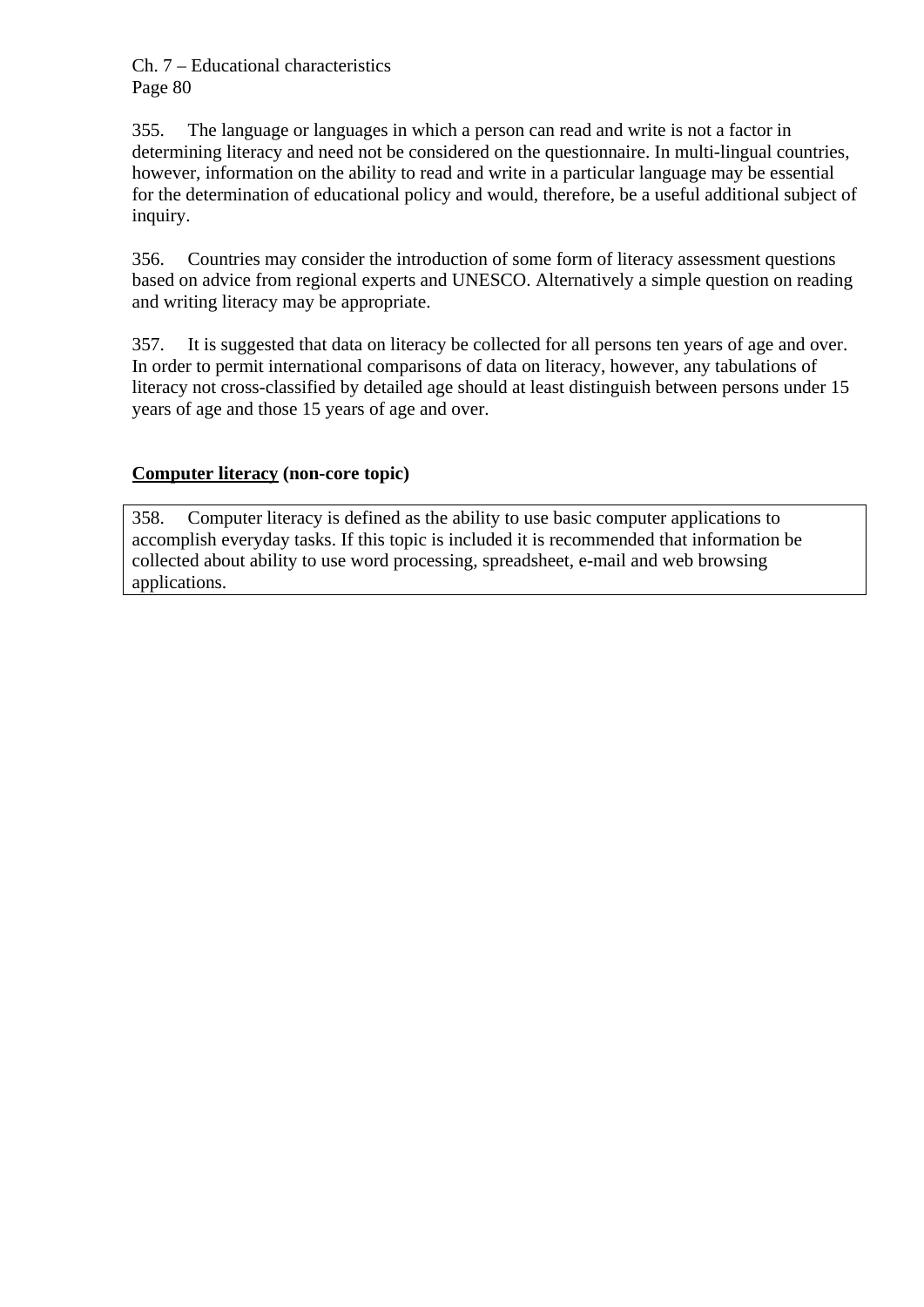# **Chapter VIII INTERNATIONAL AND INTERNAL MIGRATION**

### **Introduction**

359. Two different aspects relevant for migration can be identified through the census:

- (a) Measurement of stocks of international migrants and other groups relevant to international migration, with information on timing and geographical patterns of their international migrations; and
- (b) Measurement of stocks of internal migrants, with information on timing and geographical patterns of their internal migrations.

### **Population groups relevant to international migration**

360. Two population groups relevant for international migration are usually identified in population censuses: foreign-born and foreigners.

361. *Foreign-born*: this is the group of persons who were born in another country. This group corresponds to the stock of international migrants that migrated at least once in their life and reside outside of their country of birth at the time of the Census. Persons born in the country are defined as native-born.

362. *Foreigners:* this is the group of persons who do not have the citizenship of the country. Foreigners can be foreign-born or native-born. Persons having the citizenship of the country are defined as nationals.





363. The population groups that are identified on the basis of place of birth and citizenship are represented in Chart 1. Though being very important, information on these groups is in many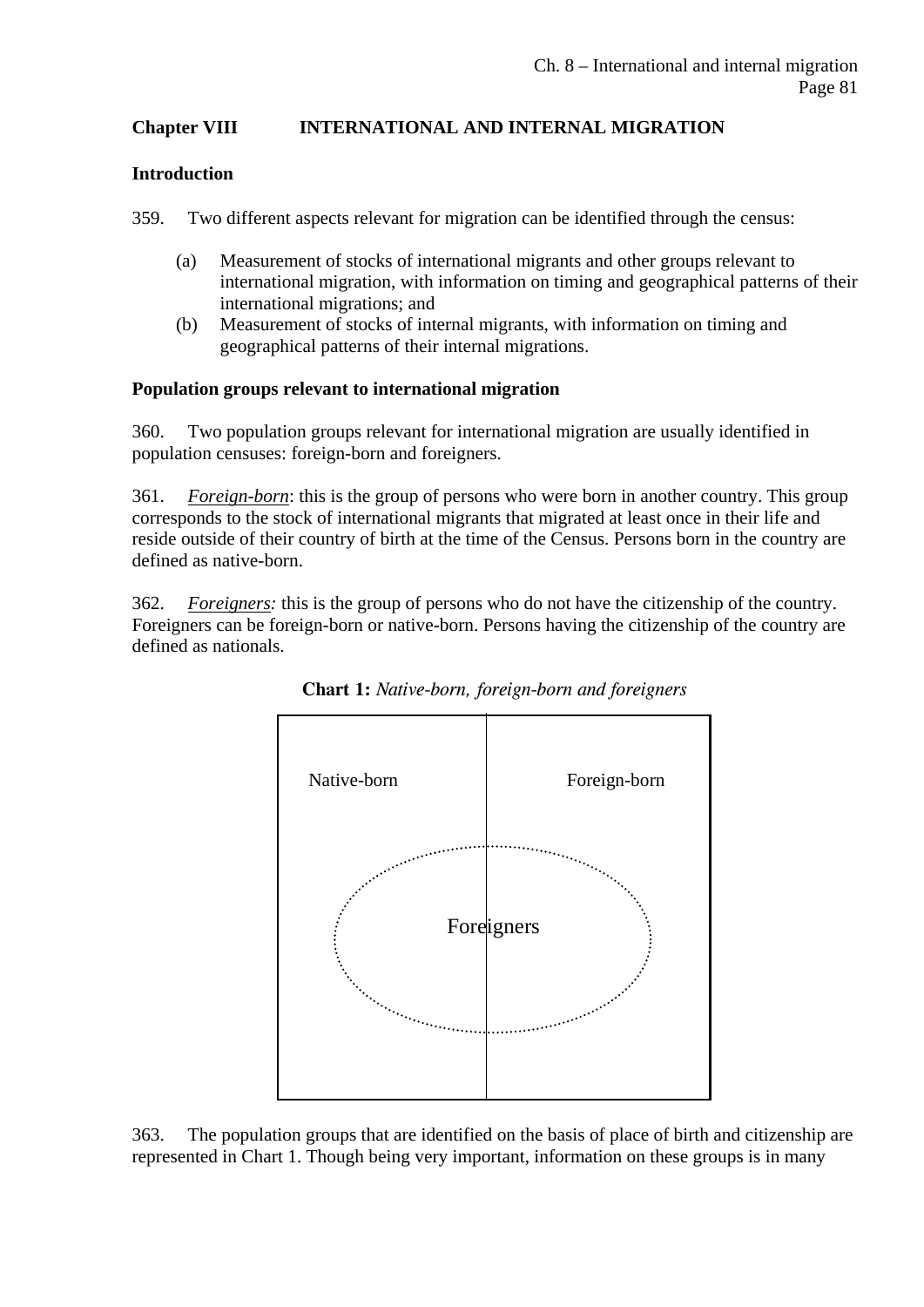<span id="page-81-0"></span>Ch. 8 – International and internal migration Page 82

1

countries not sufficient to monitor and analyse the impact of international migration. It is therefore recommended that the census should attempt to identify two additional population groups:

364. *Descendants of foreign-born*: This is the group of persons born in the country whose parents were born abroad. Several generations of descendants can theoretically be distinguished, that is: persons whose parents, grandparents, etc, were born abroad. However, in population censuses the focus is generally restricted to those persons whose parents were born abroad (this group is often referred to as the "second generation").

365. *Ever-international migrants:* the Recommendations on Statistics of International Migration<sup>[40](#page-81-0)</sup> define an *international migrant* as "any person who changes his or her country of usual residence". According to this definition, the stock of *ever-international migrants* in a country is the set of persons who have ever changed their country of usual residence. This group includes all foreign-born plus those native-born who have ever resided abroad<sup>[4](#page-81-0)1</sup>.

**Chart 2:** *Native-born, foreign-born, foreigners, descendants of foreign-born and international migrants* 



 $40$  Recommendations on Statistics of International Migration – Revision 1, United Nations, 1998, ST/ESA/STAT/SER.M/58/Rev.1, paragraph 32.

<sup>&</sup>lt;sup>41</sup> It is assumed that all foreign-born are international migrants and that they all resided or were expected to reside in the country of birth for at least one year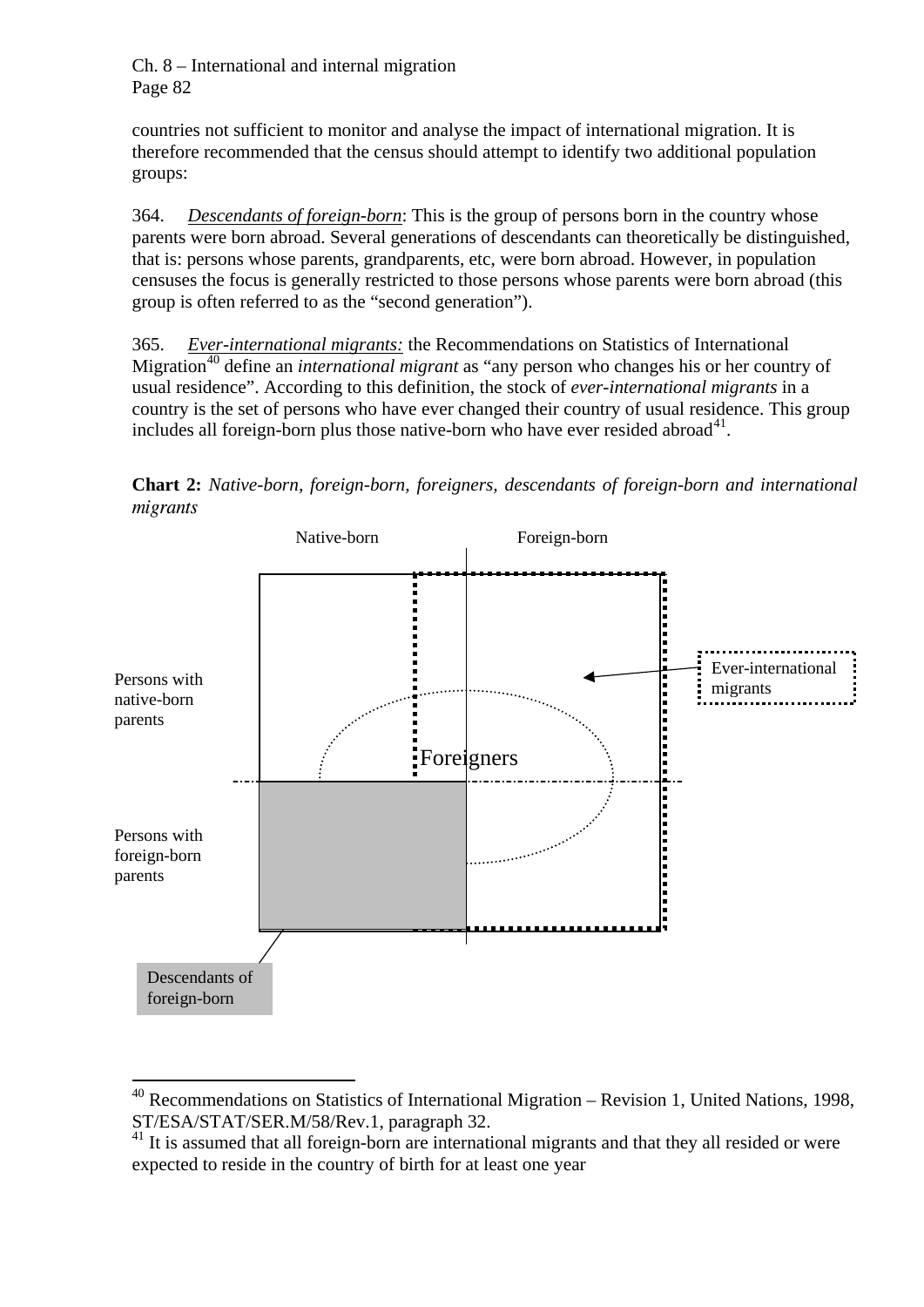<span id="page-82-0"></span>366. The groups defined above are not mutually exclusive and they can overlap to a great extent, as shown in Chart 2. However, each group is relevant for different aspects of the migration and integration process and represents a possible target of different programmes and policies. The size of each group clearly depends on the country, its legislation and its migration history.

367. Analytical classifications can be built by using jointly place of birth, citizenship and place of birth of parents. The classifications built using respectively place of birth/citizenship and place of birth/place of birth of parents/citizenship are particularly important since they allow the identification of various population groups relevant to international migration. A full description of these classifications is given in paragraphs [398-](#page-87-0)[405.](#page-88-0)

368. Persons having one parent born in the country and the other one born abroad represent a special case. This group can represent a significant share of the population in some countries. It is suggested that a separate counting is provided for this group (see paragraph [401](#page-87-0)).

369. In all topics related to international borders (country of birth, country of birth of parents, country of citizenship, country of previous/current residence) reference should be made to the boundaries existing at the time of the census. This can have important implications in countries that originated from the splitting of a former country, since many persons that moved within the borders of the former country can now be counted as international migrants, if reference is made to their country of birth or their country of previous residence. It is therefore important to pay attention to the interpretation of data from these countries, particularly in relation to country of birth or country of previous residence.

370. Wherever possible, complementary tabulations on the population stocks relevant to international migration should be provided, distinguishing the persons who migrated before the break-up of the former country from those who did so after the break-up. Persons who were born in a particular territory but whose country of birth has changed because of boundary changes should not be counted as foreign-born.

# **Internal migrants**

371. Internal migrants are broadly defined as persons who are usually resident in a particular geographical area and who have previously been resident in another geographical area in the country. In operational terms the geographical area is identified as the smallest civil division. *Internal migrants* are, therefore, defined as those who are usually resident in a civil division at the time of the census and who have previously been resident in another civil division within the country, where the civil division is identified at the smallest civil level. In order to provide relevant information on internal migrants, a detailed classification should distinguish local, intraregional or inter-regional moves. Movements within smallest civil divisions should be considered as residential mobility, not as internal migrations.

372. Persons who are international immigrants – who, regardless of country of birth or citizenship, have at some point in their lives been usually resident in another country – may also be counted as internal migrants if, in addition to their international move, they also moved internally and they were resident elsewhere in the country prior to the census.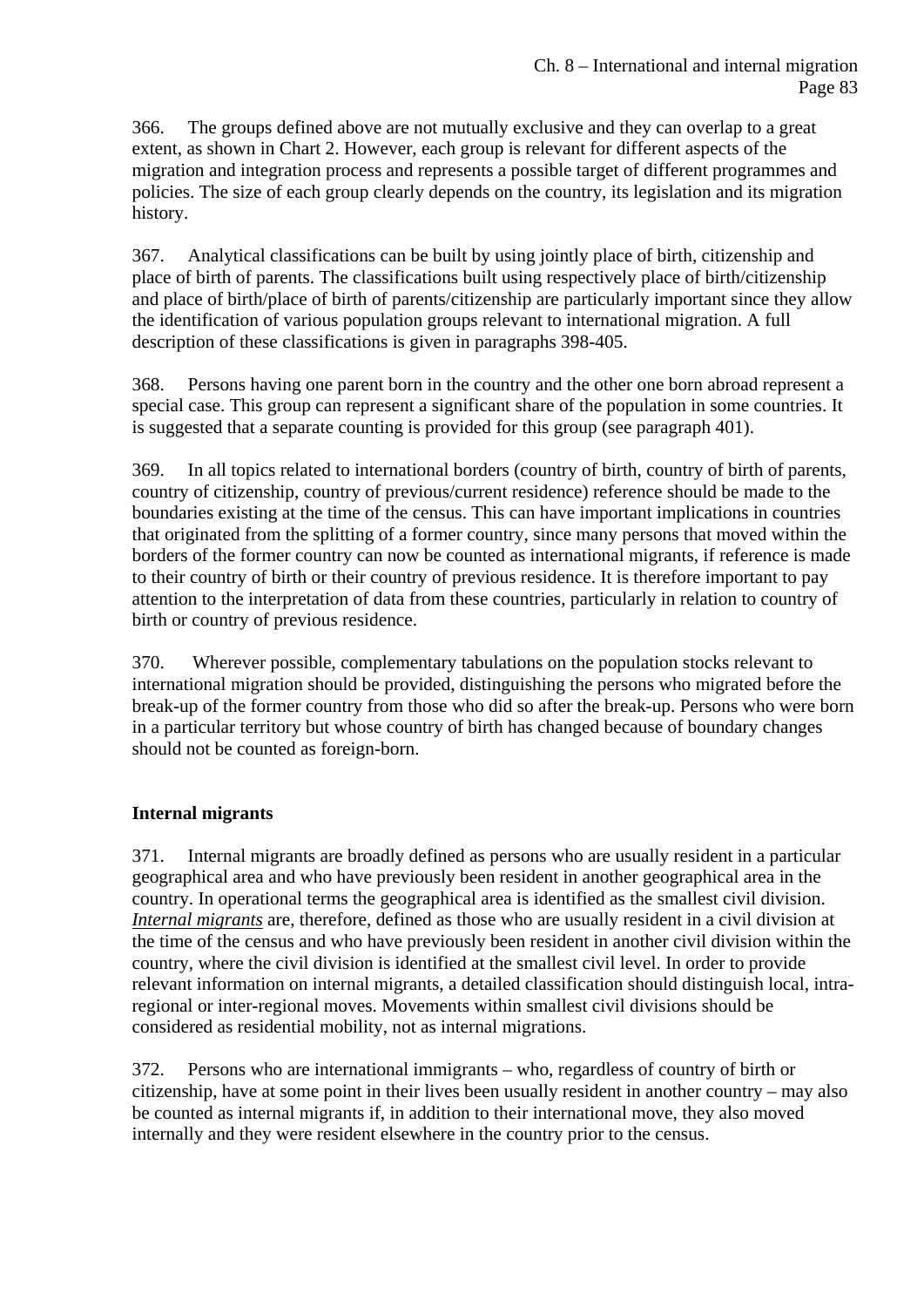# <span id="page-83-0"></span>**Country/place of birth (core topic)**

373. Place of birth can be collected according to either the geographical unit in which the birth took place or to the place of usual residence of the mother at the time of the birth. Countries should collect the information according to the criterion that better suits their data output needs. Some countries may collect information according to both criteria. For persons born in the country, information on the smallest civil division should be collected. For persons born outside the country, it is sufficient to collect information on the country of birth. Country of birth is used to distinguish between native-born and foreign-born residents.

374. For purposes of international comparability as well as for internal use, information on country of birth should be collected on the basis of international boundaries existing at the time of the census. It is recommended that the information on this topic be collected and coded in the most feasible detailed manner. For the foreign-born, the country of birth should be coded, based on the three-digit alphabetical codes presented in the classification issued by the UN Statistical Division $42$ .

# **Country of citizenship (core topic)**

1

375. Citizenship is defined as the particular legal bond between an individual and his/her State, acquired by birth or naturalization, whether by declaration, option, marriage or other means according to the national legislation. Citizenship is used to identify the foreign resident population, that is the resident persons who do not hold the citizenship of the country of enumeration.

376. Information on country of citizenship should be collected for all persons and coded in the most feasible detailed manner, based on the three-digit alphabetical codes presented in the classification issued by the UN Statistical Division (Standard Country or Area Codes for Statistical Use, ST/ESA/STAT/SER.M/49/Rev.4/). This classification of countries and areas is a useful tool for developing a classification of citizenships but attention should be paid in considering the dependent territories that are included in the classification above but that may not have their own citizenship.

377. Provisions should be made in order to obtain separate data for stateless persons, that is persons without a recognized citizenship of a state.

378. Information on all citizenships held by respondents should be collected, in order to identify the portion of population with dual or multiple citizenship.

<sup>&</sup>lt;sup>42</sup> Standard Country or Area Codes for Statistical Use, ST/ESA/STAT/SER.M/49/Rev.4/ (http://unstats.un.org/unsd/methods/m49/m49.htm)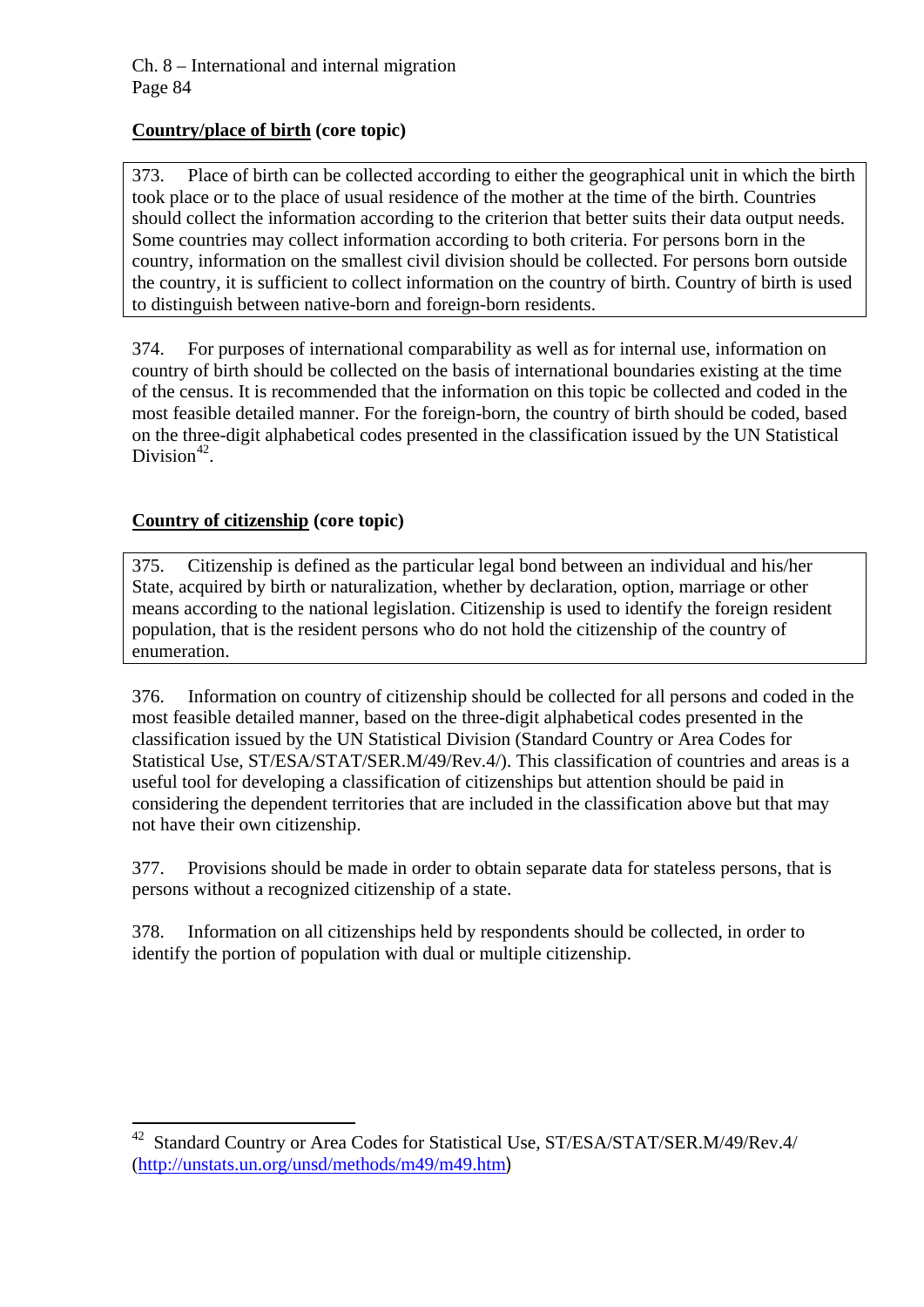### <span id="page-84-0"></span>**Ever resided abroad and year of arrival in the country (core topic)**

379. This topic focuses on all persons who have ever resided outside the current country of usual residence, regardless of country of birth or citizenship and regardless of other changes of usual residence that may have occurred inside the country. In order to collect information on this topic, individuals should be asked whether they have ever had a usual residence abroad. Information on this topic allows to identifying the group of ever-international migrants (see paragraph [365](#page-81-0)). For those who ever resided abroad, the year of arrival in the current country of residence should also be collected.

380. The year of arrival should be the calendar year when the person most recently established usual residence in the country. The purpose of this topic is to measure the duration of residence of international migrants in the host country. It is preferable to measure duration using the time of arrival rather than the number of years elapsed since arrival in the country because time of arrival is likely to yield more accurate information<sup>[43](#page-84-0)</sup>. In order to have more detailed information on the time of arrival, information may be collected also on the month of arrival.

381. The year of last arrival to the country is recommended rather than the year of first arrival since it can provide unequivocal information. When using year of last arrival, the derived duration of residence refers to an uninterrupted stay in the country, whereas no information is available on periods of residence abroad when the year of first arrival is used. The year of last arrival can also provide useful information on recent immigration flows. Guidance to enumerators and respondents should emphasise that this item relates only to the most recent immigration to the country since difficulties of understanding may occur where a person has established residence in the country on more than one occasion.

### **Country of previous usual residence abroad (non-core topic)**

<u>.</u>

382. For persons that have ever resided abroad, the country of previous residence may also be recorded. For purposes of international comparability as well as for internal use, information on country of previous residence should be collected on the basis of international boundaries existing at the time of the census. It is recommended that the information on this topic be collected and coded in the most feasible detailed manner, based on the three-digit alphabetical codes presented in the classification issued by the UN Statistical Division (Standard Country or Area Codes for Statistical Use, ST/ESA/STAT/SER.M/49/Rev.4/).

 $43$  For those arrived in recent years the individual calendar year should be recorded while broader time intervals could be used for those arrived in previous periods.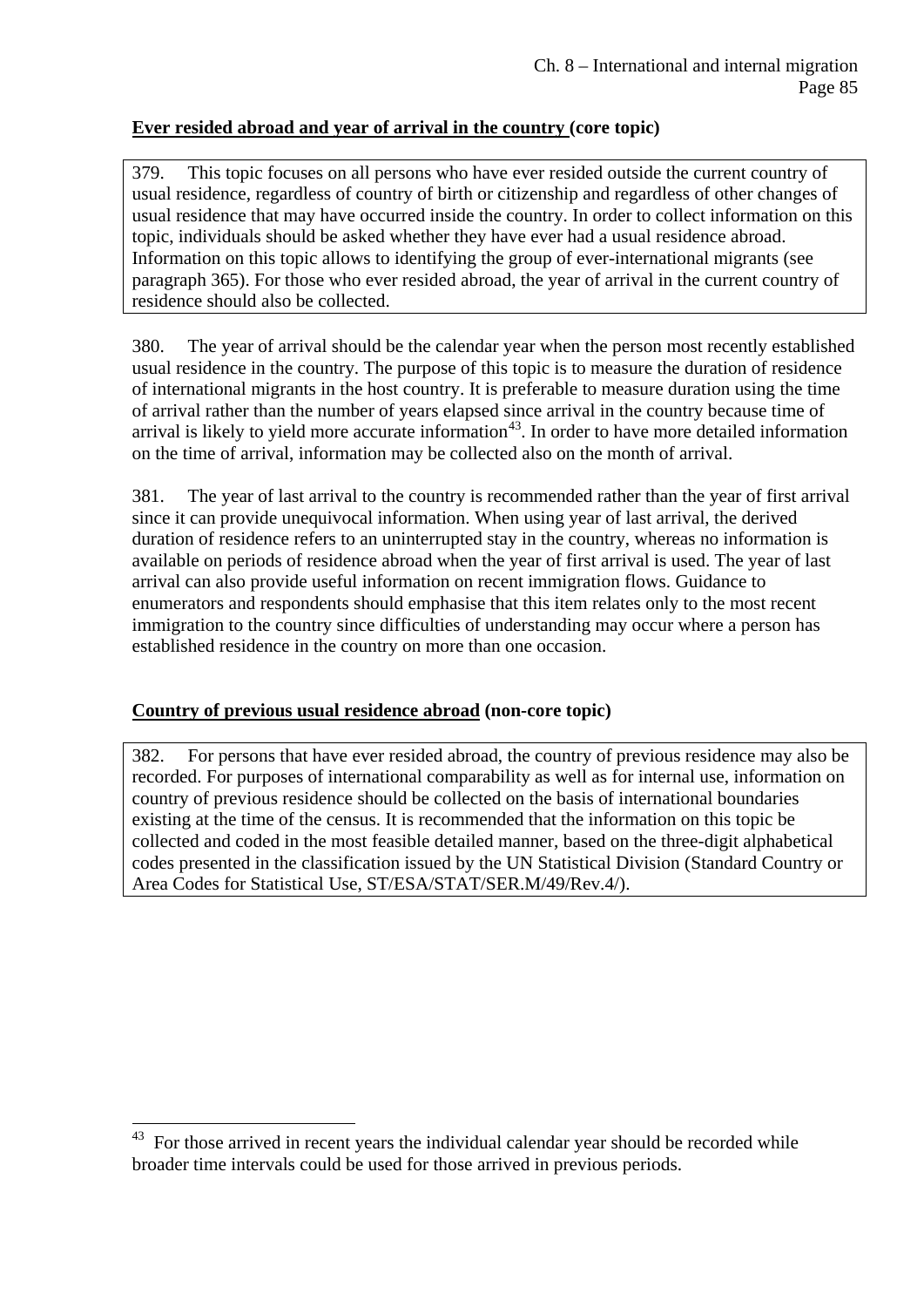### <span id="page-85-0"></span>**Total duration of residence in the country (non-core topic)**

383. This topic focuses on the total duration of residence in the country of ever-international migrants (see paragraph [365](#page-81-0)). Total duration is defined as the total number of years that the everinternational Migrant has resided in the country, taking into account all periods of residence including the last one. This topic provides additional information with respect to the year of last arrival (see paragraphs [380-381](#page-84-0)) only for those persons who established residence in the country on more than one occasion.

### **Previous place of usual residence and date of arrival in the current place (core topic)**

384. This topic provides information on geographic and time patterns of international migration moves to the current place of residence. It is recommended that the place of previous residence should be identified in terms of the smallest civil division.

- 385. In operational terms this topic can be implemented in two modes:
	- (a) **Extensive mode**: by enquiring into year and month of arrival in the current place of usual residence plus previous place of usual residence; or
	- (b) **Reduced mode**: by enquiring into place of usual residence one year prior to the census

### **Year and month of arrival in the current place**

386. In the extensive mode year and month of arrival should be the calendar year and month when the person most recently established residence in the current place of usual residence. In order to reduce the burden on respondents' month of arrival could be asked only of those who arrived in the calendar year before the census $44$  $44$ . The previous place of usual residence is defined in terms of the smallest civil division. From the joint use of the two questions it is possible to analyse patterns and timing of internal migration. If the previous place of usual residence was outside the country, the country of residence should be collected.

### **Place of usual residence one year prior to the census**

<u>.</u>

387. The reduced mode is primarily intended to allow patterns of recent migration to be studied. If the place of usual residence one year prior to the census was inside the country, this should be identified as the smallest civil division. If the place of usual residence one year prior to the census was outside the country, the country of residence should be collected.

388. The reduced mode gives information on persons that arrived in the current place of residence during the last year, and this information can be compared to the corresponding information provided by the extended mode. However, the extensive mode also provides important information on migrations that took place in previous years. Countries should select either one or other of the two modes on the basis of their information needs.

 $44$  For those arrived in recent years the individual calendar year should be recorded while broader time intervals could be used for those arrived in previous periods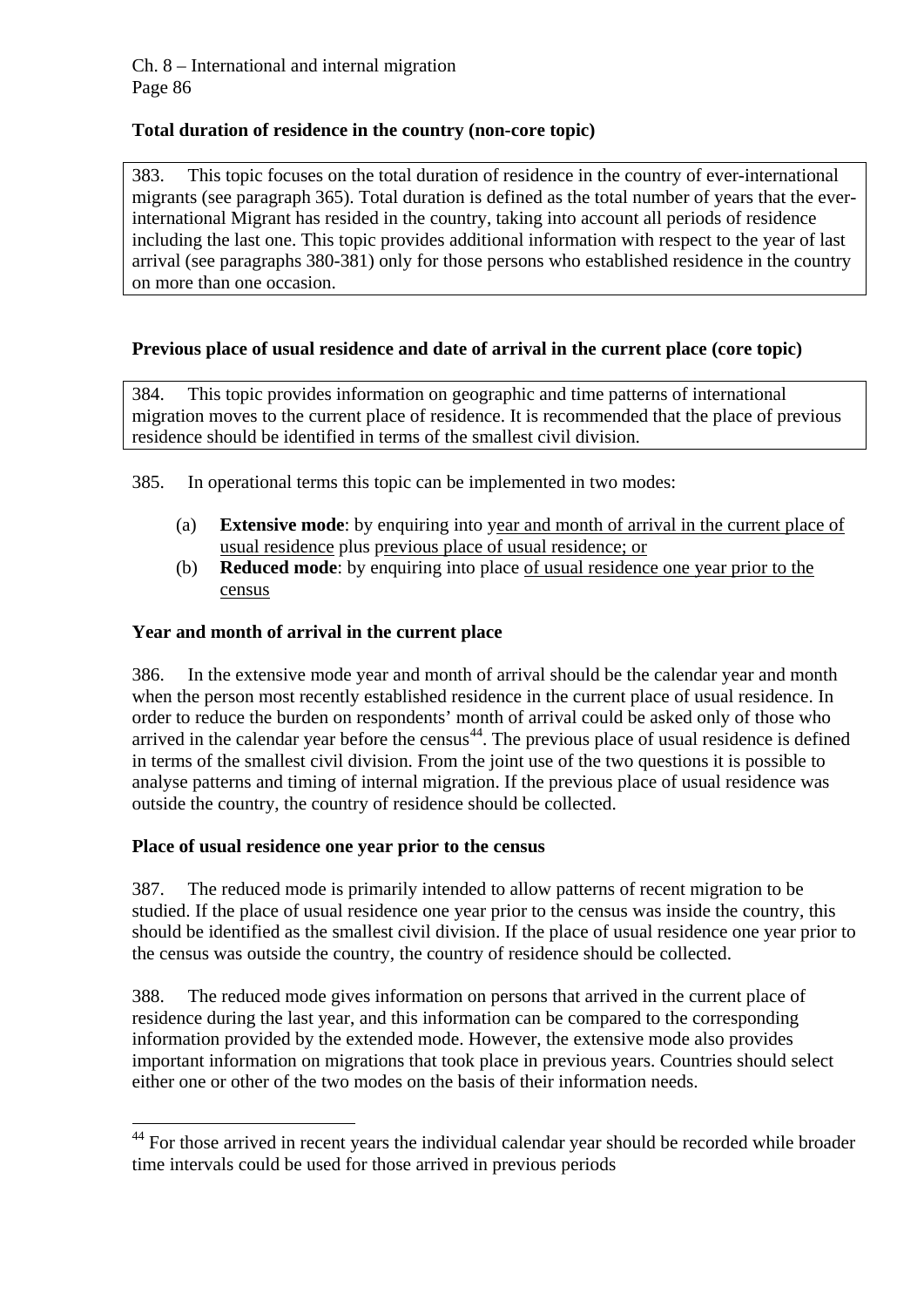389. Both extensive and reduced mode provide only partial information on international migrations and it is therefore recommended to use the topic 'Ever resided abroad and year of arrival in the country' (see paragraph [379](#page-84-0)) to collect precise information on timing of international immigrations.

#### **Place of usual residence five years prior to the census (non-core topic)**

390. If the question on the place of usual residence one year prior to the census is asked (that is the reduced mode is selected for the topic 'Previous place of usual residence and date of arrival in the current place'), the place of usual residence five years prior to the census could also be asked. This extension of the time interval allows the capture of a larger number of moves at the cost of an increased uncertainty about the exact timing of the migration. If the place of usual residence five years prior to the census was inside the country, it is intended to be the smallest civil division. If the place of usual residence five years prior to the census was outside the country, the country of residence should be collected.

#### **Reason for migration (non-core topic)**

391. Some countries may wish to collect information on reasons for international and/or internal migration. This topic should refer to the main reason that drove the respondent to undertake the most recent migratory move. It is recommended that only one main reason for migration should be recorded. It may be most appropriate to include this topic as a sub-question of the item on residence abroad (see paragraph [382](#page-84-0)) or as a sub-question of the item on the previous place of usual residence (see paragraph [384\)](#page-85-0).

### **Country of birth of parents (non core topic)**

392. Countries with a significant number of immigrants may want to collect information on the country of birth of parents. Information on the country of birth of parents (father and mother) should be asked of all resident persons following the same indications given for the country of birth. This topic permits the identification of the group of descendants of foreign-born. Special attention should be paid in collecting this topic in countries where boundaries have undergone major changes (see paragraph [369](#page-82-0)).

393. The use of country of birth of parents is suggested in order to identify the group of descendants of immigrants since it is based on objective and reliable information. This topic is recommended in order to collect valuable information on integration processes and outcomes of immigrants and their descendants.

394. In case of adopted children, reference should always be made to legal parents.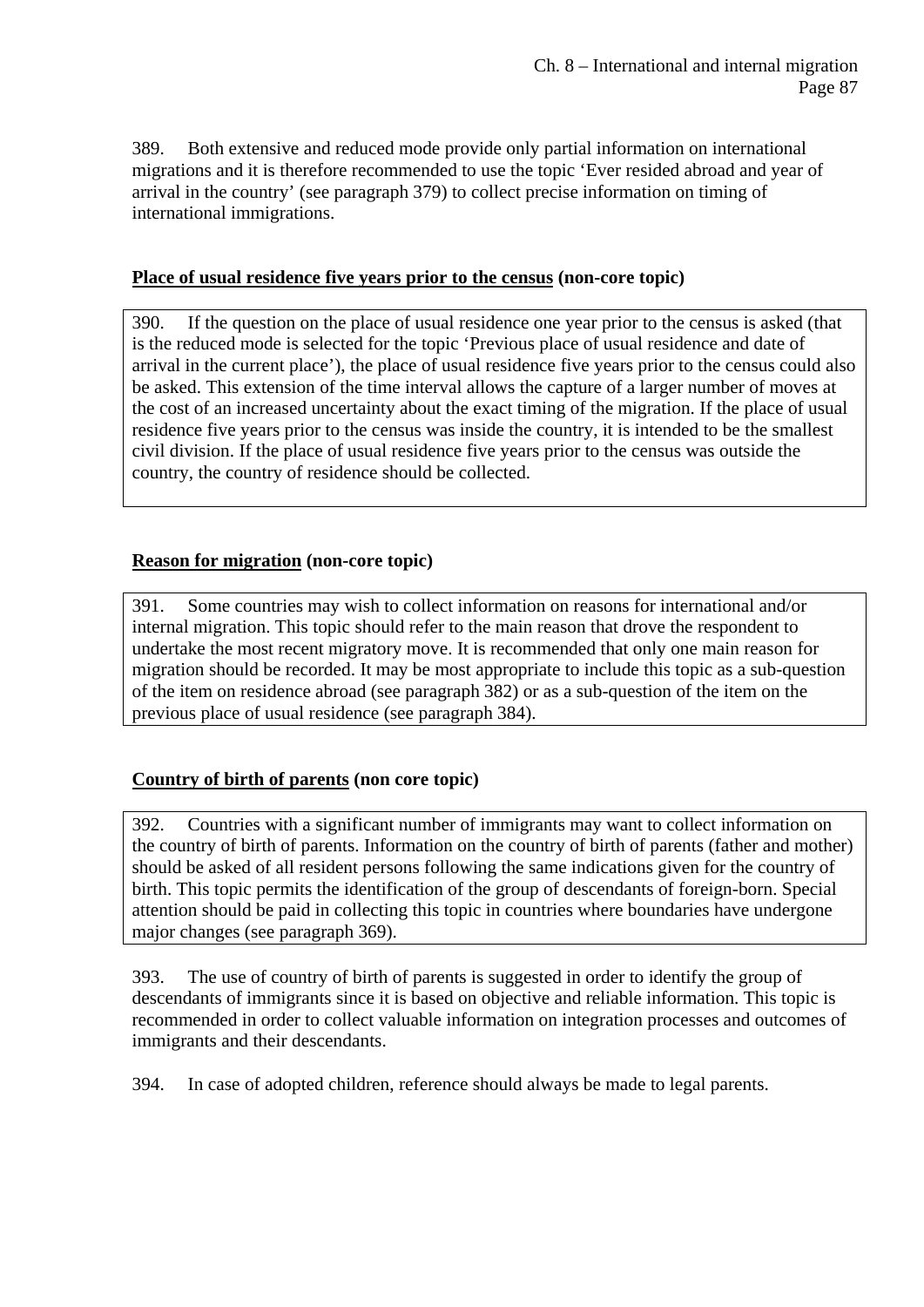<span id="page-87-0"></span>Ch. 8 – International and internal migration Page 88

### **Citizenship acquisition (non-core topic)**

395. Countries with a significant number of naturalized persons may want to collect information on the way the national citizenship was acquired, either at birth or by naturalization or other means according to the national legislation.

396. Some countries may also wish to include, for naturalized citizens, questions on the year of acquisition of citizenship and the type of naturalization (by marriage, by residence, by legal status, etc.).

397. In countries that have emerged from the break-up of former States, an additional typology of citizenship acquisition may be added which should refer to those who received the national citizenship when the new state was created. This typology should include those who were recognized as national citizens when the regulation on citizenship of the newly created state came into force.

### *Persons with foreign/national background (derived non-core topic)*

398. The group of persons with a foreign background is composed of those persons whose parents were born outside the country. The persons in this group may or may not have directly experienced an international migration.

399. Persons whose parents were born in the country form the group of persons with a national background. Those persons who have one parent born in the country and the other one born abroad form the group of persons with a mixed background.

400. Countries that do not ask for country of birth of parents but for acquisition of citizenship can approximate information on the foreign/national background by using the following rules:

- (a) Persons having national citizenship since birth will be considered as having national background;
- (b) Persons who have got the national citizenship by naturalization or other means will be considered as having foreign background;
- (c) Persons without the national citizenship (that is all foreign citizens) will be considered as having foreign background.

401. When using the topic on citizenship acquisition to identify national/foreign background, the following issues should be considered:

- (a) Persons with foreign background cannot be identified if, by the time of their birth, their foreign-born parents had already acquired the citizenship of the country;
- (b) Persons with mixed background cannot be identified.

402. Persons with national/foreign background cannot be identified through a question on citizenship acquisition in countries where granting of citizenship is based on the country of birth (*jus soli* principle).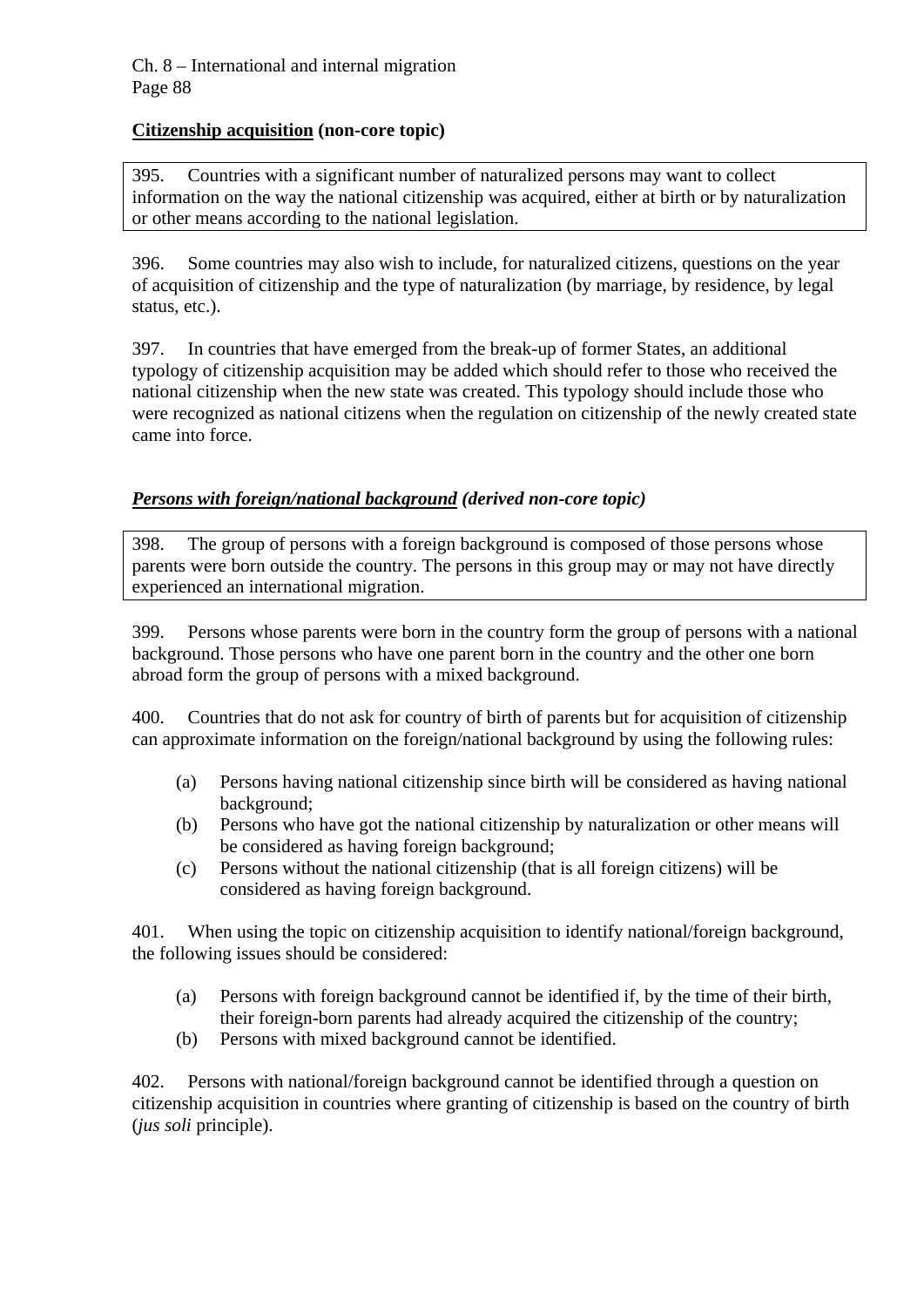### <span id="page-88-0"></span>*Population groups relevant to international migration (derived non-core topic)*

403. This topic provides a classification of the population groups that can be identified by on the basis of the following topics:

(a) Joint use of place of birth and citizenship; and

(b) Joint use of place of birth, citizenship and place of birth of parents.

404. On the basis of the two-core topics, place of birth and citizenship, the following population groups can identified:

- (1.0) *Foreign-born foreigners*: persons born abroad without the citizenship of the country. This group will include the foreign-born immigrants who did not acquire the citizenship of the host country.
- (2.0) *Native-born foreigners*: persons born in the country without the citizenship of the country. This group will be in large part formed by those descendants of foreign-born who did not get the citizenship of the host country.
- (3.0) *Foreign-born nationals*: persons born abroad and having the citizenship of the country. This group will in large part formed by persons with national background who were born abroad and by persons with foreign background who eventually got the citizenship of the host country.
- (4.0) *Native-born nationals*: persons born in the country with the citizenship of the country. This group will be in large part formed by native-born with national background. It will also include those descendants of foreign-born who got the citizenship of the country.

405. Based on the two core topics, place of birth and citizenship, and the non-core topic place of birth of parents the population groups identified in Table 1 can be derived: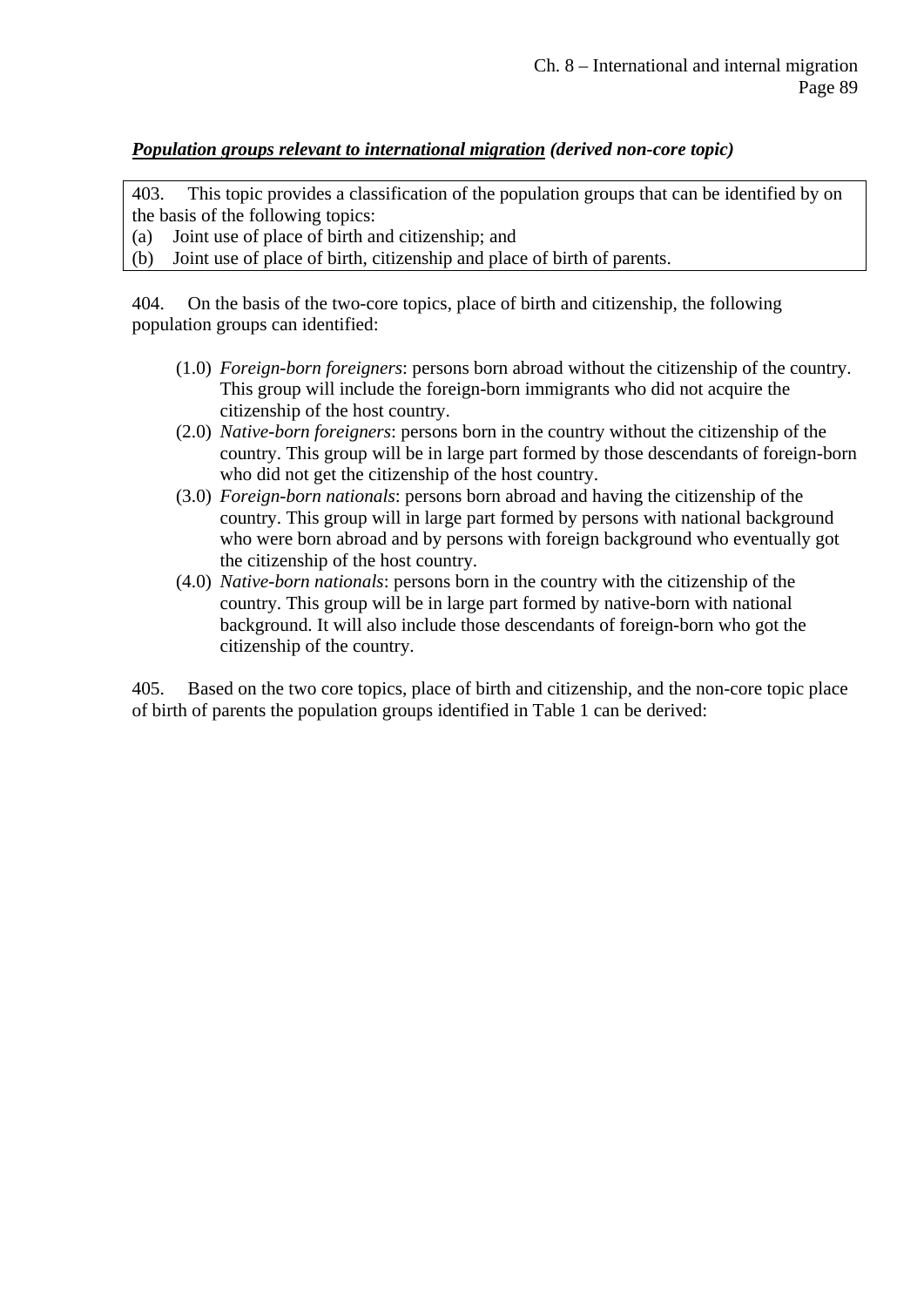# *Table 1:* **Classification of population according to country of birth of parents, country of birth and citizenship**

| Place of<br>birth of<br>parents | <b>Place of</b><br>birth | Citizenship | Description of the population group                                                                                                                                                                                                                                                                                                                                                                                         |                                                                                                                                                                                                                                                                                                                                             |                                                                                                 |
|---------------------------------|--------------------------|-------------|-----------------------------------------------------------------------------------------------------------------------------------------------------------------------------------------------------------------------------------------------------------------------------------------------------------------------------------------------------------------------------------------------------------------------------|---------------------------------------------------------------------------------------------------------------------------------------------------------------------------------------------------------------------------------------------------------------------------------------------------------------------------------------------|-------------------------------------------------------------------------------------------------|
| Country of<br>census            | Country of<br>census     | National    | 1. Native-born nationals with national background: persons with the<br>country's citizenship and whose parents were born in the country. This<br>group usually includes the large majority of the population.                                                                                                                                                                                                               |                                                                                                                                                                                                                                                                                                                                             |                                                                                                 |
|                                 |                          | Foreigner   | 2. Native-born foreigners with national background: foreign citizens who<br>were born in the country and whose parents were also born in the country.<br>In principle this is a small population group. It may include members of<br>the so-called third generation, persons with double citizenship who report<br>only the foreign one or other persons with special cases.                                                |                                                                                                                                                                                                                                                                                                                                             |                                                                                                 |
|                                 | Abroad                   | National    | 3. Foreign-born nationals with national background: nationals who were<br>born abroad but whose parents were born in the country. This group<br>usually includes children of emigrants returned to the country of origin of<br>their parents. This group can be sizeable, especially in countries that in<br>the past experienced large emigration flows. Foreign-born adopted<br>children will also be part of this group. |                                                                                                                                                                                                                                                                                                                                             |                                                                                                 |
|                                 |                          | Foreigner   | 4. Foreign-born foreigners with national background: foreign citizens<br>who were born abroad but whose parents were born in the country.<br>Children of former emigrants can also be included in this group, if not<br>entitled to national citizenship. This group is in principle very small.                                                                                                                            |                                                                                                                                                                                                                                                                                                                                             |                                                                                                 |
| Abroad                          | Country of<br>census     | National    | 5. Native-born nationals with foreign<br>background: persons born in the country<br>whose parents were born abroad. This group<br>includes children of international immigrants<br>who have got the citizenship of the host<br>country, either at birth or by naturalization.                                                                                                                                               | These two<br>groups jointly<br>form the<br>group of<br>descendants<br>of foreign-<br>born. This<br>group is also<br>defined as<br>native-born<br>with foreign<br>background.<br>These two<br>groups jointly<br>form the<br>foreign-born<br>with foreign<br>background.<br>This group is<br>often referred<br>to as the first<br>generation. |                                                                                                 |
|                                 |                          | Foreigner   | 6. Native-born foreigners with foreign<br>background: foreign citizens born in the<br>country but whose parents were born abroad.<br>In this group there are children of immigrants<br>who did not get the citizenship of the host<br>country.                                                                                                                                                                              |                                                                                                                                                                                                                                                                                                                                             | <b>These</b><br>groups<br>jointly form<br>the group of<br>persons<br>with foreign<br>background |
|                                 | Abroad                   | National    | 7. Foreign-born nationals with foreign<br>background: nationals born abroad whose<br>parents where also born abroad. This group<br>includes the foreign-born immigrants who got<br>naturalized.                                                                                                                                                                                                                             |                                                                                                                                                                                                                                                                                                                                             |                                                                                                 |
|                                 |                          | Foreigner   | 8. Foreign-born foreigners with foreign<br>background: foreign-born foreigners with<br>foreign background. This group includes the<br>foreign-born immigrants living in the host<br>countries and keeping their original<br>citizenship. In many countries this is the<br>largest group among all those with foreign<br>background.                                                                                         |                                                                                                                                                                                                                                                                                                                                             |                                                                                                 |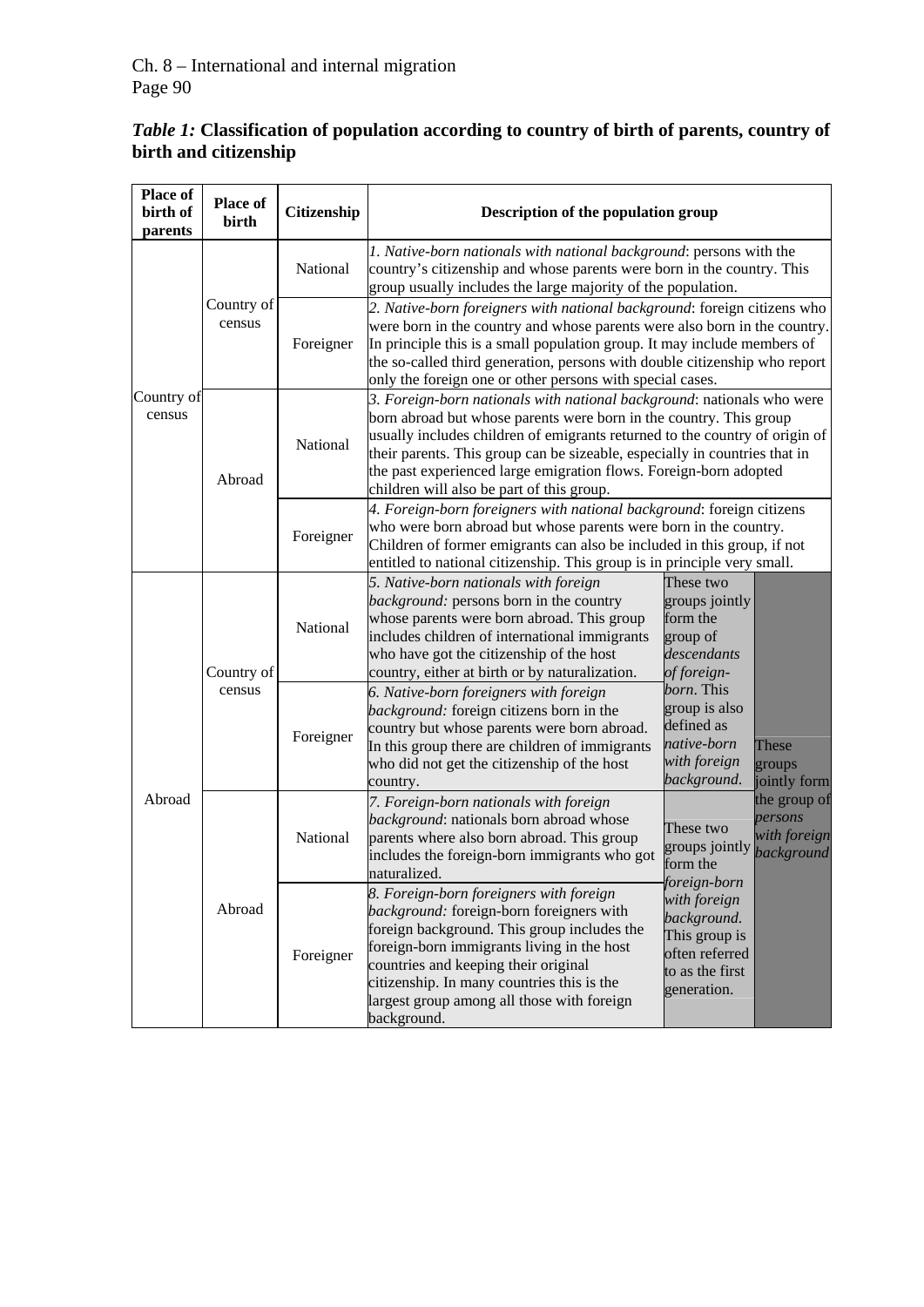# *Population with refugee background (derived non-core topic)*

406. *Population with refugee background* includes persons who were "forced migrants" and immediate family members of forced migrants. The population with refugee background can only be identified if the topic on reason for migration is included.

407. The count of the stock of refugees (persons being granted asylum under national regulations and/or international conventions) living in a country is often difficult because of mobility of persons and administrative procedures, like changes in the formal status of the refugee. Countries may use different definitions of the stock of refugees, with specific legal and administrative implications. How individuals perceive themselves may be different again from the legal situation within a country. At the international level, it is suggested to use the common definition of population with refugee background, a group of persons having experienced (directly or indirectly) a forced migration. This group can be useful for cross-country and across time analyses.

408. The narrow definition of this population group includes:

A Persons who declared that their main reason for migration was 'Forced migration'.

409. The broad definition of this population group also includes (in addition to group A above):

B Foreign-born persons who declared that their main reason for migration was 'Family' and are members of the same family nucleus of a person of the group A.

C Native-born children members of the same family nucleus of the parents and having both parents of the group A or one parent in the group A and the other parent of the group B.

410. Further relevant details, such as country of birth, citizenship or date of arrival in the country can be obtained by tabulating the *population with a refugee background* according to the other relevant topics.

# *Internally Displaced Persons (IDPs) (derived non-core topic)*

411. In countries where massive flows of internal migration occurred as a consequence of dramatic events like wars, social unrests, natural or environmental disasters, it is important to measure the size of the group of IDPs (Internally Displaced Persons). In countries having experienced such phenomena, it can be important to include a question on the reason for internal migrations. The group of IDPs includes the persons who declared that their main reason for internal migration was 'Forced migration' and their dependants living in the same household at the time of the census, including children born after the forced migration. The date of arrival and the place of previous residence are important characteristics of IDPs and may be obtained by cross-tabulation with other topics.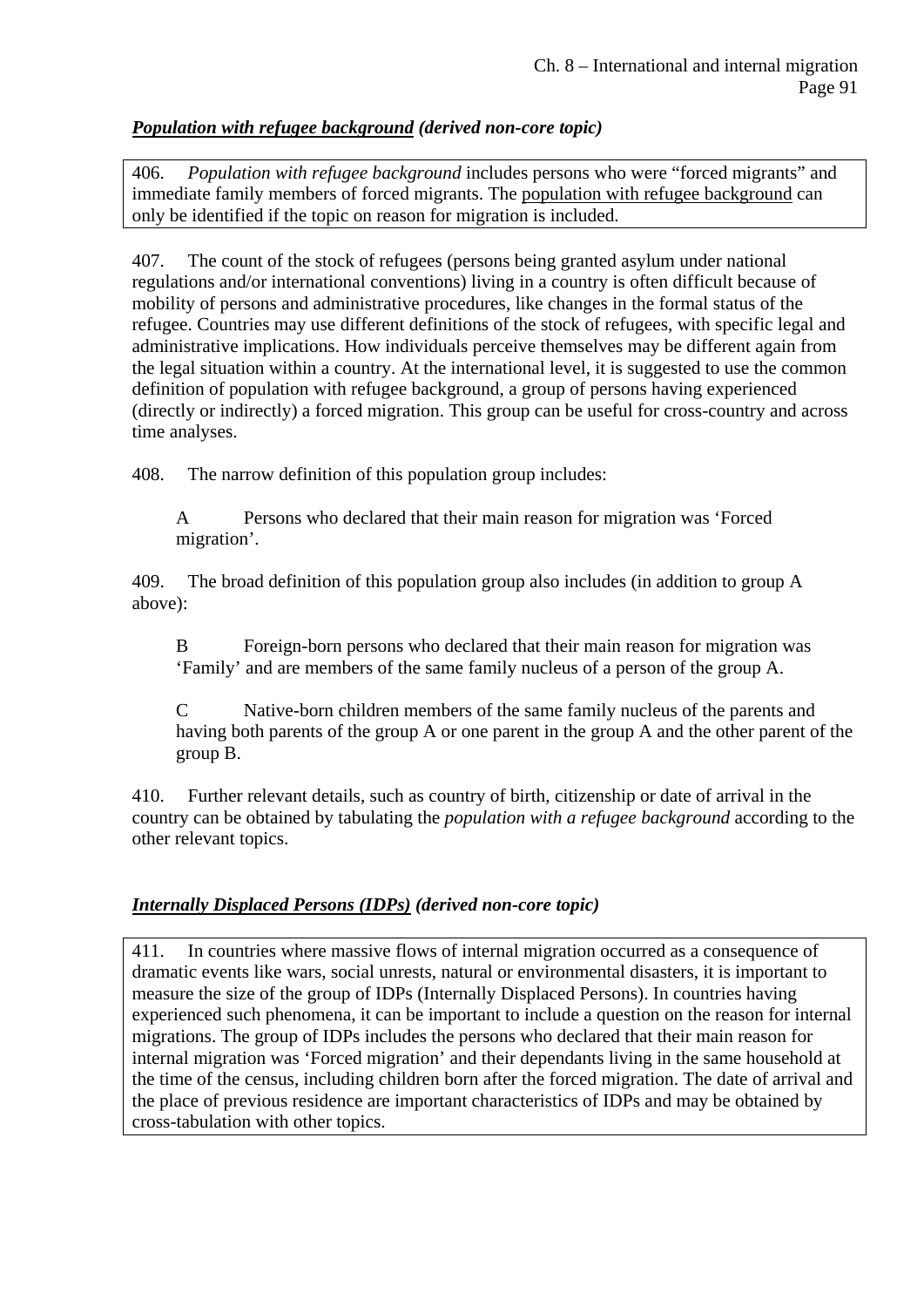# **Chapter IX ETHNO-CULTURAL CHARACTERISTICS**

# **Introduction**

412. Data on ethno-cultural characteristics of the population are of increasing relevance to countries of the UNECE region in the context of migration, integration and minority policies.

413. Countries with a culturally diverse population may wish to collect information on the ethnic identity (or composition) of the population, on mother tongue, the knowledge and practice of languages as well as on religious communities and denominations.

414. They may also wish to collect information on the ethno-cultural characteristics of parents and grand-parents (ancestry) to gain a deeper understanding of the origins of the population and of integration processes.

415. Ethno-cultural characteristics have generally a subjective dimension, they can be politically sensitive and population groups are often small. The free and open declaration of the respondents is therefore of essential importance. Members of certain minority groups may be particularly vulnerable to discrimination on the grounds of ethnic group or religion. Special care, therefore, may be required in census procedures and outputs relating to ethnic group and religion in order to demonstrate to respondents that appropriate data protection and disclosure control measures are in place.

416. Register-based data are only of limited relevance to the topic and can at best cover certain aspects, for example the formal membership of a church or religious community or the official language of communication between the government and households in a multilingual setting.

417. It is recommended that representatives of ethnic, language and religious groups be consulted in the drafting of census questions, the definition of classification procedures and the conduct of censuses among minority populations to assure transparency, the correct understanding of the questions and the full participation of the population.

418. Countries may wish to implement special monitoring mechanisms in relation with the collection of data on ethno-cultural characteristics to guarantee the free declaration of the respondents and data protection.

# **Ethnicity (non core topic)**

419. Ethnicity is based on a shared understanding of the history and territorial origins (regional, national) of an ethnic group or community as well as on particular cultural characteristics: language and/or religion and/or specific customs and ways of life.

420. Multi-ethnic countries with long-established minorities and/or recently arrived immigrant populations may wish to collect information on the ethnic composition of the population or of certain subgroups of the population. The data are relevant for the understanding of the cultural diversity of the population, the position of ethnic groups in society as well as for the definition and monitoring of anti-discrimination policies.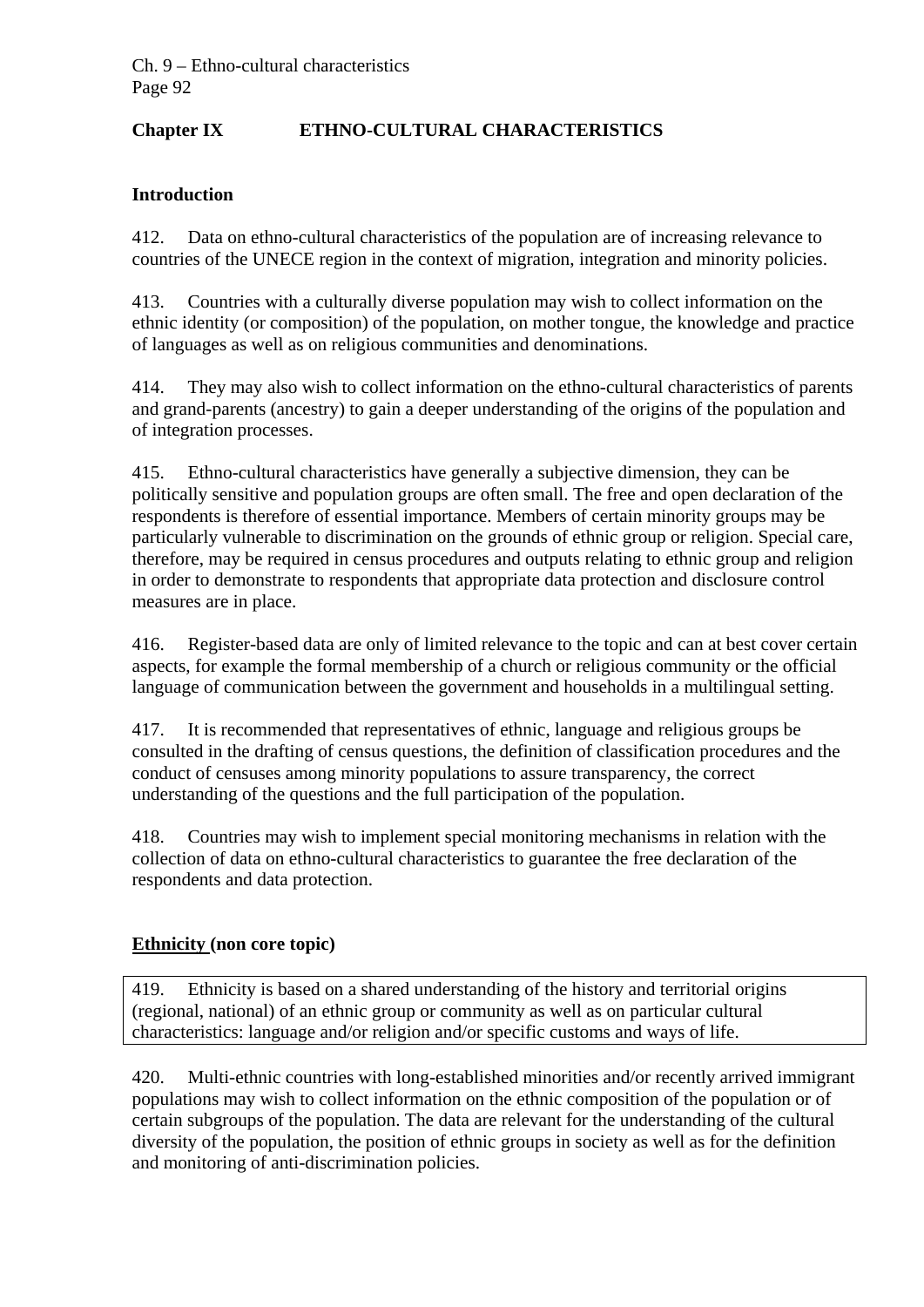421. Affiliation with certain ethnic groups is distinct from affiliation with language and/or religious groups, although overlaps are frequent. The combined collection and analysis of data on several ethno-cultural characteristics is particularly informative for the understanding of cultural diversity.

422. In some countries, ethnicity is also related to physical characteristics of the population (in particular colour, for example white, black). Data on physical characteristics are used to identify "visible minorities".

423. Some countries may consider collecting data on ancestry and ethnic origin of parents and grandparents.

424. Data on ethnicity should not be confounded with data on country of citizenship or country of birth. The use of the term nationality in place of ethnicity should be avoided.

425. Ethnicity has necessarily a subjective dimension and some ethnic groups are very small. Information on ethnicity should therefore always be based on the free self-declaration of a person, questionnaires should include an open question and interviewers should refrain from suggesting answers to the respondents.

426. Respondents should be free to indicate more than one ethnic affiliation or a combination of ethnic affiliations if they wish so.

427. In order to guarantee the free self-declaration of ethnicity, respondents should be allowed to indicate "none" or "not declared" when asked for their ethnicity. Countries should explain in the census instructions and the census documentations how the ethnicity of children from mixed couples is determined.

428. Countries should document the basic criteria and classification procedures for ethnicity and inform the data users about the scientific and socio-political concepts on which they are based.

429. Classifications of ethnic groups should be comprehensive and include at the finest level, ethnic groups, self-perceived groups, regional and local groups as well as groups that are usually not considered to be ethnic groups (for example religious groups, groups based on nationality in the sense of citizenship etc.). Classifications at the highest level depend on national conditions and concepts and no internationally comparable classification is recommended.

# **Language (non core topic)**

430. Multilingual countries and countries with significant immigrant populations may wish to collect data on languages that are currently written orspoken. Depending on information needs, the following data may be collected:

- (a) "Mother tongue", defined as the first language spoken in early childhood at home;
- (b) Main language, defined as the language which the person commands best;
- (c) Language(s) most currently spoken at home and/or work;
- (d) Knowledge of language(s), defined as the ability to speak and/or write one or more designated languages.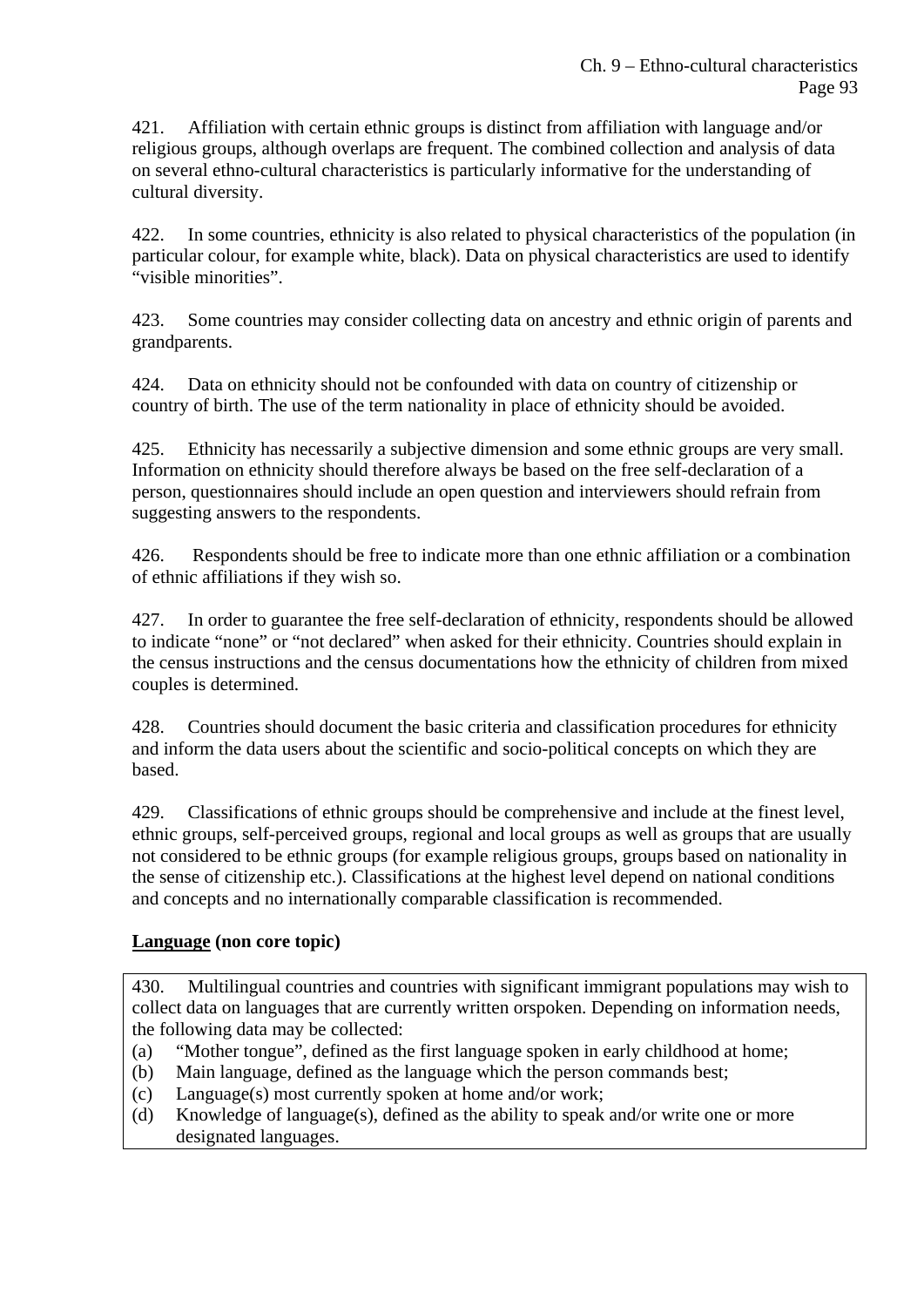Ch. 9 – Ethno-cultural characteristics Page 94

431. Data on (a) and (b) are relevant to understand processes of language change and to determine language regions and language groups. Questions will generally refer to one language only. Multiple languages may be required for the mother tongue and main languages of minority groups.

432. Data on (c) and (d) are relevant to understand language practices and knowledge of languages, including official languages and languages learnt at school. Questions refer to several languages and have to allow for multiple answers.

433. It is recommended that at least two questions be asked about language. One should refer to topics (a), (b), or (c) and the other should refer to topic (d).

434. Many language groups are small. It is therefore recommended that an open answer box, at least, be included in questions for groups (a) or (b).

435. Countries should explain the chosen concepts and definitions and document the classification procedures for languages in the census documentation and reports.

436. Classifications should be comprehensive and include on the finest level language groups, separate languages, regional dialects as well as *invented* and sign languages.

### **Religion (non core topic)**

437. Religion is generally regarded as a set of beliefs and practices, usually involving acknowledgment if a divine or higher being, power or principle, by which people order the conduct of their lives both practically and in a moral sense.

438. Countries that are traditionally multi-denominational or have significant immigrant populations with different religions may wish to collect data on religion.

439. Depending on the specific circumstances and information needs, the following data on religion may be collected:

- (a) Formal membership of a church or a religious community;
- (b) Identification with a certain religion, religious community or denomination;
- (c) Religious belief;
- (d) Religion in which a person was brought up; or
- (e) Religious attendance

440. In all approaches respondents should be allowed to declare "none". For privacy reasons, in some countries the questions may be voluntary.

441. Data should always be based on the free self-declaration of a person and questionnaires should include open questions to allow small groups, break-off groups and local denominations to identify. Countries should explain in the census instructions and the census documentation how the religion of children from mixed couples is determined.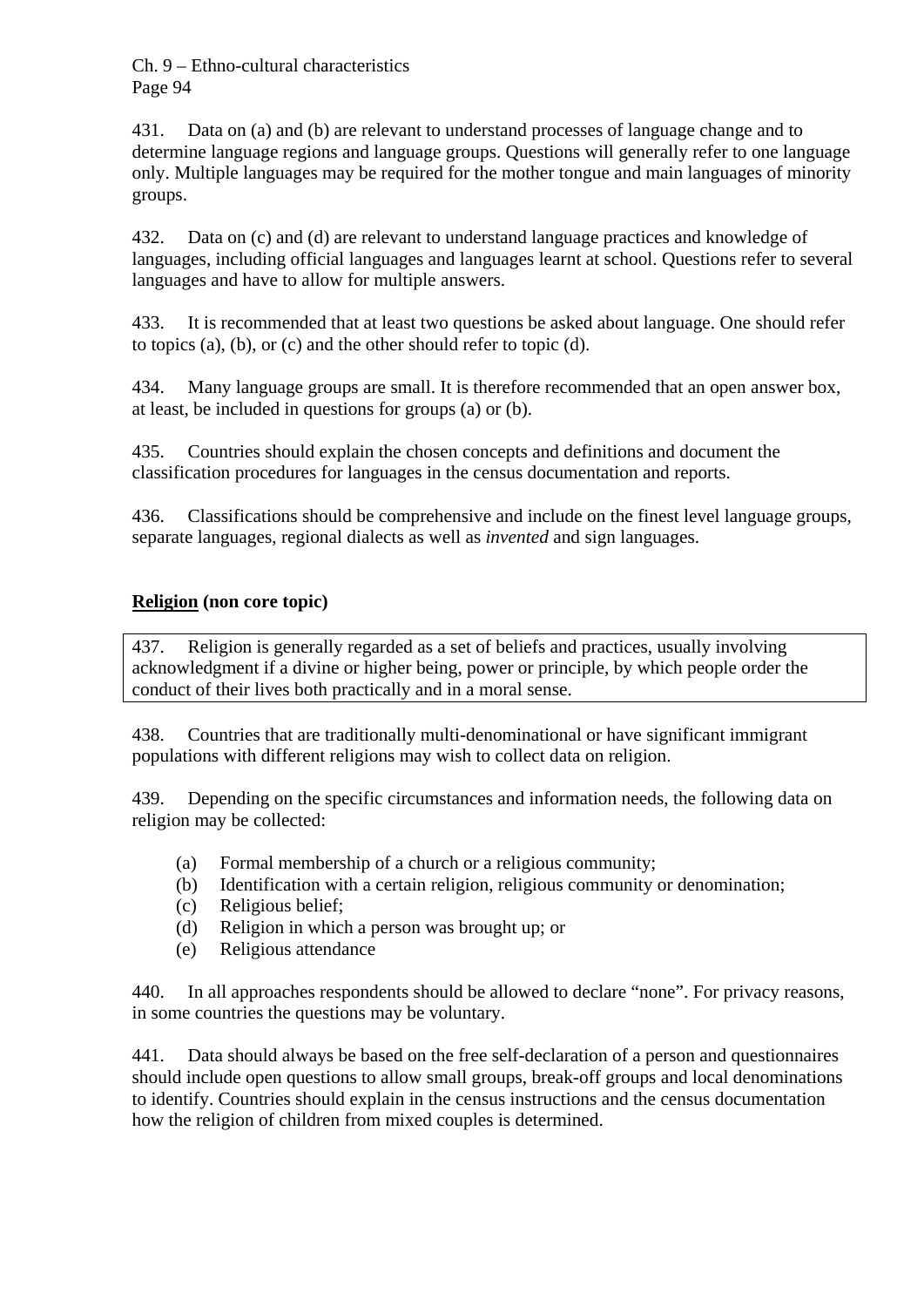442. Countries should explain in the census instructions and during data collection the chosen concepts and definitions and document the classification procedures for religious groups.

443. Classifications should be comprehensive. They should include at the finest level: groups of religions, religions, and subsets of religions, such as, religious denominations, administrative and organizational groupings, groups of churches, churches, and breakaway groups as well as belief systems that may not generally considered to be religions.

444. To increase consistency and comparability of data, the following classification of religions is recommended on the highest level:

#### (1.0) Christianity

- (1.1) Catholic
- (1.2) Orthodox
- (1.3) Protestant (including Anglican, Baptist, Brethren, Calvinist, Evangelical, Lutheran, Methodist, Pentecostal, Pietist, Presbyterian, Reformed, and other Protestant groups)
- (1.4) Jehovah's Witnesses
- (1.5) Oriental Christian
- (1.6) Other Christian
- (2.0) Islam
	- (2.1) Alawit (Nusayris)
	- (2.2) Ismaili (Seveners)
	- (2.3) Ithna'ashari (Twelvers)
	- (2.4) Shia
	- (2.5) Sufi
	- (2.6) Sunni
	- (2.7) Zaydi (Fivers)
- (3.0) Judaism
- (4.0) Buddhism
- (5.0) Hinduism
- (6.0) Sikhism
- (7.0) Other religious groups
- (8.0) No religion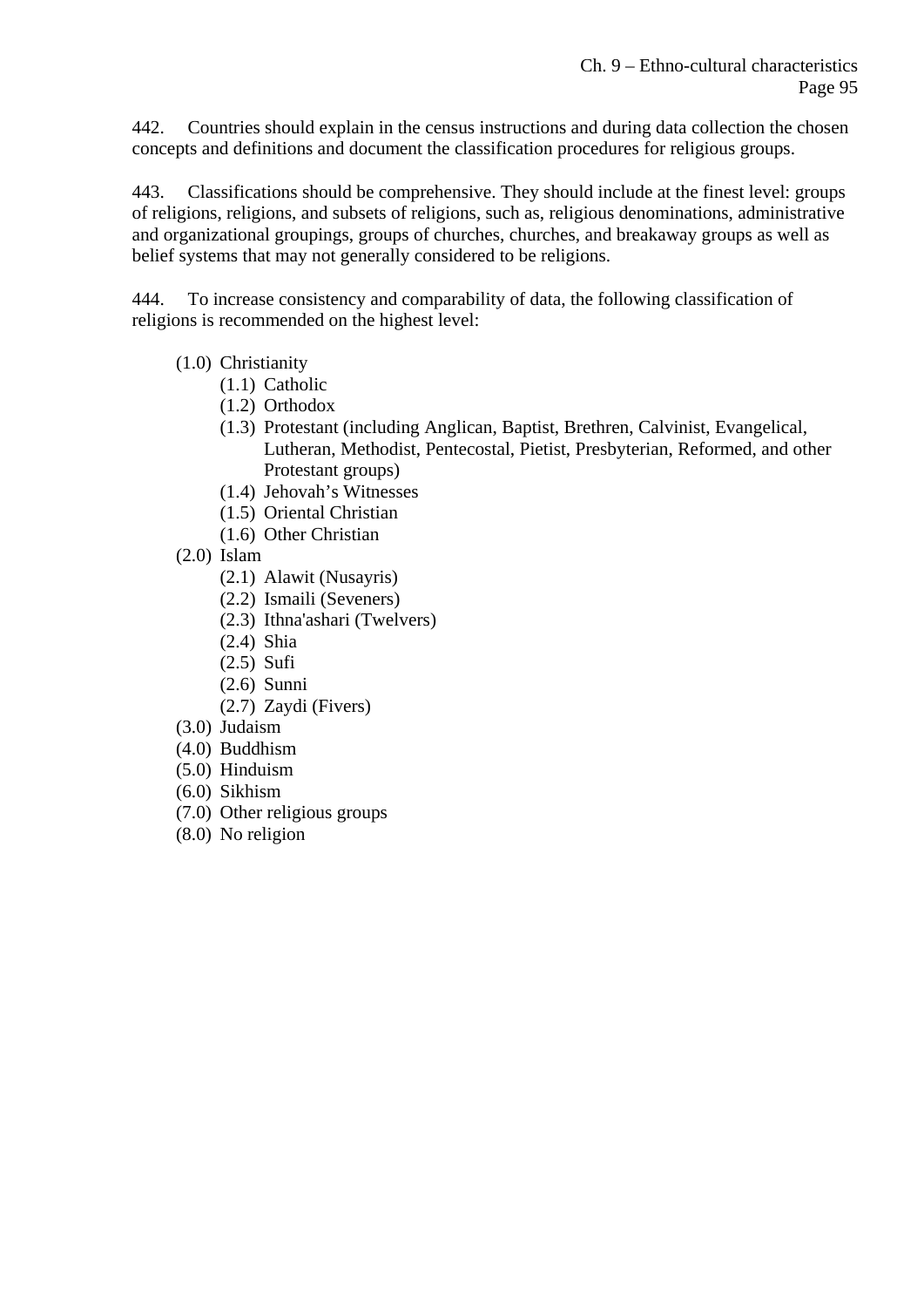<span id="page-95-0"></span>Ch. 10 – Disability Page 96

### **Chapter X DISABILITY**

#### **Introduction**

445. A census can provide valuable information on disability in a country. For countries that do not have regular special population-based disability surveys or disability modules in on-going surveys, the census can be the only source of information on the frequency and distribution of disability in the population at national, regional and local levels. Countries that have a registration system providing regular data on persons with the most severe types of impairments, may use the census to complement these data with information related to the broader concept of disability based on the International Classification of Functioning Disability and Health (ICF) as described below. Census data can be utilized for planning programs and services (prevention and rehabilitation), monitoring disability trends in the country, evaluation of national programs and services concerning the equalization of opportunities, and for international comparison of the disability prevalence in countries.

#### **Disability status (non core topic)**

446. Disability status characterises the population to those with and without a disability. Persons with disabilities are defined as those persons who are at greater risk than the general population for experiencing restrictions in performing specific tasks or participating in role activities. This group would include persons who experience limitations in basic activity functioning, such as walking or hearing, even if such limitations were ameliorated by the use of assistive devices, a supportive environment or plentiful resources. Such persons may not experience limitations in the specifically measured tasks, such as bathing or dressing, or participation activities, such as working or going to church, because the necessary adaptations have been made at the person or environmental levels. These persons would still, however, be considered to be at greater risk for restrictions in activities and/or participation than the general population because of the presence of limitations in basic activity functioning and because the absence of the current level of accommodation would jeopardise their current levels of participation.

447. It is recommended that the following 4 domains be considered essential in determining disability:

- i. Walking;
- ii. Seeing;
- iii. Hearing; and
- iv. Cognition.

A comprehensive measure would include all domains (see paragraph [468\)](#page-99-0). If countries wish, then self care and communication may also be considered as domains.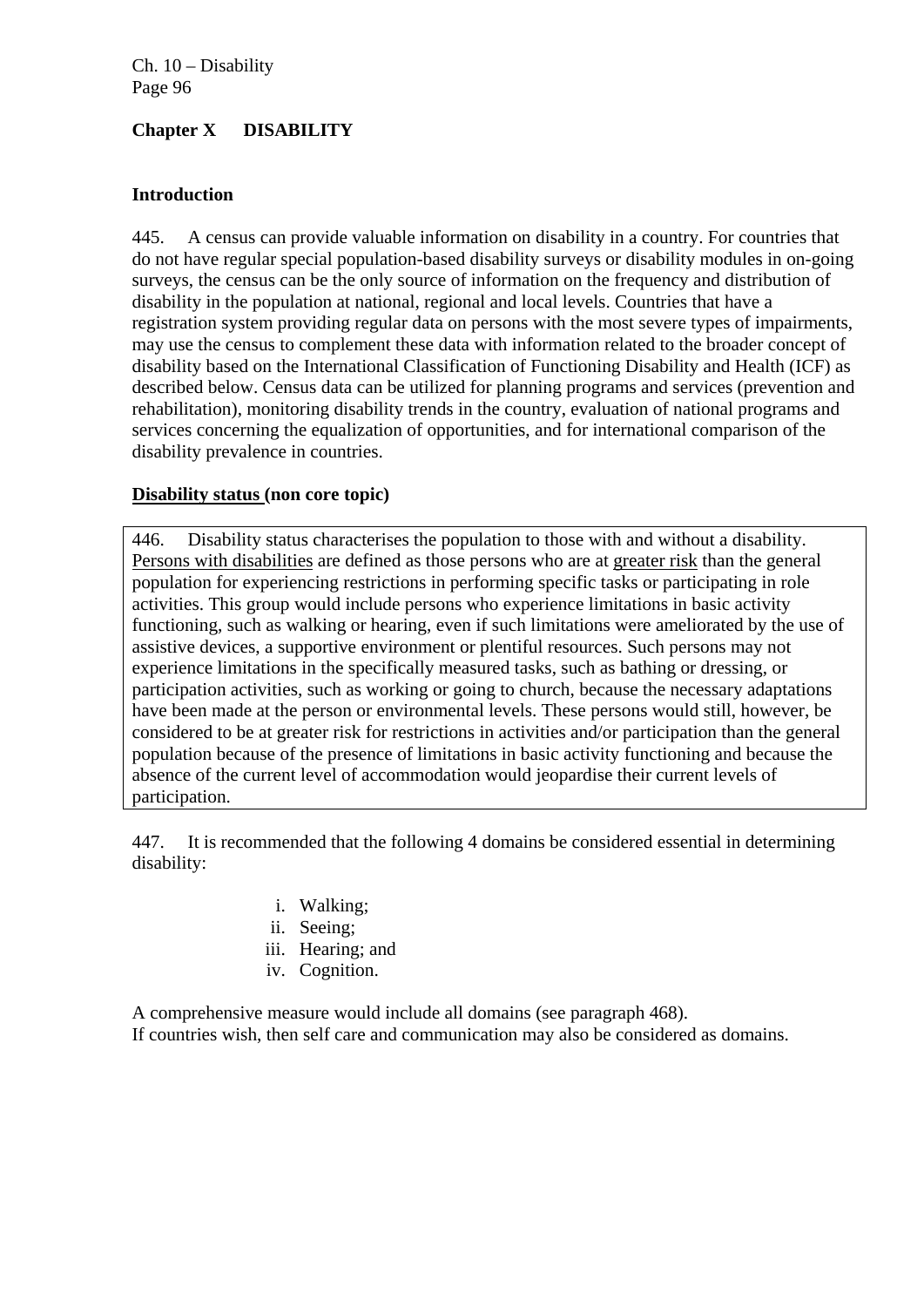### <span id="page-96-0"></span>**Disability framework and terminology**

448. In 2001 The World Health Organization (WHO) issued the International Classification of Functioning, Disability and Health  $\overline{(ICF)}^{45}$  $\overline{(ICF)}^{45}$  $\overline{(ICF)}^{45}$  which is the successor of the International Classification of Impairments, Disabilities and Handicaps issued in 1980 (ICIDH)<sup>[46](#page-96-0)</sup>. The ICF is a classification system offering a conceptual framework with conceptual definitions, terminology and definitions of the terms, and classifications of contextual components associated with disability including both participation and environmental factors.

449. The ICF distinguishes multiple dimensions that can be used to monitor the situation of individuals with disability. The system is divided into two parts each with two components;

- (1.0) Functioning and disability, which include the components:
	- (1.1) Body functions and body structures (impairments); and
	- (1.2) Activities (limitations) and participation (restrictions).
- (2.0) Contextual factors which include the components:
	- (2.1) Environmental factors
	- (2.2) Personal factors

450. The ICF provides classification schemes for all these elements except for personal factors.

*Interactions between components of the ICF* 

1

451. The interactions between the parts and components are shown in Chart 3.



Chart 3. *Interaction of disability concepts*

452. The main structure of the classification is reported in Appendix VIII.

<sup>&</sup>lt;sup>45</sup> International Classification of Functioning, Disability and Health (ICF), Geneva, World Health Organization, 2001.

<sup>46</sup> International Classification of Impairments, Disabilities and Handicaps (ICIDH), Geneva, World Health Organization, 1980.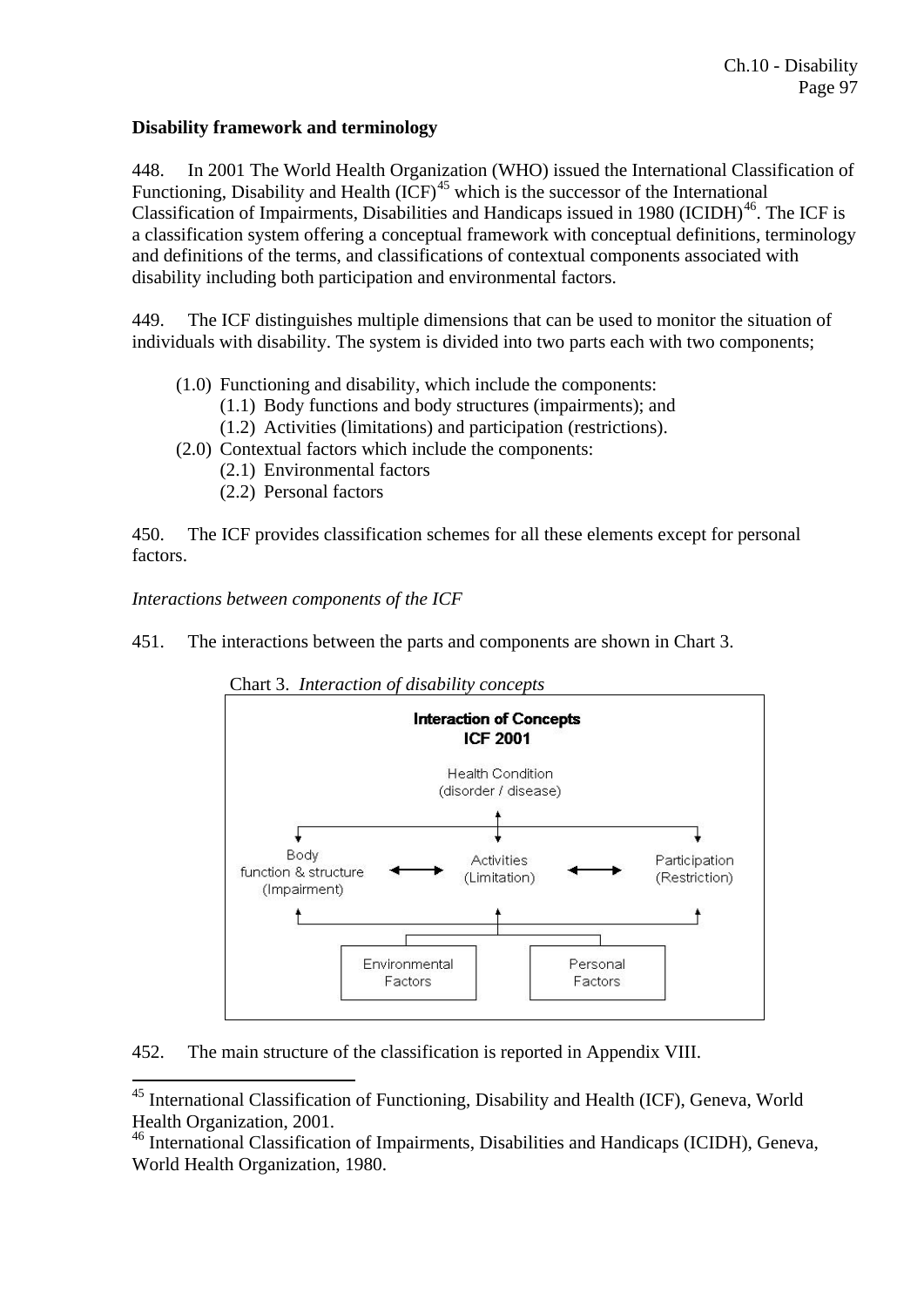1

# <span id="page-97-0"></span>*Use of the census to measure disability at aggregate level*

453. A census format offers only limited space and time for questions for one topic such as disability. Since the ICF offers several dimensions for use to develop a census measure, it is best to focus on a few of those dimensions, leaving the remaining dimensions for use in more extensive household surveys. Short sets of disability questions, which can be included in censuses and extended sets to be recommended for inclusion in population-based surveys are being developed and tested<sup>[47](#page-97-0)</sup>. The aim of the recommended sets is to improve comparability of disability data across countries.

454. The World Programme of Action concerning Disabled Persons (WPA)<sup>[48](#page-97-0)</sup> provides a valuable guide for conceptualizing the uses of data on disability. The three major goals of the World Programme of Action are equalization of opportunities, rehabilitation and prevention.

- 455. Three major classes of purposes for measuring disability in a census are:
	- (a) To provide services, including the development of programs and policies for service provision and the evaluation of these programs and services. The provision of services at the population level includes, but is not limited to, addressing needs for housing, transportation, assistive technology, vocational or educational rehabilitation, and long-term care;
	- (b) To monitor the level of functioning in the population. Monitoring levels of functioning includes estimating rates and analyzing trends. The level of functioning in the population is considered a primary health and social indicator, which characterizes the status of the population in a society;
	- (c) To assess equalization of opportunities. The assessment of equalization of opportunity involves monitoring and evaluating outcomes of anti-discrimination laws and policies, and service and rehabilitation programs designed to improve and equalize the participation of persons with impairments in all aspects of life.

456. The intent of these purposes for measurement is consistent with that of the WPA, which outlines major goals for policy formulation and program planning, internationally. The common goal is to promote the participation of persons with disabilities in all aspects of life by preventing the onset and consequences of impairments, promoting optimal levels of functioning, and equalizing opportunities for participation.

457. The assessment of equalization of opportunity is the purpose that can be best achieved in a census. It is this purpose that is being measured in the topic Disability Status.

458. The definition outlined in disability status (see paragraph [446](#page-95-0)) requires that disability be defined in terms of limitations in basic activity functioning, and not by performance of or participation in the organized activities (such as educational attendance or work participation).

 $47$  The Washington Group on Disability Statistics (WG), a UN City Group which focuses on proposing international measures of disability is developing these questions. See www.cdc.gov/nchs/citygroup.htm. for updates on the questions

<sup>48</sup> *World Programme of Action concerning Disabled Persons*, United Nations, New York, 1983.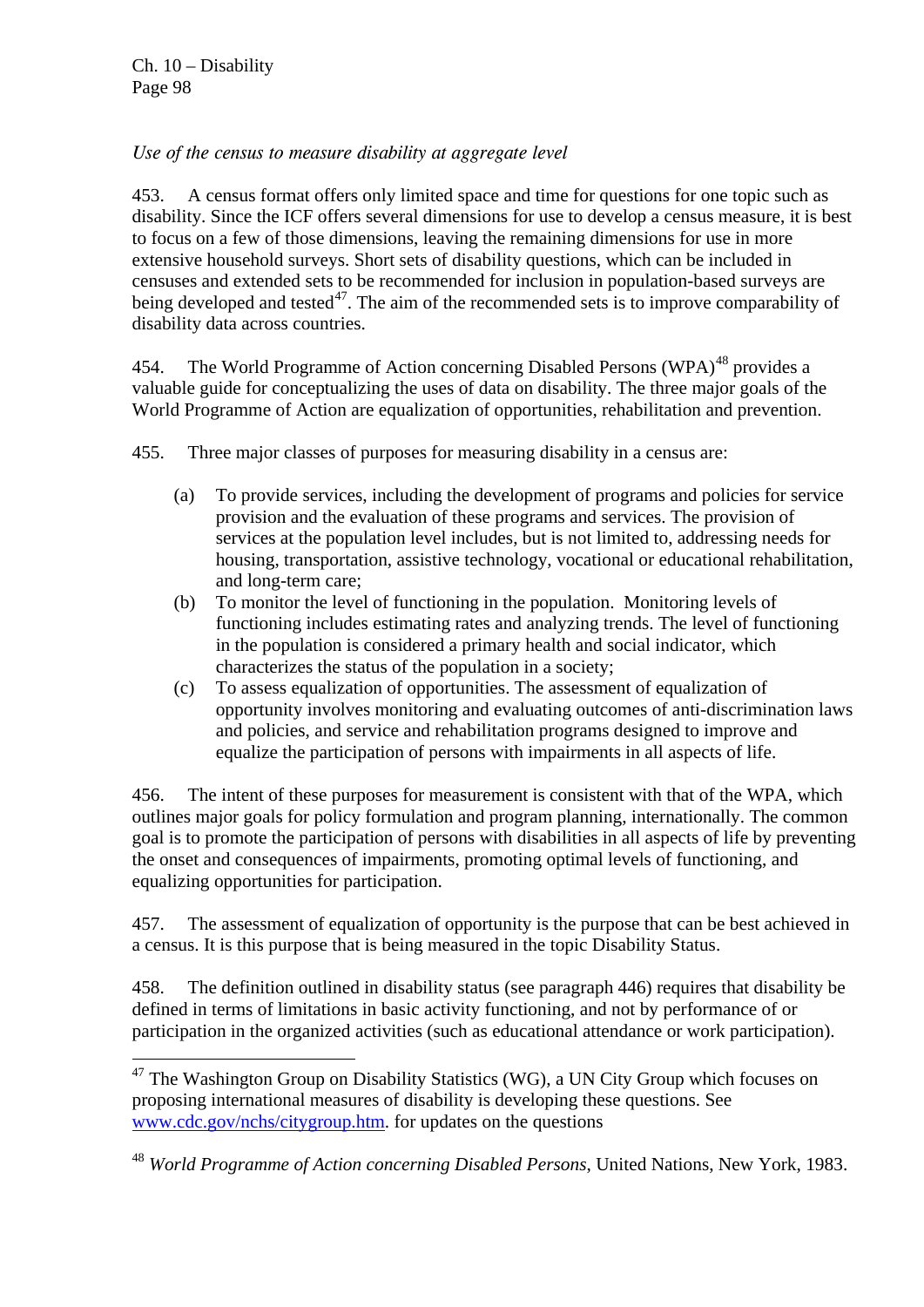<span id="page-98-0"></span>While assessment of equalization of opportunities might seem to require measurement of activities and participation, such an approach does not help to identify changes in the level of participation in the population in response to changes in opportunities. It only reflects the circumstances of those who because of unfriendly environments or lack of assistive devices are experiencing restrictions in participation. Approaching the assessment of equalization of opportunity by recognizing the link between a basic level of activity and subsequent participation can reduce some of the methodological problems.

459. Disentangling the conceptual dimensions of basic activity limitations that result from impairment, from the more complex activities associated with participation provides the opportunity to determine the intervening mechanisms that facilitate or interfere with performance of tasks and organized activity. At the analysis stage, people who are identified with and without disabilities on the basis of their ability to perform basic activities can be compared in relation to their participation in organized activities (such as school and work). This comparison can assess the equalization of opportunities. The separation between activities and performance differentiates approaches for the purpose of monitoring functioning in the population and for the purpose of assessing equalization of opportunity. When assessing opportunity equalization, *the connection between the conceptual elements is made during analysis*, whereas for monitoring functioning *the connection is done during data collection*.

460. Within the framework of the ICF Model and its four major dimensions (body structure and function, activity, participation and environment), an activity-oriented set of questions, located at the simplest and most basic level, should be used to capture the basic activity elements required for a good measure of the risk of participation restrictions.

461. The adoption of an activity-oriented approach is also used in the European Health Status Module developed by Eurostat. The module has been developed within the European Statistical System and although has been designed for more extended data collection activities such as health interview surveys, it still can be used to identify questions to measure activity limitations in a census. This module also includes the Minimum European Health Module (MEHM)<sup>[4](#page-98-0)9</sup>.

462. Given the sensitivity and the complexity of disability it is recommended that several activity domains be identified where people can be asked about their ability to perform in such domains rather than enquire about a general disability status.

### *Essential domains*:

1

463. The set of domains should capture the definition of disability that is being operationalized. It is suggested that only those domains that have satisfied a set of selection criteria be eligible for inclusion in a short set of questions recommended for use in Censuses. Criteria for inclusion include cross-population or cross-cultural comparability, suitability for self-reporting and space on the census form. Other suggested criteria include the importance of the domain in terms of public health problems. Based on these criteria, four basic domains are-

 $49$  The following link to the European Health Status Module includes the Minimum European Health Module (MEHM).

http://forum.europa.eu.int/Public/irc/dsis/health/library?l=/reports/healthsinterviewssurvey/questi onnaire\_translatio&vm=detailed&sb=Title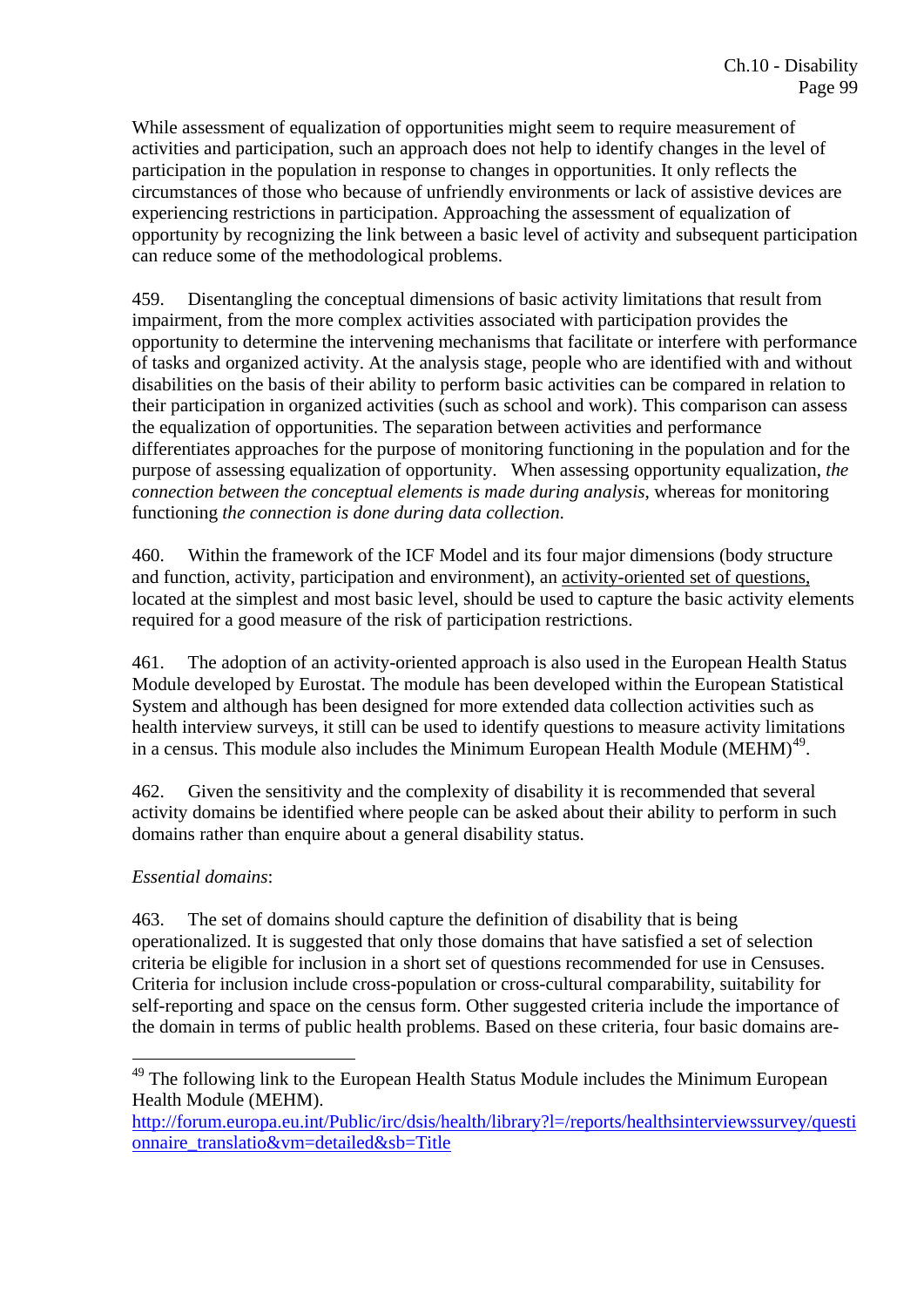<span id="page-99-0"></span>considered to be essential domains. These include the areas of walking, seeing, hearing and cognition. In addition, if space permits, two other domains have been identified for inclusion, self-care and communication. The domains of walking, seeing and hearing are also included in the European Health Status Module.

464. *Walking* fulfils the criteria of cross-cultural applicability and space requirements for comparable data since walking is a good indicator of a central physical function and is a major cause of limitation in participation. It is also a basic area of activity functioning that can be selfreported.

465. While *seeing* also represents a public health problem, self-reporting of seeing limitation is more problematic, particularly when individuals use glasses to correct visual impairments. Similar difficulties are associated with asking about *hearing* activity. The most direct way to deal with assistive devices like glasses and hearing aids without contributing to confusion over answering such questions is to ask the questions about difficulty hearing or seeing without any devices or assistance.

466. However, devices, such as glasses, provide almost complete accommodation for large proportions of those with impaired functioning and the numbers with the impairment can be very high. It is often argued that asking about seeing without the use of glasses greatly increases the number of persons with disabilities and makes the group too heterogeneous, that is, the group would include persons at very little risk of participation problems along with those at great risk. An alternative is to ask questions on difficulty seeing even *with* the use of glasses if they are usually worn and difficulty hearing *with* the use of hearing aids if these devices are used. 467. Of the four essential domains, *cognition* is the most difficult to operationalize. Cognition includes many functions such as remembering, concentrating, decision making, understanding spoken and written language, finding one's way or following a map, doing mathematical calculations, reading and thinking. Deciding on a cross culturally similar function that would represent even one aspect of cognition is difficult. However, remembering and concentrating or making decisions would probably serve the cultural compatibility aspects the best. Reading and doing mathematical calculations or other learned capacities are very dependent on educational systems within a culture.

### *Additional domains:*

468. There are additional physical functioning domains that could be included in a set of Census questions depending on the space available. Other domains that might be incorporated include upper body functioning of the arms, hands and fingers and psychological functioning. While identifying problems with psychological functioning in the population is a very important element of measuring disability for the stated objective, questions that attempt to represent mental/psychological functioning would run into difficulty because of the levels of stigmatization of such problems within a culture. This could jeopardize the whole set of questions.

# *Census questions*

469. It is recommended that special attention be paid in designing census questions to measure disability. The wording and the construct of questions greatly affect the precision in identifying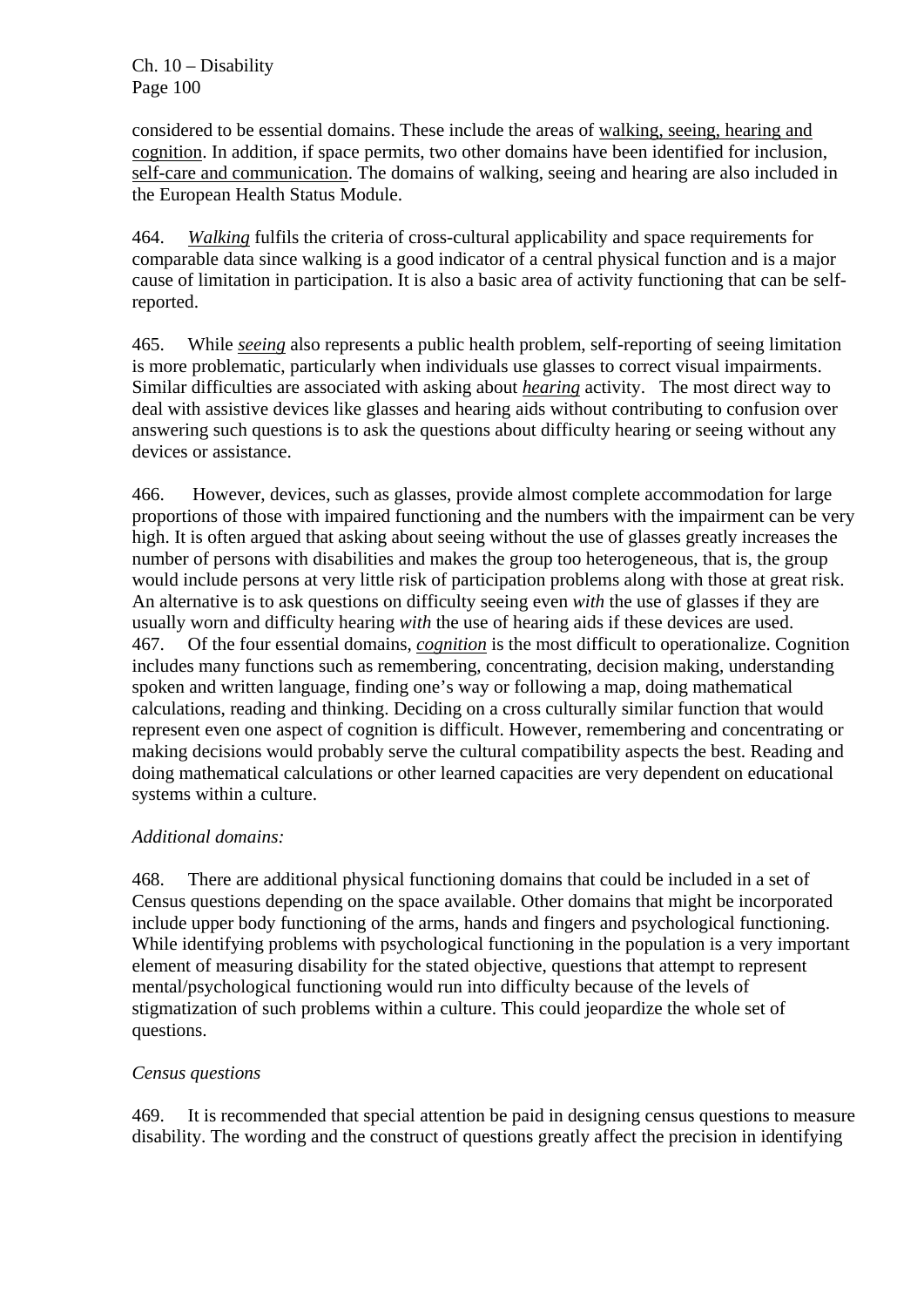<span id="page-100-0"></span>the people with disabilities. Each domain should be asked through a separate question<sup>[50](#page-100-0)</sup>. The language used should be clear, unambiguous and simple. Negative terms should always be avoided. The disability questions should be addressed to each single household member and general questions on the presence of persons with disabilities in the household should be avoided. If necessary, a proxy respondent can be used to report for the family member who is incapacitated. The important thing is to account for each family member individually rather than ask a blanket question. Scaled response categories can also improve the reporting of disability.

470. The European Health Status Module (see paragraph [461\)](#page-98-0) includes a set of standard questions for various domains and can be used as source to develop census questions in three of the four core domains (seeing, hearing, and walking). There is also a set of questions for use on national Censuses for gathering information on the four essential domains<sup>[51](#page-100-0)</sup>. The questions have been designed to provide comparable data cross-nationally for populations living in a great variety of cultures with varying economic resources. The objective is to identify persons with similar types and levels of limitations in functional activities regardless of nationality or culture. It is not the purpose of these questions to identify every person with a disability within every community. The questions may not meet all the needs for disability statistics, nor will it replicate a population evaluated across a wider range of domains that would be possible in other forms of data collection or in administrative data.

471. The information that results from measuring disability status (see paragraph [446](#page-95-0)) is expected to:

- (a) Represent the majority, but not all persons with limitation in basic activity functioning in any one country;
- (b) Represent the most commonly occurring basic activity limitations within any country; and
- (c) Capture persons with similar problems across countries.

472. The questions identify the population with functional limitations that have the potential to limit independent participation in society. The intended use of these data would be to compare levels of participation in employment, education, or family life for those with disability versus those without to see if persons with disability have achieved social inclusion. In addition the data could be used to monitor prevalence trends for persons with limitations in the particular basic activity domains. It would not represent the total population with limitations nor would it necessarily represent the 'true' population with disability, which would require measuring limitation in all domains.

#### **Use of Census to screen for disability and follow-up with other surveys**

1

473. Countries that are planning specialized surveys on disability may want to use the census to develop a sampling frame for these surveys and include a screening instrument to identify persons who will be interviewed subsequently. The definitions and the instruments used for this

 $50$  When domains are combined such as asking a question about seeing OR hearing, respondents frequently are confused and think they need to have difficulty in both domains in order to answer yes. In addition, having the numbers with specific limitations is useful for both internal planning and for cross national comparisons.

<sup>&</sup>lt;sup>51</sup> For more information see the Washington Group Web-site: <u>www.cdc.gov/nchs/citygroup.htm</u>.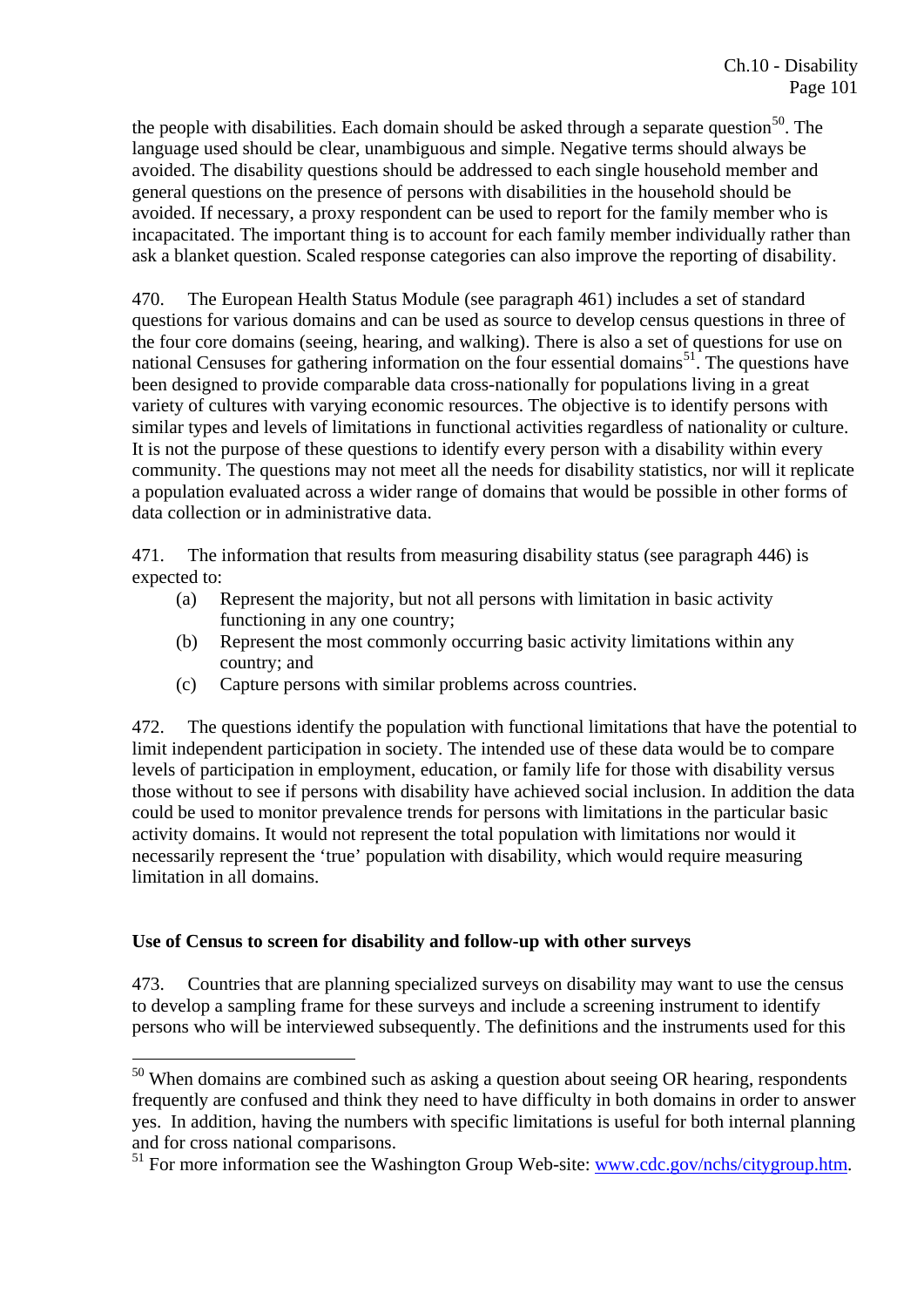<span id="page-101-0"></span>Ch. 10 – Disability Page 102

1

purpose are very different from the ones used to assess equal opportunities. The main purpose of a screening is to be the most inclusive as possible in order to identify the largest group of people who could be further studied. The screening question should be designed so that false negatives<sup>[5](#page-101-0)2</sup> are minimized, while false positive<sup>[53](#page-101-0)</sup> should be less of a concern.

474. Within the framework of the ICF, the census screening may include all of the three main dimensions of body structure and function, activity, and participation. This will allow for keeping a broad approach to the follow-up survey where the different aspects of disability can be better studied.

475. The same recommendations highlighted in paragraphs [469-472](#page-100-0) should also be considered when a screening module is designed.

476. Before embarking in using the census to develop a frame for a follow-up survey, it is important that the legal implications of using the census data for this purpose are fully considered. Respondents should be informed that the data may be used for follow-up studies and national authorities responsible for ensuring the privacy rights of the population may need to be consulted in order to obtain their approval.

 $52$  Persons who have disabilities but are not identified in the census as having disabilities.

 $52$  Persons who are identified with disabilities in the census but in reality the do not have disabilities (as assessed in the largest instrument used in the follow-up survey).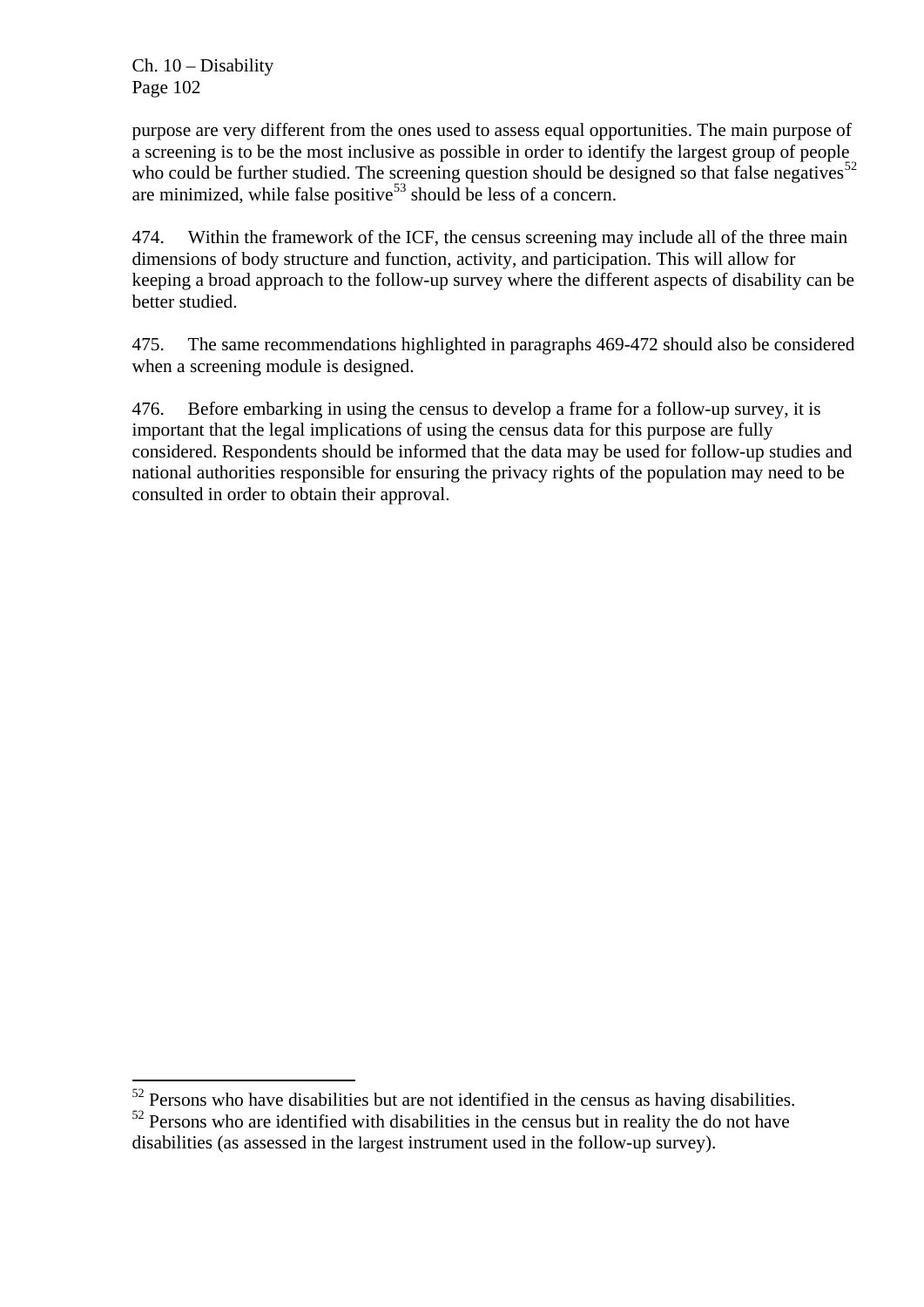# <span id="page-102-0"></span>**Chapter XI HOUSEHOLD AND FAMILY CHARACTERISTICS**

### **Introduction**

477. Household and family composition can be examined from several different points of view. In considering topics related to households it is important to be aware of the different concepts relating to households and families. These issues are explored in detail in this chapter. Many issues (for example housing problems) focus on data at the household and family level rather than the individual level. In many countries the pattern of family and household formation is changing and it is important to examine the structural changes that are occurring.

### **Definitions**

478. Countries are recommended to use the place of usual residence as the basis of household membership, see paragraphs [158](#page-36-0)[-166](#page-38-0) on core topic "place of usual residence" where, *inter alia*, issues such as temporary absence are considered. If only *de jure* information is available (for example from registers) on place of legal residence that is no information is available on usual place of residence, then that information can be used (alone or in combination with other information from other sources) provided that it is judged to reflect the usual residence situation sufficiently accurately.

### **The household concept**

479. A private household is either:

- (a) A one-person household, that is a person who lives alone in a separate housing unit or who occupies, as a lodger, a separate room (or rooms) of a housing unit but does not join with any of the other occupants of the housing unit to form part of a multiperson household as defined below; or
- (b) A multi-person household, that is a group of two or more persons who combine to occupy the whole or part of a housing unit and to provide themselves with food and possibly other essentials for living. Members of the group may pool their incomes to a greater or lesser extent.

480. This concept of a private household is known as the <u>housekeeping concept</u>. This does not assume that the number of private households is equal to the number of housing units. Within this concept, it is useful to distinguish between "boarders" and "lodgers". Boarders take meals with the household and generally are allowed to use the household facilities. They are thus members of the household as defined in paragraph [479](#page-102-0). Lodgers have hired part of the housing unit for their exclusive use. They will belong to a different household.

481. Some countries may be unable to collect data on common housekeeping of household members, for example when their census is register-based. Many of these countries use a different concept of the private household, namely, the household-dwelling concept. The household-dwelling concept considers all persons living in a housing unit to be members of the same household, such that there is one household per occupied housing unit. In the householddwelling concept, then, the number of occupied housing units and the number of households occupying them is equal, and the locations of the housing units and households are identical.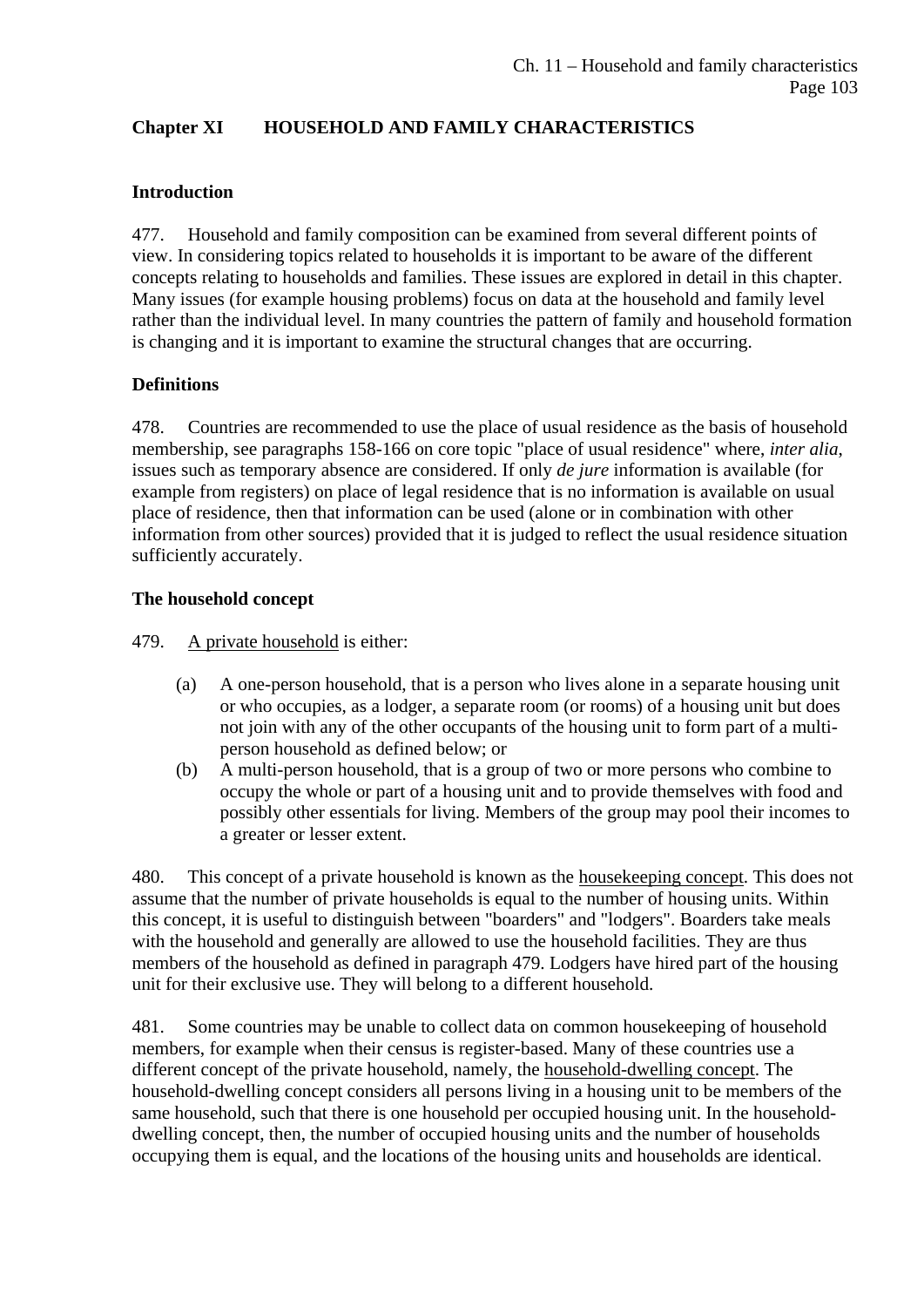482. Whether a country uses the 'housekeeping unit' or the 'household-dwelling' concept of a household has generally little implication for the total number of private households. However, differences can be large for certain household types, for example for one-person households. In view of international comparability it is therefore recommended that countries that use the 'housekeeping unit' concept, if possible, make an estimate of the number of private households according to the 'household-dwelling' concept, and break this number down by household size.

483. Countries should specify in their census reports and/or relevant metadata whether they used the 'housekeeping unit' or the 'household-dwelling' concept of a private household.

484. An institutional household comprises persons whose need for shelter and subsistence are being provided by an institution. An institution is understood to be a legal body for the purpose of long-term inhabitation and provision of services to a group of persons. Institutions usually have common facilities shared by the occupants (baths, lounges, eating facilities, dormitories and so forth). The great majority of institutional households fall under the following categories:

- (1.0) Residences for students;
- (2.0) Hospitals, convalescent homes, establishments for the disabled, psychiatric institutions, old people's homes and nursing homes;
- (3.0) Assisted living facilities and welfare institutions including those for the homeless;
- (4.0) Military barracks;
- (5.0) Correctional and penal institutions;
- (6.0) Religious institutions; and
- (7.0) Worker dormitories.

485. Members of an institutional household have their place of usual residence at the institution. People who are normally members of private households but who are living in institutions are considered as members of institutional households if their actual or expected absence from a private household exceeds one year.

486. Countries should endeavour to distinguish between the institutional population and persons who are part of private households within collective living quarters. For example, employees of the institution who live alone or with their family at the institution should be treated as members of private households.

487. Prior to census enumeration, countries should consider using a living quarters validation instrument. A brief questionnaire instrument can identify, among other things, the nature and functions of collective living quarters, the potential presence of private households, and whether services are offered to persons considered to be homeless. Also, one main advantage of using a living quarters validation instrument is that it allows for the dealing of multipurpose institutional households. Thus, parts of an institutional household may be classified differently.

488. There may be differences between countries in the ways in which the boundary between the population living in private households and the population living in institutional or other households is drawn. The definitions used should therefore be explained clearly in census publications, and attention should be drawn to any differences between national practice and these recommendations.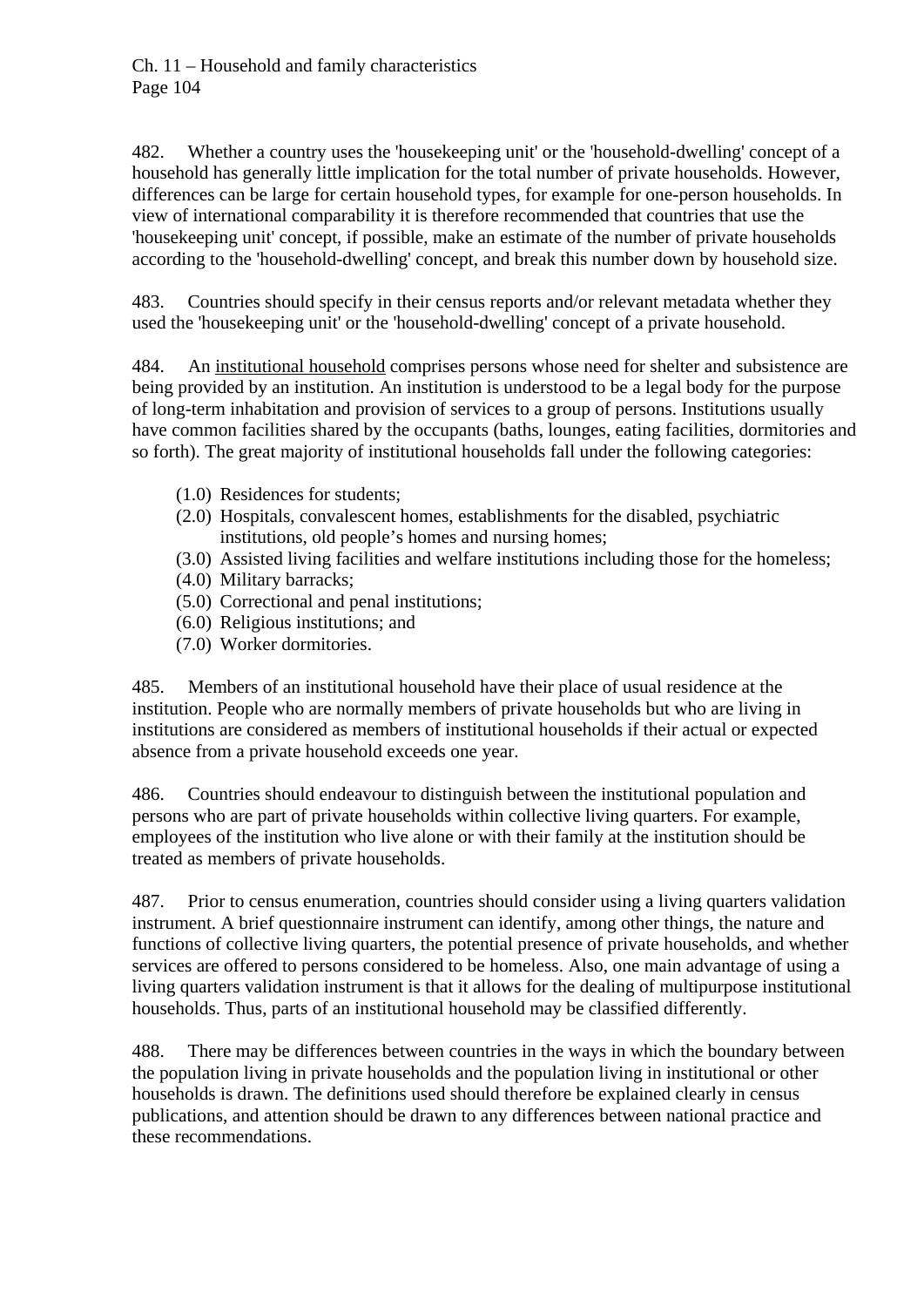489. There are some persons comprising households who do not live in private or institutional households.

#### **The homeless with no place of usual residence**

490. The definition of the homeless can vary from country to country because homelessness is essentially a cultural definition based on concepts such as "adequate housing", "minimum community housing standard" or "security of tenure" which can be perceived in different ways by different communities. For certain policy purposes, some persons living in institutions may be considered homeless persons.

491. For persons not in private or institutional households, the following two categories or degrees of homelessness can be considered:

- (1.0) Primary homelessness (or rooflessness). This category includes persons living in the streets without a shelter that would fall within the scope of living quarters (see paragraphs [592](#page-127-0)- [594](#page-127-0)).
- (2.0) Secondary homelessness. This category may include persons with no place of usual residence who move frequently between various types of accommodations (including dwellings, shelters, institutions for the homeless or other living quarters). This category includes persons living in private dwellings but reporting "no usual address" on their census form.

492. These definitions are supported by a collection and other strategies that ensure, for example, that certain dwellings be properly identified as shelters and not private dwellings (see Chapter XIII on housing characteristics).

### **The family concept**

493. A family nucleus is defined in the narrow sense as two or more persons who live in the same household and who are related as husband and wife, as cohabiting partners, as a marital (registered) same-sex couple, or as parent and child. Thus a family comprises a couple without children, or a couple with one or more children, or a lone parent with one or more children.

494. The family concept as defined above limits relationships between children and adults to direct (first-degree) relationships, that is between parents and children. In some countries, numbers of "skip generation households", that is households consisting of (a) grandparent(s) and one or more grandchild(ren), but with no parent of those grandchildren is present, are considerable. Therefore, countries may include such skip generation households in their family definition. The relevant census report and/or metadata should clearly state whether or not skip generation households are included in the family nucleus definition.

495. "Child" refers to a blood, step- or adopted son or daughter (regardless of age or marital status) who has usual residence in the household of at least one of the parents, and who has no partner or own child(ren) in the same household. Grandsons and granddaughters who have usual residence in the household of at least one grandparent while there are no parents present may also be included. Foster children are not included. A (grand)son or (grand)daughter who lives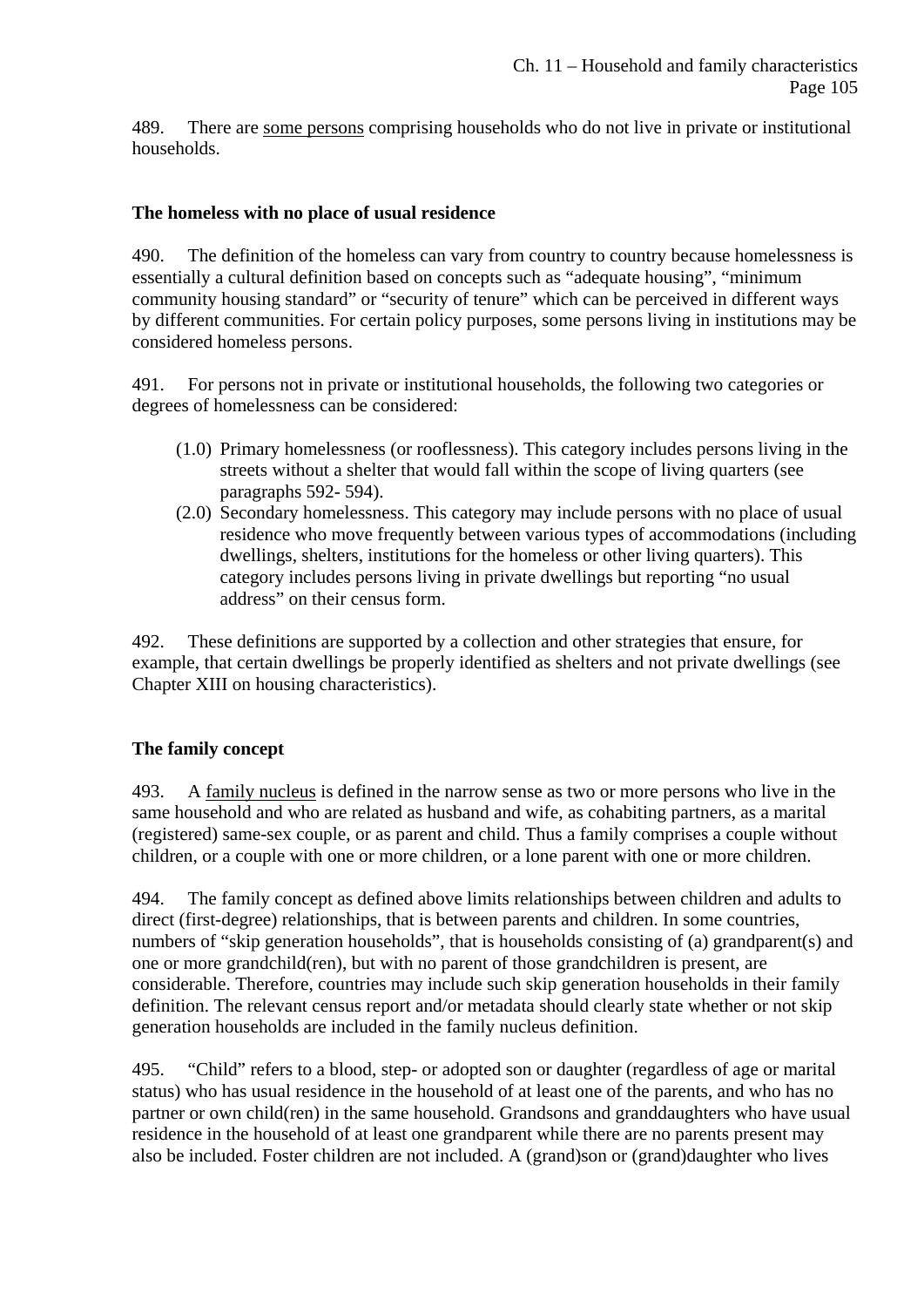Ch. 11 – Household and family characteristics Page 106

with a spouse, with a registered partner, with a consensual partner, or with one or more own children, is not considered to be a child. A child who alternates between two households (for instance after his or her parents have divorced) should consider the household where he or she spends the majority of the time as his or her place of usual residence. Where an equal amount of time is spent with both parents the place of usual residence should be the place where the child is found at the time on census.

496. The term "couple" should include married couples, registered couples, and couples who live in a consensual union. Two persons are considered to be partners in a consensual union when they have usual residence in the same household, are not married to each other, and have a marriage-like relationship with each other.

497. A three-generation household consists of two or more separate family nuclei or one family nucleus and (an)other family member(s), containing at least three generations. The youngest two generations always constitute one family nucleus. For example, a woman who is living in a household with her own child(ren) and her own parent(s) should be regarded as being in the same family nucleus as the child(ren) even if she is never married.

498. A reconstituted family is a family consisting of a married or cohabiting couple or a marital (registered) same-sex couple, with one or more children, where at least one child is a non-common child that is the child of only one member of the couple. If the other partner adopts the child of one partner later, the resulting family is no longer a reconstituted family.

499. A few family nuclei live in institutional households, for example elderly couples living in old age homes. However, the number is very small in most countries in the ECE region and it is often difficult to identify them. The scope of the basic data to be compiled on family nuclei is therefore confined to family nuclei living in private households. If those living in institutional households are included, they should, if possible, be shown separately.

500. Family nuclei are usually identified at the processing stage on the basis of marital status, sex, age, and relationship to the reference member of the household. In the case of multi-family households, however, these data are often not sufficient to provide a reliable basis for allocating persons to particular family nuclei. It is left to countries to decide whether family nuclei in these households should be distinguished by asking the respondent to list the members of each family nucleus in consecutive order, or in some other way.

501. Some countries may wish to derive information on "extended families" also. It is suggested that an extended family be defined for census purposes as a group of two or more persons who live together in the same household and who do not constitute a family nucleus but are related to each other (to a specified degree) through blood, marriage or adoption. Data on extended families can have certain advantages for studying the economic relationships of families or kin as spending units, but they also have certain advantages for studying and classifying families from a demographic point of view. Countries that derive information on this type of family unit are encouraged to use the suggested classifications proposed for the non-core topics "extended family status" (see paragraphs [530](#page-111-0)[-532](#page-112-0)) and "type of extended family" see paragraphs [543-544\)](#page-115-0).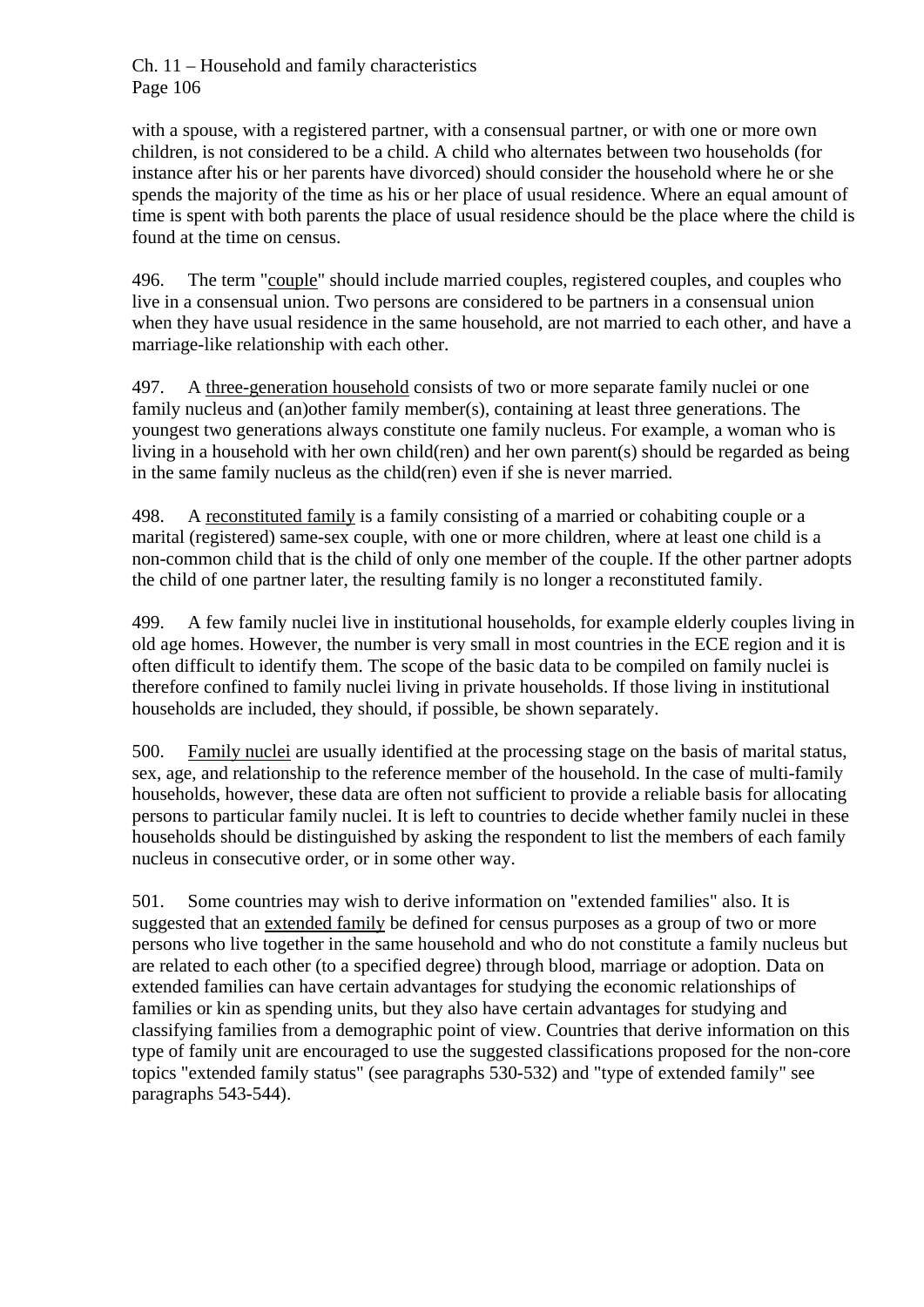# <span id="page-106-0"></span>*Same-sex partnerships (derived non-core topic)*

502. Some countries may wish to collect and disseminate data on same-sex partnerships. In some countries, same-sex couples can have their partnership registered. In other countries, two persons of the same sex can legally marry each other. Data needs can arise resulting from the increasing legal recognition of such unions, or on the importance of same-sex cohabiting partners who are not married/registered. In such cases, information on same-sex partnership can be derived by adding specific categories for same-sex partners (distinct from the categories for opposite-sex partners) to the relationship to the reference person question (see paragraph [506\)](#page-106-0) or the household relationship matrix (see paragraph [507](#page-107-0)).

503. The following response categories could be used to collect information on marital and nonmarital partners:

- (1.0) Husband or wife
- (2.0) Same-sex registered (marital) couple
- (3.0) Opposite-sex cohabiting partner
- (4.0) Same-sex cohabiting partner

504. When data are collected on same-sex partnerships, same-sex partners should be included in the family categories in census tabulations. They should form couples and families (with or without children), but should be distinguished from opposite-sex couples and families. The same distinction should be applied when presenting data on the family status of individuals.

### **Household and family characteristics of persons**

### **Relationships between household members (core topic)**

505. Information should be collected for all persons living in private households on their relationship to other members of the household. Data on this topic are needed for use in (i) identifying family nuclei and private households of various types; (ii) deriving the family status and the household status of household members.

506. In previous censuses, the selection of the one reference person in the household to whom all other household members report or designate their relationship was the recommended method for mapping household structures. When the household's reference person is chosen carefully, this method gives accurate information for most household types and family types. In certain cases, however, for instance in multiple family households, this method will not always give the information that is required. Therefore, a more elaborative method has been developed, namely the household relationship matrix method. The household relationship matrix allows for the collection of all relationships between all household members.

507. Some countries have good experience with the household relationship matrix method in their censuses. Other countries have noted problems with this approach, due to its complicated character. Therefore, it is recommended that countries consider the relationship matrix only as one possible method for mapping household structures. Pre-census tests of the relationship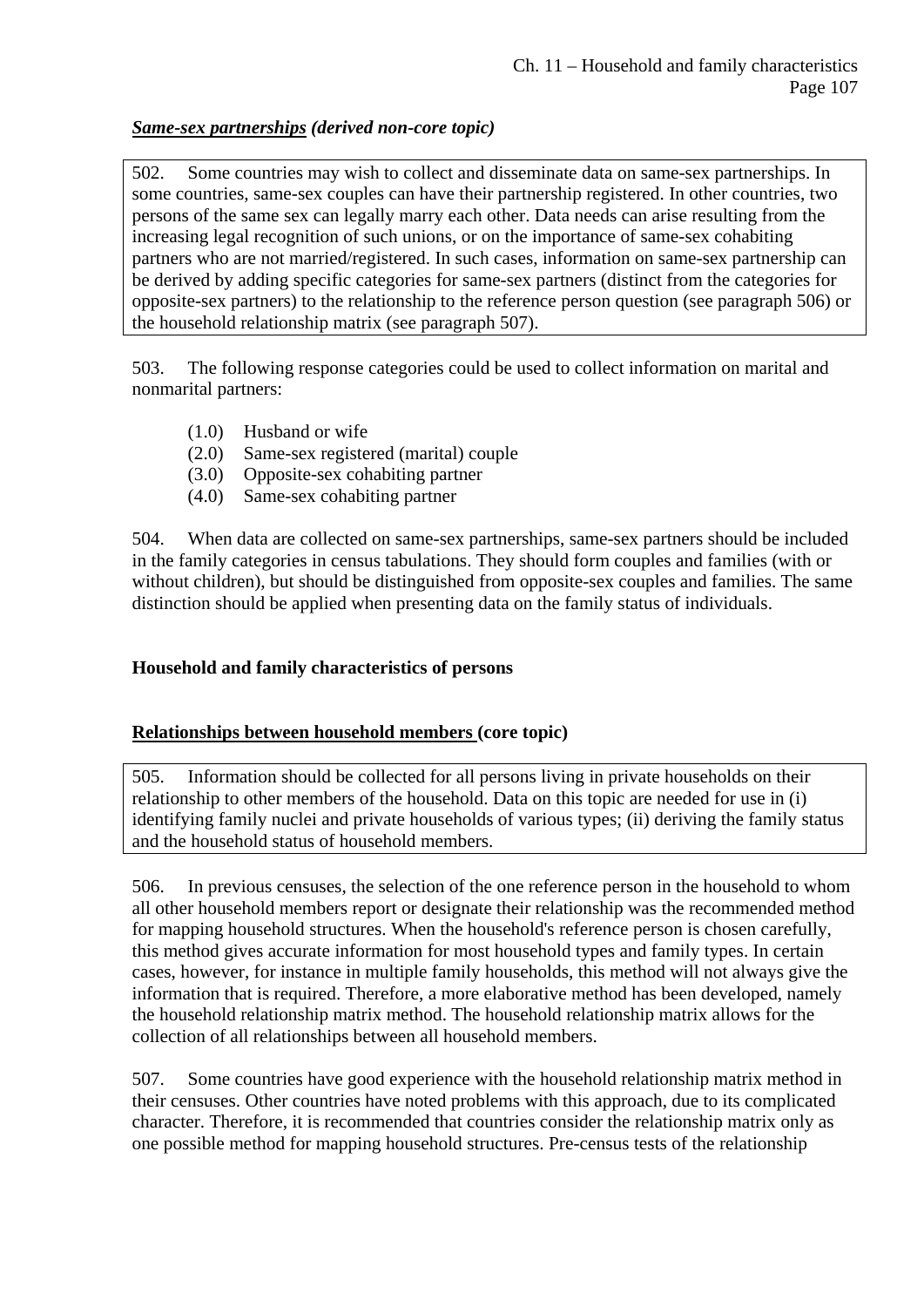<span id="page-107-0"></span>Ch. 11 – Household and family characteristics Page 108

matrix are recommended to check the feasibility of the method. Where feasible, the relationship matrix method is the recommended approach. Otherwise, countries are recommended to use the household's reference person. It is to be noted that the household relationship matrix, if necessary, may be limited to certain members of the household, for example only the adult members, or the children.

508. The classification of types of relationship to one (in case the reference person method is used) or more (when the household relationship matrix is used) other members is given in paragraph [515](#page-108-0) and paragraph [509](#page-107-0), respectively.

509. In case the household relationship matrix method is used, the following classification of persons living in a private household by relationship to other household members is recommended. The classification is recommended at the one-digit level and optional at the twodigit level.

- (1.0) Other person's husband or wife
- (2.0) Other person's partner in consensual union (cohabiting partner)
	- (2.1) Other person's opposite-sex cohabiting partner
	- (2.2) Other person's same-sex cohabiting partner
- (3.0) Other person's child
- (4.0) Other person's father or mother
- (5.0) Other person's other relative
- (6.0) Non-relative of other person
	- (6.1) Foster child
	- (6.2) Boarder
	- (6.3) Domestic servant
	- (6.4) Other

510. The optional distinction between categories (2.1) "Other person's opposite-sex cohabiting partner" and (2.2) "Other person's same-sex cohabiting partner" should be considered by countries that would like to collect data on same-sex partnerships. Adding a specific category for same-sex partners distinct from the category for opposite-sex partners allows for the collection of data on same-sex partnerships without having to rely on the sex question to distinguish between opposite-sex and same-sex partnerships. Depending on the data needs and the national legislation, the information can be collected for marital (registered) and/or non-marital (de facto) same-sex partnerships. It is suggested that a thorough testing program (both cognitive and quantitative) be conducted prior to introducing such a sensitive topic on the census questionnaire.

511. Countries may wish to subdivide category (3.0) into children according to the different age groups. It is further suggested that employees, other than domestic servants, who are members of the household (for instance nurses, farm workers) be included in category (6.4). Countries that use the household-dwelling concept may also need separate headings for subtenants and members of subtenants' households.

512. Countries that identify skip generation families are recommended to use two additional categories, namely one for grandparent and one for grandchild.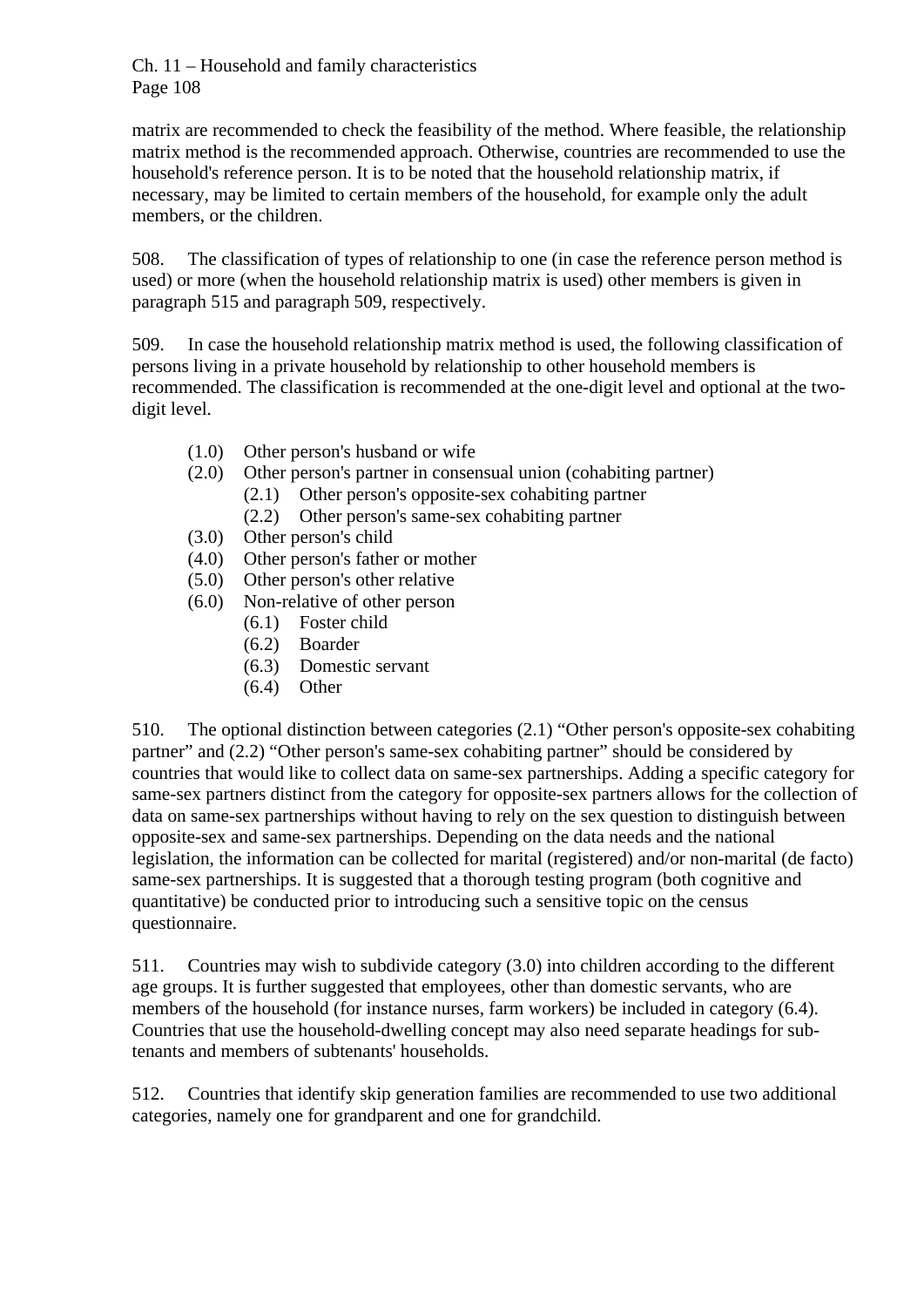513. The selection of the one reference person in a household to whom all other persons in the household report, or designate, their relationship requires careful consideration. In the past the person considered to be the 'head' of the household was generally used as the reference person, but this concept is no longer considered appropriate in many countries of the region. It has also sometimes been proposed that the person designated as the reference person should be the oldest person in the household or the one who contributes the most income. However, given that the primary purpose of the question is to assign family status and to assign individuals into families, both of these approaches have weaknesses. The automatic selection of the oldest person may be undesirable because in multi-generational households the broadest range of explicit kin relationships can be reported where the reference person is selected from the middle generation. Similarly, the selection of the person with the highest income may be a person who will not solicit the broadest range of explicit kin relationships. There is some evidence though to suggest that the following criteria for selection of the reference person will yield the most fruitful range of explicit kin relationships:

- (a) Either the husband or the wife of a married couple living in the household (preferably from the middle generation in a multi-generational household);
- (b) Either partner of a consensual union couple living in the household where there is no married couple present;
- (c) The parent, where one parent lives with his or her sons or daughters of any age; or
- (d) Where none of the above conditions apply, any adult member of the household may be selected.

514. These criteria are presented here to provide an example of how an adult member of the household could be selected with a view to facilitating the determination of family relationships. The considerations given here may also be appropriate when countries wish to apply the concept of head of household.

515. In order to facilitate identification of family nuclei and households, the following classification of persons living in a private household by relationship to the household's reference person is recommended. The classification is recommended at the one-digit level and optional at the two-digit level.

- (1.0) Reference person
- (2.0) Reference person's spouse
	- (2.1) Husband or wife
	- (2.2) Same-sex registered partner
- (3.0) Reference person's partner in consensual union (cohabiting partner)
	- (3.1) Opposite-sex cohabiting partner
	- (3.2) Same-sex cohabiting partner
- (4.0) Child of reference person and/or of husband/wife/cohabiting partner
	- (4.1) Child of reference person only
	- (4.2) Child of reference person's husband/wife/cohabiting partner
	- (4.3) Child of both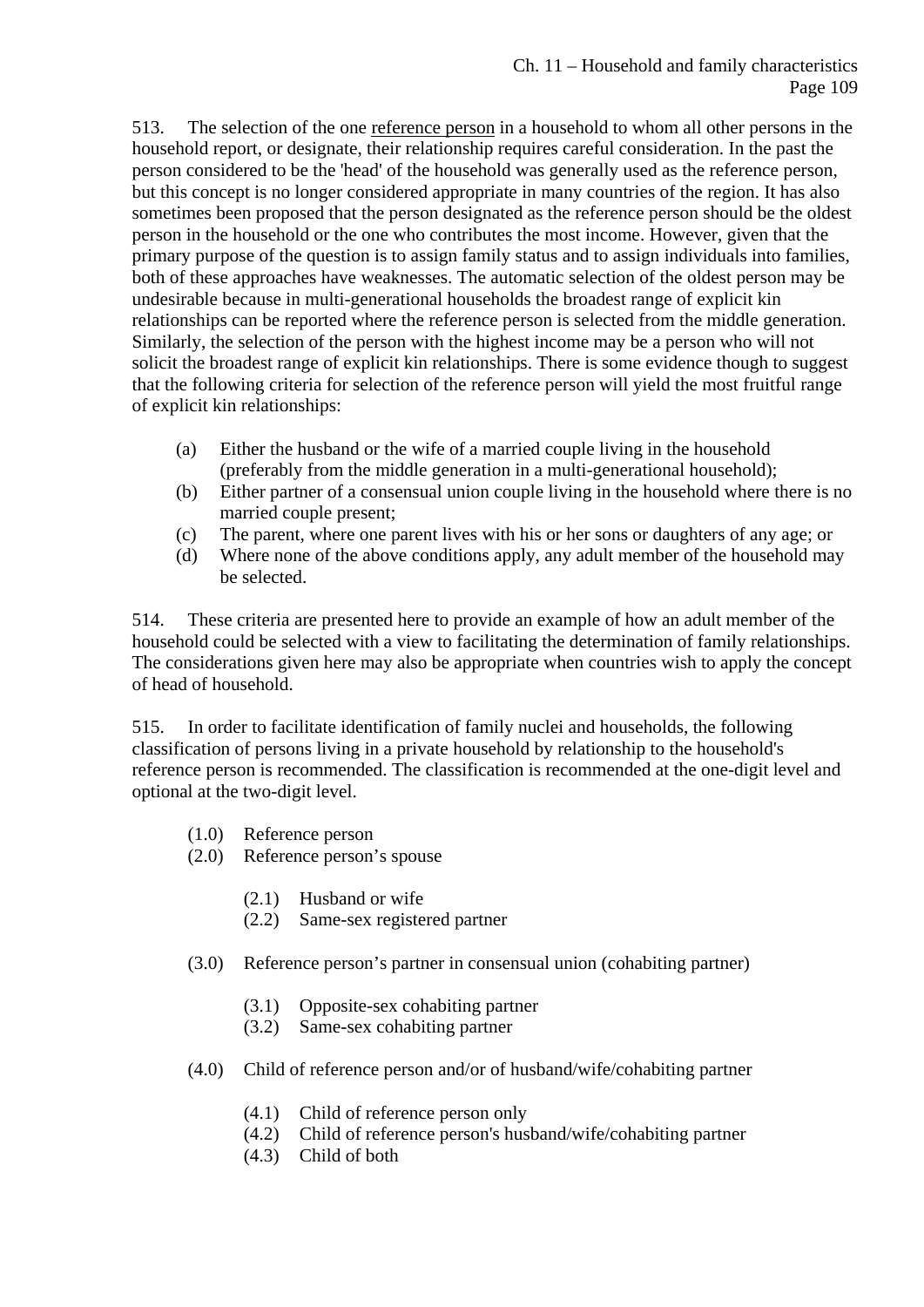- (5.0) Husband/wife or cohabiting partner of child of reference person
- (6.0) Father or mother of reference person, of spouse, or of cohabiting partner of reference person
- (7.0) Other relative of reference person, of spouse, or of cohabiting partner of reference person
- (8.0) Non-relative of reference person of the household
	- (8.1) Foster child
	- (8.2) Boarder
	- (8.3) Domestic servant
	- (8.4) Other

516. Countries that define a skip generation family as family nucleus are recommended to use two additional categories, namely one for grandparent and one for grandchild.

517. The optional distinction between categories (3.1) "Opposite-sex cohabiting partner" and (3.2) "Same-sex cohabiting partner" should be considered by countries that would like to collect data on same-sex partnerships (see paragraph [510\)](#page-107-0).

518. The optional distinction between categories (4.1), (4.2) and (4.3) allows the identification of reconstituted families in private households provided that the reference person is a parent in the reconstituted family (see paragraph [498](#page-105-0)).

519. Countries may wish to subdivide categories (4.1) to (4.3) by children according to different age groups. It is further suggested that employees, other than domestic servants, who are members of the household (for instance nurses, farm workers) be included in category (8.4). Countries, which use the household-dwelling concept, may also need separate headings for subtenants and members of sub-tenants' households.

## *Household status (derived core topic)*

520. Information should be derived for all persons on their status or position in the household and for people in private households whether they are living alone, in a nuclear family household or living with others.

- 521. The following classification of the population by household status is recommended:
	- (1.0) Person in a private household
		- (1.1) Person in a nuclear family household
			- (1.1.1) Husband
			- (1.1.2) Wife
			- (1.1.3) Male partner in a consensual union
			- (1.1.4) Female partner in a consensual union
			- (1.1.5) Lone father
			- (1.1.6) Lone mother
			- (1.1.7) Child under 25 years of age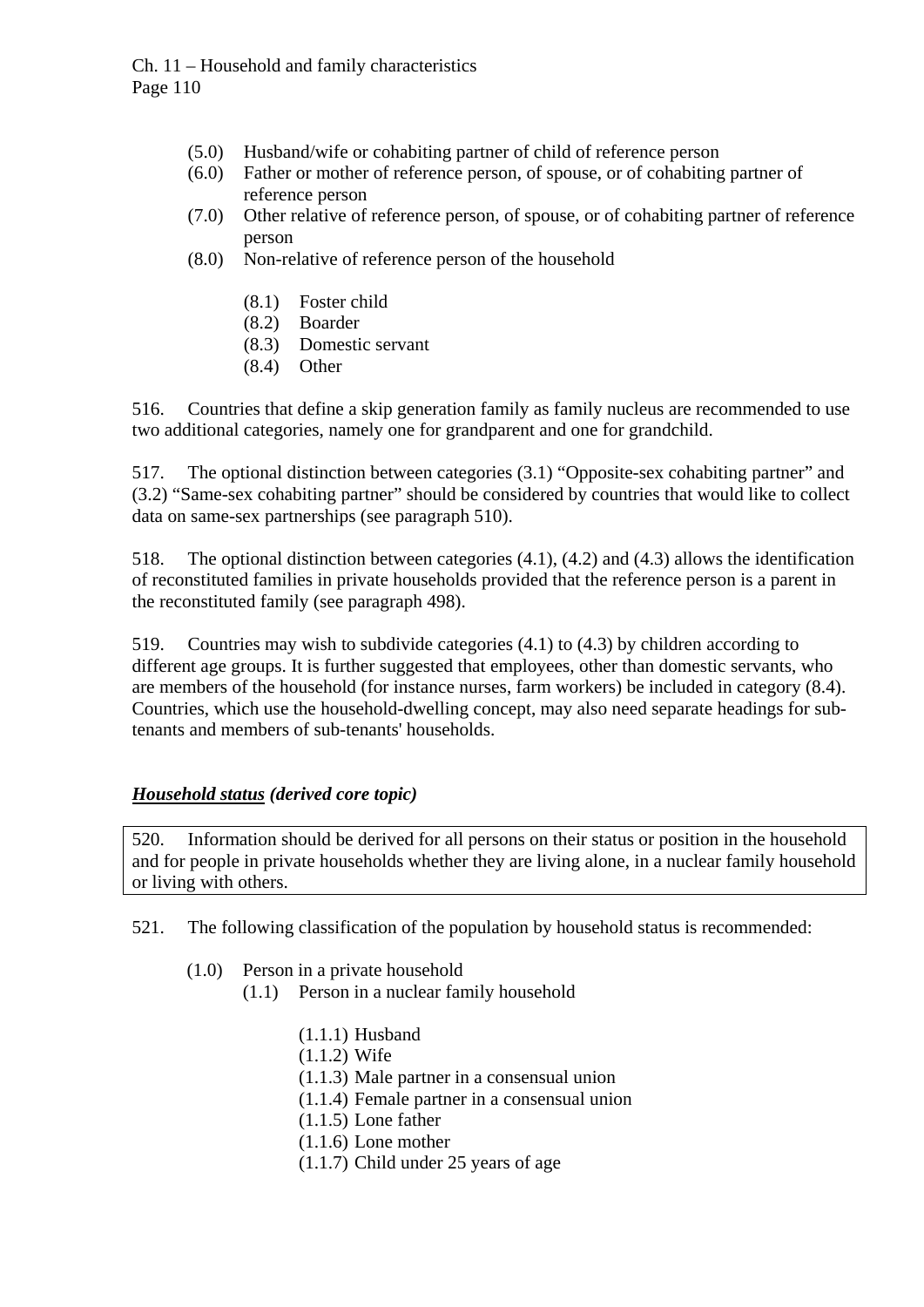- (1.1.8) Son/daughter aged 25 or older
- (1.1.9) Other persons not member of the nuclear family, but in a nuclear family household
- (1.2) Person in other private households
	- (1.2.1) Living alone
	- (1.2.2) Living with relatives
	- (1.2.3) Living with non-relatives
- (2.0) Person not in a private household
	- (2.1) Person in institutional household
	- (2.2) Primary homeless person
	- (2.3) Other

522. This classification is recommended at the three-digit level. Depending on national legislation and data needs, countries may include the oldest partner of a registered (marital) same-sex couple in category (1.1.1), and the youngest partner in category (1.1.2).

523. Countries that identify skip generation families are recommended to use two additional categories under (1.1), namely one for grandparent and one for grandchild.

524. It should be noted that information on household status can be used to derive what is commonly known as *de facto* marital status, for example, whether a person who is not legally married, lives together with a partner in a consensual union, or whether a person who is legally married, lives without a partner.

#### *Family status (derived core topic)*

525. Information should be derived for all persons on their family status. Family status is measured in terms of partner, lone parent or child.

526. The following classification of the population living in families is recommended:

- (1.0) Partner
	- (1.1) Husband in a married couple
	- (1.2) Wife in a married couple
	- (1.3) Male partner in a consensual union
	- (1.4) Female partner in a consensual union
- (2.0) Lone parent
	- (2.1) Lone father
	- (2.2) Lone mother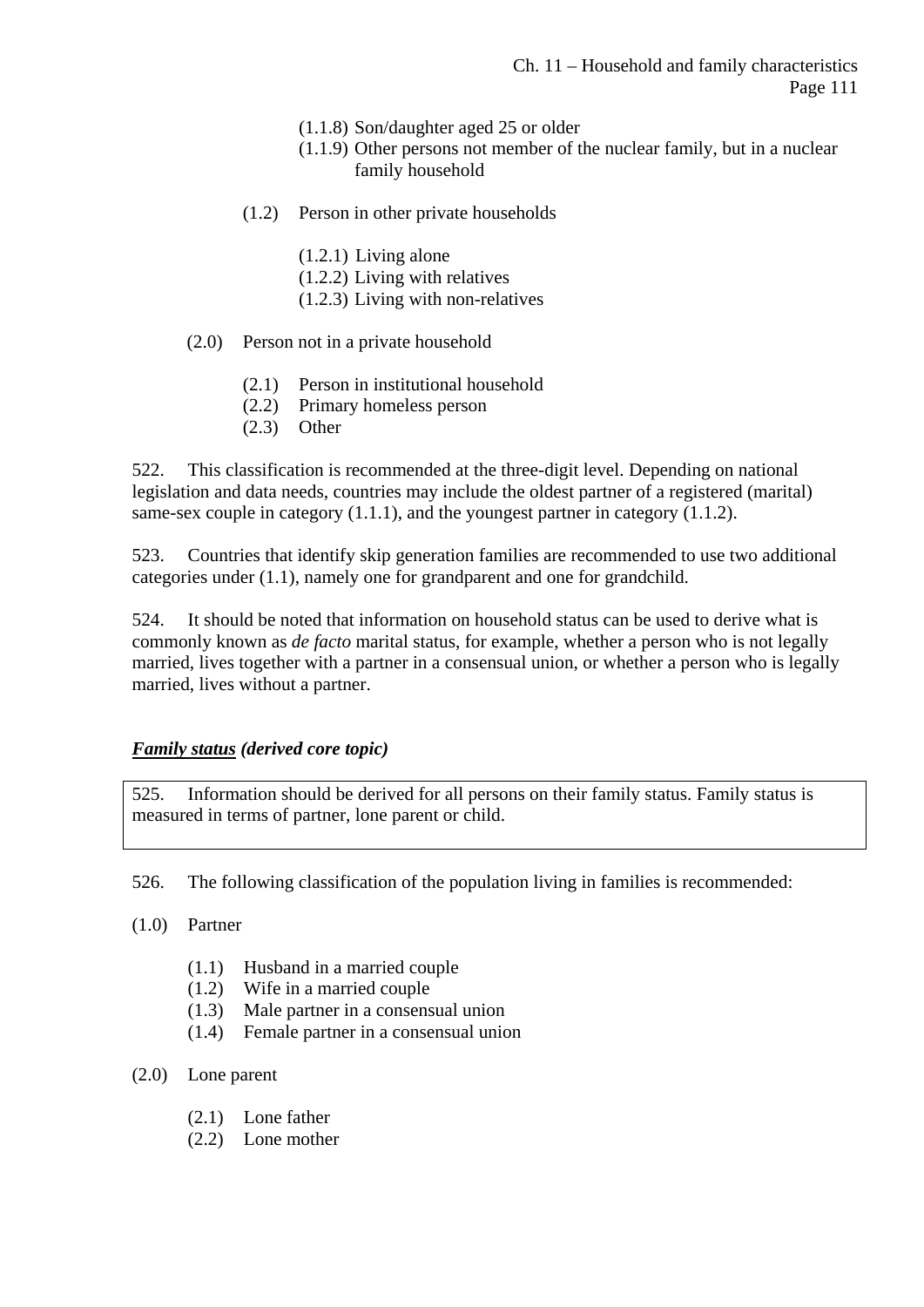Ch. 11 – Household and family characteristics Page 112

(3.0) Child

(3.1) Child aged under 25

(3.1.1) Child of both partners

(3.1.2) Child of male partner only

(3.1.3) Child of female partner only

- (3.1.4) Child of lone father
- (3.1.5) Child of lone mother

(3.2.) Son/daughter aged 25 or over

- (3.2.1) Son/daughter of both partners
- (3.2.2) Son/daughter of male partner only
- (3.2.3) Son/daughter of female partner only
- (3.2.4) Son/daughter of lone father
- (3.2.5) Son/daughter of lone mother

527. This classification is recommended at the two-digit level. Further detail on the age of the youngest child may be added, for instance under 18, 18-24, 25-29, and 30 or over. Depending on national legislation and data needs, countries may include the oldest partner of a registered (marital) same-sex couple in category (1.1), and the youngest partner in category (1.2).

528. Countries that identify skip-generation families are recommended to use three additional categories, namely (3.3) grandchild aged under 25, (3.4) grandson/granddaughter aged 25 or over, and (4.0) grandparent.

529. The classification of children in reconstituted families requires special attention. These children should be classified according to the relationship with both parents. If the child has been adopted by the new partner, he/she should be classified in  $(3.1.1)$  or  $(3.2.1)$ , and the family should not be considered a reconstituted family (unless not all children have been adopted by the new partner), see paragraph [498](#page-105-0). If not, he/she belongs to (3.1.2) or (3.1.3) or (3.2.2) or (3.2.3).

#### *Extended family status (derived non-core topic)*

530. It is suggested that countries interested in deriving data on extended families classify persons in private households by extended family status.

531. The following classification, on the basis of their relationship to the reference person of the household is recommended:

- (1.0) Extended family reference person
- (2.0) Husband/wife, registered (marital) same-sex partner, or cohabiting partner of reference person
- (3.0) Child of reference person
- (4.0) Other relative of reference person
- (5.0) Not member of an extended family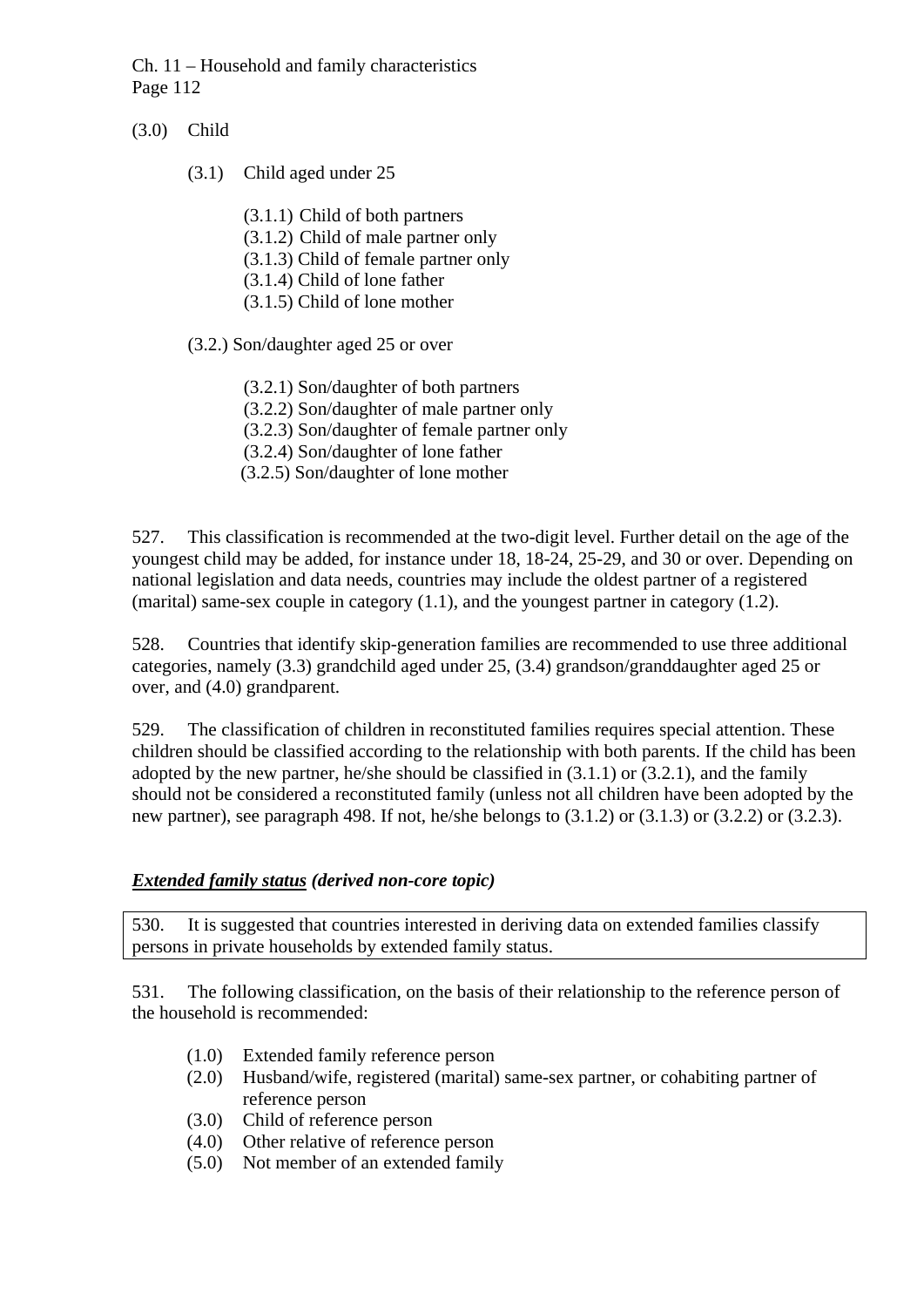532. Some countries may also wish to subdivide category (4.0) by type of relationship to meet specific requirements.

#### **Characteristics of family nuclei**

#### *Type of family nucleus (derived core topic)*

533. The family nucleus is defined in paragraph [493](#page-104-0). Family nuclei should be classified by type.

- 534. The following classification of family nuclei by type is recommended:
	- (1.0) Husband-wife family, not reconstituted family
		- (1.1) Without resident children
		- (1.2) With at least one resident child under 25
		- (1.3) Youngest resident son/daughter 25 or older

#### (2.0) Cohabiting couple, not reconstituted family

- (2.1) Without resident children
- (2.2) With at least one resident child under 25
- (2.3) Youngest resident son/daughter 25 or older

#### (3.0) Lone father

- (3.1) With at least one resident child under 25
- (3.2) Youngest resident son/daughter 25 or older
- (4.0) Lone mother
	- (4.1) With at least one resident child under 25
	- (4.2) Youngest resident son/daughter 25 or older
- (5.0) Reconstituted family
	- (5.1) With at least one resident child under 25
	- (5.2) Youngest resident son/daughter 25 or older.

535. This classification is recommended at the two-digit level, except for category (5.0) and sub-categories (5.1) and (5.2) on reconstituted families. Countries that do not wish to distinguish reconstituted families as a separate type of family nucleus should consider an amended version the classification, where categories (1.0) "Husband-wife family" and (2.0) "Cohabiting couple" would also include reconstituted families, and where the last category should be (5.0) "Other type of family nucleus", without further subdivision. Depending on national legislation and data needs, countries may include registered (marital) same-sex couple in category (1.0).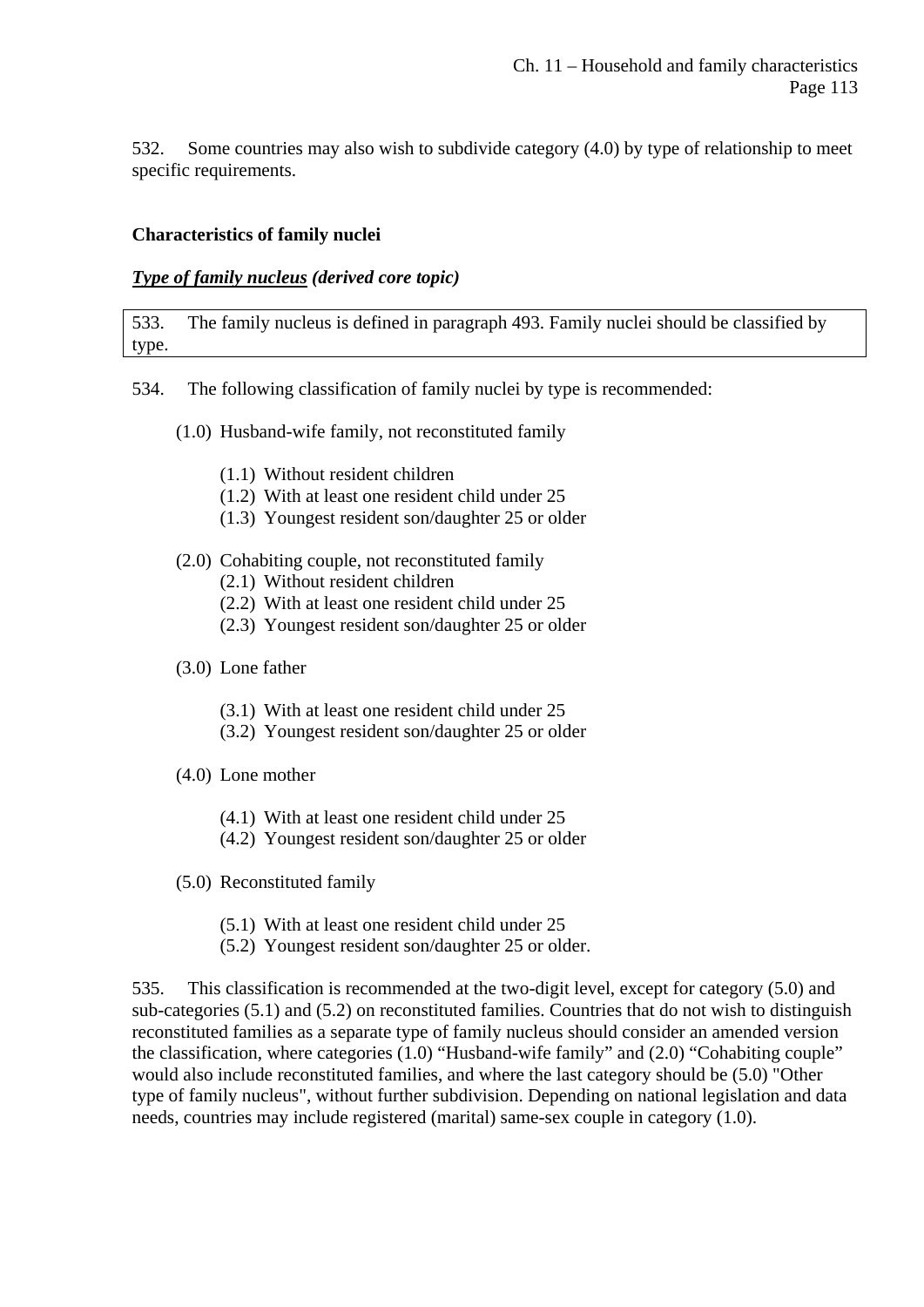Ch. 11 – Household and family characteristics Page 114

536. Countries that identify skip generation families are recommended to use an additional category, namely (6.0) Skip generation family.

537. It is suggested that countries that wish to subdivide the classification by age of female partner (for couple families) and/or by age of parent (for lone parent families) do so by using at least the following age groups: below 35; 35 to 54; 55 and over. These age groups are suggested because they are the significant groupings to use in family life cycle constructions. An additional subdivision showing the age of children is encouraged.

# *Type of reconstituted family (derived non-core topic)*

538. A reconstituted family is defined in paragraph [498](#page-105-0). Reconstituted families may or may not have one or more children that are common to both partners, in addition to at least one child that is non-common. Information should be collected on type of reconstituted family by number of non-common and common children.

- 539. The following classification of reconstituted families is recommended:
	- (1.0) Reconstituted family, one non-common child
		- (1.1) And no common children
		- (1.2) And one common child
		- (1.3) And two or more common children
	- (2.0) Reconstituted family, two non-common children
		- (2.1) And no common children
		- (2.2) And one common child
		- (2.3) And two or more common children
	- (3.0) Reconstituted family, three non-common children
		- (3.1) And no common children
		- (3.2) And one common child
		- (3.3) And two or more common children
	- (4.0) Reconstituted family, four or more non-common children
		- (4.1) And no common children
		- (4.2) And one common child
		- (4.3) And two or more common children

540. Some countries may wish to add further detail on the family status of the couple (married or cohabiting), on the age of the children, and/or whether the children are solely the woman's children, solely the man's children, or children from an earlier liaison of both the man and the woman.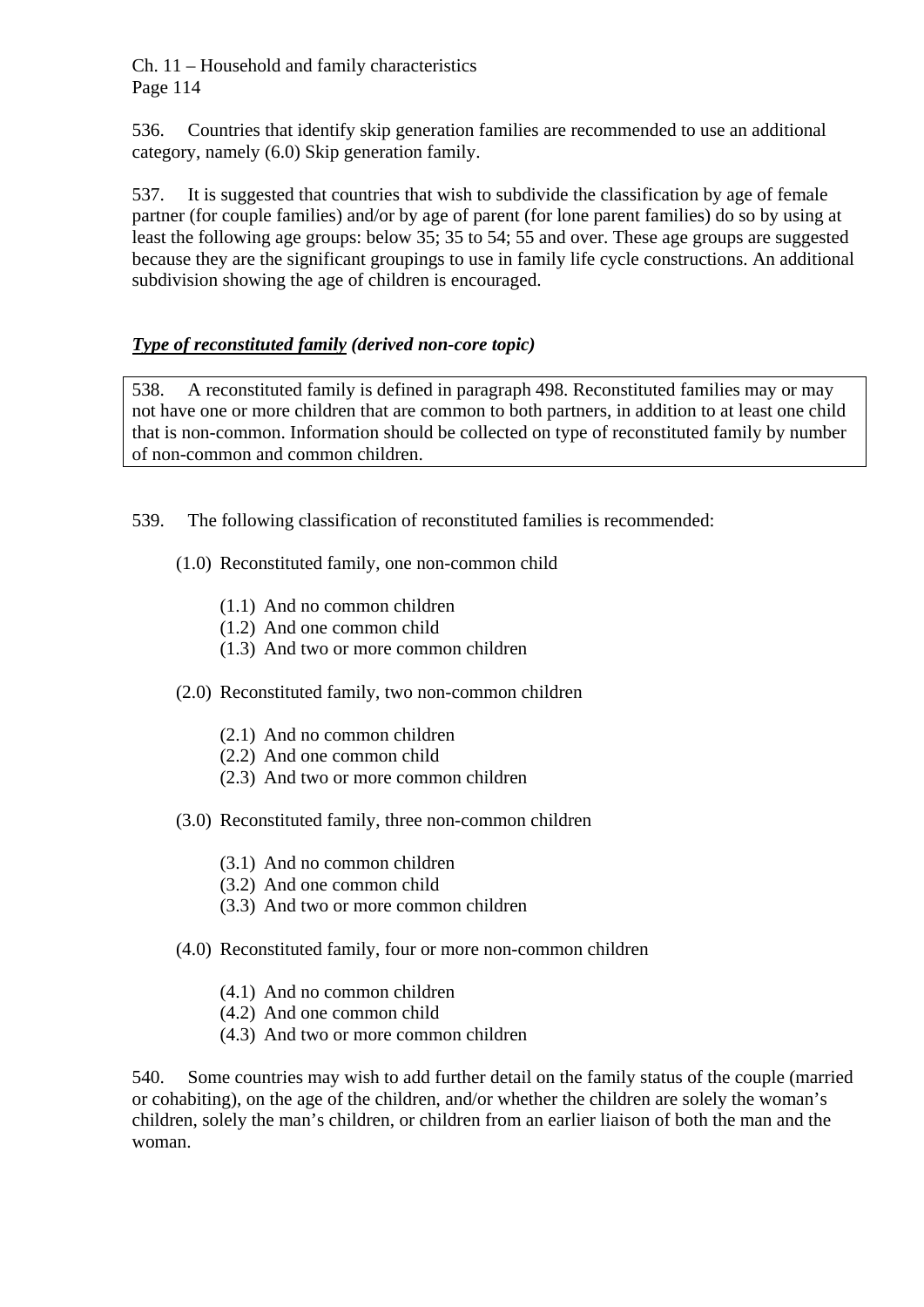#### **How to identify reconstituted families**

541. The identification of reconstituted families requires careful attention. Several approaches have been used in previous censuses and these are described below.

(a) Household relationship matrix

A reconstituted family can be identified provided that each child in the household can specify his/her relationship to each adult so that he/she can be classified in one of the following three distinct categories:

(1.0) Child of both the adult person *and* his/her spouse/partner;

(2.0) Child of the adult person only; and

(3.0) Not the child of the adult person.

In category (1.0) it is assumed that the spouse/partner of the adult person is a member of the same private household.

(b) The partial household relationship matrix

The household relationship matrix as described under (a) covers the relationships between all members of the household. For the purpose of identifying a reconstituted family it is sufficient to use only part of that matrix, namely that part that asks all children information on their relationship to all adults in the household, as specified by categories  $(1.0)$  to  $(3.0)$  above.

(c) Relationship to the reference person of the household

In those cases where the reference person is a parent in a reconstituted family, that family can be identified when relationship to reference person includes the following three categories:

(1.0) Child of both the reference person and his/her spouse/partner;

(2.0) Child of reference person only; and

(3.0) Child of the reference person's spouse/partner only.

However, this approach will not cover reconstituted families in those cases where the reference person is not a parent in the reconstituted family.

(d) Birth dates

Countries with a register-based census are recommended to identify reconstituted families on the basis of children's birth dates. More particularly, a matching between birth dates of all natural children ever-born to each adult household member on the one hand, and the birth dates of all children present in the household on the other, will facilitate identification of reconstituted families.

542. Countries with a register-based census are recommended to use the fourth approach for the purpose of identifying reconstituted families. Other countries are recommended to use the first or the second approach, provided that the household relationship matrix method is feasible. Otherwise, the third approach can be used, provided that the reference person is chosen carefully.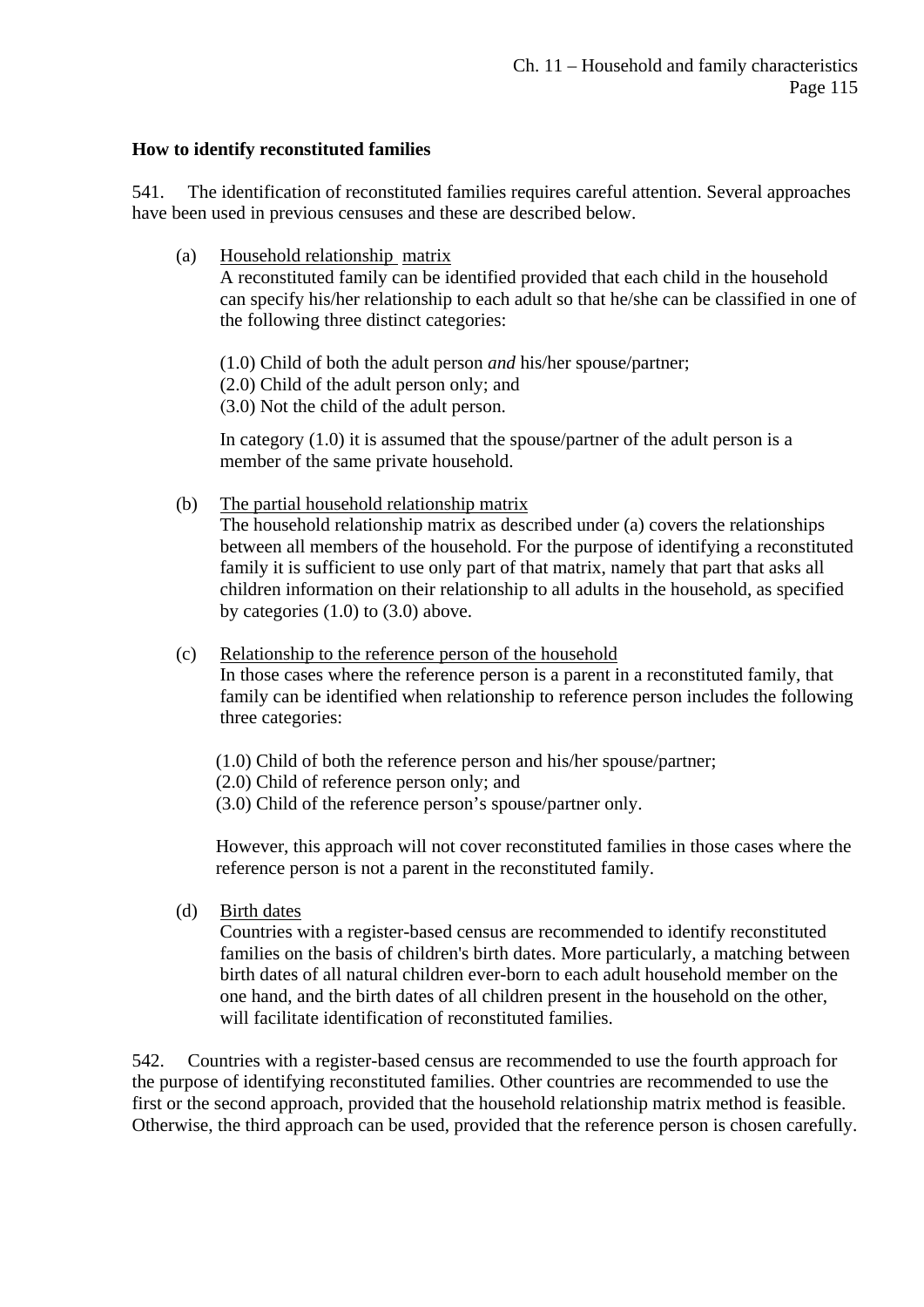# <span id="page-115-0"></span>*Type of extended family (derived non-core topic)*

543. Extended families are defined in paragraph [501](#page-105-0). Some countries may also wish to derive data by type of extended family.

- 544. The following classification is recommended:
	- (1.0) One-couple extended families
		- (1.1) One couple with other relatives only
		- (1.2) One couple with children and other relatives
	- (2.0) Two-couple extended families
		- (2.1) Two couples only
		- (2.2) Two couples with children but no other relatives
			- (2.2.1) Two couples both with children
			- (2.2.2) One couple with children, one without
		- (2.3) Two couples with other relatives only
		- (2.4) Two couples with children and other relatives
			- (2.4.1) Both couples with children and other relatives
			- (2.4.2) One couple with children, one without, and other relatives
	- (3.0) All other extended families

## *Size of family nucleus (derived core topic)*

545. Family nuclei (as defined in paragraph [493\)](#page-104-0) should be classified by size according to the total number of resident members of the family.

546. Family nuclei should also be classified according to the total number of resident children in the family.

## **Characteristics of private households**

## *Type of private household (derived core topic)*

547. Private households are defined in paragraph [479.](#page-102-0) Information on different types of private households should be collected.

548. The following classification of private households by type is recommended at the threedigit level: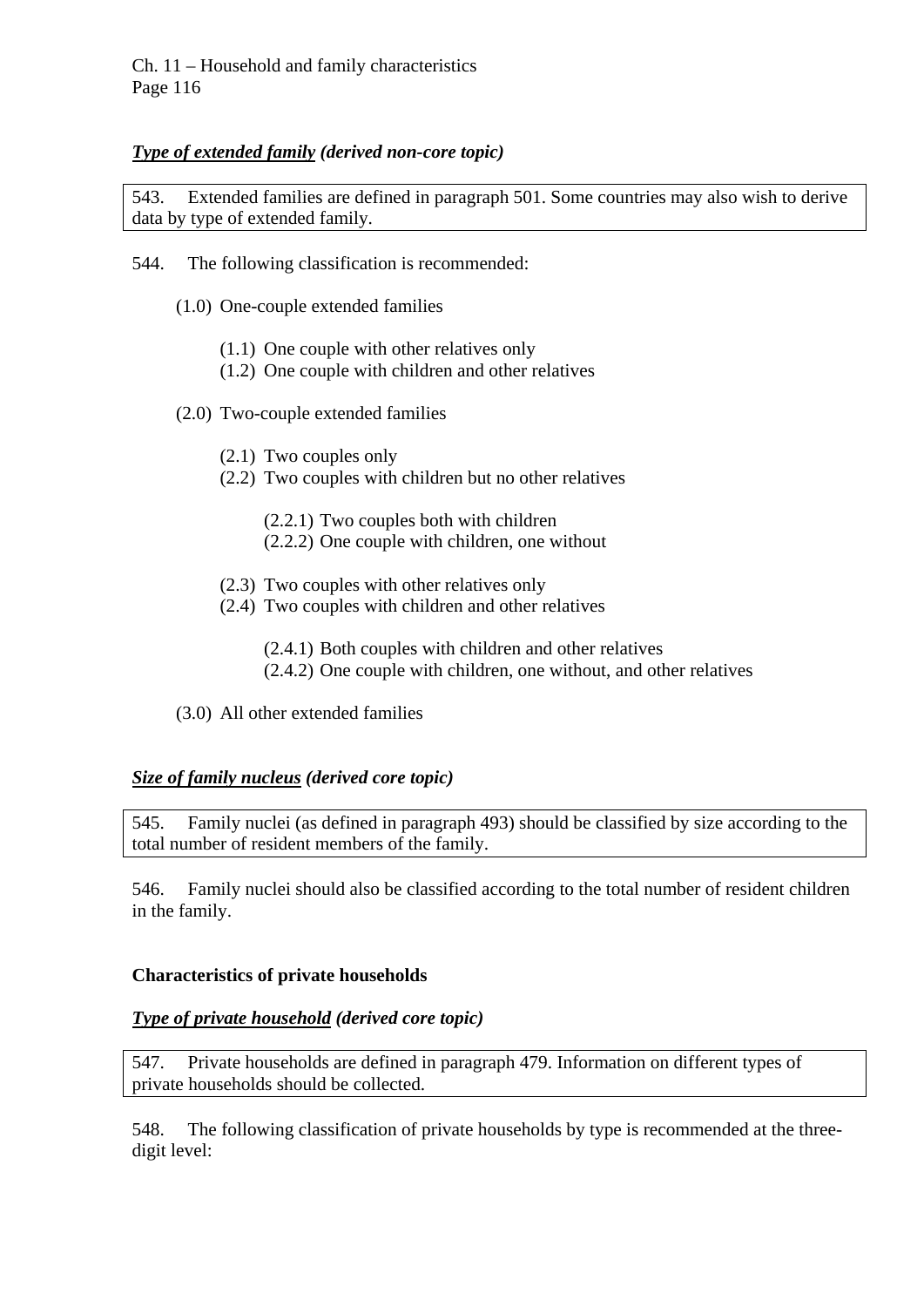- (1.0) Non-family households
	- (1.1) One-person households
	- (1.2) Multi-person households
- (2.0) One-family households
	- (2.1) Husband-wife couples without resident children (2.1.1) Without other persons
		- (2.1.2) With other persons
	- (2.2) Husband-wife couples with at least one resident child under 25 (2.2.1) Without other persons (2.2.2) With other persons
	- (2.3) Husband-wife couples, youngest resident son/daughter 25 or older (2.3.1) Without other persons (2.3.2) With other persons
	- (2.4) Cohabiting couples without resident children (2.4.1) Without other persons (2.4.2) With other persons
	- (2.5) Cohabiting couples with at least one resident child under 25 (2.5.1) Without other persons (2.5.2) With other persons
	- (2.6) Cohabiting couples, youngest resident son/daughter 25 or older (2.6.1) Without other persons (2.6.2) With other persons
	- (2.7) Lone fathers with at least one resident child under 25 (2.7.1) Without other persons (2.7.2) With other persons
	- (2.8) Lone fathers, youngest resident son/daughter 25 or older (2.8.1) Without other persons (2.8.2) With other persons
	- (2.9) Lone mothers with at least one resident child under 25 (2.9.1) Without other persons (2.9.2) With other persons
	- (2.10) Lone mothers, youngest resident son/daughter 25 or older (2.10.1) Without other persons (2.10.2) With other persons
- (3.0) Two or more-family households

549. Depending on national legislation and data needs, countries may include registered (marital) same-sex couple in categories (2.1)-(2.3).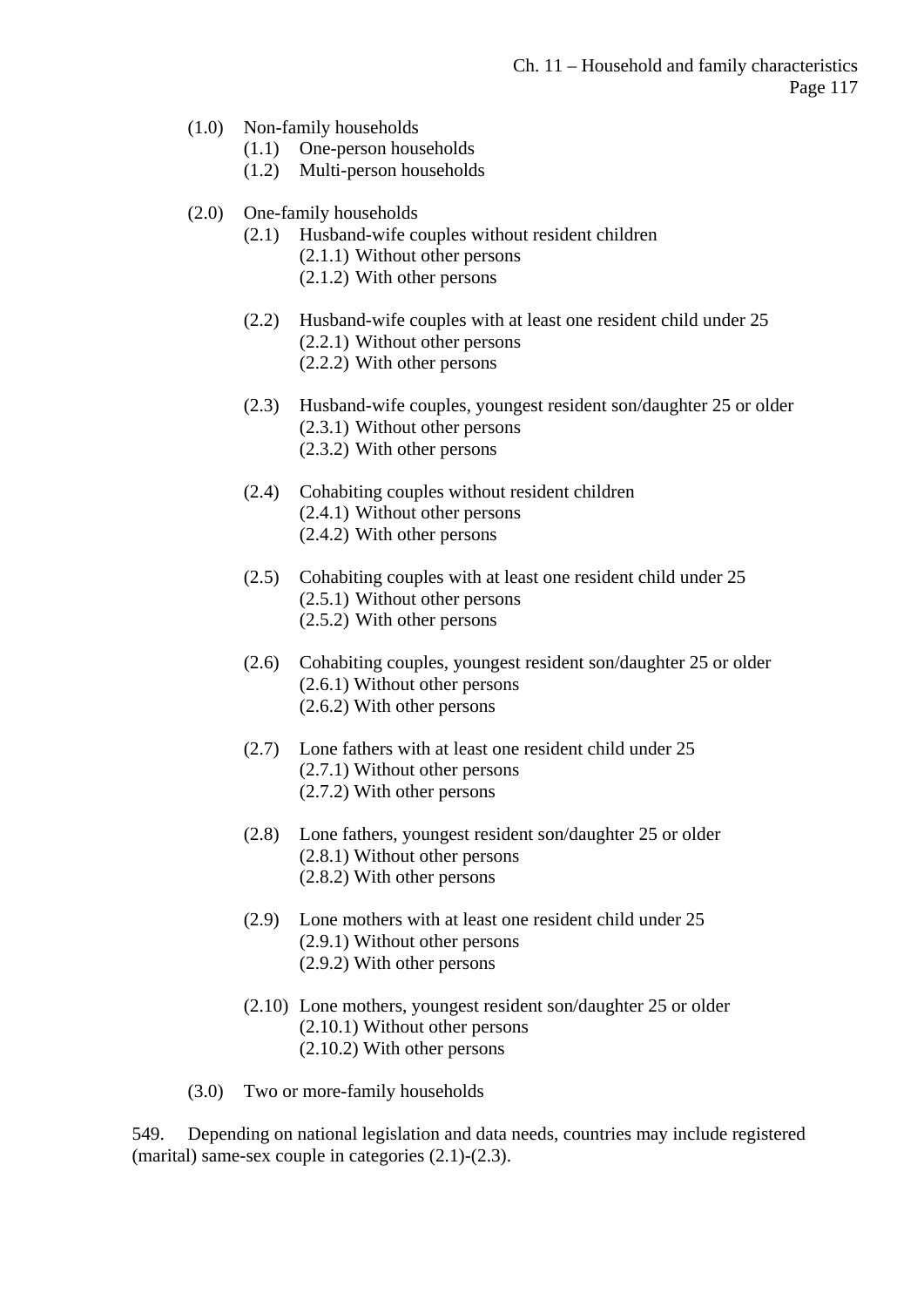550. Countries that that identify skip generation families are recommended to use one or more additional categories under (2.0) for this family type.

551. Countries are recommended to classify one-person households by sex and five-year age group of the person in the household. This classification is recommended. A further breakdown by marital status is optional.

#### *Other household classifications*

552. The family-based classification recommended above involves expensive and timeconsuming processing; it is therefore only derived for a sample of households in some countries and this limits its use. In earlier censuses, some countries used a supplementary classification of private households by type on the basis of the age and sex structure and size of household that could be derived easily and quickly on a 100 per cent basis at an early stage of the census processing and that could therefore be used down to the small area level. These countries found that these types of classifications complemented each other, and that the classification of private households by type, on the basis of age structure and size of household, had produced useful and interesting results. In view of this, the following classification is suggested on an optional basis, as a complement to the classification recommended in paragraph [548](#page-115-0) above:

- (1.0) One adult under legal retirement age without children
- (2.0) One adult over legal retirement age without children
- (3.0) Two adults both under legal retirement age without children
- (4.0) Two adults one or both over legal retirement age without children
- (5.0) One adult with one or more children
	- (5.1) Adult female with one or more children
	- (5.2) Adult male with one or more children
- (6.0) Two adults with one child
- (7.0) Two adults with two children
- (8.0) Two adults with three children
- (9.0) Two adults with four or more children
- (10.0) Three or more adults with one or more children
- (11.0) Three or more adults without children

553. Countries in which individuals have the legal right to retire during a certain age span (for instance, between ages 63 and 68) may use the highest legal retirement age (68 in the previous example) in categories (1.0) to (4.0).

## *Generational composition of private households (derived non-core topic)*

554. In addition to deriving data on type of private household , some countries may also wish to derive information on the generational composition of private households, particularly in cases where the practice of living together in multi-generational households is considered to be sufficiently widespread or important.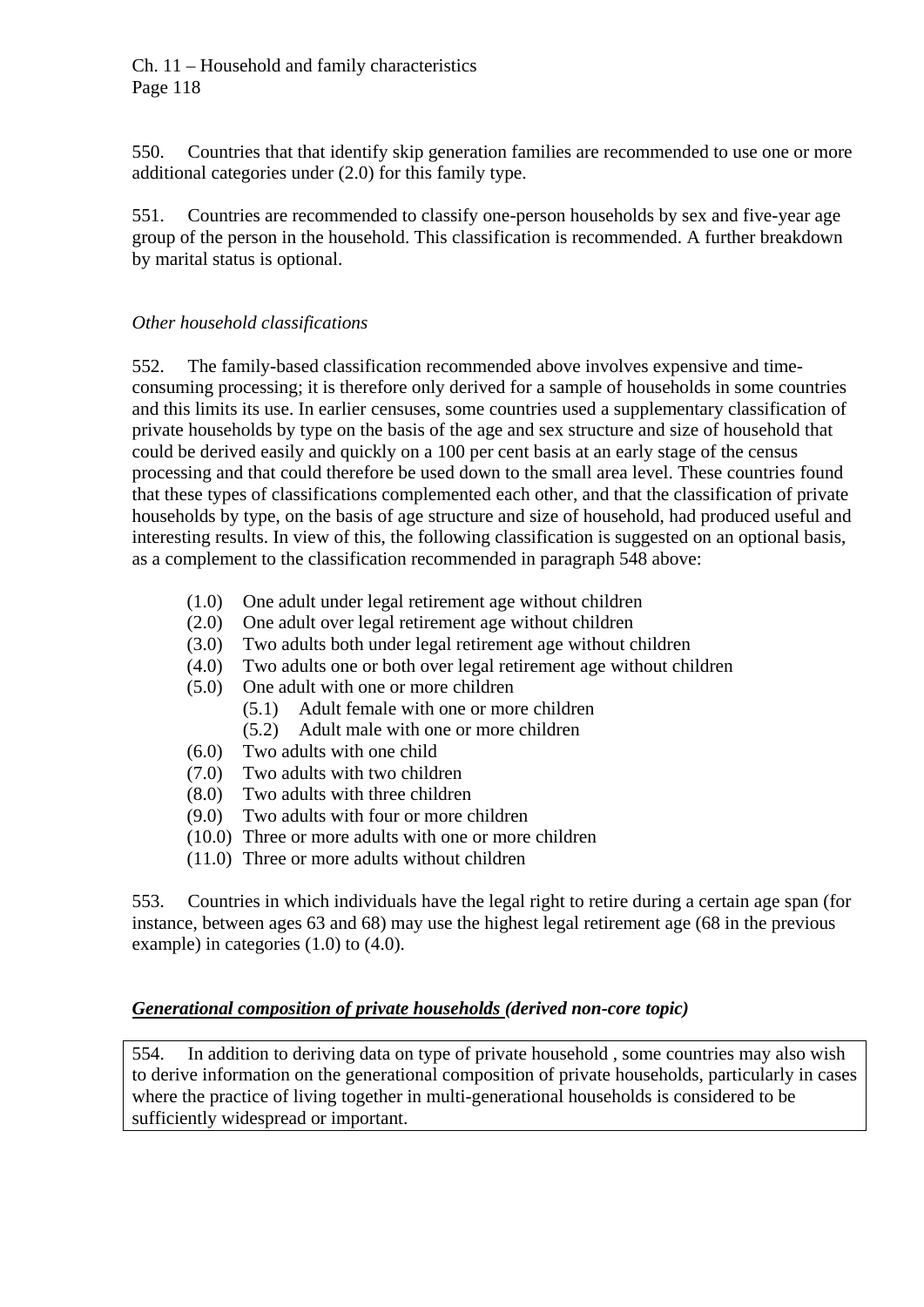# <span id="page-118-0"></span>*Size of private household (derived core topic)*

555. Private households should be classified by size according to the total number of resident members in the household.

## **Tenure status of households (core topic)**

556. This topic refers to the arrangements under which a private household occupies all or part of a housing unit.

557. Private households should be classified by tenure status as follows:

- (1.0) Households of which a member is the owner of the housing unit
- (2.0) Households of which a member is a tenant of all or part of the housing unit
	- (2.1) Households of which a member is a main tenant of all or part of the housing unit
	- (2.2) Households of which a member is a sub tenant of an owner occupier or main tenant
- (3.0) Households occupying all or part of a housing unit under some other form of tenure

558. This classification is recommended at the one digit level and optional at the two-digit level.

559. In view of the diversity of legal arrangements internationally, countries should describe fully in their census report or relevant metadata the coverage of each of the categories in the above classification. These descriptions should specify, where applicable, the treatment of households which (a) live in housing units as members of different types of housing co operatives, (b) live in housing units rented from an employer under the terms of the contract of employment of one of the household members, and (c) live in housing units provided free of charge by an employer of one of the household members or by some other person or body. Some countries may wish to extend the recommended classification to distinguish these or other groups of households that are of interest for national purposes. Households that are in the process of paying off a mortgage on the housing unit in which they live or in purchasing their housing unit over time under other financial arrangements should be classed as (1.0) in the classification.

## **Single or shared occupancy (non-core topic)**

560. Countries that use the housekeeping unit concept for defining households may wish to collect information on this topic directly through the census questionnaire, while others may prefer to derive the information from the non-core topic occupancy by number of private households (see paragraphs [642-643](#page-135-0)).

561. The following classification of private households living in conventional dwellings by single or shared occupancy is suggested for countries using the housekeeping unit concept of households: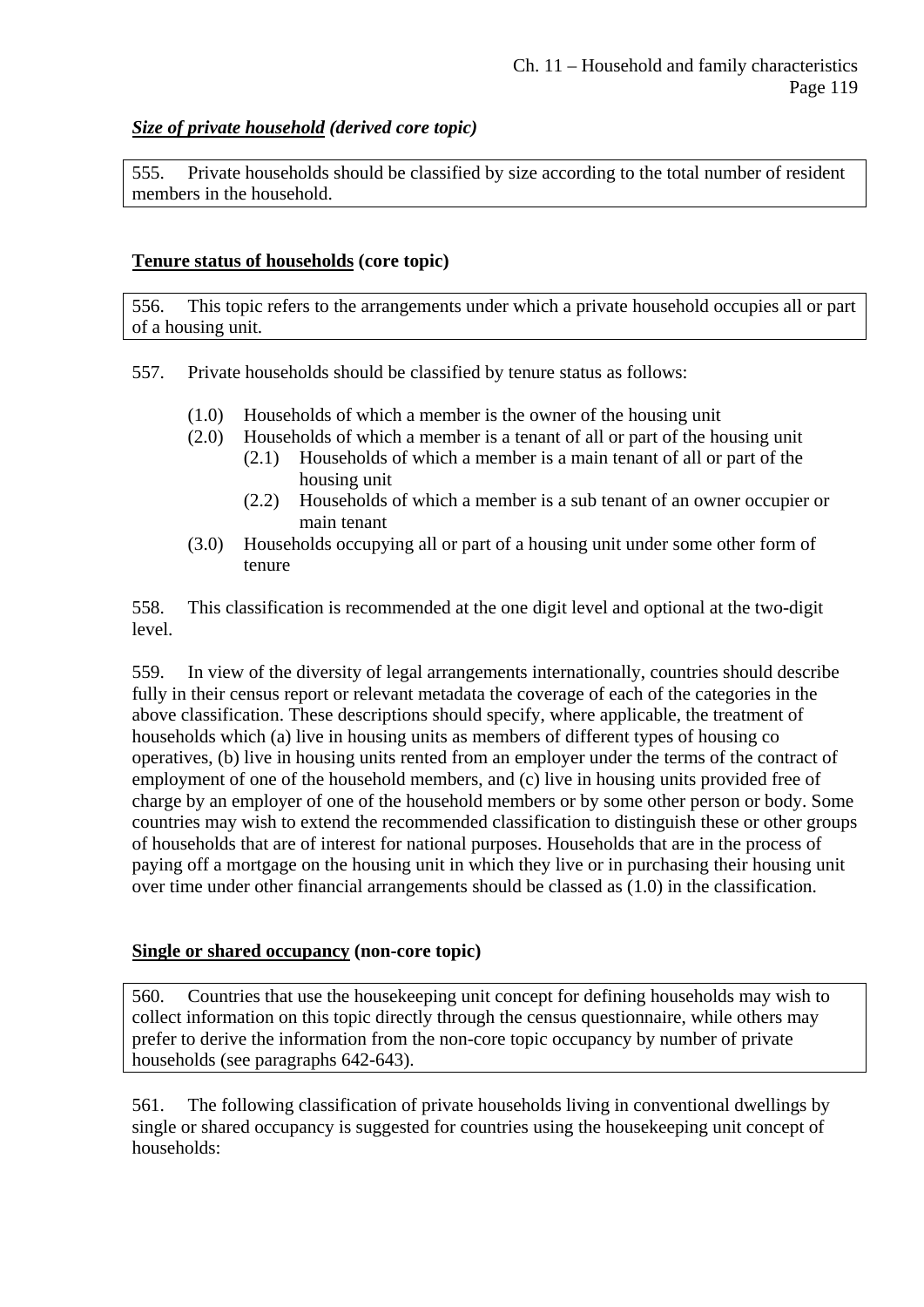Ch. 11 – Household and family characteristics Page 120

- (1.0) Households living alone in a dwelling
- (2.0) Households sharing a dwelling with one or more other households

562. Category (2.0) may be subdivided to distinguish households sharing with one, two, or three or more other households. This category may also be sub divided, where feasible, to distinguish households which are voluntarily sharing a dwelling and those which are doing so involuntarily. This classification will not apply to countries that use the household dwelling concept of households, since all would appear in category (1.0) of the classification.

563. There is an increasing amount of accommodation which is being specifically provided for the elderly, the disabled, and other special groups which falls between an institutional and a private household, in that meals can be taken communally or by each household with its own cooking facilities. It is suggested that if at least half the population living in such accommodation possess their own cooking facilities, they should be treated as private households and, if possible, identified separately in the output.

## **Rent (non-core topic)**

564. Rent is the amount to be paid in respect of a specified period for the space occupied by a household including, in some cases, local rates and ground rent. Payments for the use of furniture, heating, electricity, gas and water and for the provision of special services like washing, cooking, etc., should be excluded.

565. Concerning heating and hot water, the practices differ in different countries. In some countries the heating and/or hot water are normally included in the rent, in other countries they are not, while still in some other countries both practices exist in parallel. It would be important that countries which include "rent" in their census clearly describe whether the heating and/or hot water are included in the rent or not. The recommendation would be to exclude heating and hot water expenditures from the rent. The ideal solution would be to produce the rent information separately without heating and hot water expenditures and to report the expenditures for heating, hot water and electricity separately.

566. Nominal rent paid may not correctly reflect the real rates. For instance, an individual housing allowance determined on the basis of a means test and paid by housing authorities directly to the landlord should be included in the rent; and if a public sector landlord on the basis of a means test charges a rebated rent, the full rent should be recorded. It may also be possible to ask questions such as whether the tenant is a relative or an employee of the landlord, whether he performs any function or office as part of his rent, etc., in order to appraise the actual rent paid.

567. If this topic is included in the census, it may be desirable to obtain information on the range within which the rent paid falls rather than on the exact amount paid.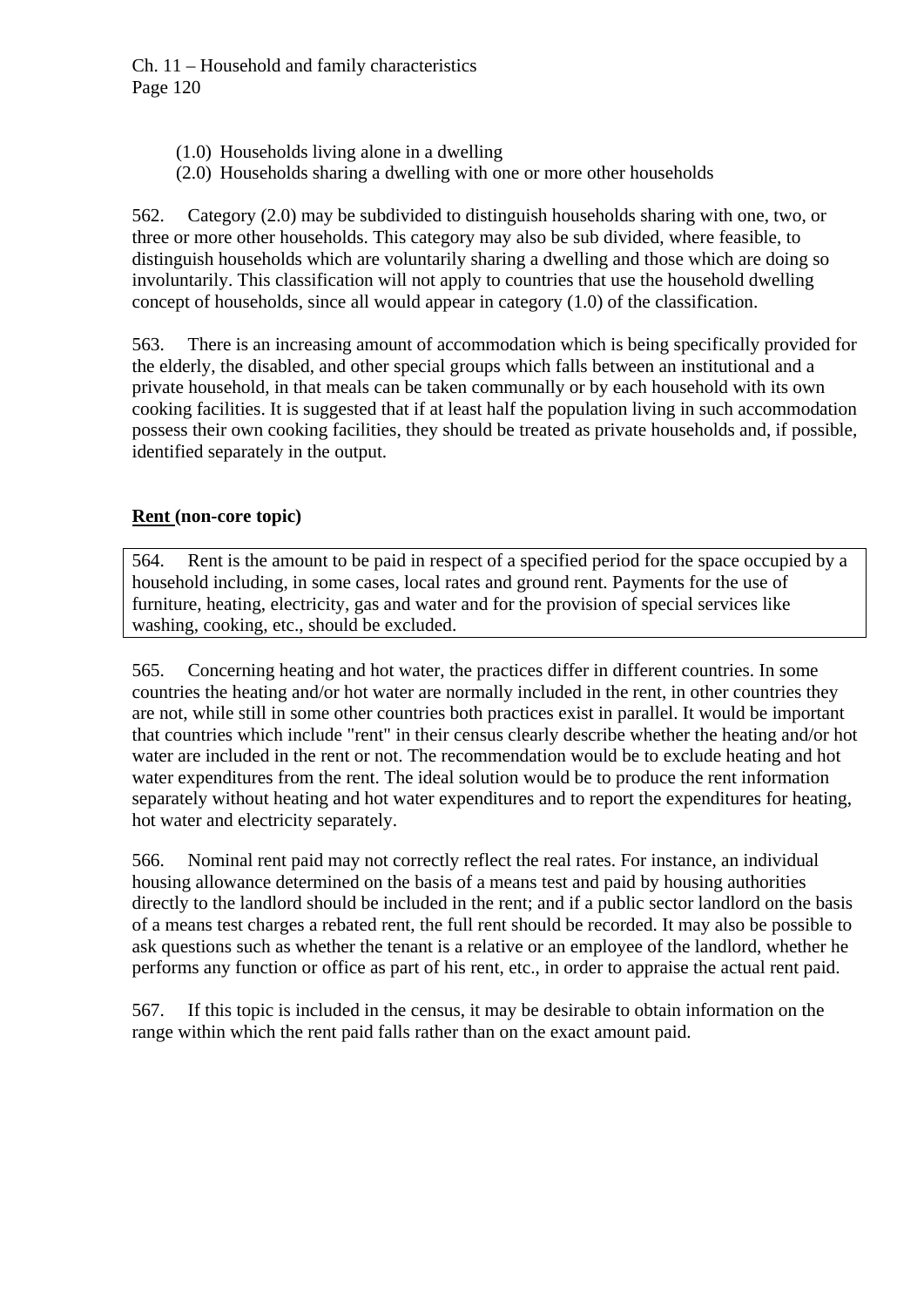## **Durable consumer goods possessed by the household (non-core topic)**

568. With the purpose of obtaining some qualitative indicators on the households' levels of living, a question on durable goods in the possession of the household might be included. Examples of durable goods, which could be considered, include: washing machines, refrigerators, deep-freezers, ovens, televisions, fax machines and personal computers. Consideration could also be given to the household's accessibility to durable consumer goods rather than their possession.

# **Number of cars available for the use of the household (non-core topic)**

569. It is suggested that this topic cover the number of cars and vans available for use by members of the household, including any car and van provided by an employer if available for use by the household but excluding vans used solely for carrying goods.

570. The following classification is recommended:

- $(1.0)$  No car
- (2.0) One car
- (3.0) Two or more cars

## **Availability of car parking (non-core topic)**

571. It is recommended that this topic cover the availability of car parking facilities for use by the members of the household. Such facilities are restricted for census purposes to physical space for the exclusive use of the household, either owned by one or more household members, or for which a written or oral agreement exists between the owner of the physical space and the household member(s).

- 572. The following classification is recommended:
	- (1.0) No car parking available
	- (2.0) Car parking for one car available
	- (3.0) Car parking for two or more cars available
	- (4.0) Not applicable

## **Telephone and Internet connection (non-core topic)**

573. Telephone and Internet connections reflect a household's ability to communicate with the rest of society using technology.

- 574. The following classification is recommended:
	- (1.0) Telephone(s) fixed in the housing unit
	- (2.0) Mobile cellular telephone(s)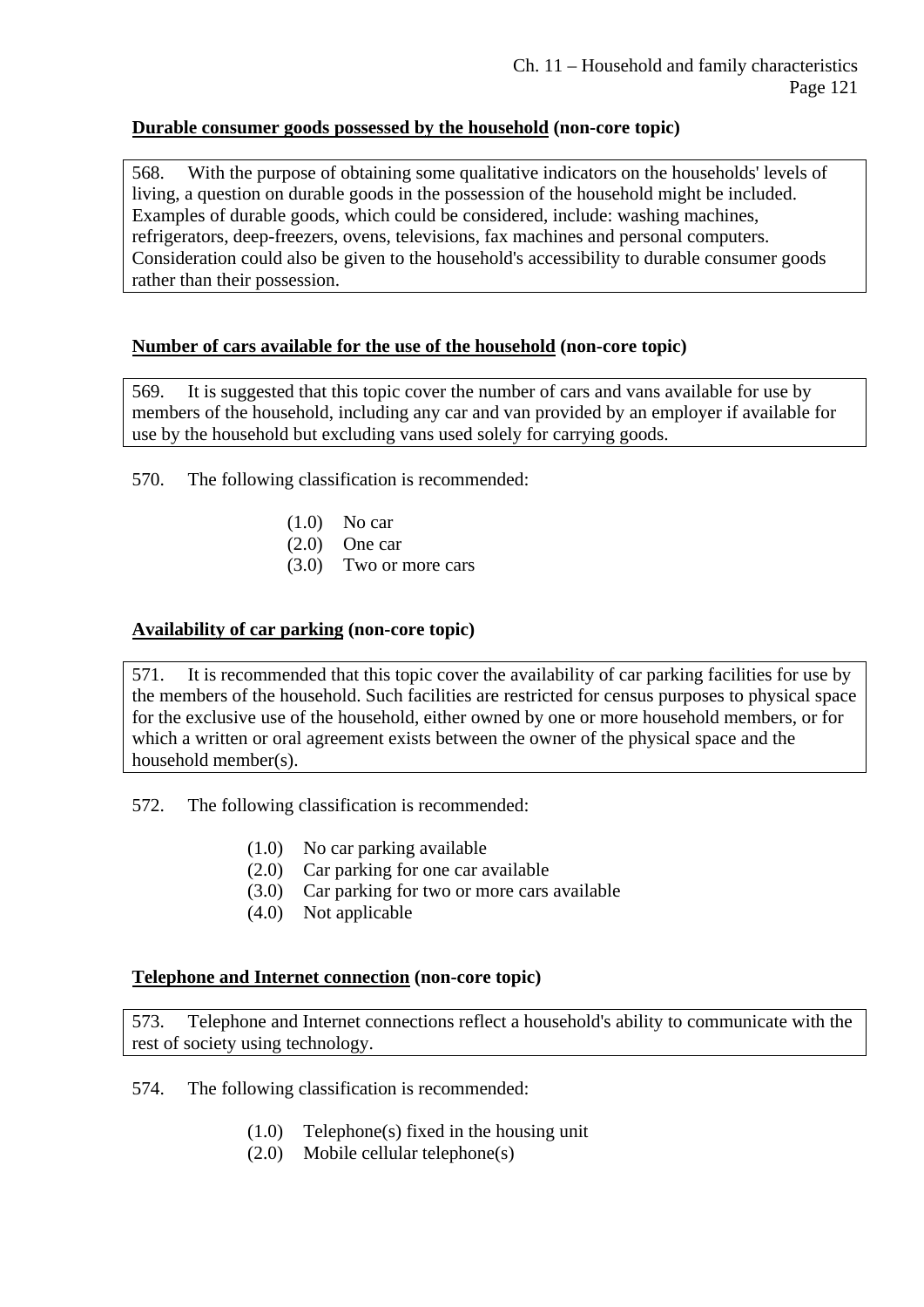Ch. 11 – Household and family characteristics Page 122

- (3.0) Both (1.0) and (2.0) are available.<br>(4.0) No telephone in the housing unit
- No telephone in the housing unit

575. It is also recommended to collect information on the availability of an Internet connection in the housing unit.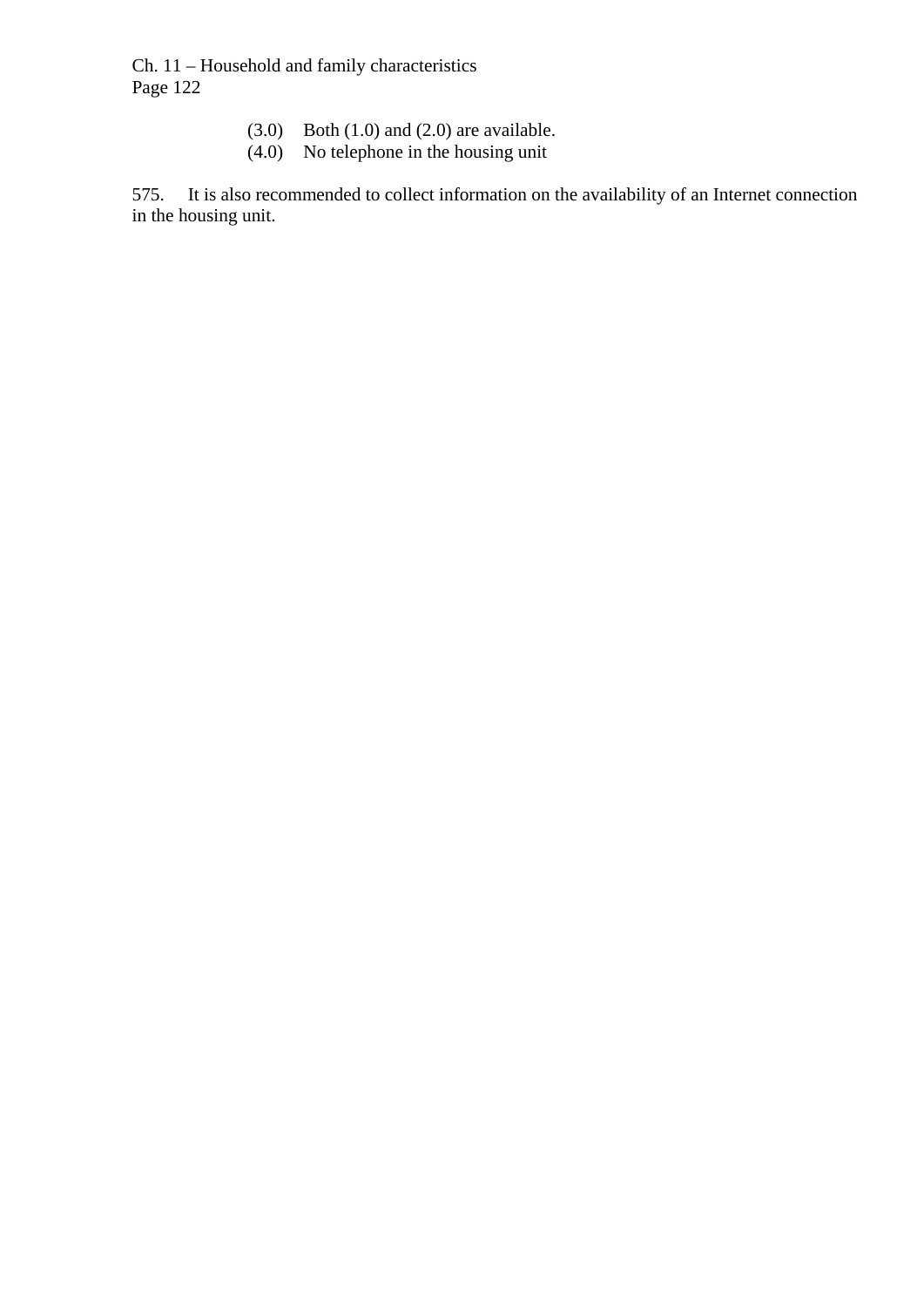# **Chapter XII AGRICULTURE**

# **Introduction**

576. In this chapter, two non-core topics on agriculture are presented. These two alternative topics could be considered by countries that would like to collect in the population and housing census information that would facilitate the preparation of the frame of agricultural holdings in the household sector, for a subsequent agricultural census (see also paragraph [45](#page-13-0)).

577. With the first topic, at the household level, information is collected on whether any member of the household is engaged in own-account agricultural production activities at their usual place of residence or elsewhere. With the second topic, at the individual person level, information is collected to identify persons involved in agricultural activities during a longer period, such as a year.

## **Own-account agriculture production (non-core topic)**

578. Some countries may want to use the population census to identify households engaged in own-account agricultural production to provide additional data for agriculture-related analysis of the population census and for use as a frame for a subsequent agricultural census or other surveys. In this case, information should be collected for all households on whether any member of the household is engaged in any form of own-account agricultural production activities.

579. Where possible, information should be collected separately on the type of activity under the broad headings of crop production and livestock production. For countries where household level agriculture is particularly important, additional information on the size (area) of the agricultural holding and the numbers of livestock by type may also be collected in the population census.

580. Where aquacultural production is important at the household level, information can also be collected on whether any member of the household is engaged in any form of own-account aquacultural production activities.

581. Agricultural production activities refer to Groups 011, 012 and 013 of ISIC (Rev. 3.1) namely:

Group 011: Growing of crops; market gardening; horticulture. Group 012: Farming of animals. Group 013: Growing of crops combined with farming of animals (mixed farming).

582. Aquacultural production activities refer to Class 0502 of ISIC (Rev 3.1), namely: Class 0502: Aquaculture

583. An own-account worker in agricultural production (agricultural holder) is a person who is working on his/her own account (self-employed), or with one or more partners, and where that person has overall responsibility for the management of the agricultural production unit.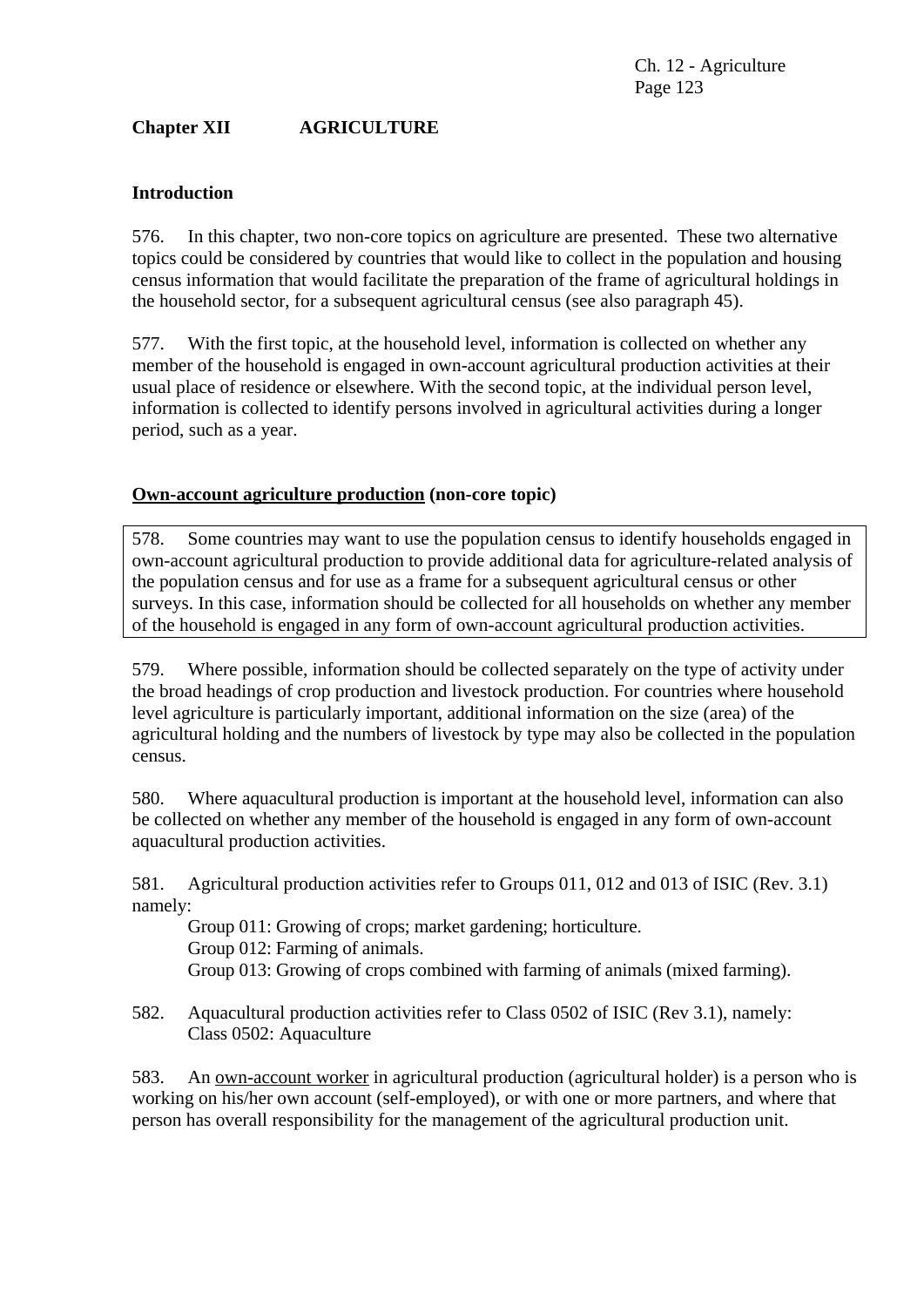## **Characteristics of all agricultural jobs during the last year (non core topic)**

584. The population census normally collects employment data in respect of a person's main activity during a short reference period, which may not cover all persons working in agriculture because of the seasonality of many agricultural activities. To overcome this problem, information should be collected for all economically active persons on all agricultural jobs carried out during the year preceding the population census day. The information to be collected should normally be limited to occupation and status of employment, but can be expanded to identify main or secondary occupation and time worked.

585. Information on occupation and status in employment of all agricultural jobs can be used as an alternative way of identifying households engaged in own-account agricultural production activities (topic reference code), for use as a frame for an agricultural census. It can also provide additional data for agriculture-related analysis of the population census.

586. Where aquacultural production is important in a country, an additional topic on occupation and status in employment of all aquacultural jobs, carried out during the year preceding the population census day, can also be included and expanded to identify main or secondary occupation and time worked, as required.

587. An agricultural job is defined as a job in the agricultural industry as defined by Groups 011,012 and 013 of ISIC (Rev 3.1); namely:

Group 011: Growing of crops; market gardening; horticulture.

Group 012: Farming of animals.

Group 013: Growing of crops combined with farming of animals (mixed farming).

588. An aquacultural job is defined as a job in the aquacultural industry as defined by Class 0502: Aquaculture of ISIC (Rev 3.1).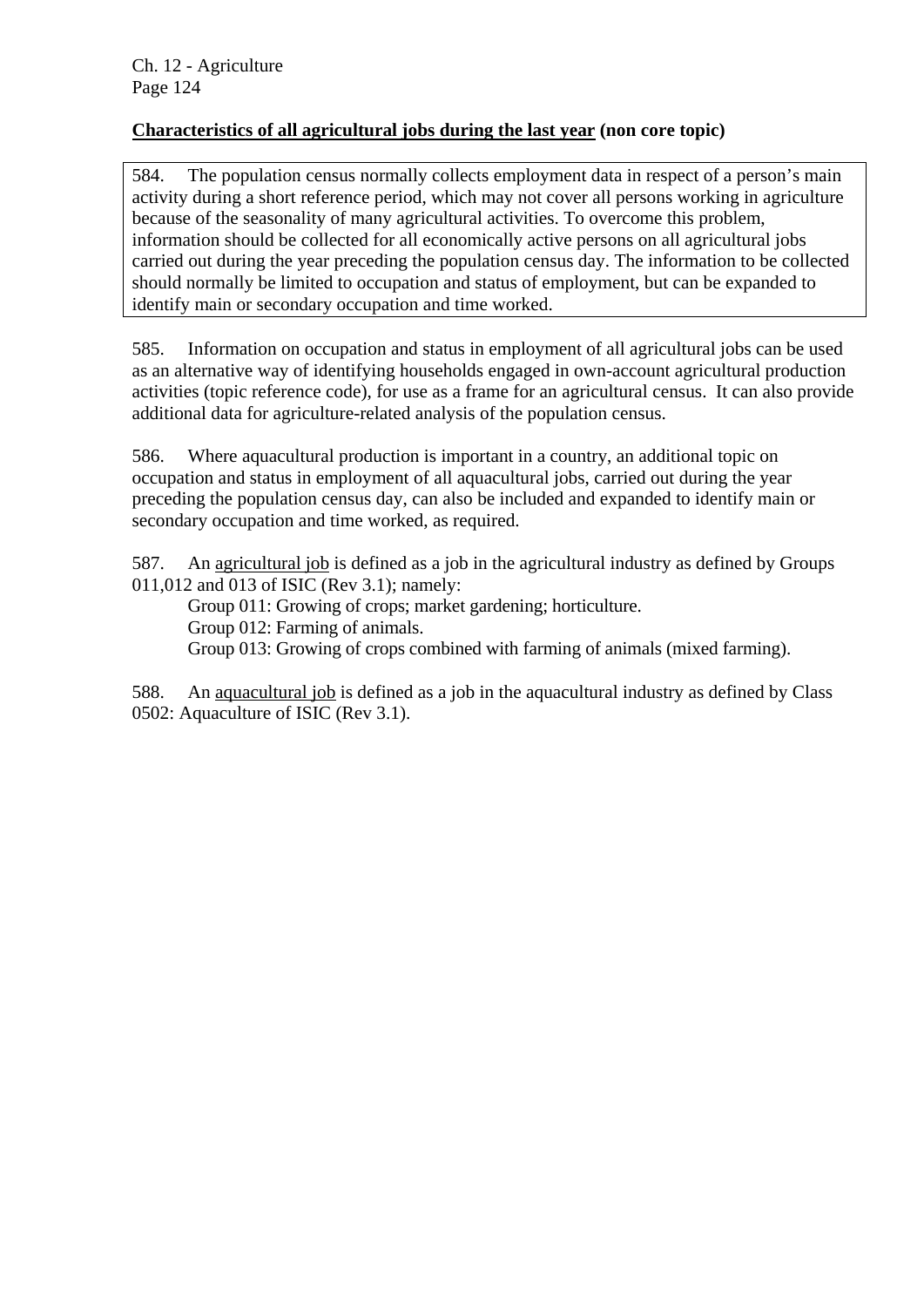Ch 13 – Housing Page 125

## **PART THREE: HOUSING TOPICS**

# **Chapter XIII. LIVING QUARTERS, DWELLINGS AND HOUSING ARRANGEMENTS**

#### **Introduction**

589. This chapter focuses on housing topics and on the relationship between the population and the living quarters. Housing topics can be defined as the characteristics of housing units and buildings that are collected on the occasion of the housing census. It should be noted that certain housing topics (for example the core topic of tenure status in paragraphs [556-559](#page-118-0) above, and the non-core topics of single or shared occupancy, and rent) have been included amongst the characteristics of private households since the principle units of enumeration for these topics generally are households. For housing topics presented in this chapter there are two main units of enumeration: conventional dwellings and other housing units. An exception is the topic "housing arrangements" which describes the relationship between the population and the living quarters, and which can be referred to either the individuals or the households. Another exception is the topic "Household availability of unoccupied dwellings" Chart 4 shows all types of housing for the whole population.





The sum of occupied conventional dwellings and other housing units represents "housing units".

<sup>3</sup> This group can also include dwellings with residents not included in the census (for example, foreign nationals temporarily present in the country).

590. Not all topics are relevant for different types of housing. Chart 5 below shows for each type of housing, whether the topic is core, non-core or not measured in the census. The reasons for not measuring a particular topic in the census vary. For some housing types, the topic is not relevant. An example of this is the homeless where many of the topics simply do not apply. In other cases the topic is difficult to measure in a census for a particular housing type. This is particularly so for those dwellings that are vacant at census time. Finally, the topic may not be appropriate or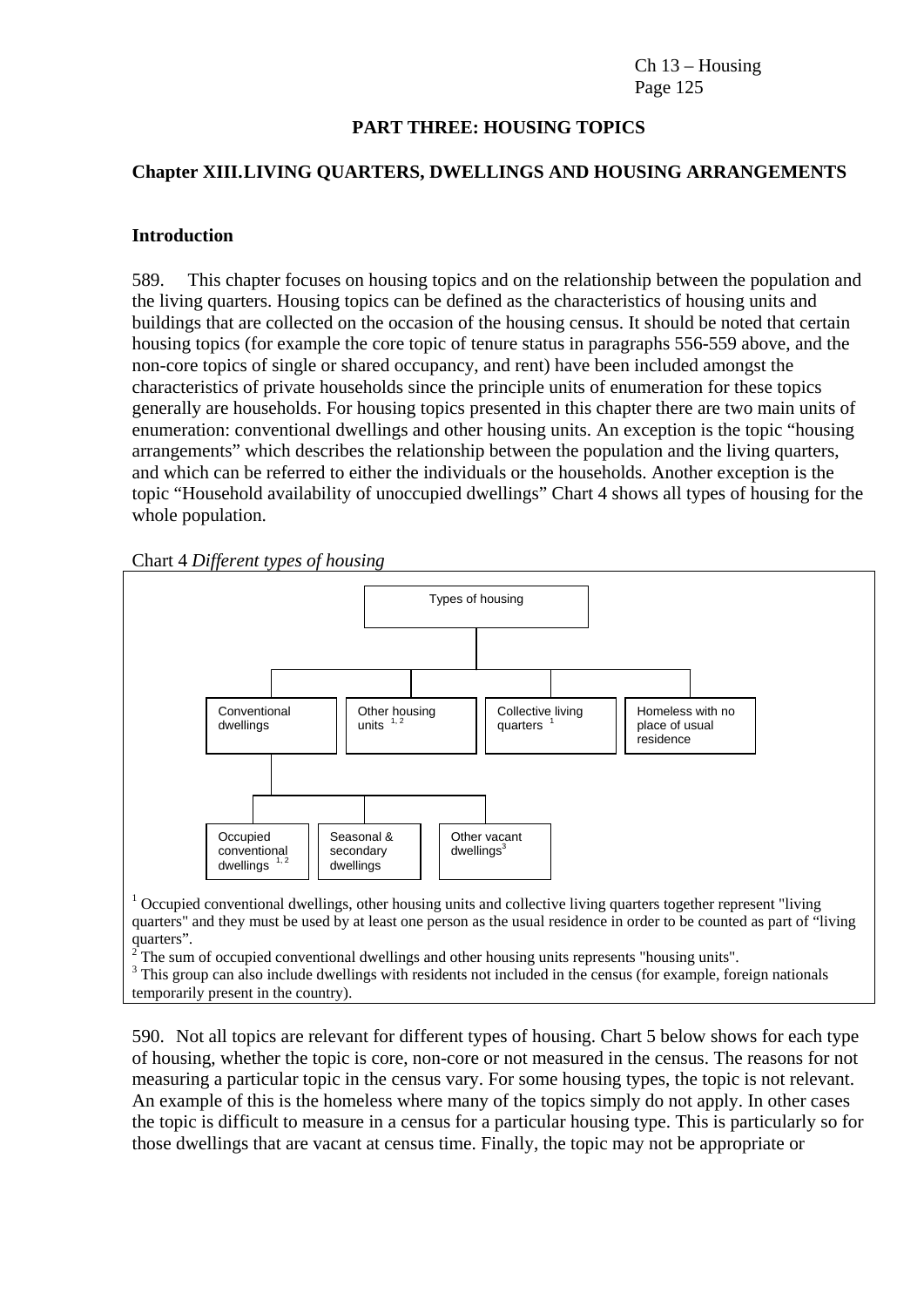Ch. 13 - Housing Page 126

necessary for particular types of housing arrangements. An example of this is the amenities questions in collective living quarters.

591. Throughout this chapter, topics are described as core or non-core based on how occupied conventional dwellings are to be treated. For other types of housing, it is necessary to refer to the following diagram to determine whether the topic is to be core, non-core, or not collected at all.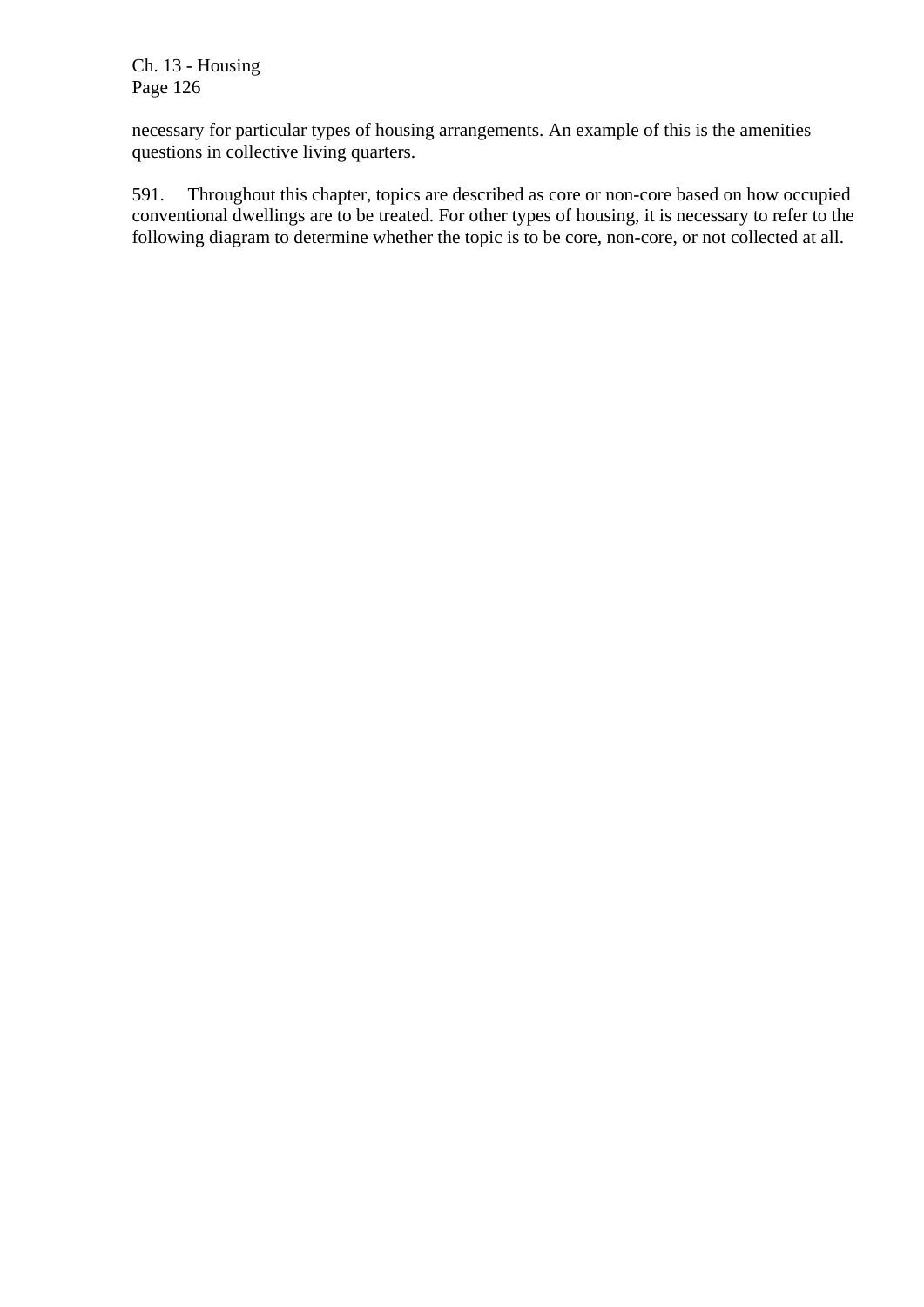|  | <b>Chart 5 – Summary table on housing topics</b> |  |  |
|--|--------------------------------------------------|--|--|

|                                                             |             | <b>Type of Housing and Housing Arrangements</b> |                                         |                           |                                       |                                               |                            |
|-------------------------------------------------------------|-------------|-------------------------------------------------|-----------------------------------------|---------------------------|---------------------------------------|-----------------------------------------------|----------------------------|
|                                                             |             | Homeless <sup>1</sup>                           | <b>Collective</b><br>living<br>quarters | Other<br>housing<br>units | Occupied<br>conventional<br>dwellings | <b>Seasonal and</b><br>secondary<br>dwellings | <b>Vacant</b><br>dwellings |
|                                                             |             |                                                 |                                         |                           |                                       | (CONVENTIONAL DWELLINGS)                      |                            |
| <b>Topic</b>                                                | Enum.       |                                                 |                                         | (HOUSING UNITS)           |                                       |                                               |                            |
|                                                             | units $2$   |                                                 | (LIVING QUARTERS)                       |                           |                                       |                                               |                            |
| Housing arrangements                                        | I, H        | Core                                            | Core                                    | Core                      | Core                                  | $\bullet$                                     | $\bullet$                  |
| Type of living quarters                                     | LQ          | $\bullet$                                       | Core                                    | Core                      | Core                                  | $\bullet$                                     | $\bullet$                  |
| Location of living quarters                                 | LQ          | $\bullet$                                       | Core                                    | Core                      | Core                                  | $\mathbf{o}$                                  | $\mathbf{o}$               |
| Occupancy status of<br>conventional dwellings               | D           | $\bullet$                                       | $\bullet$                               | $\bullet$                 | Core                                  | Core                                          | Core                       |
| Availability of secondary,<br>seasonal and vacant dwellings | H, D        | $\bullet$                                       | $\bullet$                               | $\bullet$                 | $\bullet$                             | Non-core                                      | Non-core                   |
| Type of ownership                                           | D           | $\bullet$                                       | $\bullet$                               | $\bullet$                 | Core                                  | $\mathbf{o}$                                  | $\mathbf{o}$               |
| Occupancy by number of<br>private households                | HU          |                                                 |                                         | Non-core                  | Non-core                              |                                               |                            |
| Number of occupants                                         | LQ          |                                                 | Core                                    | Core                      | Core                                  | $\bullet$                                     | $\bullet$                  |
| Useful floor space and/or<br>number of rooms                | HU          | $\bullet$                                       | $\bullet$                               | Core                      | Core                                  | $\mathbf{o}$                                  | $\mathbf{o}$               |
| Density standard                                            |             | $\bullet$                                       | $\bullet$                               | Core                      | Core                                  | $\bullet$                                     | $\bullet$                  |
| Type of rooms                                               | HU          | $\bullet$                                       | $\bullet$                               | Non-core                  | Non-core                              | $\mathbf{o}$                                  | $\mathbf{o}$               |
| Water supply system                                         | HU          | $\bullet$                                       | $\bullet$                               | Core                      | Core                                  | $\mathbf{o}$                                  | $\mathbf{o}$               |
| <b>Toilet facilities</b>                                    | HU          | $\bullet$                                       | $\bullet$                               | Core                      | Core                                  | $\mathbf{o}$                                  | $\mathbf{o}$               |
| <b>Bathing facilities</b>                                   | HU          | $\bullet$                                       | $\bullet$                               | Core                      | Core                                  | $\mathbf{o}$                                  | $\mathbf{o}$               |
| Hot water                                                   | HU          | $\bullet$                                       | $\bullet$                               | Non-core                  | Non-core                              | $\mathbf{o}$                                  | $\mathbf{o}$               |
| Sewage disposal                                             | HU          | $\bullet$                                       | $\bullet$                               | Non-core                  | Non-core                              | $\mathbf{o}$                                  | $\mathbf{o}$               |
| Kitchen                                                     | HU          | $\bullet$                                       | $\bullet$                               | Non-core                  | Non-core                              | $\mathbf{o}$                                  | $\mathbf{o}$               |
| Cooking facilities                                          | HU          | $\bullet$                                       | $\bullet$                               | Non-core                  | Non-core                              | $\mathbf{o}$                                  | $\mathbf{o}$               |
| Type of heating                                             | HU          | $\bullet$                                       | $\bullet$                               | Core                      | Core                                  | $\mathbf{o}$                                  | $\mathbf{o}$               |
| Heating energy                                              | HU          | $\bullet$                                       | $\bullet$                               | Non-core                  | Non-core                              | $\mathbf{o}$                                  | $\mathbf{o}$               |
| Electricity supply                                          | HU          | $\bullet$                                       | $\bullet$                               | Non-core                  | Non-core                              | $\mathbf{o}$                                  | $\mathbf{o}$               |
| Piped gas                                                   | HU          | $\bullet$                                       | $\bullet$                               | Non-core                  | Non-core                              | $\mathbf{o}$                                  | $\mathbf{o}$               |
| Air-conditioning                                            | HU          | $\bullet$                                       | $\bullet$                               | Non-core                  | Non-core                              | $\mathbf{o}$                                  | $\mathbf{o}$               |
| Position of dwelling in bldg.                               | D           | $\bullet$                                       | $\bullet$                               | $\bullet$                 | Non-core                              | $\mathbf{o}$                                  | $\mathbf{o}$               |
| Accessibility to dwelling                                   | HU          | $\bullet$                                       | $\bullet$                               | Non-core                  | Non-core                              | $\mathbf{o}$                                  | o                          |
| Lift                                                        | D           | $\bullet$                                       | $\bullet$                               | $\bullet$                 | Non-core                              | $\mathbf{o}$                                  | $\mathbf{o}$               |
| Type of building                                            | ${\bf D}$   | $\bullet$                                       |                                         | $\bullet$                 | Core                                  | $\mathbf{o}$                                  | O                          |
| Period of construction                                      | ${\bf D}$   | $\bullet$                                       | $\bullet$                               | $\bullet$                 | Core                                  | $\mathbf{o}$                                  | $\mathbf{o}$               |
| No. of floors in the building                               | $\mathbf D$ | $\bullet$                                       | $\bullet$                               | $\bullet$                 | Non-core                              | $\mathbf{o}$                                  | O                          |
| Materials of the building                                   | ${\bf D}$   | $\bullet$                                       | $\bullet$                               | $\bullet$                 | Non-core                              | $\mathbf{o}$                                  | $\mathbf{o}$               |
| State of repair of the bldg.                                | ${\bf D}$   | $\bullet$                                       | $\bullet$                               | $\bullet$                 | Non-core                              | $\mathbf{o}$                                  | $\mathbf{o}$               |

 $\bullet$  Not measured or not applicable in the census.

**o** May be difficult to measure in a census. Some countries may collect or have available this information. Information on seasonal and secondary dwellings and the information on vacant dwellings concerning all the characteristics should be shown separately.

◐ Although the topic may be relatively easy to obtain, only some countries would be interested in this information for this type of housing. If information is collected, it should be shown separately for the different types of housing and collective living quarters.<br><sup>1</sup> Including all persons who are not usual residents in any living quarter category (

<sup>2</sup> Enumeration units: I=Individuals; H=Households; LQ=Living Quarters; HU=Housing Units; D=Dwellings.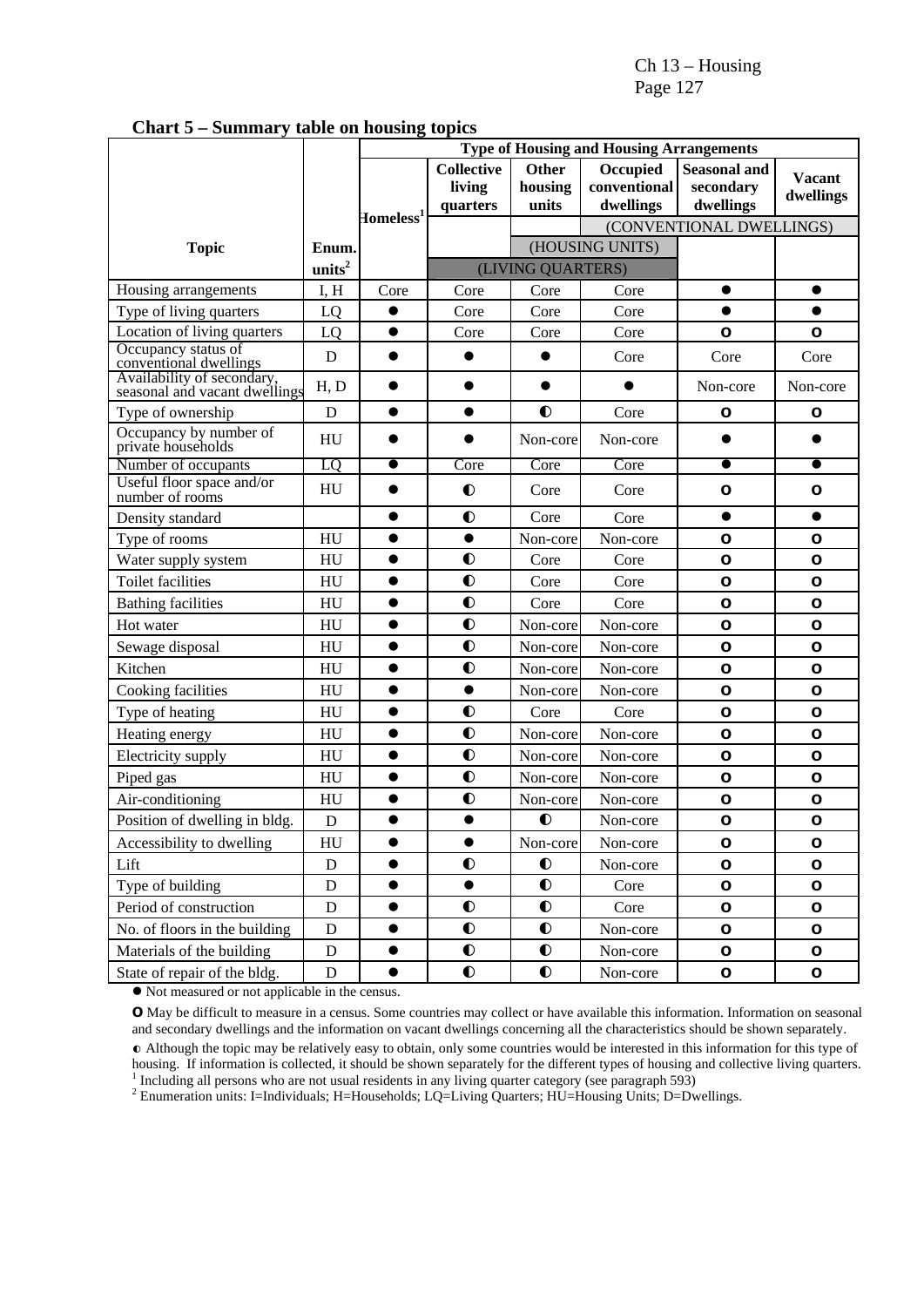<span id="page-127-0"></span>Ch. 13 - Housing Page 128

# **Definitions**

# *Living quarters*

592. Living quarters are those housing types, which are the usual residences of one or more persons. The concept of living quarters is qualified by the definitions of the main categories into which living quarters are divided.

593. The type of living quarters, together with the principal categories that they comprise are:

- (1.0) Occupied conventional dwellings
- (2.0) Other housing units a hut, cabin, shack, caravan, houseboat, barn, mill, cave or other shelter used for human habitation at the time of the census
- (3.0) Collective living quarters a hotel, institution, camp, etc.

594. This definition of living quarters differs from the one given in the Recommendations for the 2000 Censuses of Population and Housing in the ECE region<sup>[5](#page-127-0)4</sup>, where vacant conventional dwellings were also counted as part of living quarters.

# *Housing units*

595. A housing unit is a separate and independent place of abode intended for habitation by a single household, or one not intended for habitation but used as a usual residence by a household at the time of the census. This includes occupied conventional dwellings and other housing units. For the purpose of international comparability, it is recommended that information is collected and presented separately for occupied conventional dwellings. Countries are encouraged to also collect information on 'other housing units' where possible, but this information should be presented separately from the same information collected for occupied conventional dwellings.

# *Conventional dwellings*

596. Conventional dwellings are structurally separate and independent premises, which are designed for permanent human habitation at a fixed location and are not used wholly for nonresidential purposes at the time of the census.

597. A dwelling or enclosure is separate if surrounded by walls and covered by a roof so that a person, or a group of persons, can isolate themselves from other persons for the purposes of sleeping, preparing and taking meals or protecting themselves from the hazards of climate and environment. It is independent when it has direct access from the street or from a public or communal staircase, passage, gallery or grounds. That is, when the occupants can enter and leave without passing through another household's accommodation.

598. A conventional dwelling is defined as a room or suite of rooms and its accessories (for example lobbies, corridors) in a permanent building or structurally separated part thereof which, by the way it has been built, rebuilt or converted, is designed for habitation by a single household

<sup>&</sup>lt;u>.</u>  $54$  Recommendations for the 2000 Censuses of Population and Housing in the ECE region, United Nations New York and Geneva, 1998 IBSN 92-1-116685-3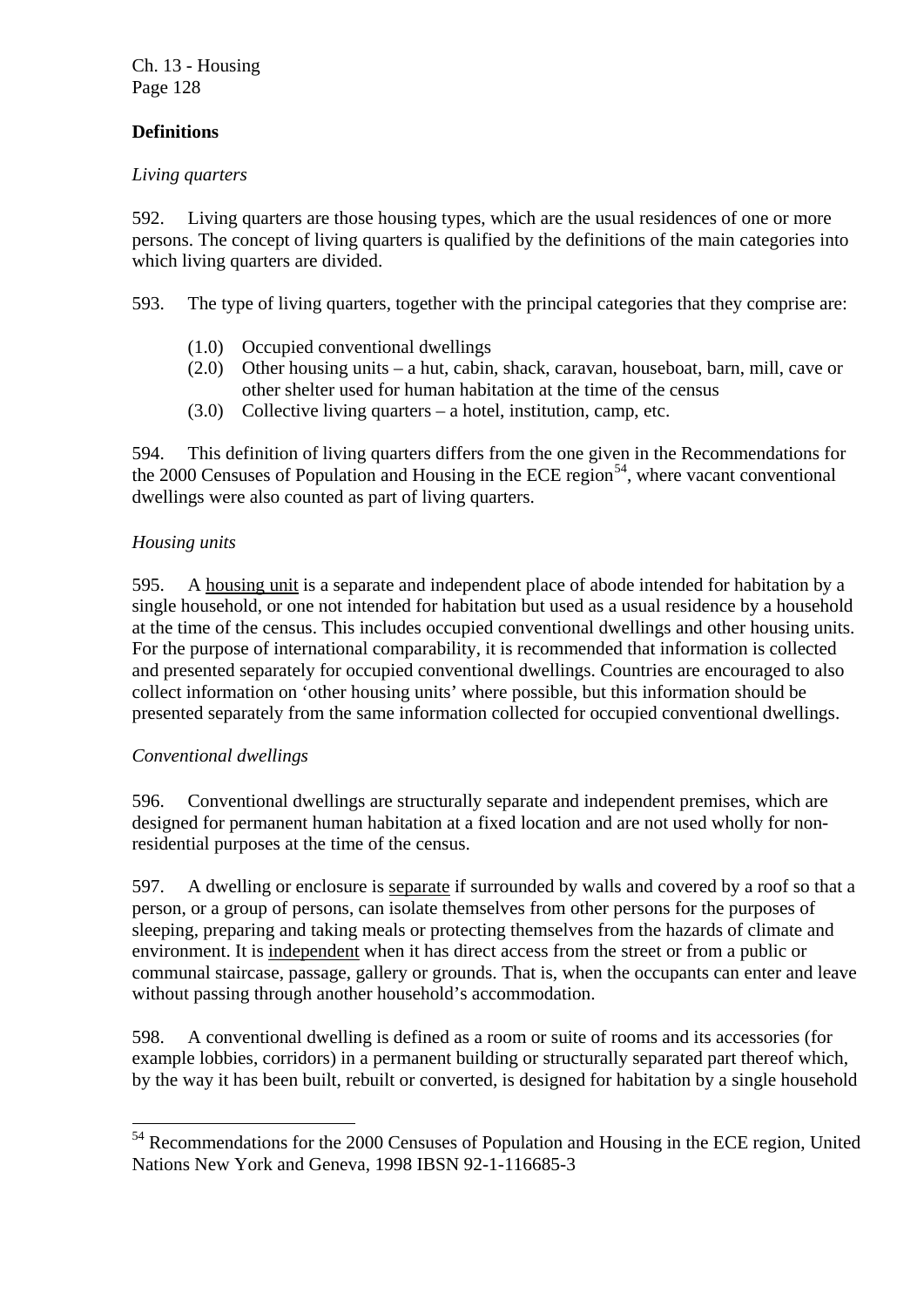Ch 13 – Housing Page 129

<span id="page-128-0"></span>all the year round, such as a house or apartment. It need not necessarily have a bathroom or toilet available for the exclusive use of its occupants. For this purpose, "permanent building" is a building that was constructed to be structurally stable for at least ten years. Some countries may prefer to define permanence in terms of the method of construction or in terms of the building materials used. Detached rooms for habitation, which are clearly designed to be used as part of the dwelling, for example a room or rooms above a detached garage should be included.

599. Conventional dwellings can be classified as occupied, secondary, seasonal and other vacant dwellings. A conventional dwelling is defined as an occupied conventional dwelling if it is a usual residence of one or more persons. An occupant of a conventional dwelling is a person who has usual residence in the dwelling.

600. All conventional dwellings are counted for census purposes whether or not they are occupied (i.e. have at least one usual resident) – although most topics apply only to occupied conventional dwellings.

601. Because of their importance, conventional dwellings are further classified by occupancy and type of building. However, countries can also subdivide occupied conventional dwellings using the core housing infrastructure (presence of a kitchen, water supply, toilet, bathing and heating facilities) to classify how basic the housing is.

## *Other housing units*

<u>.</u>

602. Some housing units do not come fully within the category of a conventional dwelling either because they are mobile, semi-permanent or improvised, or are not designed for human habitation, but which are nevertheless used at the time of the census as the usual residence of one or more persons who are members of one or more private households. All these are grouped under the term "other housing units". Certain census topics will not apply to them. In the Recommendations for the 2000 Census of Population and Housing in the ECE region<sup>[55](#page-128-0)</sup>, these housing units were labelled as "non-conventional dwellings" was used.

- 603. The definitions applicable to other housing units are set out below:
	- (a) A mobile housing unit is any type of living accommodation which has been made to be transported (such as a tent) or which is a moving unit (such as a ship, yacht, boat, barge or caravan) and which is designed for human habitation and is occupied at the time of the census, that is, it is somebody's usual residence. Nomad camps should be included in this category. Passenger quarters in means of transport such as passenger ships, railroad cars and aircraft should not be considered as other housing units and the persons who happen to be travelling in them at the time of the census should not be counted as living in these vehicles, ships or aircraft.
	- (b) A semi-permanent housing unit is an independent structure such as a hut or a cabin which has been constructed with locally available crude materials such as wooden planks, sun-dried bricks, straw or any similar vegetable materials for the purpose of habitation by one private household and which is used as the usual residence of at

 $55$  Recommendations for the 2000 Censuses of Population and Housing in the ECE region, United Nations New York and Geneva, 1998 IBSN 92-1-116685-3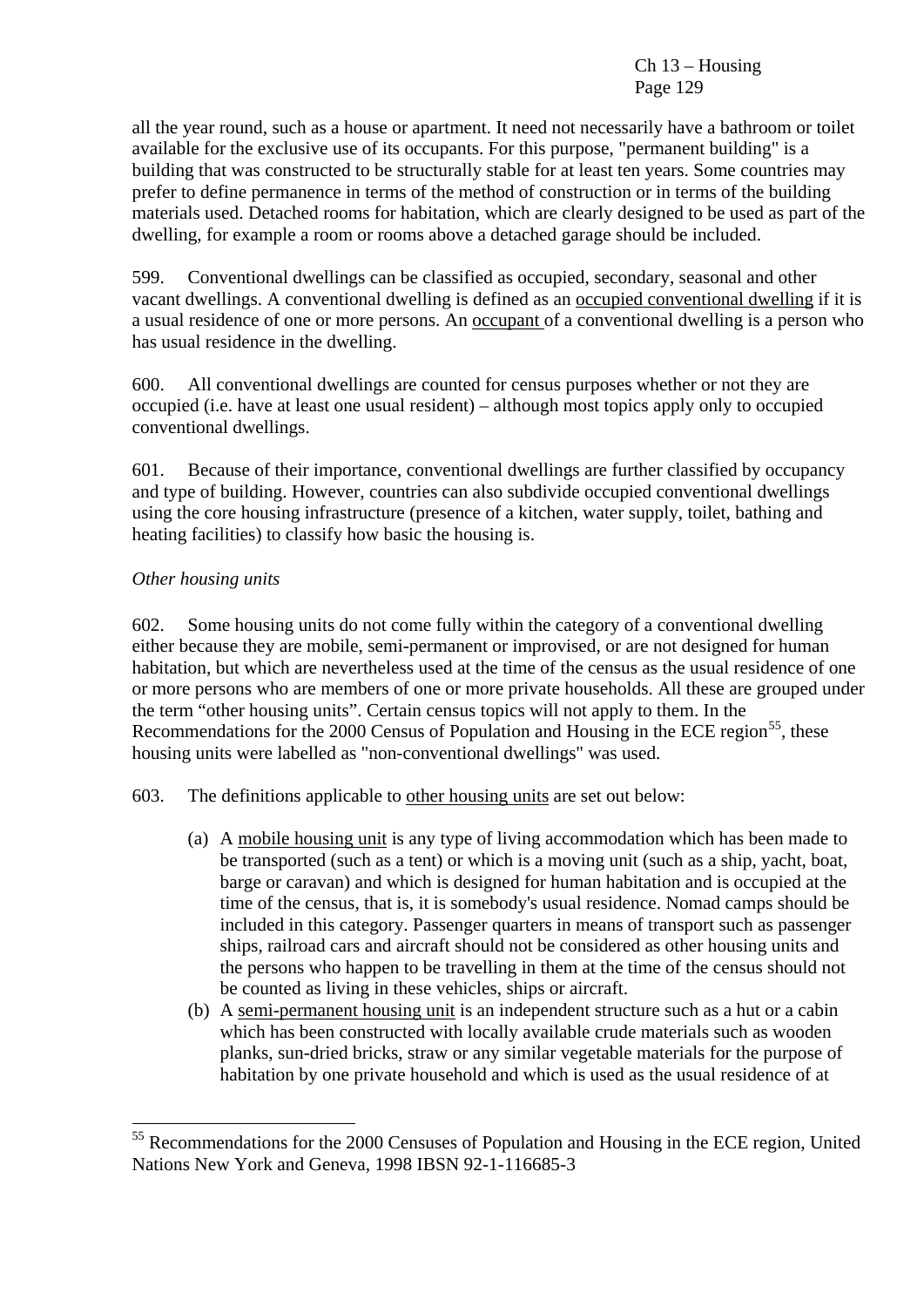least one person at the time of the census. Such units may be expected to last for only a limited time, although occasionally they may last for longer periods.

- <span id="page-129-0"></span>(c) Other housing units designed for habitation comprise independent, makeshift shelters or structures such as shacks and shanties, which have been built of waste materials, which are used as the usual residence of at least one person at the time of the census.
- (d) Other housing units not designed for habitation comprise premises in permanent or semi-permanent buildings such as stables, barns, mills, garages, warehouses, offices, etc. which have not been built, rebuilt, converted or arranged for human habitation but are, nevertheless, used by one or more private households as their usual residence at the time of the census. This category also includes natural shelters such as caves, which are used by one or more private households as their usual residence at the time of the census.

604. Premises, which, not initially designed or constructed for human habitation but have been converted for the purpose of habitation by a private household and which fulfil the requirements of a conventional dwelling should not be included in this category, but instead classified as a conventional dwelling.

## *Collective living quarters*

605. The category "collective living quarters" comprises premises which are designed for habitation by large groups of individuals or several households and which are used as the usual residence of at least one person at the time of the census. This category covers (a) hotels, rooming houses and other lodging houses; (b) institutions; and (c) camps. Once again, the category of "collective living quarters" differs from the other categories in the range of topics, which apply to it.

- 606. The definitions applicable to collective living quarters are set out below:
	- (a) A hotel is a separate and independent set of premises comprising all or part of a permanent building or set of buildings which by the way it has been built, rebuilt or converted is designed to provide accommodation on a fee basis and which is used as the usual residence of at least one person at the time of the census. Motels, inns, boarding houses, pensions, rooming houses and other lodging houses are included in this category. If the accommodation occupied by a private household residing in a hotel or similar establishment fulfils the requirements of a conventional dwelling, it should be classified as such. Otherwise it should be classified with collective living quarters. Some countries may wish to consider distinguishing hotels and similar establishments as a separate category of the classification.
	- (b) An institution is a separate and independent set of premises comprising all or part of a permanent building or set of buildings which by the way it has been built, rebuilt or converted is designed for habitation by a large group of persons who are subject to a common authority or regime or bound by a common objective or personal interest, and which is used as the usual residence of at least one person at the time of the census. Such collective living quarters usually have certain shared common facilities such as cooking and toilet facilities, baths, lounge rooms or dormitories. This category includes premises such as nurses' hostels, student residences, hospitals, sanatoria and convalescent homes, welfare institutions, monasteries, convents, military and police barracks, prisons and reformatories.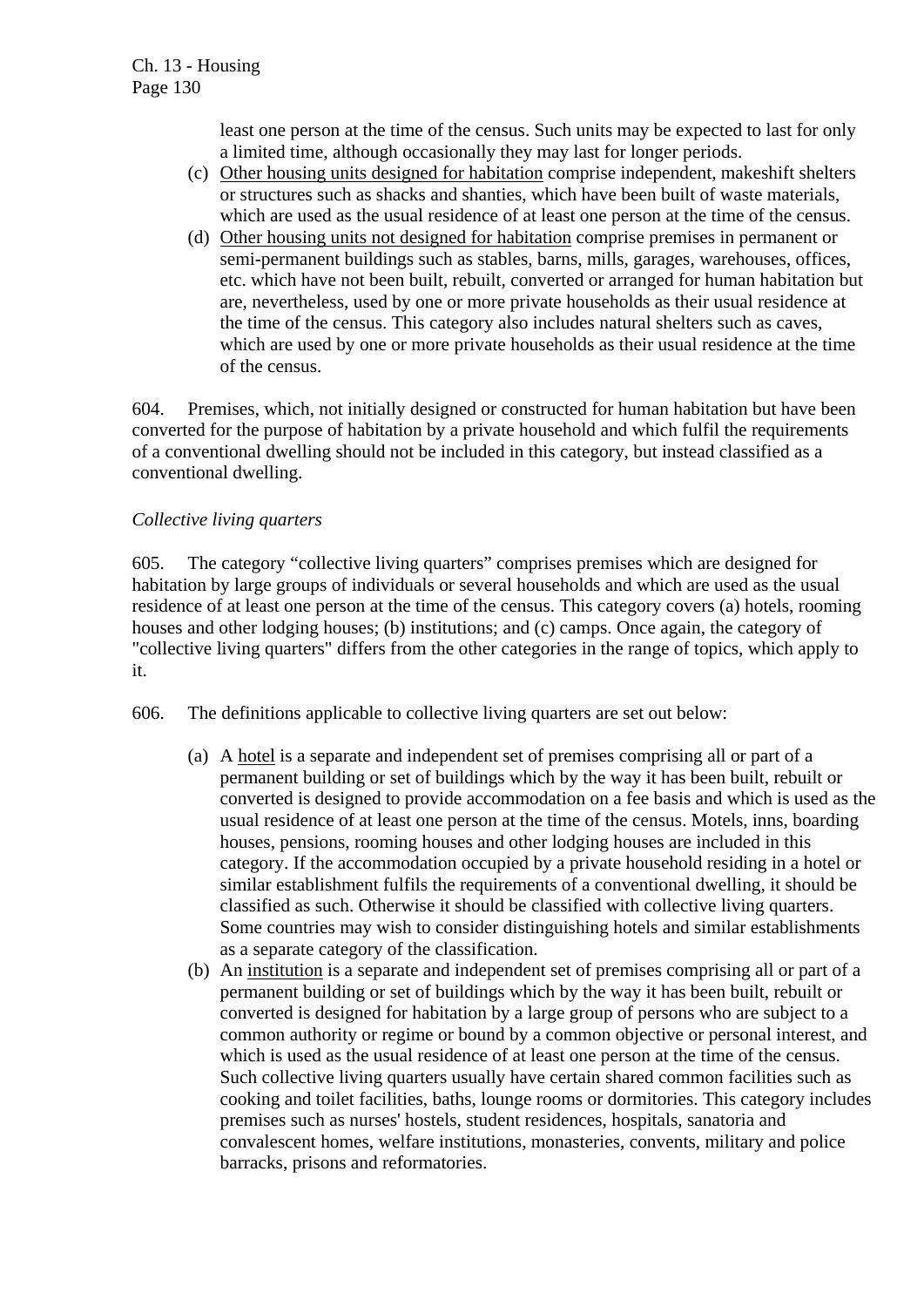Ch 13 – Housing Page 131

(c) A camp is a separate and independent set of premises comprising all or part of a semi-permanent or temporary structure or set of structures which by the way it has been built, rebuilt or converted is designed for the temporary accommodation of groups of persons with common activities or interests, and which is used as the usual residence of at least one person at the time of the census. Such collective living quarters usually have certain common shared facilities such as cooking and toilet facilities, baths, lounge rooms or dormitories. This category includes military camps, refugee camps and camps for housing workers employed by agriculture, logging, mining, construction or other enterprises.

607. Housing units located on the grounds or within a building containing a hotel, institution or camp should be separately identified and counted as dwellings, if they fulfil the requirements of a conventional dwelling.

#### *Homelessness*

608. A homeless person can be broadly defined as a person who, because of the lack of housing, has no other option than to sleep:

- (a) Rough or in buildings which were not designed for human habitation;
- (b) In emergency centres, or night shelters,
- (c) In emergency accommodation in hotels, guest houses or bed and breakfast;
- (d) In hospitals due to a lack of decent shelter; or
- (e) In accommodation temporarily provided by friends or relatives because of the lack of a permanent place to stay.

609. In practice, it is difficult to identify, and then to collect information on homeless people. For this group, it may be possible to make an estimate using different sources of information, such as, capacity of emergency shelters and information provided in social housing applications.

610. Homelessness is dealt with more fully in the recommendations for household and family characteristics in paragraphs [490-492,](#page-104-0) where the following groups are identified

- (1.0) Primary homelessness (or rooflessness). This category includes persons living in the streets without a shelter that would fall within the scope of living quarters (see paragraphs [592-593](#page-127-0))
- (2.0) Secondary homelessness. This category may include persons with no place of usual residence who move frequently between various types of accommodations (including dwellings, shelters, institutions for the homeless or other living quarters). This category includes persons living in private dwelling but reporting "no usual address" on their census form.

611. With regard to housing and population censuses both these categories (roofless homeless and secondary homeless) should only include persons who are not usual residents in any living quarter category. This means that the persons are not occupants in conventional dwellings, in other housing units or in collective living quarters in such a way that these living arrangements constitute their usual residence. The majority of these persons can be considered homeless.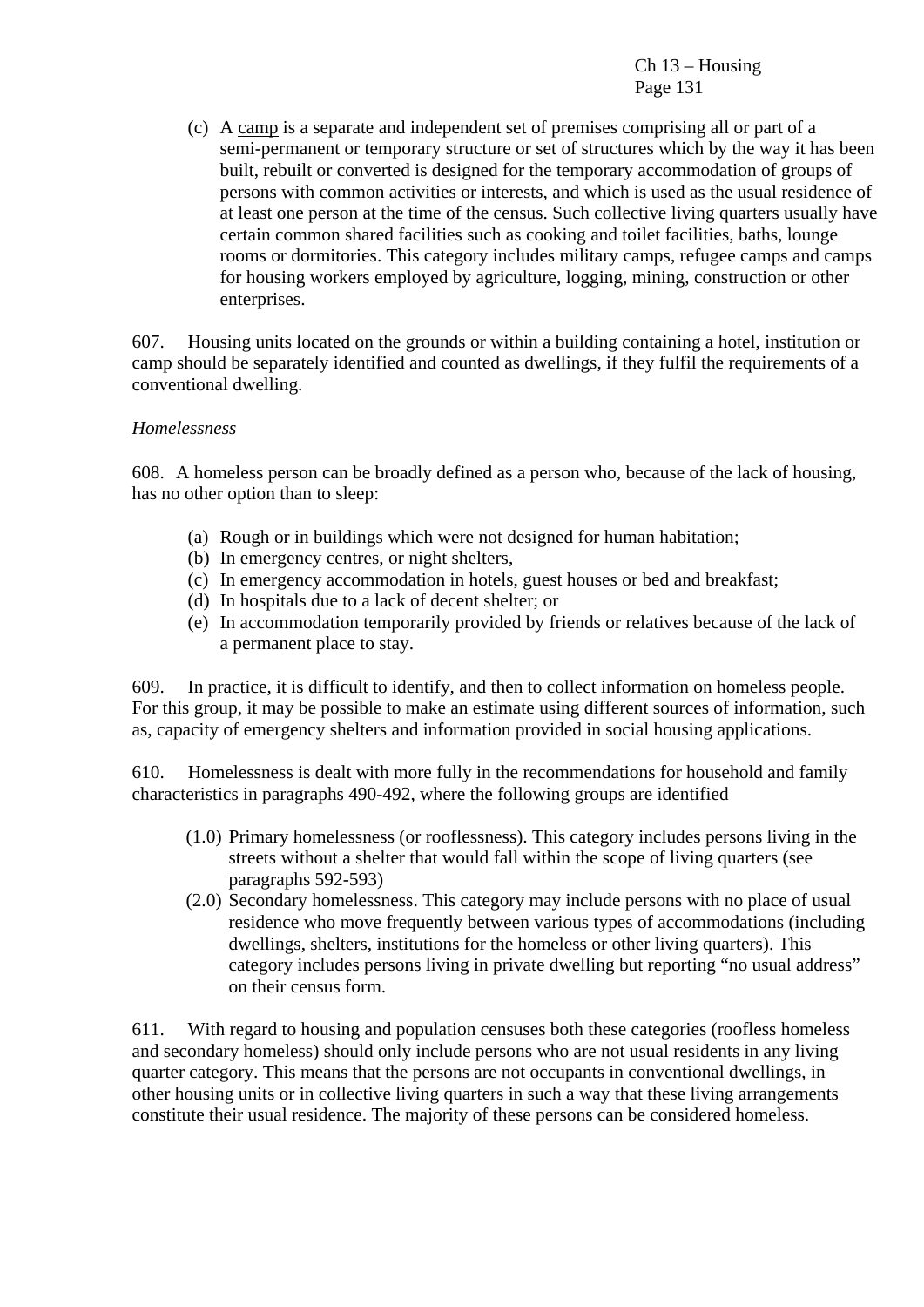Ch. 13 - Housing Page 132

612. It is important to note that the above approach does not intend to provide a full definition of the "homeless". In this respect, compare paragraphs [490](#page-104-0) and [491](#page-104-0) above.

# **Housing topics**

613. The majority of topics in this chapter refer to characteristics and amenities of housing units, which include occupied conventional dwellings and other housing units. A few topics refer to characteristics of living quarters, which include housing units and collective living quarters, and one topic refers to the housing arrangements of individuals and households.

614. For some of the topics, countries may wish to collect information also on unoccupied conventional dwellings (including seasonal and secondary dwellings and vacant dwellings), in addition to occupied conventional dwellings (see paragraphs [632-637\)](#page-134-0). It may be difficult to obtain information on unoccupied dwellings as, in many cases, they may not appear on mailing lists of conventional dwellings or, as these dwellings are not permanently occupied, there may be no one present at census time. When information is collected on unoccupied conventional dwellings, the same classifications described in this chapter, or simplified modifications, are recommended.

615. Information on some of the characteristics of housing units could also be obtained for collective living quarters. However, given the nature of collective living quarters, in some cases the information may not be collected and presented in the same way as for housing units. For instance, with regard to toilet or bathing facilities, relevant information relates to how many people use on average the same facility.

616. Priority should always be given to obtaining information on occupied conventional dwellings, which should be presented separately. When information is also obtained for other types of housing (including other housing units, seasonal and secondary dwellings, vacant dwellings, and collective living quarters), it should be kept separate from information on occupied conventional dwellings and presented separately for each different type of housing. In this way it would be possible to assess the quality of life associated with the different types of housing. If information is obtained on collective living quarters, when possible it should be presented separately for the different categories of collective living quarters.

## **Housing arrangements (core topic)**

617. Housing arrangements cover the whole population and is defined as the type of housing where a person is a usual resident at the time of the census – This covers all persons who are usual residents in different types of living quarters, or who do not have a usual residence and stay temporarily in living quarters, or are roofless persons sleeping rough or in emergency shelters when the census was taken.

618. The concept of 'housing arrangement' is introduced as a core topic to ensure that the whole population is classified according to all the units counted in the housing censuses including the consideration of those who are roofless.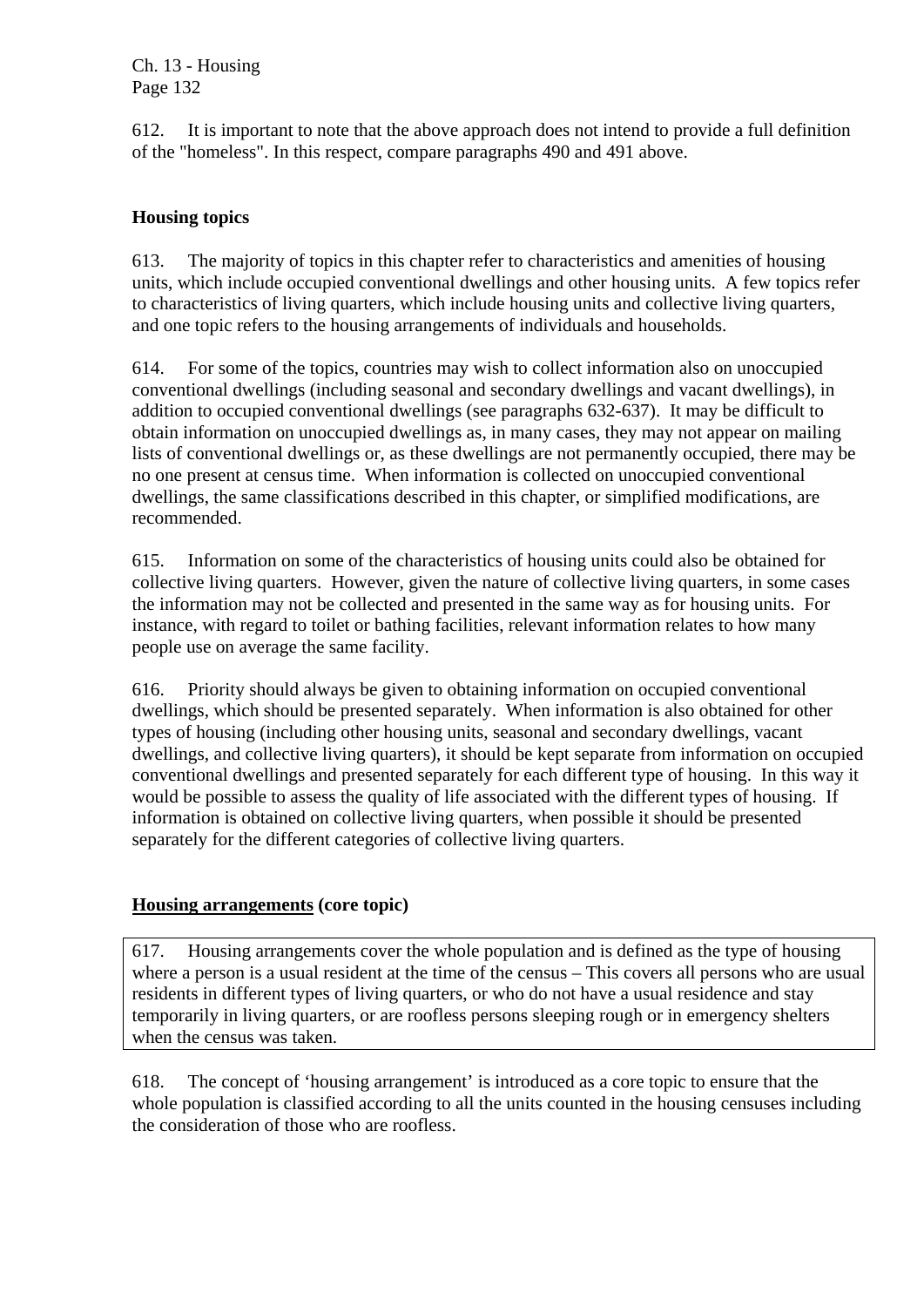#### <span id="page-132-0"></span>619. The following classification by housing arrangement is recommended:

- (1.0) Occupants (that is persons with a usual residence) living in a conventional dwelling
- (2.0) Occupants (that is persons with a usual residence) living in an other housing unit hut, cabin, shack, caravan, houseboat, or a barn, mill, cave or other shelter used for human habitation at the time of the census
- (3.0) Occupants (that is persons with a usual residence) living in a collective living quarter – a hotel, institution, camp, etc.
- (4.0) Persons who are not usual residents in any living quarter category, such as homeless or other people moving between temporary accommodation.
- 620. This classification can be considered at the level of individuals or households.

621. The number of occupants in the first three categories above is the number of persons who usually reside in the housing arrangement, including persons who may be temporarily absent at the census but excluding people temporarily present at the census that usually live elsewhere (see paragraphs [158-159](#page-36-0) above for the definition of 'place of usual residence'). As the living arrangements under categories 2.0 and 3.0 may be of a different nature, countries may subdivide these categories further (see paragraphs. [622-](#page-132-0)[625\)](#page-133-0).

## **Type of living quarters (core topic)**

622. Living quarters are defined in paragraph [592.](#page-127-0) Type of living quarters relate to occupied conventional dwellings, other housing units and collective living quarters.

- 623. It is recommended that living quarters be classified by type as follows:
	- (1.0) Occupied conventional dwellings
	- (2.0) Other housing units
		- (2.1) Mobile units
		- (2.2) Semi-permanent units
		- (2.3) Other units designed for habitation
		- (2.4) Other units not designed for habitation
	- (3.0) Collective living quarters
		- (3.1) Hotels, rooming houses and other lodging houses
		- (3.2) Institutions
		- (3.3) Camps

This classification is recommended at the one-digit level but optional at the two-digit level.

624. All occupied conventional dwellings and other housing units must be in use by at least one person as their usual residence at the time of the census in order to be counted as part of living quarters.

625. Since institutions can be of different nature, countries may subdivide further category (3.2) in the above classification to present detailed data on different categories of institutions. In this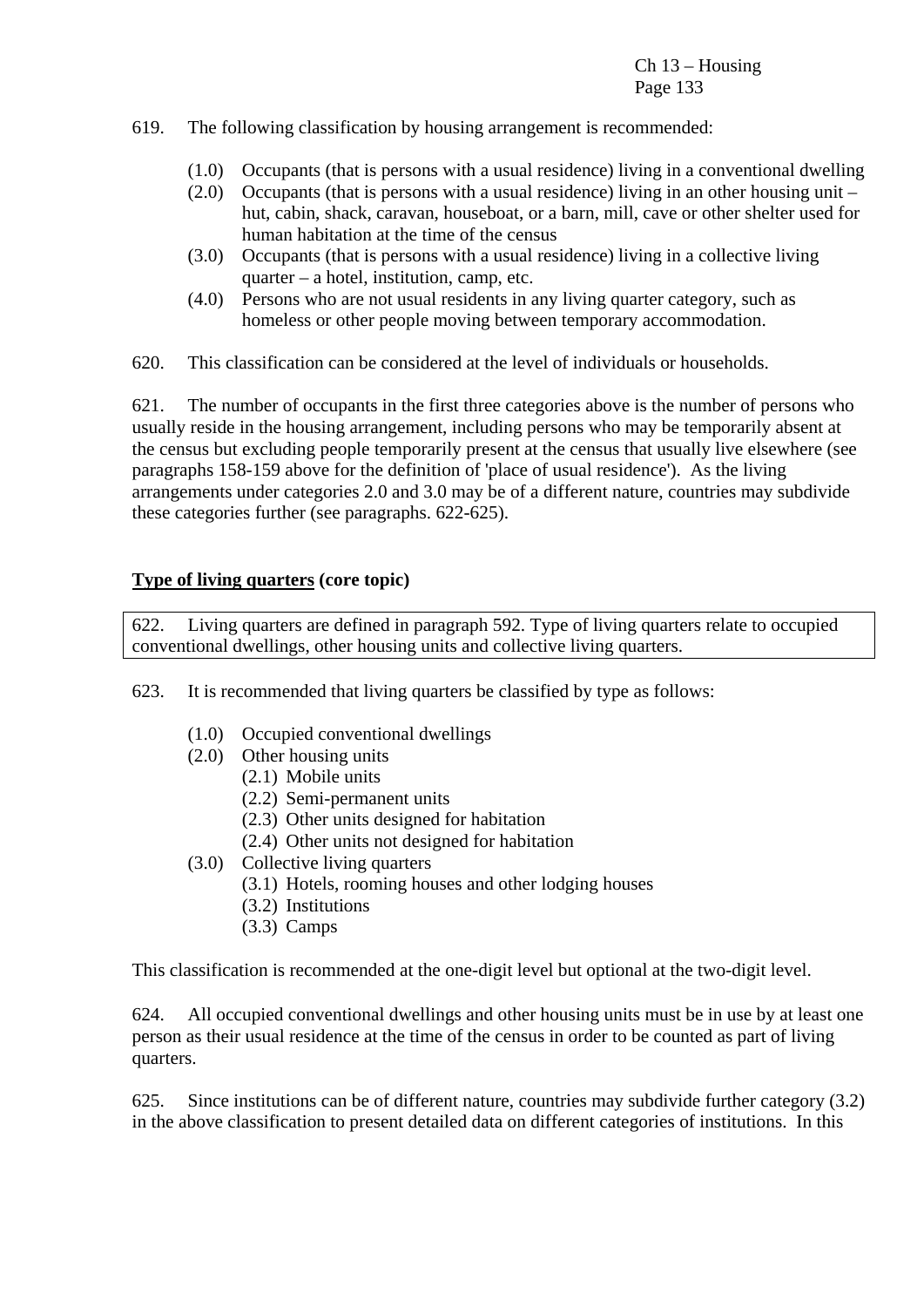<span id="page-133-0"></span>Ch. 13 - Housing Page 134

context, consideration could be given to the categories of institutional households presented in paragraph [484](#page-103-0) and to the institutions listed in paragraph [606 \(b\)](#page-129-0).

#### **Location of living quarters (core topic)**

626. Since living quarters other than mobile housing units are permanently located in the areas in which they are enumerated, it is possible to classify them to very detailed geographical areas, but the extent to which this is done will vary according to each country's needs for statistics for localities and the smallest civil divisions relevant. The definitions and classifications set out in paragraphs [181-](#page-41-0)[188](#page-42-0) above apply equally to this topic as to the place of usual residence core topic**.** 

## **Occupancy status of conventional dwellings (core topic)**

627. Occupancy status refers to whether or not a conventional dwelling is occupied by a usual resident at the time of the census. For those dwellings not occupied (i.e. vacant or in secondary use), the reason for not being occupied is classified.

628. It is recommended that conventional dwellings be classified based on the presence of usual residents and use. The following classification is therefore recommended

- (1.0) Occupied conventional dwellings with one or more usual residents
- (2.0) Conventional dwelling with no usual residents at time of census
	- (2.1) Dwellings reserved for seasonal or secondary use
	- (2.2) Vacant dwellings
		- (2.2.1) Vacant for sale
		- (2.2.2) Vacant for rent
		- (2.2.3) Vacant for demolition
		- (2.2.4) Other vacant or not known
- (3.0) Conventional dwellings with residents not included in census (foreign nationals, etc.)

629. The classification is recommended at the one- and two-digit level but optional at the threedigit level. Categories (2.2.1) and (2.2.2) may be subdivided to show the length of time the dwelling has remained unoccupied - as an indication of the situation in the housing market in the area concerned.

630. Dwellings that are used during the working week only by persons who are resident in another dwelling at their family place should be considered as part of (2.0) "conventional dwellings with no usual residents at time of census" because the persons using the dwelling are not usual residents of the dwelling.

631. To obtain information on dwellings, which are vacant, or in secondary or seasonal use may be difficult. A possible way of obtaining such information may be to collect the information from households who own, or rent on an annual basis, dwellings used for secondary or seasonal purposes, or other vacant dwellings.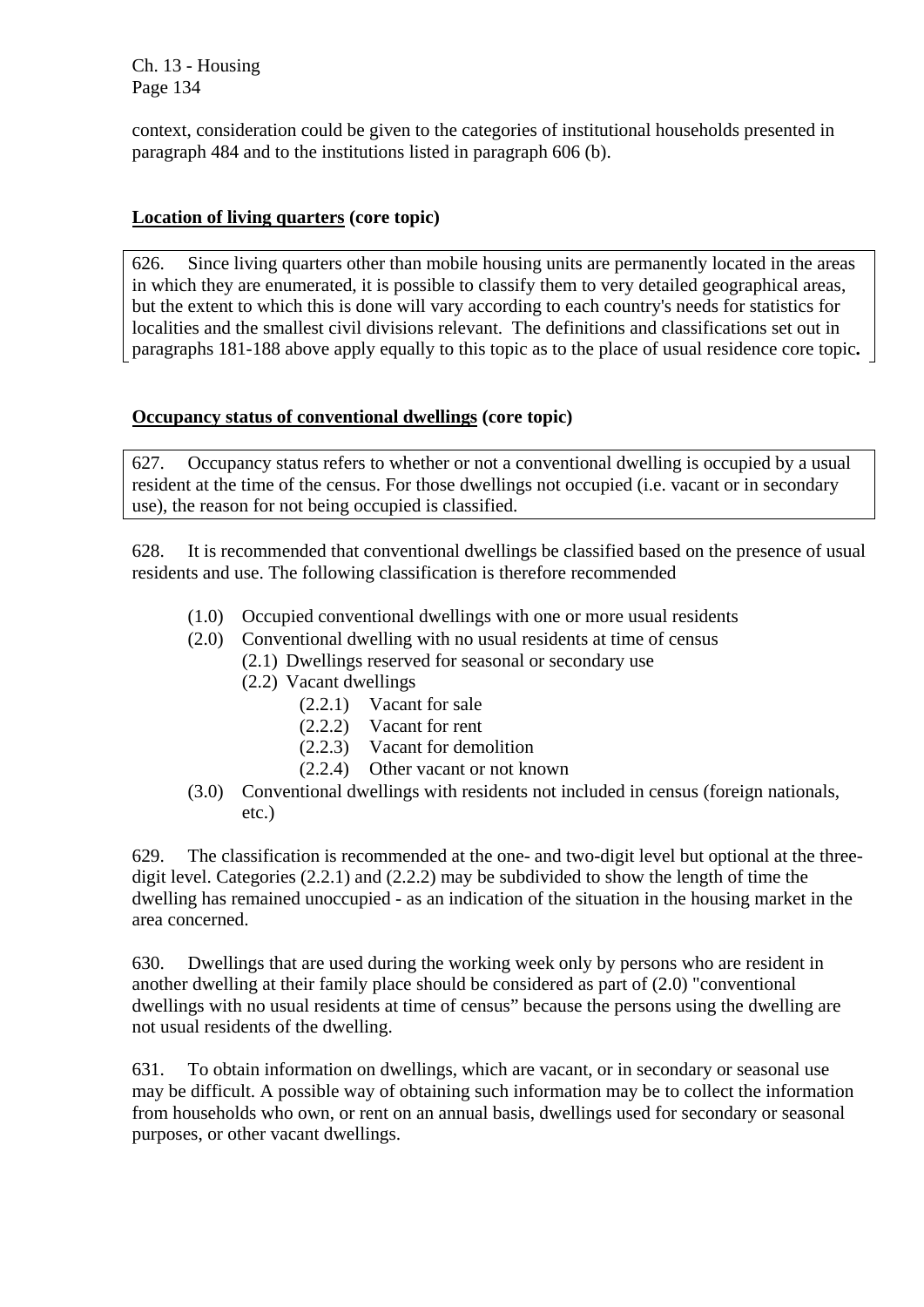Ch 13 – Housing Page 135

## <span id="page-134-0"></span>**Availability and characteristics of secondary, seasonal and vacant dwellings (non-core topic)**

632. This topic relates to the household availability of secondary, seasonal and vacant dwellings (unoccupied conventional dwellings). It allows for the description of some features of unoccupied conventional dwellings. The number and types of features measured will depend on the individual requirements of countries.

633. The majority of topics in this chapter relate to occupied conventional dwellings. However, there may be interest in collecting information on, at least, some of the main characteristics of all conventional dwellings. In the core topic "Occupancy status of conventional dwellings" the number of all conventional dwellings is obtained including seasonal, secondary and vacant dwellings. In addition to this number, some countries may also wish to collect more information on unoccupied conventional dwellings to be able to produce more information than just numbers on the whole dwelling stock.

634. In this topic, countries may collect information on the household availability and characteristics of secondary, seasonal and vacant dwellings. The different features of unoccupied conventional dwellings can be described; for example, number of rooms and useful floor space, amenities (e.g. water, toilet, bathing, hot water, sewage system, heating, electricity) and type of building. The same classifications, or simplified modifications, described in paragraphs [659-](#page-138-0)[719](#page-148-0)  are recommended. This information should be kept separate from information on occupied conventional dwellings and on other housing units.

635. Some countries may wish to relate the information on secondary and seasonal dwellings to the characteristics of the usual residence to get an overall view of the living conditions of households. In this context the distance and travel time from the usual residence can also be included.

636. In addition to dwellings fit for habitation year round, countries may also wish to collect similar information on premises that are not designed to be used year round (e.g. mountain huts, primitive cabins). If countries collect this information it must be ensured that the information on these premises is not included in the data on conventional dwellings and thus not in the dwelling stock.

637. The metadata must make the collection of data clear. The main approach should be that the information on secondary and seasonal dwellings covers dwellings at the disposal of one household on an annual basis. For other circumstances double counting must be avoided; this may occur for example where there is joint ownership of a secondary dwelling by two or more households.

## **Type of ownership (core topic)**

638. This topic refers to the type of ownership of dwellings and not that of the land on which the dwelling stands. In the case of an owner-occupied dwelling, the type of ownership will be the same as the tenure status.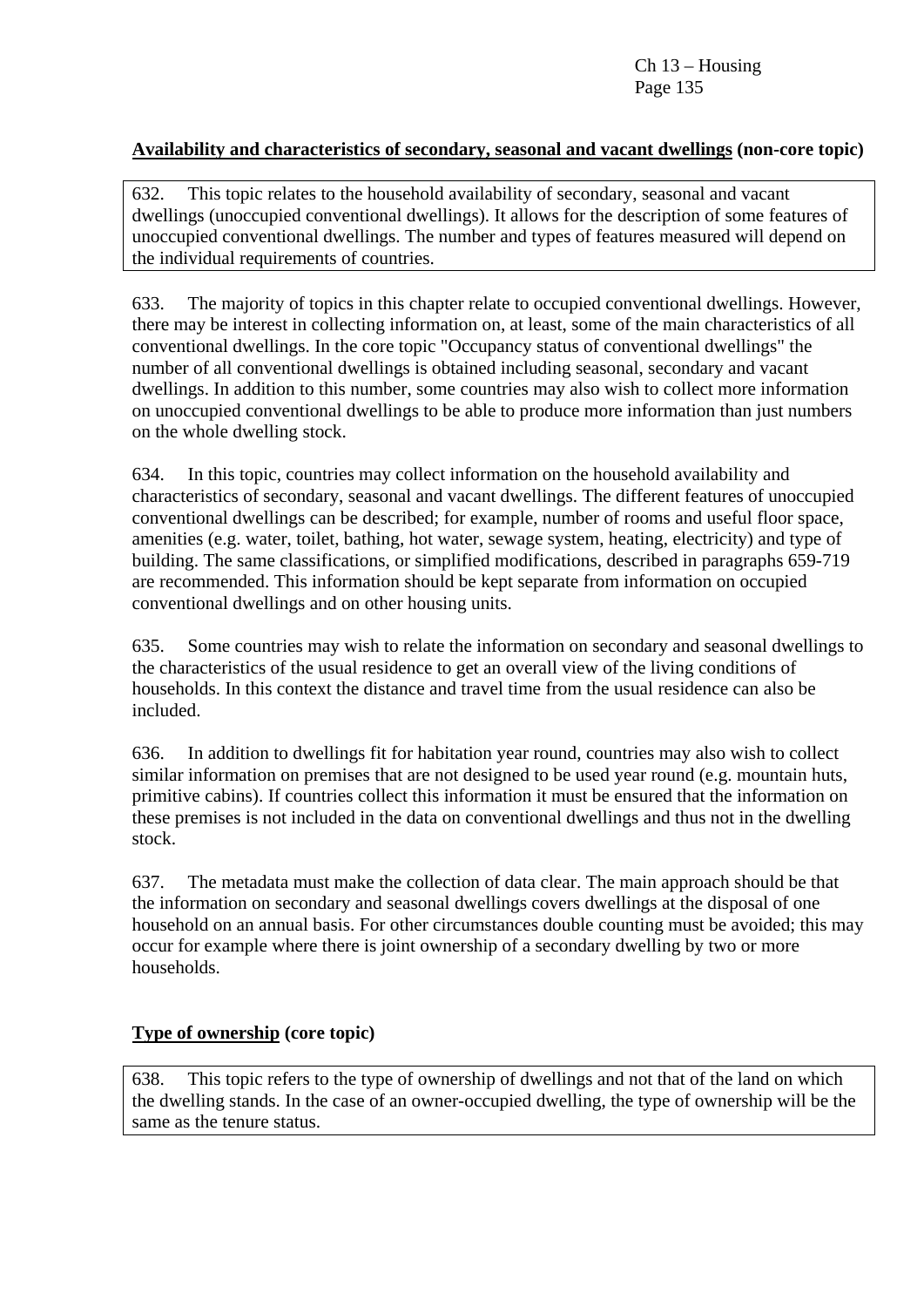<span id="page-135-0"></span>Ch. 13 - Housing Page 136

639. The following classification of dwellings by type of ownership is recommended:

- (1.0) Owner-occupied dwellings
- (2.0) In co-operative ownership
- (3.0) Rented dwellings
	- (3.1) In private ownership
	- (3.2) Owned by the local or central government and/or by non-profit organisations
	- (3.3) Mixed ownership
- (4.0) Other types of ownership

640. This classification is recommended for occupied conventional dwelling at the one-digit level but optional at the two-digit level.

641. If subdivisions of category (1.0) or (2.0) are distinguished for national purposes, the types of ownership included in each of the subdivisions should be clearly described in the census reports.

## **Occupancy by number of private households (non-core topic)**

642. This topic measures household occupancy of housing units. It is only relevant for countries which define housing units on a structural basis and which use the housekeeping unit concept of the private household (see paragraph [480\)](#page-102-0)

643. The following classification of housing units by single or shared occupancy is recommended:

- (1.0) Housing units occupied by a single household
- (2.0) Housing units occupied by two households
- (3.0) Housing units occupied by three or more households

#### **Number of occupants (core topic)**

644. The number of occupants of a living quarter is the number of people for whom the living quarter is the usual residence. A classification of the total number of living quarters according to the type (occupied conventional dwellings, other housing units and collective living quarters) and the number of occupants should be included (i.e. dwellings with one person, two persons, etc.). The average number of occupants per each type of living quarter should also be counted.

## **Useful floor space and/or number of rooms of housing units (core topic)**

645. The definition of useful floor space used for census purposes should preferably be the same as that recommended in the Programme of Current Housing and Building Statistics for Countries in the UNECE Region (Statistical Standards and Studies No. 43). Useful floor space is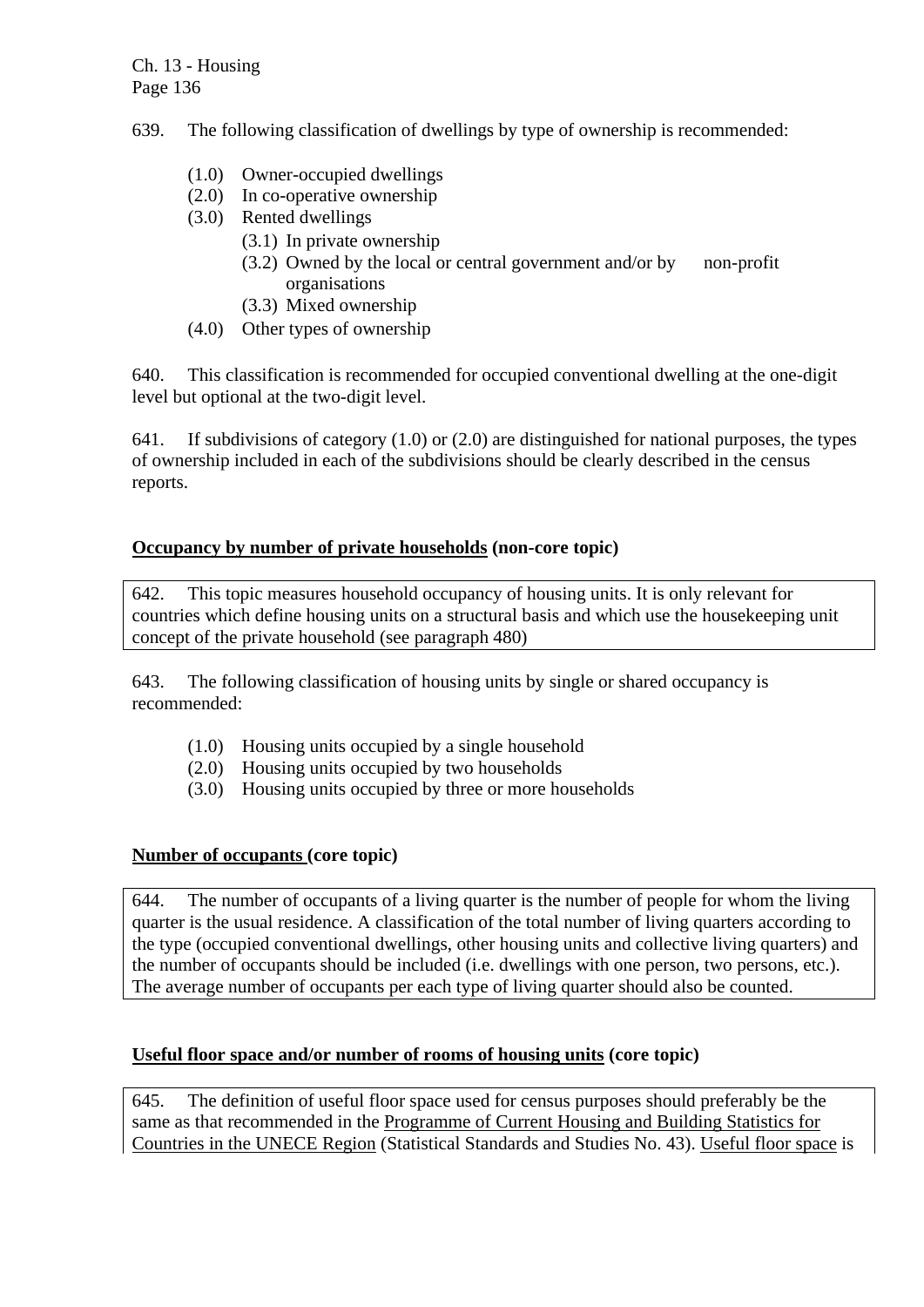Ch 13 – Housing Page 137

<span id="page-136-0"></span>defined in that document as the floor space measured inside the outer walls excluding non-habitable cellars and attics and, in multi-dwelling buildings, all common spaces. In the document mentioned above, another concept of living floor space is also used, which is defined as the total floor space of rooms falling under the concept of "room" as defined in paragraph [648](#page-136-0) below. If this concept is used, it should clearly be mentioned and defined to avoid confusion in international comparisons. If possible, floor space should be used in preference to the number of rooms.

646. Together with information on useful floor space, countries should report the total useful floor space of housing units as well as the average useful floor space per housing unit. Information concerning useful floor space is recommended for housing units so that the density standard using this indicator can be calculated.

647. The following classification of housing units by area of floor space is recommended:

- (1.0) Under 30 square metres
- (2.0) 30 and less than 40 square metres
- (3.0) 40 and less than 50 square metres
- (4.0) 50 and less than 60 square metres
- (5.0) 60 and less than 80 square metres
- (6.0) 80 and less than 100 square metres
- (7.0) 100 and less than 120 square metres
- (8.0) 120 and less than 150 square metres
- (9.0) 150 square metres and over

648. A "room" is defined as a space in a housing unit enclosed by walls reaching from the floor to the ceiling or roof covering, at least to a height of 2 metres above the ground, of a size large enough to hold a bed for an adult (4 square metres at least) and at least 2 metres high over the major area of the ceiling. Thus, normal bedrooms, dining rooms, living rooms, habitable cellars and attics, servants' rooms, kitchens and other separate spaces used or intended for habitation all count as rooms if they correspond to the definition above. A kitchenette (i.e. a kitchen of less than 4 square metres), verandas, utility rooms (for example boiler rooms, laundry rooms) and lobbies do not count as rooms; nor do bathrooms and toilets (even if they are more than 4 square metres). Rooms without windows, for example cellars below ground – however large – should not generally be counted, unless they are functionally used for domestic purposes – which might include large lobbies with writing tables or internal bedrooms with no windows for example.

649. Countries should report the total number of rooms and the average number of rooms per housing unit. Where a classification by number of rooms is used, the residual group should at least be limited to one which contains less than 10 per cent of the cases and, at most, the category 10 or more rooms. Classification by number of rooms is recommended for occupied conventional dwellings so that the density standard can be calculated, and optional for other housing units.

650. Rooms used only for business and professional purposes should preferably be counted separately as it is desirable to include them when calculating the number of rooms in a housing unit but to exclude them when calculating, for instance, the number of persons per room. Each country should indicate in its census report and/or relevant metadata how such rooms have been treated. At the lower quality end of dwellings, which constitute 'other housing units', there may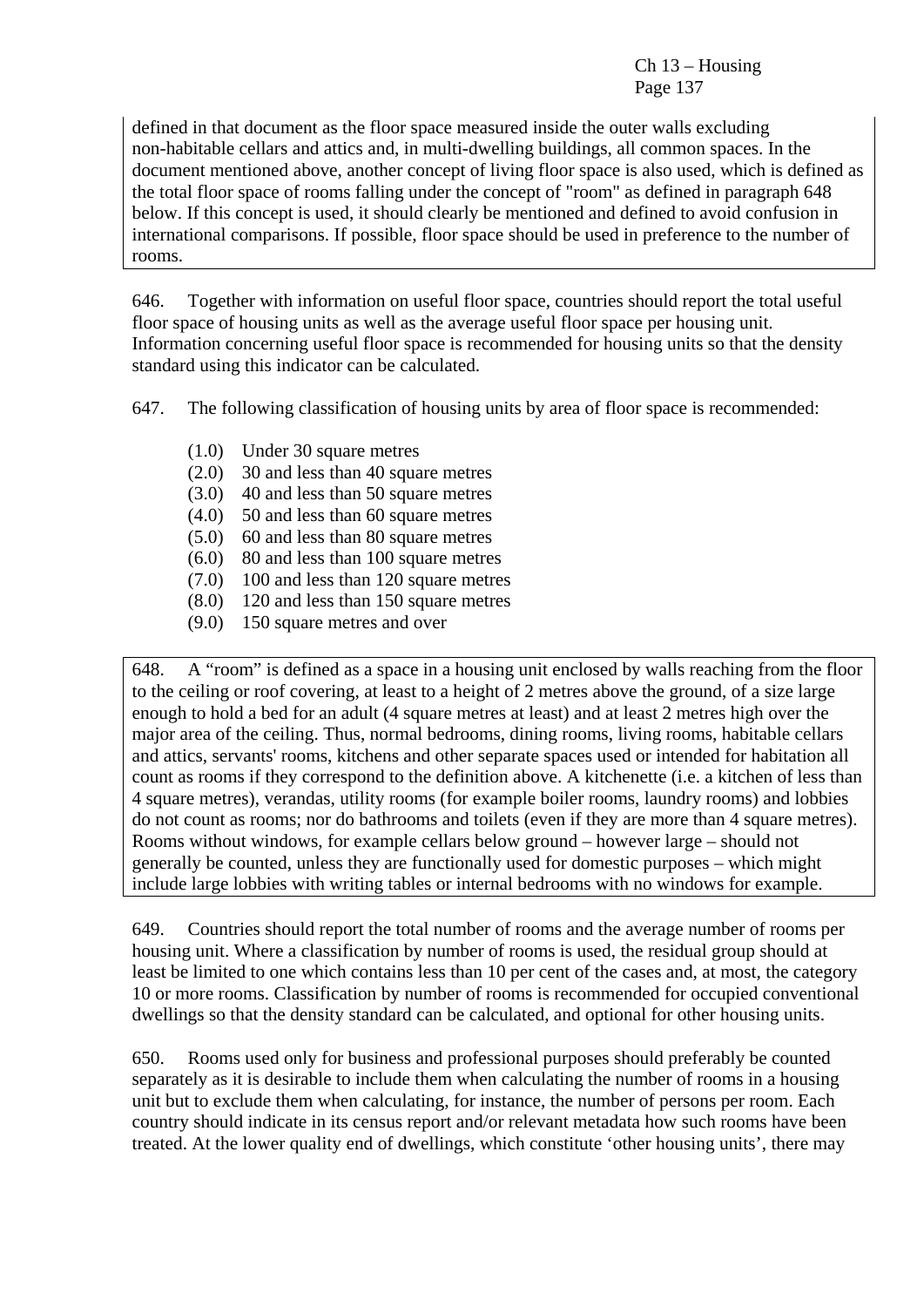Ch. 13 - Housing Page 138

be difficulties in defining rooms and useful floor space. Countries should then note the number of 'other housing units' for which information could not be collected. These housing units are to be excluded from housing density standards. Information on useful floor space and number of rooms for conventional dwellings should always be reported separately.

## *Density standard* **(derived core topic)**

651. Useful floor space in square metres divided by the number of occupants in a housing unit is generally regarded as a better measure of density standard than the number of rooms divided by the number of occupants in a housing unit because rooms vary in size. However, in some countries the population may not know, with any degree of accuracy, the useful floor space. For comparative purposes it is better that countries collect both the number of rooms per occupant and the useful floor space in square metres per occupant where possible.

652. Overcrowding indicators can be calculated using a cross-tabulation of the number of occupants in housing units (that is, housing units with one person, two persons, etc), and the housing units classified by number of rooms (that is, one-room housing units, two-room housing units, etc.) or by number of bedrooms. In addition, the average useful floor space per occupant can be counted separately for housing units with one person, housing units with two persons and so on.

653. The following classification of useful floor space per occupant is recommended:

- (1.0) Under 10 square metres per occupant
- (2.0) 10 and less than 15 square metres per occupant
- (3.0) 15 and less than 20 square metres per occupant
- (4.0) 20 and less than 30 square metres per occupant
- (5.0) 30 and less than 40 square metres per occupant
- (6.0) 40 and less than 60 square metres per occupant
- (7.0) 60 and less than 80 square metres per occupant
- (8.0) 80 square metres and over per occupant
- 654. The following classification for number of rooms per occupant is recommended:
	- (1.0) Less than 0.5 room per occupant
	- (2.0) 0.5 and less than 1.0 room per occupant
	- (3.0) 1.0 and less than 1.25 rooms per occupant
	- (4.0) 1.25 and less than 1.5 rooms per occupant
	- (5.0) 1.5 and less than 2 rooms per occupant
	- (6.0) 2 and less than 2.5 rooms per occupant
	- (7.0) 2.5 and less than 3 rooms per occupant
	- (8.0) 3 or more rooms per occupant

655. If the information is collected for other housing units or for collective living quarters, it should be shown separately for conventional dwellings, other housing units and collective living quarters.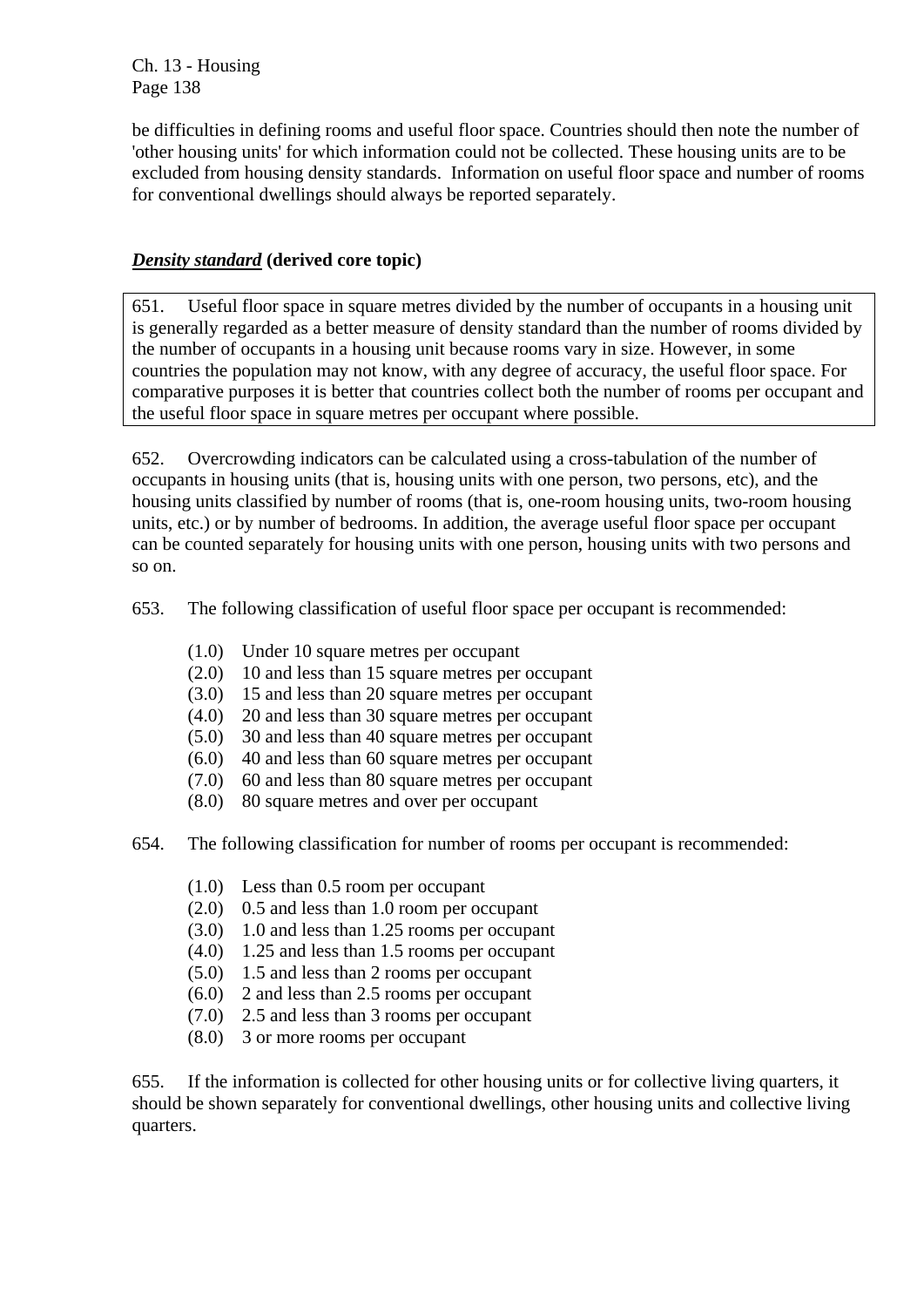#### <span id="page-138-0"></span>**Type of rooms (non-core topic)**

656. Some countries may wish to provide more specific information on overcrowding within housing units by providing information on the number of certain types of rooms within housing units.

657. Some countries consider that the number of bedrooms provides a more accurate indicator of overcrowding, especially where overcrowding is defined by number of bedrooms and age, sex and relationships of members within the household. Rooms, which are used as household living space, should not be included as a bedroom.

658. The count of the following categories of rooms for housing units is suggested:

- (1.0) Reception and living rooms
- (2.0) Bedrooms

## **Water supply system (core topic)**

659. All countries should report separately on water supply systems for occupied conventional dwellings but information should also be collected for all other housing units.

660. The following classification of occupied conventional dwellings and of other housing units by type of water supply system is recommended:

- (1.0) Piped water in the housing unit
	- (1.1) From a community scheme
	- (1.2) From a private source
- (2.0) No piped water in the housing unit
	- (2.1) Piped water available within the building but outside the housing unit
		- (2.1.1) From a community scheme
		- (2.1.2) From a private source
	- (2.2) Piped water available outside the building
		- (2.2.1) From a community scheme
		- (2.2.2) From a private source
	- (2.3) No piped water available

661. This classification is recommended at the one-digit level and optional at the two and threedigit levels.

662. A community scheme is one, which is subject to inspection and control by public authorities. A public body generally operates such schemes but in some cases they are operated by a co-operative or a private enterprise.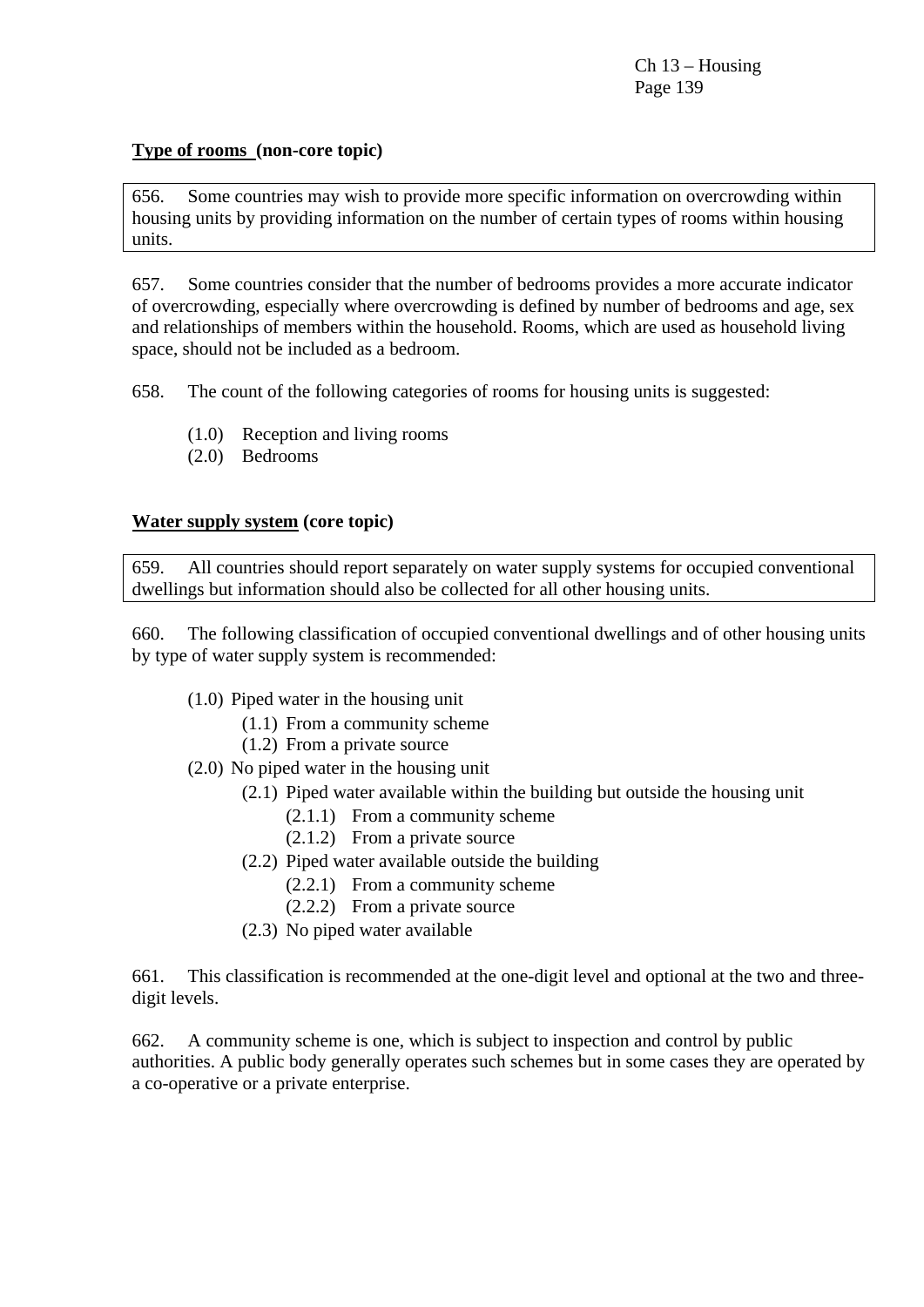## **Toilet facilities (core topic)**

663. All countries should report separately on toilet facilities for occupied conventional dwellings but information should also be collected for all other housing units.

664. The following classification of occupied conventional dwellings and of other housing units by type of toilet facilities is recommended:

- (1.0) Flush toilet in the housing unit
- (2.0) No Flush toilet in the housing unit
	- (2.1) Toilet of other type in the housing unit
	- (2.2) Flush toilet available within the building but outside the housing unit
		- (2.2.1) Private (i.e. for the exclusive use of the occupants of the housing unit)
			- (2.2.2) Shared (i.e. shared with occupants of another housing unit)
	- (2.3) Flush toilet available outside the building
		- (2.3.1) Private
		- (2.3.2) Shared
	- (2.4) Toilet of other type within the building but outside the housing unit
		- (2.4.1) Private
		- (2.4.2) Shared
	- (2.5) Toilet of other type outside the building
		- (2.5.1) Private
		- (2.5.2) Shared

665. This classification is recommended at the one-digit level and optional at the two and threedigit levels.

#### **Bathing facilities (core topic)**

666. All countries should report separately on bathing facilities for occupied conventional dwellings but information on the availability of bathing facilities in other housing units should also be reported.

- 667. It is recommended that the following classification of bathing facilities be used:
	- (1.0) Fixed bath or shower in the housing unit
	- (2.0) No fixed bath or shower in the housing unit
		- (2.1) Fixed bath or shower available within the building but outside the housing unit
			- (2.1.1) Private
			- (2.1.2) Shared
		- (2.2) Fixed bath or shower available outside the building
			- (2.2.1) Private
			- (2.2.2) Shared
		- (2.3) No fixed bath or shower available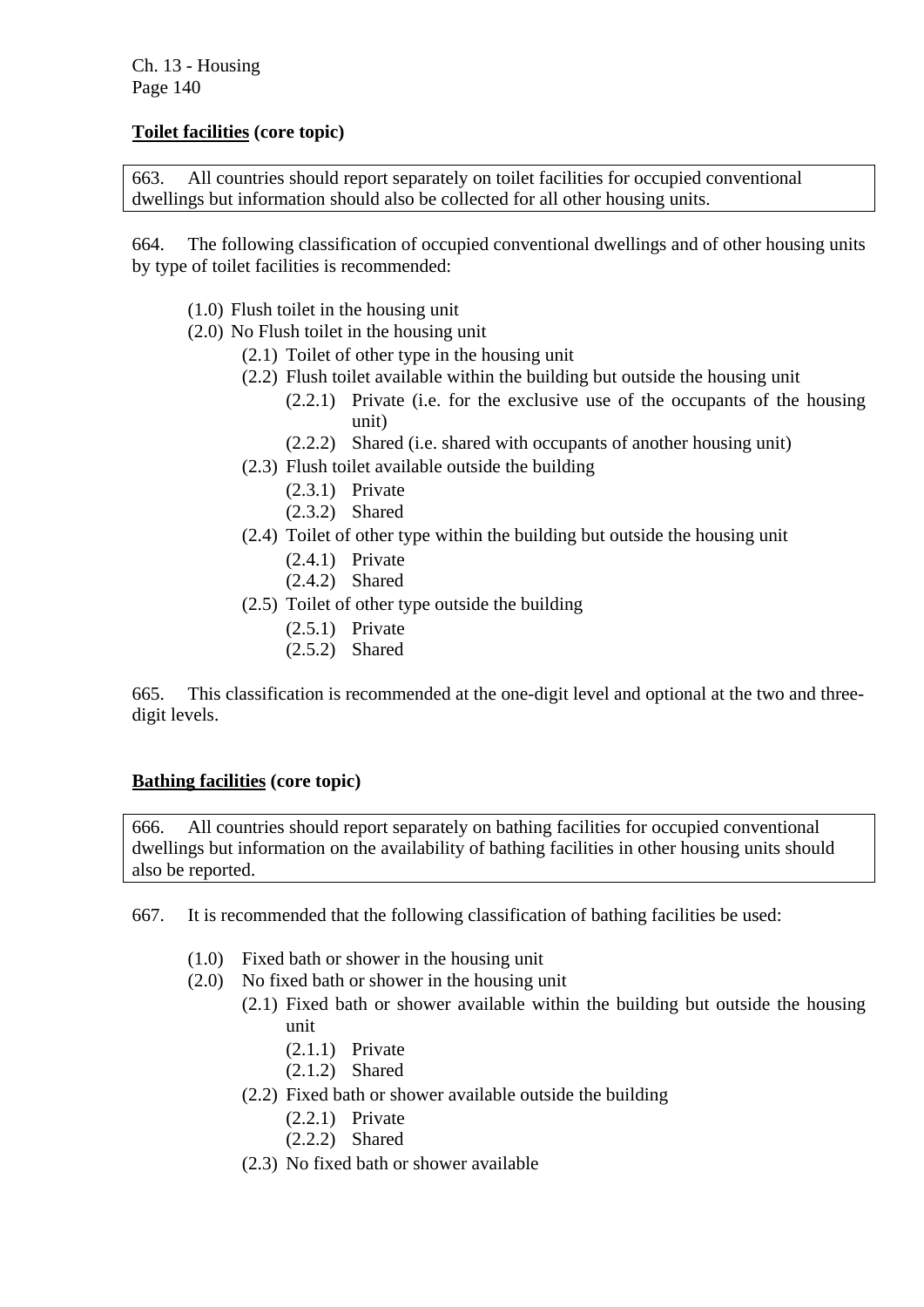Ch 13 – Housing Page 141

668. This classification is recommended at the one-digit level and optional at the two and threedigit levels. A fixed bath or shower is one, which has fixed connections to both a water supply and a waste pipe leading outside the building.

#### **Hot water (non-core topic)**

669. Information should be given separately on the availability of hot water to occupied conventional dwellings and, depending on the availability of information, to other housing units. Each country should define the concept of "hot water".

670. A classification similar to that given for the availability of bathing facilities would be appropriate.

- (1.0) Hot water tap in the housing unit
- (2.0) No hot water tap in the housing unit
	- (2.1) Hot water tap available within the building but outside the housing unit
	- (2.2) Hot water tap available outside the building.
	- (2.3) No hot water tap available

#### **Type of sewage disposal system (non-core topic)**

671. It is preferable that all countries collect information on the type of sewage disposal system in occupied conventional dwellings and report it separately. It is recommended that countries which use the building as a unit of enumeration or of data collection collect information on the type of sewage disposal system to which the building containing the housing unit is connected, and to cross-classify housing units by type of toilet facilities at the one-digit level and type of sewage disposal system.

672. The following classification of occupied conventional dwellings and of other housing units by type of sewage disposal system is recommended:

- (1.0) Wastewater empties into a piped system connected to a public sewage disposal plant
- (2.0) Wastewater empties into a piped system connected to a private sewage disposal plant (for example a septic tank built for a single housing unit or a small group of dwellings)
- (3.0) All other arrangements (for example waste water empties into an open ditch, a pit, a cesspool, a river, the sea, etc.)
- (4.0) No sewage disposal system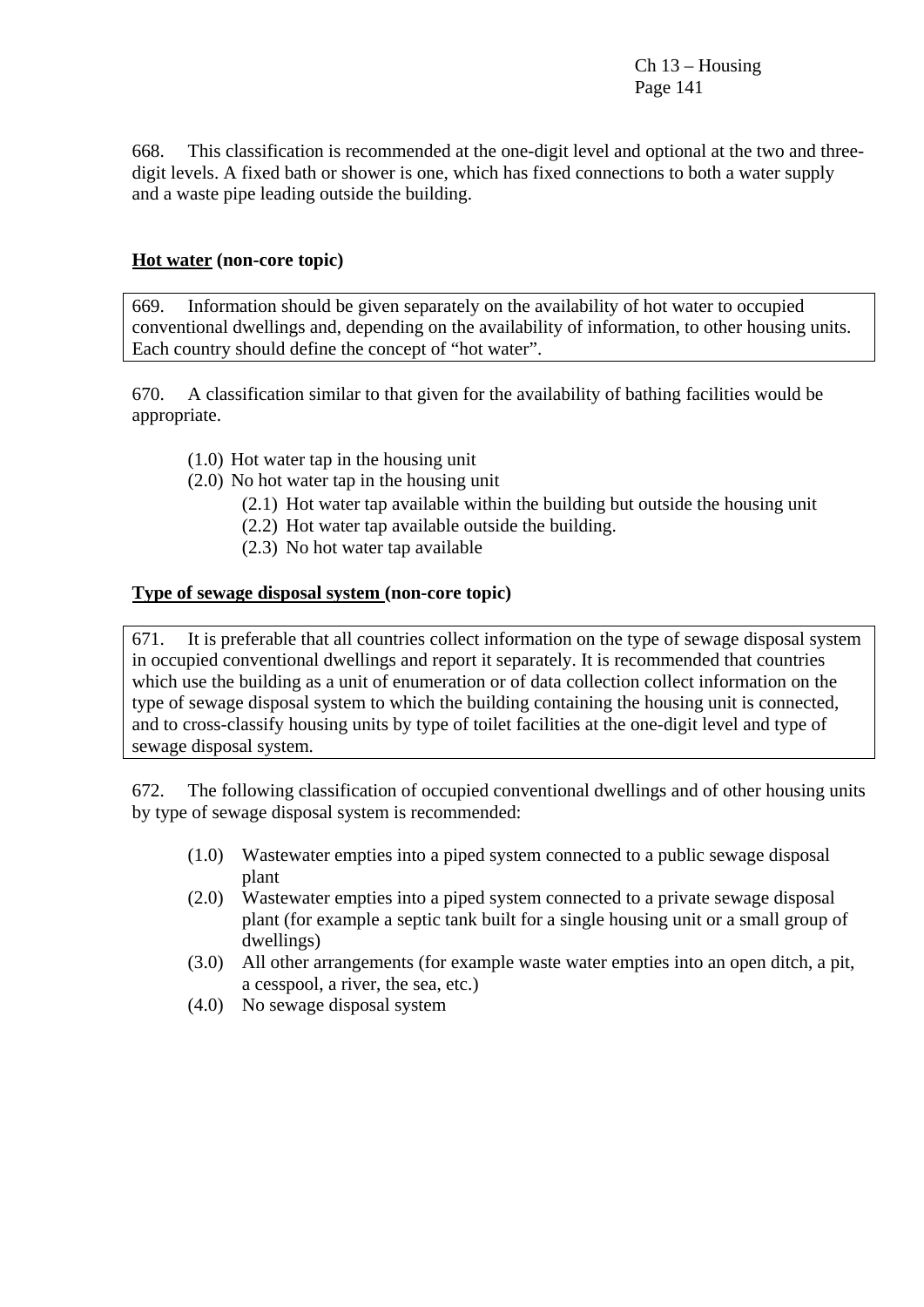# <span id="page-141-0"></span>**Kitchen (non-core topic)**

673. It is suggested that where occupied conventional dwellings are classified by number of rooms they should also be classified by availability of a kitchen. A kitchen is defined as a room (or part of a room) of at least 4 square metres or two metres wide that has been designed and equipped for the preparation of the principal meals and is used for that purpose, irrespective of whether it is also used for eating, sleeping or living.

674. The kitchen is counted as a room in these recommendations (see paragraphs [648](#page-136-0) and [675](#page-141-0)). Since certain countries apply different practices in this respect, it is important to be able to count the number of rooms both with the kitchen included and with the kitchen excluded. This will make international comparisons possible.

675. The definition of a kitchen adopted for the census should be given in detail in the relevant census report and/or metadata, and attention should be drawn to any deviations from the general definition given above. In particular, countries should indicate how they have classified dwellings in which meals are prepared in a room that is also used for other activities.

- 676. The following classification of dwellings by availability of a kitchen is recommended:
	- (1.0) With a kitchen
	- (2.0) With a kitchenette (that is a separate space with less than 4 square metres or two metres width of floor space)
	- (3.0) Without a kitchen or kitchenette
	- (4.0) Cooking facilities are provided in another type of room

# **Cooking facilities (non-core topic)**

677. The 'kitchen' topic refers only to the availability of a kitchen or a kitchenette to the dwelling. In addition, some countries may wish to know what kind of equipment is used for cooking (for example stove, hot plate, fireplace, etc.), what other kinds of equipment are available (for example sink etc.) and whether electricity, gas, oil, coal, wood or some other fuel is used for cooking. Some of these items relate to the dwellings and others to the household.

# **Type of heating (core topic)**

678. All countries should report separately the type of heating in occupied conventional dwellings.

679. The following classification of occupied conventional dwellings and of other housing units by type of heating is recommended:

- (1.0) Central heating
	- (1.1) Central heating from an installation in the building or in the housing unit
	- (1.2) Central heating from a community heating centre
- (2.0) No central heating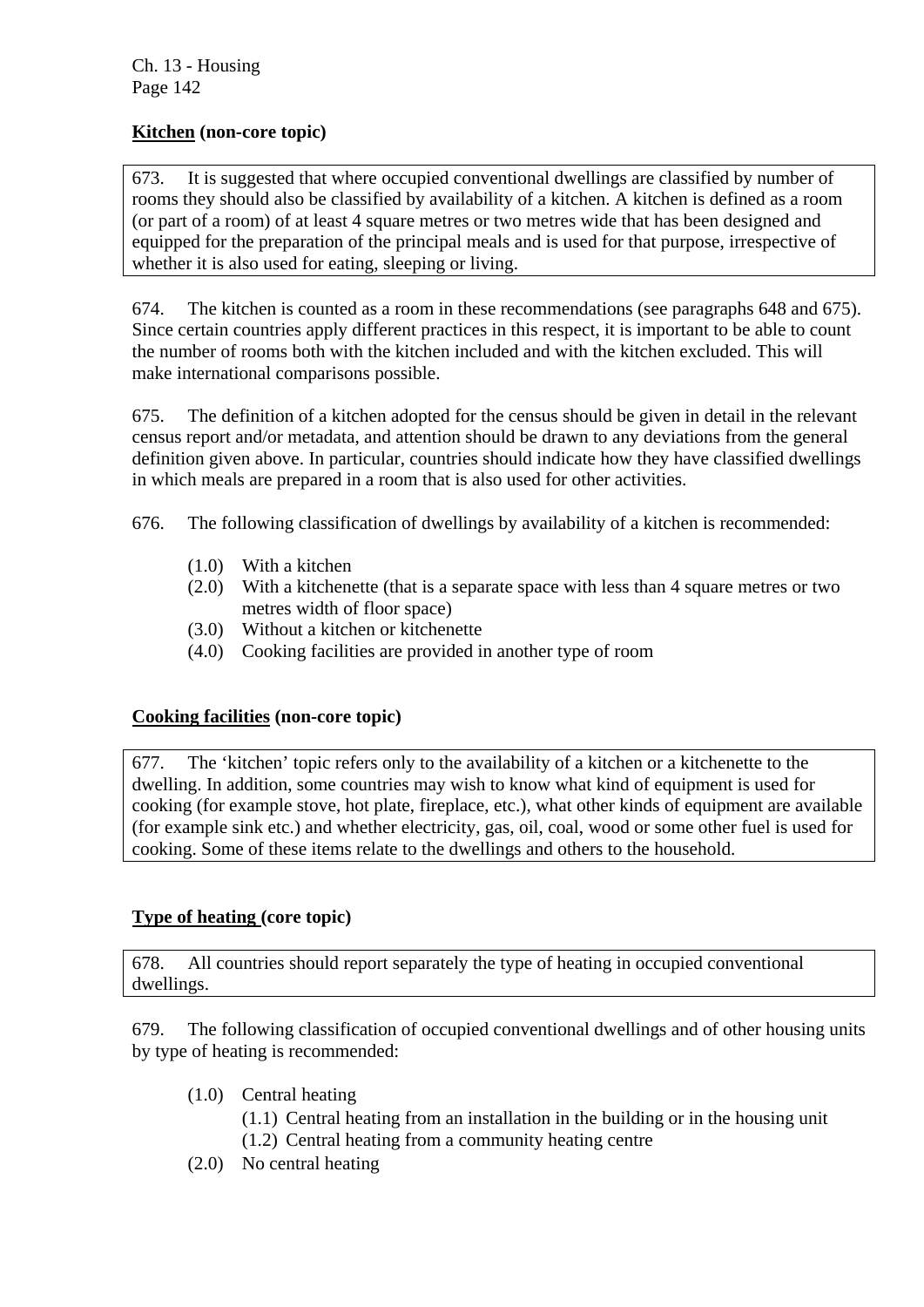Ch 13 – Housing Page 143

- (2.1) Heating facilities or equipment available in the occupied conventional dwelling/other housing unit
	- (2.1.1) Stove
	- (2.1.2) Fireplace
	- (2.1.3) Portable electric heater
	- (2.1.4) Other
- (2.2) No heating at all

This classification is recommended at the one-digit level and optional at the two-digit level.

680. A housing unit is considered as centrally heated if heating is provided either from a community heating centre or from an installation built in the building or in the housing unit, established for heating purposes, without regard to the source of energy. Some countries may wish to include additional sub-categories in this classification so as to obtain information, which can be used for energy planning (see also non-core topic main type of energy used for heating).

#### **Main type of energy used for heating (non-core topic)**

681. In addition to the core topic type of heating, some countries may also wish to collect information on the main type of energy used for heating purposes. If this information is available it should be reported separately for occupied conventional dwellings and other housing units.

682. The following classification of occupied conventional dwellings and of other housing units by main type of energy used for heating purposes is recommended:

- (1.0) Solid fuels
	- (1.1) Coal, lignite and products of coal and lignite
	- (1.2) Wood and other renewable wood-based products
	- (1.3) Other
- (2.0) Oil
- (3.0) Gaseous fuels
	- (3.1) Natural gas
	- (3.2) Other (including liquefied gases)
- (4.0) Electricity
- (5.0) Other types of energy used
	- (5.1) Solar energy
	- (5.2) Wind energy
	- (5.3) Geothermal energy
	- (5.4) Other

683. Countries should indicate in the census reports and/or relevant metadata how the main type of energy was selected in a housing unit where two types of energy were equally used for heating purposes.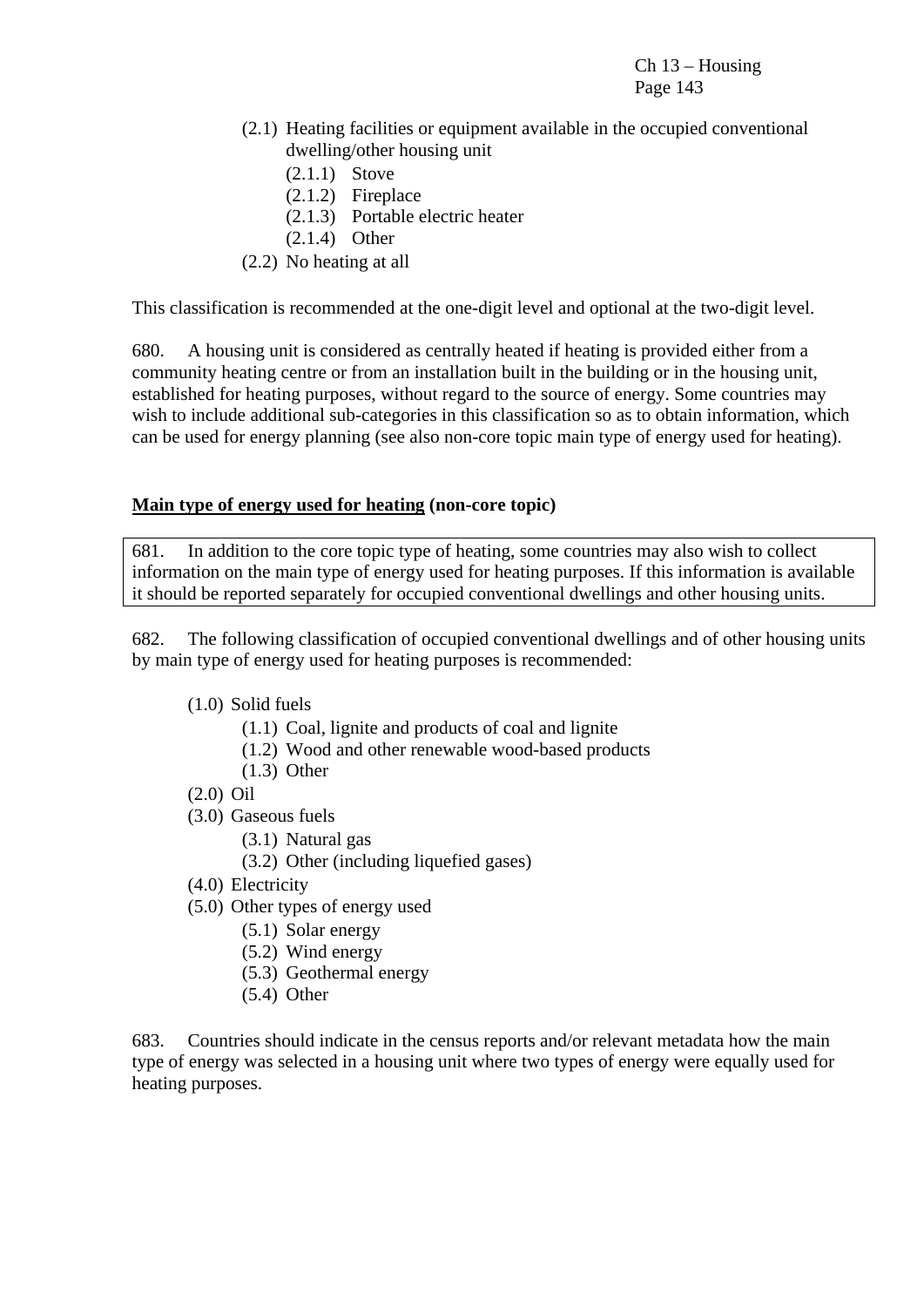Ch. 13 - Housing Page 144

#### **Electricity (non-core topic)**

684. Countries collecting information on the availability of electricity should report it separately for occupied conventional dwellings and other housing units.

685. The following classification of occupied conventional dwellings and of other housing units by the availability of electricity is recommended:

- (1.0) Electricity available in the housing unit
- (2.0) No electricity available in the housing unit

## **Piped gas (non-core topic)**

686. Piped gas should be defined as natural or manufactured gas which is distributed by pipeline and the consumption of which is recorded by gas meters. Countries collecting information on the availability of piped gas should report it separately for occupied conventional dwellings and other housing units.

687. A classification similar to that suggested for availability of electricity would be appropriate.

(1.0) Piped gas available in the housing unit

(1.1) For heating purposes

(1.2) For cooking purposes

(2.0) No piped gas available in the housing unit

## **Air-conditioning (non-core topic)**

688. Some countries may wish to record air-conditioning as a housing quality measure, but use and importance of this topic as a housing measure may vary across countries. If this information is collected it should be reported separately for occupied conventional dwellings and other housing units.

- 689. The following classification of air-conditioning is recommended:
	- (1.0) Air-conditioning available in the housing unit
		- (1.1) Central air-conditioning from an installation in the building or in the housing unit
		- (1.2) Independent air-conditioning unit(s) available in the housing unit
	- (2.0) No air-conditioning available in the housing unit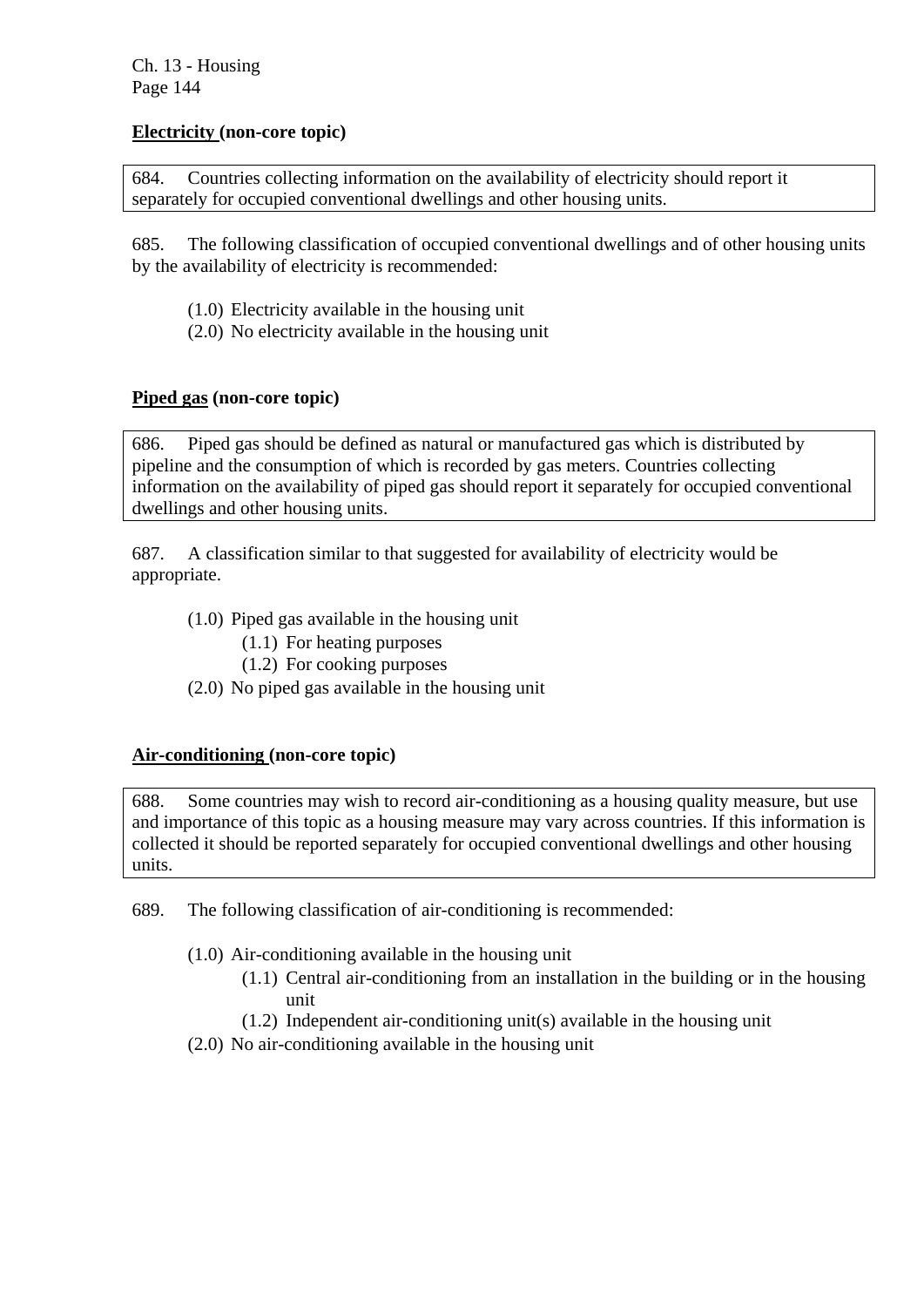#### <span id="page-144-0"></span>**Position of dwelling in the building (non-core topic)**

690. Some countries may want to collect information on the position of dwellings in the building. This information can be used as an indicator of accessibility to dwellings, possibly in conjunction with the non-core topic accessibility to dwelling**.** Countries collecting this information should report it separately for occupied conventional dwellings.

- 691. The following classification of dwellings by position in the building is recommended:
	- (1.0) Dwellings on one floor only
		- (1.1) Dwelling on the ground floor of the building or lower (below ground level)
		- (1.2) Dwelling on the  $1<sup>st</sup>$  or  $2<sup>nd</sup>$  floor of the building
		- (1.3) Dwelling on the  $3<sup>rd</sup>$  or  $4<sup>th</sup>$  floor of the building
		- (1.4) Dwelling on the  $5<sup>th</sup>$  floor of the building or higher
	- (2.0) Dwellings on two or more floors
		- (2.1) Dwelling on the ground floor of the building or lower (below ground level)
		- (2.2) Dwelling on the  $1<sup>st</sup>$  or  $2<sup>nd</sup>$  floor of the building
		- (2.3) Dwelling on the  $3<sup>rd</sup>$  or  $4<sup>th</sup>$  floor of the building
		- $(2.4)$  Dwelling on the 5<sup>th</sup> floor of the building or higher

692. For dwellings on two or more floors, information should be provided with reference to the lowest floor level of the dwelling.

#### **Accessibility to dwelling (non-core topic)**

693. Some countries may want to collect information on the accessibility to dwellings, in particular with reference to accessibility by persons with disabilities. Countries collecting this information should report it separately for occupied conventional dwellings and other housing units.

694. The following classification of accessibility to the front door of the dwelling is recommended, based on the presence of ramps, steps, and lifts:

- (1.0) Access with no steps or ramp
- (2.0) Access by ramp
- (3.0) Access by disabled stair lift
- (4.0) Access using lift only (though the building may have staircases as well)
- (5.0) Access by using only steps
- (6.0) Access only by using both lift and steps

Note: these categories are not mutually exclusive.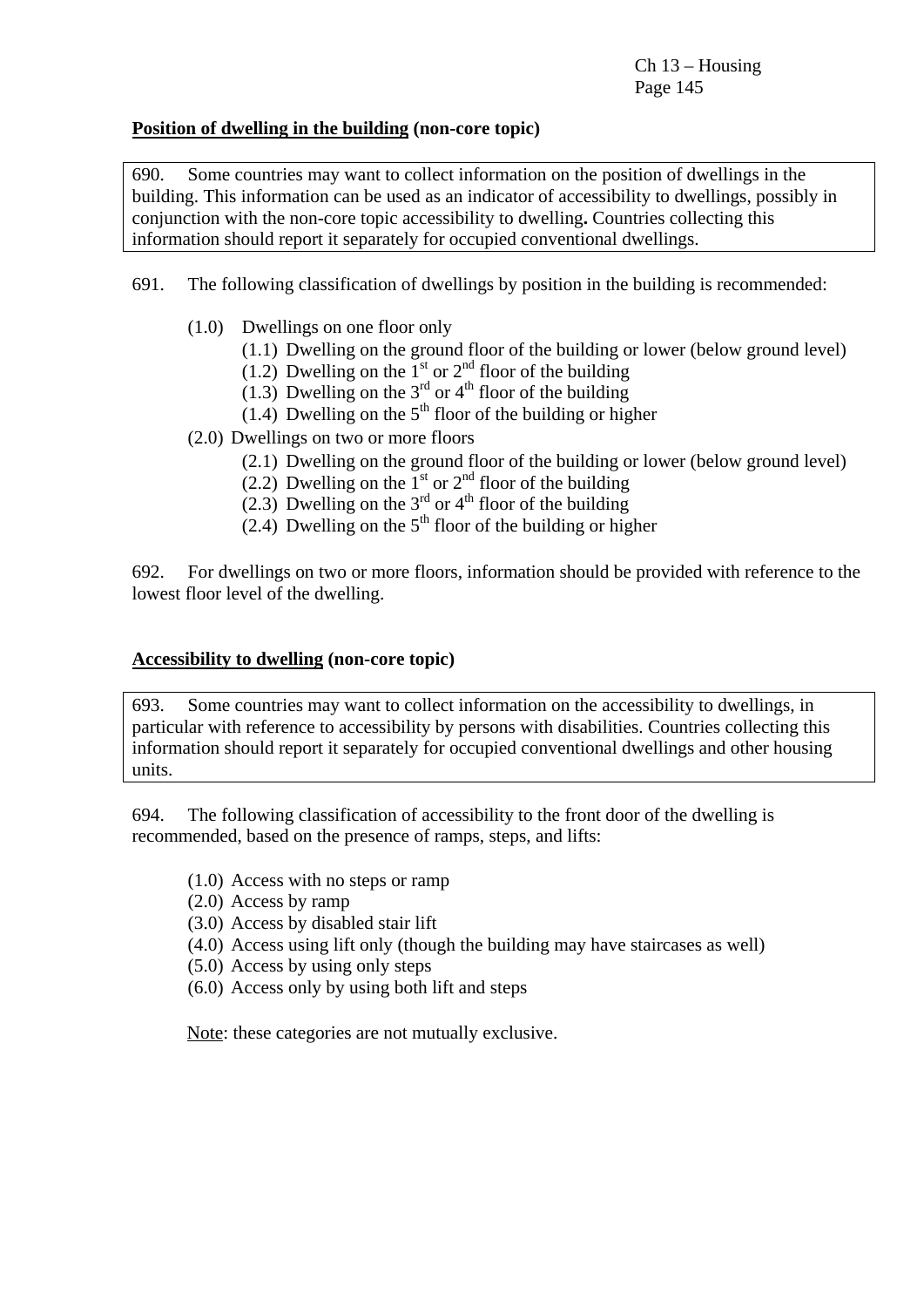## <span id="page-145-0"></span>**Lift (non-core topic)**

695. It is suggested that information on the presence of a working lift in multi-storey buildings be collected. Countries collecting this information should report it separately for occupied conventional dwellings. The information should not be limited to the presence of a lift, but it should be indicated if the lift is operational for most of the time and is subject to regular maintenance. It could also be useful to collect information on the size of the lift (for the handicapped persons and ambulance transport), and if the lift goes to the ground floor.

696. Some countries may also want to collect information on the availability of a working lift with reference to the single dwellings in a building. In this case, information should be collected on whether or not the lift stops on the same floor, as is the case for the dwelling.

## *Characteristics of buildings containing dwellings*

697. The building is an important unit since information on type of building and period of construction is required to describe the dwellings within the building and for formulating housing programmes. The topics included in this section refer to occupied conventional dwellings as unit of enumeration. The main interest is to report on the characteristics of occupied conventional dwellings and other housing units. The idea is not to describe the characteristics of buildings per se, but instead to count the number of dwellings in buildings with different characteristics.

698. These recommendations concern buildings that contain occupied conventional dwellings. A building is defined in this context as any independent structure containing one or more dwellings, rooms or other spaces, covered by a roof and enclosed within external walls or dividing walls which extend from the foundations to the roof, whether designed for residential or for agricultural, commercial, industrial or cultural purposes or for the provision of services. Thus a building may be a detached house, apartment building, factory, shop, warehouse, garage, barn, etc.

## **Dwellings by type of building (core topic)**

699. Dwellings may be classified by type of building where they are placed. Countries collecting this information should report it separately for occupied conventional dwellings.

- 700. The following classification is recommended.
- 701. Number of conventional dwellings in:
	- (1.0) Residential buildings
		- (1.1) Detached house (houses not attached to any other buildings)
			- (1.1.1) Detached houses with one dwelling
			- (1.1.2) Detached houses with two dwellings (with one above the other)
		- (1.2) Semi-detached house (two attached dwellings)
		- (1.3) Row (or terraced) house (at least three attached or connected dwellings each with separate access to the outside)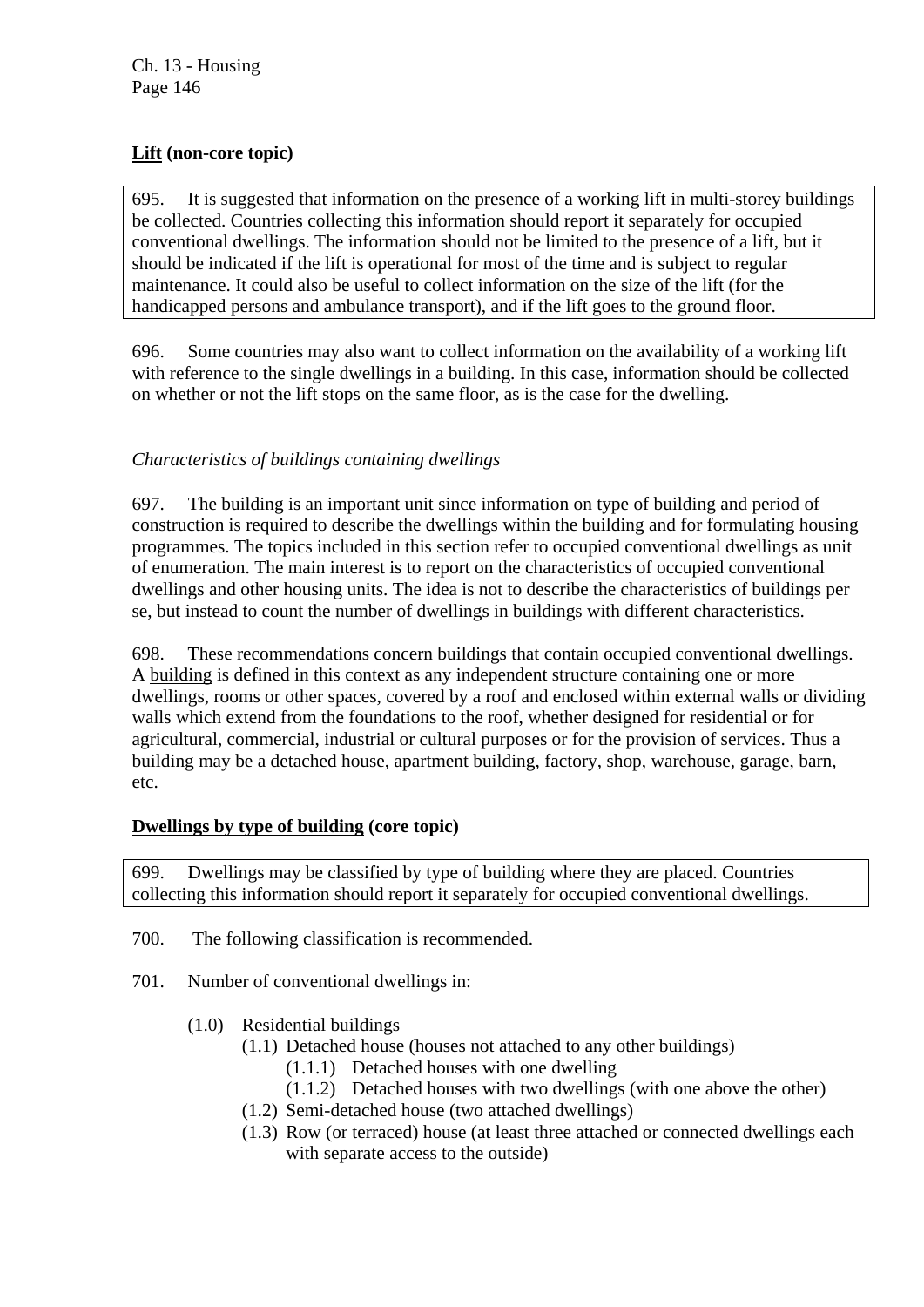- <span id="page-146-0"></span>(1.4) Apartment buildings
	- (1.4.1) Apartment buildings with three to nine dwellings
	- (1.4.2) Apartment buildings with 10 or more dwellings
- (1.5) Other residential buildings
- (2.0) Non-residential buildings

702. For some purposes, it might be useful to classify the buildings by the number of dwellings a building contains. The relationship between the classification under paragraph [701](#page-145-0) and the classification of buildings by the number of dwellings a building contains is:

- a) Dwellings in one-dwelling buildings: 1.1.1
- b) Dwellings in two-dwelling buildings: The sum of 1.1.2 and 1.2
- c) Dwellings in three or more dwelling buildings: The sum of 1.3 and 1.4

703. If no information on the classification under paragraph [701](#page-145-0) is available, the breakdown of buildings by the number of dwellings a building contains might be obtained by direct enumeration.

#### **Dwellings by period of construction (core topic)**

704. Period of construction is measured in terms of the date when the building was completed. Countries should report separately the information for occupied conventional dwellings.

705. The following classification of occupied conventional dwellings by the period in which the construction of the building containing them was completed is recommended:

| (1.0) | Before 1919   |
|-------|---------------|
| (2.0) | $1919 - 1945$ |
| (3.0) | $1946 - 1960$ |
| (4.0) | $1961 - 1970$ |
| (5.0) | 1971 - 1980   |
| (6.0) | $1981 - 1990$ |
| (7.0) | $1991 - 2000$ |
| (8.0) | 2001 – 2005   |
| (9.0) | 2006 or later |
|       | $(9.1)$ 2006  |
|       | (9.2) 2007    |
|       | $(9.3)$ 2008  |
|       | (9.4) 2009    |
|       | (9.5) 2010    |
|       | (9.6)<br>2011 |
|       |               |

706. This classification is recommended at the one-digit level, and optional at the two-digit level.

707. Consideration could be given to collecting information on this through an open-ended question. If no exact reply is obtained, the household should be asked to indicate the approximate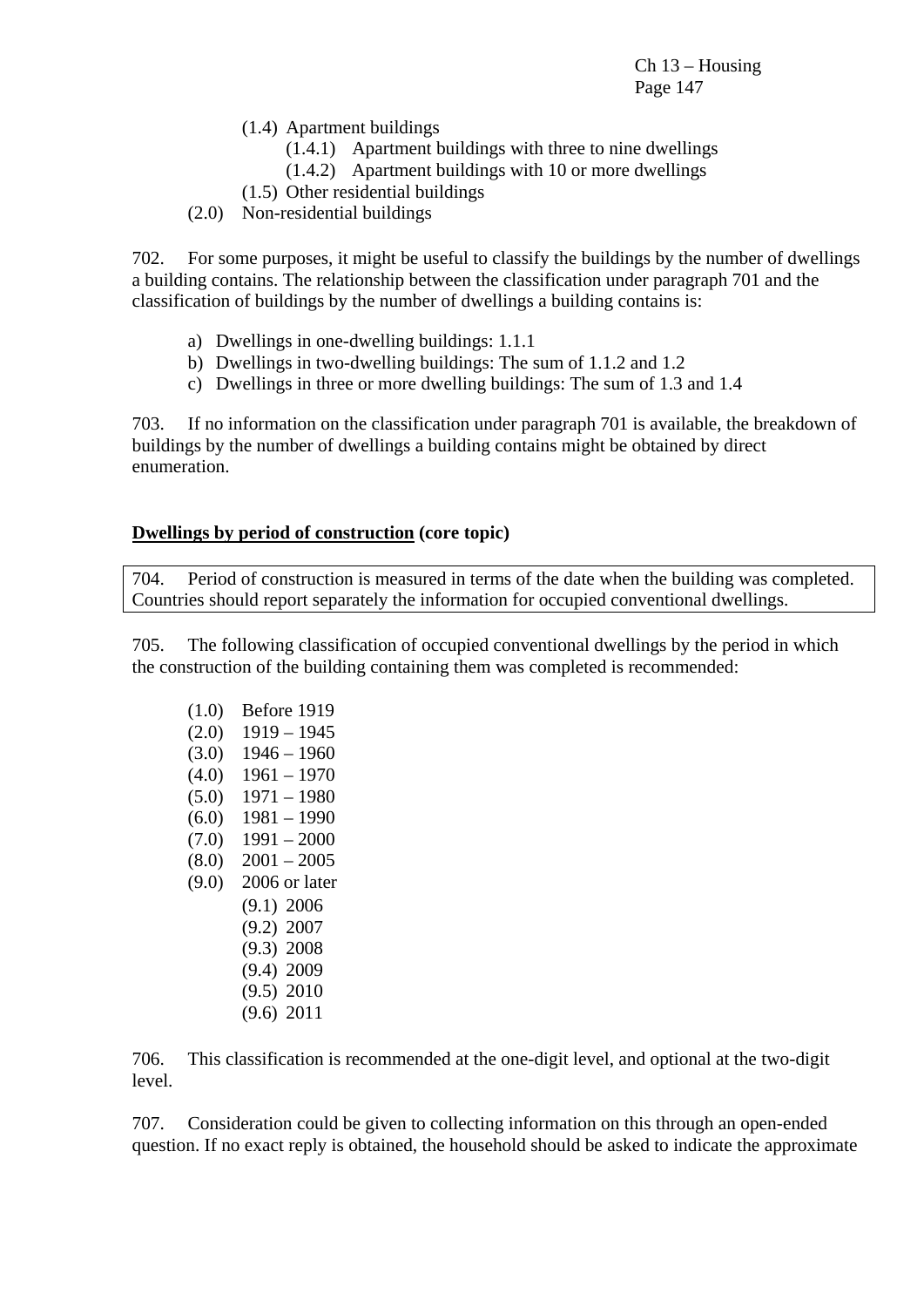<span id="page-147-0"></span>Ch. 13 - Housing Page 148

years (or year) in brackets following a classification, which could be aggregated, into the above specified classification.

Dwellings in buildings, which have undergone thorough reconstruction since they were originally built, may be classified to the period in which the building was originally constructed or to the period of latest reconstruction according to national requirements. Each country should indicate in its census report and/or metadata how such dwellings have been classified.

#### **Dwellings by number of floors in the building (non-core topic)**

708. The number of floors is counted from the ground floor upwards. Countries should report separately the number of floor levels for occupied conventional dwellings.

- 709. The following classification from ground floor upwards in a dwelling is suggested.
- 710. Number of dwellings located in buildings which have the following number of floors:
	- (1.0) 1 floor
	- $(2.0)$  2 floors
	- (3.0) 3 floors
	- $(4.0)$  4 floors
	- $(5.0)$  5 9 floors
	- (6.0) 10 -19 floors
	- (7.0) 20 floors or more

#### **Dwellings by materials of which specific parts of the building are constructed (non-core topic)**

711. Information on the materials of which specific parts of buildings containing dwellings are constructed may be used, in conjunction with data on other topics, for assessing the quality of dwellings. Some countries may wish to collect data on the materials of which the outer walls, the roof, the floors, etc. are constructed for this and other purposes. Countries should report separately the information for occupied conventional dwellings but information could also be collected for other housing units.

712. The following classification of dwellings by the main structural material of which the outer walls of the building containing them are constructed is suggested:

- (1.0) Wood
- (2.0) Unburnt clay (may be omitted by countries where this is not important)
- (3.0) Burnt clay (bricks, blocks, panels, etc.), stone, concrete (in situ cast concrete, blocks, panels, etc.), or steel frame
- (4.0) Prefabricated units generally factory constructed and brought to the site and erected
- (5.0) Other material (to be specified)
- (6.0) Mixed materials (that is a combination of building materials)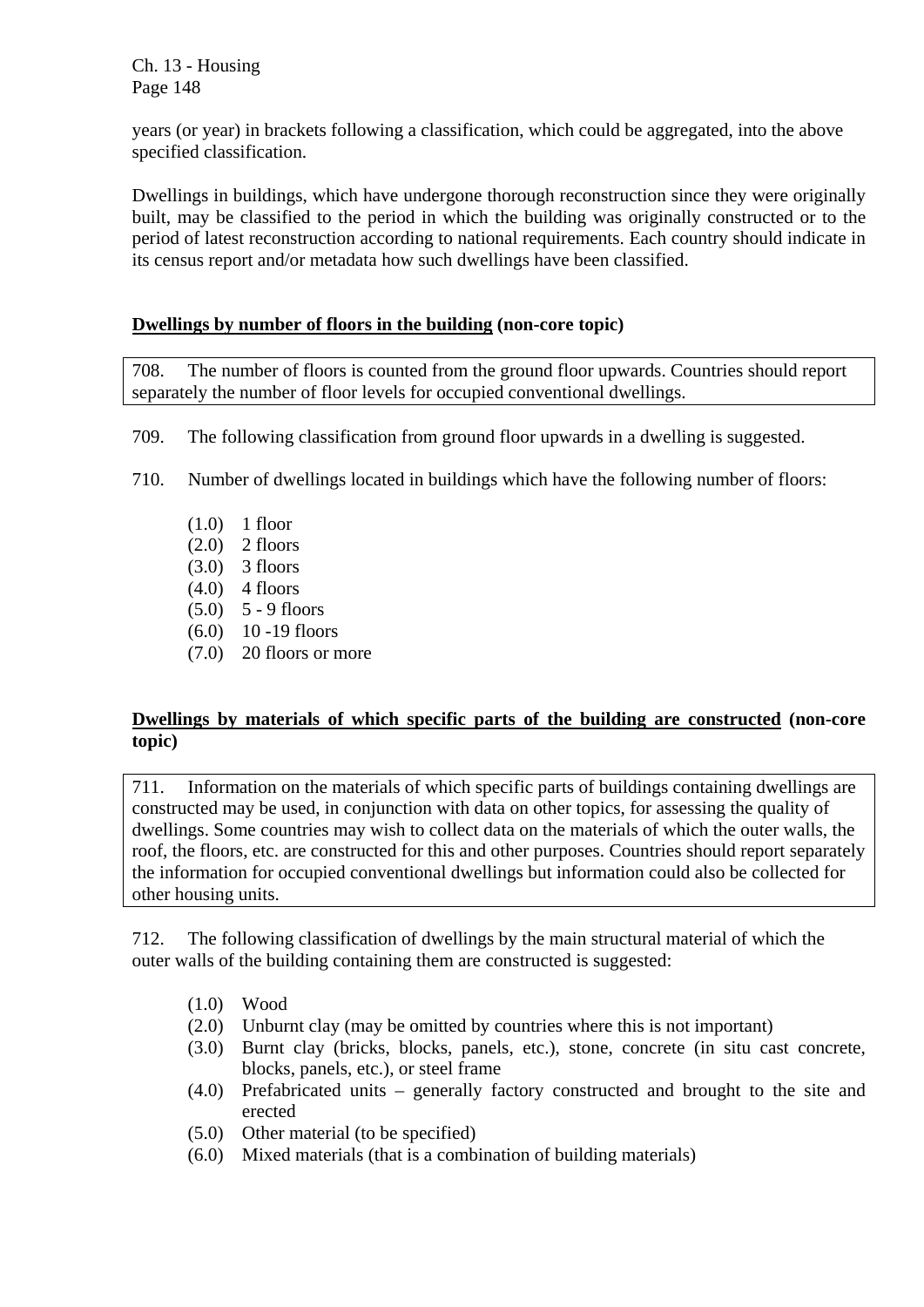Ch 13 – Housing Page 149

<span id="page-148-0"></span>713. When this classification is combined with that by period of construction, a classification providing data on the quality of dwellings is obtained. Some countries may wish to have only persons in owner-occupied dwellings respond to questions on this topic, particularly since many tenants and other respondents may not be able to respond accurately.

#### **Dwellings by state of repair of the building (non-core topic)**

714. This topic refers to whether the building is in need for repair and the kind of repair needed. Countries should report separately the information for occupied conventional dwellings and other housing units.

715. The recommended classification of dwellings according to the state of repair of buildings is as follows:

- (1.0) Repair not needed
- (2.0) In need of repair
	- (2.1) Minor repair
	- (2.2) Moderate repair
	- (2.3) Serious repair
- (3.0) Irreparable

716. Minor repair refers mostly to the regular maintenance of the building and its components, such as a cracked window or inoperative lock, or removing graffiti from the front wall and so forth.

717. Moderate repair refers to correcting moderate defects such as gutters missing on the roof (where they are normally used), large areas of broken plaster and stairways with no secure hand railing.

718. Serious repairs are needed in case of serious structural defects of the building such as missing covering material (for example shingles, tiles) cracks and holes in the exterior walls and missing stairways.

719. 'Irreparable' refers to buildings that are beyond repair, that is, with so many serious structural defects; it is deemed more appropriate to tear them down than to undertake repairs. This usually refers to buildings with only the frame left standing, without complete external walls and/or roof, windows, doors, etc.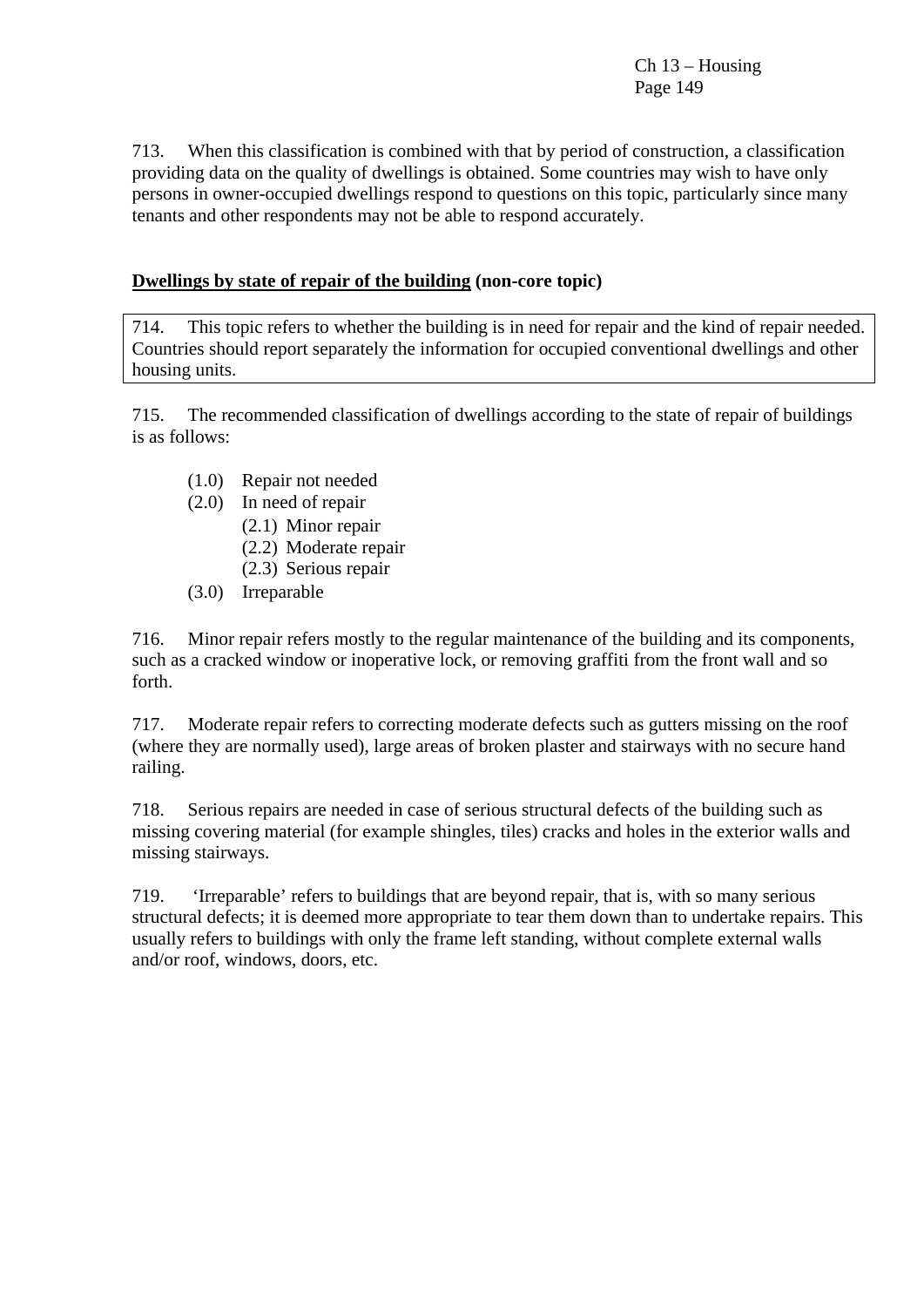## **PART FOUR: APPENDICES**

## **Appendix I: List of proposed core and non-core topics for the 2010 round of population and housing censuses, CES countries**

| <b>NON-CORE TOPICS</b>             |  |  |
|------------------------------------|--|--|
| <b>Population to be enumerated</b> |  |  |
|                                    |  |  |
|                                    |  |  |
|                                    |  |  |

| <b>Geographic characteristics</b>     |                                                                                   |
|---------------------------------------|-----------------------------------------------------------------------------------|
| <i>Locality (derived)</i> (para. 181) | Urban and rural areas (derived) (para. 189)                                       |
| Location of place of work (para. 196) | Location of school, college or university (para.<br>198)                          |
|                                       | Mode of transport to work (para. 199)                                             |
|                                       | Mode of transport to school, college or<br>university (para. 201)                 |
|                                       | Distance travelled to work and time taken<br>(para. 202)                          |
|                                       | Distance travelled to school, college or<br>university and time taken (para. 203) |

| Demographic characteristics      |                                                                                                                                                                                        |  |
|----------------------------------|----------------------------------------------------------------------------------------------------------------------------------------------------------------------------------------|--|
| Sex (para. 205)                  | De facto marital status (para. 216)                                                                                                                                                    |  |
| Age (para. 207)                  | Total number of children born alive (para.<br>222)                                                                                                                                     |  |
| Legal marital status (para. 209) | $Date(s)$ of legal marriage(s) of ever married<br>women: (i) first marriage and (ii) current<br>marriage (para. 224)                                                                   |  |
|                                  | $Date(s)$ of the beginning of the consensual<br>union(s) of women having ever been in<br>consensual union: (i) first consensual union<br>and (ii) current consensual union (para. 225) |  |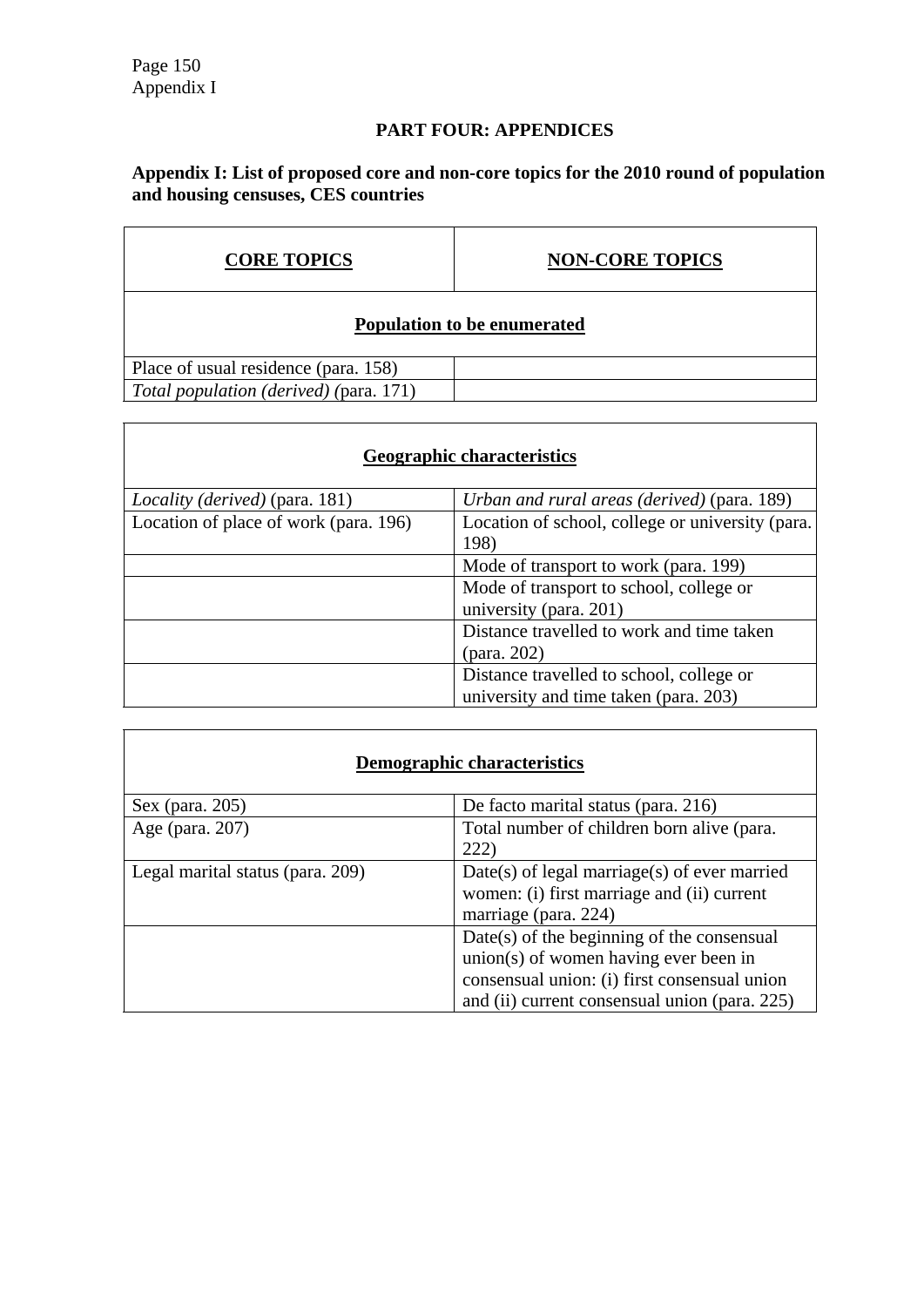# **CORE TOPICS NON-CORE TOPICS**

## **Economic characteristics**

| Current activity status (para. 237)    | Usual activity status (para. 251)               |
|----------------------------------------|-------------------------------------------------|
| Occupation (para. 270)                 | Providers of unpaid services, volunteers        |
|                                        |                                                 |
| Industry (branch of economic activity) | Type of sector (institutional unit) (para. 290) |
| (para. 274)                            |                                                 |
| Status in employment (para. 279)       | Informal employment (para. 294)                 |
|                                        | Type of place of work (para. 300)               |
|                                        | Time usually worked (para. 303)                 |
|                                        | Time related underemployment (para. 307)        |
|                                        | Duration of unemployment (para. 312)            |
|                                        | Number of persons working in the local unit     |
|                                        | of the establishment (para. 314)                |
|                                        | Main source of livelihood (para. 316)           |
|                                        | Income (para. 323)                              |
|                                        | Socio economic groups (derived) (para. 327)     |

| <b>Educational characteristics</b> |                                        |
|------------------------------------|----------------------------------------|
| Educational attainment (para. 331) | Educational qualifications (para. 340) |
|                                    | Field of study (para. 342)             |
|                                    | School attendance (para. 348)          |
|                                    | Literacy (para. 353)                   |
|                                    | Computer literacy (para. 358)          |

| <b>International and internal migration</b>                                               |                                                                                       |  |
|-------------------------------------------------------------------------------------------|---------------------------------------------------------------------------------------|--|
| Country/place of birth (para. 373)                                                        | Country of previous usual residence abroad<br>(para. 382)                             |  |
| Country of citizenship (para. 375)                                                        | Total duration of residence in the country<br>(para. 383)                             |  |
| Ever resided abroad and year of arrival in                                                | Place of usual residence five years prior to                                          |  |
| the country (para. 379)                                                                   | the census (para. 390)                                                                |  |
| Previous place of usual residence and date<br>of arrival in the current place (para. 384) | Reason for migration (para. 391)                                                      |  |
|                                                                                           | Country of birth of parents (para. 392)                                               |  |
|                                                                                           | Citizenship acquisition (para. 395)                                                   |  |
|                                                                                           | Persons with foreign/national background<br><i>(derived)</i> (para. 398)              |  |
|                                                                                           | Population groups relevant to international<br><i>migration (derived)</i> (para. 403) |  |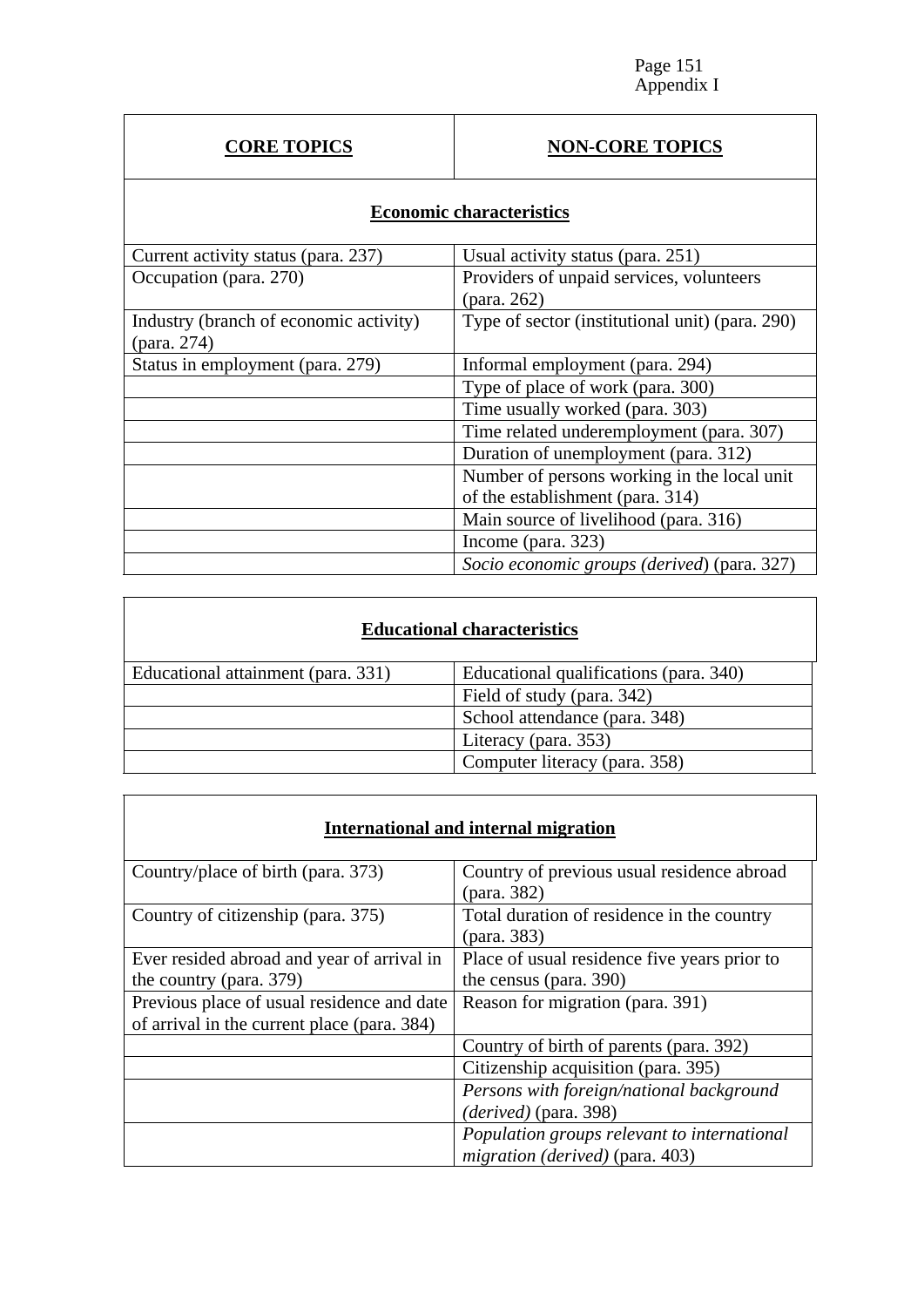| <b>CORE TOPICS</b> | <b>NON-CORE TOPICS</b>                                                |
|--------------------|-----------------------------------------------------------------------|
|                    | Population with refugee background<br>$(derived)$ (para. 406)         |
|                    | <b>Internally Displaced Persons (IDPs)</b><br>$(derived)$ (para. 411) |

| <b>Ethno-cultural characteristics</b> |                       |
|---------------------------------------|-----------------------|
|                                       | Ethnicity (para. 419) |
|                                       | Language (para. 430)  |
|                                       | Religion (para. 437)  |

| <b>Disability</b> |                               |  |
|-------------------|-------------------------------|--|
|                   | Disability status (para. 446) |  |

┑

| <b>Household and family characteristics</b>            |                                                                         |  |
|--------------------------------------------------------|-------------------------------------------------------------------------|--|
| Relationships between household<br>members (para. 505) | Same-sex partnerships (derived) (para. 502)                             |  |
| Household status (derived) (para. 520)                 | <i>Extended family status (derived)</i> (para. 530)                     |  |
| Family status (derived) (para. 525)                    | Type of reconstituted family (derived) (para.<br>538)                   |  |
| <i>Type of family nucleus (derived)</i> (para.<br>533) | Type of extended family (derived) (para. 543)                           |  |
| Size of family nucleus (derived) (para.<br>545)        | Generational composition of private<br>households (derived) (para. 554) |  |
| Type of private household (derived)<br>(para. 547)     | Single or shared occupancy (para. 560)                                  |  |
| Size of private household (derived) (para.<br>555)     | Rent (para. 564)                                                        |  |
| Tenure status of households (para. 556)                | Durable consumer goods possessed by the<br>household (para. 568)        |  |
|                                                        | Number of cars available for the use of the<br>household (para. 569)    |  |
|                                                        | Availability of car parking (para. 571)                                 |  |
|                                                        | Telephone and internet connection (para. 573)                           |  |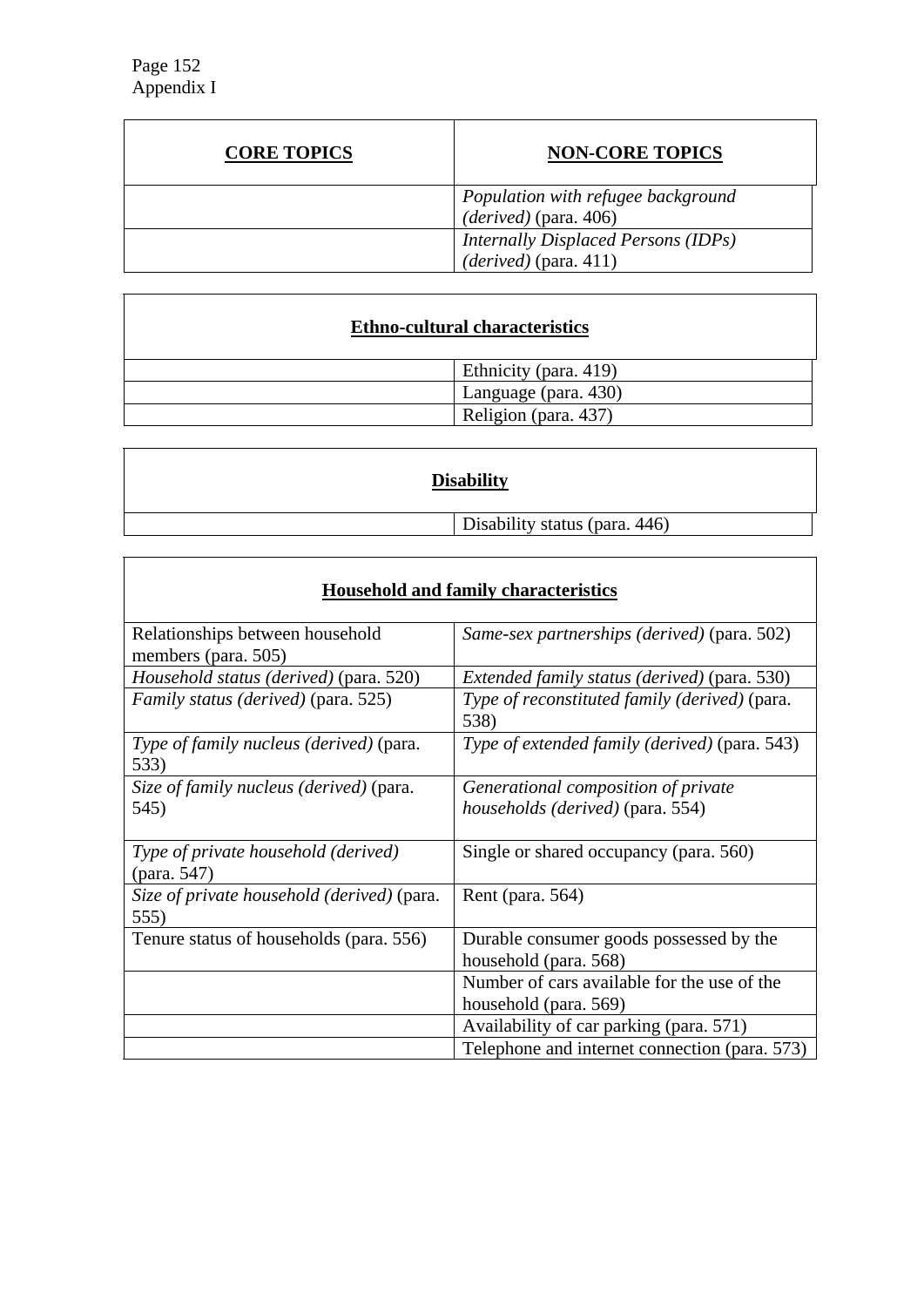<span id="page-152-0"></span>

| <b>CORE TOPICS</b> | <b>NON-CORE TOPICS</b>                                                                          |  |
|--------------------|-------------------------------------------------------------------------------------------------|--|
| <b>Agriculture</b> |                                                                                                 |  |
|                    | Own-account agricultural production<br>(household level) (para. 578)                            |  |
|                    | Characteristics of all agricultural jobs during<br>the last year (individual level) (para. 584) |  |

| <b>Living quarters, dwellings and housing arrangements</b> <sup>56</sup>  |                                                                                                  |  |
|---------------------------------------------------------------------------|--------------------------------------------------------------------------------------------------|--|
| Housing arrangements (para. 617)                                          | Availability and characteristics of secondary,<br>seasonal and vacant dwellings (para. 632)      |  |
| Type of living quarters (para. 622)                                       | Occupancy by number of private households<br>(para. 642)                                         |  |
| Location of living quarters (para. 626)                                   | Type of rooms (para. 656)                                                                        |  |
| Occupancy status of conventional<br>dwellings (para. 627)                 | Hot water (para. 669)                                                                            |  |
| Type of ownership (para. 638)                                             | Type of sewage disposal system (para. 671)                                                       |  |
| Number of occupants (para. 644)                                           | Kitchen (para. 673)                                                                              |  |
| Useful floor space and/or number of<br>rooms of housing units (para. 645) | Cooking facilities (para. 677)                                                                   |  |
| Density standard (derived) (para. 651)                                    | Main type of energy used for heating (para.<br>681)                                              |  |
| Water supply system (para. 659)                                           | Electricity (para. 684)                                                                          |  |
| Toilet facilities (para. 663)                                             | Piped gas (para. 686)                                                                            |  |
| Bathing facilities (para. 666)                                            | Air-conditioning (para. 688)                                                                     |  |
| Type of heating (para. 678)                                               | Position of dwelling in the building (para.<br>690)                                              |  |
| Dwellings by type of building (para. 699)                                 | Accessibility to dwelling (para. 693)                                                            |  |
| Dwellings by period of construction<br>(para. 704)                        | Lift (para. 695)                                                                                 |  |
|                                                                           | Dwellings by number of floors in the building<br>(para. 708)                                     |  |
|                                                                           | Dwellings by materials of which specific<br>parts of the building are constructed (para.<br>711) |  |
|                                                                           | Dwellings by state of repair of the building<br>(para. 714)                                      |  |

<u>.</u>

 $\Gamma$ 

<sup>&</sup>lt;sup>56</sup> See paragraph 591 and following chart to determine whether the topic is core, non-core or not recommended for different types of housing.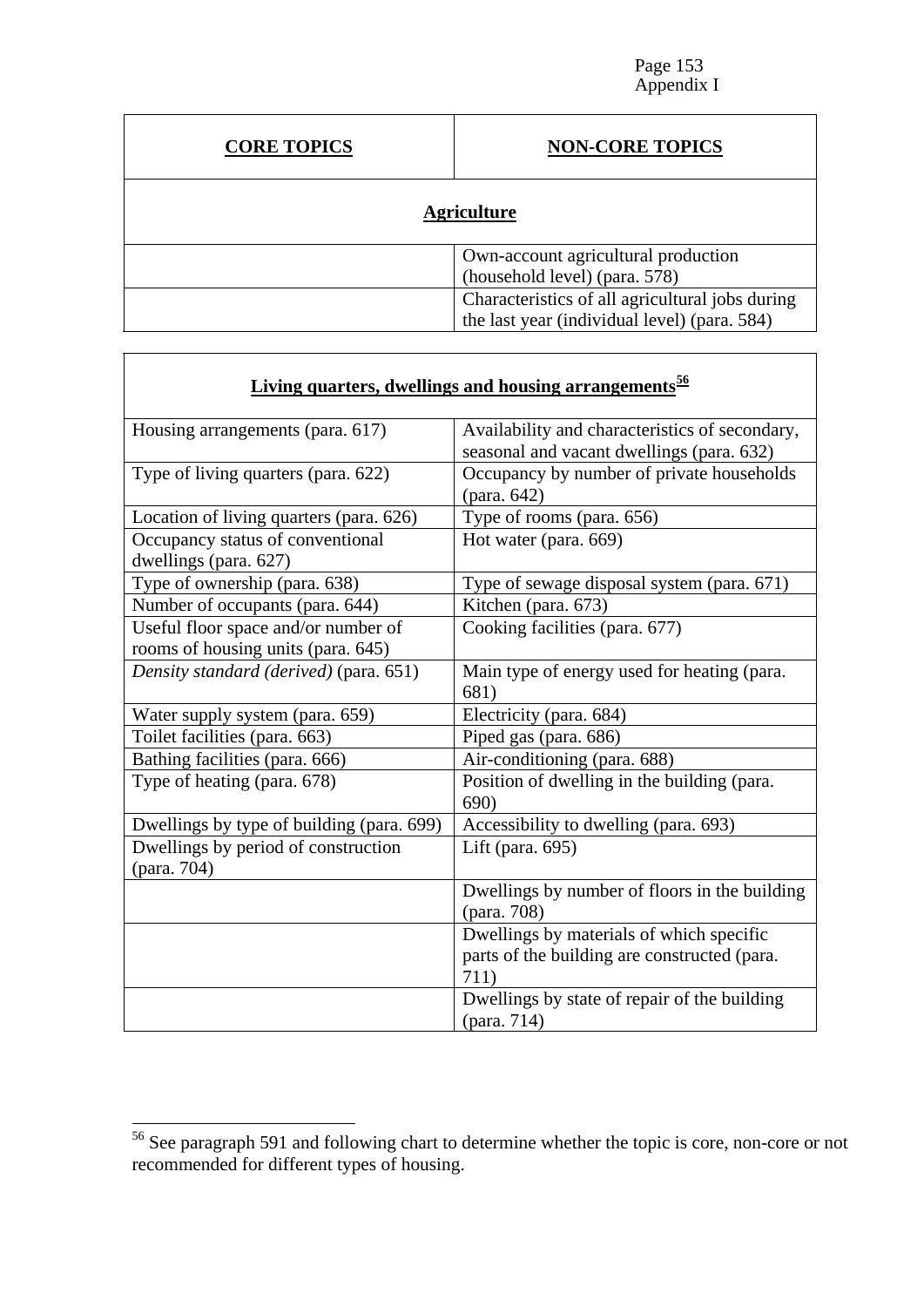<span id="page-153-0"></span>Page 154 Appendix III

## **Appendix II: Alternative approaches to census-taking**

## **Traditional census**

## *Description*

1. The traditional census is the total process of collecting, processing, evaluating, disseminating and analyzing demographic, economic and social data pertaining, at a specific time, to all persons in a country or in a well-delimited part of a country. It is taken in a given limited period immediately after a given reference date (census day). Data are generally recorded on census questionnaires.<sup> $57$ </sup> There are two major methods of enumeration: canvasser (or enumerator) method and householder self-enumeration method.

2. In the canvasser/enumerator method information for each individual (in a population census) and for each set of living quarters and the occupants therein (in a housing census) is collected and entered in the questionnaire by a census official designated to perform this operation in a specified area during a specified and usually short period of time to meet the requirements of universality and simultaneity.

3. In the householder/self completion method, the major responsibility for entering the information is given to a person in the unit being enumerated (usually the head of the household/ or reference adult person), although the questionnaire is usually distributed, collected and checked by a census official.

4. In some countries, postal distribution of the questionnaire, with or without postal return, is used in conjunction with the householder method. This mail-out and mail-back procedure can be used exclusively or combined with on-site checking by a census official.

#### *Necessary conditions*

1

5. Both short and long forms may be used within the context of traditional censuses, or there may be an exhaustive collection of all characteristics data. If the former approach is used, the short form contains only questions intended for universal coverage, while the long form is used to collect information only from a sample of households and population. This form usually contains detailed questions on a particular topic in addition to covering complex topics such as fertility. Both are utilized during the same time frame of the census, with no content data collected outside of that time frame.

6. This approach to census-taking is the one utilized by most countries. It has a longstanding tradition of use, and is fully described in the United Nations' *Principles and Recommendations for Population and Housing Censuses*.

 $57$  There have been some attempts at the use of use of handheld computers for data collection: in a test census taken in The former Yugoslav Republic of Macedonia in October 1999 and in the 2003 Oman Census in Muscat Governorate, (the largest region in the Sultanate). The results were very good, and some operations (such as auditing, coding, and data entry) necessary when paper questionnaires are used were eliminated. However, the use of these devices depends on the financial situation, the engagement of enumerators with computer skills, and obtaining equipment for data transfer in census district centres.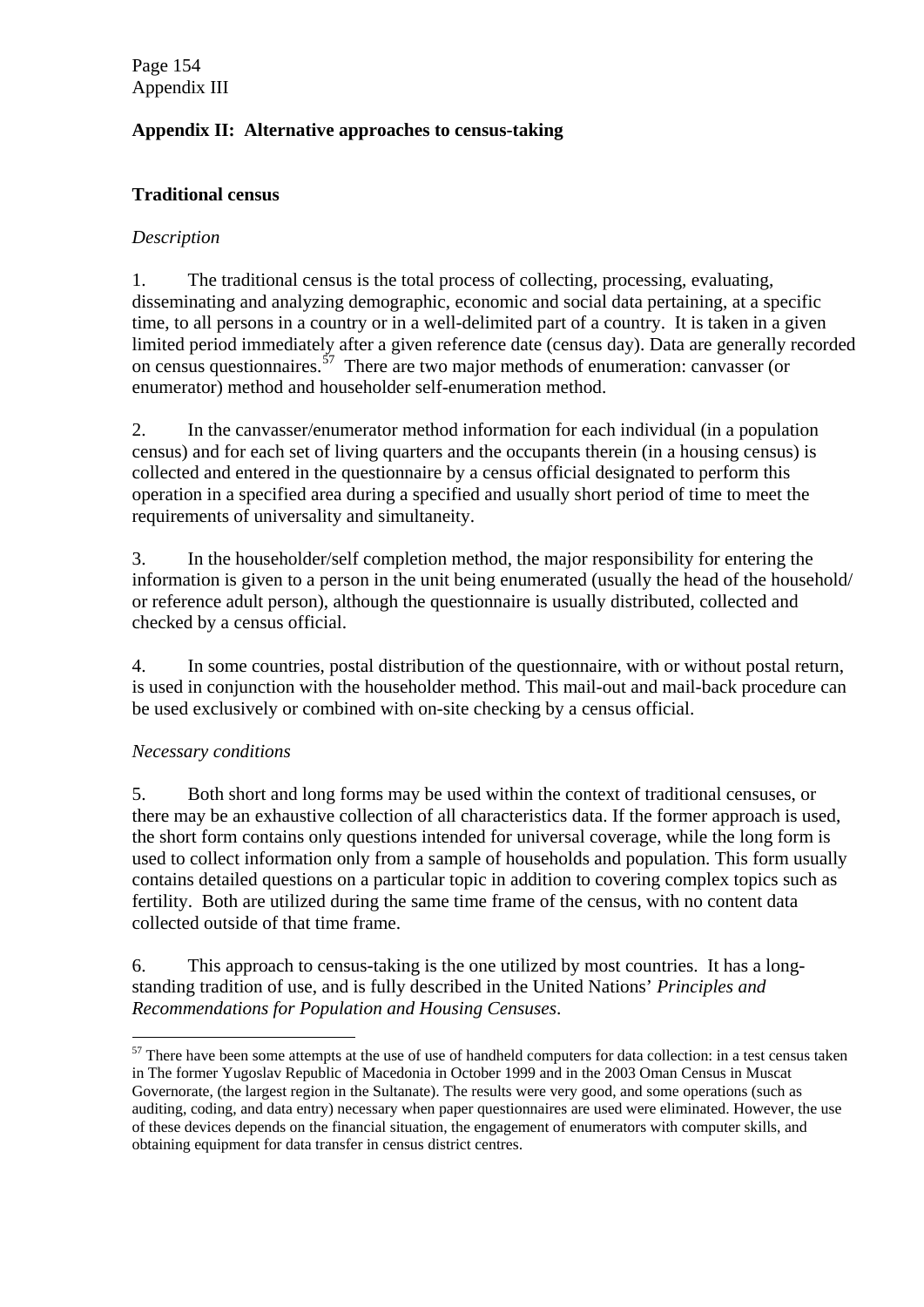## <span id="page-154-0"></span>*Advantages and disadvantages*

7. The main advantages of this approach are in providing a snap shot of the entire population at a specified period and the availability of data for relatively small areas.

8. Traditional censuses have been singled out as the most elaborate, complex and costly data collection activity that national Statistical offices undertake. In addition to costs, this complex task requires full awareness and cooperation of the public to participate in it. Because of their complexity and expense, such censuses are usually mounted only once every five or ten years, so that the latest census data available is often several years out of date.

9. Each enumeration approach (canvasser or self-enumeration) also has its own advantages and limitations. The canvasser method is the only method that can be used in largely illiterate populations or in other population groups that may be unwilling to complete the census forms themselves, or find it difficult to do so, but requires a huge number of staff for field enumeration.

10. On the other hand, in countries where literacy is virtually universal and educational attainment relatively high, the householder method may often yield more reliable results at substantially lower costs, particularly if a mail-out/mail-back procedure can be used. However, the postal services should be used to distribute the census forms only when a comprehensive upto-date and nationally agreed list of addresses is available or can be prepared.

11. It may sometimes be desirable to rely on one method for enumerating most of the population and to use another method in certain areas or for special groups<sup>[5](#page-154-0)8</sup> of the population. However, overly complex designs should be avoided.

## *Implications for the various phases of census-taking*

<u>.</u>

12. The decision regarding the method of enumeration to be employed should be taken at an early stage on the basis of thorough testing of the various alternatives in terms of their costs, the quality of the data produced and their operational feasibility. Even where a method has been followed traditionally, it is well to periodically reassess its relative advantages in light of current census needs and changing techniques. An early decision is required because the method of enumeration used affects the budget, the organizational structure, the publicity plan, the training programme, the design of the questionnaire and, to some extent, the kind of data that can be collected.

13. Timing and length of the enumeration period is of great importance. The main consideration should be to select a period in which the census is likely to be most successful and to yield the most useful data. This may depend on a number of factors. Firstly, it is necessary to avoid those seasons in which it will be difficult to reach inhabited areas, or in which the work will be particularly arduous, because of severe or extreme weather conditions. Secondly, a time should be chosen when most people are staying at their usual place of residence; such a choice

<sup>58</sup> See more in World Recommendations: *Principles and Recommendations for Population and Housing Censuses,* Statistical Papers, Series M, No. 67/ Rev.1, United Nations, part II . Planning, organization and administration of population and housing censuses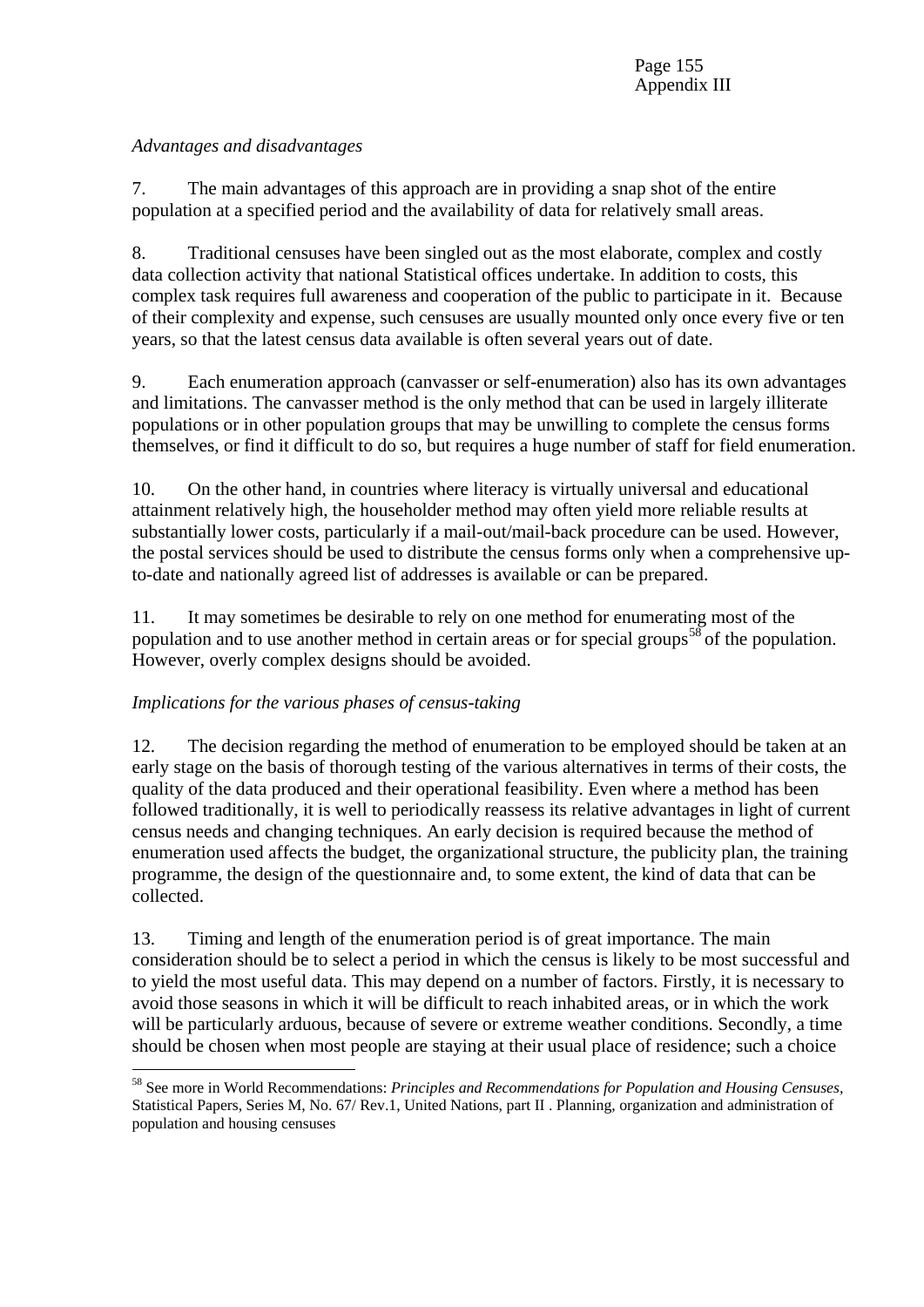will simplify the census operations both in a de jure and in a de facto enumeration, and it can make the results of a de facto enumeration more meaningful. The season of peak agricultural activity should be avoided because of the difficulty of contacting persons who work late every day and who may even stay on their land at night if the land is far from home. Great traditional festivals, pilgrimages and fasting periods are also unsuitable times for the census enumerator.

14. It is also very important that the timing of the census should not overlap with major political events such as state or local election campaigns, since the population may confuse the two events and be less responsive to the enumerator at home. Also it is very important that the census should be taken within a stable political and socially secure environment in the country. In times of political or military instability the public are less likely to be compliant and, the security of enumerators may not be guaranteed. The level of security should allow enumerators to reach all parts of the country safely.

15. Once a census has been taken successfully and the census date is found to have been on the whole satisfactory, the next census should be taken at the same time of the year, unless there are strong reasons for changing this date. A regular census date enhances the comparability of the data and facilitates analysis and also provides administrative discipline, motivating all those involved in the census to make necessary preparations in a timely manner.

16. It is desirable to keep the enumeration period short in order to avoid double counting and omissions, which can occur in spite of a single reference date. On the other hand, the shorter the enumeration period, the greater the number of field staff that have to be employed. This increases the cost and may lower the quality of the data. How these different considerations should be reconciled depends on the size and nature of the country and on the resources at its disposal.

17. In recent censuses, most developing countries have allowed about one to 10 days for the training of enumerators, while the enumeration period has generally varied from a few days to two or three weeks. Short periods are often feasible in small countries while longer periods may be necessary in large countries with poor communications.

## *Implications for content*

18. The traditional approach to census-taking creates fewer content limitations than those that might be found with a register-based approach. However, overall content in this approach must result from a careful balance between the statistical requirements of users and the desire to minimise respondent burden.

## **Traditional enumeration with yearly updates of characteristics**

## *Description*

19. This design is a variation on the traditional census design and focuses on counting the population and collecting only the basic demographic data in the census year. A large household survey collects and tabulates detailed demographic, social, economic, and housing data every year (or every non-census year) throughout the decade, replacing the need for a census long form to collect this detailed data from a sample of the population.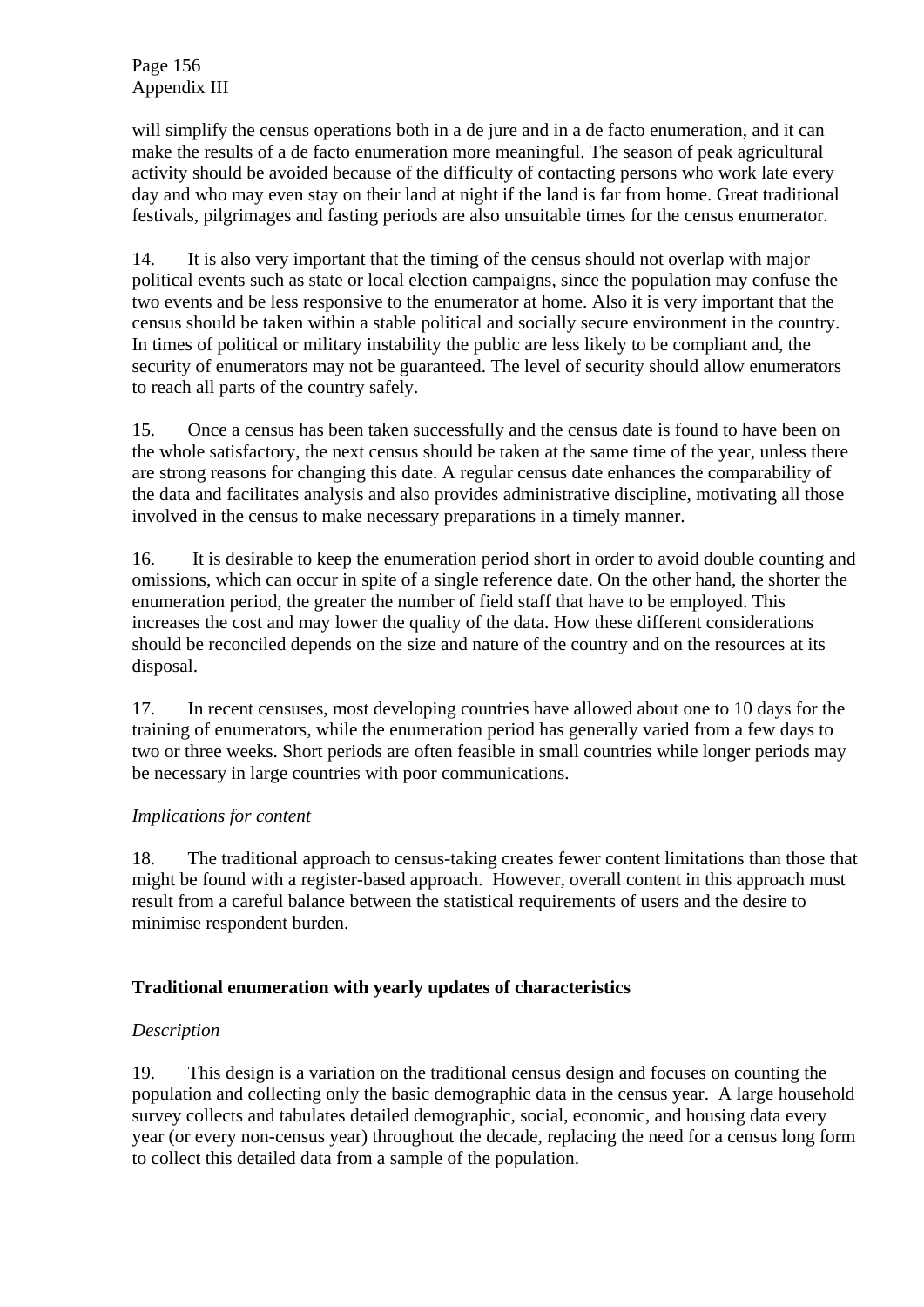20. The survey samples a percentage of addresses each year to approximate a long form sampling rate over a certain period of the census cycle, such as four or five years. To improve the reliability of the estimates for small governmental units, a larger proportion of addresses are sampled. In the United States, for example where this approach has been implemented, annual sampling rates at various geographic levels range from about 1.7 percent to about 10 percent. Over a five-year period, the sampling rates range from about 8.5 percent to about 50 percent. Peru uses an annual average sample of 5 per cent, resulting in a 20 per cent sample after four years, with reliability of the estimates at the smallest civil divisions.

21. The sample is cumulated over time to produce the lowest levels of geographic detail similar to the long form sample in the traditional census. Again in the United States, five years of data are required for areas with a population of less than 20,000. Three-year estimates are produced for areas with populations of 20,000 or greater. Single year estimates are produced for areas of 65,000 population or greater. In Peru, quarterly estimates are produced for 25 civil divisions and annual results are produced for 195 civil divisions.

22. The survey data must be weighted to produce reliable and useable estimates. Survey data are weighted to reflect the sample design, to adjust for the effects of nonresponse, and to correct for survey undercoverage or overcoverage. This final weighting adjustment helps to ensure that estimates of the characteristics are comparable to the standard, which is the periodic census. Once the final weights are applied, the statistics are generated, including population estimates, proportions, means, medians, and ratios.

## *Necessary conditions*

23. Among a number of necessary conditions, this approach requires the agreement of census stakeholders and government policy makers to introduce such a major variation in design. Users of traditional census data products must be willing to transition from once-a-decade products to a new set of annually updated multi-year products. This approach requires substantial, annual funding, rather than funding clustered in a one- or two-year period once a decade.

24. Operationally, this approach requires an address frame for sample selection. It is critical that this frame be maintained throughout the decade. Keeping the frame up-to-date from year-toyear, especially in rural areas, is critical.

25. Conducting a traditional enumeration with yearly updates of characteristics requires an ongoing high level of professional staff throughout the decade to support the implementation of the survey. In addition, it requires staff to oversee a program of early and comprehensive planning, development and testing designed to continually seek efficiencies in the management and conduct of the short form only component of the census.

## *Advantages and disadvantages*

26. The primary impetus for this approach is twofold - to provide more frequent and relevant data on the population than is available when a census is conducted only once a decade and to reduce the operational risks associated with the census. Such a program is costly and technically difficult to mount, and requires a multi-year program of comprehensive planning, development,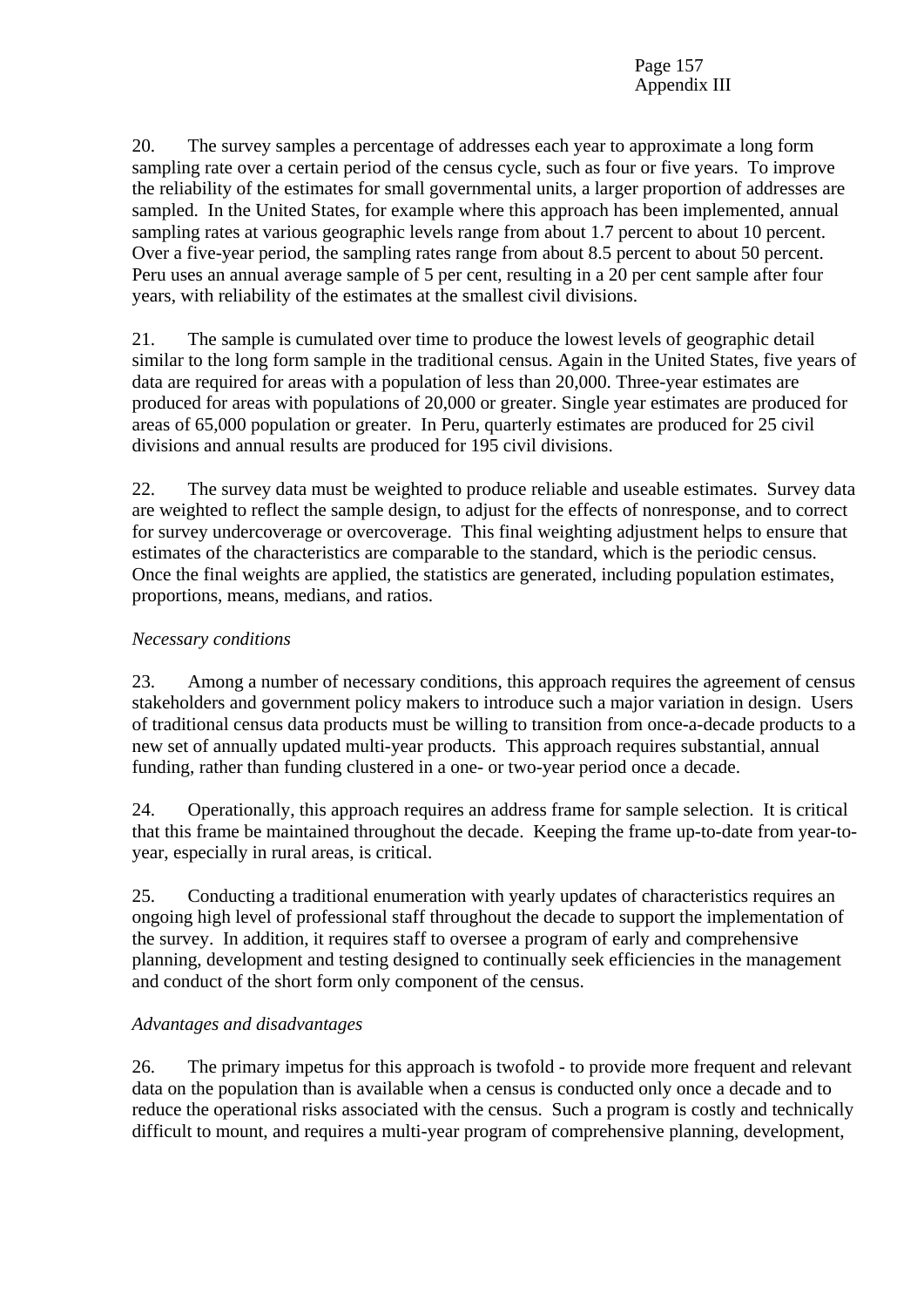and testing. Particularly in countries with legal requirements for complete counts of the population at intervals, the complete count component of the census design is crucial.

27. In a traditional census design, even when detailed census data are released as soon as possible after the census year, data users are required to work with results that are, on the average, seven years old. The production of timely data to support decision-making at all levels of government is a major motivation for this approach. These timely and, therefore, more relevant data can greatly enhance the value of the information to government officials, policymakers, and businesses that are currently obtained from a once-in-a-decade long form.

28. Removing the responsibility for the collection of detailed data from a sample of the population as part of the census will allow the short-form-only census to focus more directly on meeting the most basic census objectives.

## *Implications for the various phases of census-taking*

29. This design transfers to the ongoing survey the responsibility to provide estimates of detailed demographic, socioeconomic and housing data throughout the decade. This transfer eliminates the data collection, data processing and tabulation responsibilities for these data from the census. By removing the need for a long form during the census year (which requires collecting information on many more questions from a sample of households), census planners may be able to focus more on coverage improvement in the census year itself. Innovation, including the use of some technologies, may become possible when the census task is limited to short-form data collection. Eliminating the need for the census to capture, process, and tabulate detailed data will reduce the processing workload and allow the census to develop processing methods specific to the short-form requirements. Tabulation and release of census data will also be dramatically reduced.

30. Many components of the census now must be coordinated across the census (during the years surrounding the census) and the survey (throughout the decade). This includes outreach, promotion, and partnership programs designed to increase public cooperation and awareness. It also includes maintaining a master file of addresses that must be updated regularly, rather than established for a once-in-a-decade endeavor.

31. The fact that the survey is ongoing throughout the decade provides an opportunity to develop a strong foundation to support data collection during the year of the census. Information obtained from the survey itself (for example, language spoken) can be of great use in planning for data collection in the census year. The survey-taking experience can be used to better allocate resources during the census.

#### *Implications for content*

32. Just like the census long form, the ongoing survey can provide data on a wide variety of subjects including: families, children, and the elderly; income and poverty; educational attainment and school enrolment; work and unemployment; disability; immigration and language ability; housing; and many more. In the most obvious approach, the content for the survey is defined to be the content of the census long form. Requirements for adding or revising content must be clearly defined. A survey that relies on multiple years of sample data to support the production of estimates cannot easily accommodate content changes.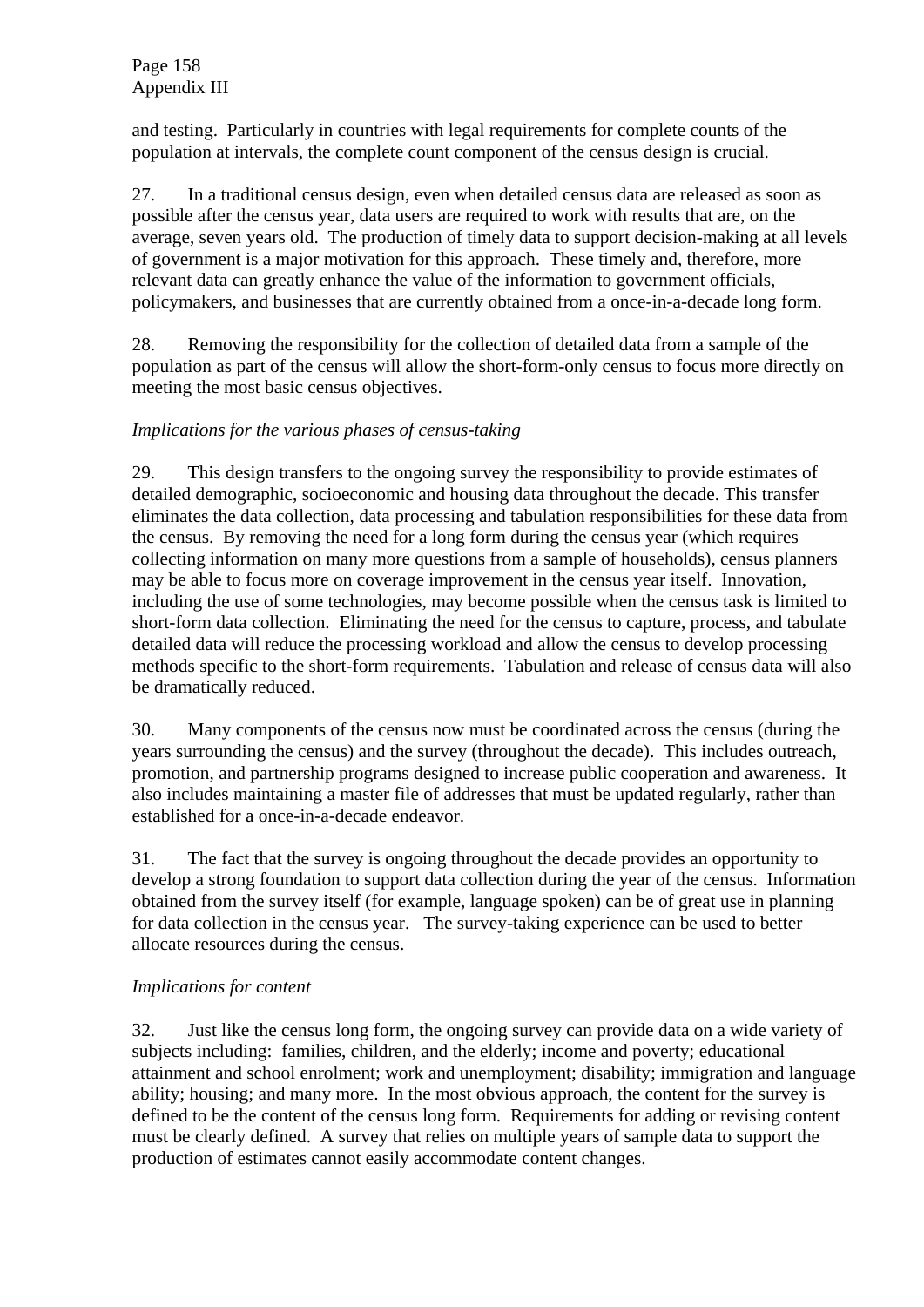*For more information* 

<http://192.91.247.58/stats/documents/2004/11/censussem/wp.1.e.pdf> <http://www.census.gov/acs/www/>

## **Register-based census**

## *Description*

33. The development of a register-based population census system is usually a long process, which might take many years or even decades. Many countries will choose to continue to use a traditional census in some way even when they start moving towards a register-base approach. The first data items taken from registers can be addresses, basic demographic data items, civil registration information, and income data. Usually the share of administrative data increases stepwise census by census. It is vital that countries have introduced a common identification number before they can combine data from different administrative sources.

34. The register-based population census system is built around a set of basic registers that contain comprehensive data on the units that are to be described in the population and housing census. These registers may include the data maintained in a population register and a register of buildings and dwellings, as well as data from a business register. Such registers cover all people resident in the country, the buildings and dwellings in the country and all the business companies (including all the institutions in the public sector) and their establishments. All statistical units can be linked to one another by means of the identification systems: persons can be linked to household-dwelling units and to the dwellings and buildings in which they live. while employed persons can be linked to their employers. Similarly, all units can be located on the maps by using local area codes or map co-ordinates.

35. Population census data are produced using the method of register estimation, in which several register sources are used simultaneously to define for each statistical unit the value of the relevant variable. The decision rules should be defined in such a way that the data they produce come as close as possible to the data collected by means of questionnaires. Data from earlier population censuses and register data from the same point of time are also consulted in constructing these rules. These include rules on prioritisation between different sources in the event of contradictory data.

#### *Necessary conditions*

36. Legislation provides a key foundation for the use of administrative data sources for statistical purposes. National legislation must allow the use of existing administrative data sources for statistical purposes rather than the re-collecting of data whenever it is possible. Such legislation should also give powers to Statistical Offices to access administrative data on unit level with identification data and to link them for statistical purposes. Furthermore, the appropriate legislation should provide a detailed definition of data protection.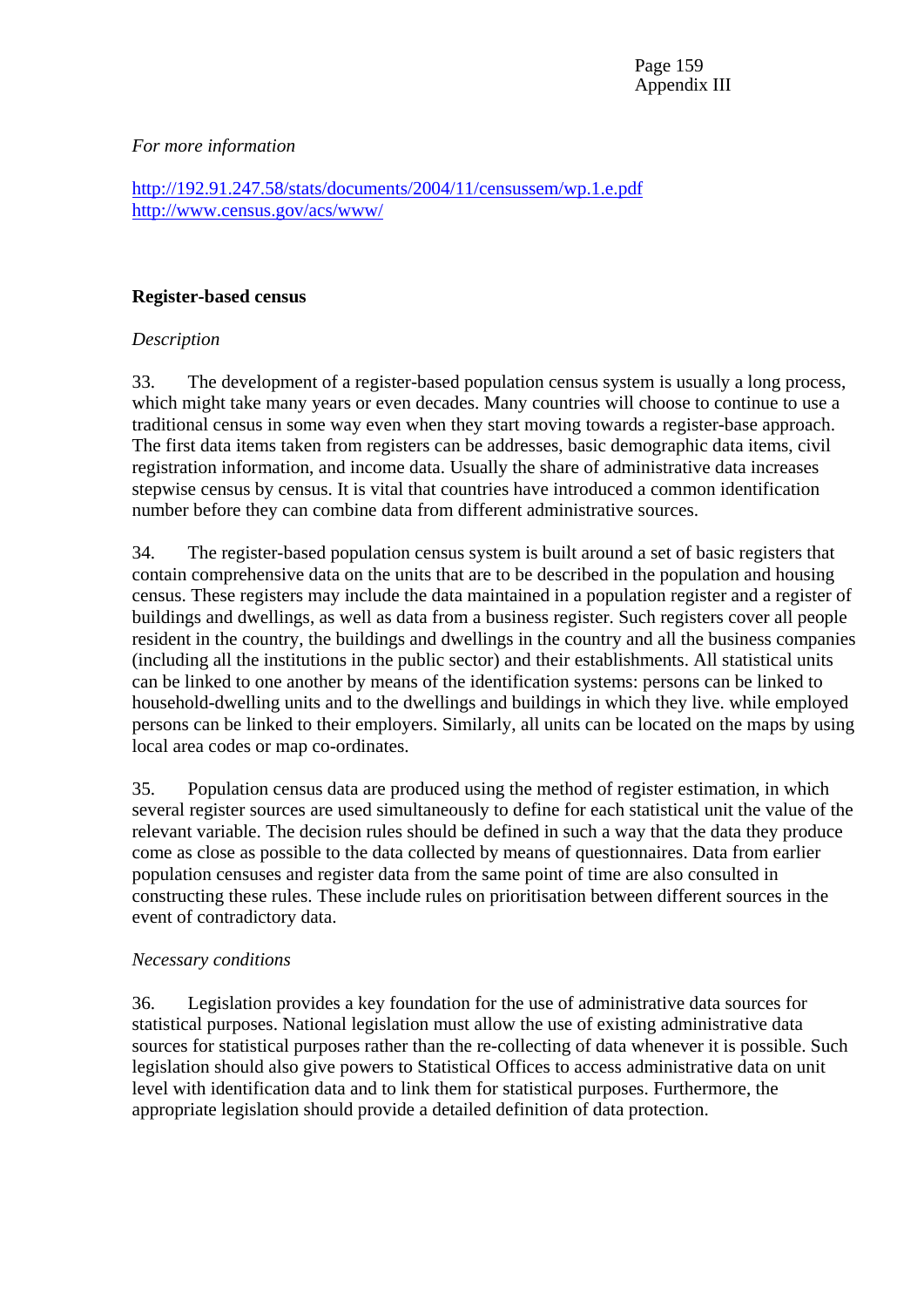37. It is also extremely important that the general public appreciates and understands the benefits of using register sources for statistical purposes and that there is broad public acceptance of the use of these administrative data for purposes of statistics production. Open discussion and debate, explaining the rationale and benefits of register use must always be considered a key principle. It is also important that the national register legislation is up-to-date and the activities of register authorities are open and transparent.

38. One major factor that facilitates the statistical use of administrative data records is the application of unified identification systems across different sources. The data linkage must occur at the individual level. In the absence of such unified systems it is extremely difficult and laborious, if not impossible, to link different registers, which is absolutely central to registerbased statistics production.

## *Advantages and disadvantages*

39. Reduced costs are without question the biggest advantage of using administrative register sources over the more traditional census approach. With the introduction of the register system, particular census statistics (such as employment, buildings and dwellings and housing conditions) can be compiled on an annual basis. A further key advantage of administrative sources is that the need for processing is confined to those data items that have changed. It is cheaper to collect information just once and to process that information only if and when it changes, such as for example changes of address. Nationality, religion and marital status, completed education and degrees change quite seldom. In most dwellings the floor area and number of rooms almost never changes.

40. Register statistics are obtained from all geographical areas, since registers aim to cover the target population in its entirety, and because detailed geographical information can be obtained for all geographic units, municipalities, freely defined sub-areas and map grids of different sizes.

41. Register-based statistics are generally available every year. Growing information needs create new pressures to step up the production of regional statistics, but regional data from a decennial population census may not be up to date enough to satisfy those needs. Again, this is a major asset of using register sources, allowing for more frequent statistics production. The dawn of register-based production also meant that many key statistics (including population and population trend statistics, family statistics, industry and employment statistics, building and housing statistics, and statistics on educational structure) may become available on an annual basis.

42. The use of administrative data sources, however, involves certain drawbacks that need to be taken into account. One such drawback is the fact that register-based descriptions have to rely exclusively on the information contents that can be formed on the basis of the registers available. This imposes some restrictions with respect to the variables that are available for analysis and may also undermine both internal and international comparability.

43. The use of registers also adds to the statistical agency's dependence on register authorities as well as on any changes in legislation and administrative practices. It is therefore crucially important to have close collaboration with the relevant authorities so that information on any such changes reaches the agency as soon as possible.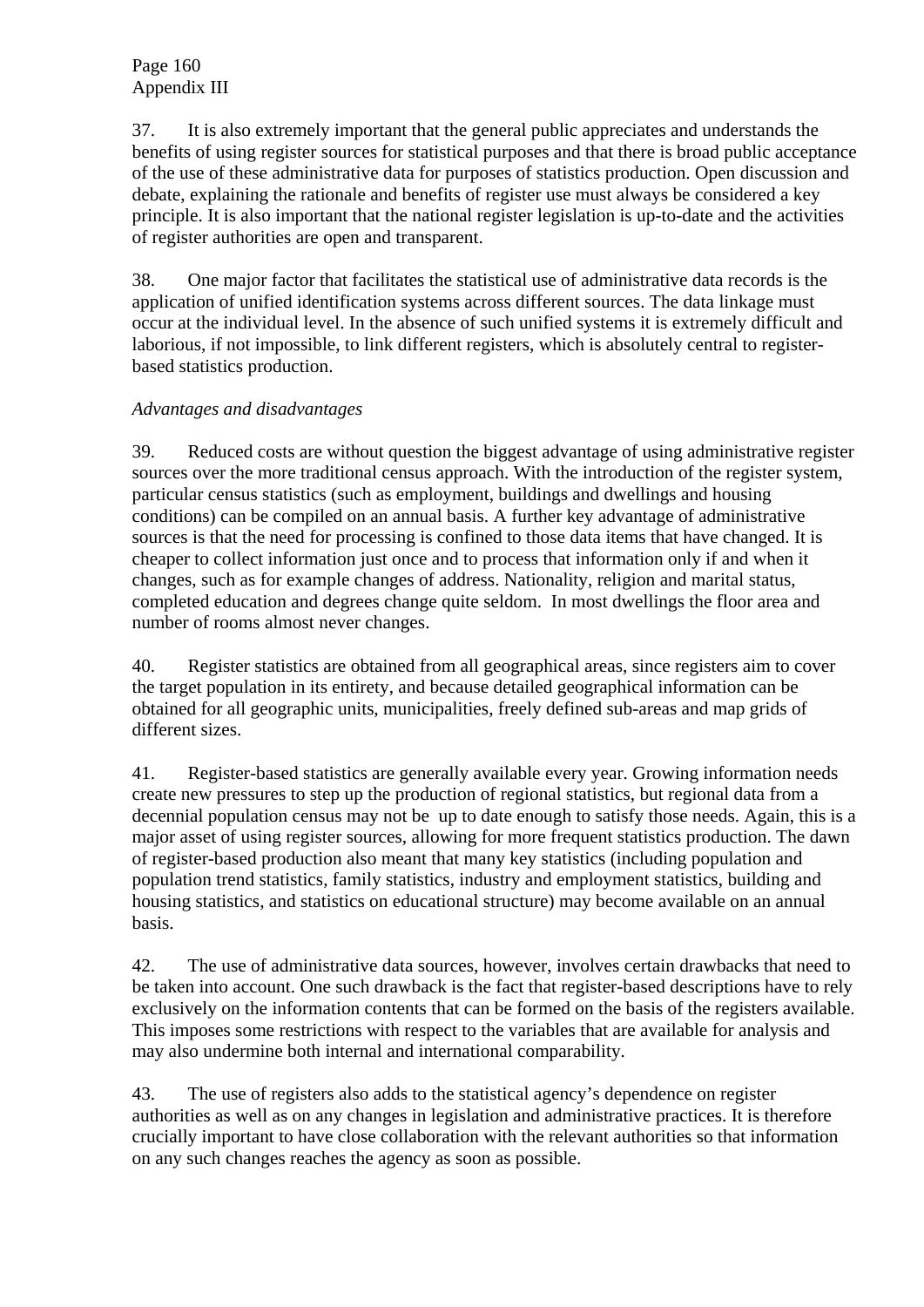## *Implications for the various phases of census-taking*

44. Register based systems can create problems with reference periods and consistency. For reasons of statistical reliability it is important that change events are accurately recorded according to their true date. Information on dates of death and birth is usually accurate because it is recorded on the basis of certificates issued by the authorities, in most cases the reference time point is therefore right. Accurate information is also usually obtained on the dates of employment, unemployment and pension periods, whereas for periods of studying the dates are less accurate. In the event of a change of address the person who is moving may neglect to provide notification altogether, or be late in doing so.

45. The linking of a person's data on such variables as place of work, occupation, and income from different register sources may sometimes give rise to consistency problems, that is it is not always clear that the information on occupation and branch of industry, for instance, describe the same period of employment.

46. There might be some items in the register system where data linking has caused particular difficulty. The data on employment pension, for example, may not use the same business code as the taxation and business registers, and therefore extra work is needed to link individuals to the company where they are employed. As another example, the linking of business enterprises to the building where they are based is not always straightforward since the company address data may not necessarily be fully accurate, or they may differ from the information in the buildings register.

#### *Implications for content*

47. There are some data items that may have to be dropped from the register-based population census system because the relevant information is simply not available from any register: these may include household composition and family relationship, mode of transport to work, part-time work and mobile work.

48. Furthermore, without a traditional census, there is no longer any collection tool for ad hoc needs. In many countries the population census system is an important tool of data collection that is used to meet emerging information needs. This flexibility is lost when data are no longer collected by means of questionnaires.

## **Combination of register-data with survey data**

#### *Description*

49. Some countries create census type statistics by using registers and other administrative sources, together with information from sample surveys. This option, as used by the Netherlands is open to those countries that do not have all census information available in registers. If this option is chosen, some census tables can be produced by simply counting from register information, while for other census tables information from surveys has to be weighted to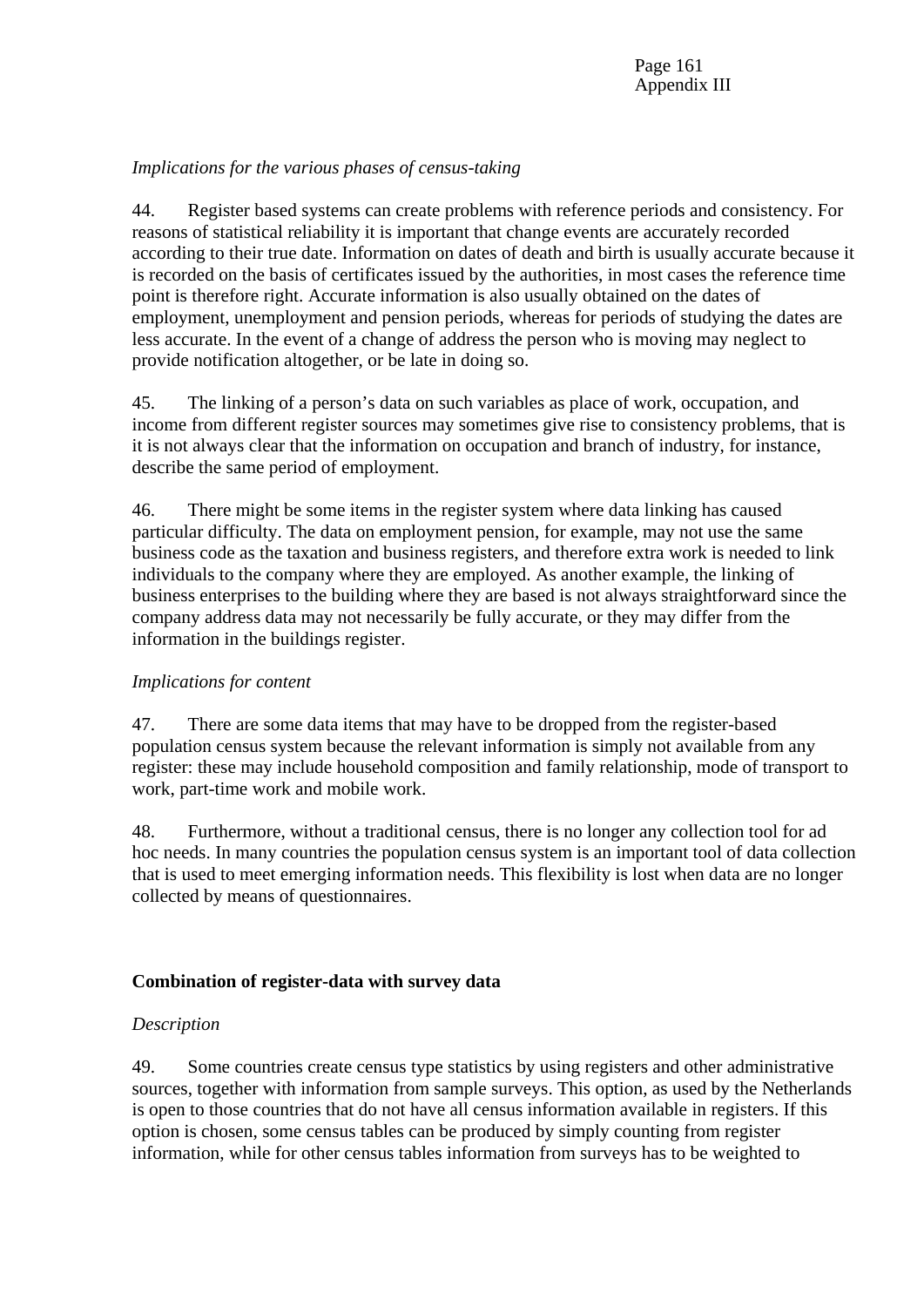population totals. This is, however, only one way to merge register and survey data to obtain census-type results. Israel, for example, uses a population register as the basis for a 100 percent enumeration, and a sample survey to evaluate the accuracy of the register addresses and collect the traditional long-form census data.

## *Necessary conditions*

50. A country can only choose the option of a register-based census with sample surveys if all census information is available in the different sources. Moreover, it is a prerequisite to be able to link the information from the different sources at the record level. Before one can start producing tables in a register-based census with sample surveys, micro-integration of the different sources is important. In the micro-integration process the data are checked and incorrect data are adjusted.

## *Advantages and disadvantages*

51. The advantages of a register-based census with sample surveys are that it is much cheaper than a census with interviewing all inhabitants and that little extra burden is put on the population of a country. A traditional census can meet with many privacy objections against the collection of integral information about the population living in the country. This increases the non-response problem. There are almost no objections to a register-based census and the nonresponse problem only plays a role in the surveys of which the data are used. If non-response can be corrected in a survey, it will certainly be possible to correct for the selectivity of that survey in the census where it is used. It also may be the case that micro-integrated data will provide highly reliable results, because they are based on a maximum amount of information. Also the coverage of sub-populations will be reliable because when data are missing in one source, another source can be used. Another advantage of micro-integration is that there may be less reason for confusion among users of statistical information, since there will be, for example, one figure on each socio-economic phenomenon, instead of several figures depending on which sources have been used.

52. A disadvantage is that it involves more work to produce the tables from the microdata as weighting problems may arise. Moreover, it may be more difficult to get public awareness and use of the census results when there is no longer a single census event on which the public may focus its attention. Other disadvantages may be a lack of transparency (no one external to the process may be able to reproduce the information), data quality, and dissemination of the results. *Implications for the various phases of census-taking* 

53. It would be expected to take longer to instigate a register-based census than a traditional census since it does not make sense to start the census project until all sources are available. Nevertheless, once off the ground a register-based census is normally quicker to produce results as it has the advantage that the incoming census forms do not need to be checked and corrected. However, one must realise that for some variables only sample information is available, which means that it is sometimes impossible to meet the level of statistical and geographical detail required in some tables.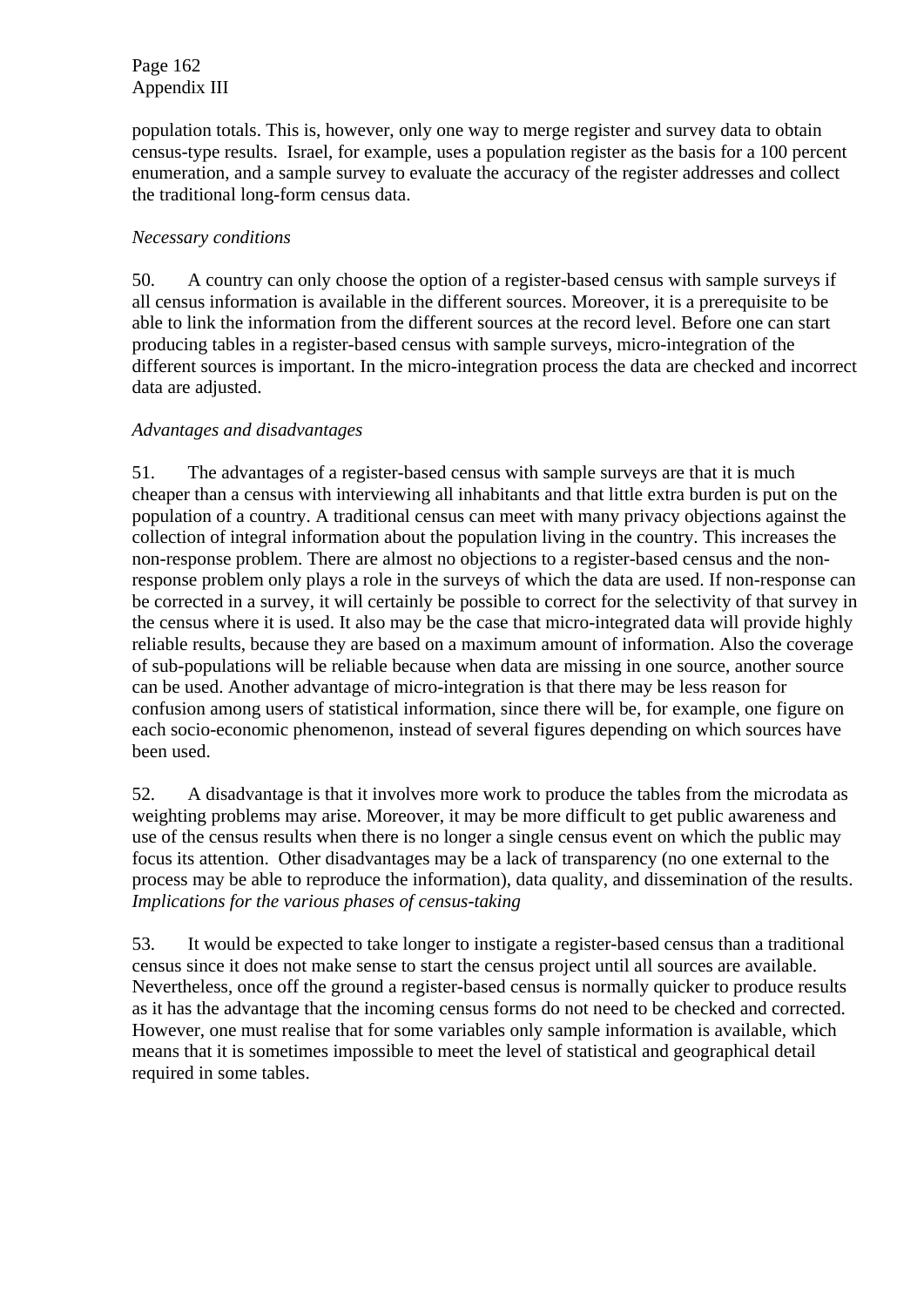#### *Implications for content*

54. Some required variables have to be constructed from different sources and information in registers may be rather different from the result obtained if all the people in the country were interviewed. This may damage the comparability of the results among countries and over time. Registers have, on the other hand, the advantage that complete information is available. It is crucial that statistical bureaus make use of registers where they are relevant for the census.

#### **Combination of register-based approach with complete enumeration**

## *Description*

55. While many countries utilizing the traditional approach start with administrative lists, such as address lists, the essence of this type of census approach is to make use of more complete population registers relevant to a census (to reduce costs and to lessen the response burden), but complemented with an exhaustive statistical operation, with a twofold aim: to improve the accuracy of population counts, on one hand, and to obtain the census variables not available from the combination of registers, on the other hand. Countries using this approach must be cognizant of the fact that, as discussed in Chapter I (paragraph [17\)](#page-7-0), if the data collection results are used to update population registers, this may violate one of the Fundamental Principles of Official Statistics stating that "individual data collected by statistical agencies…are to be used exclusively for statistical purposes." Legislative requirements to support this approach are discussed in paragraph [58](#page-163-0) below.

56. There are two major differences from the most similar census type (combination of administrative registers with sample surveys):

- (a) Variables not available from administrative registers are not obtained by sample surveys but through an exhaustive field operation, as in a classical censuses; and
- (b) The population count based on the population register is not immediately accepted as the best possible, but checked and corrected against reality through the complete enumeration. The census is thus an exhaustive evaluation of the coverage of the population register, and allows for the reduction of both under-coverage (typical of the classical censuses) and over-coverage (typical of some population registers).

#### *Necessary conditions*

- 57. The main technical and legal conditions for this census type to be suitable are:
	- (a) Availability of a population Register. The Register need not to be completely reliable for demographic purposes, but it must be reliable enough as an initial solution for how many people will be counted and where; and
	- (b) Other administrative registers usable for census purposes. Examples include tax files, social security files, public registers of unemployed, educational qualification records, and so on.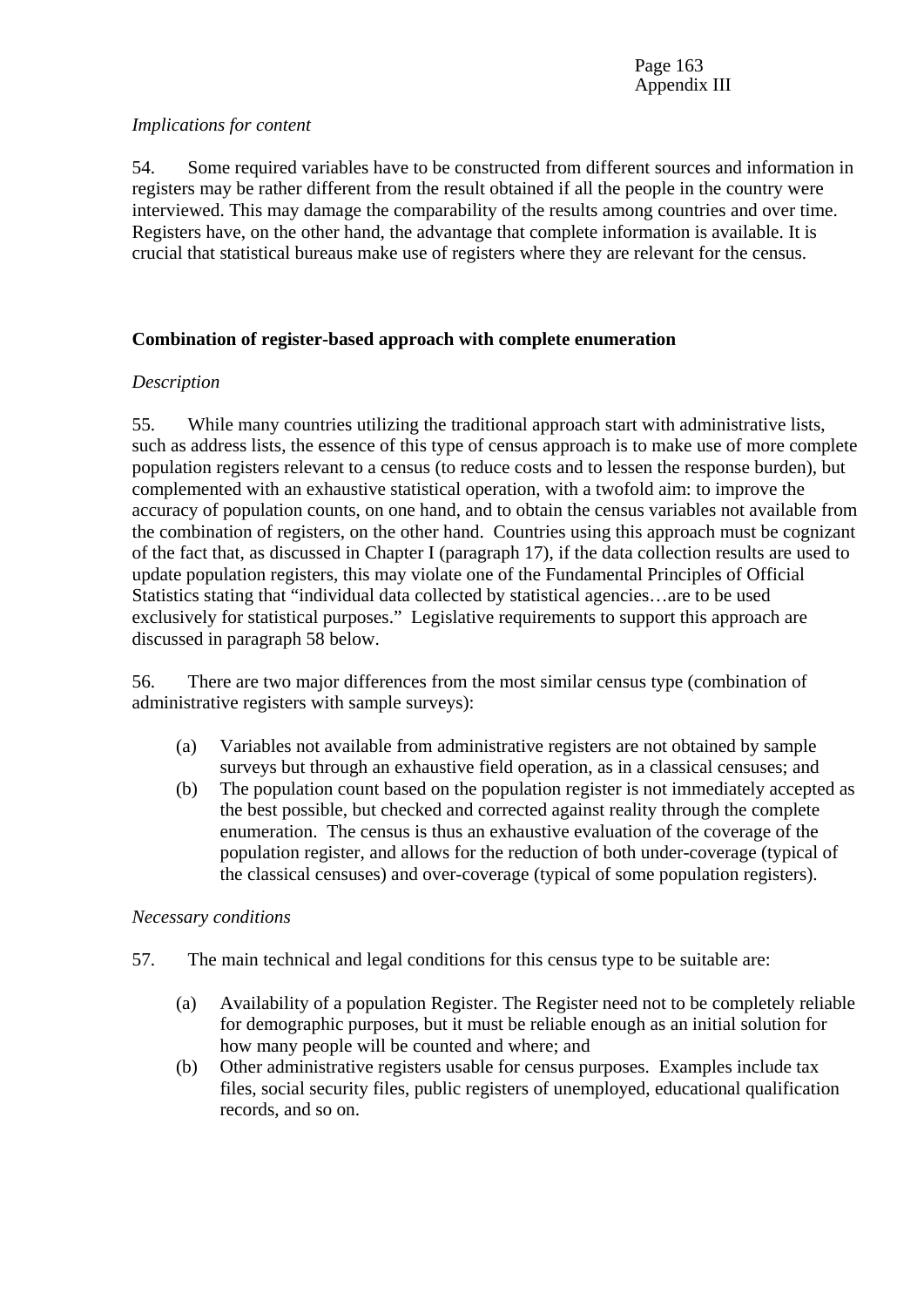<span id="page-163-0"></span>Page 164 Appendix III

58. This type of census, with regard to its relationship with the population register, has two variants, depending on whether it is simply the case that the census is supported by the population register, or whether the benefits are mutual, such that the population register uses the census operation to update and improve its information. In the latter case, two additional conditions are required:

- (a) The specific legislation governing the population register must expressly provide such use of the census operation to update the population register – while preserving the statistical confidentiality in the strictly census-related information; and
- (b) Technical measures must be applied to ensure that the population register information to be checked, which will be used for both (administrative and statistical purposes), is treated in a proper and different way, all over the whole operation, from the rest of census information, which may only be used for statistical purposes. For example, in questionnaire design, this may be achieved by isolating the population variables on specific pages; and in the processing phase, files containing personal identifications should not contain statistical information, and so on.

#### *Advantages and disadvantages*

59. The population counts in this approach may be more precise than in a traditional census (thanks to the previous information contained in the population register, that plays the role of default solution and avoids many cases of under-coverage) and also more precise, also, than in an exclusively register-based census (because of the checking against reality that complete enumeration supplies, which prevents errors of the population register to accumulate indefinitely).

60. Information not available in the combination of registers is obtained in an exhaustive, classical way, permitting maximum geographical and conceptual detail.

61. The longitudinal perspective that the use of registers allows is also present in this census approach, for example, by using the population register as the linchpin.

62. Disadvantages come from the intermediate-point condition of this approach. For example, they are more expensive than exclusively register-based censuses, because of the exhaustive collection operation component. However, it should be cheaper than the traditional census since the knowledge of the location where every person is registered permits the use of more efficient collection methods.

63. Response burden, other factors being equal, is also somewhere between the minimum imposed in censuses without any specific collection operation and the maximum for censuses with full enumeration and no previous information support.

#### *Implications for the various phases of census-taking*

64. Pre-filling questionnaires with population register information is a complex technical task (in particular, it requires special printing devices), especially when associated with the large census volume and with the constraints imposed by available technology.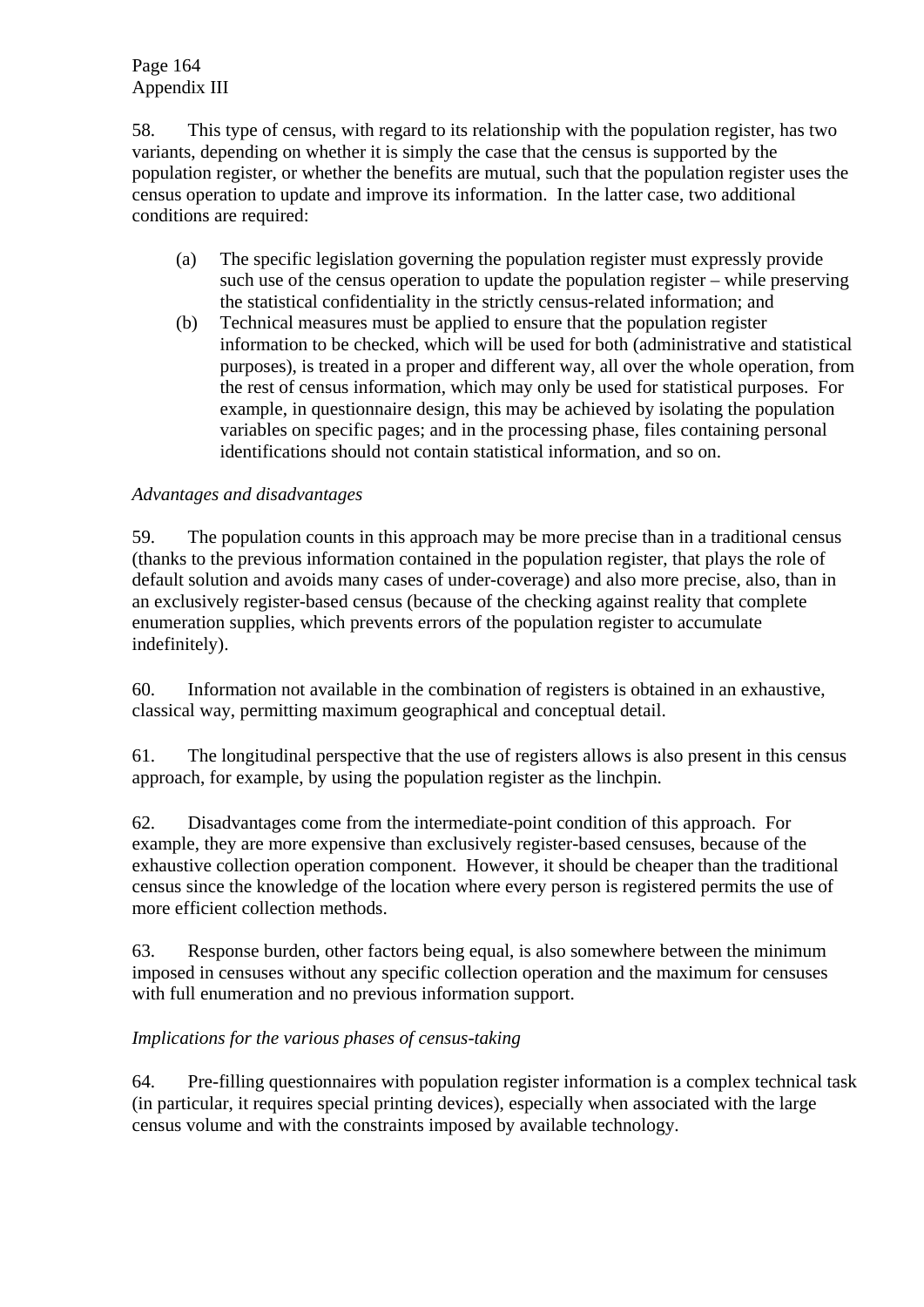#### Page 165 Appendix III

65. Previous censuses information and related administrative data facilitates a much more informed correction and imputation of incoherence and missing values.

66. Dissemination also draws benefits from the previous censuses information, because of the longitudinal perspective it allows.

## *Implications for content*

67. Combination of registers and exhaustive collection operation permits maximum flexibility in the content, while reducing the response burden in comparison with a classical census with the same information.

68. Compared with combining registers and sample surveys, the main advantage is the complete geographical and conceptual detail of all the variables, whether available in the registers or not.

## **Rolling census**

#### *Description*

69. A rolling census represents a further alternative approach to the traditional model of census taking by means of a cumulative continuous survey, covering the whole country over a period of time, rather than on a particular day. There are two main parameters in a rolling census:

- (a) The length of the period of time which is linked to the frequency of update required; and
- (b) The sample rate: which depends on the budget and the geographical levels required for dissemination (country, regions, towns, local areas, etc).

70. For example, it is possible to build a sample framework in order to produce national results with an annual survey; regional results by cumulating three annual surveys and small areas results by cumulating five years' data. An annual survey may be conducted over the year or in a particular month.

#### *Necessary conditions*

71. Necessary conditions depend on the complexity of the sample framework. If the sampling units are addresses, a master address file is to build preliminary. But if the sampling unit is larger, for example municipality, it is only necessary to have enough information to spread the municipalities over the different years as each will be representative. However, it will be necessary to explain to the users of census data what will be the consequences and how they will use these data, because people is more used to snapshot data rather than period data.

#### *Advantages and disadvantages*

72. The main advantage of the rolling census approach is the higher frequency for updating data: a traditional census provides decennial or quinquennial benchmarks, whereas the rolling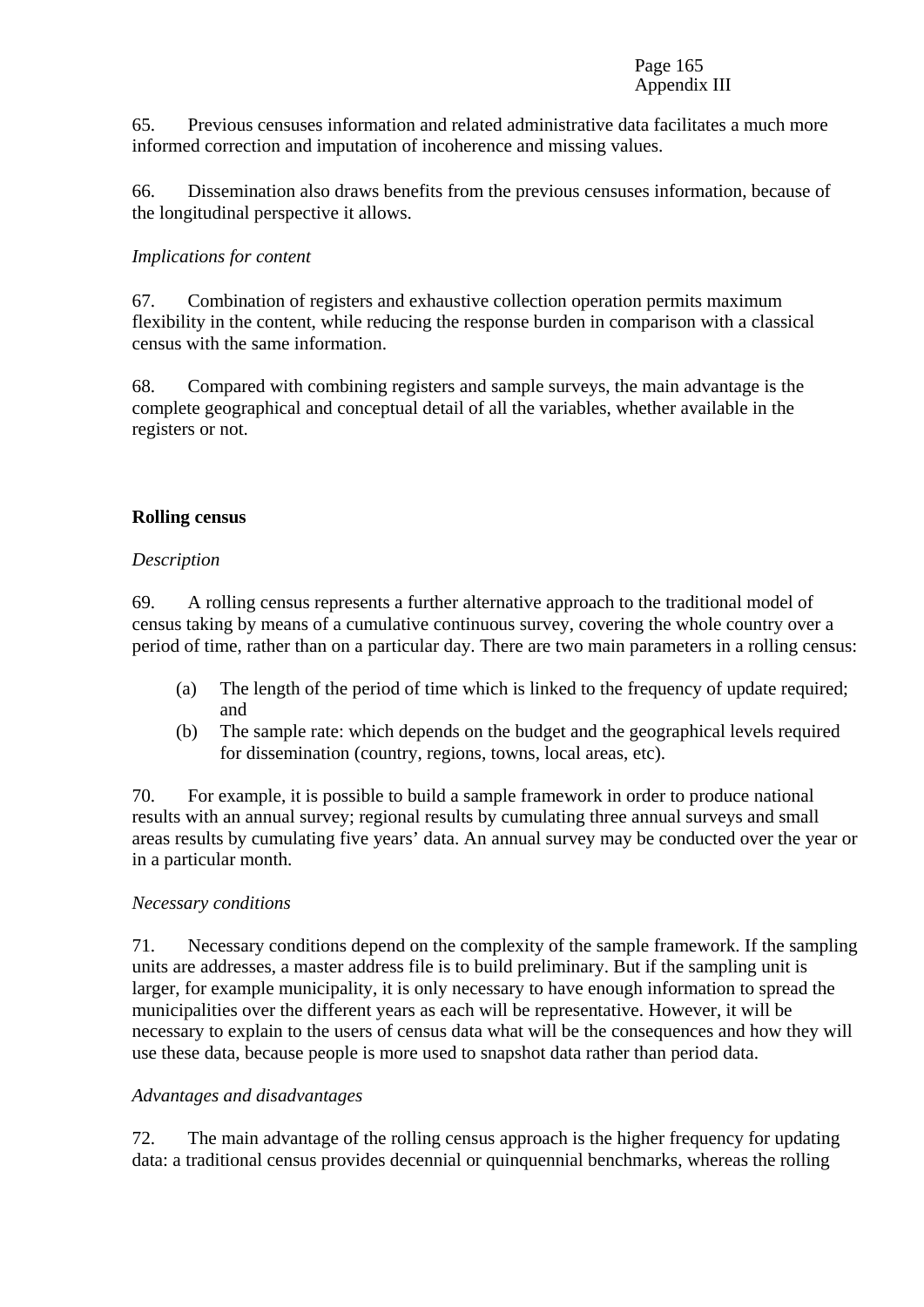Page 166 Appendix III

census provides annual updates. Another advantage is the reduction in the burden on the public . Furthermore it offers the possibility of improving the census process year after year, and to test new technologies as they emerge. The disadvantage is that it no longer provides a snapshot of the whole population, complicating comparisons between areas due to different enumeration times.

#### *Implications for the various phases of census-taking*

73. It is better to begin a rolling census just after a full traditional census, in order to reap the benefit of recent information in which to build the sample framework. As the operation is annual, the process must be very carefully prepared, since any delay can be problematic for the following stages.

#### *Implications for content*

74. A rolling census is able to include all usual census topics and there is the possibility of changing the questions more regularly than in a decennial cycle. This enable the census to be more reactive to changes in the needs of users, even if comparability over time must be preserved. According to the organisation of the census, it may be possible to add some thematic surveys.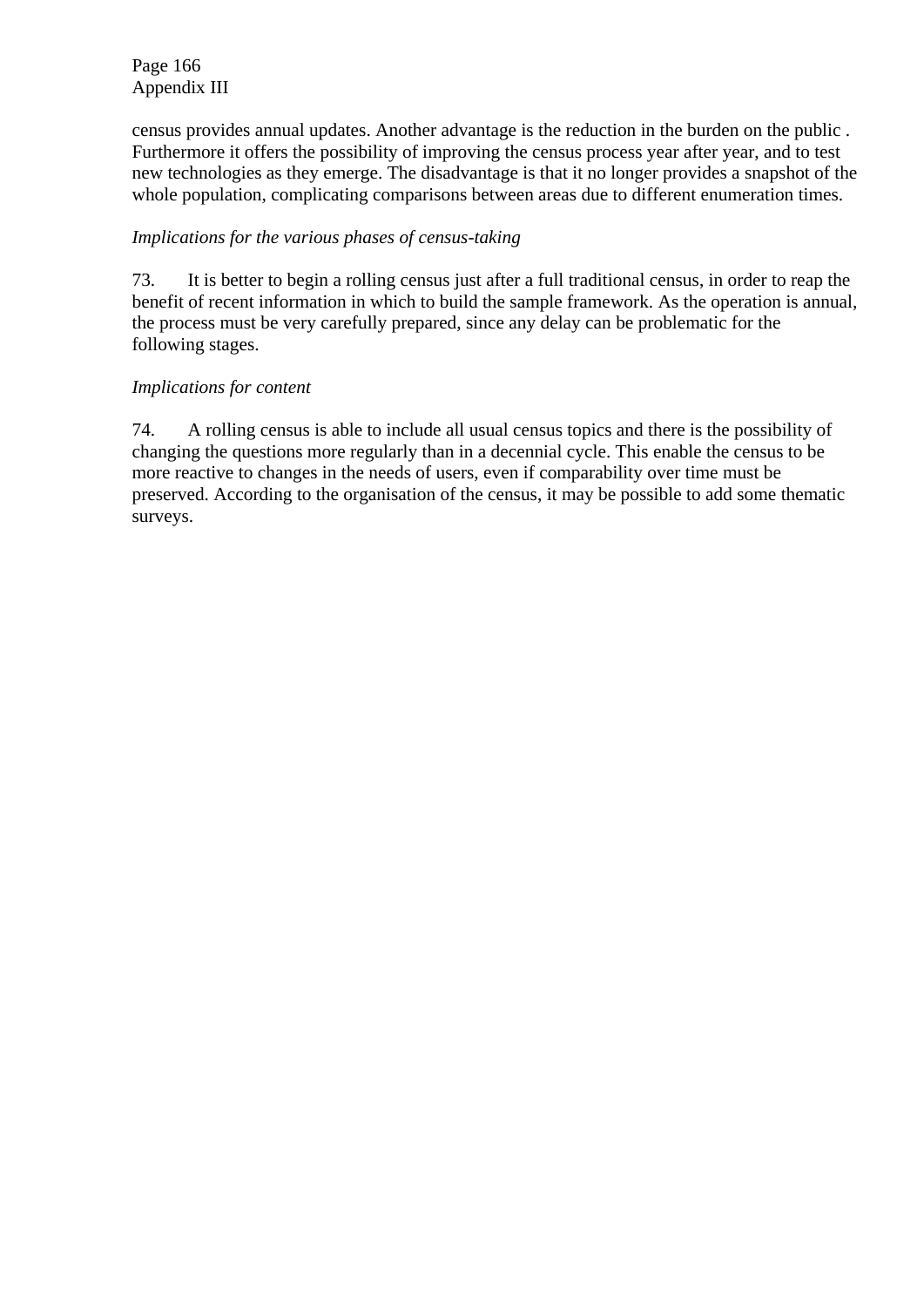Page 167 Appendix III

#### <span id="page-166-0"></span>**Appendix III: The fundamental principles of official statistics in the context of population and housing censuses**

1. Population and housing censuses are an integral part of the system of official statistics in each country. They are therefore expected to encompass the fundamental principles of official statistics. These principles were adopted for the ECE region by the Economic Commission for Europe in 1992<sup>[59](#page-166-0)</sup>, and by the United Nations Statistical Commission at its Special Session of 11-15 April 1994.

2. The principles are:

1

- (1) Official statistics provide an indispensable element in the information system of a democratic society, serving the government, the economy and the public with data about the economic, demographic, social and environmental situation. To this end, official statistics that meet the test of practical utility are to be compiled and made available on an impartial basis by official statistical agencies to honour citizens' entitlement to public information.
- (2) To retain trust in official statistics, the statistical agencies need to decide, according to strictly professional considerations including scientific principles and professional ethics, on the methods and procedures for the collection, processing, storage and presentation of statistical data.
- (3) To facilitate a correct interpretation of the data, the statistical agencies are to present information according to scientific standards on the sources, methods and procedures of the statistics.
- (4) The statistical agencies are entitled to comment on erroneous interpretation and misuse of statistics.
- (5) Data for statistical purposes may be drawn from all types of sources, be they statistical surveys or administrative records. Statistical agencies are to choose the source with regard to quality, timeliness, costs and the burden on respondents.
- (6) Individual data collected by statistical agencies for statistical compilation, whether they refer to natural or legal persons, are to be strictly confidential and used exclusively for statistical purposes.
- (7) The laws, regulations and measures under which the statistical systems operate are to be made public.
- (8) Coordination among statistical agencies within countries is essential to achieve consistency and efficiency in the statistical system.
- (9) The use by statistical agencies in each country of international concepts, classifications and methods promotes the consistency and efficiency of statistical systems at all official levels.
- (10) Bilateral and multilateral cooperation in statistics in statistics contributes to the improvement of systems of official statistics in all countries.

 $59$  Economic Commission for Europe, Report of the  $8<sup>th</sup>$  meeting, 15 April 1992.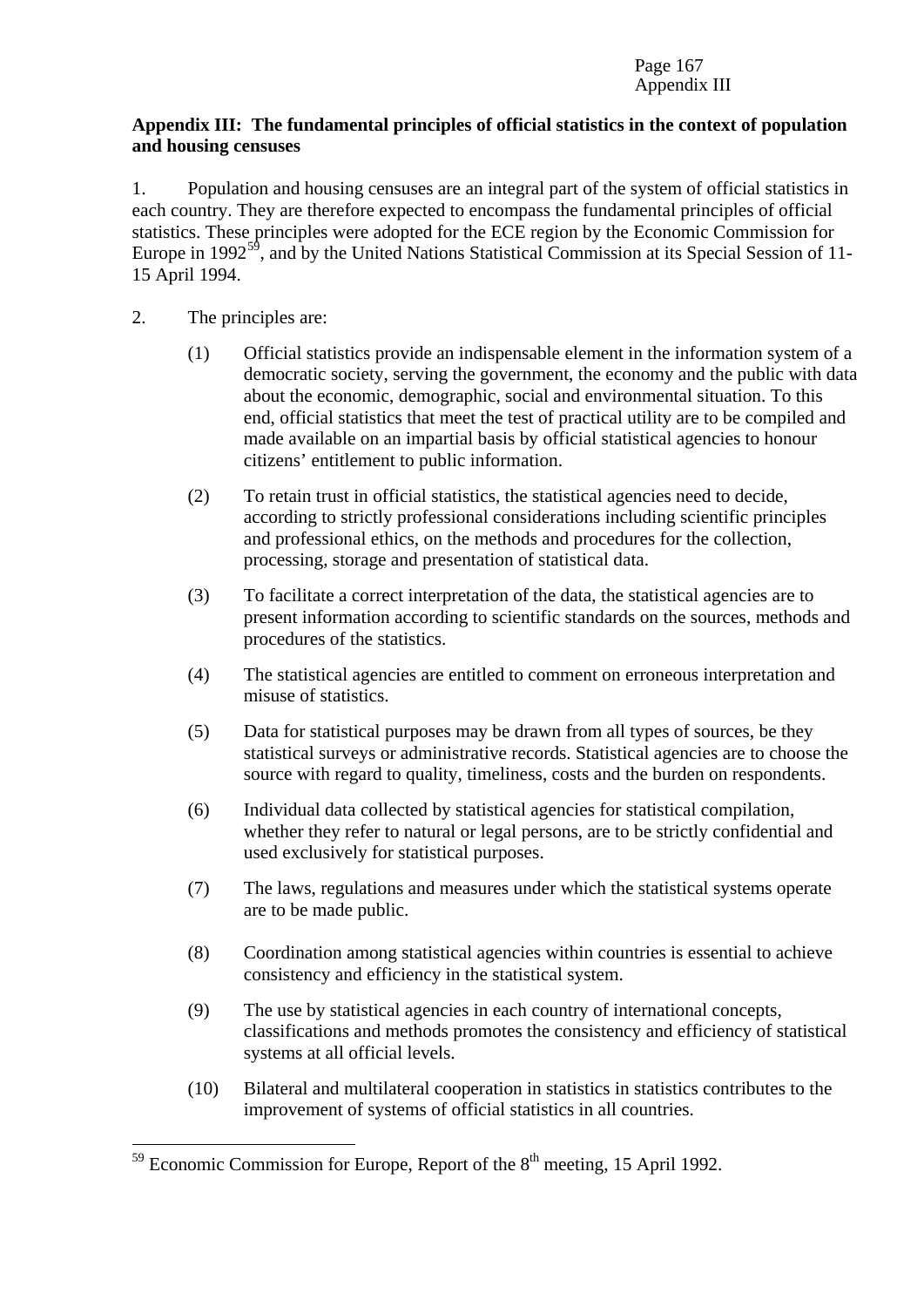<span id="page-167-0"></span>3. These fundamental principles have been incorporated into two operational standards of official statistics of the International Monetary Fund (IMF), the Special Data Dissemination Standard (SDDS)<sup>[60](#page-167-0)</sup> and the General Data Dissemination System (GDDS)<sup>[6](#page-167-0)1</sup>. Both standards have a section on integrity, which has been further specified in the IMF's Data Quality Assessment Framework (DQAF, Generic Framework July  $2003$ )<sup>[62](#page-167-0)</sup>. This DQAF lists the following components on integrity:

| 1. Assurances of          | 1.1 Professionalism          | 1.1.1 Statistics are produced on an           |
|---------------------------|------------------------------|-----------------------------------------------|
| integrity                 | Statistical policies and     | impartial basis.                              |
|                           | practices are guided by      | 1.1.2 Choices of sources and statistical      |
| The principle of          | professional principles      | techniques as well as decisions about         |
| <i>objectivity in the</i> |                              | dissemination are informed solely by          |
| collection,               |                              | statistical considerations.                   |
| processing, and           |                              | 1.1.3 The appropriate statistical entity is   |
| dissemination of          |                              | entitled to comment on erroneous              |
| statistics is firmly      |                              | interpretation and misuse of statistics.      |
| adhered to.               | 1.2 Transparency             | 1.2.1 The terms and conditions under          |
|                           | Statistical policies and     | which statistics are collected, processed,    |
|                           | practices are transparent.   | and disseminated are available to the         |
|                           |                              | public.                                       |
|                           |                              | 1.2.2 Internal governmental access to         |
|                           |                              | statistics prior to their release is publicly |
|                           |                              | identified.                                   |
|                           |                              | 1.2.3 Products of statistical                 |
|                           |                              | agencies/units are clearly identified as      |
|                           |                              | such.                                         |
|                           |                              | 1.2.4 Advanced notice is given of major       |
|                           |                              | changes in methodology, source data,          |
|                           |                              | and statistical techniques.                   |
|                           | <b>1.3 Ethical standards</b> | 1.3.1 Guidelines for staff behavior are in    |
|                           | Policies and practices are   | place and are well known to the staff.        |
|                           | guided by ethical            |                                               |
|                           | standards.                   |                                               |

Source: IMF General Data Dissemination System (GDDS)

4. These components include the principles of impartiality (part of  $1<sup>st</sup> UN fundamental$ ) principle), professional independence  $(2<sup>nd</sup> UN principle)$ , right to comment on erroneous interpretation and misuse  $(4<sup>th</sup>$  principle), transparency in terms of sources and methods  $(3<sup>rd</sup> UN)$ principle) and rules under which statistical producers operate ( $6<sup>th</sup> UN principle$ ), transparency and impartiality of dissemination practices (part of  $1<sup>st</sup>$  UN principle), and guidelines for staff on ethical standards. However, the concept of integrity is a general one that can, if applied to whole statistical systems and not only to specific statistical output, cover all ten fundamental principles, and notably the  $6<sup>th</sup>$  principle on confidentiality.

1

 $60$  see http://dsbb.imf.org/Applications/web/sddshome/

 $61$  see http://dsbb.imf.org/Applications/web/gdds/gddshome/

 $^{62}$  see http://www.imf.org/external/np/sta/dsbb/2003/eng/dqaf.htm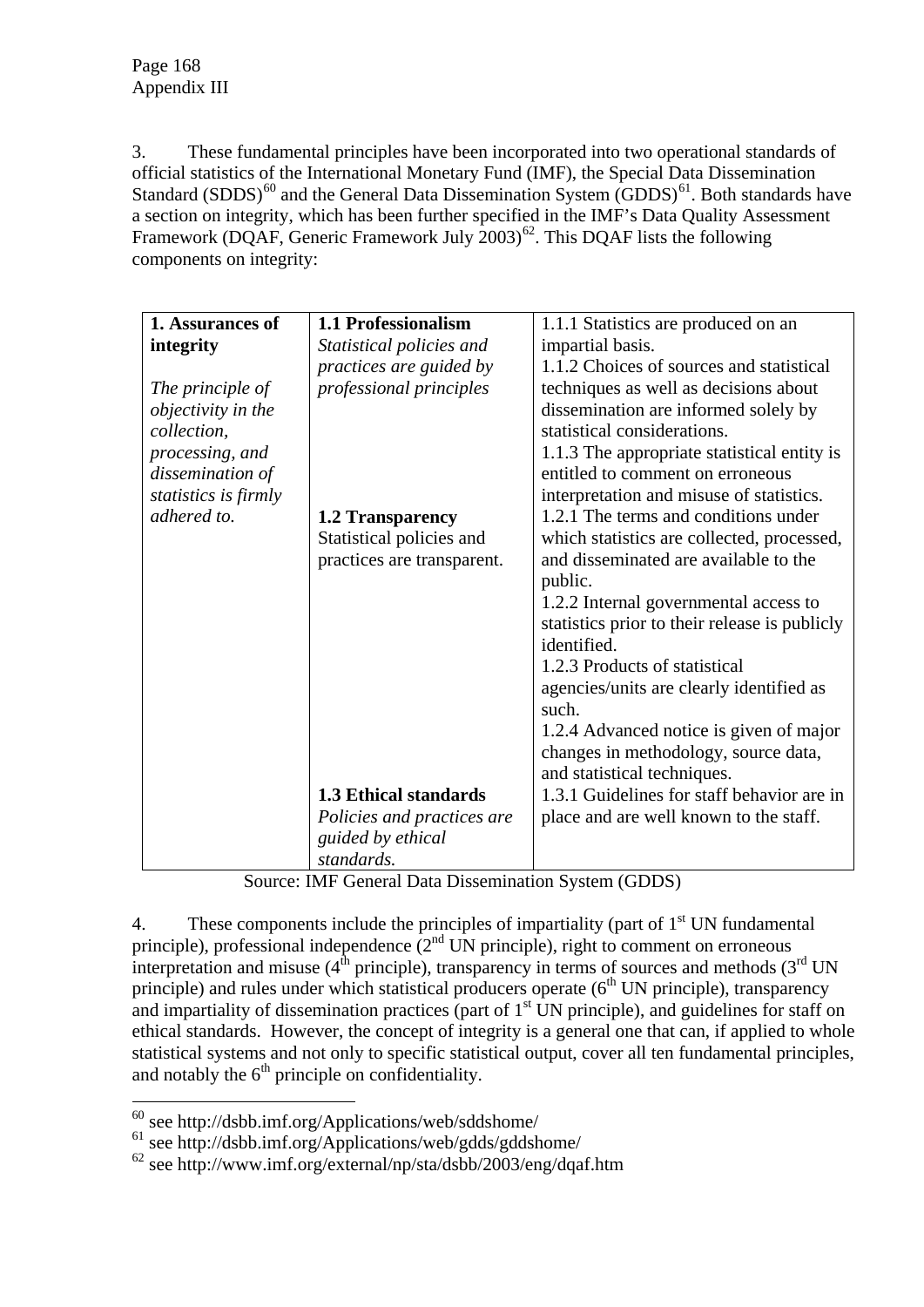Page 169 Appendix III

5. The last component in the IMF framework illustrates the point that enshrining principles in law is very instrumental, but not sufficient in itself. These principles have to be translated on the one hand into institutional safeguards, and on the other into guidelines for staff and processes by which decisions, especially in borderline cases, are taken in such away that they build up a set of consistent case-laws within the statistical system or at least within the NSO. These guidelines for ethical and professional behaviour should be interpreted by staff, through training and implementation, as part of their everyday data collection, processing, and dissemination work. The senior statisticians in NSOs should give a model of behaviour to all other staff in this respect, and contribute to promoting the ethical foundations of official statistics with all stakeholders, the media, and the public.

6. These principles are a formulation of the professional and ethical standards that are necessary to ensure credibility in the results of official statistics by all users, and to ensure the integrity of the national institutions that act as producers of official statistics. They are meant to be applicable to all subject areas of official statistics, to all national producers of official statistics, and for all the processes that are involved in producing and disseminating official statistics. They should be the yardsticks for the national legislation that defines the institutional framework of official statistics, and for the behaviour of all staff involved in these processes. Many countries have developed a general statistics law that meets these criteria.

7. The notion of a national statistical system is used here as the sum of all public bodies that are producers of official statistics in the sense defined by the relevant national legislation. The 8th principle asks that these producers do not act independently, but are coordinated. In addition, the statistical system should include any coordinating or advisory bodies for official statistics foreseen by the statistical legilsation or set up on the basis of this legislation.

8. In the case of public bodies other than the NSO (or statistical offices at regional or local level) acting as producers of official statistics, the fundamental principles of official statistics imply that statistical tasks are subject to the statistical legislation, and that they are clearly separated in the organisation chart from other tasks assigned to this department, ministry or agency. The notion of producer of official statistics (and of the statistical system) does not necessarily include therefore an entire ministry, department or agency, but only those organisational sub-units that have regular tasks as producers of official statistics in the above sense. All government units other than producers defined in this way are considered as potential users of official statistics. This clarification is important because the notion of professional independence refers to this boundary in terms of decisions to be made within the statistical system. Also, the exchange of data subject to statistical confidentiality should not be extended to government units other than the statistical producers in the above definition or research institutions.

9. The population and housing censuses is one of the most publicly visible activities of national official statistics, and therefore adherence to these principles is of particular importance. NSO's must ensure that population censuses, both in reality and in the perception of users and respondents, are in line with these principles, so that the credibility not only of the census, but of the entire NSO and the whole statistical system are not compromised. It is therefore recommended that any specific legislation on the population census in countries where a general statistics law with explicit recognition of the fundamental principles is in force, explicitly acknowledges the applicability of these principles for the census.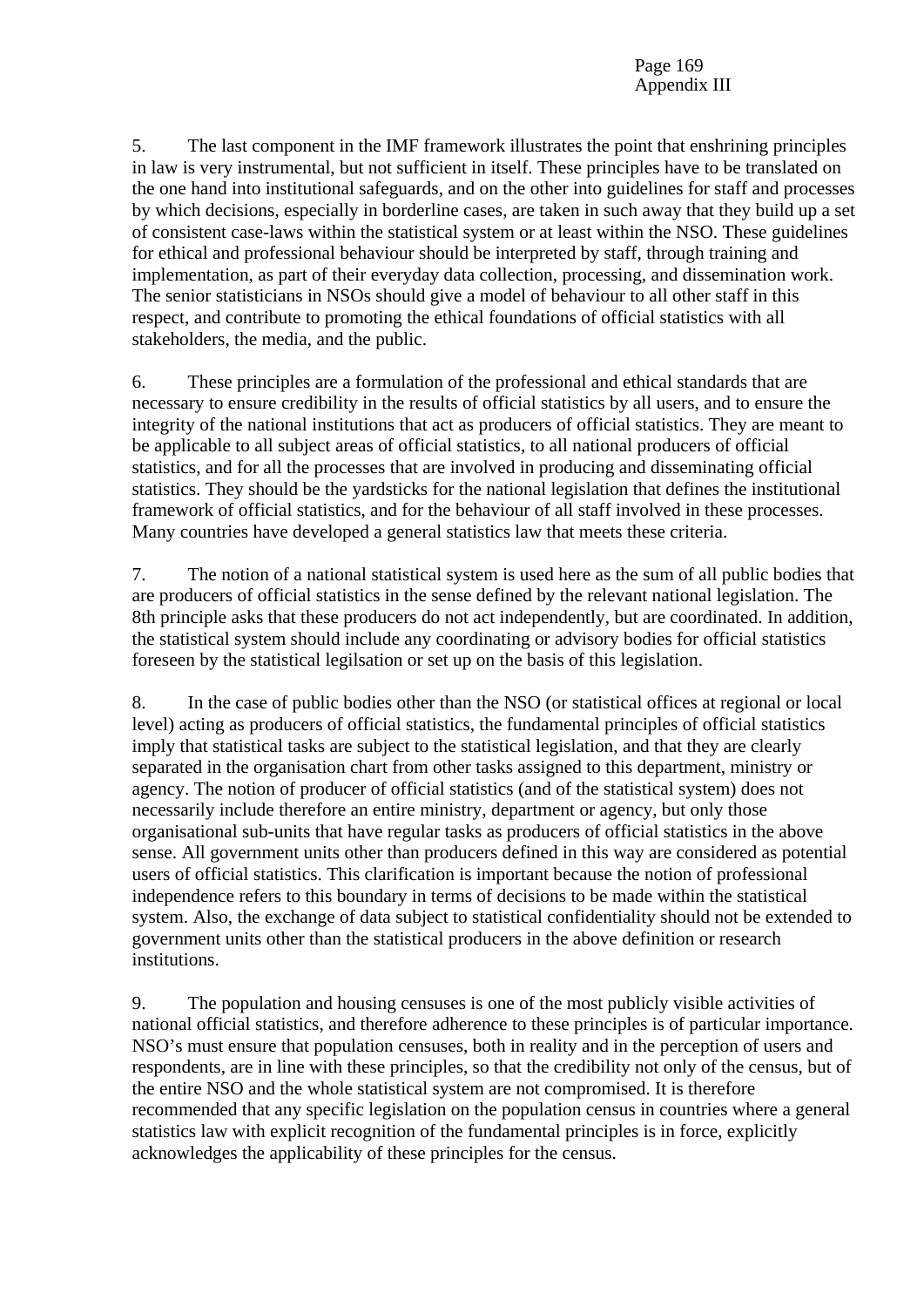# <span id="page-169-0"></span>*Confidentiality*

1

10. In the context of a population census, the most important principle for the population as the provider of the information is the confidential use of the individual information. The 6th principle, refers to the use by statistical authorities of individual data, whether they refer to natural or legal persons<sup>[63](#page-169-0)</sup>, to be strictly confidential and used exclusively for statistical purposes. When collecting individual data from respondent through surveys or censuses, statistical producers must state this pledge, which in most countries is enshrined in national legislation, very prominently in order to persuade respondents to participate and to provide correct information. The term "statistical purposes"[64](#page-169-0) in this context excludes the use of such information for any decisions by a government or public sector authority (including courts) targeted at an individual unit. Thus, it eliminates the possible perception of respondents that the individual information they provide in good faith about themselves could be used against them. Secondly, the principle ensures that the statistical producers are seen to take seriously the concern of respondents about the privacy of the information they provide.

11. The clearest way for statistical producers to comply with this principle is the so-called "one-way" principle for individual data referring to protected units. Statistical producers can receive such data, but, with the two possible exceptions mentioned below, should never release or make accessible such data. The one-way principle should apply to all individual data, irrespective of the source (census, survey, or administrative source). Survey and administrative data should be covered by the same statistical confidentiality provisions in all stages of collection, processing, and dissemination, from the moment they are handed over to a statistical producer.

12. Statistical legislation may prescribe two exceptions to the ban on statistical authorities making protected individual information partially accessible: the exchange of individual information between statistical producers within the same national statistical system, and the granting of access to micro-data files with individual data, under certain conditions, to bona fide researchers. The details of the latter are described in the chapter on methodology. The first exception has to be strictly limited to purposes of official statistics, and the second exception to tabulation/analysis under the researchers' own responsibility.<sup>[65](#page-169-0)</sup> Because of the ban on nonstatistical use of micro-data, the use of the first exception is especially delicate if the statistical producer at the receiving end is a division of a larger government unit whose main task is the non-statistical use of data, as a minimum, the national statistical legislation has to be fully applicable to the statistical producer in order to make such a statistical producer eligible to receive confidential census micro-data from the NSO.

 $63$  The protection of the statistical unit "natural person" is not effective if the "household" is not also protected. Dwelling or building are not protected unless there is an indirect risk of disclosure for a person.

 $64$  The term "statistical purpose" should not be interpreted as allowing the use of individual information for tables. Statistical purposes also covers the matching of individual information with other sources of official statistics.

<sup>&</sup>lt;sup>65</sup> Both exceptions may be limited to national partners, or extend to cover statistical departments of supra- and international organisations in the first case, or researchers abroad or being part of an international research network in the second case. National legislations and practices differ in this respect.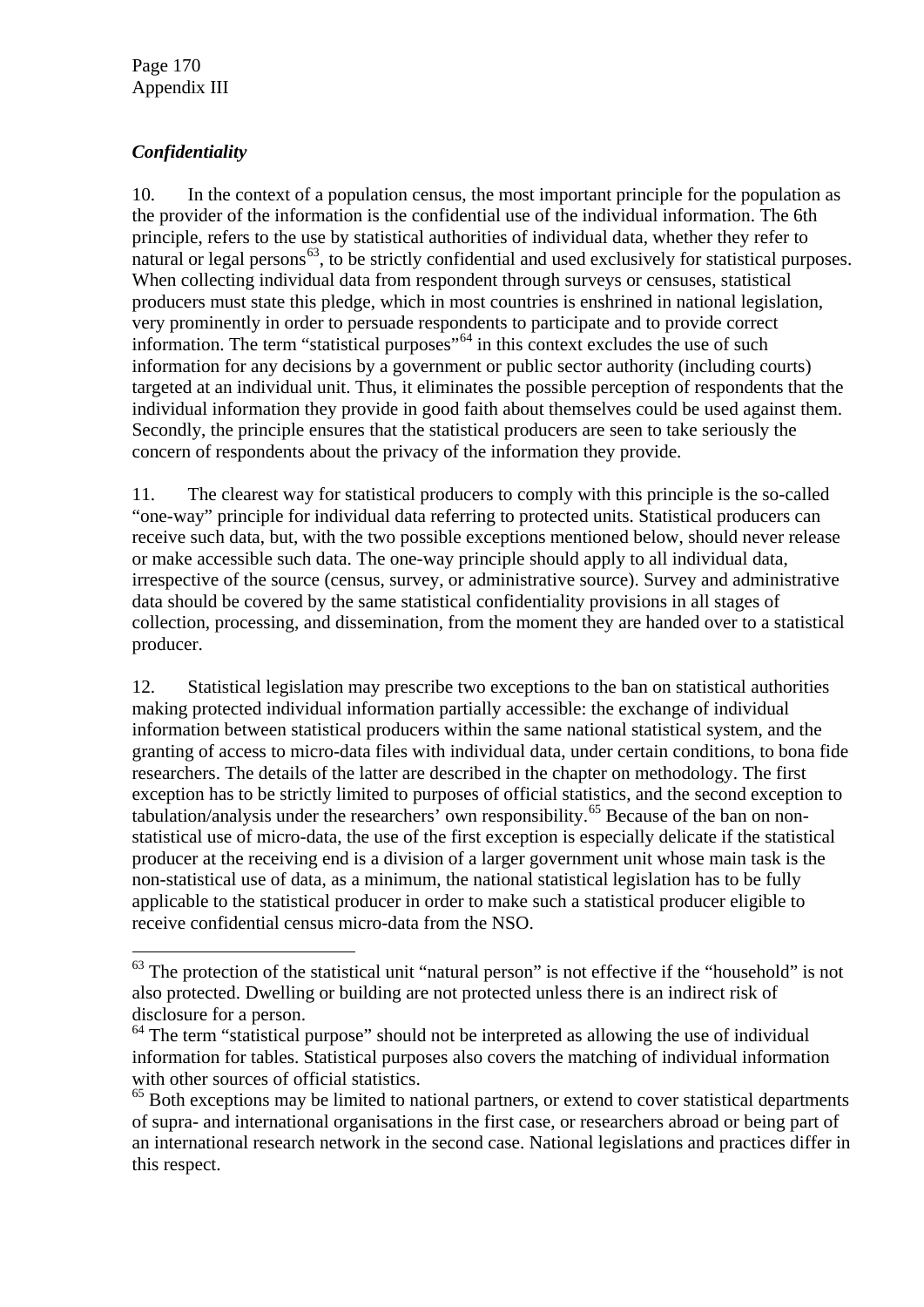13. It is of overriding importance that NSOs are perceived as completely trustworthy with respect to confidentiality. For this reason, requests for release of individual data for nonstatistical purposes should always be refused. If, on the basis of legislation in areas other than official statistics, such an access for non-statistical purposes is lawful (e.g. in the case of data originating in administrative sources, or in the case of a dual-purpose census) such access should be provided by other appropriate government authorities, and not by NSOs.

14. The  $6<sup>th</sup>$  principle implies not only the exclusion of disclosure by direct identification of units (through names, addresses, or generally available reference numbers), but also by indirect identification (through a combination of characteristics, or as part of a narrowly defined small aggregate). It also implies strict security rules for handling questionnaires and stored individual data. The recommendations in the context of a population census are presented in more detail in Chapter II.

#### *Professional independence*

15. The delimitation of professional independence for a statistical authority is important. This is especially so for an operation like a population census, where the NSO is dependent for funding from government budgets (at national, regional and local level, plus international donors where applicable). The principle of "professional" independence can therefore be summarised in such a way that it addresses the "how" part of official statistics (that is how official statistics are produced and disseminated. However,), this principle does not extend to the "what" part (that is the decisions about which characteristics in the society are sufficiently relevant to be measured by government funded activities of official statistics, and the frequency of these measurements and the major breakdowns of these characteristics insofar this has a substantial impact on the resources).

16. In the terms of processes, professional independence means that, while a variety of stakeholders, especially major users, will be consulted about professional issues, the decisions about the "how" aspects will be taken entirely within the system of official statistics and not by the government or any political body. "Within the statistical system" can mean by the head of the NSO, with possible involvement, for major issues, of an advisory board like a statistical council that is set up by the relevant legislation on official statistics, or of a body composed of all or some producers of the national statistical system. In the case of population census, the census law may provide for a special census committee to play a role in such decisions. Whatever the form of decision-making mechanisms within the statistical system of a country, it is crucial that the relevant law enshrines very clearly that all bodies involved are subject to the fundamental principles (which preferably are also enshrined in a general statistics law). For the "what" part of official statistics as further described above (which includes decisions on resources and priorities), not falling under the professional independence, the division of roles is exactly the opposite; while most proposals for such decisions will be prepared by various actors of the statistical system in a coordinated way, the decision will be made at the political level, be it by a minister, the government, or the Parliament.

17. The point where the line is drawn between the "what" and the "how" can differ from country to country. The perception of integrity of the NSO is so high in certain countries that the head of this organisation may even be in a position to decide on the allocation of overall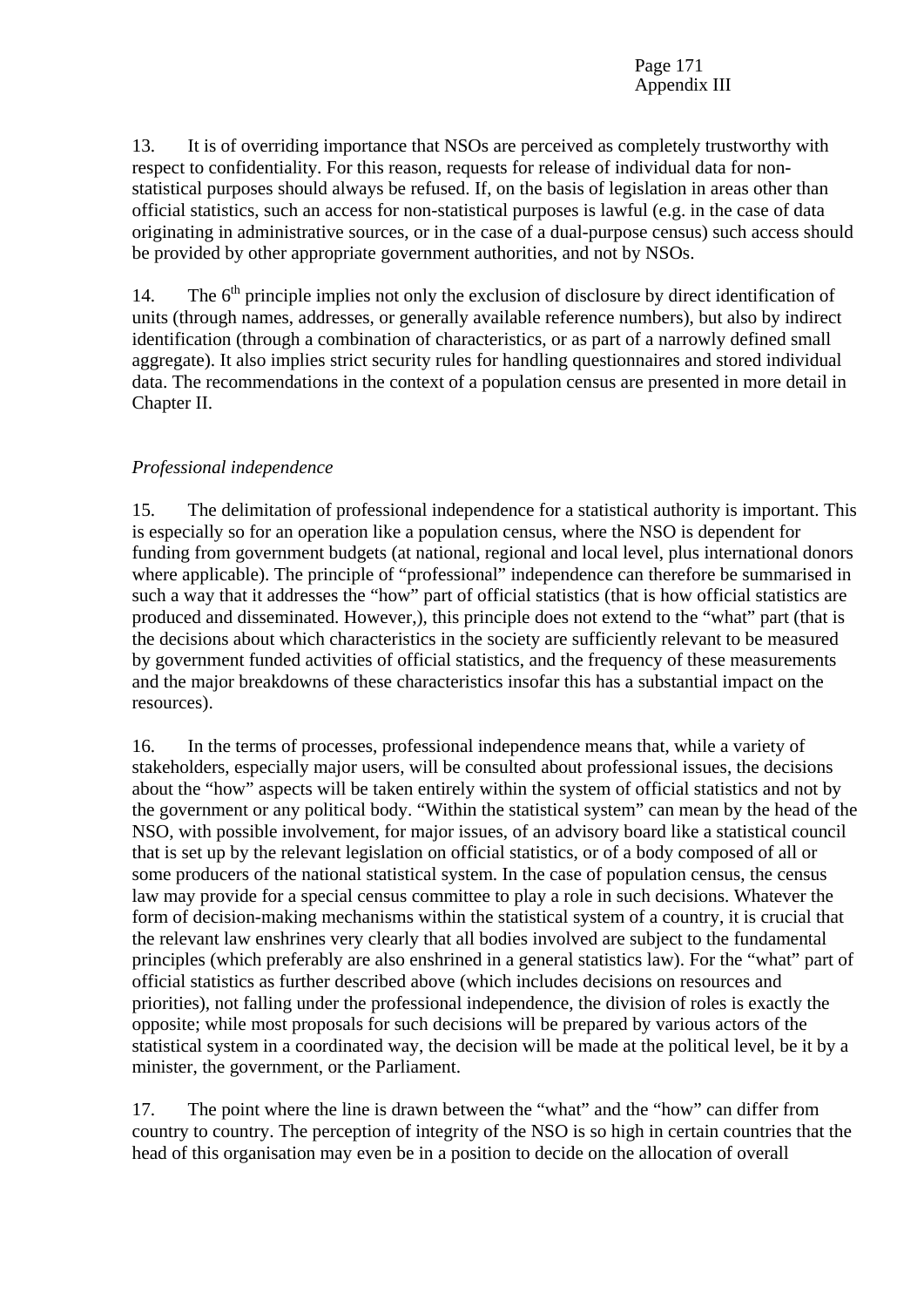Page 172 Appendix III

resources for official statistics between subject areas (with only the total budget decided at the political level as part of the budgetary process). However, there is a core of issues falling under the principle of professional independence that should never be subject to decision-making by a political body.

- 18. Such issues include:
	- (a) The design of data collection instruments for official statistics with respect to coverage, questionnaires and the terminology used therein, selection of respondent units (in the case of non-exhaustive coverage). This extends to the design of pilot surveys and post-enumeration surveys;
	- (b) The choice of administrative sources to be used in the preparation of the census, or (as in the case of registered-based censuses) in the implementation phase;
	- (c) The follow-up of non-response in the case of primary data collection, or the verification process of administrative data by the persons concerned and the respective follow-up of non-response in this approach;
	- (d) The choice of methods and strategies for editing raw data (from primary data collection or from administrative sources), for imputing missing information or for correcting erroneous information, for classifying open-ended questions, and for combining various sources in the best possible ways (either at unit or aggregate level);
	- (e) The choice of the aggregates to be compiled from the census to be disseminated as results of official statistics, including the terminology used for these aggregates and the ways of compiling them;
	- (f) The ways in which these results are disseminated in full respect of the relevant fundamental principles, including the timing of the release;
	- (g) The standards, methods and processes of quality control for the various steps of the operation, and the decisions whether certain aggregates cannot be released because of insufficient quality;
	- (h) The ways in which census data are used for improving other outputs or activities of official statistics (benchmarking of time series, use as sampling frame); and
	- (i) The way in which edited unit-level data from the census are organised, documented and stored to facilitate additional tabulation on request according to specifications of individual users (statistical services) and for any later use in official statistics (analytical studies).

19. Two general qualifications concerning the professional independence in deciding about the "how" part are worth making. For example, the final decision can remain legitimately at the political level without this being a contradiction to the fundamental principles. The first issue is linked to another fundamental principle: the issue of response burden in primary data collection  $(5<sup>th</sup> principle)$ . This includes response obligations, the consideration whether certain questions, especially in the context of a census, may be considered as too much of an intrusion into privacy, and the issue of penalties for respondents who refuse to comply with response obligations. The second issue is about the division of work and the allocation of responsibilities between the various players and bodies of the statistical system of a country for the various parts of a statistical programme in a country, assuming that all of them are subject to the statistical legislation. For a basic operation like the census that is exclusively for statistical purposes, the overall responsibility is normally allocated with the NSO as the major producer of official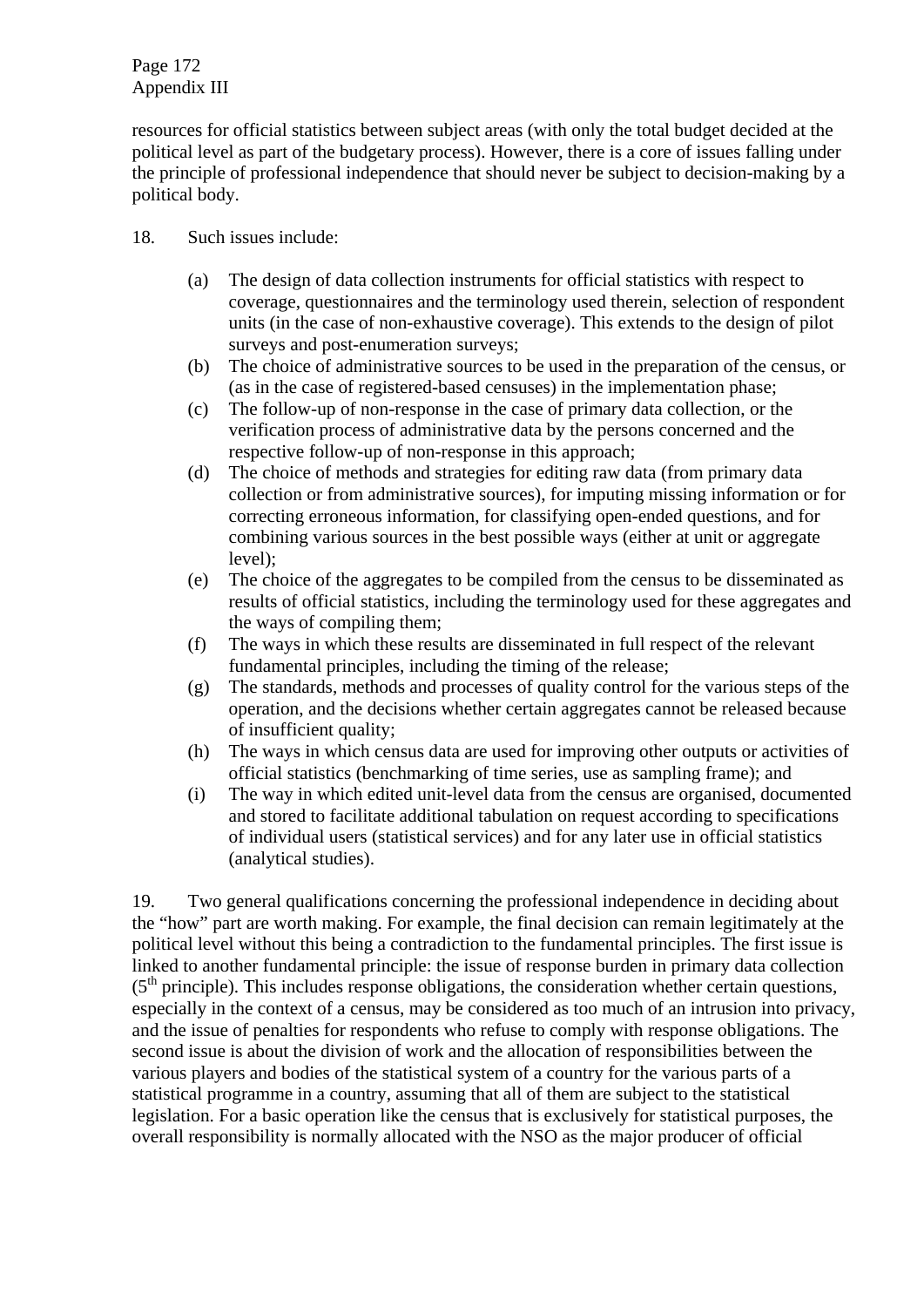statistics and coordinator of the statistical system, even though certain elements may be assigned to other players in the statistical system.

20. In the context of a traditional population census, the details that will be enshrined by law and secondary legislation based on this law are often of a more detailed character than for other primary data collections for official statistics such as sample surveys. There is therefore a certain risk of political bodies getting involved in decisions that are listed above as being the core of professional independence. Such legal texts should not go beyond listing the characteristics to be covered by the census in a general way, but the exact wording of questions in the questionnaire has to be left to the statistical system. Legal texts about census should not contain an exhaustive list of tables as outputs, but if any specification of the output at legal level is considered to be unavoidable, it should be in general terms, leaving the exact definitions and the methods of aggregation entirely to the statistical system. The most important aspects of output specification in legal terms refer to impartiality and possibly timeliness.

21. For the choices to be made under professional independence, the responsible players within the statistical system "need to decide according to strictly professional considerations, including scientific principles and professional ethics"  $(2<sup>nd</sup>$  principle), so that the results of official statistics are as a reliable a picture of the characteristics of a society as is possible. In most cases, such decisions are not made in a void; there is a recognised stock of international and national professional standards and good professional practices of official statistics for many of the decisions listed above; they can and in most cases should be considered as a valid option at national level, not only because they facilitate international comparisons, but mainly because they offer an impartial and professionally sound solution about methodological issues.

22. A specific problem of professional independence in the context of a census may arise from the pressure from certain ministries and outside interest groups to see certain characteristics included, whereas professional considerations, based on earlier experience in the same country or in other countries, may lead to the view that other forms of primary data collection, such as sample surveys not linked to an exhaustive census with response obligations, as being more appropriate for providing more reliable results, or in providing results in a less costly way. It seems that for such users, inclusion in the census is a kind of recognition of high importance compared to inclusion in a sample survey of official statistics only. This is a typical example of a non-professional consideration that should be kept outside the decision-making process. If, at a political level, it is decided that such characteristics have to be included in spite of the methodological advice by the NSO to the contrary, the dissemination of the results for this characteristics will still be subject to a the minimum quality level reached that is defined by the statistical system.

#### *Impartiality*

23. Impartiality is an important consideration for all phases of the statistical production and dissemination process. It implies, among others, the use of factual and stable terminology for the results to be disseminated, the use of understandable, non-offensive terminology in questionnaires, and the avoidance/correction of any biasing factors in collecting, processing and presenting results, such as the complete omission of certain groups of the population. The most important aspect, however, is the impartiality in making results of official statistics available to all users.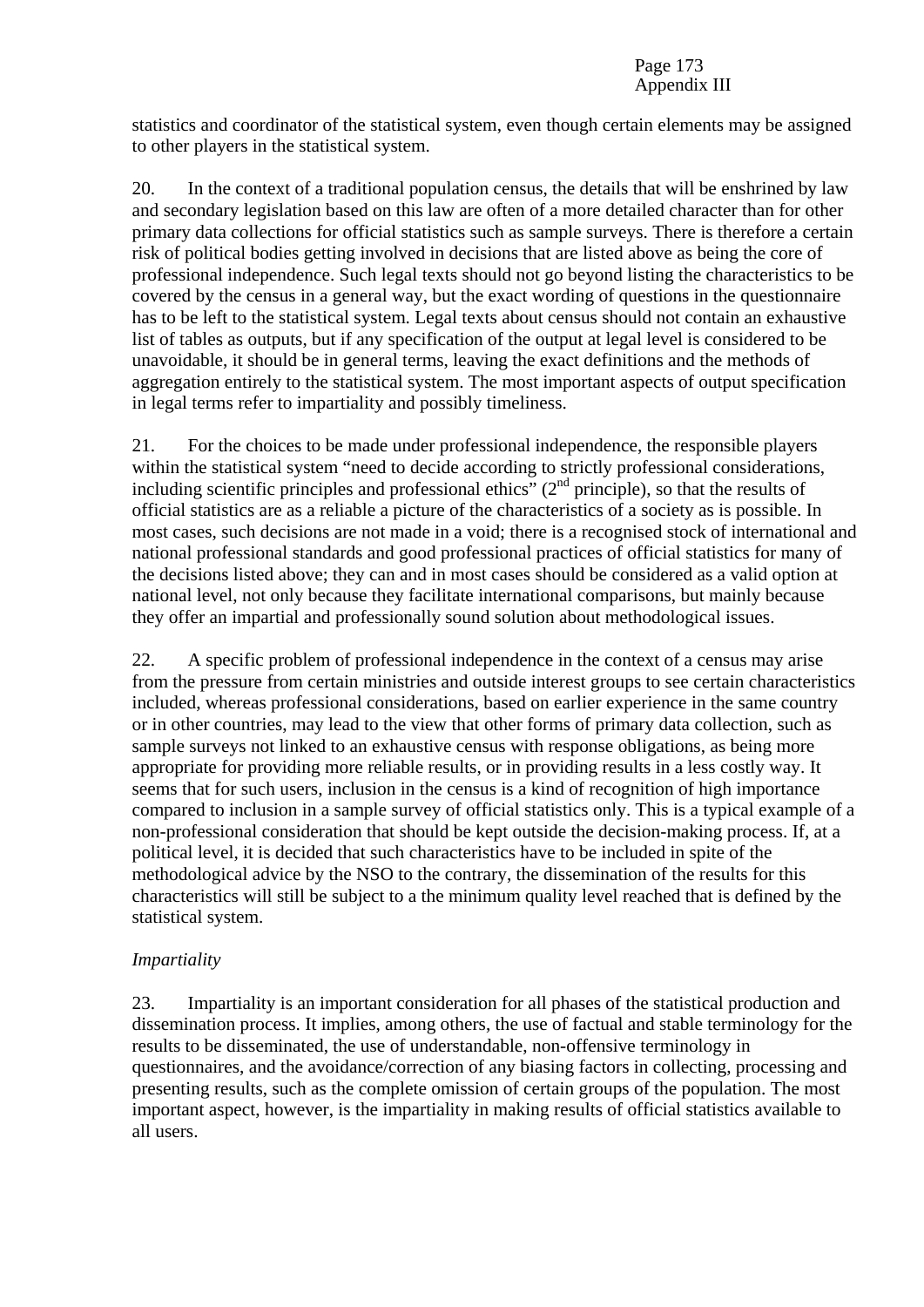24. Impartiality in dissemination has several aspects; all results declared as official results have to be publicly accessible, and the dissemination of these results has to be simultaneous for all users, including government users, at dates determined by the statistical system, and not by the government. Therefore, it is good practice for NSOs to have an advance release calendar. The advance release calendar may be a rolling one, where the release dates become gradually more precise over time. Results may be released as provisional and final in order to be timely, but the principle of impartiality in dissemination must be respected in all cases.

25. As with other issues within professional independence, the selection of results, and the choice of the dates of release, have to be based on professional considerations. Once checked for quality and consistency, results should be released as soon as possible. Concerns that certain results may be unwelcome or untimely from the point of view of the government or other important stakeholders should never be taken into account, whether these concerns are expressed explicitly or as second-guessing on the part of statisticians. This would be an infringement of the fundamental principles. Dissemination is the part of official statistics where attempts to undermine strict adherence to integrity are most likely. Therefore, it is very important that the NSO has acquired a reputation for being strict in this respect in all areas of official statistics, so that there is no room for deviation from an established standard in the particular case of the population census. If there is not a clear history in this respect, the population census, through its high public profile, is an excellent opportunity to build up and promote a new standard of integrity to be applicable throughout official statistics during and after the census.

26. The IMF specification of integrity mentions that advance information to certain government departments can be given under embargo, but this practice should be made public. The purpose of this advance information is that key users in the government can prepare themselves for confronting questions of the media with respect to policy implications of these results. It is not to invite them to comment on the way the NSO disseminates the results. Therefore, this advance information, if used at all, has to be limited in time (not exceeding one day), because the greater the time, the greater the risk of a breach of the embargo, or of attempts to interfere with the dissemination by the NSO.

27. An often neglected, but essential part of both professional independence and impartiality is the choice of terminology for the results to be disseminated. Decisions about this terminology should be made entirely within the statistical system (that is they should not be imposed from outside), and they need to demonstrate impartiality. There should therefore be a limit to the use of catchwords or the language of advocacy for certain policies, in releases by official statisticians.

28. Countries may differ in their practice about what impartiality implies for the provision of explanatory comments together with the release of new results. The minimum is to add the definitions and other technical explanations about the coverage and accuracy of the results, so that at least expert users can receive guidance on the correct use. In view of the dissemination to the media and the public at large, this may not be sufficient, especially for benchmark results such as the census. Explanations need to be added that help media, and through them the public, to help them to understand the most significant elements of this new information, and to transform the quantitative information into everyday language that can be easily understood and put into relation to other, non-statistical, information, but without coming into conflict with impartiality. As a minimum, it is the duty of NSOs to distinguish, in quantitative terms, between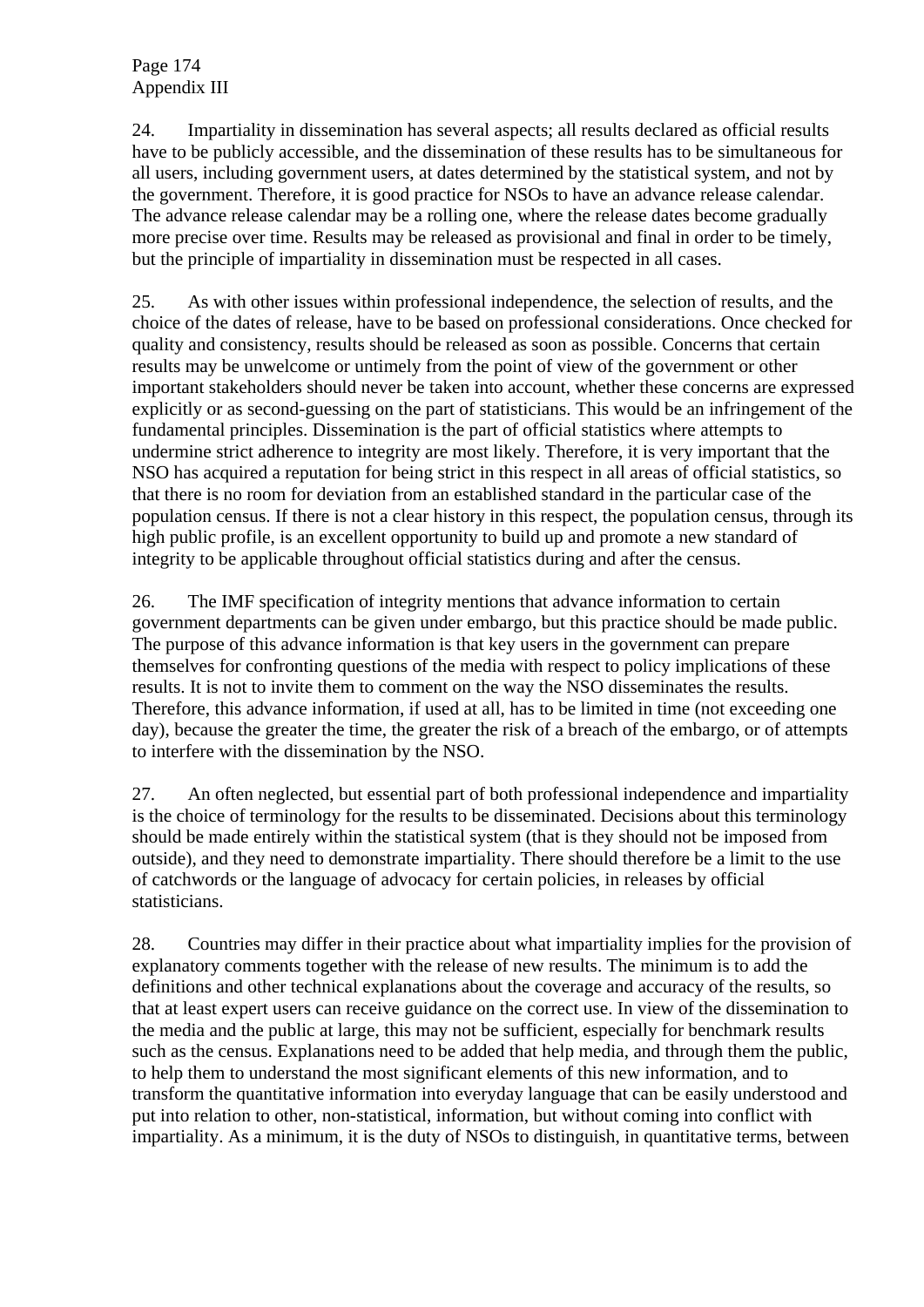<span id="page-174-0"></span>those parts in developments/differences that are due to changes in methodology when they occur, and those that correspond to "real" changes or differences.

29. The selection of the most important elements among the many aspects of the new census results for the so-called "story-telling"<sup>[6](#page-174-0)6</sup> is not always easy, but marked differences over time, across geographies (both within and between countries), and between population groups are certainly a first promising approach. The message for the media and the public is certainly enriched by comments that allow pointing to causal factors of a development or of differences between groups and areas that show up in the results; but in order not to be in conflict with impartiality, comments of this nature made by official statisticians have to be backed by facts and should never be policy-prescriptive. The DQAF of the IMF insists (see paragraph 750) that "products of statistical agencies/units are clearly identified as such", or, with other words, that comments by other units than the NSO, whether they contain policy-prescriptive comments or not, are clearly separated from NSO products and releases. The art of adding relevant comments to statistical releases is gained with experience and feedback from users, and should be based on a general policy of the NSO applicable to all areas. The principle of impartiality has to avoid any bias or partisan jargon. The risk of biasing the information is especially present when using charts or maps, where the first impression is the prevailing one for most non-expert users.

30. Whereas the strict application of the principle of simultaneous dissemination to all users is standard for economic statistics, it is sometimes less strictly applied in demographic and social statistics. There is no professional reason why such a difference between subject areas should persist. One argument is that, because of the low periodicity of certain results in demographic and social statistics, these results need to be discussed and verified with the assistance of outside experts before they are released. However, quality management is an integral part of statistical processes whatever the subject area and the periodicity, and where quality management includes the assistance of outside experts, statistical producers have to make sure that no leakage to ministries or interest groups can arise as by-product of the quality assurance process. This risk is minimised when the necessary expertise for quality control is within the statistical office, or at least within the national statistical system.

31. A special problem in the context of impartiality arises from the use of aggregate census results for "allocation purposes". This covers uses such as the allocation of seats in the Parliament or other bodies proportional to the benchmark population, or the funding of local governments from the national budget on the basis of statistical parameters, such as the benchmark population. It also covers schemes where funding is tied to eligibility criteria for local or regional entities, one of them being a population (or population ratio) threshold. When the benchmark is renewed through a new census round, fears that the outcome would be unfavourable to one body or another, or be inequitable, may be presented to the NSO in order to influence its choice of methods. But this may introduce biases and deviations from good professional practice and standards, and in doing so, the principle of impartiality of official statistics would be violated, since the choice of methods should not be influenced by such considerations (nor by considerations of how the country's ranking in an international league table would be influenced).

32. An answer to these concerns that is fully compatible with integrity considerations is to clarify the responsibilities of official statisticians, and those responsible for the allocation

1

<sup>66</sup> UNECE: http://www.unece.org/stats/documents/writing/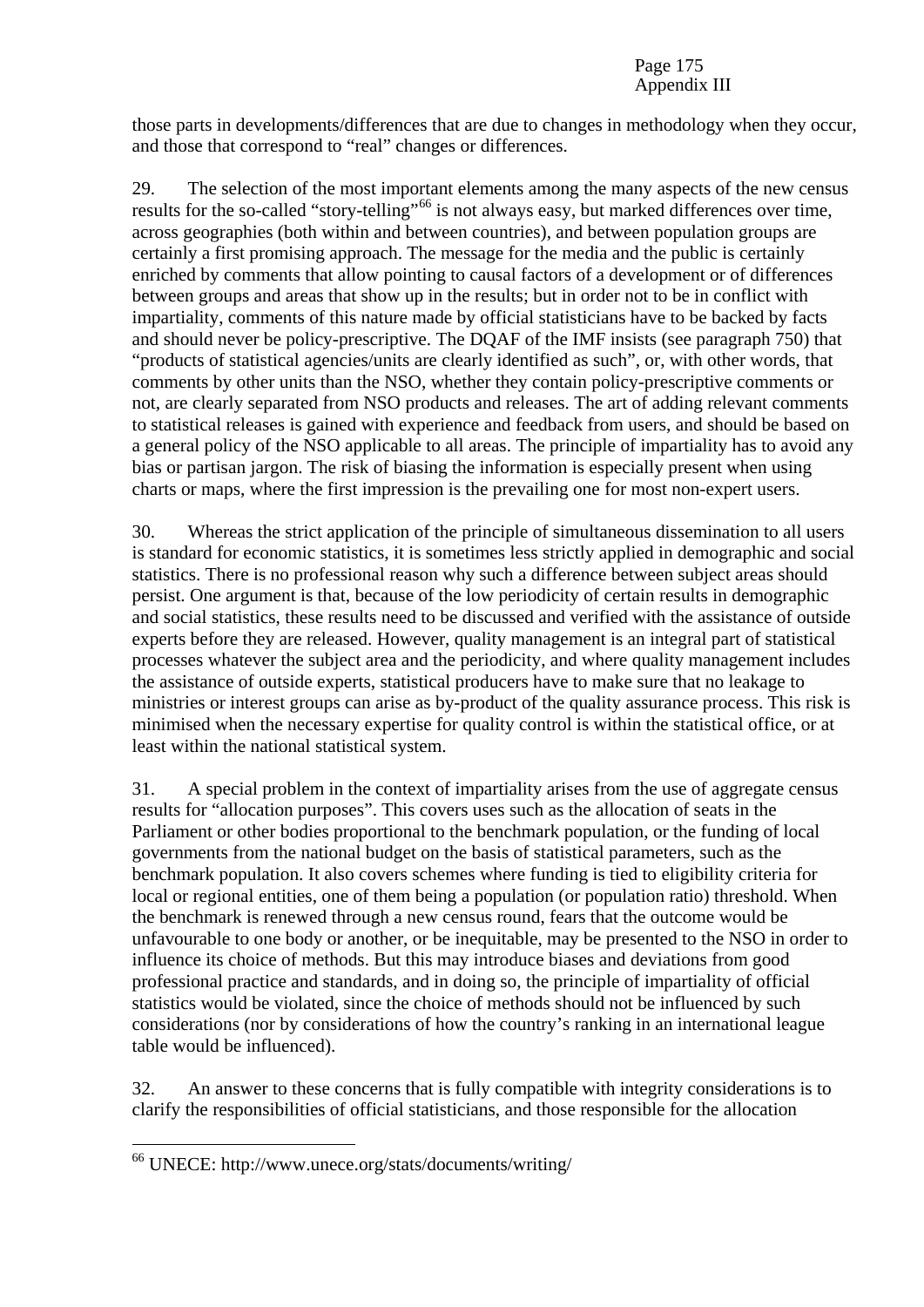Page 176 Appendix III

processes, in the light of the fundamental principles. It is the decision of the latter, and not of official statisticians, to statistical parameters (and certain subjective weights to aggregate them) as key for their decisions on allocation or eligibility. However, their choice is not constrained by the results of official statistics published by the NSO; other options may be a subset of the official overall results (that is excluding certain components), or "adding in" some other elements that are measured separately (provided that sufficiently reliable statistics are available for these elements). The NSO would certainly be able to compile any key according to user specification. However, this should not replace the officially released benchmark result as defined by statisticians, but rather be an additional product with its own status. The distinction between the two is that the NSO bears the full responsibility for the official results, whereas for the user-specified concept, the NSO is only responsible for the accuracy of the information. The responsibility for the concept and the terminology lies with user outside the statistical system.

## *Institutional safeguards for the NSO following from professional independence and impartiality*

33. Confidentiality, professional independence and impartiality are the key ingredients for the integrity of the NSO and the whole statistical system from the point of view of users and respondents. It is not sufficient that these principles are mentioned in laws. They have to be associated by institutional and organisational safeguards for the NSO and its head. For building and maintaining trust in the eyes of the media, the public, all users, and respondents alike, both the existence (and respect) of these safeguards and the clear implementation of all fundamental principles in everyday practice by the NSO are essential.

34. First and foremost, the NSO has to be free of non-statistical assignments that may create conflict of interests with its core task of producing unbiased statistics about relevant phenomena in the society, or with its obligation to use individual data exclusively for statistical purposes. Any such assignments would prevent the NSO from being perceived as impartial, and would risk in being equated with an advocacy instrument for government policies.

35. Secondly, it is essential that there is no official or unofficial clearance process involving government bodies outside the statistical system for the release of results, for whatever area of official statistics including the census. NSOs must have the right to communicate directly with the media in order to fulfil their dissemination function, without being forced to channel their messages through intermediate government bodies.

36. Thirdly, as a corollary of professional independence, the head of the NSO has the full responsibility for the professional quality of the results, for the integrity of the whole chain of processes leading to these results and for the strict application of the confidentiality rules for individual data. The process of selecting and appointing the head of the NSO and other senior staff, and the legal an other means of protecting the head against any interference from government or pressure from other interest groups in matters falling under professional independence, or affecting impartiality or confidentiality, is crucial for the integrity, and the perception of integrity, of official statistics.

37. In the context of the census, a special organisational issue with implication for integrity may arise through the involvement of government bodies in the data collection process of traditional censuses that are not considered part of the statistical system, notably bodies at local and regional level. Such bodies may have responsibilities other than official statistics that have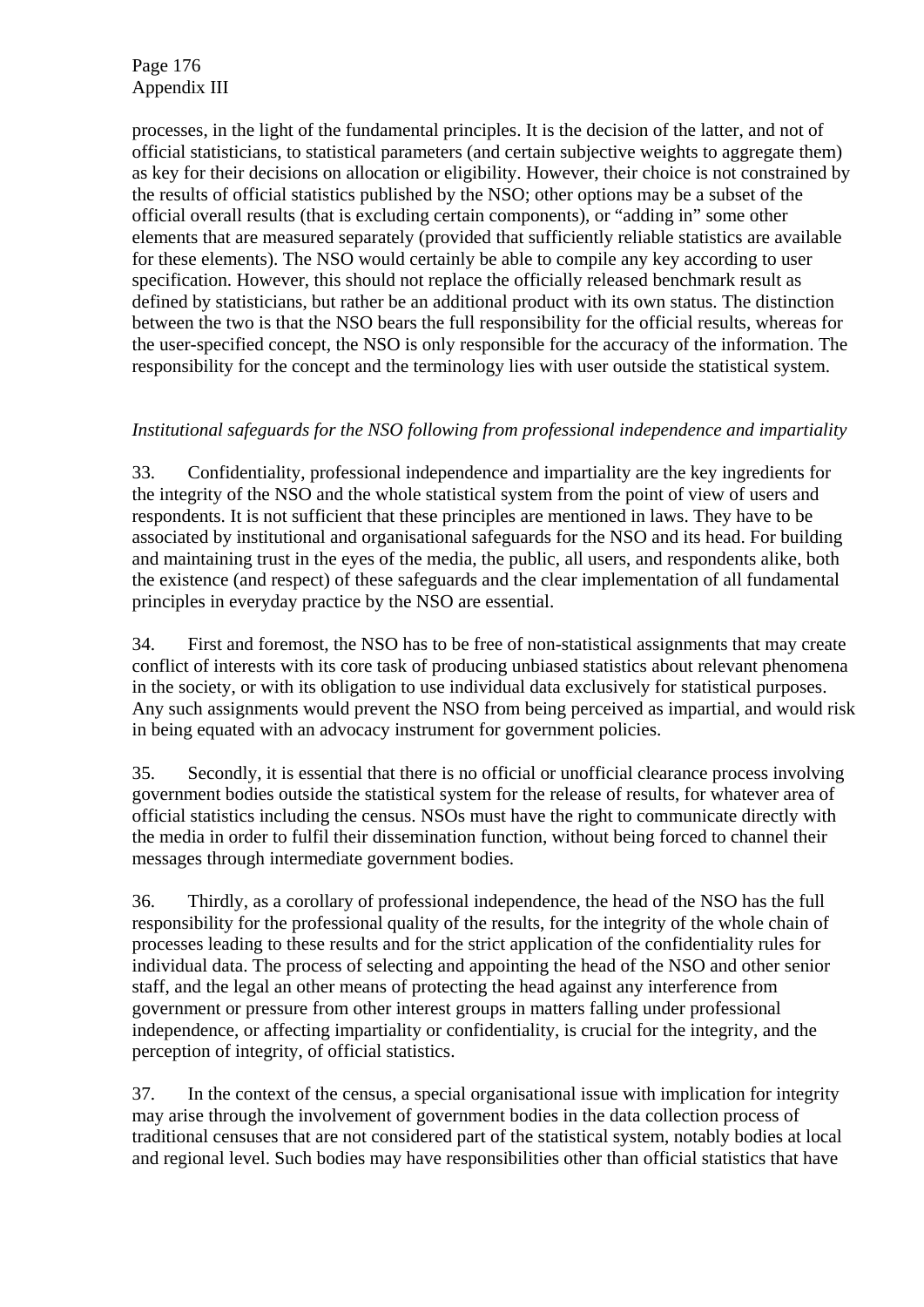the potential to create conflicts of interest. It is therefore important that, in addition to stipulating in the law that they are fully subject to the fundamental principles, notably for confidentiality, for all activities in the context of the census, methods to check their compliance are set up and implemented as part of the quality control processes. In view of the eligibility (or non-eligibility) criteria, local administrations may also be tempted to influence the overall results for their area in order to increase (or reduce) the prospects of falling under a certain government scheme (for example introducing bilingual administration if the linguistic minority reaches a certain percentage of the total population). In such cases, special organisational measures that ensure checks and balances at local level may have to be set up on a mandatory basis through the census legislation in addition to the quality control measures of the NSO.

38. In the case where certain parts of activities of official statistics are outsourced to private operators (which can be a cost-effective solution for a large and infrequent operation like the census), the respective contracts should specify the obligations of the contractors in the same way as if the same activity were carried out within the NSO. Any data processed by such contractors must be used by a private contractor only within the terms of the contract, excluding any other purposes, be they statistical or other. The census law should prescribe that penalty provisions are applicable also to staff from such contractors working for the census in the case of violations, for example of confidentiality provisions. It is in the interest of private contractors to respect these contract terms, as failure to do so would jeopardise future contract from the NSO.

39. Any form of delegation of parts of the census activity to either public or private organisations does not in anyway diminish the full responsibility of the NSO for the integrity of the whole process from the beginning to the end, and for the official results.

#### *Transparency*

40. The principle of transparency  $3<sup>rd</sup>$  fundamental principle) is a necessary counterpart to professional independence. It ensures that official statisticians are fully accountable to the community of users, respondents and taxpayers for their decisions under the umbrella of professional independence. All methods used in the production and dissemination process should be made transparent, so that critical users can question the choices made and ask for reasons. The IMF DQAF asks that for major changes in methodologies advance notice be given before results are disseminated. All dissemination of results must be accompanied by detailed information on sources and methods, which should be accessible to anybody. If results do not reach predefined quality levels, they should be marked accordingly, or not released at all, with the reasons explained publicly, and the background material for this decision being open to scrutiny. Any quality assessment of census operations, or parts of it, should also be publicly accessible.

41. If the principle of transparency seems to impose a burden on NSOs, it is necessary to prevent and counter any accusation of unaccountable "black box" behaviour, which is frequently the first step in accusing statisticians to give in to interference or pressure aimed at shaping results in a certain direction. Transparency is necessary in today's official statistics, since even in the case of exhaustive operations like censuses results are no longer compiled exclusively as frequency counts, sums or averages, but as a complex and iterative sequence of algorithms including components of "estimation" based on editing, imputing, extrapolating and combining different sources. Transparency is also the prerequisite of making use of the  $4<sup>th</sup>$  principle, which entitles all statistical producers to comment on erroneous interpretation and misuse of statistics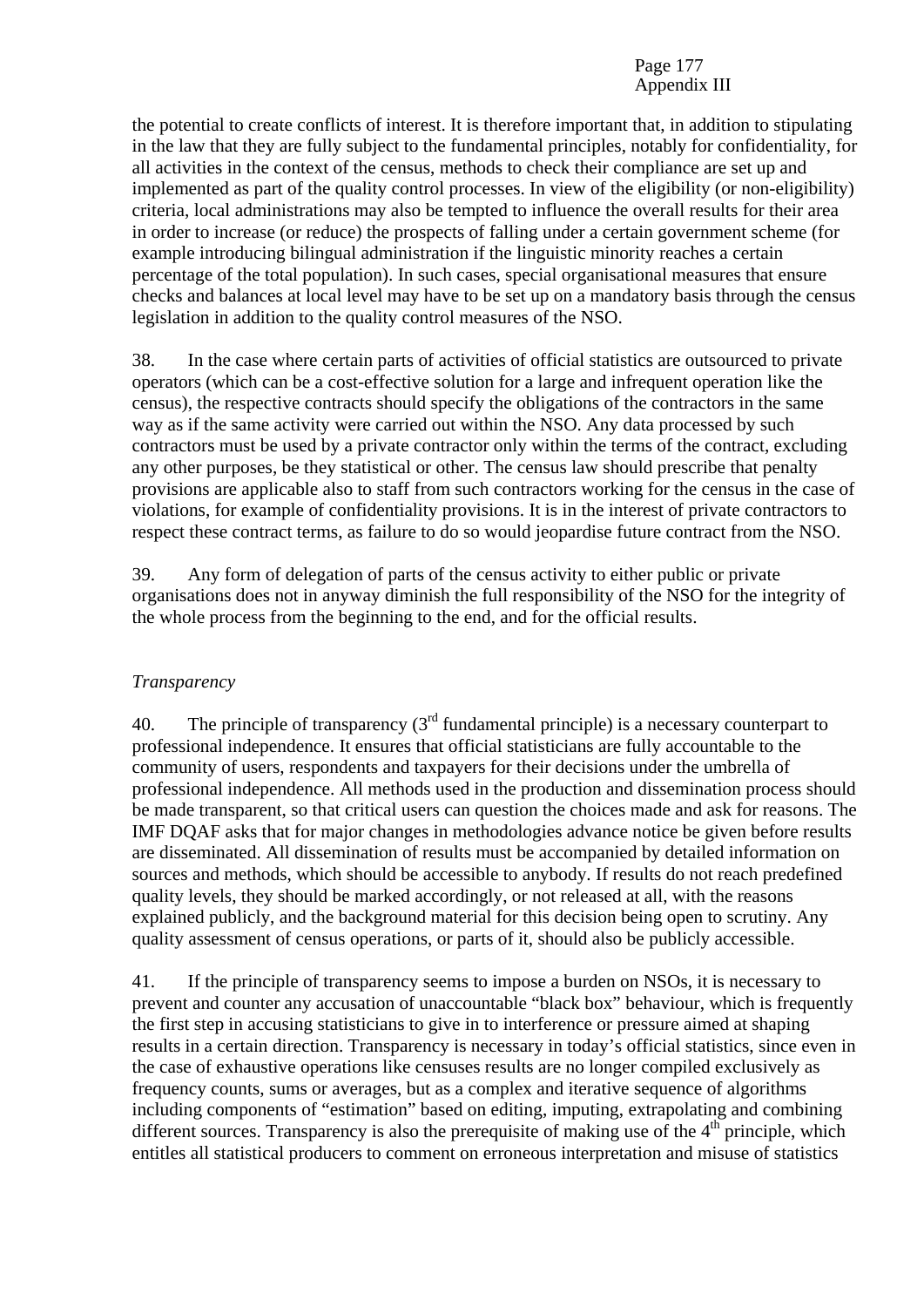by a third party (including government users of statistics). The decisions on when to make use of this right comes under professional independence, and lies with statisticians without the need for approval from outside the statistical system.

42. Another element of transparency is the  $7<sup>th</sup>$  principle, by which the "laws, regulations and measures under which the statistical system operate are to be made public". Censuses have a particularly voluminous range of regulations, instructions and manuals, given the large number of staff used for most types of censuses, especially traditional ones. Such material should be available to anybody either on request, or made generally accessible through the web.

## *Relationship to respondents*

43. According to the  $5<sup>th</sup>$  principle, burden on respondents is a mandatory consideration for all decisions regarding the choice between primary and secondary data collection, and the design of primary data collection. The way this principle is applied in reality is, together with the confidentiality pledge, the essence of the integrity aspect for the relationship between the NSO and respondents. This is especially relevant for a primary data collection in form of a traditional census where all persons in a country are subject to a response obligation.

- 44. The elements of integrity in the relationship to respondents are:
	- (a) A selection of questions, strictly based on relevance and the proven inadequacy of less burdensome forms of data collection such as sample surveys;
	- (b) A serious effort of testing questionnaires in various local environments through pilot surveys, and of drawing the necessary conclusions by dropping problematic items from the census and directing users towards other forms of data collection;
	- (c) A well designed publicity campaign, starting well ahead of the census date;
	- (d) Disseminating clear information to each household, at the latest when the data are collected, about the purposes of the census, the legal basis, the use of the data and the public authorities that have access to individual data, the confidentiality measures, the obligations for respondents and the possible consequences of noncompliance, combined with information where and how additional information about the census can be obtained;
	- (e) A way of contacting households and persons at the time of data collection that is proportionate, non-intrusive, and takes into account the sensitivities of special population groups. This implies that field staff is well instructed and trained, and selected so as not to increase resistance from respondents; and
	- (f) A carefully designed stepwise policy of reminder/re-contact, and a clearly stated policy when to make use of penalty provisions for non-compliance and for starting infringement procedure.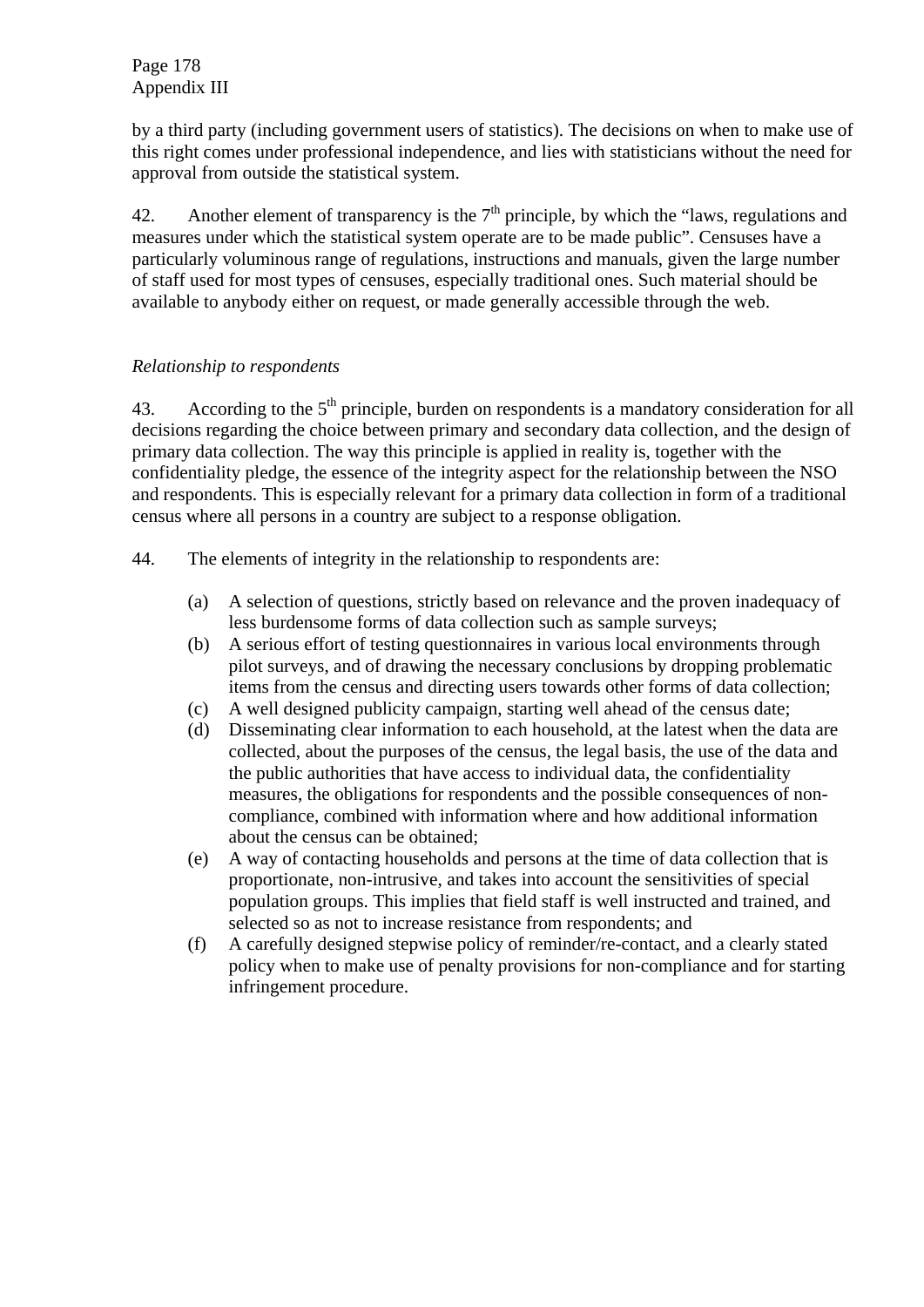## **Appendix IV: Quality assurance framework and implementation**

1. This appendix outlines a quality assurance management framework, including comments on each dimension of quality. Finally, this is followed by discussion of techniques and implementation for a number of specific activities in census taking.

#### *Management framework*

2. Quality must be managed in an integrated fashion within the broader context of undertaking the entire census programme. Census management will require input and support from all functional areas and it is within this context that trade-offs necessary to ensure an appropriate balance between quality and concerns of cost, response burden and other factors will be made. There needs to be adequate staff with people able to speak with expertise and authority while being sensitive to the need to weigh competing pressures regarding dimensions of quality and other factors to reach consensus. Those responsible for each aspect of census work must be equipped with appropriate expertise. Each of these will develop and implement strategies addressing many aspects of quality. In doing so they must be sensitive not only to their local quality concerns but also to their interactions with quality concerns of others. Strategies to facilitate the necessary information sharing and joint consideration of cross-cutting quality issues are vital.

3. Quality concerns need to receive appropriate attention during design, implementation and assessment. Subject matter experts will bring knowledge of content, client needs, relevance and coherence. Statistical methodologists bring their expertise on statistical methods and data quality trade-offs, especially with respect to accuracy, timeliness and cost. Operations experts bring experience in operational methods, and concerns for practicality, efficiency, field staff, respondents and operational quality assurance and control. The systems experts bring knowledge of technology standards and tools that will help facilitate achievement of quality, particularly in the timeliness and accuracy dimensions. In collaboration with subject matter experts, dissemination experts will bring a focus to accessibility and interpretability.

#### Managing relevance

4. The programs and outputs of a National Statistical Office must reflect the country's most important information needs. Relevance for the census must therefore be managed within this broader context. This is done through processes to assess the relevance of previous census content and to identify new or emerging information gaps that may be appropriately filled via the census. Major processes to achieve this can be described as: client and stakeholder feedback mechanisms; program review and data analysis. Information from these processes can then be used to ensure the relevance of census content and outputs.

5. Important feedback mechanisms might include consultations with key government departments and agencies, advice from professional advisory committees in major subject matter areas; user feedback and market research; ad hoc consultations with interested groups; and liaison with statistical offices from other countries.

6. While the primary purpose of data analysis is to advance understanding of phenomena, it also provides feedback on the adequacy and completeness of the data used in the analysis. By identifying questions the census data cannot answer it can pinpoint gaps and weaknesses. This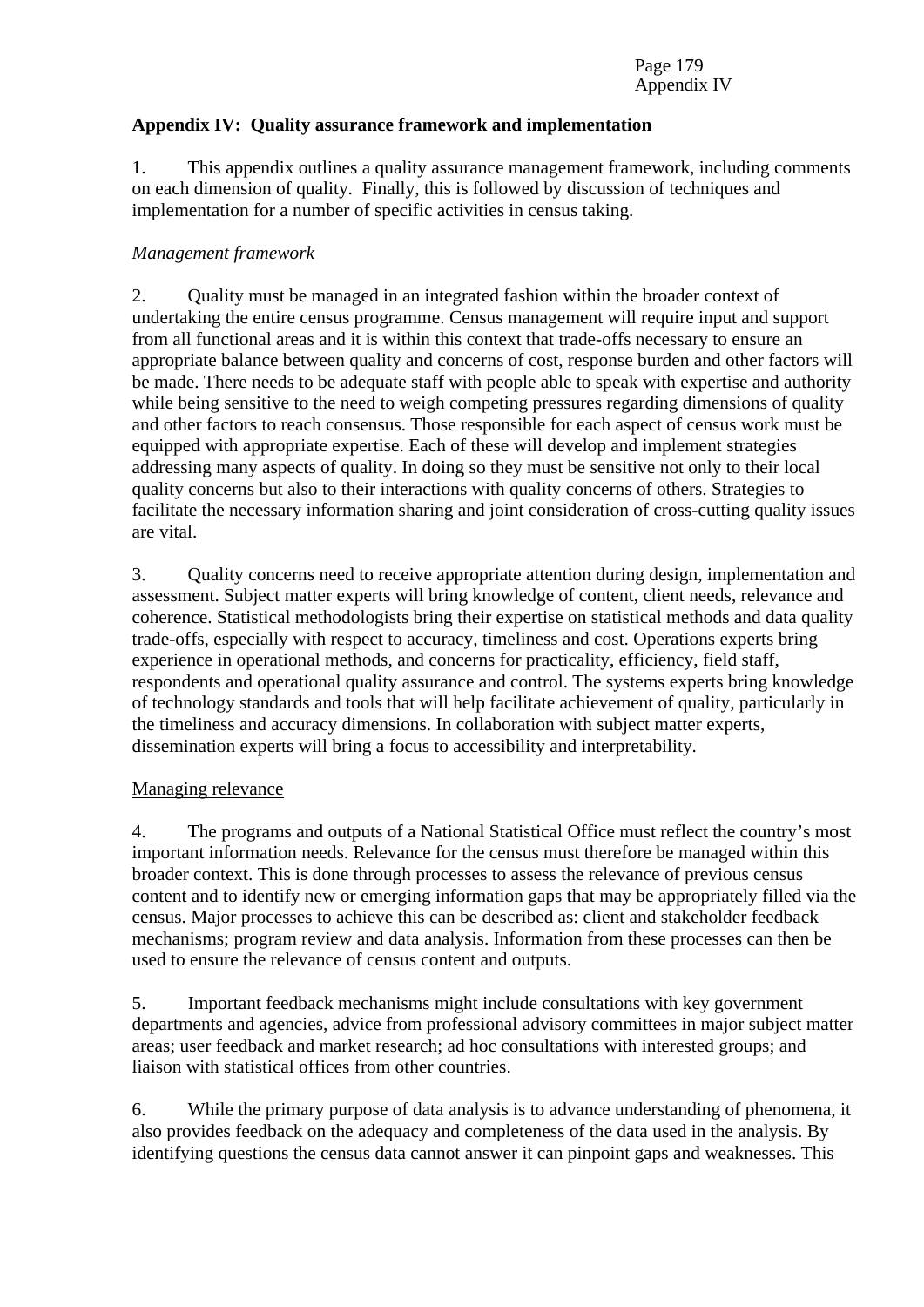Page 180 Appendix IV

must be taken in the context of the analytic potential of other data holdings of the Statistical Office.

## Managing accuracy

7. Management of accuracy requires attention during three key stages of the census process: design, implementation and evaluation.

8. Design parameters and decisions will have a direct impact on accuracy. The accuracy achieved – as well as the degree of timeliness and coherence – will depend on the explicit methods put in place and the quality assurance processes built in to identify and control potential errors at the various stages of the census. A number of key aspects of design must be considered in every census to ensure that accuracy concerns are given appropriate attention:

- (a) Explicit consideration of overall trade-offs between accuracy, cost, timeliness and respondent burden during the design phase;
- (b) Adequate justification for each question asked and appropriate pre-testing of questions and questionnaires in each mode of collection, while also ensuring that the set of questions is sufficient to meet requirements;
- (c) Assessment of the coverage of the target population. This relates to the adequacy of the geographic infrastructure upon which collection and dissemination geography will be based. It may also relate to the adequacy of address lists to be used in areas where mail out of census questionnaires takes place;
- (d) Proper consideration of sampling and estimation options. For example, sampling could be used at the collection stage through the use of short and long form questionnaires in order to reduce respondent burden and collection costs. Alternatively, sampling could be introduced after collection, by processing only a sample of records, at least for a subset of characteristics, in order to produce more timely results or to control processing costs. In either case, careful consideration must be given to the size and design of the sample and to the weighting and other estimation procedures needed;
- (e) Adequate measures in place for facilitating and encouraging accurate response, following up non-response and dealing with missing data;
- (f) Proper consideration of the need for quality control and other quality assurance processes for all stages of collection and processing; and
- (g) Appropriate internal and external consistency checking of data.

9. While individual program managers have considerable flexibility in implementing specific practices and methods, it must be done in an integrated fashion within the overall management of census data quality.

10. A good design will always contain protection against implementation errors through for example adequate selection and training of staff; suitable supervisory structures, carefully written and tested procedures and systems and quality assurance and quality control procedures. Mechanisms for monitoring implementation should be built into all processes as part of the design. Information is needed to monitor and correct problems arising during implementation. This requires a timely information system that provides managers with the information they need to adjust or correct problems while work is in progress. Information is also needed to assess whether the design was carried out as planned, identify problem areas and lessons learned from operations to aid design for future censuses. Some examples of activities that could be undertaken to manage and monitor accuracy during implementation and operations are: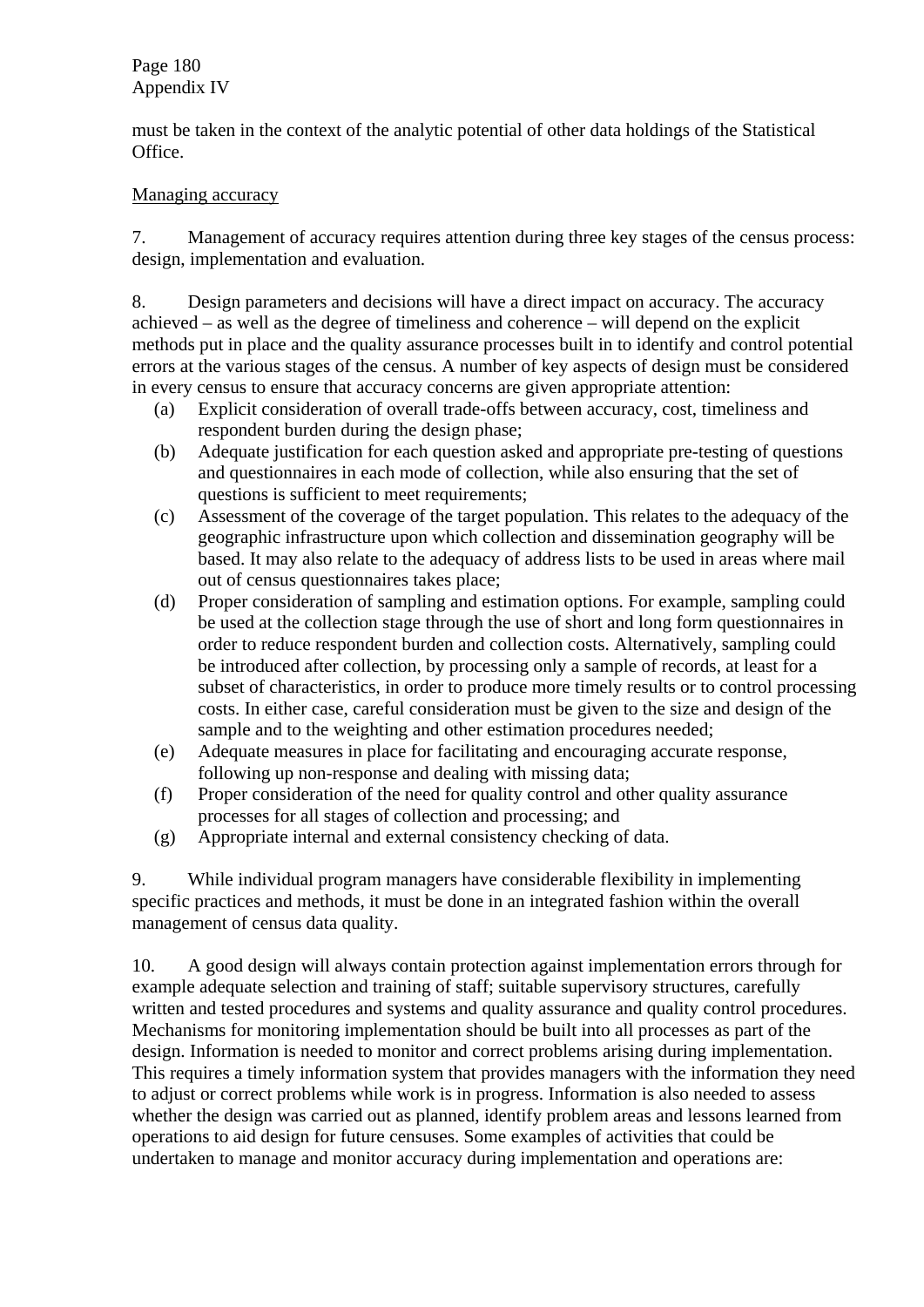#### Page 181 Appendix IV

- (a) Regular reporting and analysis of response rates and completion rates during collection;
- (b) Monitoring non-response follow-up rates;
- (c) Monitoring interviewer feedback;
- (d) Monitoring coverage checks and controls;
- (e) Monitoring of edit failure rates and the progress of corrective actions;
- (f) Monitoring of results of quality control procedures during collection and processing;
- (g) Monitoring of expenditures against progress; and
- (h) Development, implementation and monitoring of contingency plans.

11. Where applicable, the activities outlined in paragraph [10](#page-179-0) should be at different geographic levels or aggregations useful for each level of management, including those suitable for supervising and correcting the actions of groups or individuals involved.

12. Assessment of accuracy needs to be a consideration at the design phase since the measurement of accuracy often requires information to be recorded once census collection and processing is under way.

13. Accuracy is multidimensional. Indicators may touch on many aspects of census collection, processing and estimation. Primary areas of assessment include the following:

- (a) Assessment of coverage error, both under-coverage and over-coverage. In most countries this is done via a post-censal coverage survey and dual system estimation methods. Comparisons to official population estimates, typically projections from the previous census, are often also used as an assessment tool;
- (b) Non-response rates and imputation rates;
- (c) Data capture error rates, coding error rates;
- (d) Measures of sampling error, where applicable; and
- (e) Any other serious accuracy or consistency problems with the results. This relates closely to coherence and allows for the possibility that problems were experienced with a particular aspect of the census resulting in a need for caution in using results.

### Managing timeliness

14. Planned timeliness is a design decision, often based on trade-offs with accuracy and relevance. More timely information may be more relevant but less accurate. So, although timeliness is important it is not an unconditional objective. Many of the factors described under accuracy apply equally here. Timeliness is also directly affected by fundamental time requirements to collect and process census data with an adequate degree of quality in the other dimensions.

15. Major information releases should have release dates announced well in advance. This helps users plan and provides internal discipline in working towards these important dates.

16. For customized information retrieval services, the appropriate timeliness measure is the elapsed time between the receipt of a clear request and the delivery of the information product to the client. Service standards should be in place for such services.

### Managing accessibility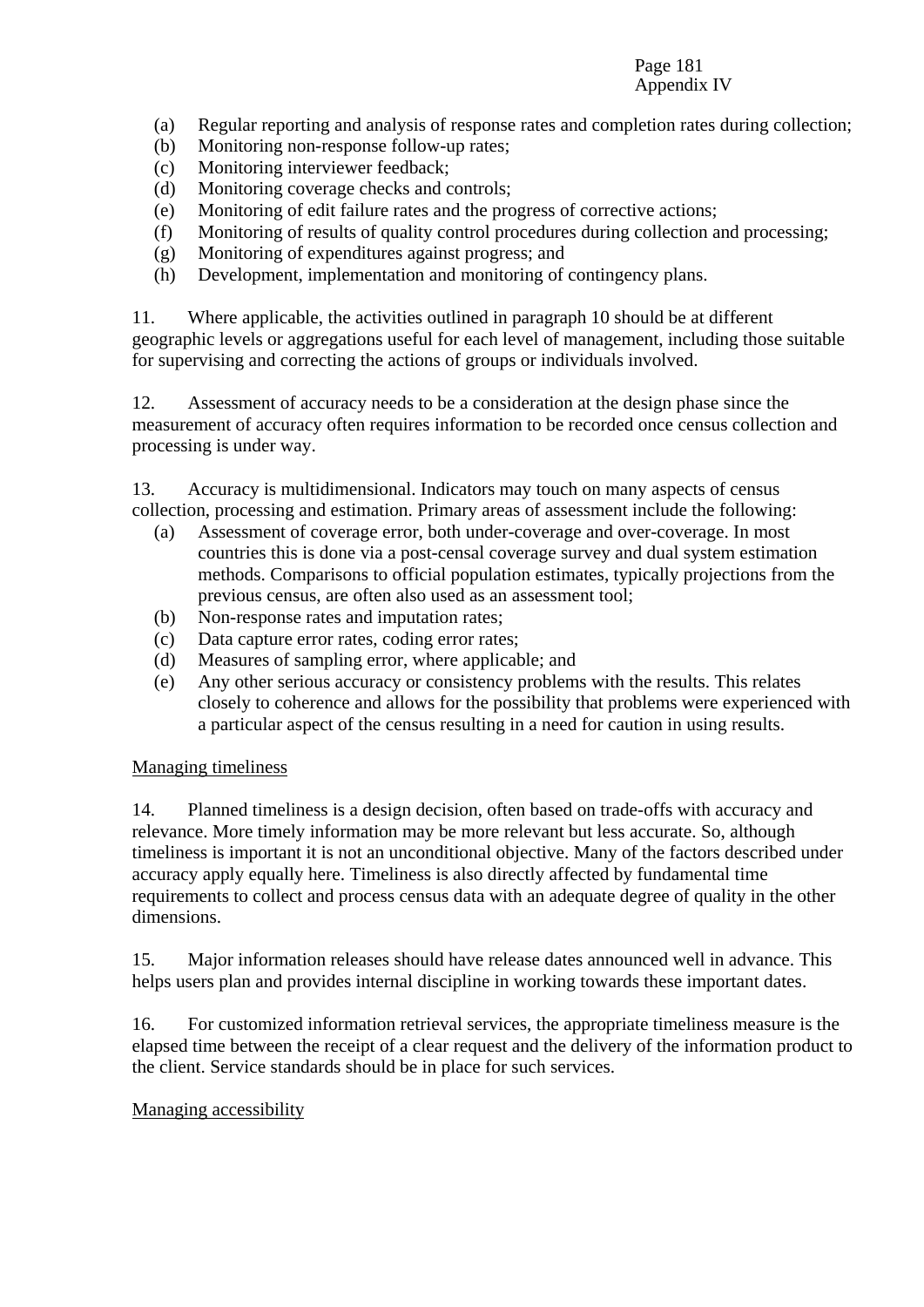17. Census information must be readily accessible to users. Statistical information that users don't know about, can't locate, can't access or can't afford, is of no value to them. In most statistical offices, corporate-wide dissemination policies and delivery systems will determine most aspects of accessibility.

18. In determining information product definition and design, managers must take careful account of client demands. Market research and client liaison will help determine this.

19. In today's world the Internet has the potential to play a role as the primary dissemination vehicle. It should include not only the data released but also information about the data (metadata) such as data quality statements and descriptions of the concepts and methods used. Appropriate links or use should be made of statistical office corporate dissemination vehicles.

20. Finally, client feedback must be monitored on the content of information products and on the mode of dissemination with a view to future improvements.

21. The information needs of the analytic community present some particular requirements. Analysts often need access to microdata records to facilitate analyses. This presents special challenges in order to continue to respect requirements for confidentiality of census data. A number of means could be used to address these needs. Public use microdata files, typically a sample of census records, that have been pre-screened to protect confidentiality can be valuable for analysts. Custom retrieval services where specific analyses, designed by external analysts, can be conducted by staff of the statistical office may meet the needs of some analysts.

# Managing interpretability

22. Managing interpretability is primarily concerned with providing metadata. Information needed by users to understand census information falls under three broad headings: the concepts and classifications that underlie the data; the methods used to collect and process the data; and measures of data quality. The first of these also relates to coherence.

23. A further aid to users is interpretation of census information as it is released. Commentary on the primary messages that the new information contains can assist users in initial understanding of the information.

# Managing coherence

24. Coherence is multidimensional. Objectives for coherence of census data include: coherence of census data within itself; coherence with data and information from prior censuses; coherence with other statistical information available from the statistical office on the same or related phenomena; coherence with information from censuses of other countries.

25. The first element is the development and use of standard frameworks, concepts, variables, classifications and nomenclature for all subject matters that are measured. This aims to ensure measurement is standard across programs and, for international standards, between countries.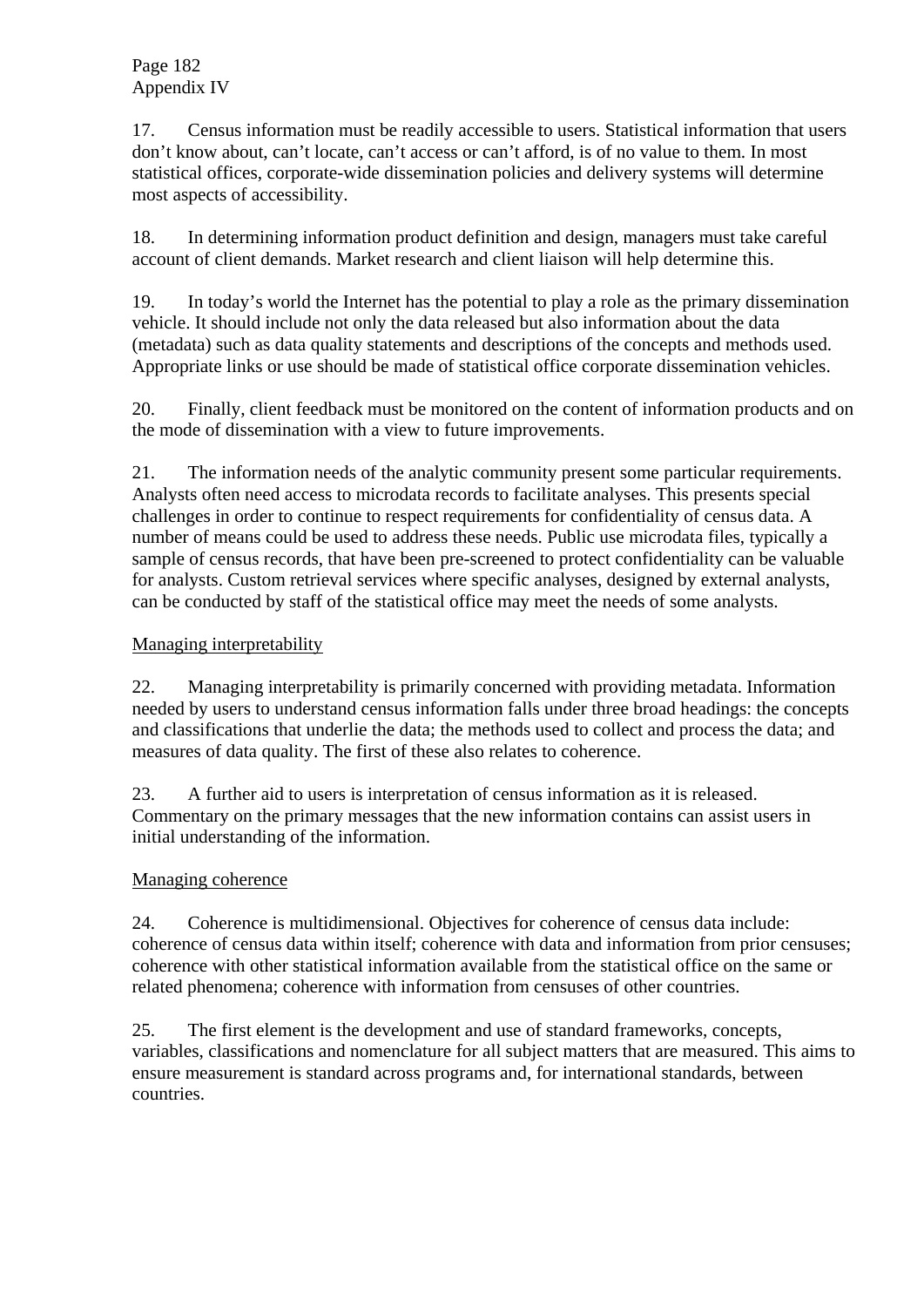<span id="page-182-0"></span>26. Second, the census must ensure that the process of measurement does not introduce inconsistency between its data and that from other sources. Managers for other statistical programs are of course equally responsible for this aspect of coherence.

27. Third, validation, evaluation and analysis of census data that focuses on the comparison and integration of information from the census and other sources will illuminate the degree to which quality is achieved in coherence. The census data should be analyzed for domains and aggregations, both large and small that are considered important. Such analysis should consider totals, distributions, relations between variables or sets of variables, relations between domains, growth rates, etc. as appropriate. Comparisons should be made to data from prior censuses and to comparable survey data. The analysis should be done with some reference to planned tabulations.

# *Quality control techniques*

1

28. Clearly a census quality assurance regime comprises a wide variety of mechanisms and processes acting at various levels throughout the census programme. An important technique applicable in many census operations is statistical quality control. It primarily addresses accuracy, although depending on the operation it may also address other elements of quality. What follows is a very brief outline of quality control basics. For a complete explanation of these methods, the reader should refer to a standard text or reference such as Duncan (1986), Hald  $(1981)$  or Schilling  $(1982)^{67}$  $(1982)^{67}$  $(1982)^{67}$ .

29. The success of any quality control and improvement programme depends on: laying down quality standards or requirements; determining appropriate verification techniques; measuring quality; and providing for timely feedback from the results of the programme so that effective corrective action may be taken.

30. Sample verification, complete (or 100%) verification or spot checks are the usual quality control techniques adopted in censuses.

31. Verification can be dependent or independent. In dependent verification, a verifier assesses the work of a census worker by examining that work. However, the verifier may be influenced by the results obtained in the initial operation. In independent verification a job is verified independently by a verifier without reference to the original work. The original results and those of the verifier are compared; if the results agree then the work is considered correct; if not a third, often expert, verifier may resolve the difference.

32. Complete verification theoretically assures a complete check of the work in an operation. However, verifying all items can be time consuming and very costly. In many operations, complete verification is only used as the operation is starting up. Once it is shown that the quality is meeting the required standard, sample verification procedures may be implemented. Usually, this transition is managed on an employee-by-employee basis.

<sup>67</sup> Duncan, A.J. 1986. *Quality Control and Industrial Statistics*. Fifth edition. R.D. Irwin Inc., Illinois. Hald, A. 1981. *Statistical Theory of Sampling Inspection by Attributes*. Academic Press, New York. Schilling, for example 1982. *Acceptance Sampling in Quality Control*. Marcel Dekker, New York.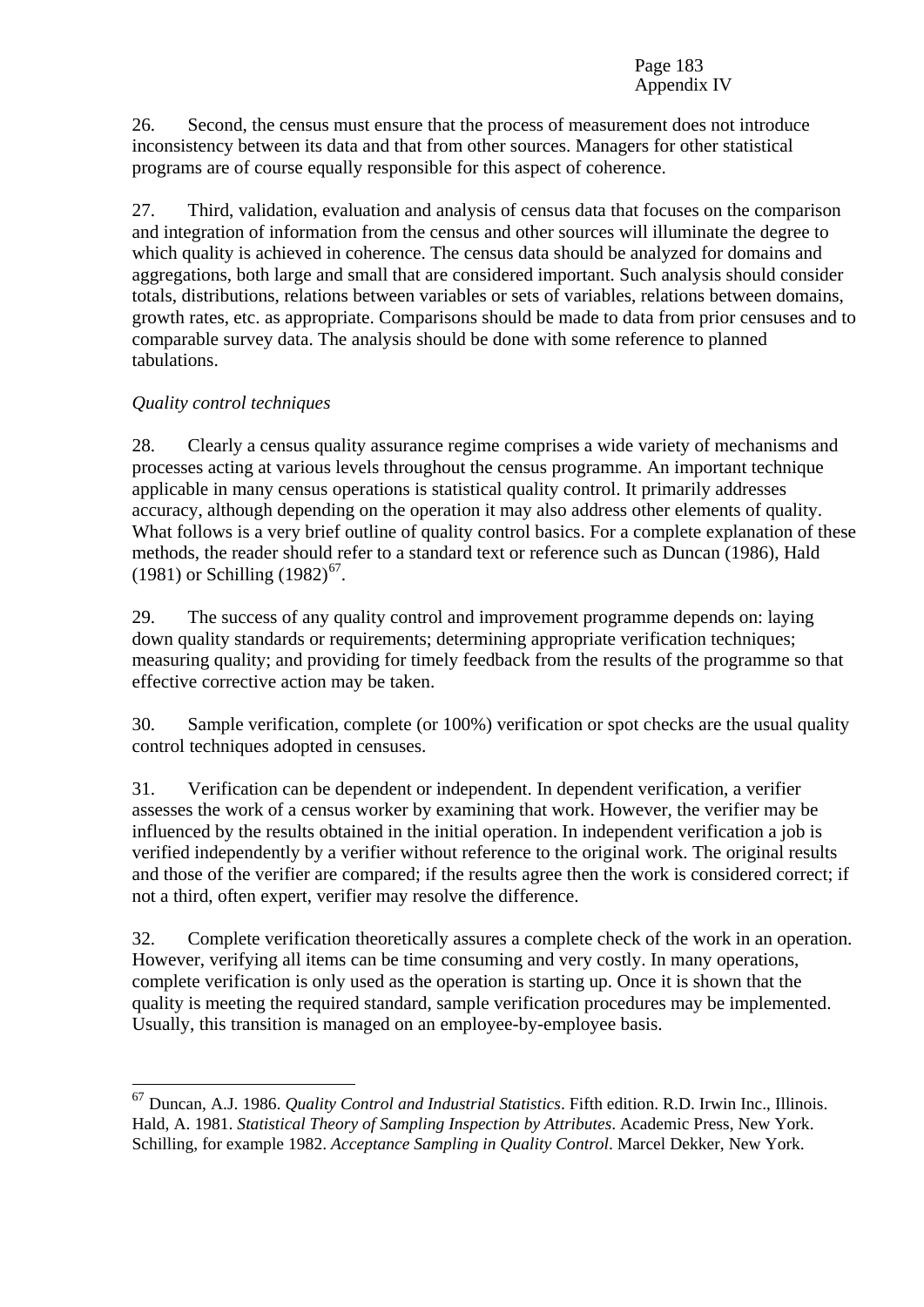33. Sample verification reduces the cost and can yield results almost as reliable as 100% verification. More experienced and skilled staff often do verification. To be effective the sample must be selected on a scientific basis using probability sampling. It will be designed on the basis of the expected or observed error rates of workers, the outgoing quality to be achieved, the cost of the operation in question and the cost of operating the quality control plan. It will be adaptable to adjust as the quality of work may change. For example, as outgoing quality improves then a reduced rate of quality control sampling may be suitable. Two types of sampling procedures are commonly used: acceptance sampling and continuous sampling.

34. Acceptance sampling is a quality control technique that establishes a sample design and decision rules to determine which batches are acceptable or unacceptable and is usually used in jobs like manual editing, coding, and key entry data capture where work is assembled in lots or batches. Each batch is either accepted or rejected on the basis of the verification of a sample chosen from the batch based on probability methods. The sampling plan is designed so as to provide an outgoing error rate below a certain value, called the average outgoing quality limit.

35. When work is continuous and it may not be possible to group the output into batches for verification, a continuous sampling plan or process control approach may be used. This method is applicable to processes which are fairly predictable in terms of their outputs and which consistently produce output that meets the quality standard – the process is 'in control'. Statistical process control is a methodology to ensure that such processes stay in control and to provide feedback for corrective action when not in control. Census operations where this may be applicable include: the printing of forms; automated data capture via intelligent character recognition (ICR) or optical mark recognition (OMR); and the scanning of forms for ICR/OMR.

# *Implementing a quality assurance and improvement programme*

36. The programme of quality assurance needs to be implemented in an integrated fashion throughout the design, development and execution of the steps in the census process. As examples, this section provides specific comments on quality assurance approaches applicable to a number of these steps.

37. The design of the census questionnaire(s) takes into account the statistical requirements of the data users, administrative requirements of the census, requirements for data processing as well as characteristics of the population. Because censuses often involve multiple collection methods, testing must be performed to ensure that questionnaires will work properly for all applicable methods. The questionnaire should include elements aimed at ensuring accurate coverage of the population (for example who to include, who not to include, where to be enumerated). Qualitative testing is required to check these issues and should cover an adequate variety of situations encountered in the population. In terms of content, quality assurance approaches for a census are similar to those for a sample-based survey. Qualitative tests and cognitive interviews should be planned to ensure that questions are clear and properly understood not only by the general population but also by special groups to whom certain questions are targeted or for whom there are particular issues of concern (for example the elderly, persons living alone, language difficulties).

38. With the advent of new technologies, introducing web-based questionnaires can provide options not available on their printed counterparts. These options can ensure greater quality in terms of question response and coverage. Such checks serve as opportunities for detecting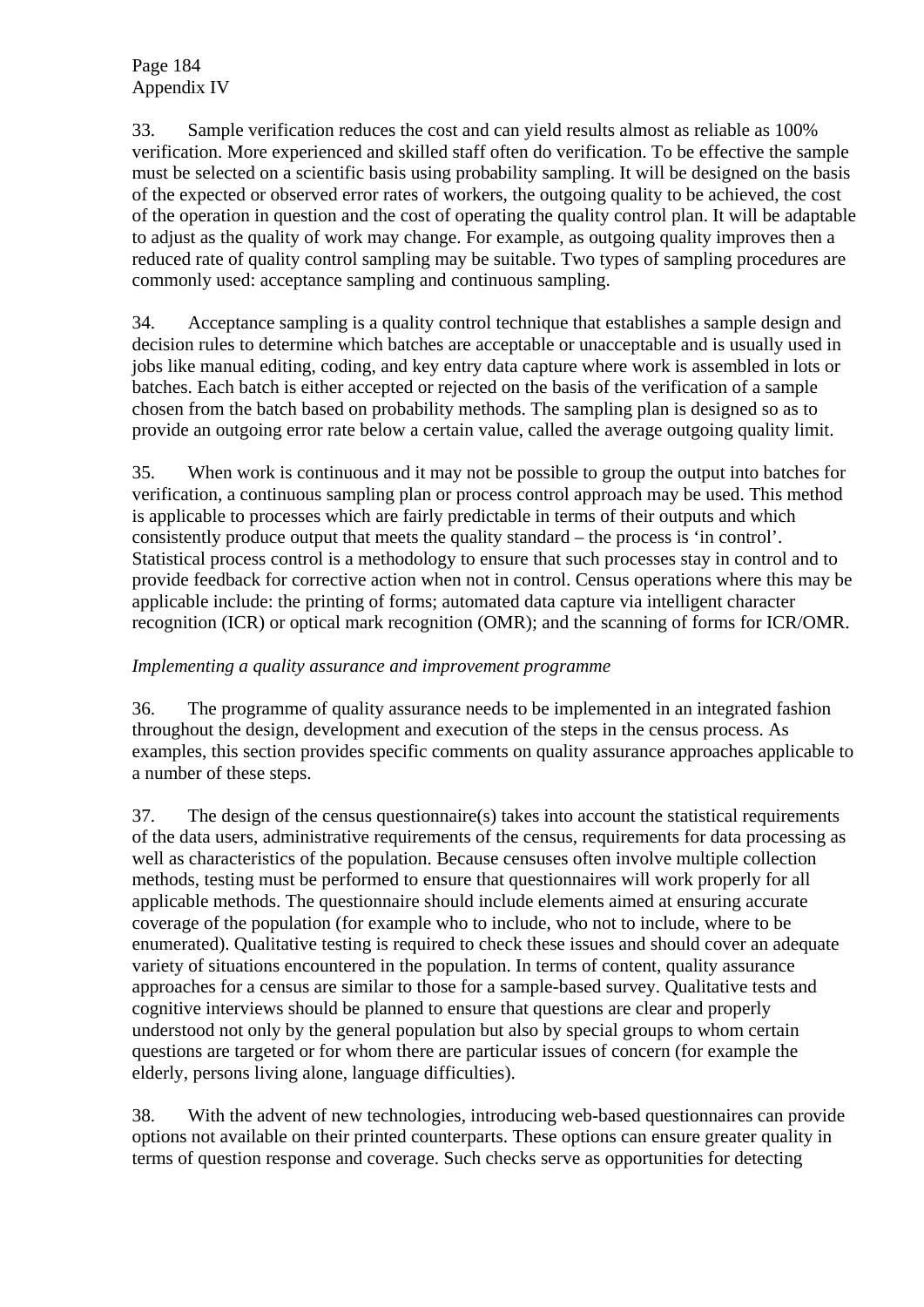inconsistencies and presenting them to respondents for correction or confirmation. The design and presentation of a web-based questionnaire to the respondent will differ from the paper version. This means that special care must be taken to minimize any potential mode effects arising from differences between the paper and electronic versions of the questionnaire. Hence, this should be an important topic to be considered in the testing program for the questionnaire.

39. A particular challenge in questionnaire design is to design the questionnaire to be respondent friendly while at the same time, meeting requirements for subsequent processing steps, especially for data capture and coding operations. The testing program must also ensure that these features are thoroughly tested prior to questionnaire finalization.

40. All of these factors should be tested on a small scale (qualitative testing) and then on a large one with a significant number of respondents. A large-scale test can detect a variety of potential issues that qualitative testing cannot. As well such tests make it possible to compare different design and format possibilities via split sample designs. The large-scale test also facilitates assessing how well the questionnaire fits into other census operations (for example collection, data input, coding).

41. Coverage is a critical element of accuracy. It has a direct influence on the quality of population counts and an indirect impact on the quality of all other data produced by the census. Thus the coverage concerns should be taken into consideration in the design and implementation of most census activities and their quality assurance programmes. Enumeration area boundaries must be carefully defined and mapped to ensure no area is omitted or included twice. Instructions and training on dwelling coverage for staff engaged in dwelling listing and enumeration must be clear, explicit and easy to understand. The target population must be well defined and related instructions and questions for both interviewers and respondents need to be carefully developed and thoroughly tested. Clarity and simplicity of instructions concerning place of residence for enumeration is vital to help ensure people are enumerated exactly once and at the correct location. This is particularly important in minimizing overcoverage. Questionnaires should included guidance or questions to assist with situations where it may be unclear whether certain persons should be included or not. Special procedures should be developed for difficult to enumerate population groups (for example remote areas, collectives or group quarters, persons with literacy or language difficulties). Processing procedures should be developed with a view to minimizing the risk of erroneously cancelling, losing or artificially creating households. A wellcrafted publicity campaign can play an important role in promoting census awareness and response, thus helping minimizing coverage error.

42. All of these steps, along with appropriate training, supervisory checks and quality assurance approaches during operations will help minimize coverage error. Nonetheless some coverage error is unavoidable. Hence it is important to measure, analyze and report on coverage error. This is best done via an independent post-census enumeration survey of a sample of census areas or via a Reverse Record Check methodology. Results of coverage studies provide an important evaluation of the current census and can also provide valuable guidance for the next census. Results in conjunction with the census counts themselves are a critical input for population estimation programmes. Analysis of census results vis-à-vis demographic projections of the population from the previous census can also be informative.

43. A second cross cutting topic, which can have a major impact on quality, is that of systems development. In particular the related dimensions of quality are accuracy, timeliness and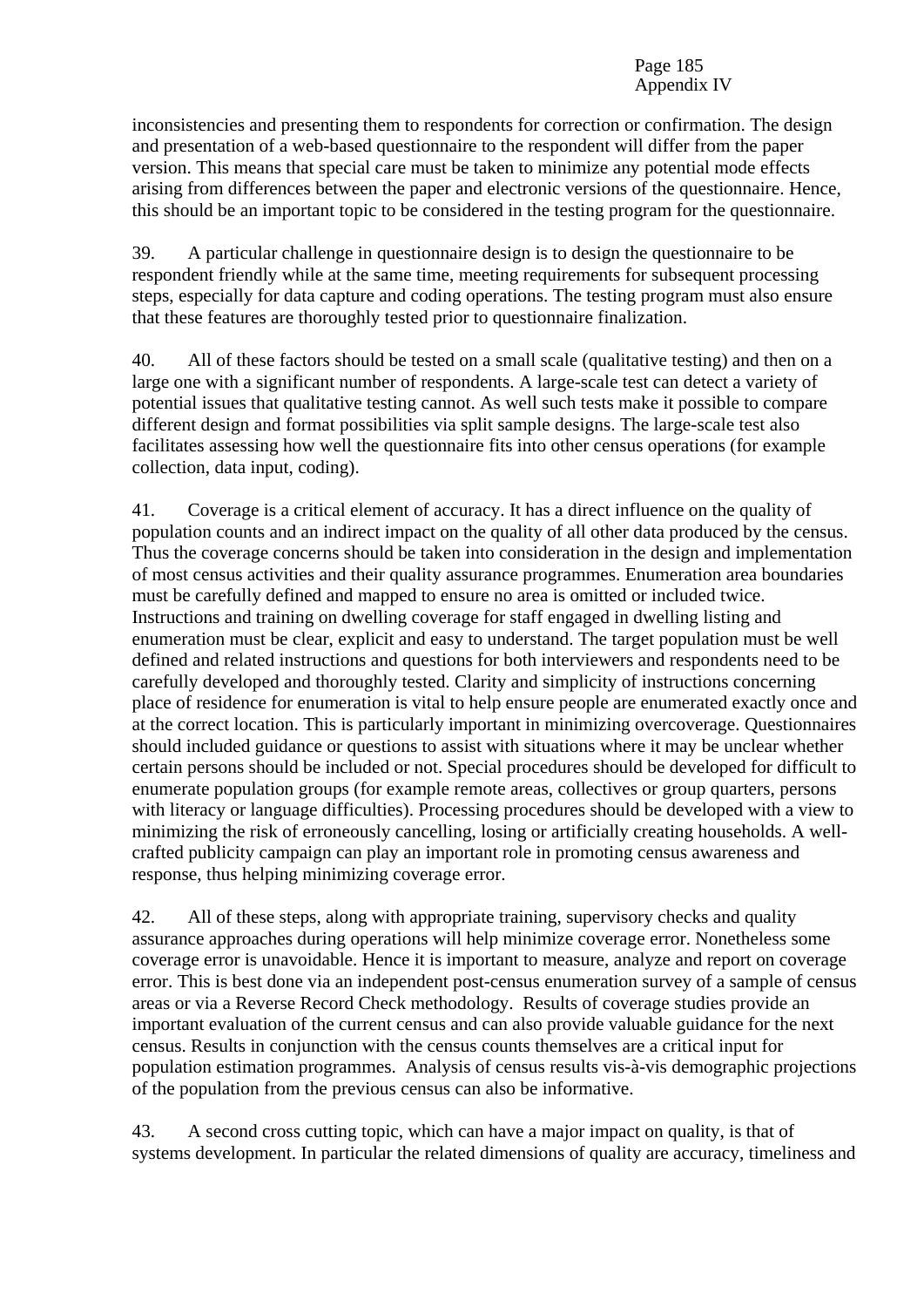accessibility. A modern census makes use of numerous automated computer driven systems to operate, manage and control everything from payroll to data capture, edit and imputation, coding, dissemination and others. This pervasive influence makes it very important that an integrated view be taken in the design of the overall architecture as well as the individual design and implementation of systems.

44. A standard methodology for systems development should be implemented and should include steps like: overall system architecture design; design and analysis of individual systems; programming or building of systems; functional testing of components and then of systems; testing of interfaces between systems; volume testing and user acceptance testing; system delivery and implementation; and evaluation. This should be done within a configuration management approach to: manage change; accommodate the reuse of standards and best practices; ensure that all requirements remain clear and valid; communicate each of these to developers and users promptly and precisely; and ensure that results conform to requirements.

45. Specifications must be well written and carefully analyzed to produce functional requirements. A standardized approach for change management is required. Ensuring the interoperability of different systems that must communicate with each other is particularly important. At each stage performance (timeliness) should be evaluated and outputs should be checked to conform to requirements. Many of the systems developed for a census will be used by numerous key entry, coding, editing and other clerical staff. Consequently it is very important that user interfaces be carefully designed and thoroughly tested. More generally, a welldeveloped standardized testing strategy should be applied throughout in an integrated fashion.

46. As well, there are a number of census processes that involve massive operations, either manual or automated. Examples of such operations include: dwelling listing operations, preparation of maps, printing of census materials, enumeration procedures, data capture and editing and coding (both manual and automated). Quality control procedures are particularly relevant and important for each of these.

47. Dwelling listing operations are commonly conducted by enumerators prior to or as questionnaires are dropped off at dwellings. It is particularly important at this stage to minimize both under-coverage and over-coverage of dwellings. To that end, enumerators' procedures must include quality checks to ensure the quality of their work. As well, supervisors should have planned spot checks as listing work starts and planned quality control procedures to be applied as work is completed.

48. When census questionnaires are mailed out, it is usually done on the basis of a list of addresses extracted from an address register. Address register maintenance itself will involve several steps of quality control. Nonetheless, prior to its use, the address list should be validated to confirm that each dwelling is included with correct address and geo-coding information and that no non-dwellings are included. Allowance must be made for dwellings under construction that may be completed prior to the census. This validation is a large operation in the field and is subject to errors. Since this work must be parcelled out to individual employees in batches, acceptance sampling quality control procedures will be appropriate. Again, spot-checking and close communications with supervisors will be important quality assurance steps.

49. Enumeration, whether by interviewing or by collecting completed questionnaires from the dwellings on the list, is similar. Usually one enumerator is responsible for all work in an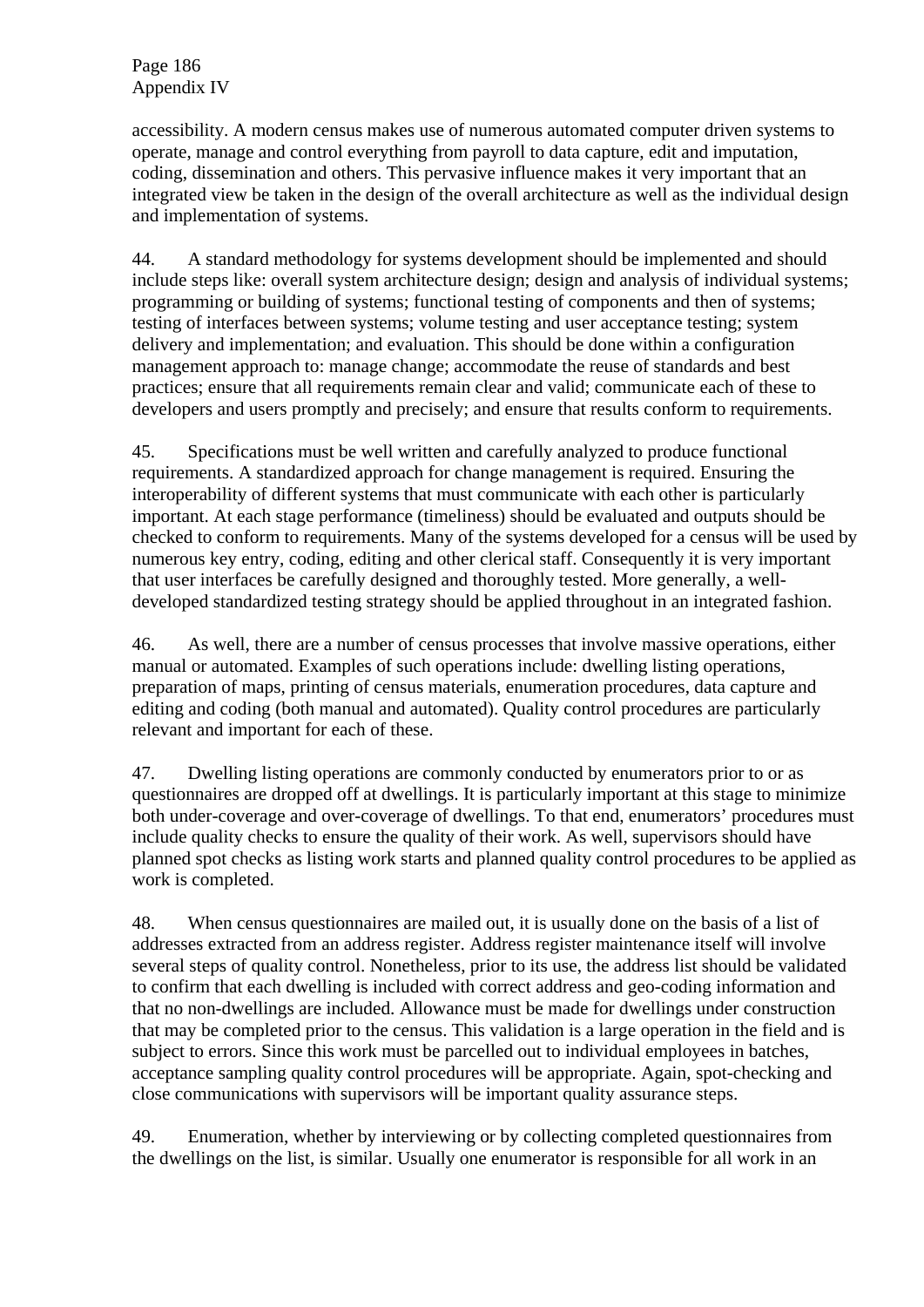enumeration area and will be required to implement a number of quality checks on their own work. Further acceptance sampling procedures, implemented by supervisors, will ensure the quality of various aspects of the enumerators' work.

50. Data processing is one of the crucial steps by which raw census data are converted into a complete edited, and coded master file useable for tabulations. In some of these processes the data are being transformed (for example data capture, coding) while in others the data are being corrected (for example edit and imputation). New errors can occur in any of these operations and all three types of quality control techniques can be useful.

51. A first step where errors can occur is data capture. In conventional key entry data capture, where clerks read questionnaires and key in the data, range checks and certain consistency checks can be built into the data entry software so that when a potential error is identified the data entry clerk can be required to re-key the field. Data entry must be independently verified. At this stage dependent or independent verification on a 100 per cent basis or acceptance sampling procedures can be adopted. Feedback of error rates and related information must be available operator-wise, batch-wise and field-wise.

52. In data capture operations involving scanning of questionnaires and data capture via ICR/OCR, quality control procedures will be necessary as well. First, operation of the scanning equipment will incorporate quality control procedures to ensure the equipment continues to work properly; this could take the form of process control. Such operations will typically also require a key entry step – with quality control steps as outlined above -for data capture of questionnaires that could not be scanned or where the image was unusable by the ICR/OCR software.

53. Manual editing and coding, including computer-assisted methods, should be thoroughly verified by another set of personnel. This verification can be dependent or independent. Depending on the resources available, verification may be done on a sample or 100 per cent basis or incorporate both approaches in an adaptive methodology. Again, a number of techniques are applicable and the resulting information must be made available operator-wise, batch-wise and field-wise to best facilitate corrective action and for post-hoc analysis.

54. Computer edits play an important role in error detection and correction. Detailed consistency and other checks can be laid out in consultation with subject matter experts. In some circumstances, errors may require follow-up with respondents for correction. More commonly errors can be corrected manually by reference to original questionnaires (or questionnaire images) or automatically. Careful control has to be exercised over the quality of incoming data. Batch statistics giving number and percentage of edits field-wise would give an idea of the kind of errors that the documents are subject to. Any particular problem areas should be thoroughly investigated.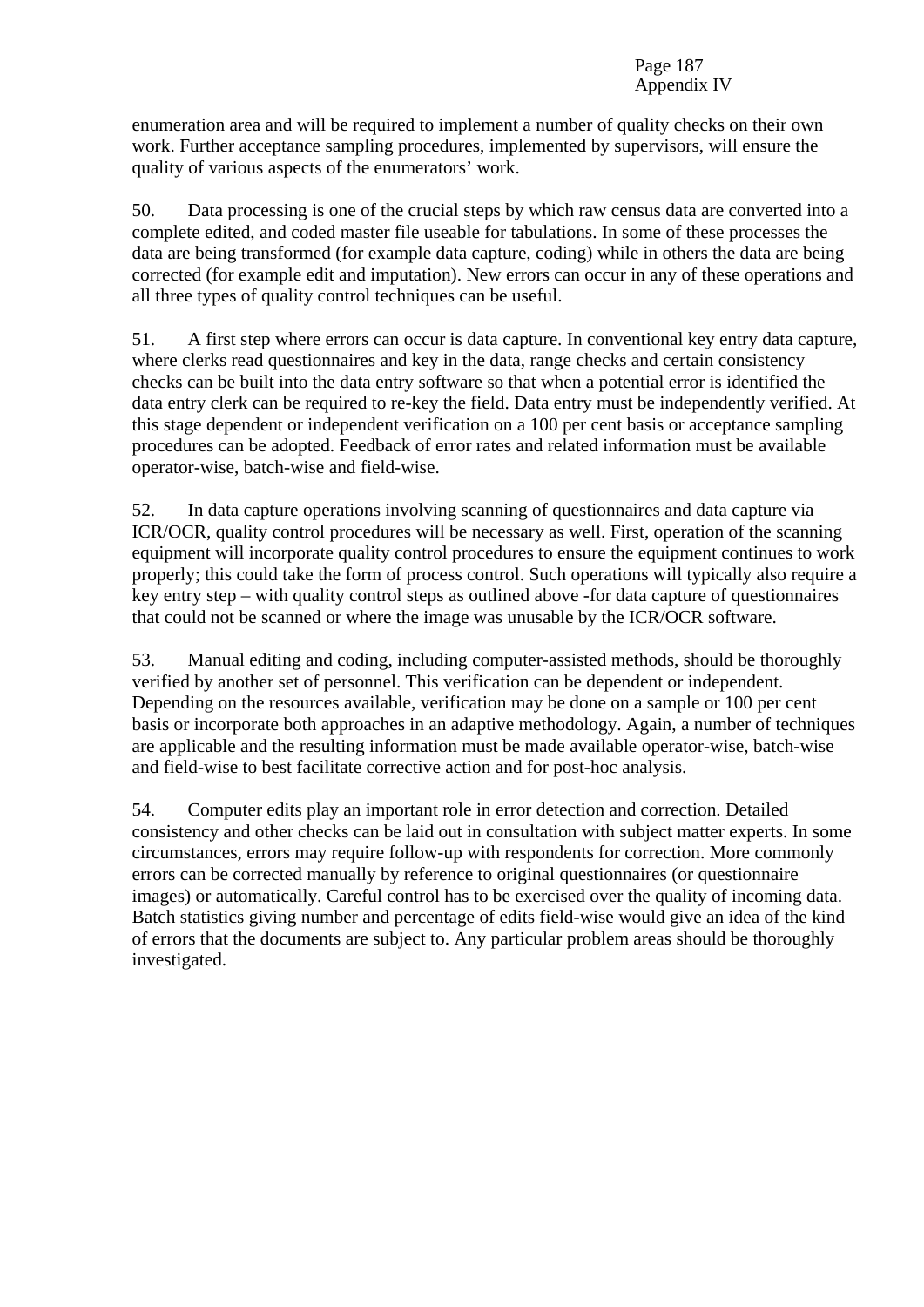### **Appendix V: Methods of census evaluation**

1. The choice of evaluation methods to be used depends upon the evaluation objectives. Both gross and net error must be taken into account in developing the overall evaluation plan. Gross coverage error in a census is defined as the total of all persons omitted, duplicated, or erroneously enumerated. Net coverage error takes into account the underestimates due to omissions and the overestimates due to duplications and erroneous inclusions. When omissions exceed the sum of duplications and erroneous inclusions, a net undercount is said to exist; otherwise, a net over-count results. Similarly, both gross and net content errors have to be considered in the evaluation design.

2. A number of methods are available to estimate the coverage and content error of censuses. These include:

- (a) Quality control techniques such as internal consistency checks;
- (b) Comparisons of results with other data sources including previous censuses, current household surveys, and/or administrative records;
- (c) Record-checking, in which individual census records are matched against alternative sources and specific data items are checked for accuracy;
- (d) Some evaluations analyze, interpret, and synthesize the effectiveness of census components and their impact on data quality or census coverage;
- (e) Post-enumeration surveys are used to estimate census coverage error;
- (f) Post-census surveys designed to measure content error are usually known as reinterview surveys; and
- (g) Ethnographic and social network methods provide a way to study the effects of mobility on census coverage or to measure census coverage of specific subpopulations.
- 3. Other evaluation methods are also used. These include:
	- (a) Surveys to determine customer satisfaction with data collection instruments or questionnaire assistance; and
	- (b) Focus group interviews to learn how or why respondents behave in a certain way.

### *Designing an evaluation program*

- 4. The following basic recommendations can be applied to any evaluation program:
	- (a) Begin planning the evaluation program early in the census cycle. Early planning and design of a structured evaluation program allows appropriate consideration and accommodation of evaluation and experiment needs during the census design;
	- (b) Decide the high-level scope and focus of research programs before developing research proposals. Define general selection guidelines or criteria, select research topics, and identify high-level research questions before designing the evaluations and experiments. Identify areas to meet the needs of external data users and internal census planners and set evaluation priorities accordingly;
	- (c) Develop study plans for each evaluation and experiment. These project-level plans become the designated baseline documentation for achieving program research goals;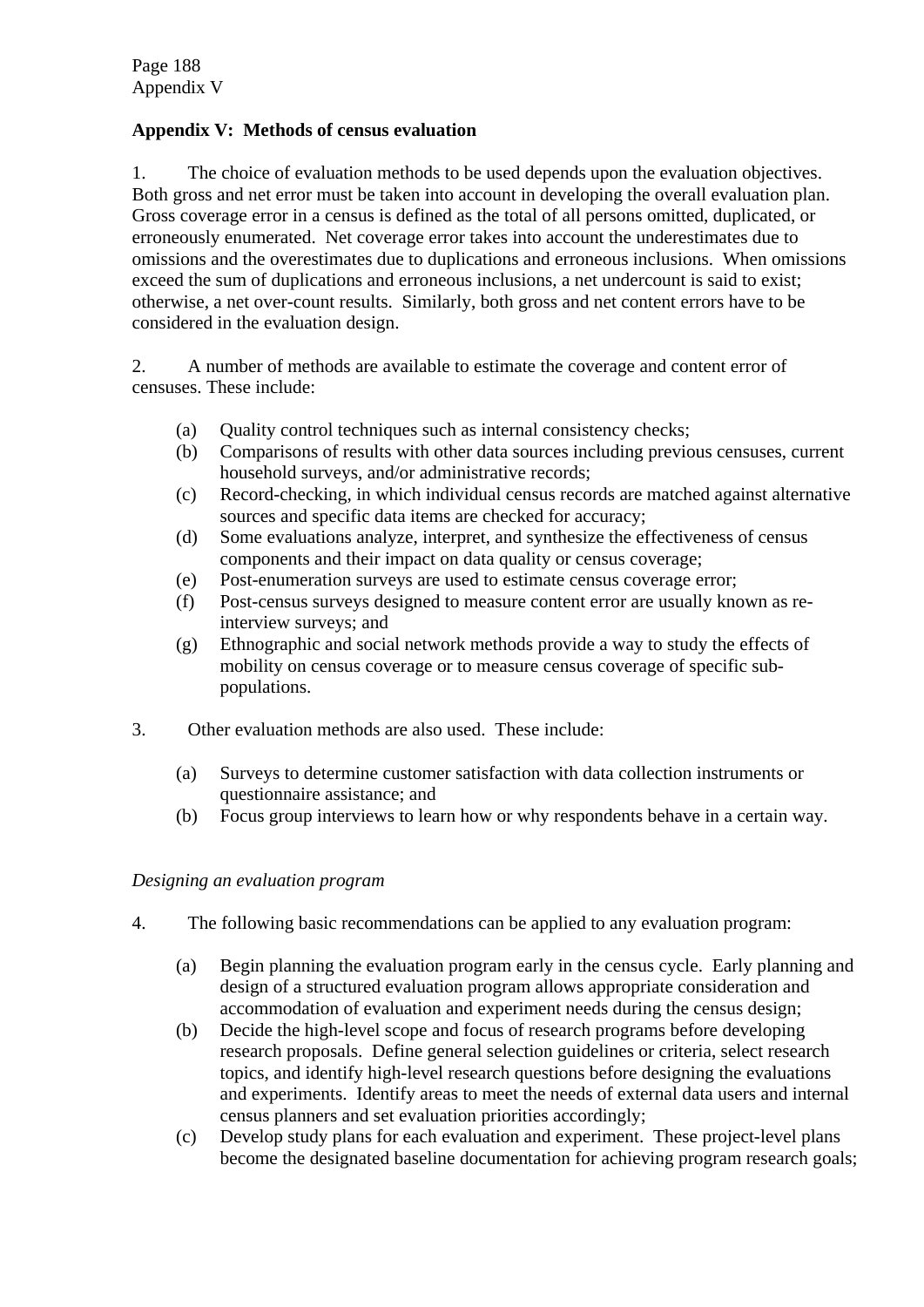Page 189 Appendix V

- (d) Develop a standardized Change Control Plan, which describes a protocol to initiate a change process. Recommendations for change (including the reasons for the change and critical implications) are submitted to a Change Control Board. The Change Control Board assesses implications of the change and approves or disapproves it;
- (e) Develop a milestone schedule for planning, designing, and implementing the research program. Include in the milestone schedule dates for issuing results of the operational assessments, evaluations, and experiments. Changes to the schedule should also go through the Change Control process;
- (f) Anticipate delays or the need to cancel some planned evaluations. During a census, staff may become overburdened with either too much evaluation work or too much of a combination of evaluation and production work. Attrition of project managers is virtually inevitable and can also be a reason to delay or cancel evaluations;
- (g) Explore ways to incorporate real-time evaluations during the course of the census; and
- (h) Develop a Risk Management Plan which identifies potential risk events and their probability of occurring, provides measures of potential impact, offers strategies for dealing with risks if they occur, and identifies the area(s) responsible for addressing each risk event. The Risk Management Plan should be a "living" document where risks can be modified as needed.

5. Register based censuses also need to be evaluated. There are a number of methods of evaluation that could be used.

6. One approach could be to compare data from a past traditional census with register data from the same time. If countries have used I-D numbers in the census then comparisons could be undertaken at the individual level, thus enabling estimation of under and over coverage. Longitudinal databases would enable estimates to be carried forward.

7. Labour force surveys provide another source to check the validity of register based censuses. Again, checks can be made at the individual level where I-D numbers have been used. One problem is that it may not always be possible to determine unambiguously which data source is the correct one.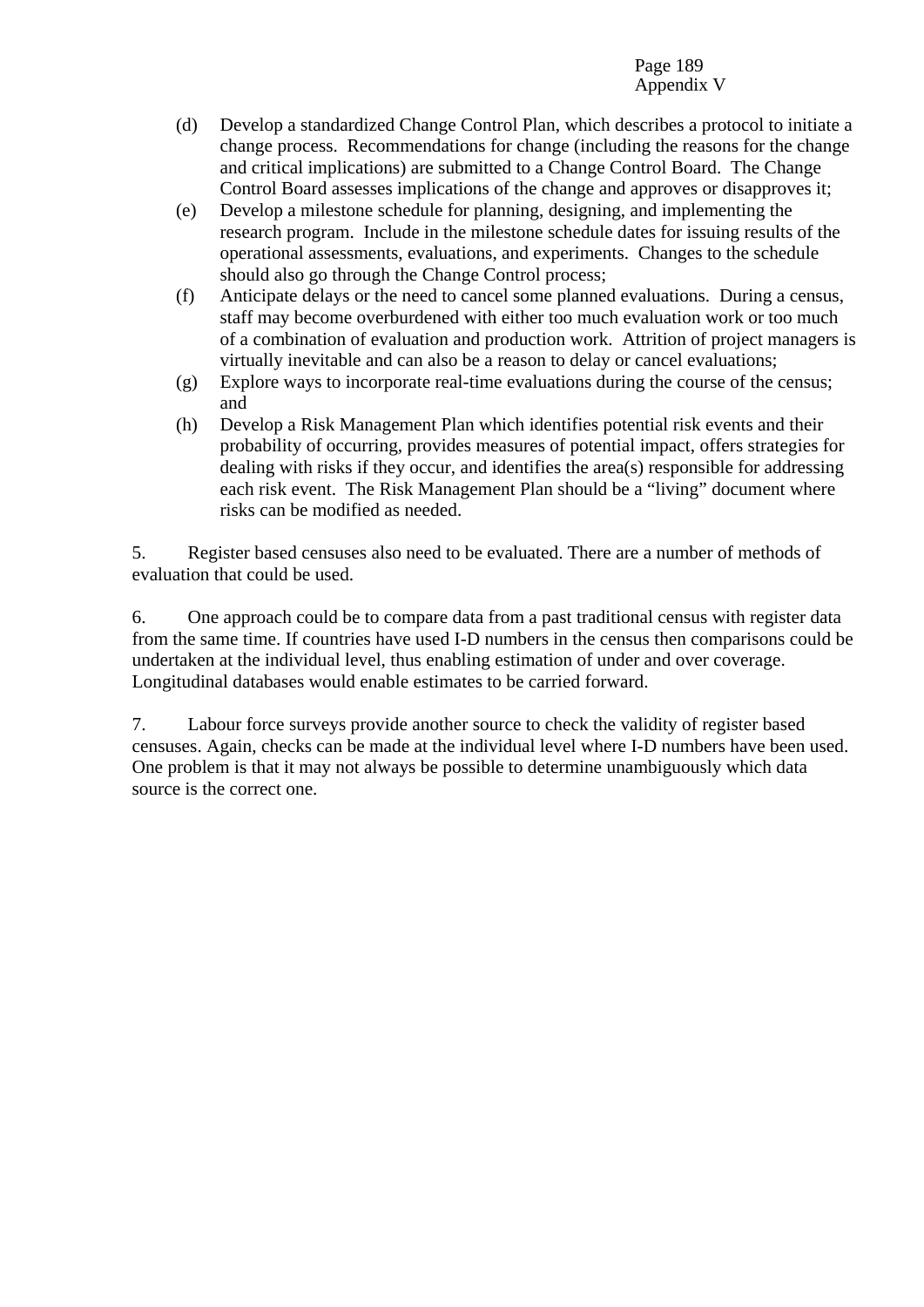# **Appendix VI: The scope and design of consultation programs**

1. Consultation on a range of subject areas is an indispensable step in the preparations for the census and should be instigated early in the planning cycle. Consultations should cover (where necessary):

- (a) Enumeration methodology;
- (b) Census topics and questions;
- (c) Definitions;
- (d) Classifications;
- (e) Sampling;
- (f) Planned tabulations;
- (g) Geographic boundaries;
- (h) Processing;
- (i) Edit and imputation;
- (j) Confidentiality and disclosure control;
- (k) Coverage and data quality; and
- (l) Dissemination and conditions of use of the data.

2. Such consultations will assist the census authorities in planning for a census that is as responsive as possible to the needs of users, and can also serve to foster a wider and more informed understanding of, and support for, census plans and activities. The ultimate goal will be a greater participation in the census enumeration.

3. The user communities to be encompassed by such a programme of consultation should include (either individually or collectively):

- (a) Central government departments and ministries;
- (b) Local government authorities;
- (c) Health service providers;
- (d) Public and utility services, such as energy suppliers, water authorities, fire departments, the police, etc;
- (e) Academics;
- (f) Market researchers and other professional and/or private sector bodies; and
- (g) Other organisations or individuals representing the economic, social, educational and cultural life of the country.

4. Consultation may be conducted through a variety of means and media. It can, for example, be carried out through formal and regular meetings of Advisory Groups or Working Groups comprising invited representatives of the user communities and census authorities, or more directly, by means of public consultation papers and questionnaires. The increasing accessibility and use of census authorities' websites enables such direct consultation to be carried out among a wide audience including individual organisations and members of the public alike. In addition, census authorities may wish to consider *ad hoc* public meetings or bilateral meetings as means of discussing either particular census issues or more general plans and developments.

5. It is often more useful to conduct consultation separately with different types of user with common interests and perspectives, such as administrators, planners, policy makers, finance controllers, demographers or market researchers etc, rather than adopting a strategy of holding simultaneous meetings for all data users. Such combined meetings often prove frustrating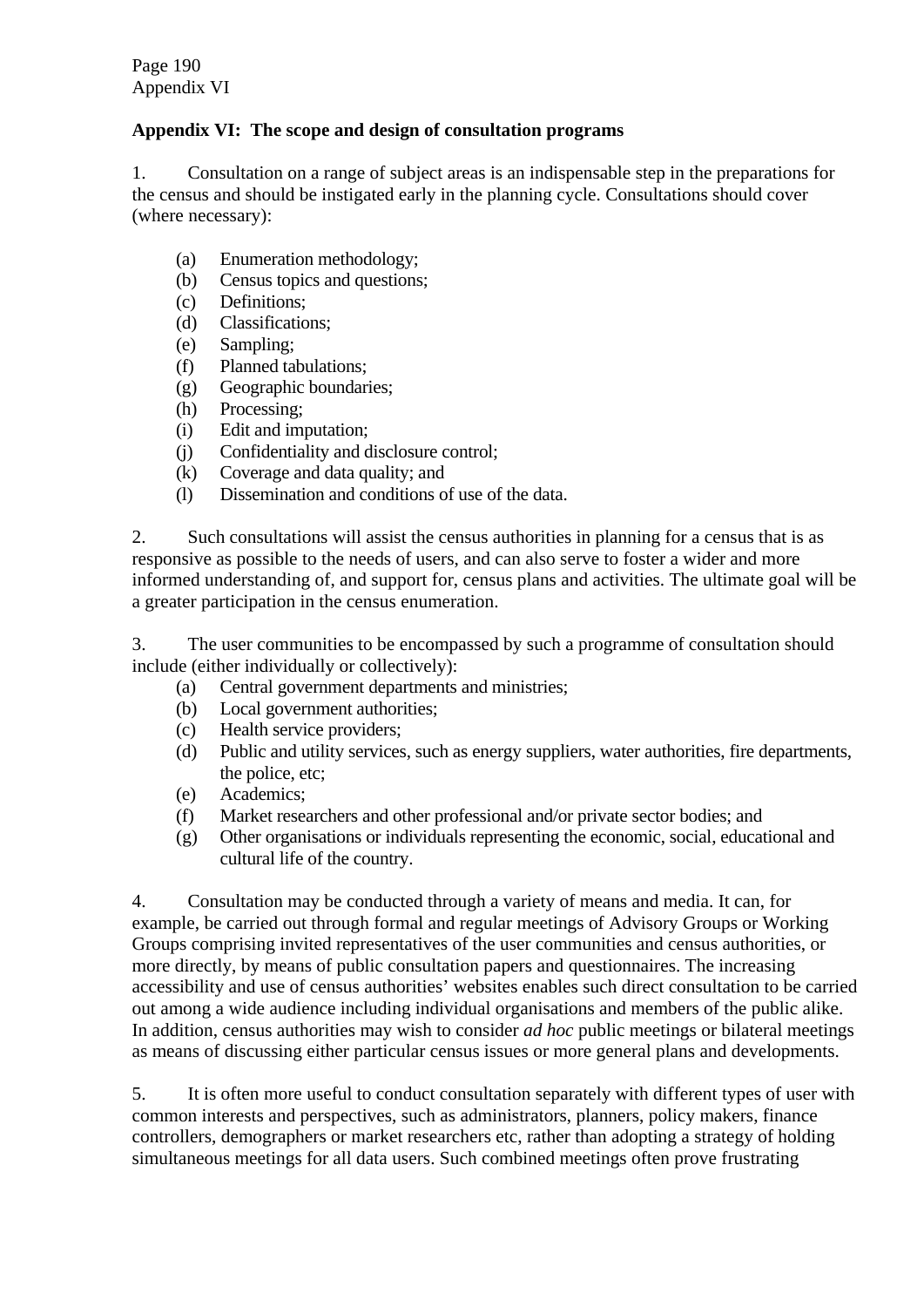#### Page 191 Appendix VI

because there are substantial differences among users in their technical background and expertise and in the level of their interest in the detail of the census content and operation.

6. A particularly key area for consultation with users will be in establishing the requirements for statistical data on each census topic. Though there will likely be a set of core topics by means of which National Statistical Institutes will want to collect information to fulfil international obligations, many questions will be included to meet purely national and local requirements. To justify the inclusion of particular census topics, therefore, consultation with the user community should aim to ascertain the business cases for a range of topics to be considered. The criteria for accepting these topics should be that:

- (a) There is a clearly demonstrated need;
- (b) Users' requirements cannot adequately be met by information from other sources;
- (c) Relevant questions should be shown, in tests, to have no significantly adverse effect on the census as a whole, particularly the level of public response; and that
- (d) Practicable questions can be devised to collect data that is sufficiently accurate to meet users' requirements.

7. In order to complete the preparatory work for the census and to carry out the enumeration, the Census Office will have to expand its staff substantially and involve the cooperation of numerous government and non-governmental bodies to assist in providing personnel, equipment, supplies, accommodation, transportation or communication facilities to help in the census work. As a result, large numbers of temporary personnel will have to be trained and the contribution of a diverse group of national and local organisations will have to be effectively mobilised.

8. Because of the particular importance of the role that local government authorities can play in planning and assisting in carrying out the census, NSOs may wish to establish special working relationships with such bodies through separate liaison mechanisms. Areas in which such partnerships can be beneficial to both the national Census Office and local authorities themselves are in:

- (a) Establishing mutually agreed address lists for enumeration (since local authorities may often have access to alternative address lists than those generally available to census takers, particularly if there is no standard national address register established);
- (b) Local authorities appointing their own census liaison officer to act as a focus for ensuring that local needs and conditions are well understood by the census authority and that good communication with local census field staff is established;
- (c) Advising on the characteristics of local populations, particularly the location of hardto-count groups (such as the elderly or infirm) in order to determine the most effective means of carrying out the enumeration at the local area level; and
- (d) Assisting with local recruitment of field staff, publicity and helpfulness.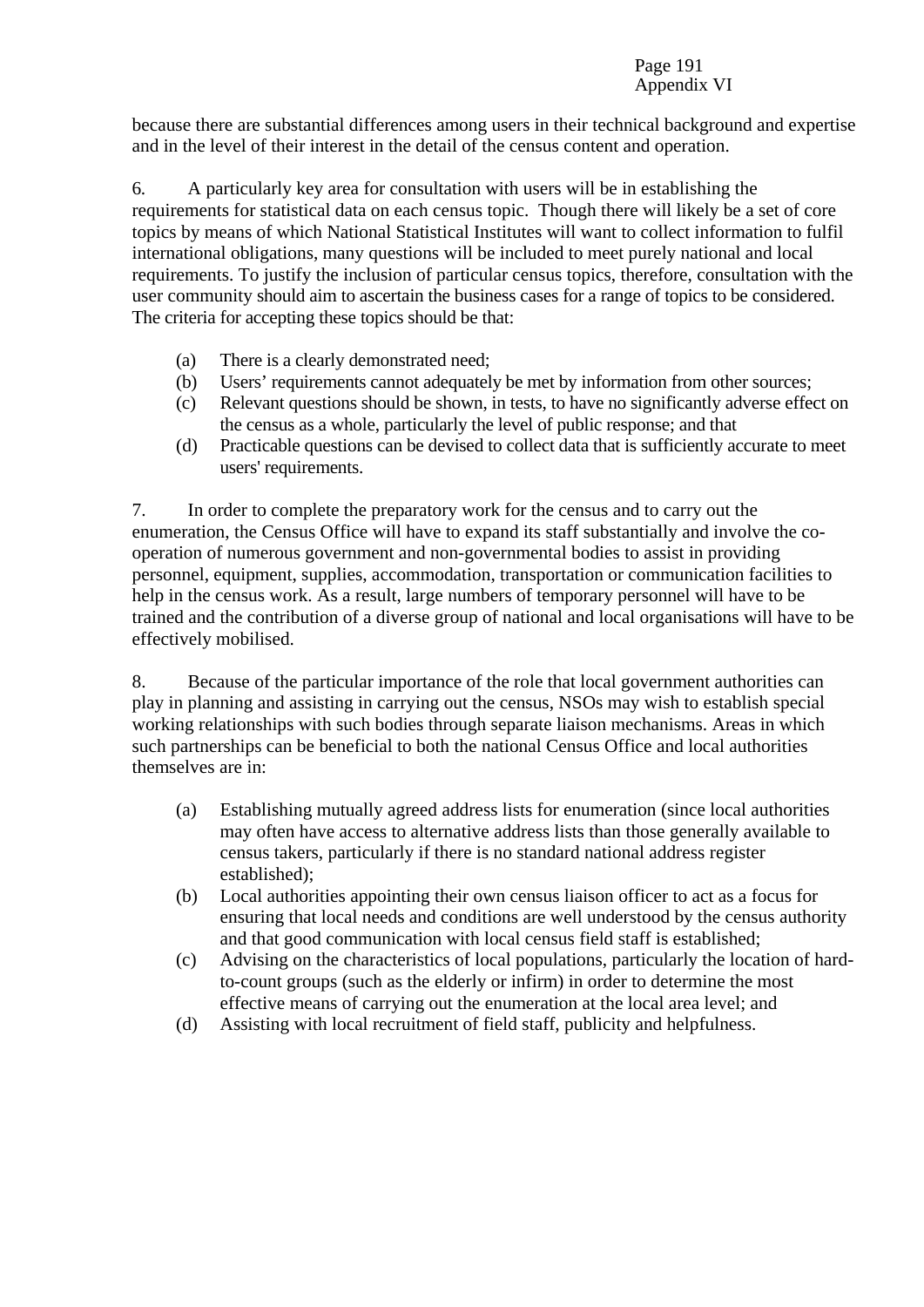## **Appendix VII: Implementation of a publicity and information campaign**

1. Public acceptance and cooperation is essential to ensure the success of the census. A large-scale publicity and information campaign is recommended to inform the population of the census and to explain its purpose. Implementation of the publicity program is best undertaken by experts in the field of public relations, advertising and sociology. Such expertise is frequently not found within the national statistical office, and it may be appropriate to outsource some or all of this work. The publicity program may include:

- (a) Public Relations-campaign;
- (b) Advertising campaign;
- (c) Monitoring of public opinion; and
- (d) Monitoring of the mass media.

2. Following the census, a second information campaign is necessary to inform the public about the census results, to demonstrate how the statistical data collected are being used, and to thank the general public for participating in the census. Reassurances can also be given that privacy and confidentiality continue to be respected. This will have the effect of strengthening the image of the national statistical service.

### *Defining issues and target audiences*

3. The before-census campaign is the main part of the program, and will have the strongest influence on the success of the population and housing censuses and on the quality of data produced.

4. An important first step is the identification of the specific census collection issues and the target audiences for the publicity.

5. The issues for the population and housing censuses should be defined on the basis of the existing situation of the country, taking into account the demographic, economic, ethnic, language and religious structure of the population. It is necessary to identify citizens' concerns to define the particular target audiences, as well as to select appropriate implementation methods to effectively reach these groups, inform them about the census, and foster a more positive attitude toward the census.

- 6. Some basic issues common to most countries:
	- (a) Individuals refusing to participate in the census;
	- (b) Individuals providing unreliable information about themselves; and
	- (c) Individuals difficult to locate, especially the more mobile youth.
- 7. Specific issues can include the following:
	- (a) Presence within the country of territories with unstable political and social conditions, where relations between the people and state authorities may be volatile;
	- (b) Presence of socially uncooperative population groups, their unwillingness to participate in public activities; and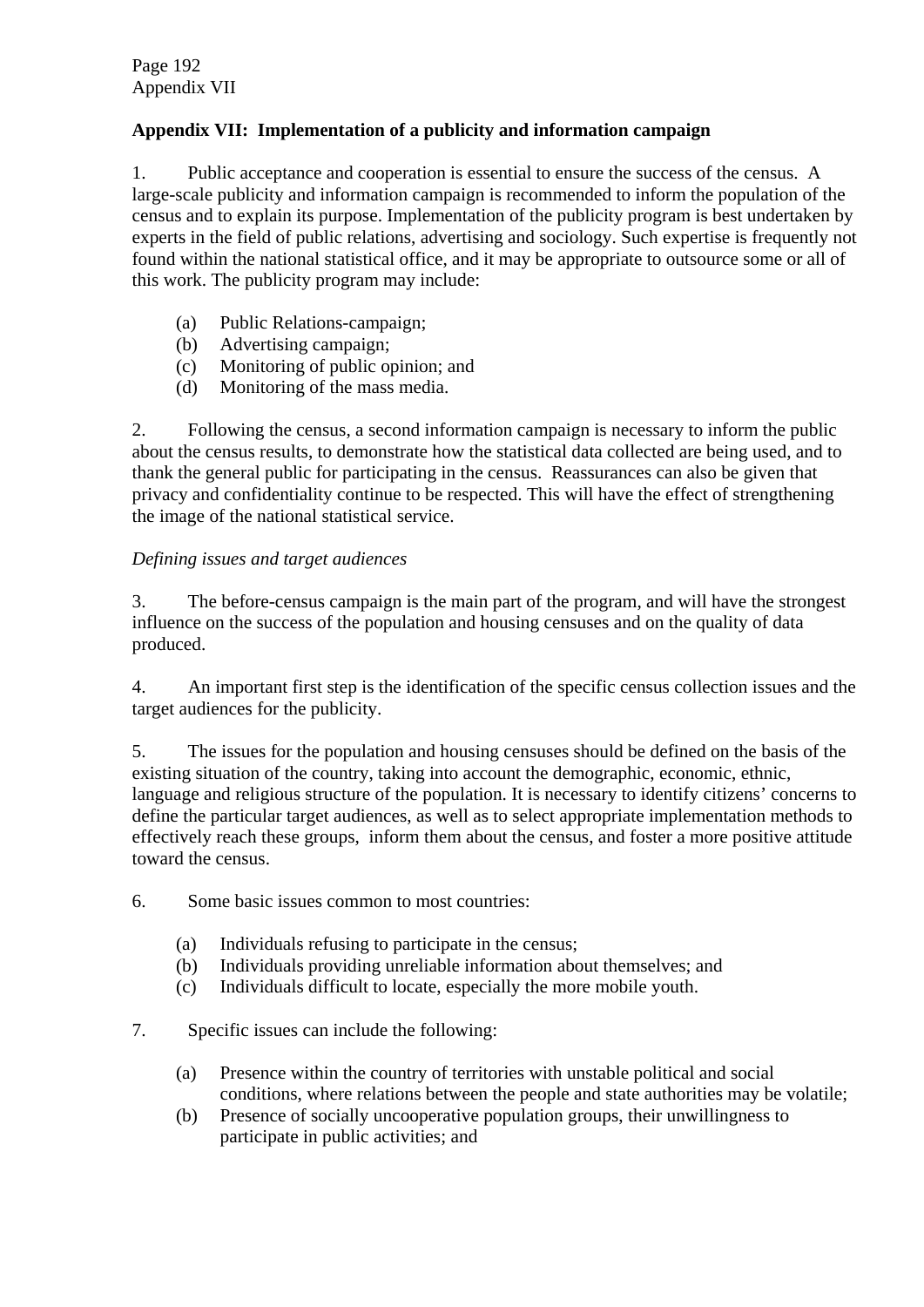#### Page 193 Appendix VII

- (c) Desire from a party of citizens to express a protest towards the state in the form of refusal to take part in the census.
- 8. Common citizens' concerns include the following:
	- (a) The census is used for fiscal purposes
	- (b) The census is used to build a government database
	- (c) The census will be used for oppression of minority national and religious groups
	- (d) The census will be used to reveal illegal migrants
	- (e) The census will be used to reveal or to control "anti-social elements", persons on the outside of established society
	- (f) Criminal elements will impersonate census-takers in order to gain access to property or information
- 9. Target audiences can be both broad as well as specific. Examples follow:
- 10. Social-demographic groups:
	- (a) Population by age groups (children of school age and teenagers, youth under 30 years, middle-aged persons, elderly people);
	- (b) Social groups by employment type (school children, students, employed and unemployed population);
	- (c) Professional groups (workers, businessmen, housewives); and
	- (d) Inhabitants of megalopolises, large, medium and small cities, village settlements, people living in remote areas.
- 11. Groups with concerns:
	- (a) Persons with high incomes;
	- (b) Illegal migrants;
	- (c) Persons without a fixed or legal residence;
	- (d) Persons working far from their residence and family, or who may find it difficult to participate in the census procedures due to long periods of stay at work; and
	- (e) Inhabitants of areas where there are national or religious tensions or conflicts.

#### **Main messages**

12. There are a wide variety of potential issues that can affect a census publicity campaign, and identifying them is an important part of the before-census campaign, for example:

- (a) Privacy and confidentiality of information given;
- (b) Whether the information provided was actually put to good use;
- (c) Cost of the census;
- (d) Potential use of census information for non-statistical purposes;
- (e) Requirement that name and address be included on the census form; and
- (f) Concerns about potential government intrusion into private affairs.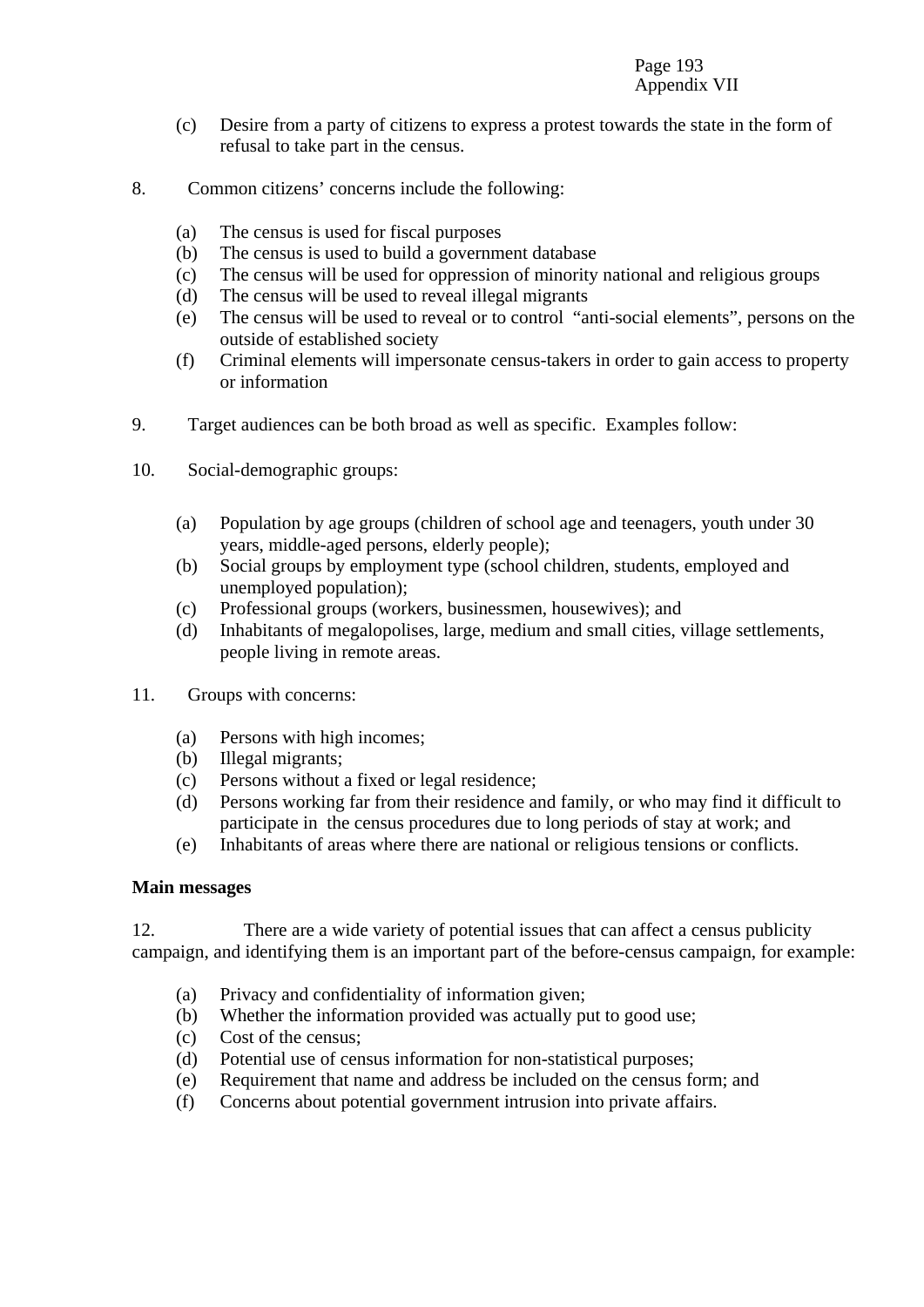13. There are several main messages that census agencies will need to communicate to the public in order maximize outcomes for the census, for example:

- (a) Privacy and confidentiality will be protected (there are penalties for enumerators and other staff who misuse information, the information will not be used for administrative purposes, individuals will not be identified in any published information)
- (b) The census serves the public good as an important source of information to plan for the future;
- (c) Filling in the form is a duty of the citizen, which will benefit the person's country and community;
- (d) Cooperation is mandatory.

14. Care is necessary in finding the correct balance between these different messages. For example, an over-emphasis on the obligatory nature of the census may serve to reinforce negative perceptions that the census is an imposition by the state on the population, rather than an activity for the common good.

15. Many countries successfully develop a census logo and slogan. A simple but effective slogan and distinct logo can be used in all national and local advertising campaign and in all types of media, booklets, posters, brochures and souvenirs. The slogan and logo should be memorable and positively perceived. A logo and/or slogan that are well recognised from initial stages of the publicity campaign may serve to improve 'brand recognition' for the census. A respondent may therefore feel more reassured that the enumerator is part of the official census process.

Examples of slogan: United Kingdom in 2001 – "*Count me in Census 2001*" Russian Federation in 2002 – "*Write down yourself in the history of Russia*"

# **Publicity campaign activities**

16. The public relations campaign may represent interactions with:national and regional mass-medias; regional statistical institutes; municipal bodies, the general public and other organizations. The following activities may be part of the publicity campaign:

| Organization and advertisement of press   | Participants can be heads of national       |
|-------------------------------------------|---------------------------------------------|
| conferences, round tables, briefings      | statistical services and their territorial  |
| (including internet press-conferences),   | bodies; members of Government and           |
| scientific conferences. These can also be | Parliament; parliamentarians and regional   |
| part of television and radio newscasts.   | officials; important and influential public |
|                                           | and political leaders, scientists-          |
|                                           | demographers, economists, politicians,      |
|                                           | leaders of religious groups and national    |
|                                           | communities, famous people.                 |
|                                           |                                             |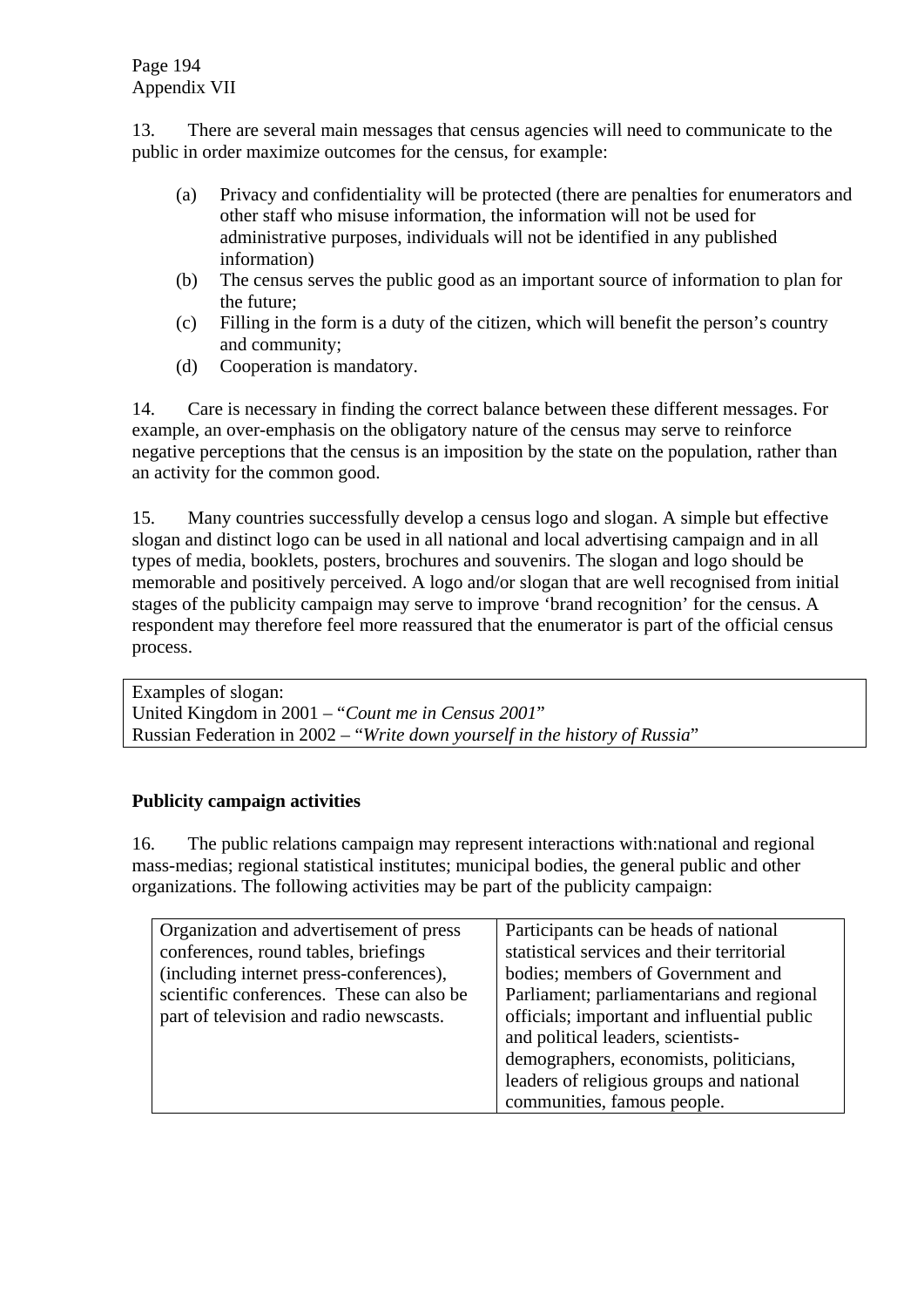| Informing of support of the census from<br>high level officials                     | Distribution of official documents in<br>support of the census by high ranking<br>national and regional government officials<br>or the personal position of public opinion<br>leaders.                                                                                              |
|-------------------------------------------------------------------------------------|-------------------------------------------------------------------------------------------------------------------------------------------------------------------------------------------------------------------------------------------------------------------------------------|
| Media relations                                                                     | Discussions with journalists on issues of<br>census content and relevance; creation of<br>journalistic pool; organization of visits of<br>the journalists to observe census<br>preparations; preparation of information for<br>mass media press releases on census<br>preparations. |
| Organization and advertisement of special<br>projects for separate target audiences | Concerts, competitions, exhibitions with the<br>purpose of attraction of youth and national<br>minorities; creative measures such as<br>quizzes; thematic programs on radio and<br>television and census materials for children<br>to attract adults to the census through          |
| Dispatching messages to public opinion<br>leaders                                   | Direct dispatch of letters to public opinion<br>leaders with the appeal to act in support of<br>the participation in the census.                                                                                                                                                    |
| Direct information and advertising                                                  | Use of leaflets, booklets, posters, brochures,<br>souvenir production as the traditional form<br>of attracting public attention to the issue.                                                                                                                                       |

17. *The* advertising *campaign* ensures the greatest possible coverage of the audience through the use of central and regional television, radio, and printing of outdoor advertising on boards established in cities and highways.

18. The advertising campaign should be based on specially developed creative concepts through rigourous use of *expert* testing including focus groups, keeping in mind the needs and concerns of various target groups and regional features. The census is not a 'conventional' product or service, and innovative forms of advertising may need to be considered, particularly to target certain 'problem' groups in the population.

19. The advertising campaign on radio and television can be carried out in multiple stages:

- (a) The first stage of advertising campaign should have a motivational and informational character;
- (b) The second stage can be directed towards explaining the importance of participation in the census; and
- (c) The third stage should reiterate even more strongly the importance of participation in the census, addressing possible issues of concern such as confidentiality of information collected.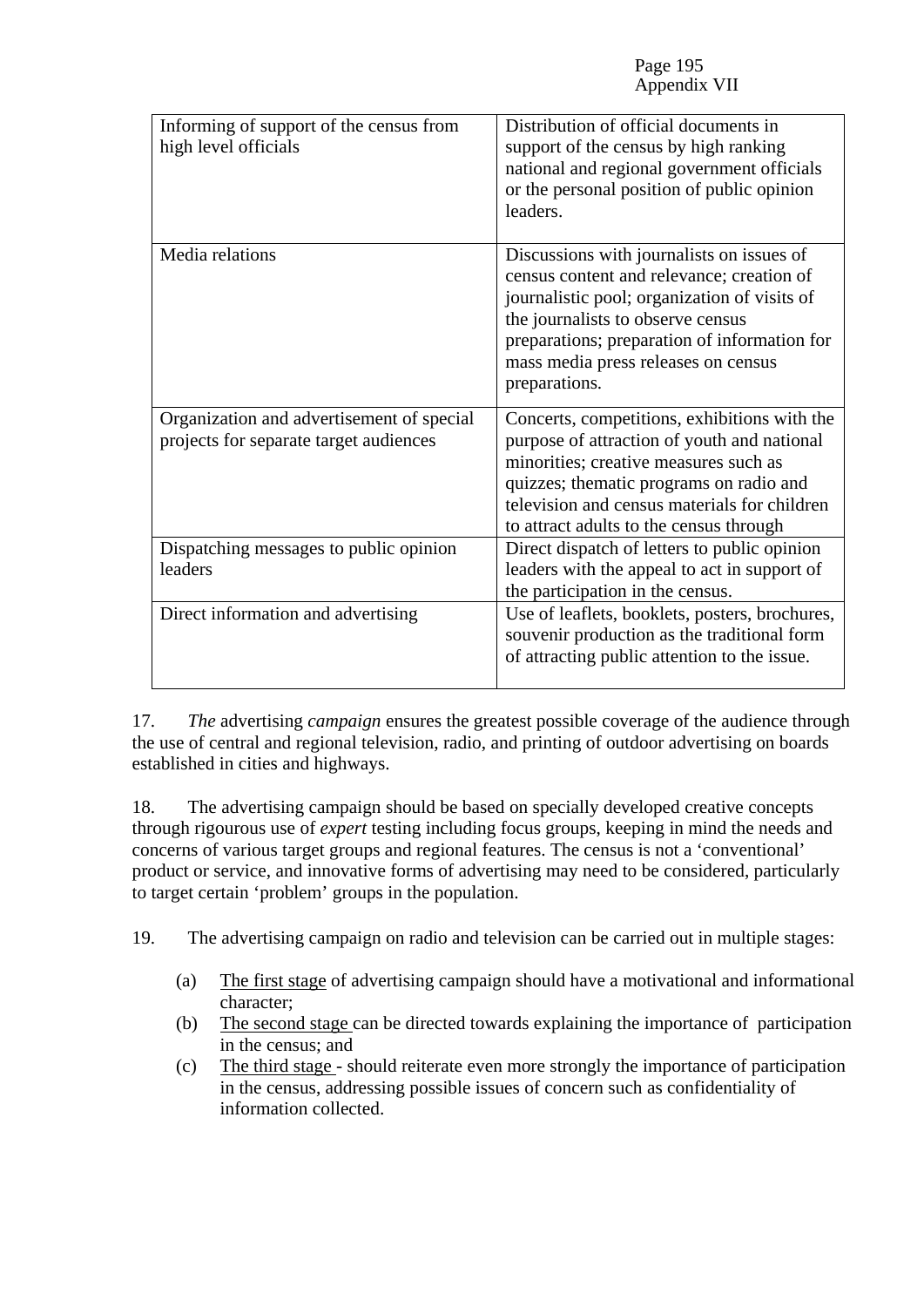20. Introduction of central and regional television and radio channels at different stages depends on the advertising strategy developed. It is not essential to film professional actors in advertising clips. It may be more persuasive to use non-actors in advertising clips.

21. The languages used for advertising and other publicity should reflect the variety of languages that may be spoken in the country or in specific regions. This will help to ensure that the necessary information reaches minority groups in the population.

22. At the last stage, directly before the census, placement of direct publicity is possible outdoor advertisement boards, posters, distribution of leaflets and souvenirs.

23. *Monitoring public* opinion can be carried out through social surveys, with increasing intensity. These surveys can provide information on ::

- (a) Monitoring of dynamics of public opinion attitude to the census;
- (b) Testing of advertising production; and
- (c) Support the ongoing publicity campaign with materials for press conferences, press releases, and direct advertising campaigns in response to emerging public attitudes.

24. *Monitoring of mass media* envisages an analysis of mass-media publications concerning the issues of the census. It is an ongoing accumulation of information, detection and prevention of the development of negative published comments on the census, and preparation of adequate answers to negative reports and information..

# **During data collection**

25. During the census, the publicity and information campaign activities undertaken during the pre-collection stage should be put into action as appropriate. This includes the following methods:

- (a) The advertising campaign (the third stage) in central and regional television, radio, newspapers, outdoor advertising on billboards and posters;
- (b) Organization of press conferences, round tables, briefings with participating of the influential people and census staff; and
- (c) Advertisement in mass-media of the census operation procedure with politicians including national and local government politicians, local community leaders, religious leaders. This should also inform the public how to take part in the census: for example, what to do if they do not receive a census form, where to get further information.

# **Post-census campaign**

26. The basic methods of realization of a post-census program on informational support of results of the population and housing census can be the same as those of the preparation campaign: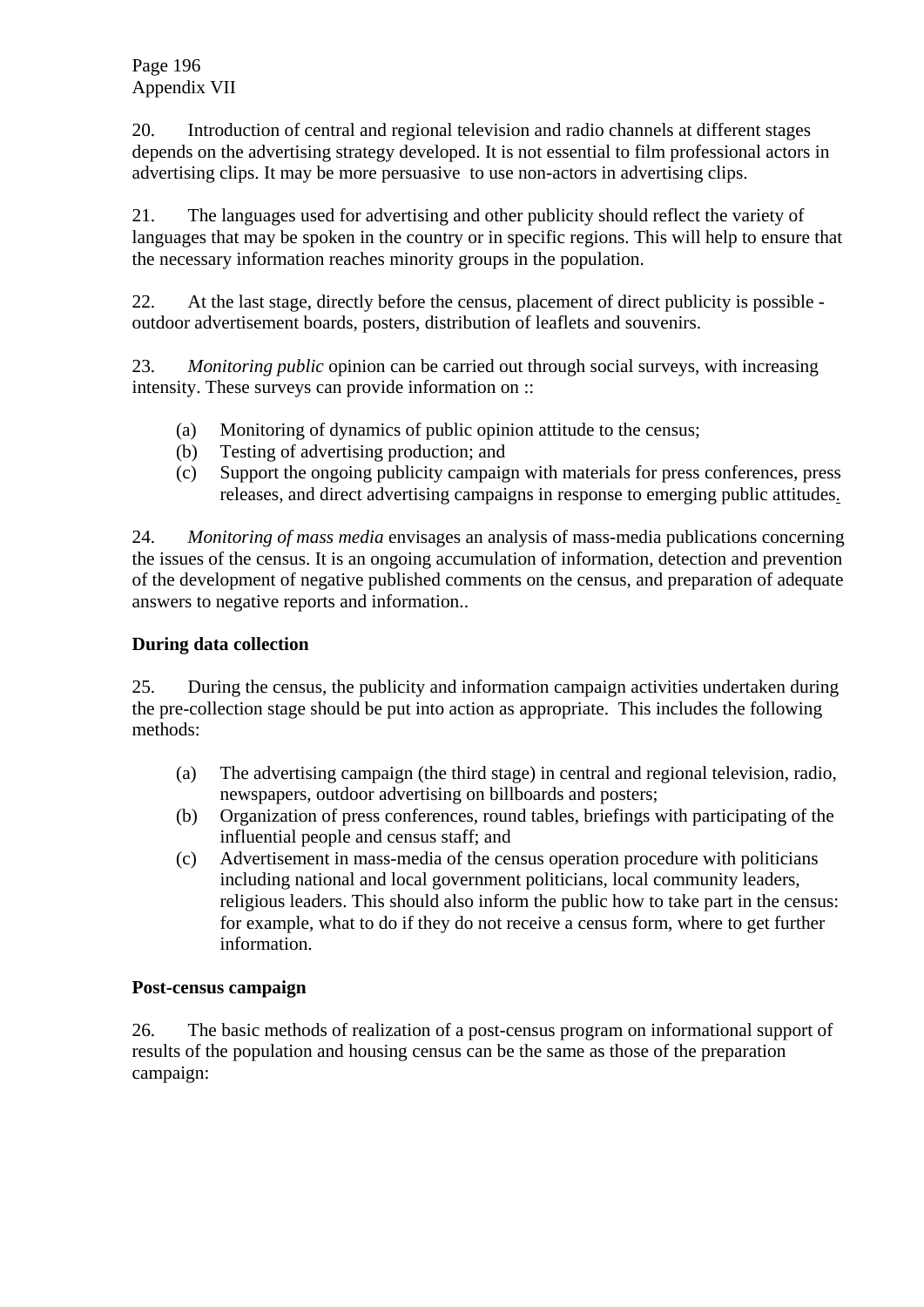Page 197 Appendix VII

| PR-measures                  | Organization of press conferences, briefings, round         |
|------------------------------|-------------------------------------------------------------|
|                              | tables; publications in the mass-media, organization of     |
|                              | thematic TV and radio programs; availability of the         |
|                              | information on a specially developed Web-site,              |
|                              | organization of special creative competitions;              |
| Direct advertising           | Distribution of popular brochures and booklets with the     |
|                              | basic results of the census; accommodation of brief         |
|                              | results on stands located on the central streets of cities; |
|                              | organization of radio and video clips; dissemination of     |
|                              | means of direct propaganda with brief results - on          |
|                              | calendars, bookmarks, souvenirs;                            |
| Monitoring of public opinion | Implementation of population interviewing on sources of     |
|                              | collecting the information on results of the past census    |
|                              | and trust towards the results                               |

#### **Financial Resources**

27. The cost of the Publicity and Information Campaign should be included in the budget of the population and housing census.

28. In-kind resources may also be possible within the framework of sponsorship programs large firms, enterprises, banks, insurance companies etc. These can help, for example, in implementing motivational measures, manufacturing souvenir production with logo of the census, measures of direct promotion (posters, leaflets, booklets), video and video-clips, etc. However, caution is necessary to ensure that such sponsorship does not lead the public to perceive that the census operation is undertaken for commercial reasons, or that the sponsoring firms receive privileged access to the census data (or even to individual respondent information).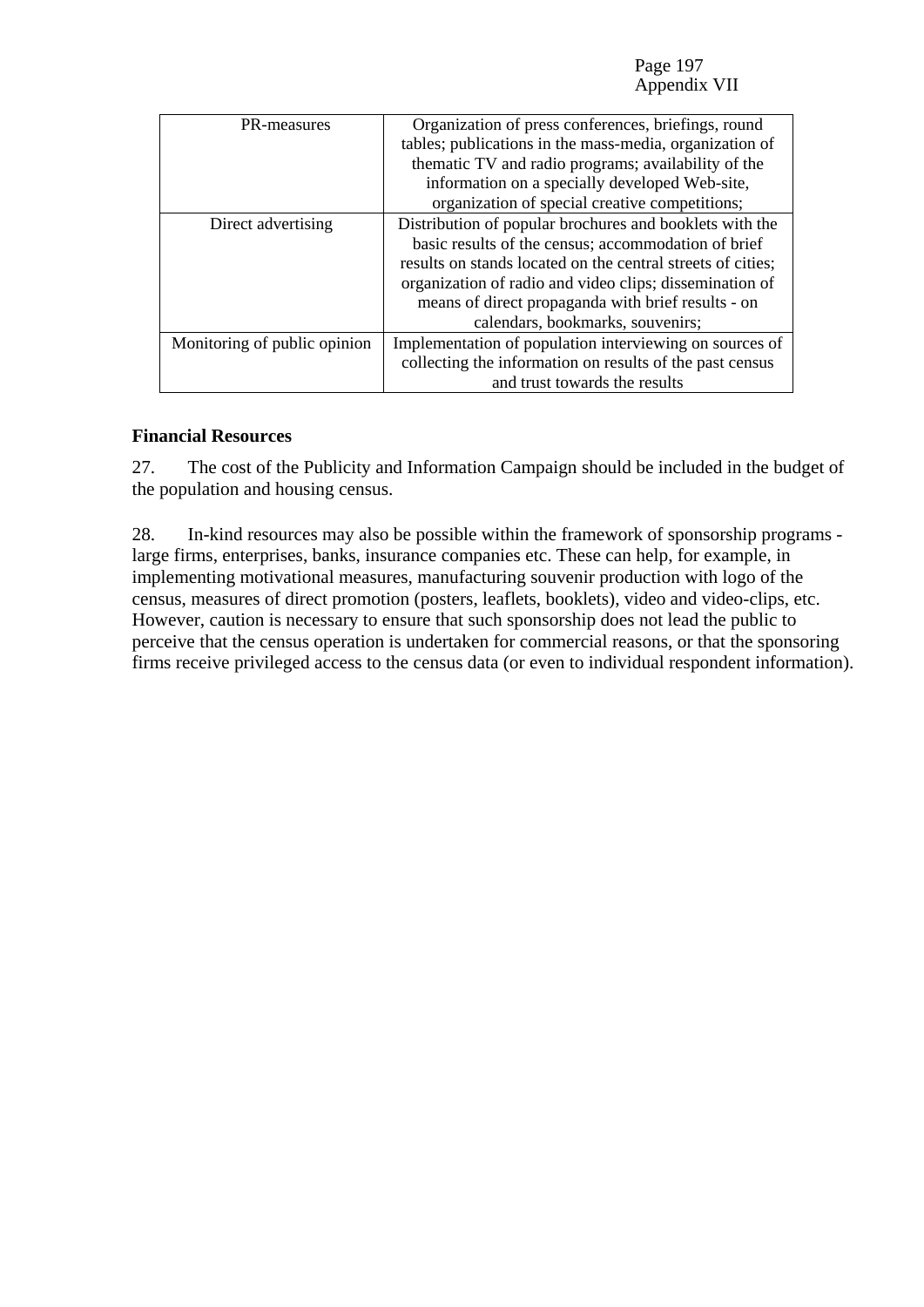## **Appendix VIII - Main concepts, terms and definitions of the international classification of functioning, disability and health**

1. The main concepts, terms and definitions of the ICF are:

| <b>Body functions</b>         | are the physiological functions of body systems<br>(including psychological functions).                                                                                                                                                                                                                                                                             |
|-------------------------------|---------------------------------------------------------------------------------------------------------------------------------------------------------------------------------------------------------------------------------------------------------------------------------------------------------------------------------------------------------------------|
| <b>Body structures</b>        | are anatomical parts of the body such as organs, limbs<br>and their components                                                                                                                                                                                                                                                                                      |
| Impairments                   | are problems in body function or structure such as a<br>significant deviation or loss                                                                                                                                                                                                                                                                               |
| Activity                      | is the execution of a task or action by an individual                                                                                                                                                                                                                                                                                                               |
| <b>Activity limitations</b>   | are difficulties an individual may have in executing<br>activities                                                                                                                                                                                                                                                                                                  |
| Participation                 | is involvement in a life situation                                                                                                                                                                                                                                                                                                                                  |
| Participation<br>restrictions | are problems an individual may experience in<br>involvement in life situations                                                                                                                                                                                                                                                                                      |
| Functioning                   | is the umbrella term for body function, structure, activity<br>and participation                                                                                                                                                                                                                                                                                    |
| Disability                    | is the umbrella term for impairment, activity limitation<br>and participation restriction                                                                                                                                                                                                                                                                           |
| <b>Environmental factors</b>  | make up the physical, social and attitudinal environment<br>in which people live and conduct their life                                                                                                                                                                                                                                                             |
| Personal factors              | are the particular background of an individual's life and<br>living and comprise features of the individual that are not<br>part of a health condition or health states, such as gender,<br>race, age, fitness, lifestyle habits, coping styles, social<br>background, education, profession, etc. The ICF does not<br>include a classification of personal factors |
| Contextual factors            | represent the complete background of an individual's life<br>and living including two components, being<br>environmental factors and personal factors which may<br>have an impact on the individual with a health condition<br>and that individual's health and health related states.                                                                              |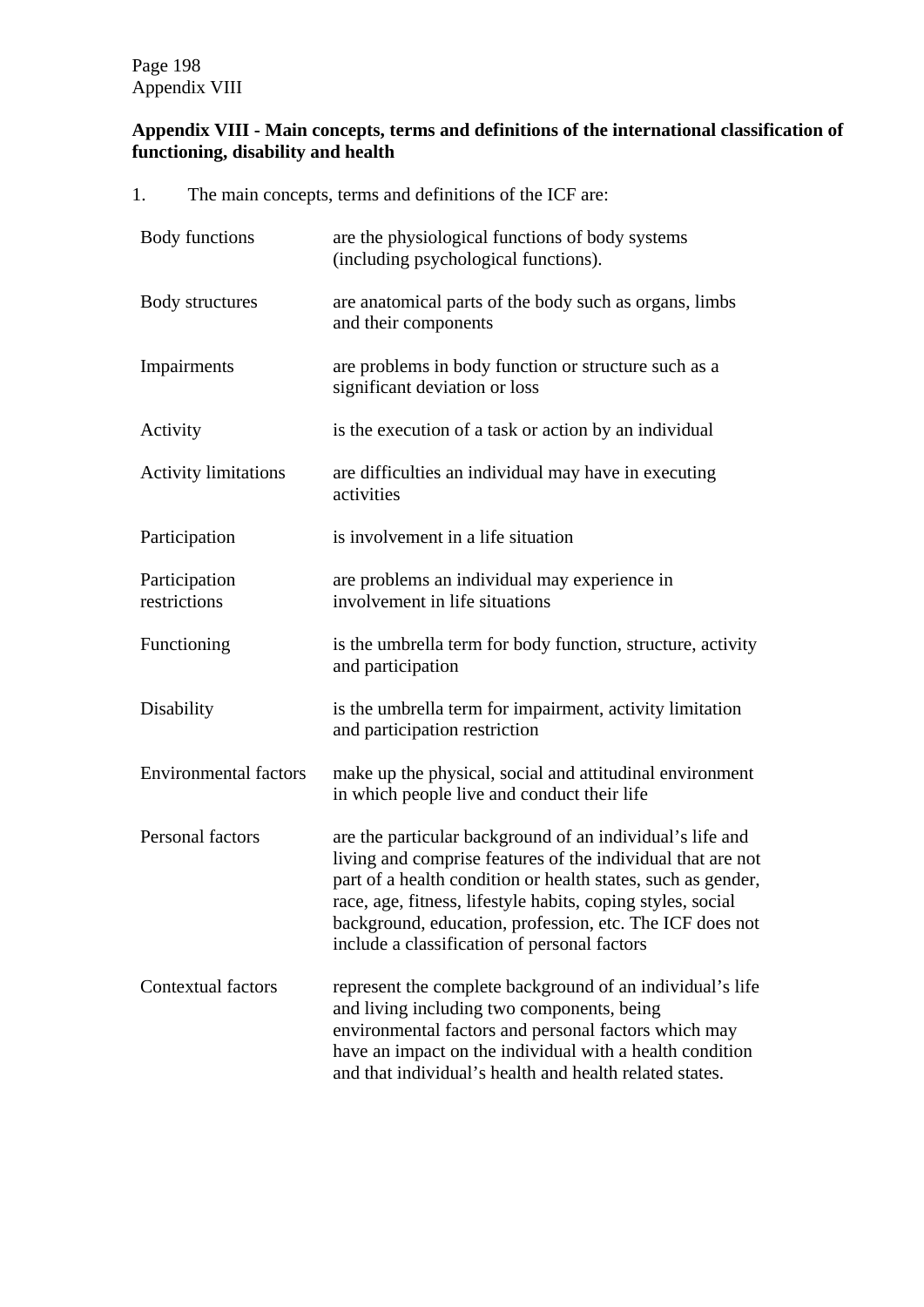#### Page 199 Appendix VIII

#### <span id="page-198-0"></span>*One level classification*

2. In order to get a better idea of the content of the ICF we mention the first-level or parent categories of classification (chapter headings) of each of the classifications included in the ICF.

### Body functions:

- (1.0) Mental functions
- (2.0) Sensory functions and pain
- (3.0) Voice and speech functions
- (4.0) Functions of the cardiovascular, haematological, immunological and respiratory systems
- (5.0) Functions of digestive, metabolic and endocrine systems
- (6.0) Genitoury and reproductive functions
- (7.0) Neuromusculoskeletal and movement related structures
- (8.0) Functions of the skin and related structures

### Body structures:

- (1.0) Structures of the nervous system
- (2.0) The eye, ear and related structures
- (3.0) Structures involved in voice and speech
- (4.0) Structures of the cardiovascular, immunological and respiratory systems
- (5.0) Structures related to the digestive, metabolic and endocrine systems
- (6.0) Structures related to the genitourinary and reproductive systems
- (7.0) Structures related to movement
- (8.0) Skin and related structures

## Activity and Participation<sup>[68](#page-198-0)</sup>:

- (1.0) Learning and applying knowledge
- (2.0) General tasks and demands
- (3.0) Communication
- (4.0) Mobility
- (5.0) Self-care
- (6.0) Domestic life
- (7.0) Interpersonal interactions and relationships
- (8.0) Major life areas (such as education, work and employment, economic life)
- (9.0) Community, social and civic life

Environmental factors

1

- (1.0) Products and technology
- (2.0) Natural environment and human-made changes to environment
- (3.0) Support and relationships
- (4.0) Attitudes
- (5.0) Services, systems and policies

 $68$  At the time the revision process of the ICIDH was in a final stage it seemed to be possible to distinguish activity and participation at the level of definitions. However it was not possible to reach agreement about the related classifications. For this reason there is one classification for activity and participation (domains) with four suggestions how to use this in an activity or participation mode.